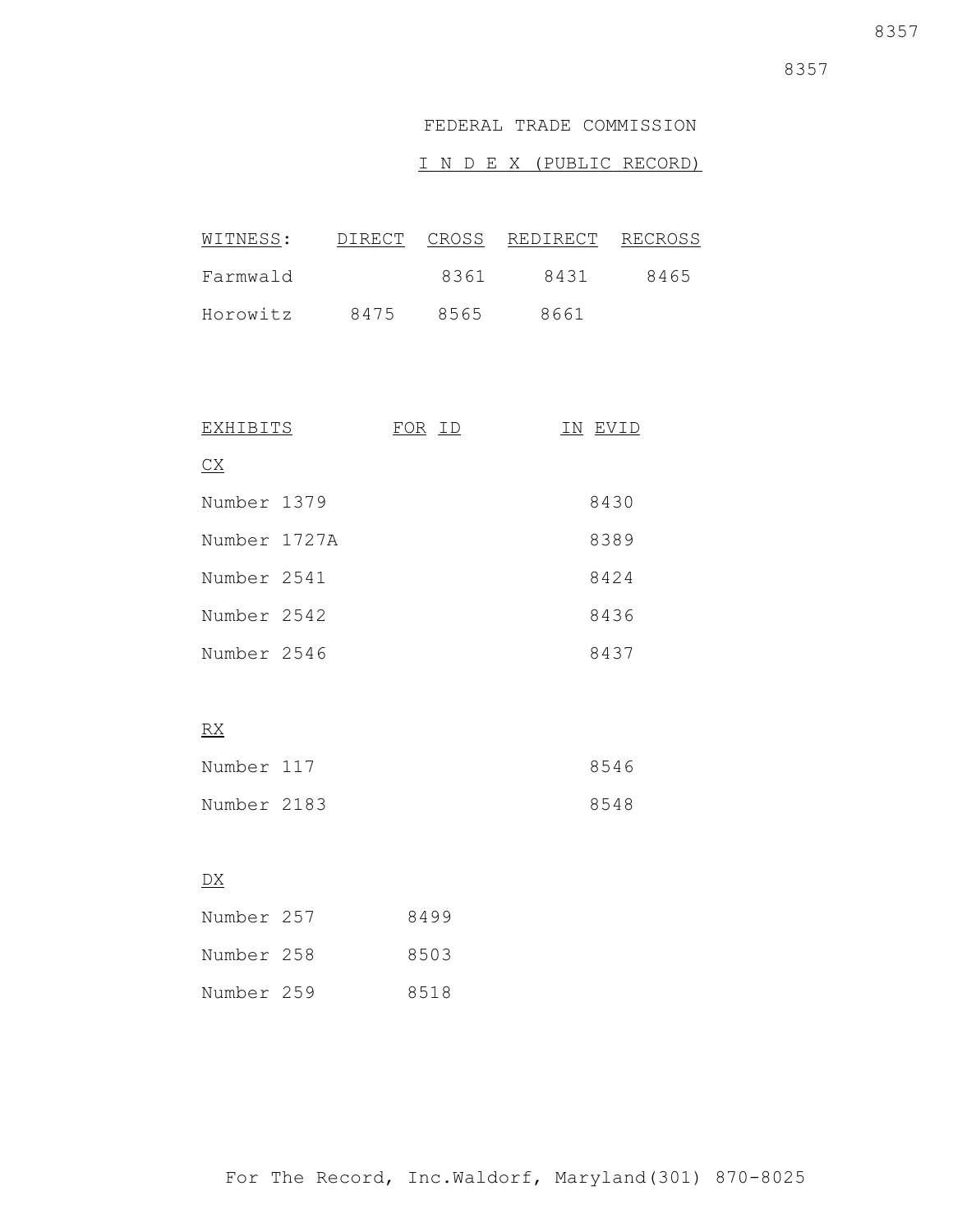## UNITED STATES OF AMERICA

### FEDERAL TRADE COMMISSION

In the Matter of: (1) Rambus, Inc. (a) Docket No. 9302 ------------------------------)

> Thursday, July 10, 2003 9:31 a.m.

### **TRIAL VOLUME 40**

### **PART 1**

### **PUBLIC RECORD**

BEFORE THE HONORABLE STEPHEN J. McGUIRE Chief Administrative Law Judge Federal Trade Commission 600 Pennsylvania Avenue, N.W. Washington, D.C.

Reported by: Josett F. Hall, RMR-CRR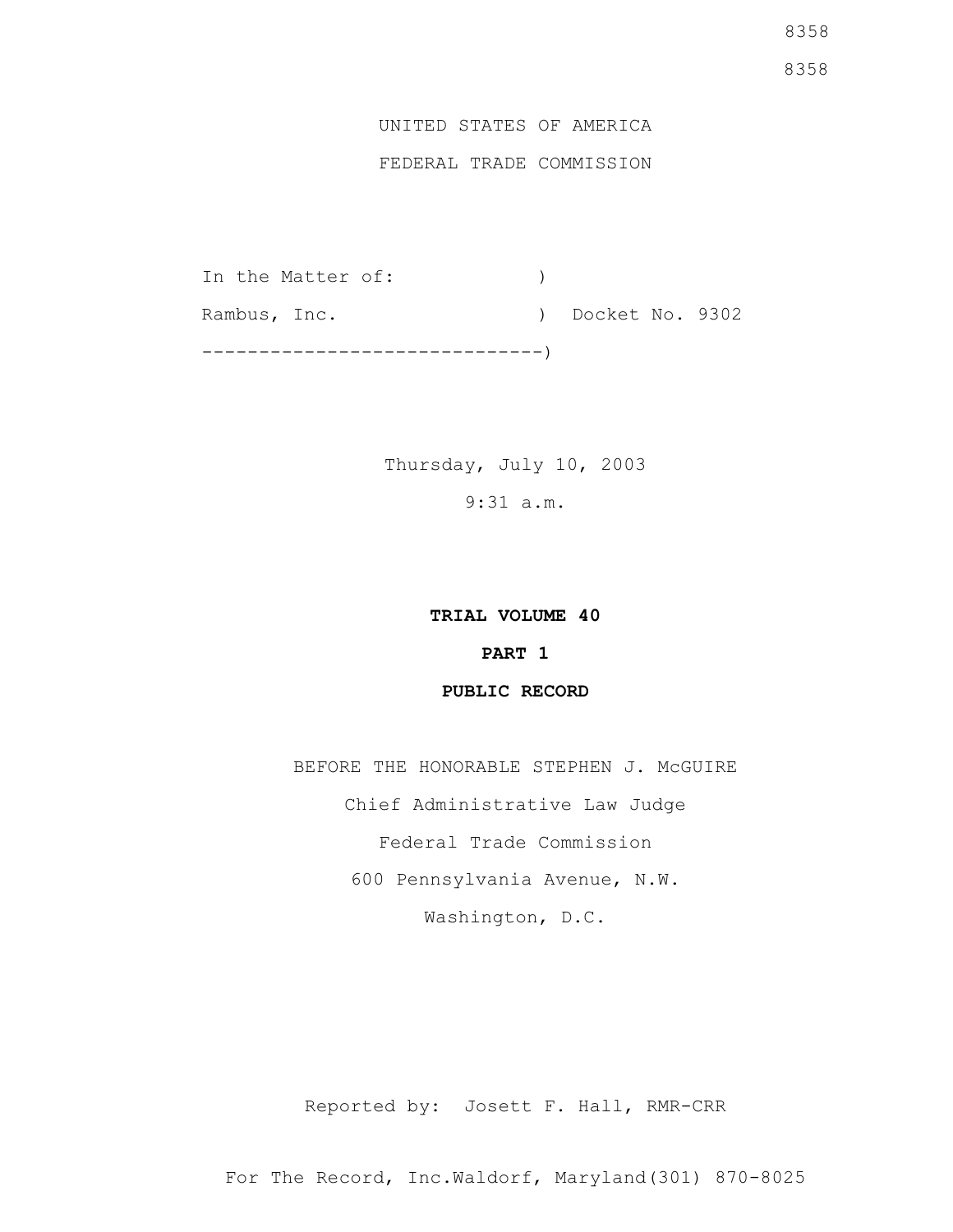ON BEHALF OF THE FEDERAL TRADE COMMISSION:

**M. SEAN ROYALL, Attorney GEOFFREY OLIVER, Attorney JOHN C. WEBER, Attorney MICHAEL FRANCHAK, Attorney CHARLOTTE MANNING, Attorney** Federal Trade Commission 601 New Jersey Avenue, N.W. Washington, D.C. 20580-0000 (202) 326-3663

ON BEHALF OF THE RESPONDENT:

**GREGORY P. STONE, Attorney STEVEN M. PERRY, Attorney PETER A. DETRE, Attorney SEAN GATES, Attorney** Munger, Tolles & Olson LLP 355 South Grand Avenue, 35th Floor Los Angeles, California 90071-1560 (213) 683-9255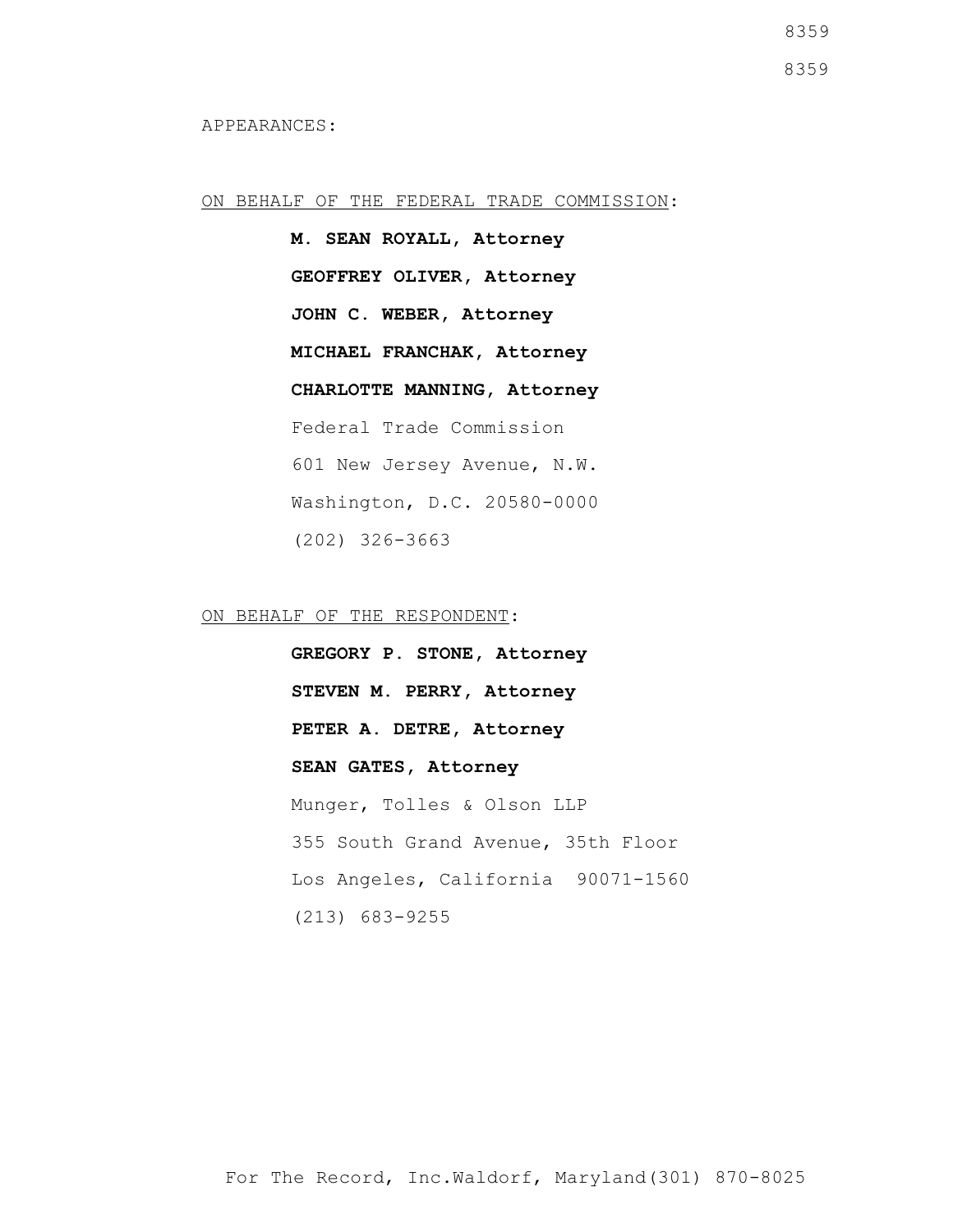8360

8360

#### APPEARANCES:

ON BEHALF OF THE RESPONDENT:

**A. DOUGLAS MELAMED, Attorney** Wilmer, Cutler & Pickering 2445 M Street, N.W. Washington, D.C. 20037-1420 (202) 663-6090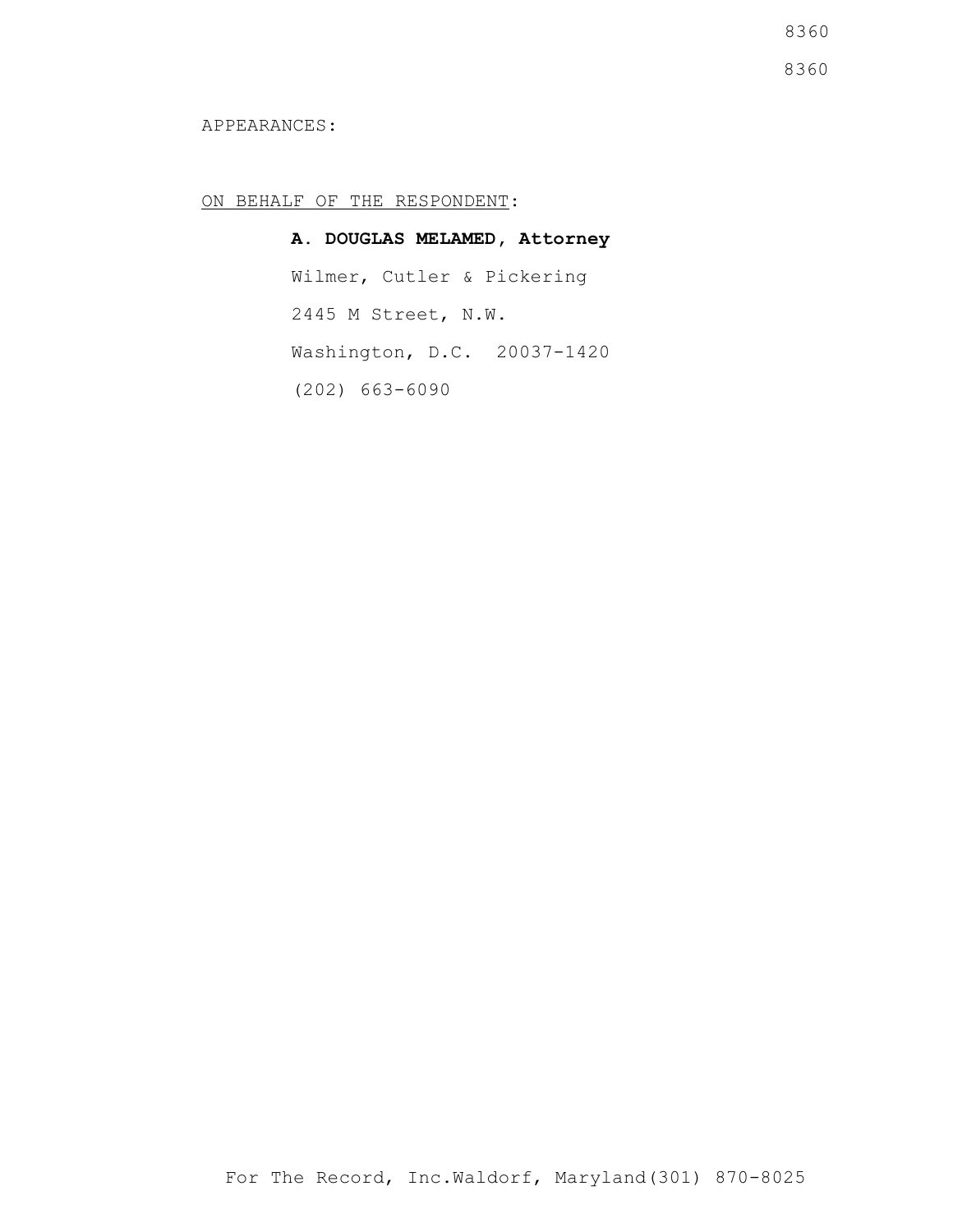P R O C E E D I N G S- - - - -

 JUDGE McGUIRE: This hearing is now in order. Counsel, how is everyone doing this morning? MR. ROYALL: Fine. Thank you.

 JUDGE McGUIRE: Any issues we need to take up before we begin today?

MR. STONE: I don't believe so, Your Honor.

 JUDGE McGUIRE: Then, Dr. Farmwald, you can take the stand. You're still under oath from yesterday.

 And Mr. Royall, you may proceed with your cross-examination.

MR. ROYALL: Thank you, Your Honor.

- - - - -

Whereupon --

#### **PAUL MICHAEL FARMWALD**

a witness, called for examination, having been previously duly sworn, was examined and testified as follows:

CROSS-EXAMINATION (continued)

BY MR. ROYALL:

- Q. Good morning, Dr. Farmwald.
- A. Good morning.
- Q. Am I right, Dr. Farmwald, that you do not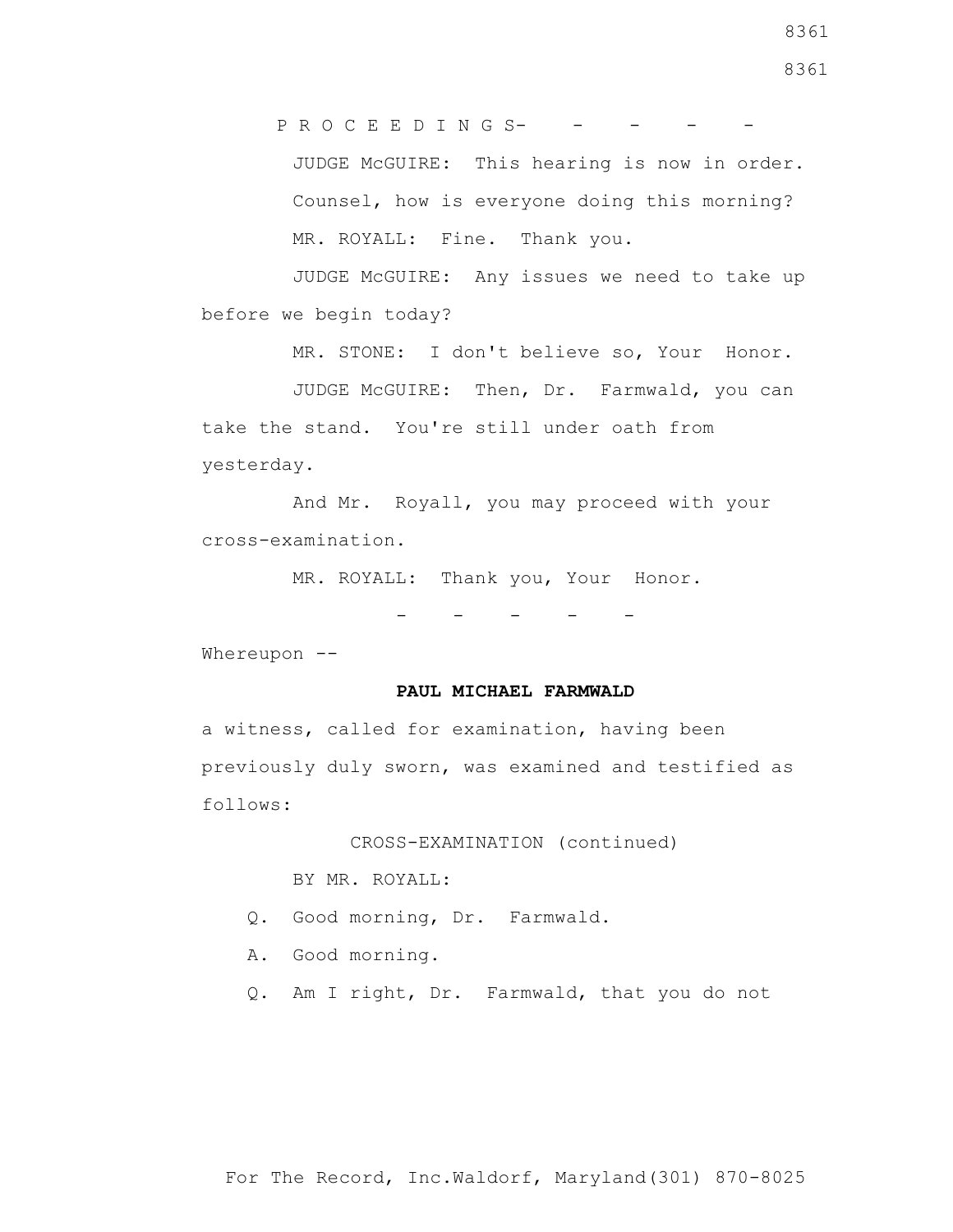recall any discussion at Rambus board meetings in the early 1990s about whether Rambus needed to disclose patents or patent applications to JEDEC?

 A. I'd say it somewhat stronger than that. I'm pretty sure I would recall had there been such discussions, so not only do I not recall, I'm pretty sure I would recall if there had been.

 Q. And I think you testified yesterday that it's your recollection that you had never even heard of a JEDEC patent policy before around the year 2000; is that right?

A. That's the best of my recollection, yes.

 Q. But isn't it true, Dr. Farmwald, that in the early 1990s you at least had some familiarity with the fact that companies attending JEDEC meetings sometimes made patent-related disclosures to JEDEC?

 A. I don't remember. It's possible that I had some knowledge, but I don't remember right now that I had.

 Q. Is it possible that you also were aware that companies attending JEDEC meetings sometimes disclosed the existence of patent applications relevant to JEDEC's work?

 A. I have no memory of that. It's possible, but I don't remember it.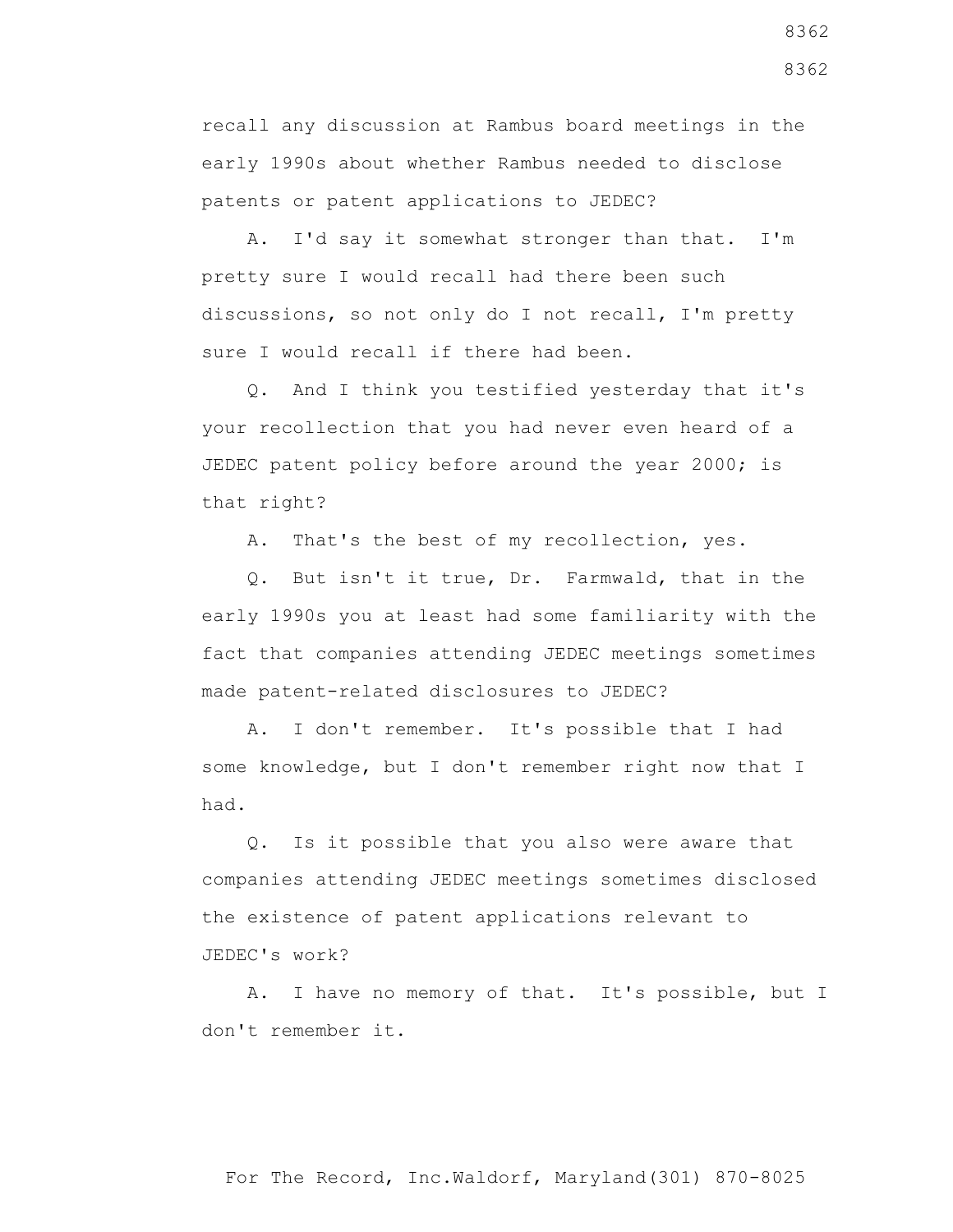Q. Do you have any recollection of knowing in the early 1990s that JEDEC kept a list of patents and patent applications that were disclosed?

A. I have no such memory.

 MR. ROYALL: May I approach, Your Honor? JUDGE McGUIRE: Go ahead.

BY MR. ROYALL:

 Q. I've just handed you a document, Dr. Farmwald, that's marked as CX-672, and this is an e-mail that you'll see relates to a JEDEC meeting in February of 1992. And like an e-mail that I showed you yesterday, the second page you'll see ends with the name Billy.

Do you see that.

A. Yes.

 Q. And the "to" line at the very top of the first page of CX-672, it says "To: Staff." Do you see that?

A. Yes.

 Q. Am I right that in this time period in 1992 you would have received an e-mail sent to staff within Rambus?

A. I believe I would have, yes.

 Q. And do you recall receiving this e-mail from Billy Garrett?

A. No, I don't.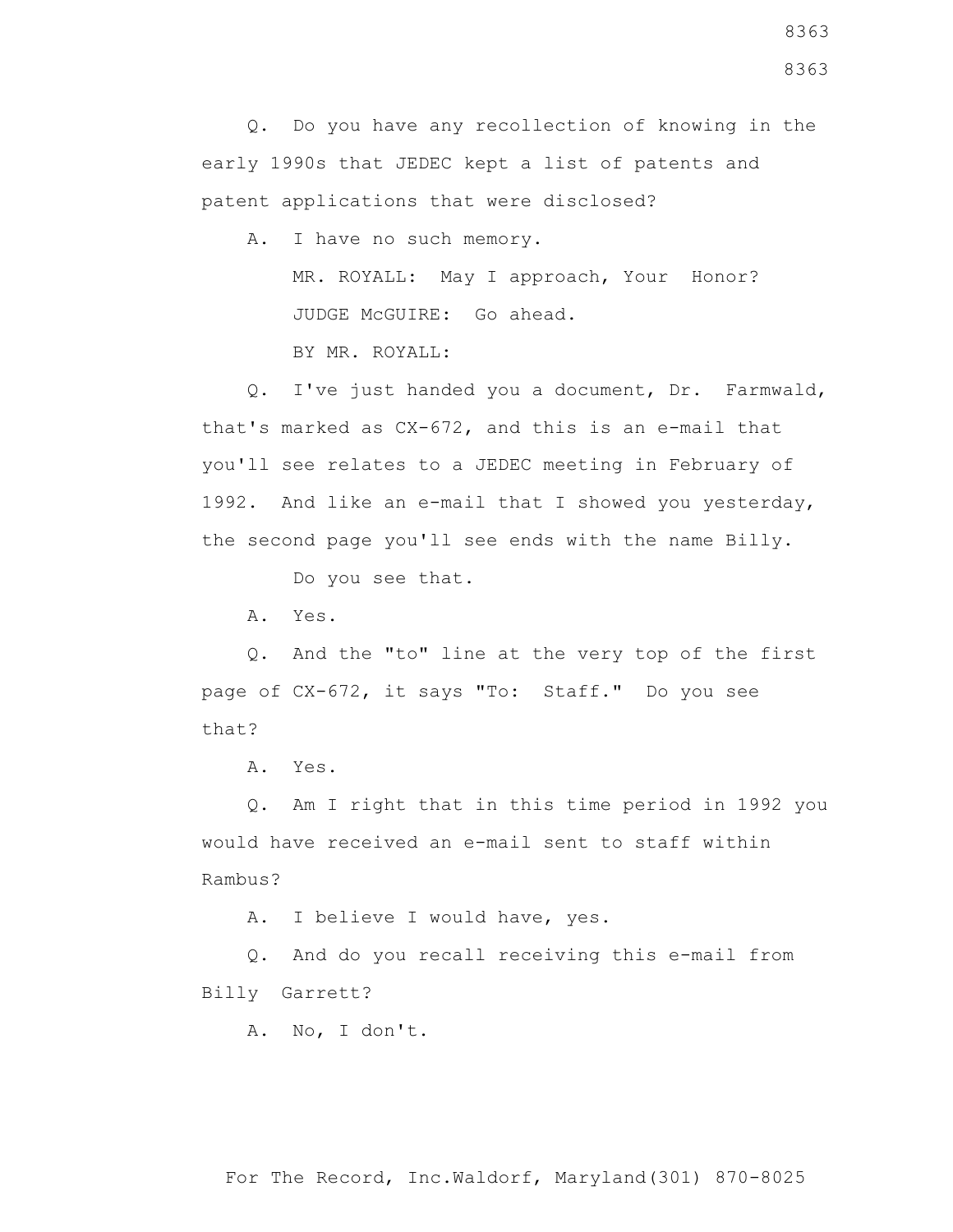Q. Let me ask you about a statement about six lines down from the top on the first page of CX-672. It's a sentence that begins with the name Fujitsu. Do you see that?

A. "Fujitsu indicated," that?

Q. Yeah.

 It says, "Fujitsu indicated that they do have patents applied for but that they will comply with the JEDEC requirements to make it a standard," and then you'll see there are three exclamation points at the end of the sentence.

Do you see that.

A. Yes.

 Q. Does that sentence, seeing that sentence in this e-mail from Mr. Garrett to all Rambus staff, does that refresh your recollection that you were aware in this time frame of patents or patent applications being disclosed at JEDEC meetings?

A. No, it doesn't.

Q. Let me ask you about the next -- well, the next sentence says, "Notes from sync DRAM sessions." And then after that do you see where it says, "I have copy of patent list"? Do you see that?

A. Yes.

Q. Does that language refresh your recollection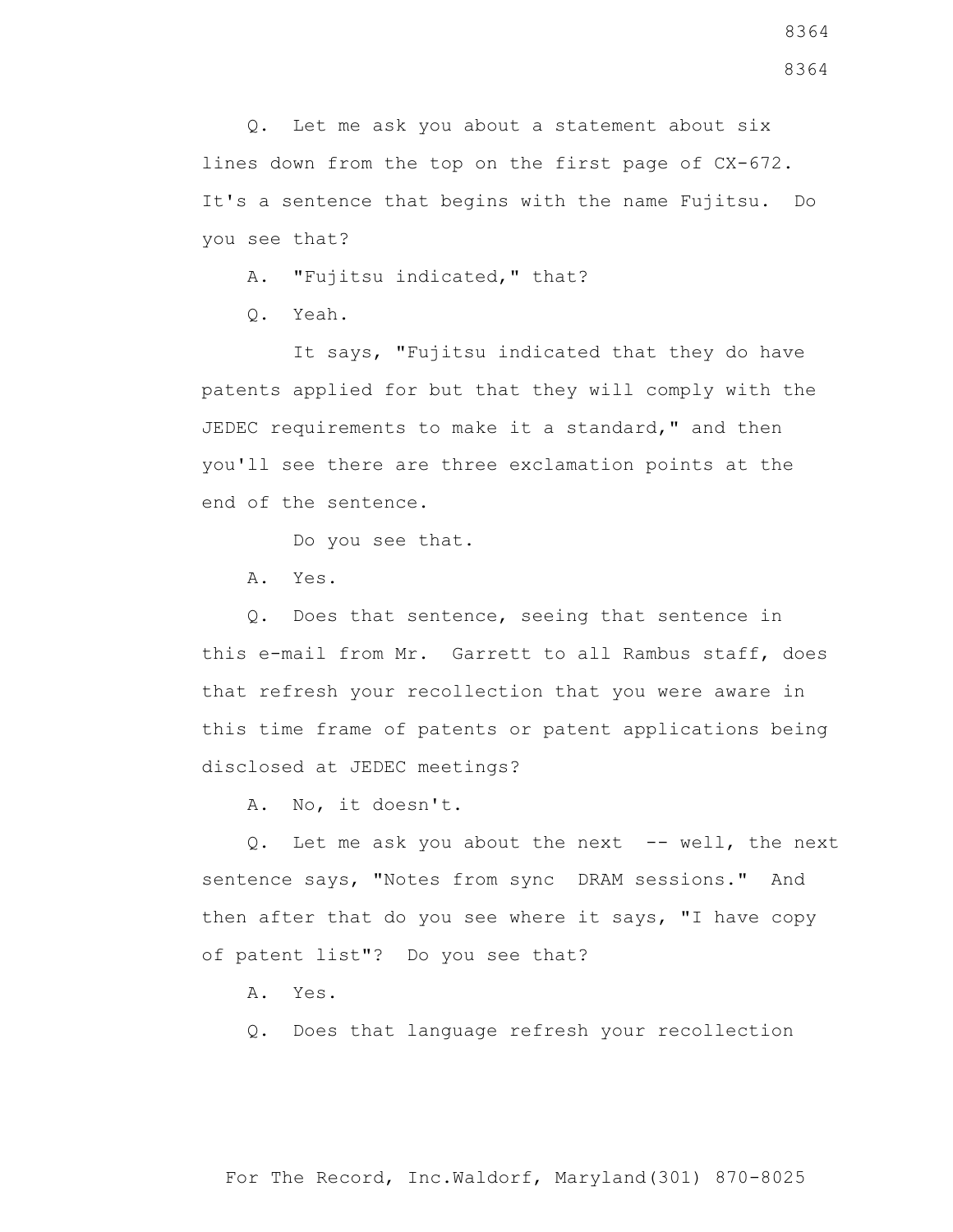that in this time frame you had some familiarity with the fact that JEDEC kept a list of the patents or patent applications that were disclosed at JEDEC meetings?

 A. No. I don't remember this e-mail and I don't remember anything about a list.

 Q. Okay. Let me ask you to take a look at another document.

May I approach, Your Honor?

JUDGE McGUIRE: Go ahead.

BY MR. ROYALL:

Q. I've just handed you another document,

Dr. Farmwald, which is marked as CX-685, and you'll see this is an e-mail sent by David Mooring. Do you see that at the top of the page on CX-685?

A. Yes.

 Q. And it was sent in December, specifically December 11, 1992. The subject is JEDEC notes. Do you see that?

A. Yes.

 Q. And then there's a "to" line, a number of names, and yours is the first name on the list of the recipients. Do you see that?

A. Yes, I see that.

Q. So this is an e-mail that you received from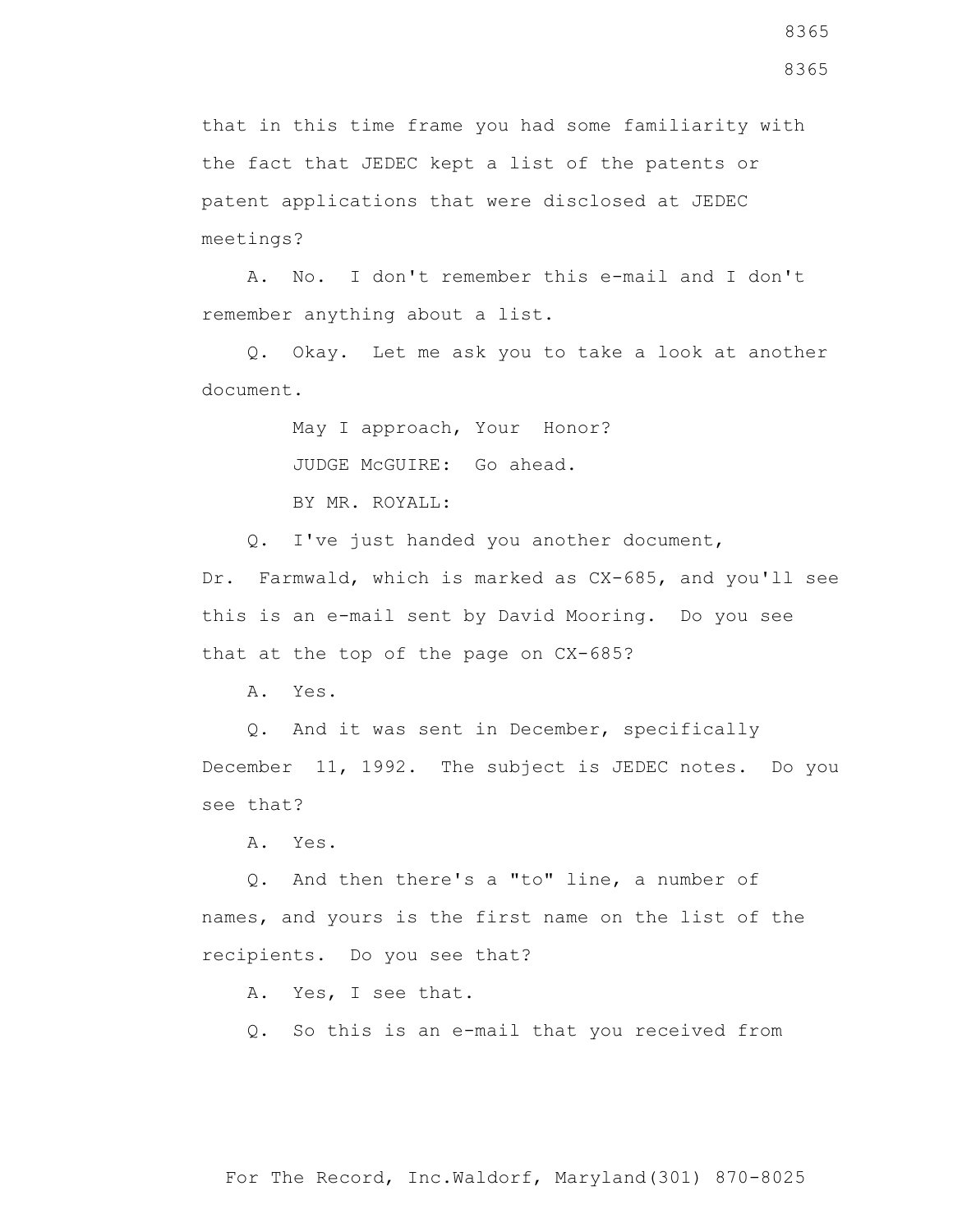Mr. Mooring in December of 1992; is that right?

A. I'm sure I did.

 Q. And Mr. Mooring today is Rambus' president; is that right?

A. I believe that's his title, yes.

 Q. And in this time period he was the vice president of marketing and sales for the company; is that right?

A. Yes, I believe so.

 Q. In that position he directly reported to the CEO, Geoff Tate?

A. Yes, I believe so.

 Q. Now, he states in the second or I guess it may be the third paragraph of this e-mail to you and others at Rambus, Mr. Mooring states: "IBM raised the issue that they were aware that some voting JEDEC attendees have patents pending on SDRAMs that they have not made the committee aware of. They will come to the next meeting with a list of the offenders. There are currently about 20 patents that are on the tracking list so the list will get longer."

Do you see that language.

A. Yes, I do.

 Q. Does that refresh your recollection that you were generally aware in the early 1990s of patents or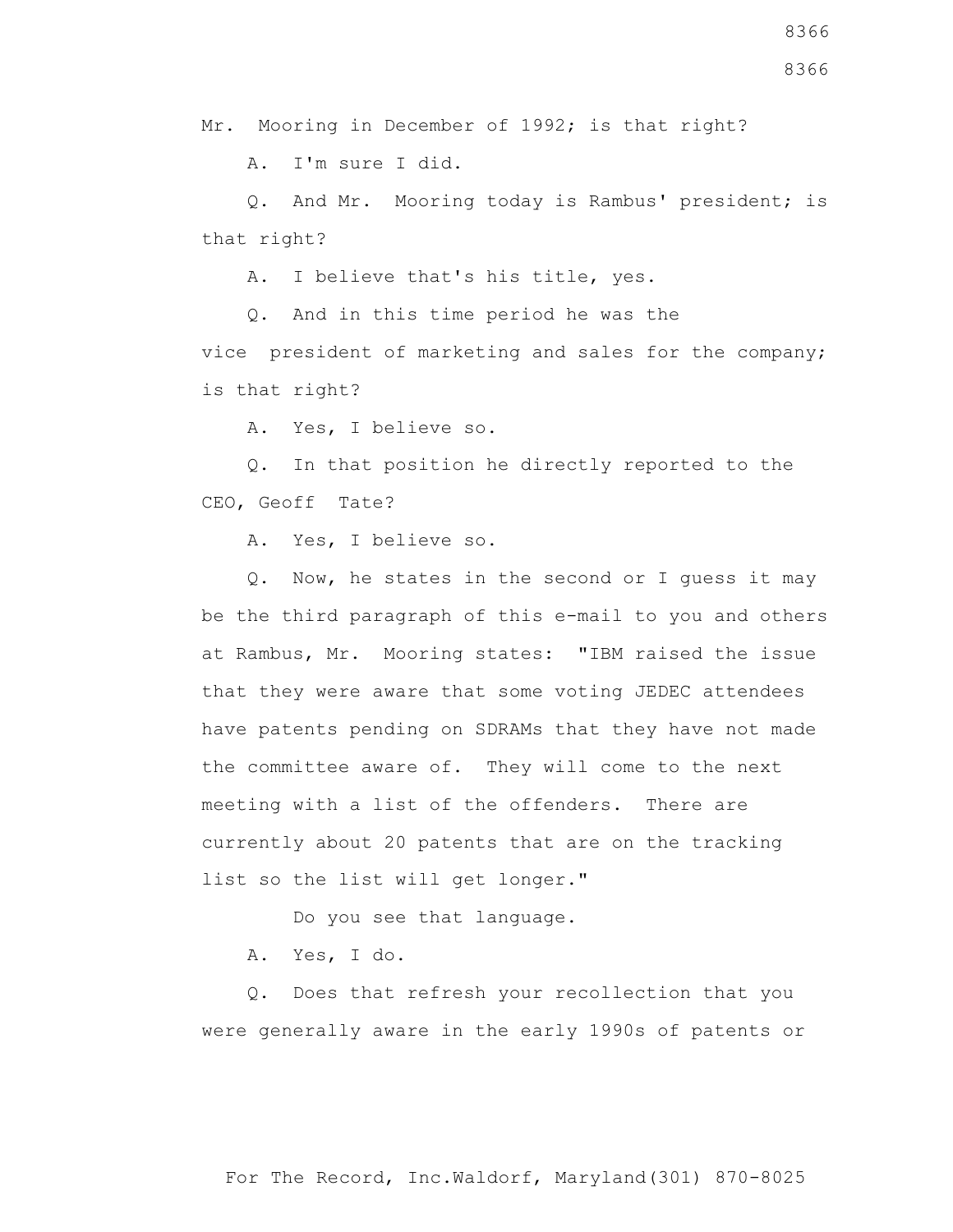patent applications being disclosed at JEDEC meetings?

A. No, it doesn't. And at least at this date --I don't have a direct recollection of this e-mail at all, but at this date I was already starting to work on a different project and I really wasn't paying too much attention to what was going on at things like JEDEC. I was working on this new company, this new idea that turned into Chromatic, in the middle to late '92.

 Q. Well, the earlier e-mail that we talked about, CX-672, from Mr. Garrett, that was sent to you in February of 1992; right?

A. That's right.

 Q. So that was before you had started work on this new project, Chromatic; is that right?

A. New project, yes.

Q. Or the new project?

 A. It was a new project that turned into another company, yes.

 $0.$  But  $-$ 

 A. I don't remember exactly when I started working on it. My best recollection is it was sometime in middle to late '92 when I worked on that.

 Q. And when you started to work on that project, did you not review e-mails that were sent to you by

8367 8367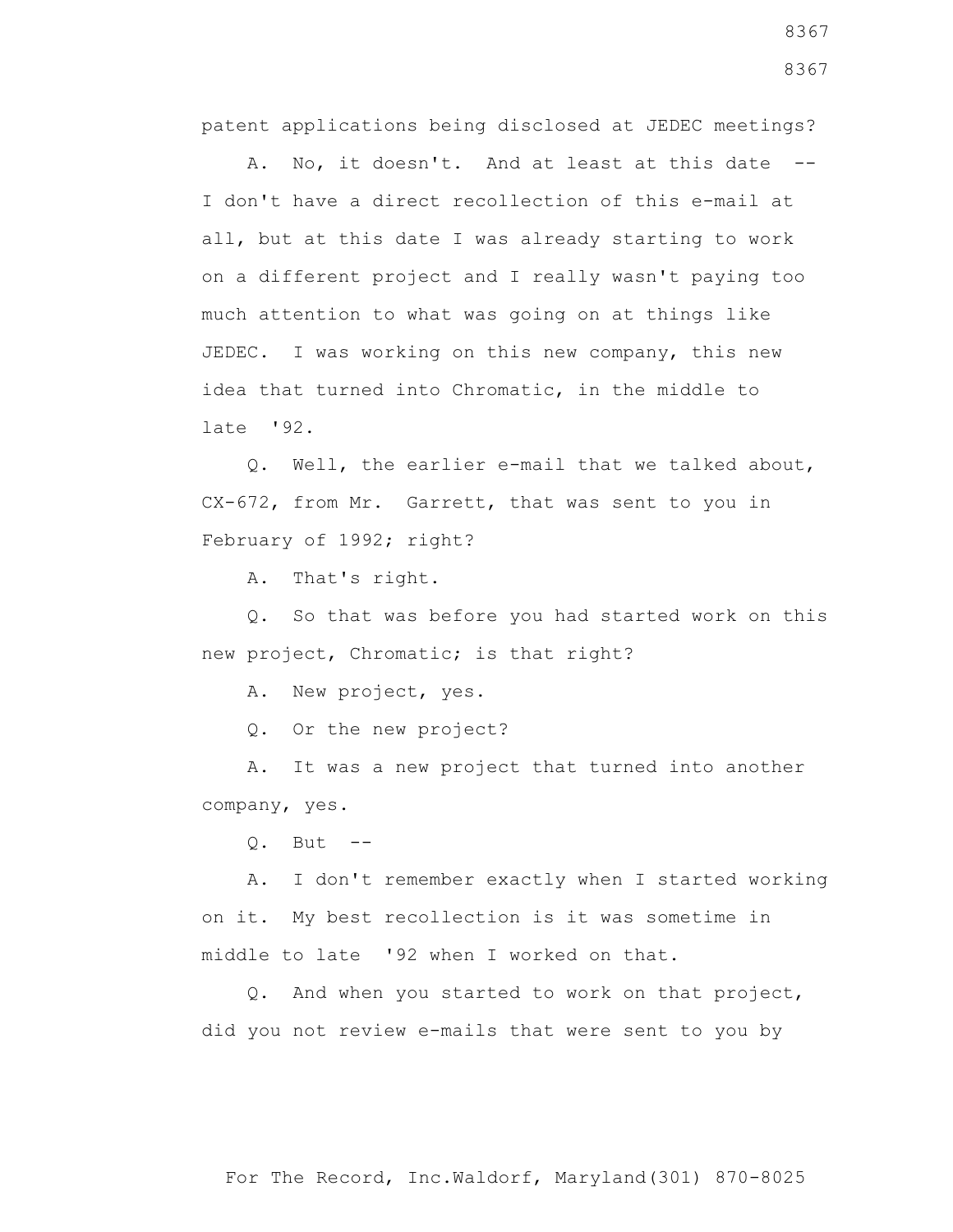A. I get a lot of e-mails each day and so I would either skim them or, you know, glance at them, you know.

 Q. Even when they were sent by senior executives of the company?

 A. I get fifty to a hundred e-mails a day. I can't read every one of them.

 Q. And I take it then that this e-mail from Mr. Mooring, CX-685, it also doesn't refresh your recollection as to your awareness that Rambus or, rather, that JEDEC kept a tracking list of patents and patent applications that were disclosed?

A. I have no memory of that, no.

 Q. If we could, I'd like to go back to an exhibit that I think I showed you yesterday. It's on top of your binder. It's Exhibit CX-606. This is a copy of the minutes from the October 1992 Rambus board meeting.

Do you have that.

A. Yes, I do.

 Q. Let me ask you to turn to page 2, under the heading Sales and Marketing.

Yesterday I focused you and I think Mr. Stone also may have focused you on language under that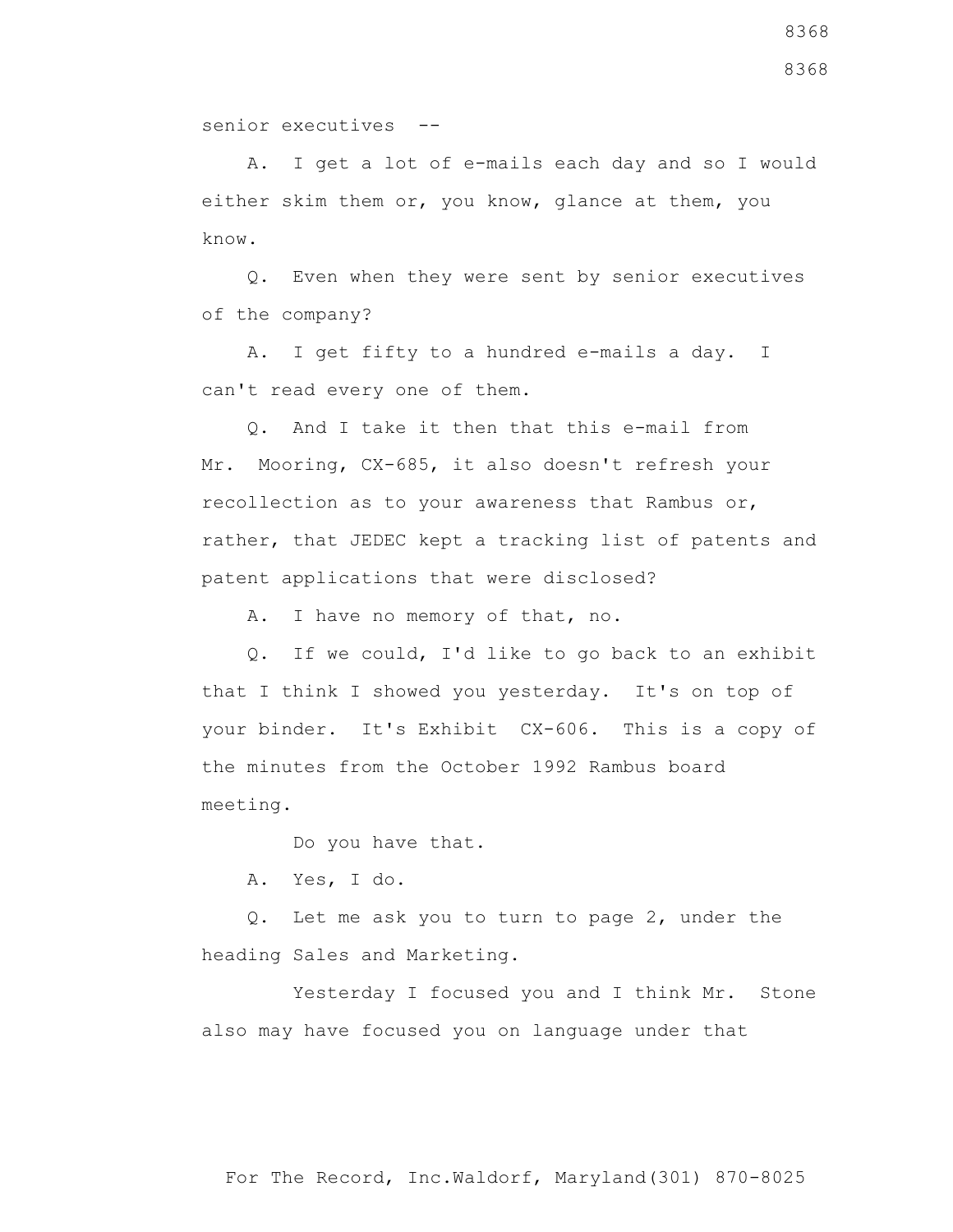heading that refers to Mr. Crisp reporting on the SDRAM status at JEDEC. Do you see that.

A. Yes.

 Q. I'd like to focus you now on the next sentence below that, where it says that Mr. Mooring spoke about potential competition from the IEEE RamLink strategy. Do you see that?

A. Yes.

 Q. And am I right that RamLink was another alternative DRAM design that was -- that Rambus was aware of in this time period?

 A. Yes. I have much better recollection of RamLink.

 Q. And am I correct that it's your understanding that what was at this time referred to as RamLink at some point became known as SyncLink?

A. That's right. That's my best recollection.

 Q. And Rambus considered this RamLink or SyncLink technology to be a source of potential competition for its own Rambus DRAM technology; is that right?

 A. Yeah. My best recollection is it was less that we considered it real competition than it was more what's called FUD, F-U-D. They were trying to cloud the issues by claiming they had something that was as good as us and telling them don't use us, use ours,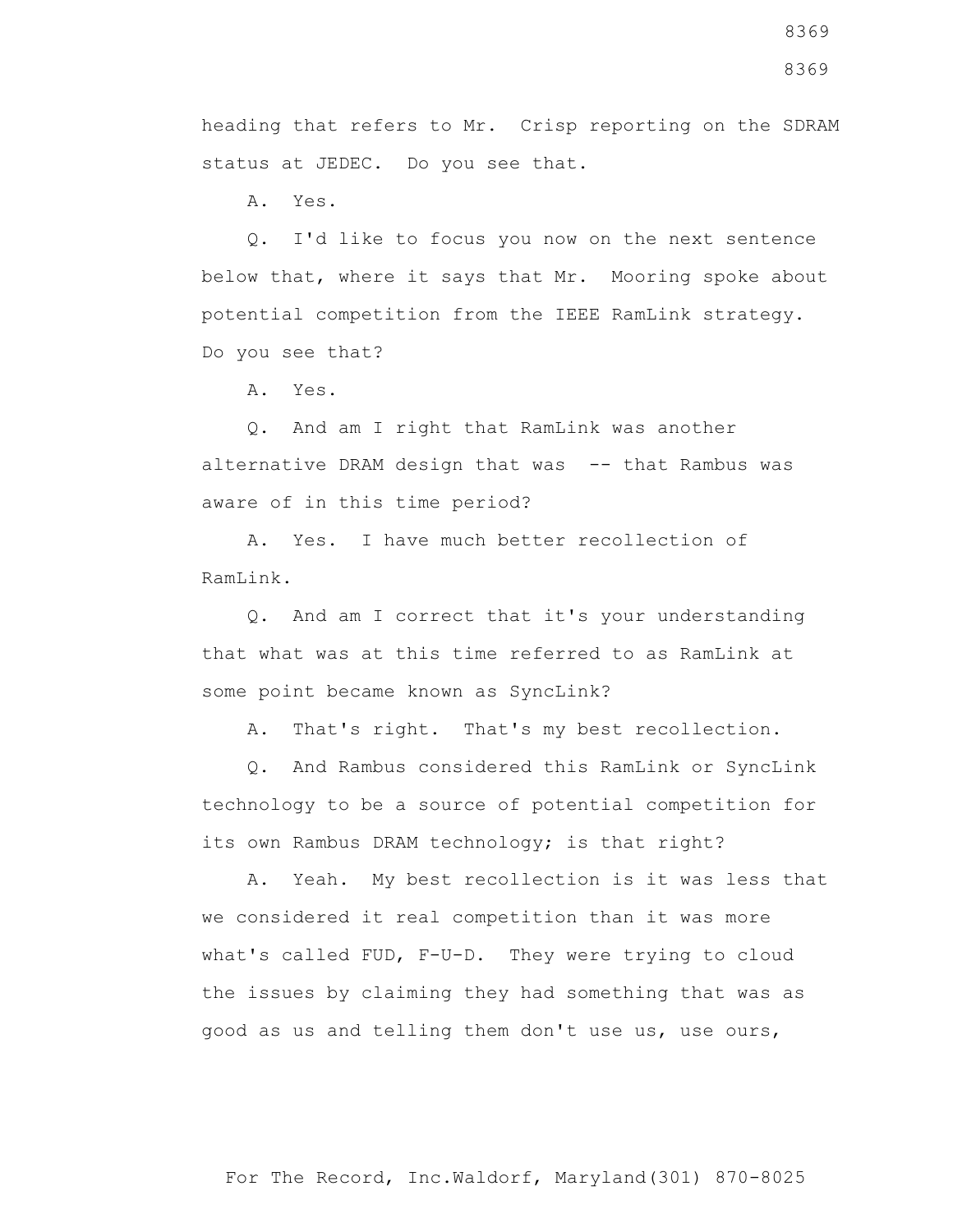that it will be ready in a couple years, but their stuff didn't work, so it was more a marketing concern than a real concern. That's my best recollection.

 Q. Just so we're clear for the record, when you mention FUD, are you referring to an acronym that stands for fear, uncertainty and doubt?

A. Yes.

 Q. And so it was your understanding that within Rambus RamLink was perceived as a marketing strategy that was designed to create fear, uncertainty and doubt about Rambus' technology?

 A. That's my recollection of what I thought about RamLink. I can't speak to my direct recollection as to what other people thought. That's what I thought at the time.

 Q. Do you recall, in the early 1990s, do you recall the Rambus board discussing the RamLink technology?

 A. I do not recall that, any specific discussion about RamLink.

Q. Am I correct that --

A. At the board meeting.

 Q. -- that in the early 1990s Rambus was seeking to develop patent claims directed against RamLink?

A. I remember being quite upset about RamLink and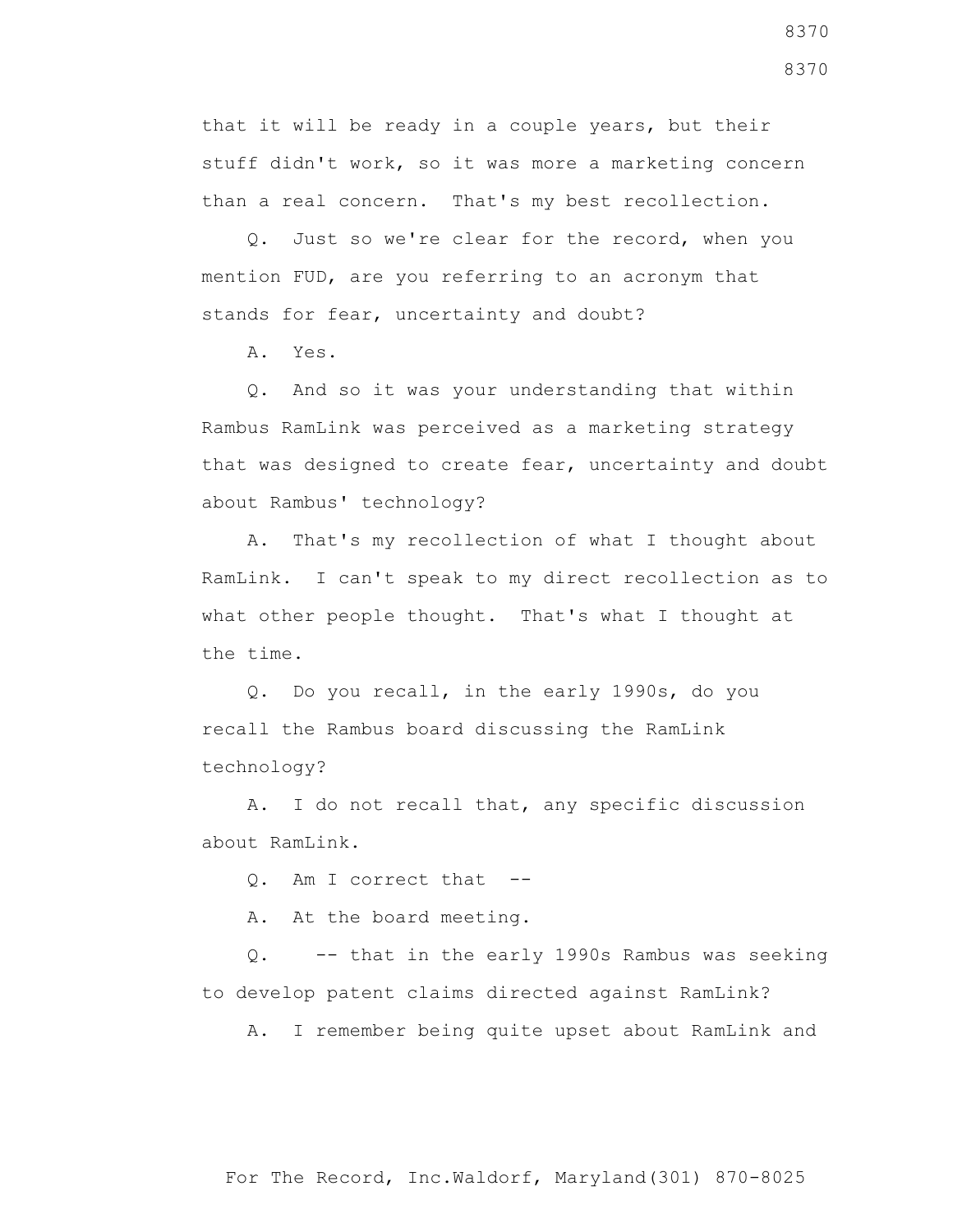thinking that from what I had seen of RamLink that they did in fact infringe on a number of our ideas and that in fact we should -- either should -- either we had or we should get patents based on our original invention because they were blatantly ripping off technology from us. About RamLink, I do remember that.

 Q. Let me ask you to look at another exhibit which I left on top of your binder. It's an exhibit that we saw yesterday, Exhibit CX-702. This is Fred Ware's June 18, 1993 e-mail to you and others at Rambus.

A. I'm sorry. I don't see it.

Q. I have another copy.

 May I approach, Your Honor? JUDGE McGUIRE: Go ahead.

THE WITNESS: Oh, I'm sorry. It was inside another one. I've found it.

BY MR. ROYALL:

 Q. So we saw this yesterday and I asked you some questions about language in this document that suggests that Rambus was developing patent claims directed against SDRAMs or future SDRAMs.

 And what I want to ask you about now is, there's also some language in here, focusing you on numbered paragraph 2, do you see the last sentence in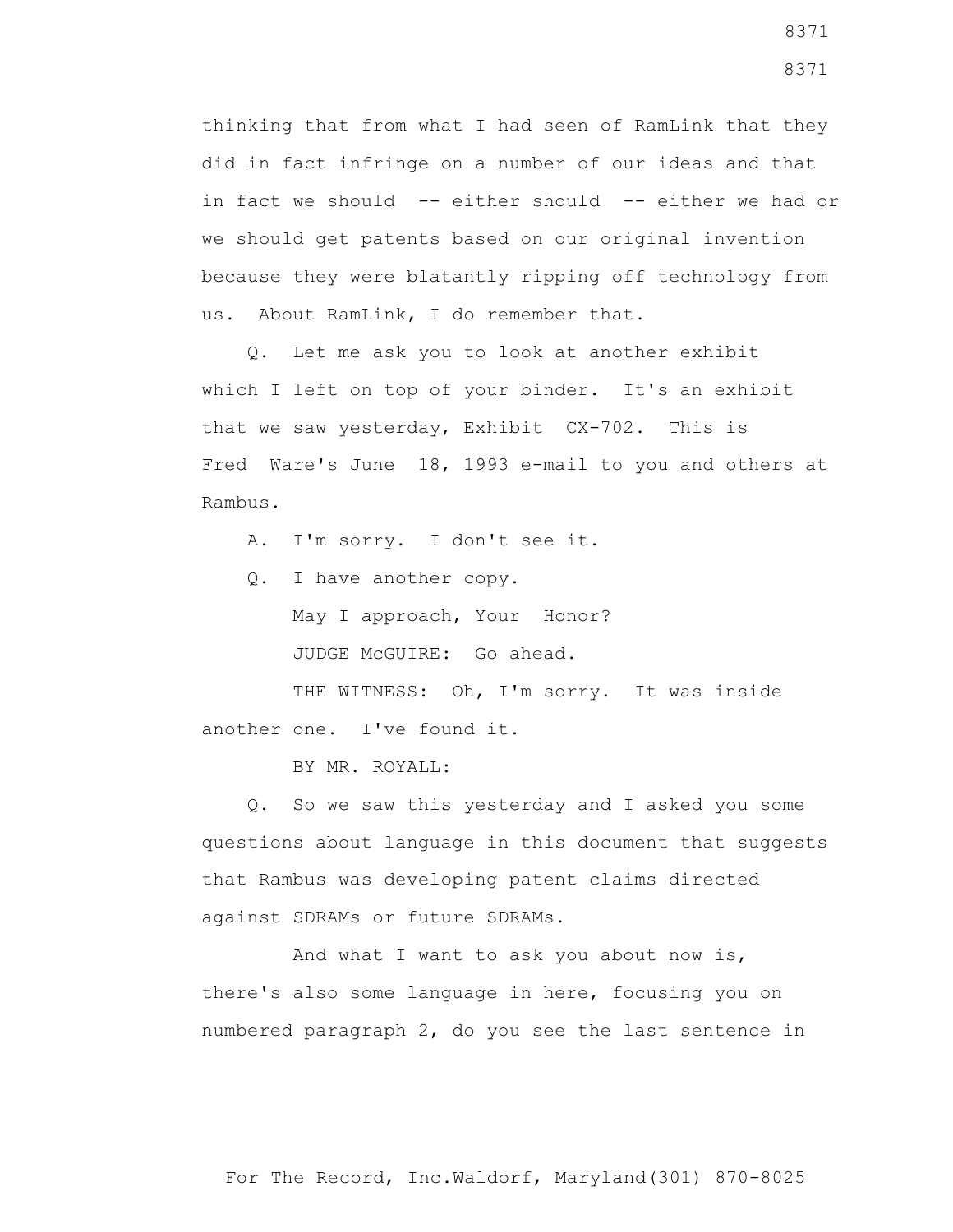that numbered paragraph that says, "This is directed against RamLink".

A. Yes.

 Q. So were you aware that Rambus in this time period in June 1993 was developing patent claims specifically directed against RamLink?

 A. I was aware that we should be and I was very much in favor of us developing -- i felt we had invented a number of things in the original 1999 (sic) patent application and specification that in fact should read on RamLink and so I was very much in favor. I don't know exactly when we filed such claims.

Q. Okay.

 A. I also, as I pointed out, was very indignant to the RamLink people that I thought they were stealing our technology, too.

 Q. Let me ask you to look at another document. This is a document that you saw yesterday that Mr. Stone showed you. Let me -- if I could approach, Your Honor --

JUDGE McGUIRE: You may.

BY MR. ROYALL:

 Q. -- show you another copy so you don't have to dig it out of the binder.

8372 8372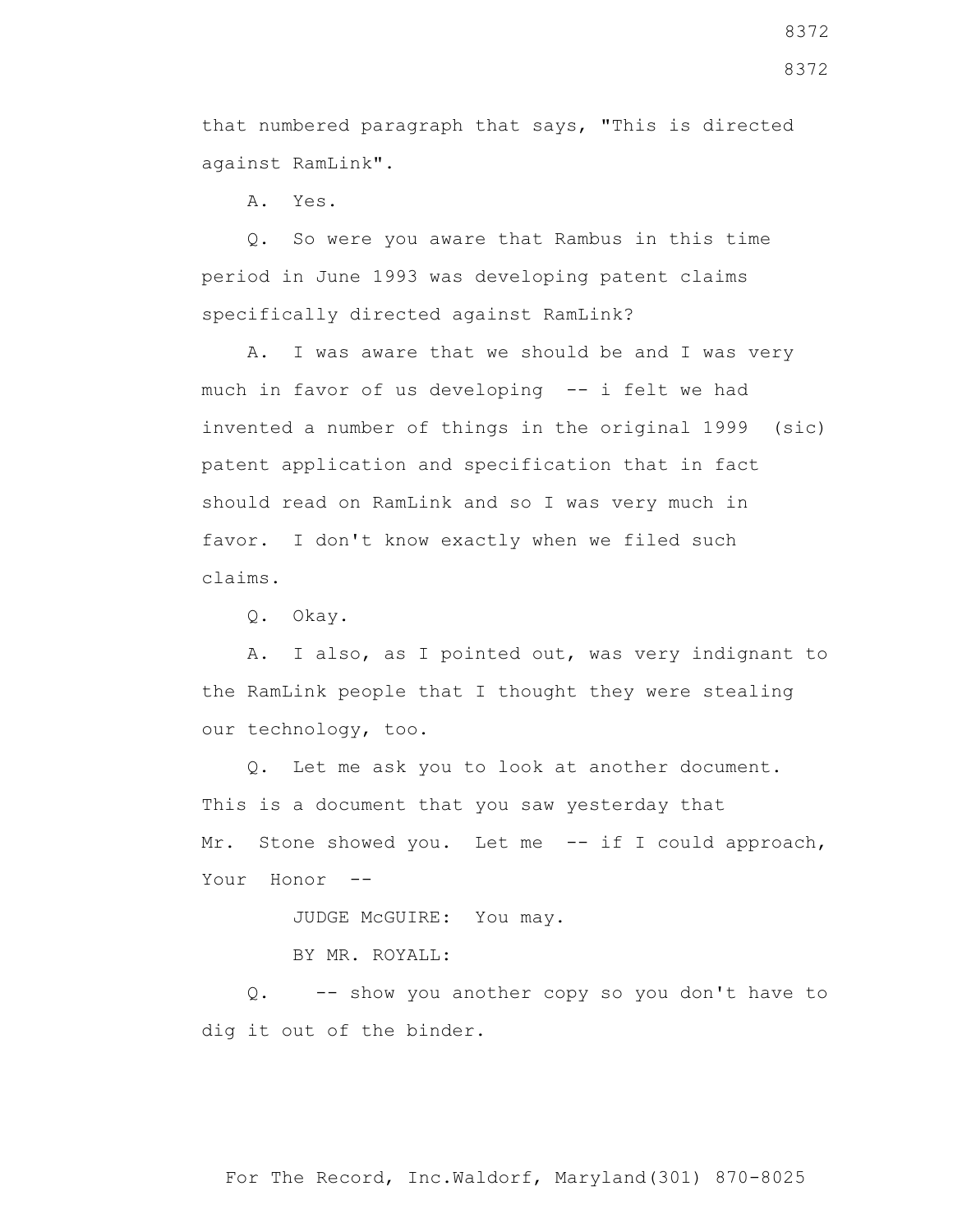What I've just handed you is a document that's been marked as CX-681, and I think you'll recall that you saw this yesterday when Mr. Stone was questioning you. It's an e-mail that was sent to you by Mr. David Mooring in October of 1992. Do you see that.

A. Yes.

 Q. And Mr. Stone asked you about some of the language at the top of this e-mail. I wanted to ask you about some of the language further on down in the e-mail.

Am I right, though, that this -- generally the topic that's the focus of this e-mail is a meeting, there was an upcoming meeting scheduled that you and Mr. Mooring were scheduled to attend with certain participants in RamLink.

 A. Yes. My memory is that we did not attend that meeting. I have actually a pretty specific recollection of what happened.

 Q. Well, putting aside whether you attended any such meeting, that was the subject of the e-mail; right?

A. That's the subject of the e-mail, yes.

 Q. And Mr. Mooring states in the e-mail a few lines down from the top, do you see where he says

For The Record, Inc.Waldorf, Maryland(301) 870-8025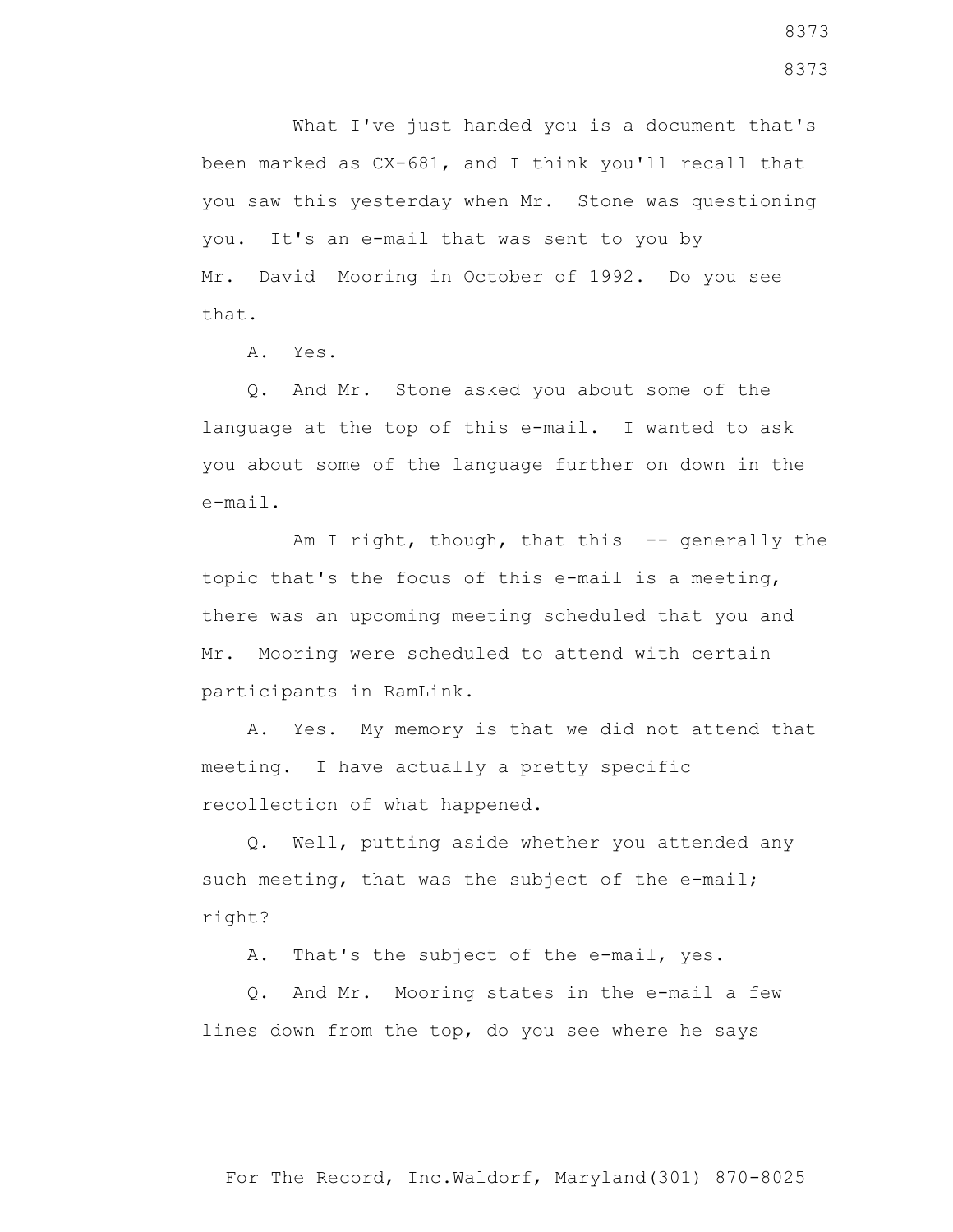"Before 11/12"?

A. Yes.

 Q. And 11/12 I think you'll see is a reference, if you look in the first -- the first paragraph of the e-mail, there's a reference to this upcoming meeting being scheduled for November 12. Do you see that?

A. Yes, I do see that.

 Q. And he says, "Before 11/12 our decision options are," and then he lists three options, three numbered options. Do you see that?

A. Yes.

 Q. And those are options for responding to RamLink; is that right?

A. That's -- yes.

 Q. And the first option that he identifies states, "Decide they are the enemy and do one or more of (a) kill them ourselves, (b) convince them to kill themselves, and (c) convince their management to kill them."

Do you see that language.

A. Yes.

 Q. And then below that, below the numbered paragraphs, Mr. Mooring says that this option, option 1, was the current plan. Do you see that?

A. Yes.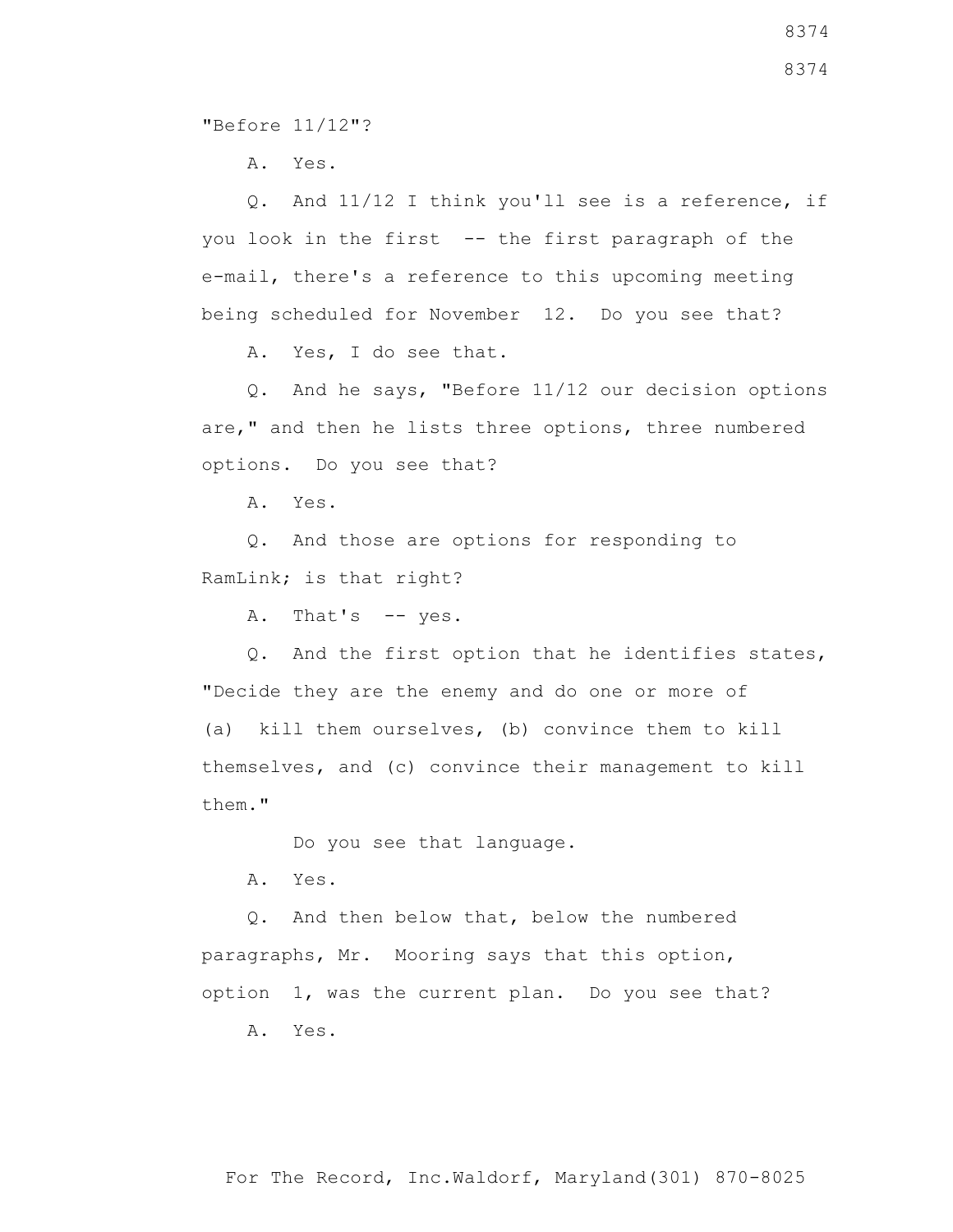Q. Do you recall that in this time period that it was Rambus' plan to do as Mr. Mooring outlined in the numbered paragraph 1 of this e-mail?

 A. My recollection is this overstates it a little bit, and I also have a direct recollection that what we ended up doing was number two, we just ignored it. We had a meeting with them. We had discussions with them. We decided that they were hopeless and didn't know what they were doing. We ended up doing number 2 and just ignored them, and they did go away.

 Q. Let me ask you about option number 3, which says, "Cooperate in some manner with them."

Do you see that.

A. Yes.

 Q. And further down in the e-mail Mr. Mooring states -- and I think it's the second to last paragraph -- he says, "I assume that Rambus II will not be point-to-point and differential, which will make option 3 unlikely."

Do you see that?

A. Yes.

 Q. Now, by the terms "point-to-point and differential," do you understand that Mr. Mooring was referring to features in the RamLink design that were not used in the Rambus design?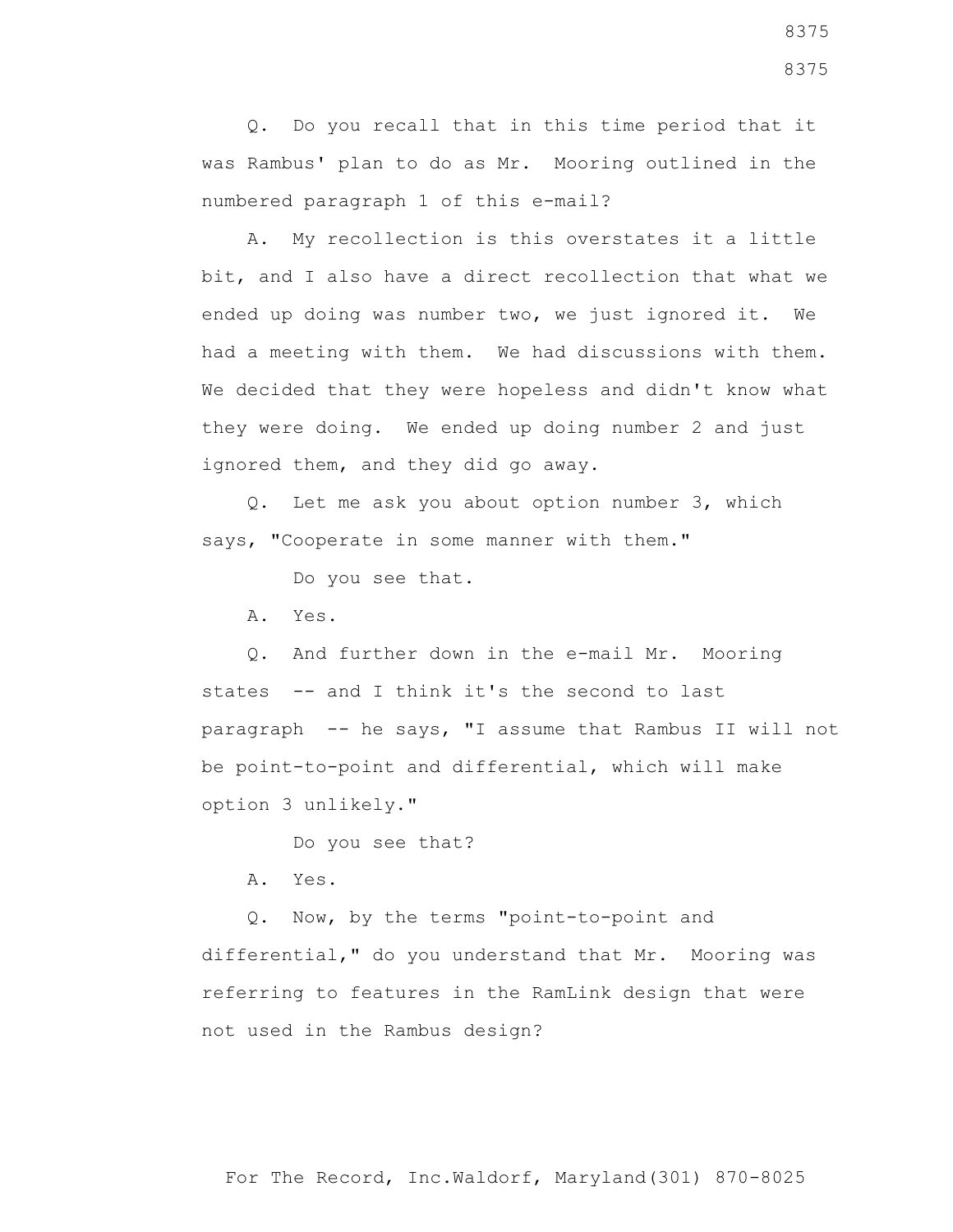A. I wouldn't necessarily say that they weren't used in the Rambus design, but I would say that those were some of the differences at that point in time between the first-generation Rambus and the RamLink. I want to separate out our original patent specification and the first-generation Rambus.

 Q. But RamLink did not use the same kind of bus that was used in the original Rambus DRAM design; is that right?

A. That's basically right.

Q. And RamLink used something called --

 A. Well, again to be more specific, they didn't use a backplane-like bus; they used a point-to-point bus, just to be a little more specific.

 Q. Okay. Now, in the prior paragraph, the paragraph before the one I just focused you on, Mr. Mooring states, "The minimum we should do is let every DRAM manufacturer know that RamLink (a) is no faster (b) has technical flaws (c) is very late and (d) infringes our patents."

Do you see that.

A. Yes.

 Q. And am I right that you recall that in the early 1990s there was a fair amount of discussion within Rambus about concerns that RamLink and later

For The Record, Inc.Waldorf, Maryland(301) 870-8025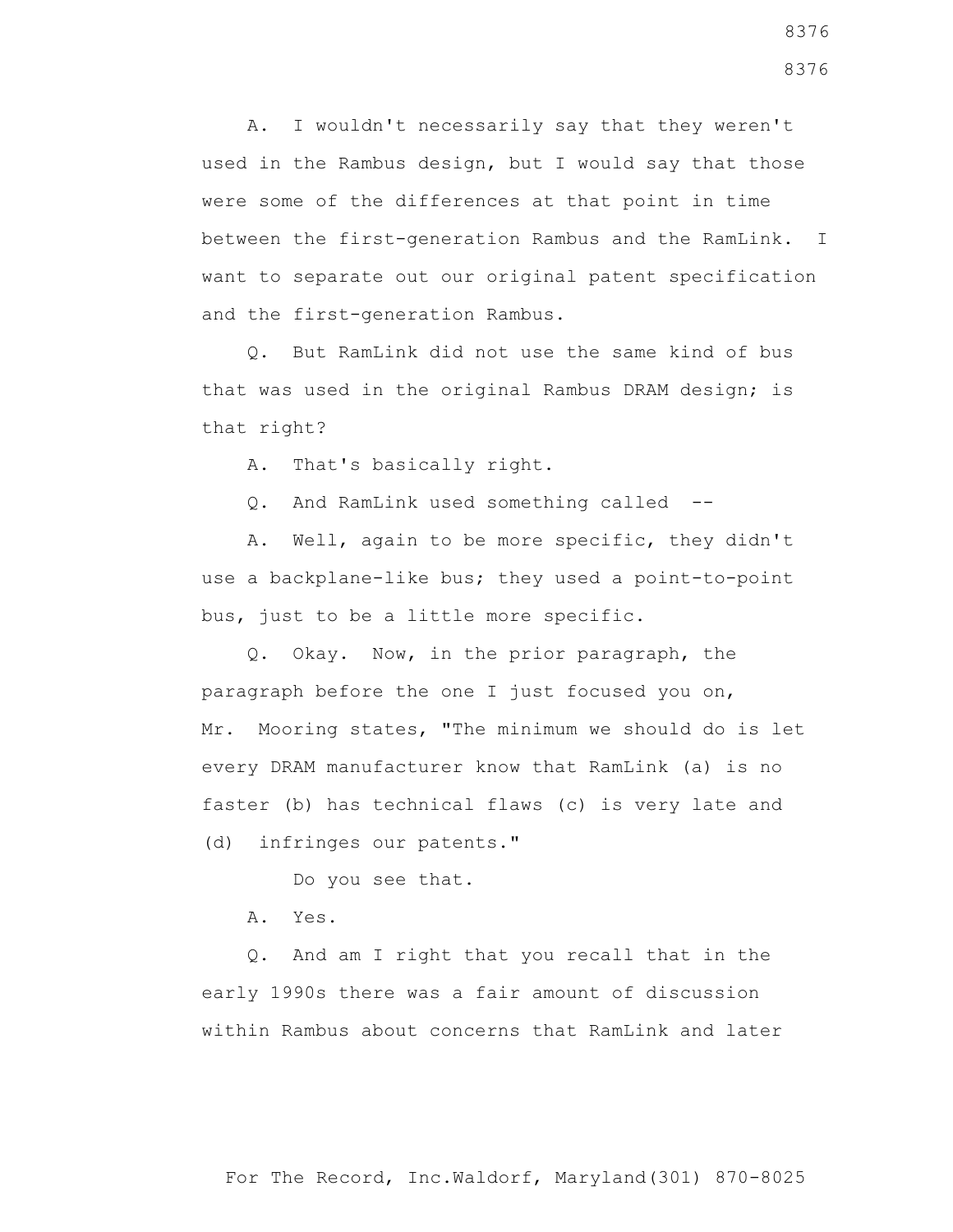SyncLink might violate Rambus' patents?

A. I do remember such discussions, yes.

 Q. And you personally were of the view that RamLink was using Rambus ideas or inventions; is that right?

A. Yes.

 Q. And you believed that RamLink was using inventions that were contained in or reflected in Rambus' original 1990 patent application?

A. In the patent specification, yes.

 Q. And referring back to Mr. Mooring's e-mail, he suggests in response to RamLink, Rambus at a minimum should tell DRAM manufacturers, among other things, that RamLink infringes Rambus' patents. Do you see that?

A. Yes.

 Q. And am I correct that it's your recollection that Rambus in fact did inform some customers or potential customers that it believed that RamLink violated Rambus' patents?

 A. I have a direct recollection of telling certain of the RamLink members that I felt they violated certain of our patents or infringed on certain of our patents and have a vague recollection that we told other DRAM companies that we felt in general that they

8377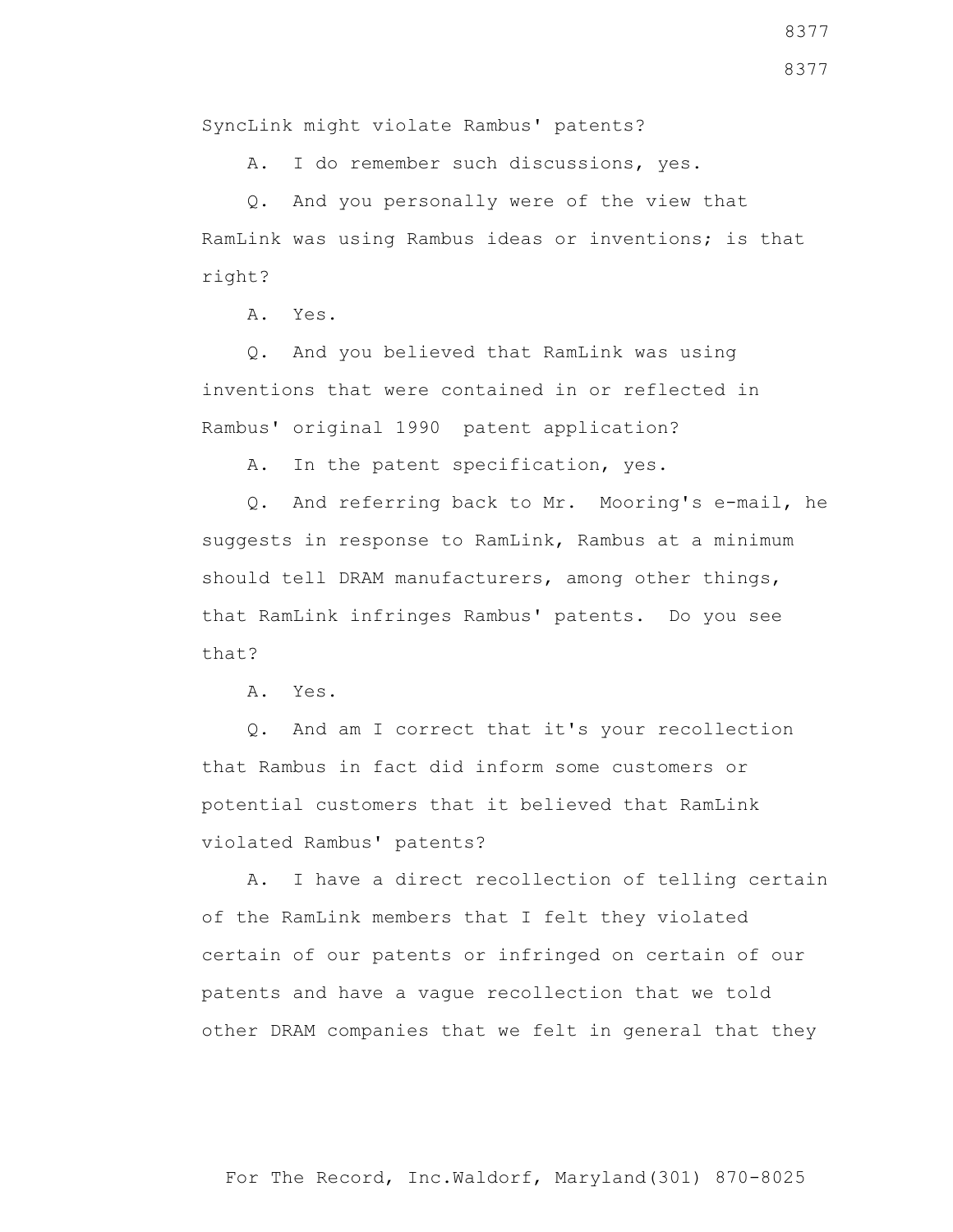did. I don't have specific recollections of who we told on the DRAM side.

 Q. Do you know if Rambus informed any DRAM manufacturer of any specific Rambus patent or patent application that it thought was infringed by RamLink?

 A. My best recollection is that we would have referred to the original '898 application and the specification therein, but that's my best recollection. It's not specific.

 Q. And the time frame in which you recall these disclosures being made was in, what, late 1992, that time frame generally?

A. That's the best I can remember.

 Q. And in that point in time, in late 1992, am I right that Rambus did not have access to actual working RamLink parts?

 A. There were -- there never were any working RamLink parts.

 Q. Right. All you had at that time to base any views about infringement on were not-yet-complete specifications?

 A. Right. And just to make it clear -- I hope I said it right before, but I'll say it again just to make it clear -- what I remember distinctly is telling the RamLink people that what they were proposing to do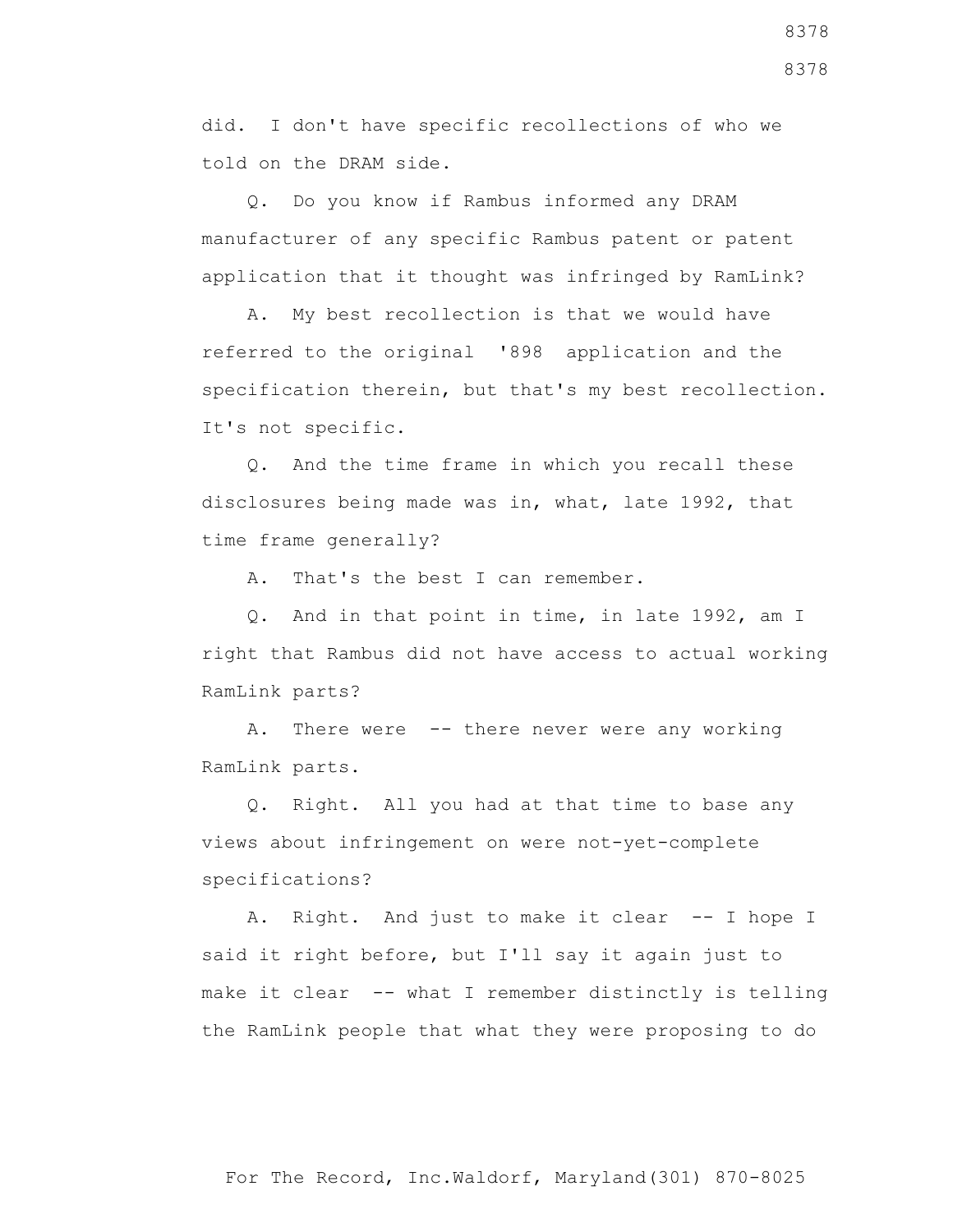would infringe on Rambus intellectual property. I don't think I said that they were already infringing, because they hadn't built anything.

 Q. But you told them that it would infringe based on what you had seen in a not-yet-complete specification?

A. That's correct.

Q. Now, do you recall -- you can set that document aside for now.

Do you recall learning in the  $1999 - - i$ 'm sorry -- 1995 time frame about the fact that participants in SyncLink were making a presentation or were going to make a presentation about their ideas at the JEDEC meeting?

A. I don't actually remember -- i remember very little about SyncLink other than sort of the same general feeling that it was the same people who were doing RamLink and that what I knew about it I felt infringed upon Rambus intellectual property. I don't remember any knowledge about the relationship between SyncLink and JEDEC.

 Q. Do you recall any discussion within Rambus' board or at Rambus board meetings relating to any SyncLink presentation to JEDEC?

A. It's quite possible it happened. I just don't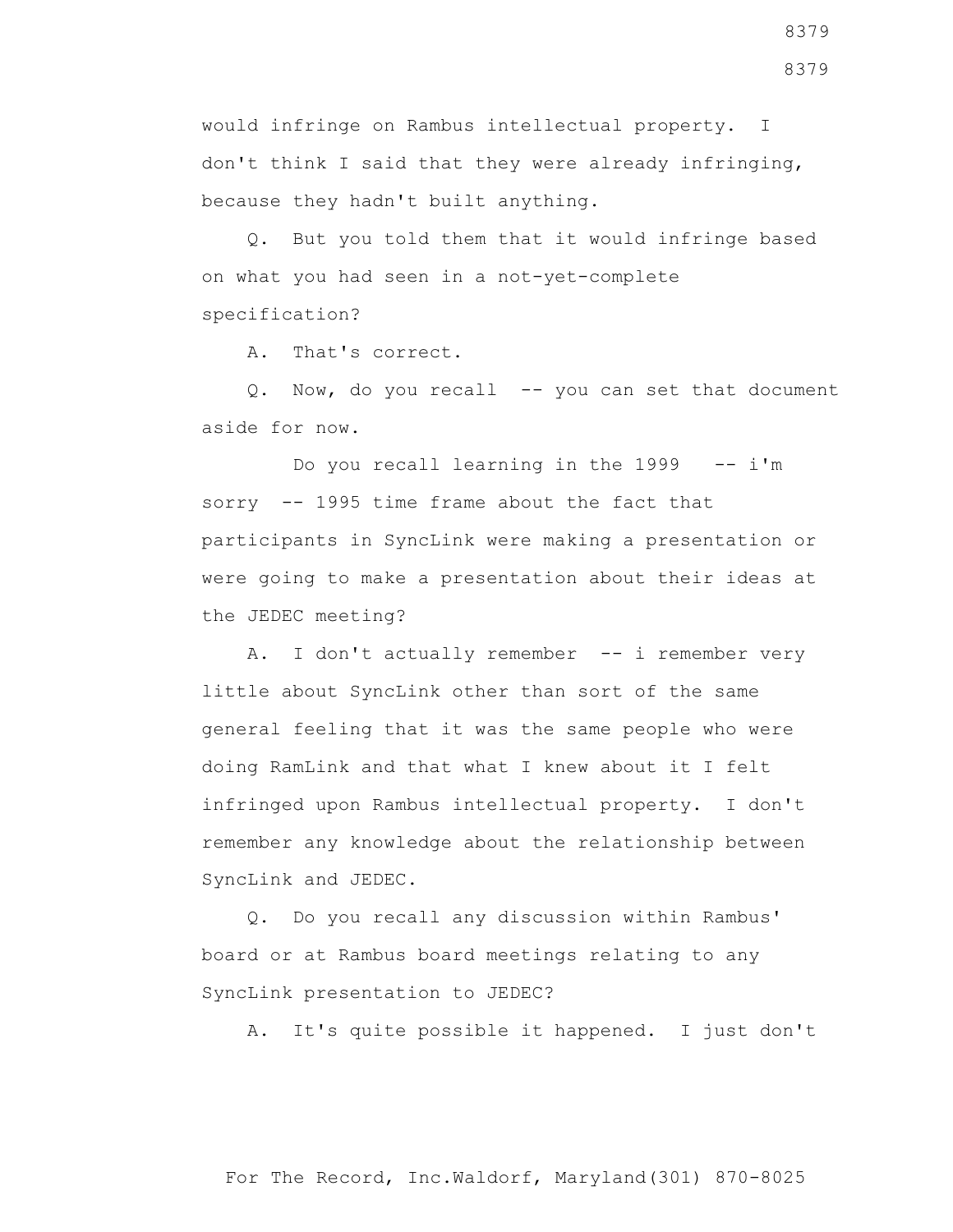MR. ROYALL: May I approach, Your Honor? JUDGE McGUIRE: Yes. BY MR. ROYALL:

 Q. I've just handed you a document that's been marked as CX-794, and you can see from the document that it's an e-mail from Richard Crisp and it's dated May 1995 and the subject line reads "JEDEC JC-42 meeting notes (DRAM)" and then it states in all caps "includes SyncLink info."

Do you see that.

A. I'm sorry.

 Q. This is in the subject line of the e-mail up at the top of CX-794. Do you see that language?

A. Could you repeat it. I'm sorry.

 Q. I was just reading the subject line. It says "JEDEC JC-42 meeting notes (DRAM)" and then it states in all caps "includes SyncLink info."

Do you see that.

A. Yes, I do.

 Q. Now, if you could turn to page 4, on page 4 of CX-794, almost exactly in the middle of the page there's a reference to Hyundai and then it says "SyncLink presentation." Do you see that?

A. Yes.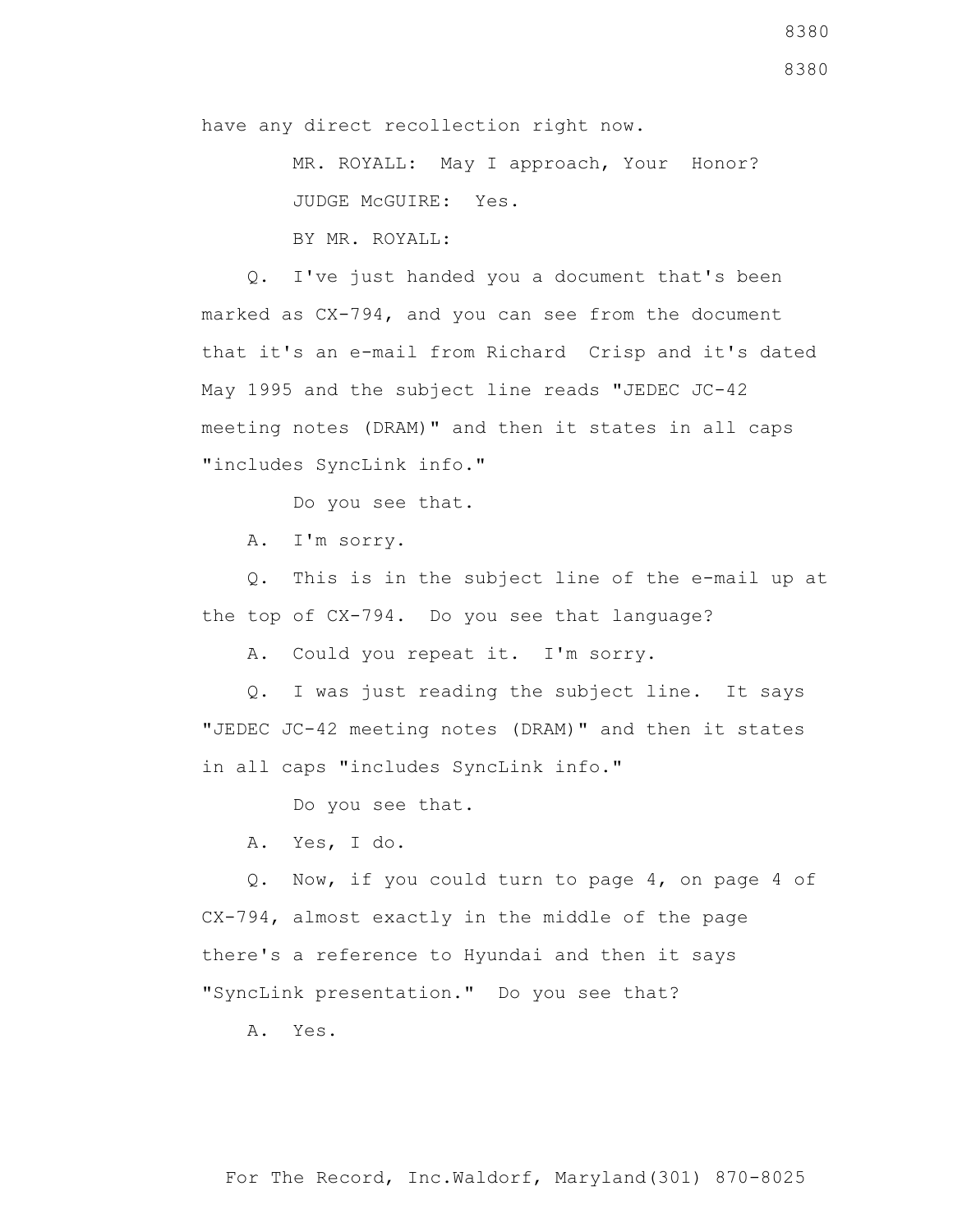MR. STONE: I object on the grounds I don't think he's yet laid a foundation as to whether Dr. Farmwald received this e-mail.

JUDGE McGUIRE: Sustained.

MR. ROYALL: Your Honor, I'm not -- i'm only asking him -- i'm only pointing this language out to refresh his recollection. I'm not suggesting that he did receive the e-mail.

JUDGE McGUIRE: Okay. On that basis --

 MR. ROYALL: And I'll just ask him one more question.

 JUDGE McGUIRE: You may proceed only on that limited basis.

MR. ROYALL: Thank you.

BY MR. ROYALL:

 Q. Now, under that heading or that language where it says "Hyundai: SyncLink presentation" -- well, under that, do you see there is a paragraph beginning -- that says "Gordon Kelley"?

A. I'm sorry.

 Q. Actually before I get to that, let me just ask you, does seeing this, this language "Hyundai: SyncLink presentation" in this e-mail, and then does seeing the subject line of the e-mail, does that refresh your recollection about whether you knew that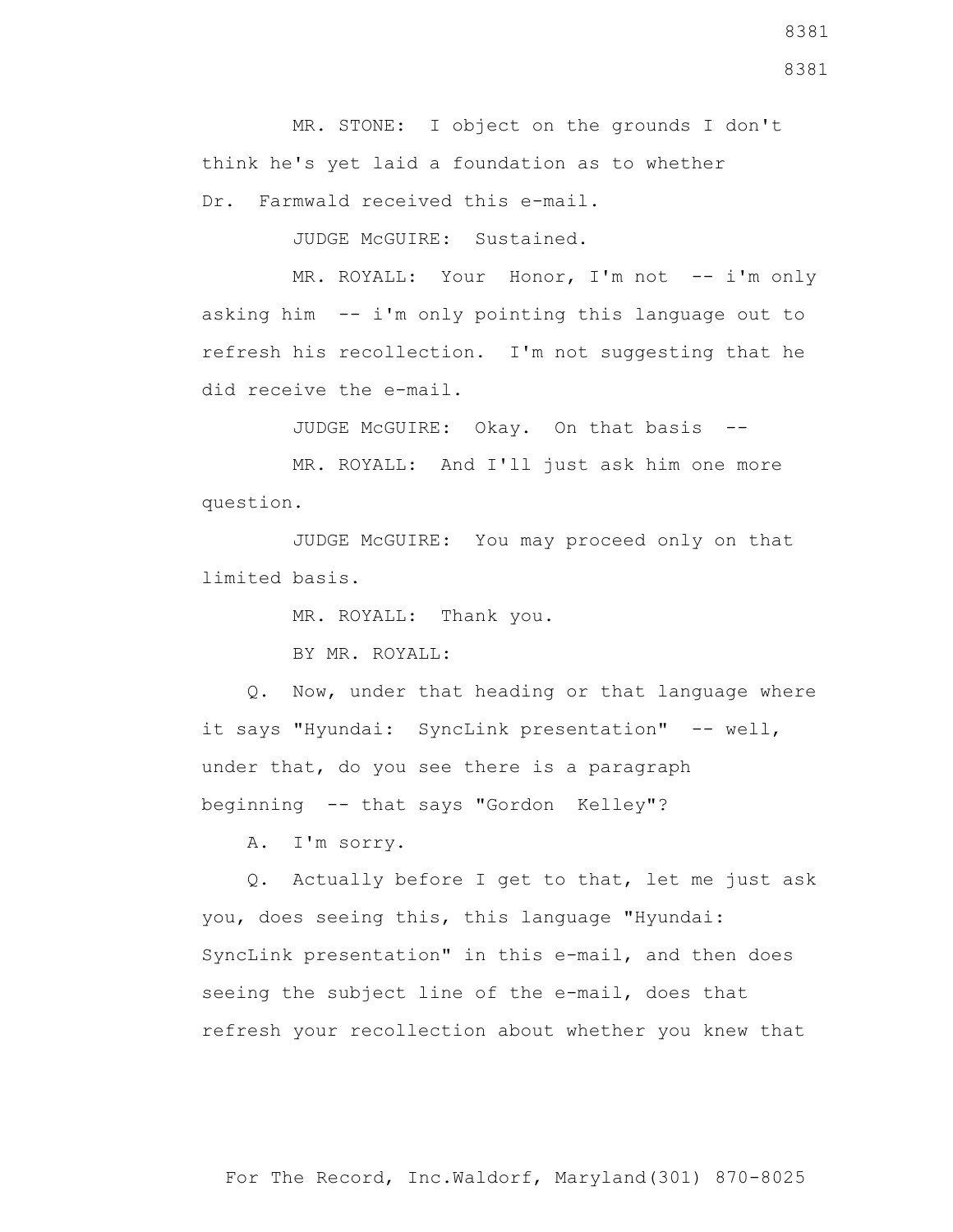in the 1995 time period a SyncLink-related presentation occurred at JEDEC?

 A. It doesn't refresh my memory. I think it's unlikely I saw this e-mail. I was not at the company -- i had not been at the company for two years.

 Q. And I'm not suggesting you saw the e-mail, but does that refresh your recollection?

A. It does not, no.

 Q. Do you recall hearing at some point about Rambus being asked by JEDEC or some JEDEC participants whether it had patents that related to SyncLink?

 A. Okay. So let me make sure I understand. Do I remember whether JEDEC asked us, again, because I've told you the only recollection I have, which is that SyncLink -- i'm sorry -- ramLink people asked us, of whom the RamLink members were also JEDEC members, so I need to make sure I understand --

Q. Yeah, this is a different question.

 I'm asking whether, in the context of JEDEC meetings or JEDEC proceedings, do you recall whether JEDEC asked Rambus if it had patents that related in some way to SyncLink.

 A. So again, the only recollection I have is of the RamLink people asking us and I remember myself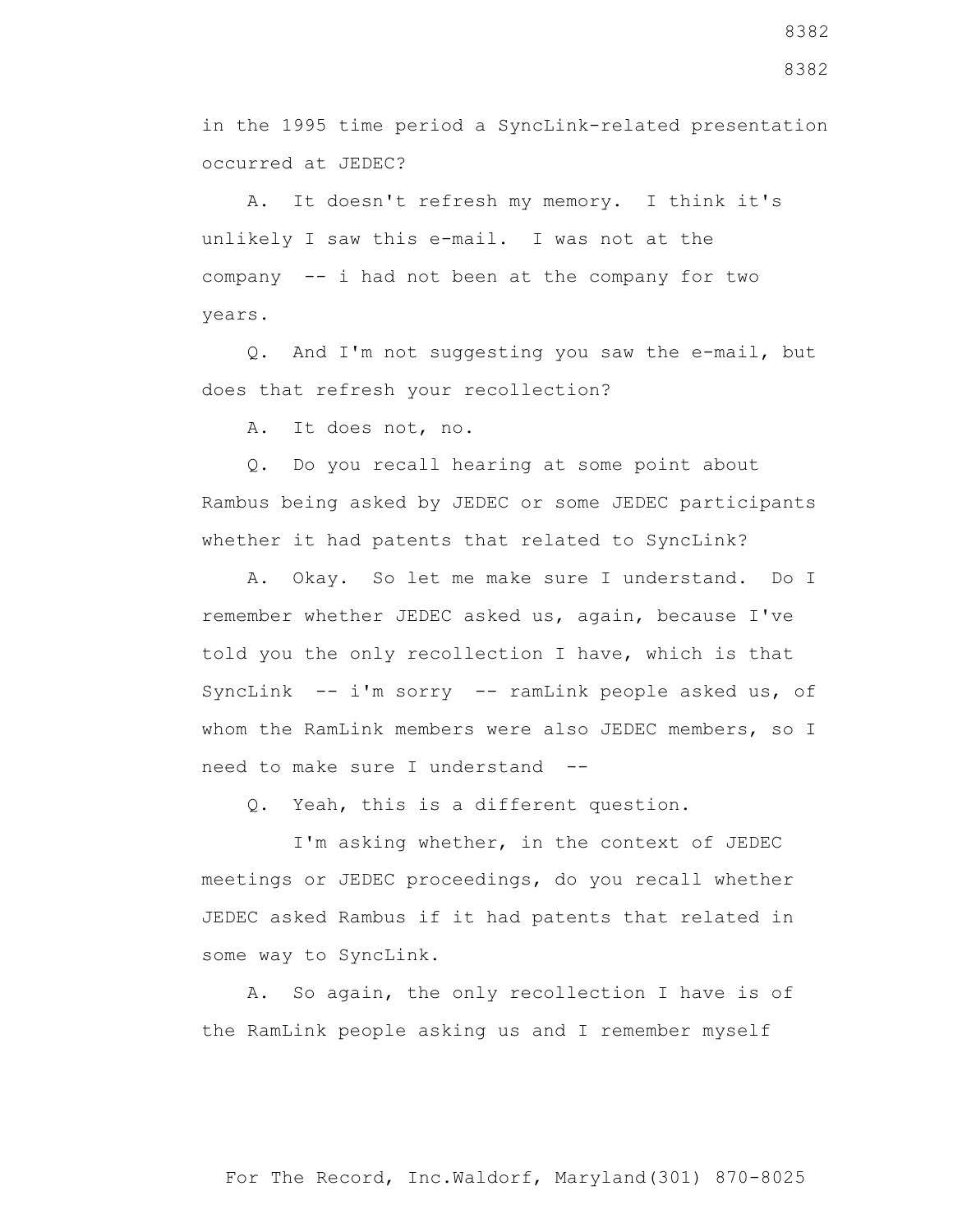replying that I felt that, among other things, we had patents on PLLs/DLLs and on a block-oriented -- you know, a block-oriented protocol.

 So -- but that was to RamLink, and I don't know whether RamLink was part of JEDEC, which is why I'm answering that way, because I want to be careful. I think it was, but I don't remember whether it was.

 Q. Let me just point out one other sentence in this e-mail to see if it refreshes your recollection. It's on the same page, page 4 of CX-794. It's at the bottom of the page.

 It says: "Gordon Kelley asked whether or not any companies have patent issues with the material. HP claims that everything is a public domain."

 And then it says, "Sam Calvin (Intel) asked whether or not there were Rambus patents covering it."

Do you see that.

A. Yes.

 Q. Now, does that refresh your recollection as to knowledge of JEDEC asking Rambus whether Rambus had patents covering SyncLink?

A. No, it doesn't. But if I -- i'm just reading this, so this is now, but it also says that Wiggers claims that RamLink predated Rambus, and my recollection is that Hans Wiggers was one of the people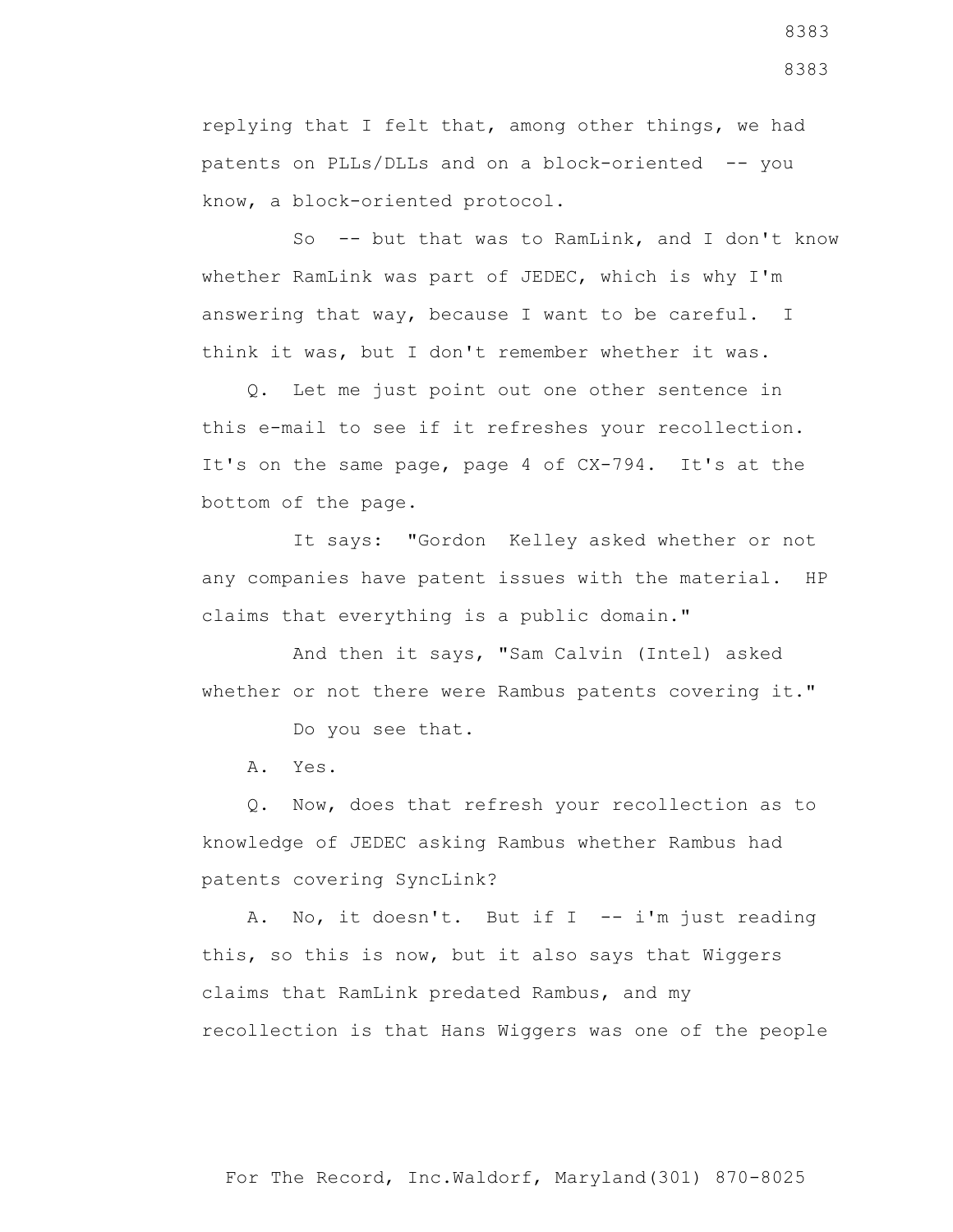at this meeting who I did tell that I thought Rambus patents read on RamLink.

 So it's confusing to me because a lot of the same participants at RamLink were also at JEDEC, so it's hard for me to separate the two. But no, I have no direct recollection of this e-mail.

 Q. Okay. I thought you had said yesterday in reference to CX-681, which we talked about a minute ago, I thought that you had said that you did not recall that Wiggers attended the RamLink meeting that you --

 A. I don't actually for sure. I remember Gustafson and I vaguely remember two other people there. I think I answered that it could have been Wiggers and I had a vague recollection of Wiggers and another gentleman named James, but it's pretty -- i can't swear to it.

 Q. Now, I had asked you a moment ago about discussions within Rambus' board about disclosures of SyncLink-related disclosures to JEDEC, and did you say you don't have any recollection of any such discussions?

 A. I certainly don't have any recollection of any specific discussions. It probably was mentioned. I just don't have any specific recollections.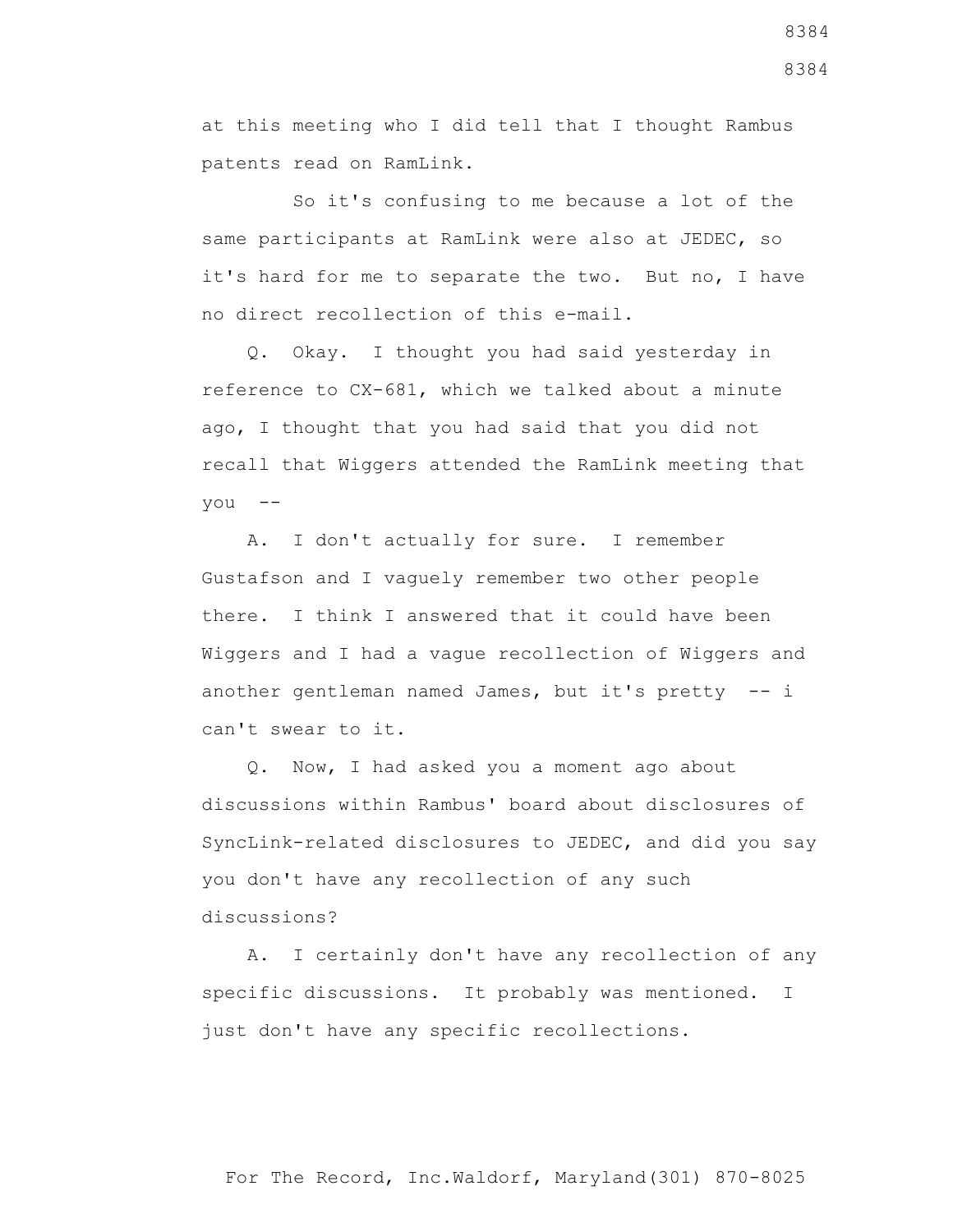BY MR. ROYALL:

 Q. What I've handed you, Dr. Farmwald, is an exhibit marked CX-1727A, and I'll represent to you that these are notes taken by Rambus CEO Geoff Tate, and if I could ask you to turn to page 4 of this exhibit.

 And I'll note for the record that this is a public-record version or excerpt of a larger compilation of notes, and so the full document with the full compilation of notes, some of which includes in camera material, is CX-1727.

 JUDGE McGUIRE: But then we're not going to go into that at this point.

 MR. ROYALL: That's the reason I'm using this version.

> JUDGE McGUIRE: Very good. Mr. Stone, any comment? MR. STONE: That's fine. JUDGE McGUIRE: Very good. BY MR. ROYALL:

 Q. The page that I'm pointing you to, although it's numbered page 4, I think actually it's the second page in this exhibit, CX-1727A. Do you see that?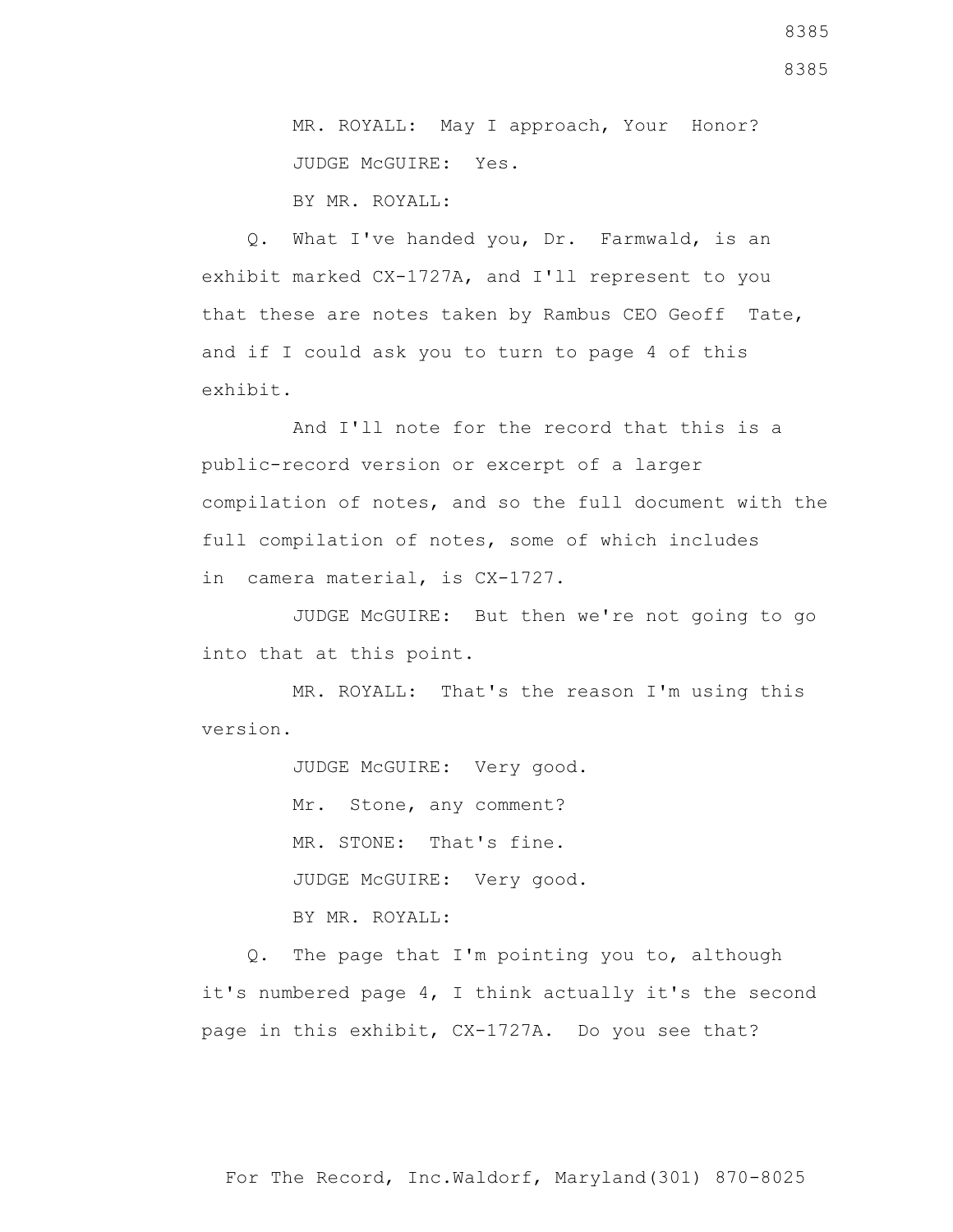A. Yes, I do.

 Q. And do you see at the top of the page, it's difficult to read, but it says "board meeting" at the far left?

 A. I'll take your word that that's what it says, but it looks like that.

 Q. I'll represent to you that that's what that says. It's easier to read in the in camera version, but I'm trying to avoid using the in camera version.

 And then there's a date, it says 95/6/8, and I'll represent to you that that, the date, Mr. Tate has said that that date is June 8, 1995.

 And then further down the page or roughly in the middle of the page, do you see the reference, the underlined reference to -- it's hard to read, I admit, but it says "SyncLink strategy".

A. Yes, I do see that.

 Q. And then below that, the name "Mike" is written and then there's a colon and then it says "state SyncLink violates patents but will be reasonable on license fees."

 And I'm not asking you to read the handwriting. I'll represent to you that that's what that language says.

Do you see that --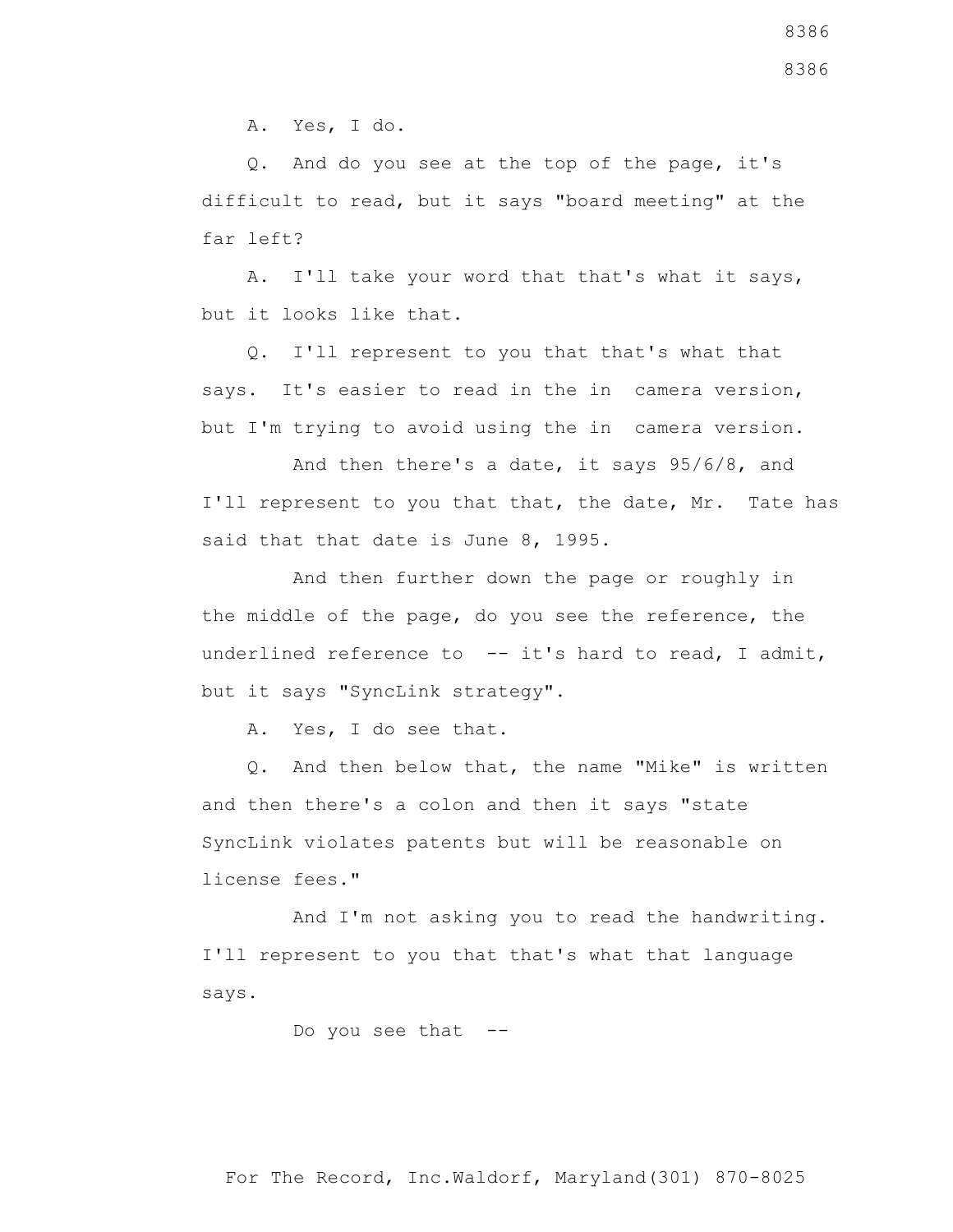A. Yes.

Q. -- that general language?

 Now, does this refresh your recollection as to discussions within Rambus board meetings about whether to disclose, whether Rambus should disclose patent-related information to JEDEC relating to SyncLink?

 A. I don't remember now. I have a vague recollection of the time period that I did feel that SyncLink violated our patents, but I don't have a specific recollection of this meeting or what I said or whether this is even me.

 Q. So you don't recall expressing the view reflected in Mr. Tate's notes, namely that SyncLink violated Rambus patents but that Rambus should state that it would be reasonable in license fees?

 A. I think it's consistent with something I would have said; I just don't remember saying it.

 Q. Do you recall whether others within Rambus disagreed with your views in that regard?

 A. I don't remember any disagreement, but I don't remember the discussion, so...

 Q. Let me just point out some language below the language that I focused you on referencing Mike. Below that -- again, it's very difficult to read, but I'll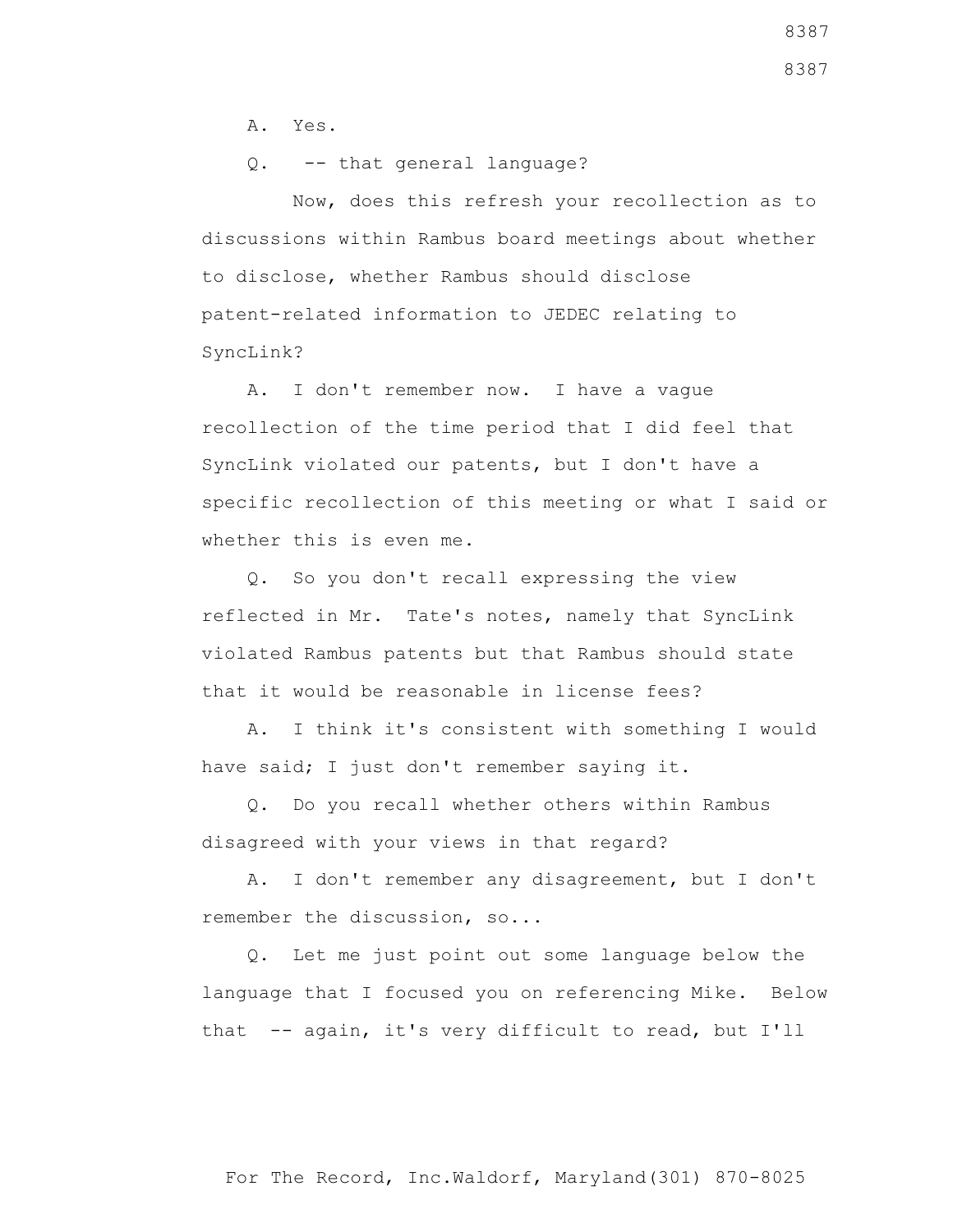represent to you that it says, "Mark: Stirring pot now makes us look like bad guys, gives them some credibility."

 Do you see the language that I'm referring to. A. Yeah, but I can't read it at all. I mean, I'll have to take your word for it that that's what it says.

 Q. And just doing that, taking my word that that's what that says, does that jog your recollection at all about the discussion within Rambus' board about the subject of Rambus disclosing patents to JEDEC or patent information to JEDEC relating to SyncLink?

 A. No. As I said, I don't have any direct recollection of this. I just have a vague recollection that I felt -- i can only remember my personal feelings -- that SyncLink did in fact violate Rambus patents.

 Q. Do you have any recollection of how the issue of Rambus disclosing patent-related information to JEDEC about SyncLink, do you have any recollection of how that issue was resolved?

 A. No. I have no specific recollection. Again, I'll repeat, I don't remember at the time what I felt and I certainly don't remember this meeting.

I do remember that I had felt we had put them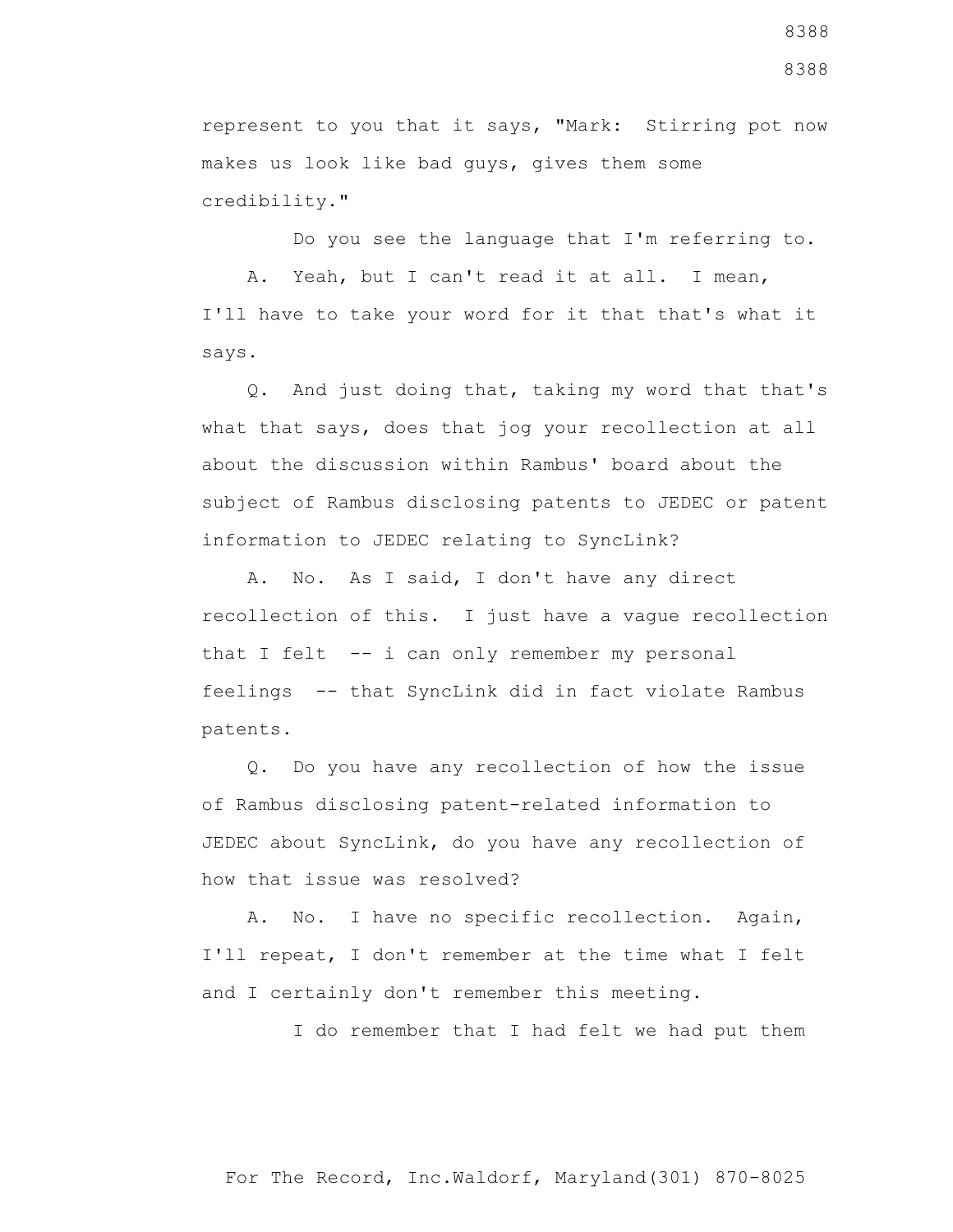certainly on notice about RamLink and that RamLink in my mind had been just -- the name had been changed into SyncLink and it was the same people, a lot of the same ideas, and I felt that we had been pretty specific about RamLink, about what we felt violated it, in particular PLLs/DLLs. And other ideas, too, but I remember those specifically.

 MR. ROYALL: Your Honor, I would offer at this point CX-1727A.

MR. STONE: No objection.

JUDGE McGUIRE: Entered.

 **(CX Exhibit Number 1727A was admitted into evidence.)**

> MR. ROYALL: May I approach? JUDGE McGUIRE: Yes. BY MR. ROYALL:

 Q. I've just handed you, Dr. Farmwald, a document that's been marked for identification as CX-91a, and you'll see from the first page that these are minutes from a JEDEC meeting, a JC-42.3 meeting on September 11, 1995. And I'm not suggesting that you were a recipient of this, of these minutes, but let me ask you to turn to page 13 of this document.

 And you'll see that there's a letter, on the right-hand side of page 13 there's a reproduction of a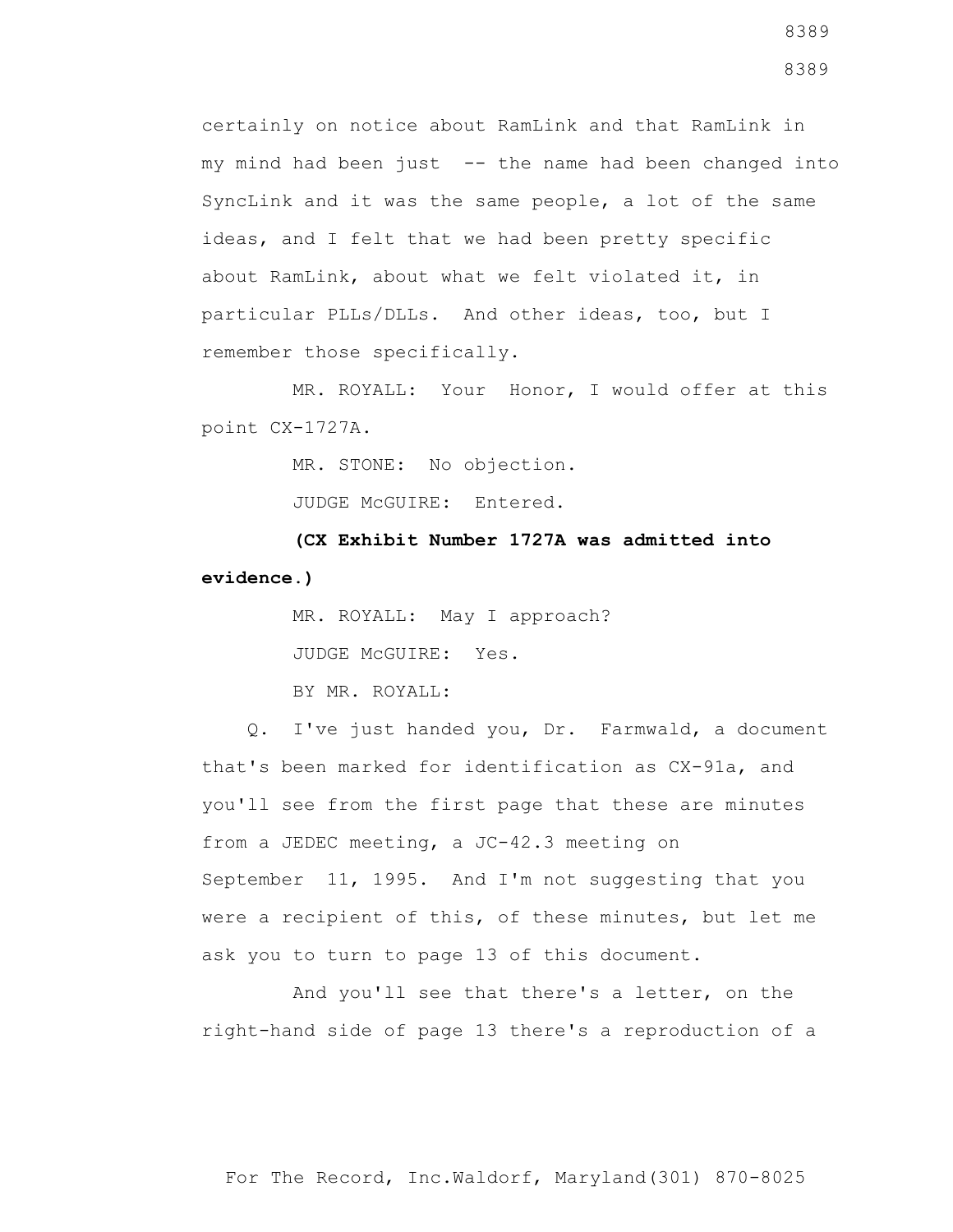letter on Rambus letterhead, and in the very bottom of that letter, the bottom paragraph, the first sentence states, "At this time Rambus elects to not make a specific comment on our intellectual property position relative to the SyncLink proposal."

Do you see that?

A. Yes.

 Q. Does that refresh your recollection that the issue of whether to disclose patent-related information to JEDEC relating to SyncLink, that that issue was resolved in favor of Rambus not making the kinds of disclosures that you had recommended to the board?

 A. I have -- i've -- i'm pretty sure I've never seen this e-mail, so it doesn't --

 Q. I'm not suggesting that you had. It's not an e-mail; it's a reproduction of a letter that was reproduced --

A. It's a fax.

Q. -- as an attachment to JEDEC's minutes.

A. Yeah. Actually this -- by the way, this doesn't -- again, I don't believe I've ever seen this before. In fact I'm fairly certainly I haven't. I certainly don't remember it. But I don't read it the same way you do, so  $-$ - just reading it now even at this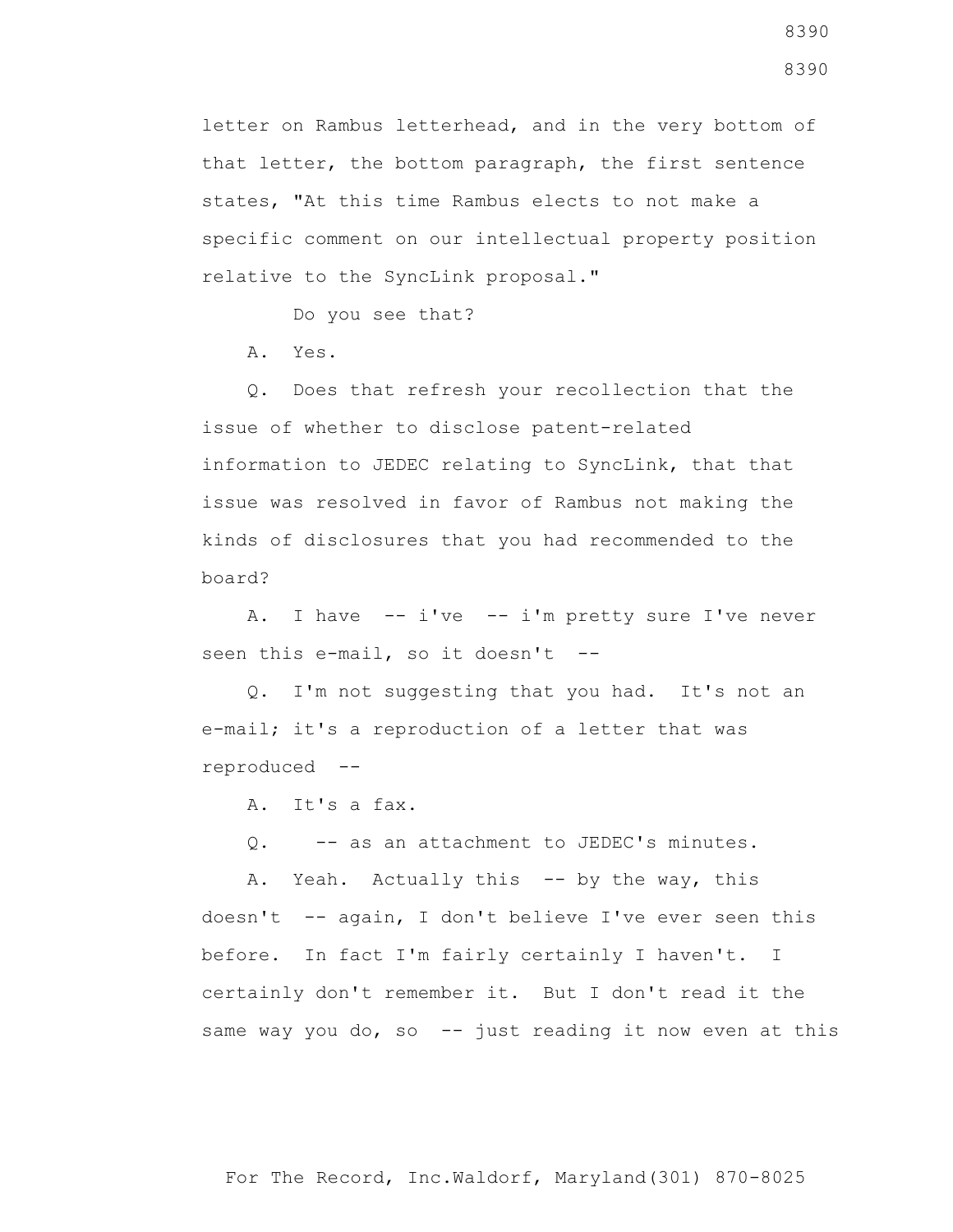point in time.

 Q. I'm just asking you whether the language that I pointed out to you where it says, "At this time Rambus elects not to make a specific comment on our intellectual property position relative to the SyncLink proposal" --

 A. But there's a whole paragraph stating that the first Rambus patents were filed more than five years ago with development starting years before that.

Q. Uh-huh.

 A. It basically seems to indicate in every possible way, short of saying here's the specific patents, that we do have patents. That's the way I would read this. But again, I don't have any specific recollection of this e-mail, so...

 Q. And it doesn't refresh your recollection about  $how \leftarrow$ 

A. It does not refresh my recollection, no.

Q. -- about how this issue was resolved?

A. No, it does not.

Q. You can set that aside.

Am I right -- you were not directly involved in Rambus' decision to withdraw from JEDEC; is that right?

A. I do not remember being involved, no.

8391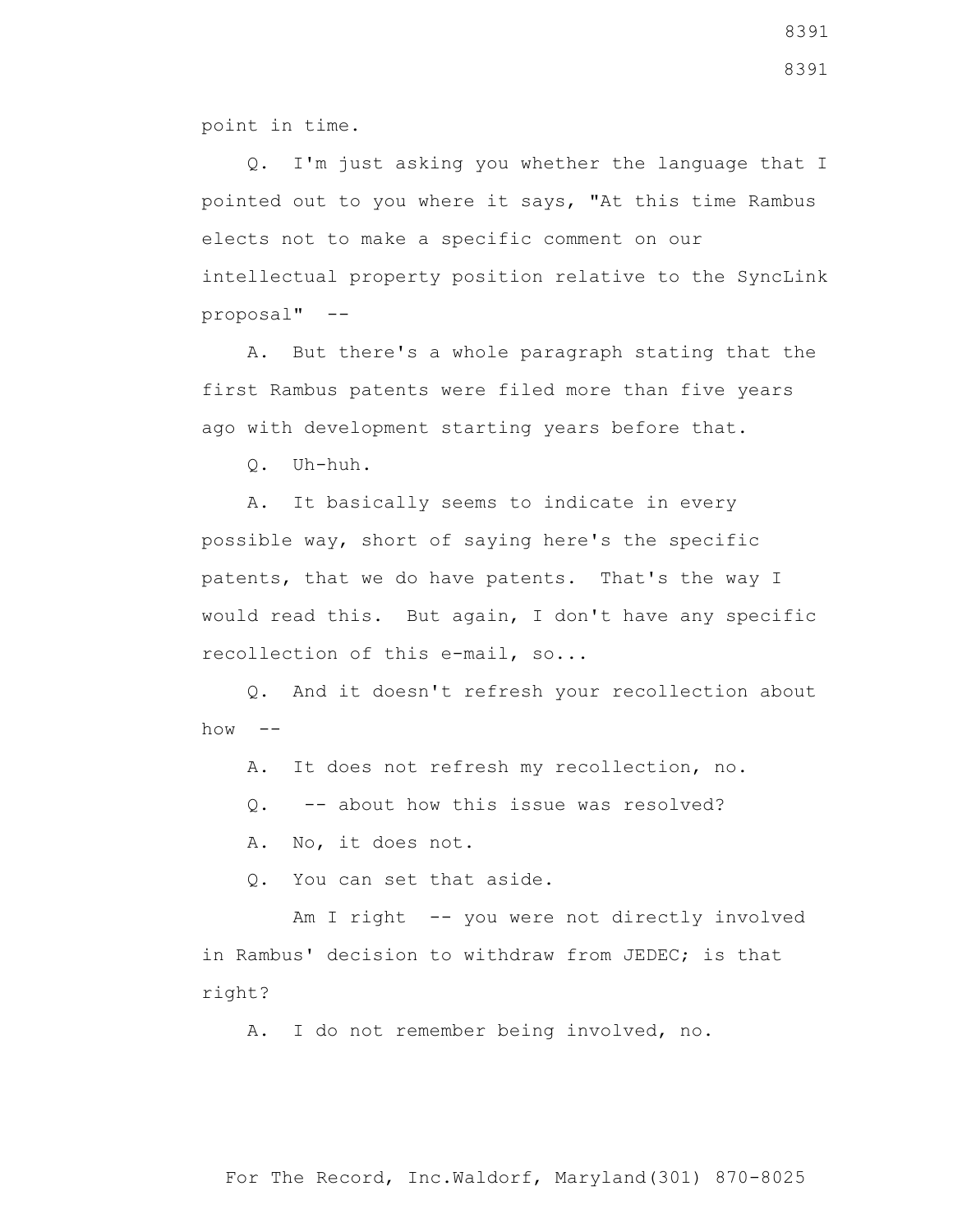Q. But you did learn about that decision when it was made or sometime after it was made?

 A. I'm sure I did. I had a recollection that we had withdrawn earlier, so clearly I was a little confused about the time frames, but I knew generally that we had withdrawn.

 Q. And you were never particularly supportive of Rambus' involvement in JEDEC; is that right?

 A. I thought it was a waste of time. I thought the organization was hostile to us.

 Q. Did your views about the merits of Rambus participating in JEDEC have anything to do with legal risks that JEDEC participation might pose to Rambus' intellectual property?

A. No, it did not.

 Q. Were you aware that Rambus had been advised by its lawyers that continued participation in JEDEC could lead to Rambus patents being held unenforceable?

 MR. STONE: Objection. Misstates the evidence. Improper as to form.

JUDGE McGUIRE: Sustained.

BY MR. ROYALL:

 Q. Were you aware, Mr. Farmwald, that Rambus had been advised by its lawyers relating to potential legal risks associated with JEDEC participation?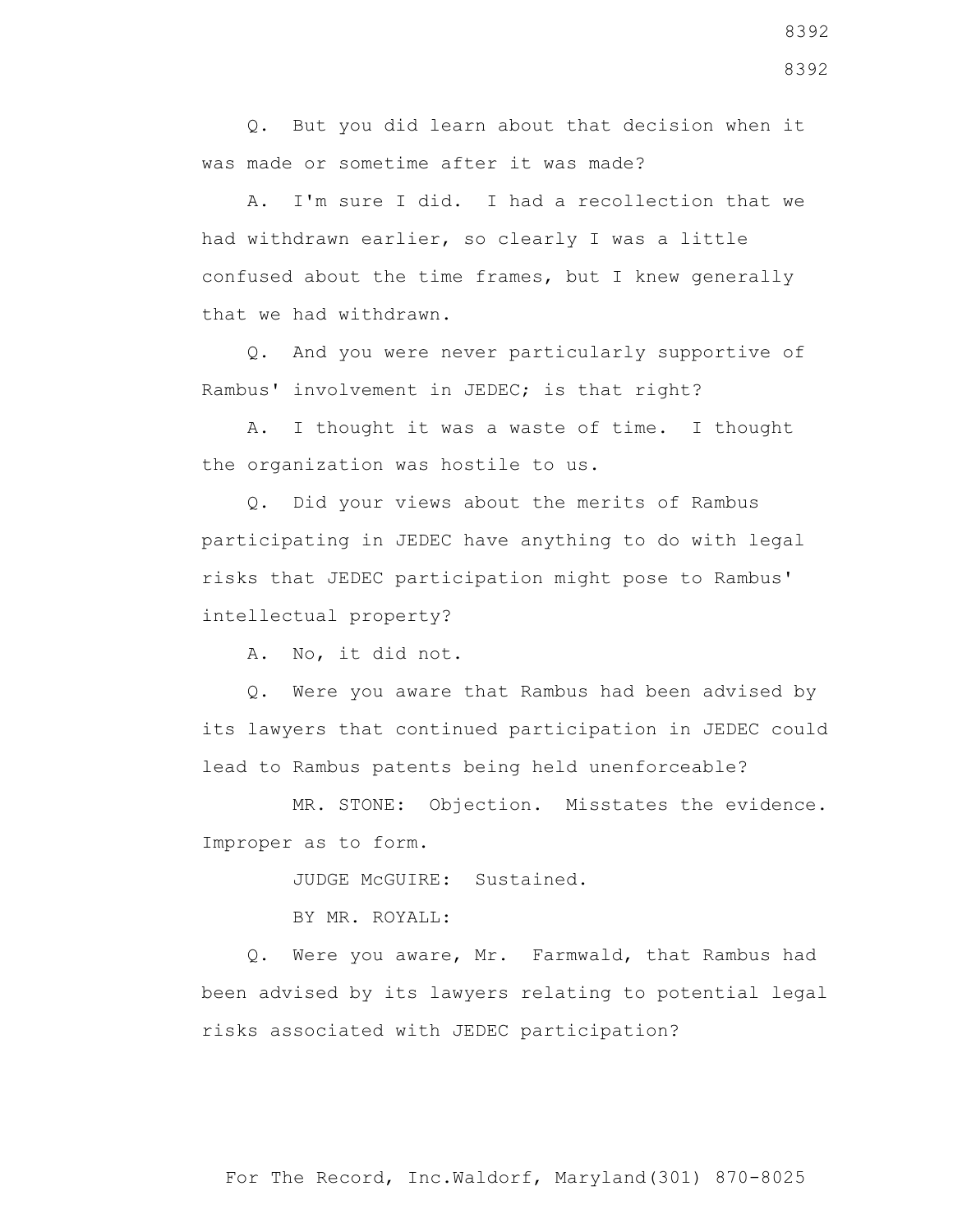A. I was not.

 Q. You never heard about that from Geoff Tate or Allen Roberts?

 A. I don't remember ever being told such a thing, and I think it would have been important enough for me that I would remember it.

Q. Now, if I could --

 JUDGE McGUIRE: Before we go into that, I want to expand on an answer you just gave, Dr. Farmwald, regarding you felt that JEDEC had been hostile to your company. Could you expand on that for my edification.

THE WITNESS: A lot of the members at JEDEC -i'm thinking more of individual members as compared to JEDEC as an organization, but a lot of the people who ran the organization had been people who had been at early meetings that I had attended who had expressed a lot of unfriendliness to Rambus.

I remember a meeting with HP.

 I remember a meeting with Micron in particular, where  $-$  and just the tone  $-$  i don't have any specific

recollections from the sort of '92 on time frame because I was involved in other things, but I just remember a general tone that JEDEC didn't seem very friendly to us and that the specific people who I knew there who I had had dealings with personally were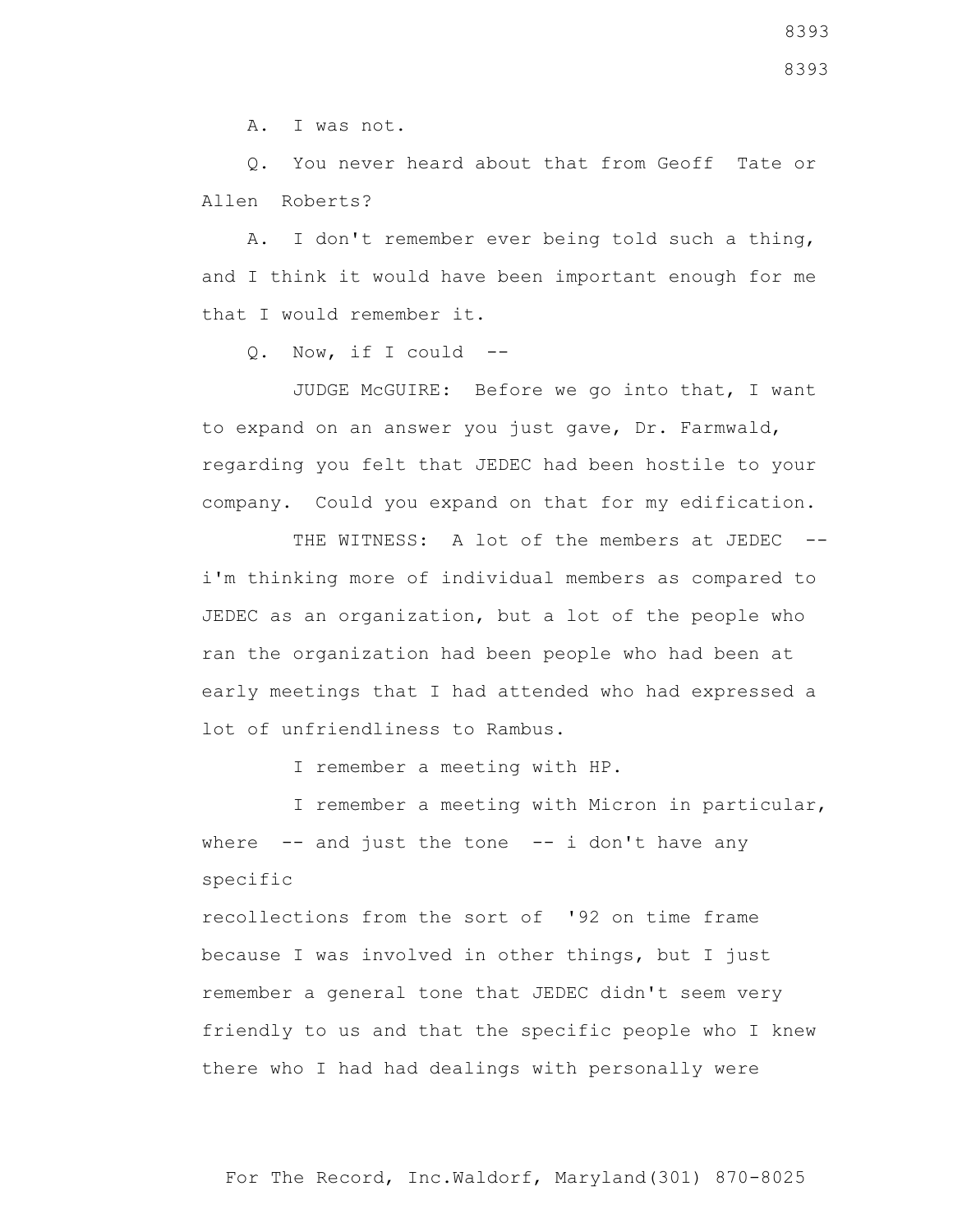JUDGE McGUIRE: But you in your own mind, I'm just curious as to how come you thought that way. I mean, what happened that you anticipated that that was the case?

THE WITNESS: Well, again, my specific interactions with several of the people.

 The first meeting I ever had at Hewlett-Packard in 1989 , a gentleman named Desi Rhoden was there and it was a very hostile meeting. Mr. Rhoden was very unfriendly. I didn't understand it. I was a little surprised at seeing such hostility. And that unfriendliness sort of carried over into future meetings and so that, you know, that I remembered.

 JUDGE McGUIRE: Okay. Mr. Royall, you may proceed.

 MR. ROYALL: I was going to ask Mr. Stone whether the demonstratives from yesterday are still in the courtroom.

> May I approach the easel? JUDGE McGUIRE: Yes.

## **(Pause in the proceedings.)**

BY MR. ROYALL:

Q. Now, I'd like to go back, Dr. Farmwald, very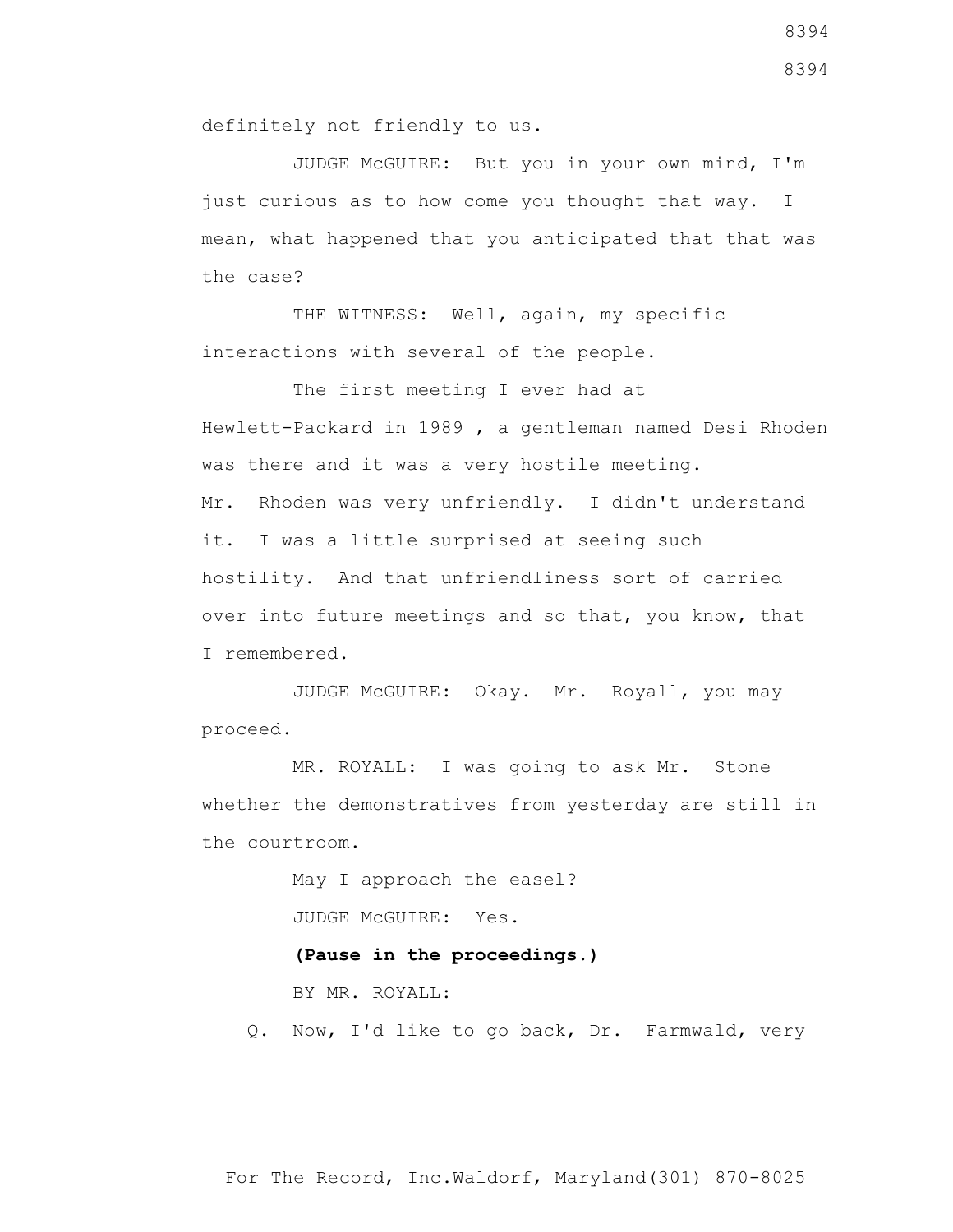briefly to a demonstrative exhibit that you created on the easel yesterday that I think was marked as DX-254.

 And I believe that what you were communicating through this was a list, based on your recollection, of key features of the original Rambus invention; is that correct?

A. I would -- well, the -- i believe what I was asked to put down was the key inventions that I felt we had done, but -- so yes.

 Q. And am I right that you believed that Rambus invented use of a dual-edged clock in a high-speed DRAM interface?

A. That's my belief, yes.

 Q. And you also believed that Rambus invented use of DLLs or PLLs on a DRAM chip to synchronize clocks?

A. Yes.

 Q. And you told us yesterday I believe that it's your understanding that those two features, dual-edged clocking and on-chip PLL/DLL, it's your understanding that they were not used in the original SDRAM specification; is that right?

A. That's my understanding, yes.

 Q. But it's your understanding that both of those features are used in the later DDR SDRAM specification; is that right?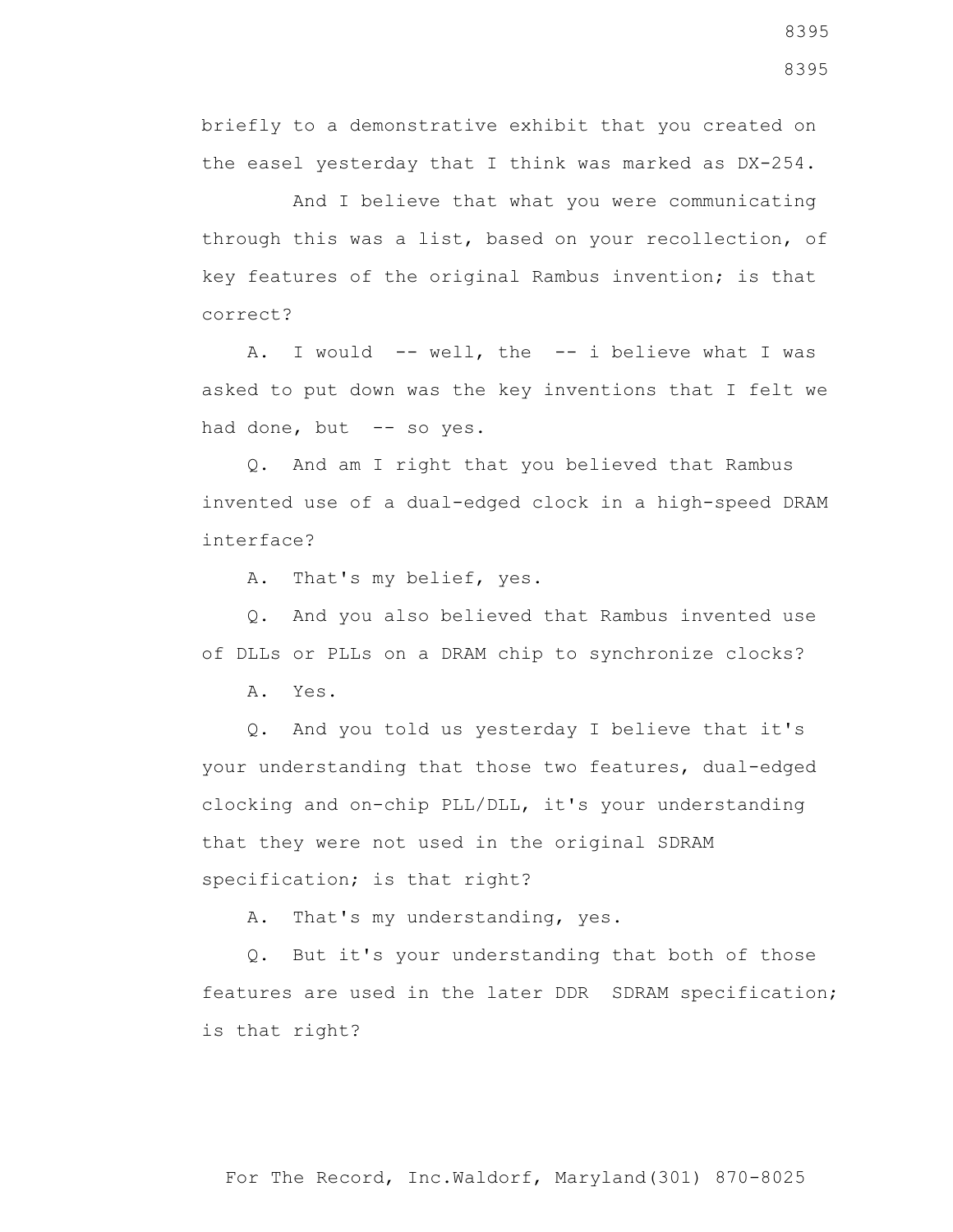A. I can't actually answer as to whether it's in DDR-I or DDR-II, but I believe they're now used in current parts.

 Q. And I believe you told us yesterday that in the 1997 or '98 time period that you felt strongly that DDR parts were going to infringe Rambus patents; is that right?

 A. I'm sorry. Could you repeat that, the time frame.

 Q. I can just restate the question, including the time period.

 You told us yesterday that in the 1997 or 1998 time period that you felt strongly that DDR parts were going to infringe Rambus patents.

 A. Okay. I can't specifically remember when I said it, but I do have a feeling that in the late '90s that I felt that the next-generation DRAMs, i.e., DDR, were going to have to use PLLs to get to the clock speeds and so that in fact they would infringe upon Rambus intellectual property. I don't remember specifically when I said that. But I would have believed it.

 Q. Now, you told us earlier that in reference to RamLink, that in the early 1990s -- and specifically I said -- i think you said late 1992 -- when Rambus had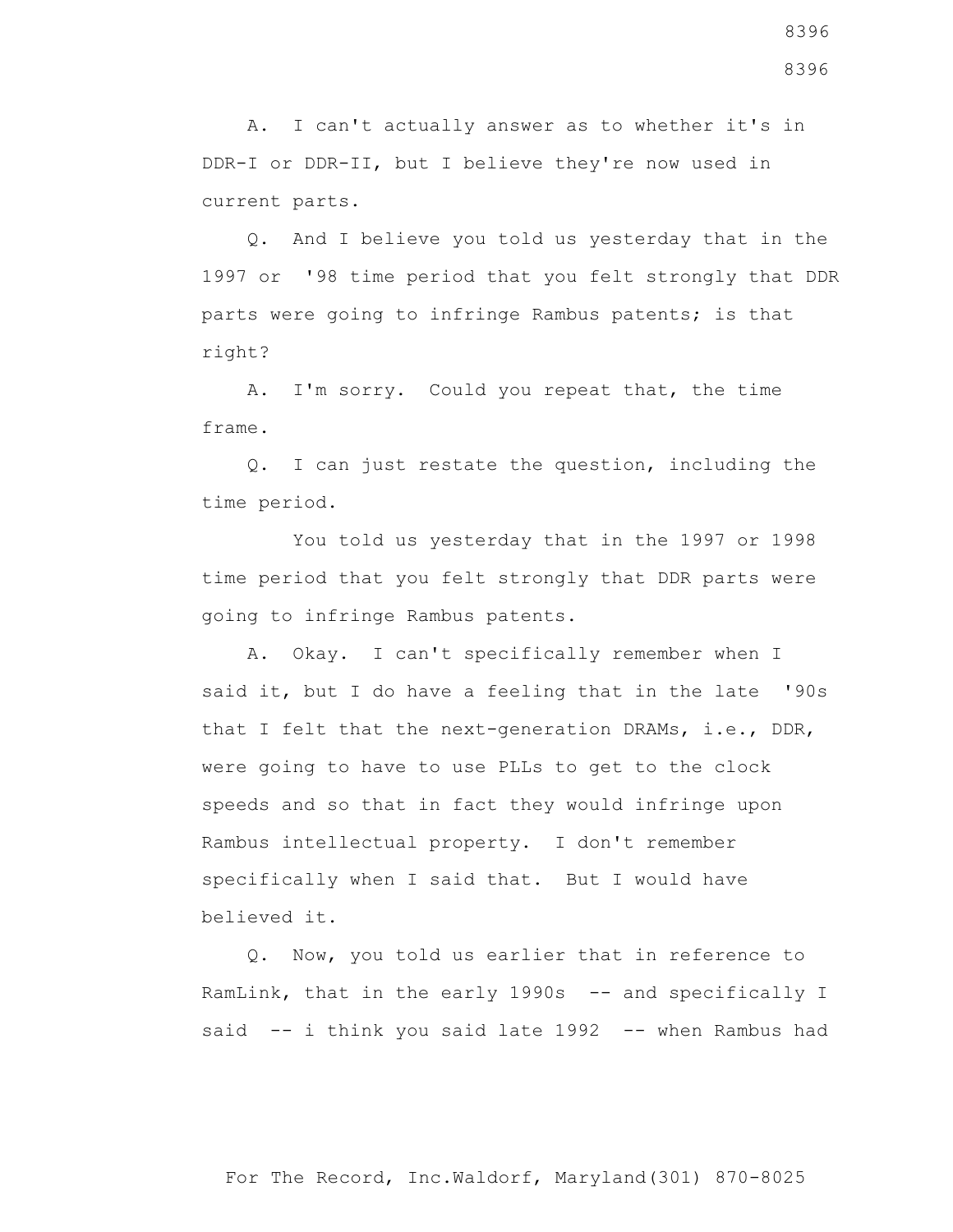concluded that RamLink parts in the future were likely to infringe Rambus patents that it proceeded to tell at least some customers that it had those feelings or those beliefs; right?

 A. I have a direct recollection of telling some members of the RamLink committee that. I have a vague recollection that we had told some customers that we felt, without remembering any specifics of what we said, that we felt that RamLink was going to infringe.

 Q. Well, by contrast to that, isn't it true that even after Rambus had concluded that DDR parts were likely to infringe its patents that Rambus sought to withhold that information from its customers and business partners?

 MR. STONE: Objection. Assumes facts not in evidence and misstates the record as to Rambus concluding, improper as to form.

JUDGE McGUIRE: Sustained.

Restate it.

BY MR. ROYALL:

 Q. Are you aware, Mr. Farmwald, Dr. Farmwald, that

Rambus' senior management, after concluding that Rambus or that Rambus patents were likely to be infringed by DDR parts, adopted a strategy to withhold that information from customers and business partners?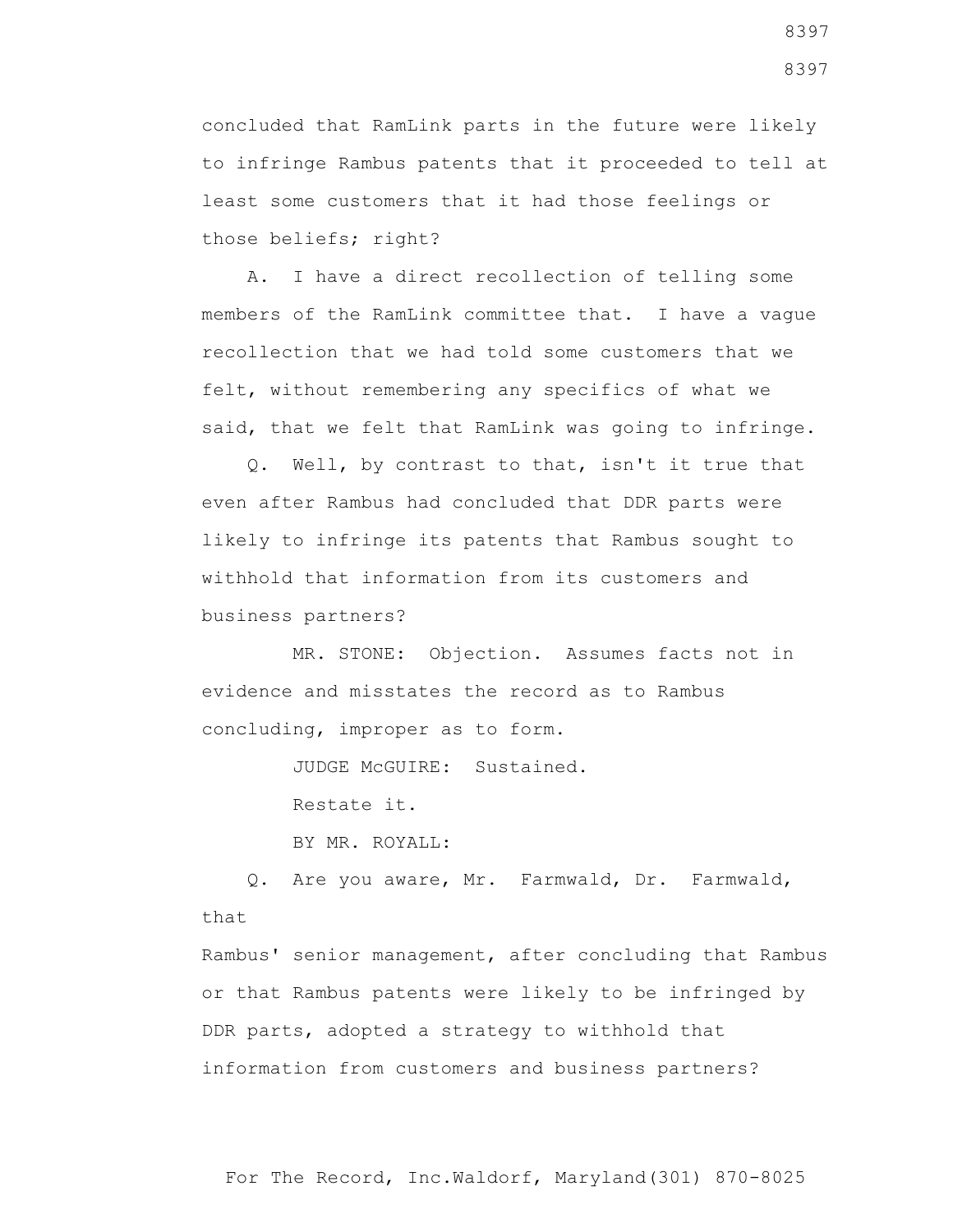A. I am not aware of that, and in fact that is not my understanding of what we did, but I am not aware of that, no.

> MR. ROYALL: May I approach, Your Honor? JUDGE McGUIRE: Yes.

BY MR. ROYALL:

 Q. I've just handed you a document that's been marked as CX-919, and I'm not suggesting that you were the recipient of this document, but I want to see if I can use it to refresh your recollection.

 It's a February 1997 e-mail sent by Mr. Geoff Tate, and I'd like to focus you on some language about three-quarters of the way down the page.

Do you see the reference to -- it says "re IP"? It's in the right-hand side a couple inches up from the bottom of the text.

A. I'm still looking for it.

Okay. Now I see it.

 Q. It says "re IP" and then after that it says, "There are many issued and in-process patents that DDR SDRAMs/SGRAMs might infringe."

Do you see that language.

A. Yes.

 Q. And then below that, there's the word "action." Do you see that?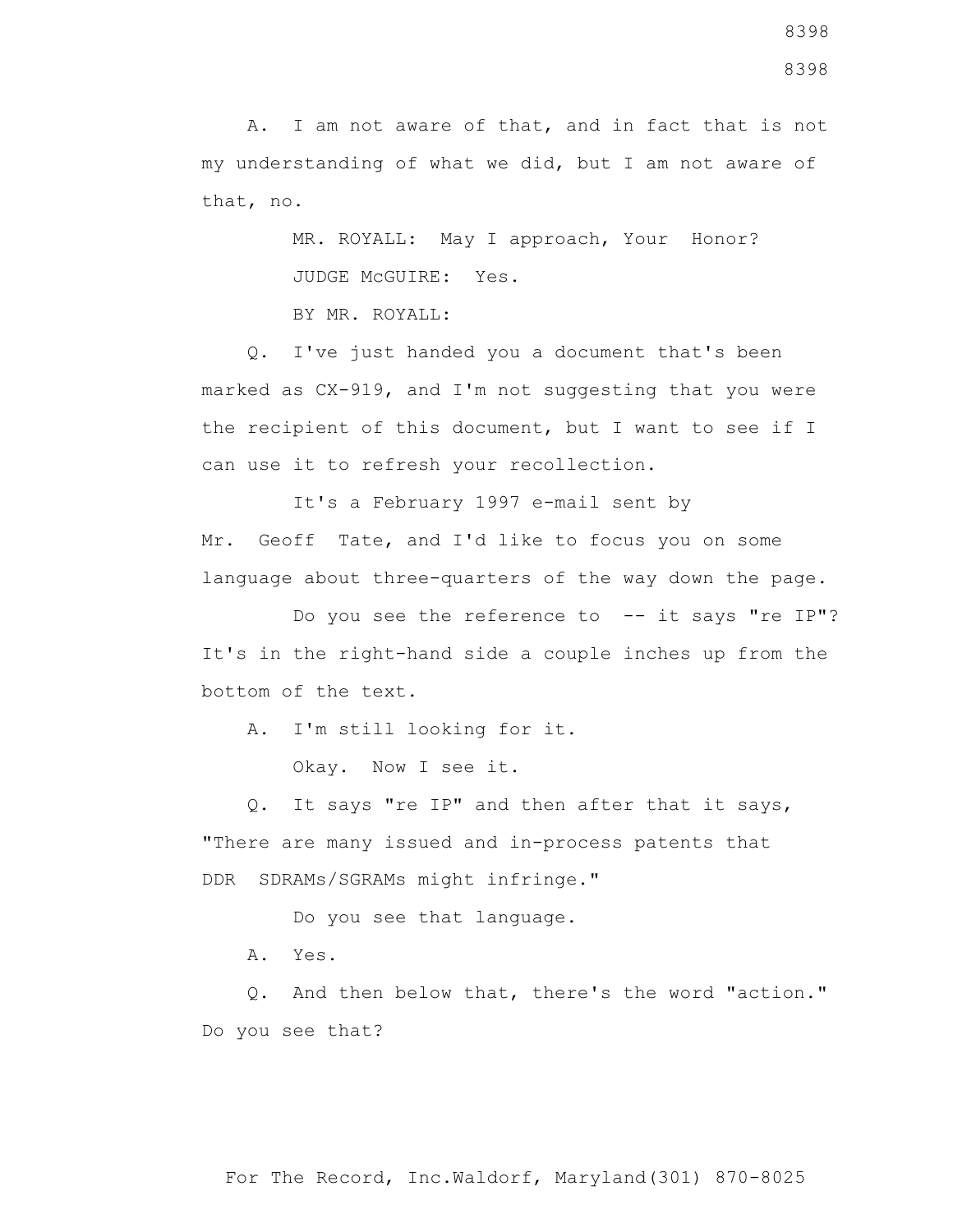A. Yes.

Q. Do you see the word "action"?

 And then there are two items, but the second item says, "Do not," all caps, "tell customers/partners that we feel DDR may infringe -- our leverage is better to wait."

Do you see that.

A. Yes, I do.

 Q. Does that refresh your recollection that Rambus' senior management, even after concluding that DDR parts might infringe Rambus patents, had a strategy of withholding that information from customers and business partners?

 A. I haven't seen this -- i'm pretty sure I haven't seen this e-mail before. Also in reading that, that's not the inference I would take from it again. It actually says there are no patents that we can definitely say are infringed.

 MR. ROYALL: Your Honor, I'd move to strike that answer as nonresponsive. I'd like to ask the question again.

JUDGE McGUIRE: All right. Sustained.

BY MR. ROYALL:

 Q. Now, I'm asking you, Mr. Farmwald -- I'm not asking you for your interpretation of the document.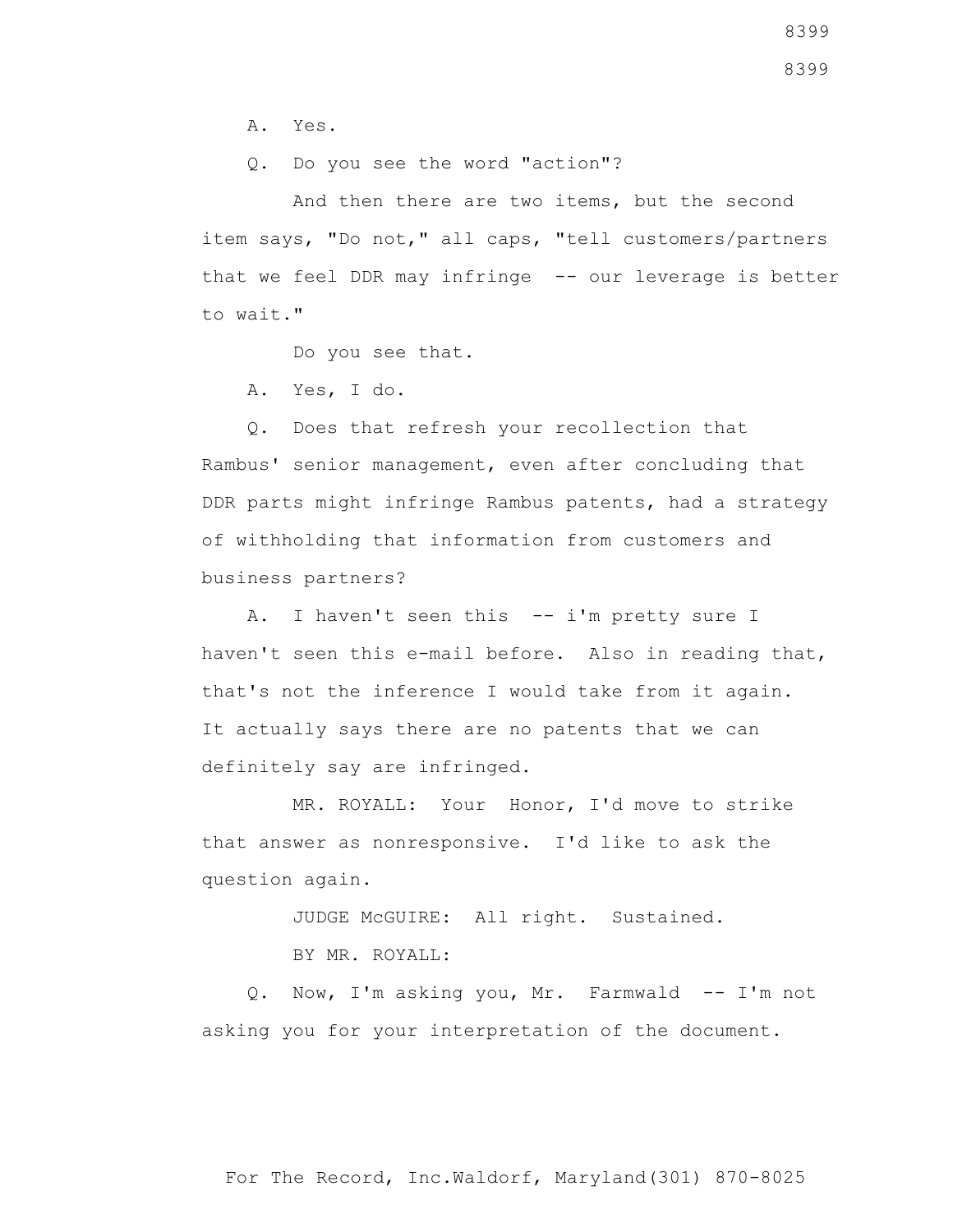I'm not asking whether you've seen it. In fact I started my question by saying I'm not suggesting that you ever did see this document. I'm simply asking if it refreshes your recollection, and let me ask my question again.

 Does this document and specifically the language that I pointed out to you, does this document refresh your recollection that Rambus' senior management even after concluding that DDR parts might infringe Rambus patents had a strategy of withholding that information from its customers and business partners?

 A. It does not refresh my memory because I don't remember that, so...

 Q. Okay. And do you recall discussions within Rambus, Rambus' board, at any time relating to whether the company should disclose information to third parties about whether SDRAM or DDR SDRAM parts infringed or potentially would infringe Rambus patents?

 A. I have no specific recollections. I have a vague recollection that there was a feeling that we shouldn't say that they infringed until we were certain that they did, but that's a vague recollection. I don't know when that happened.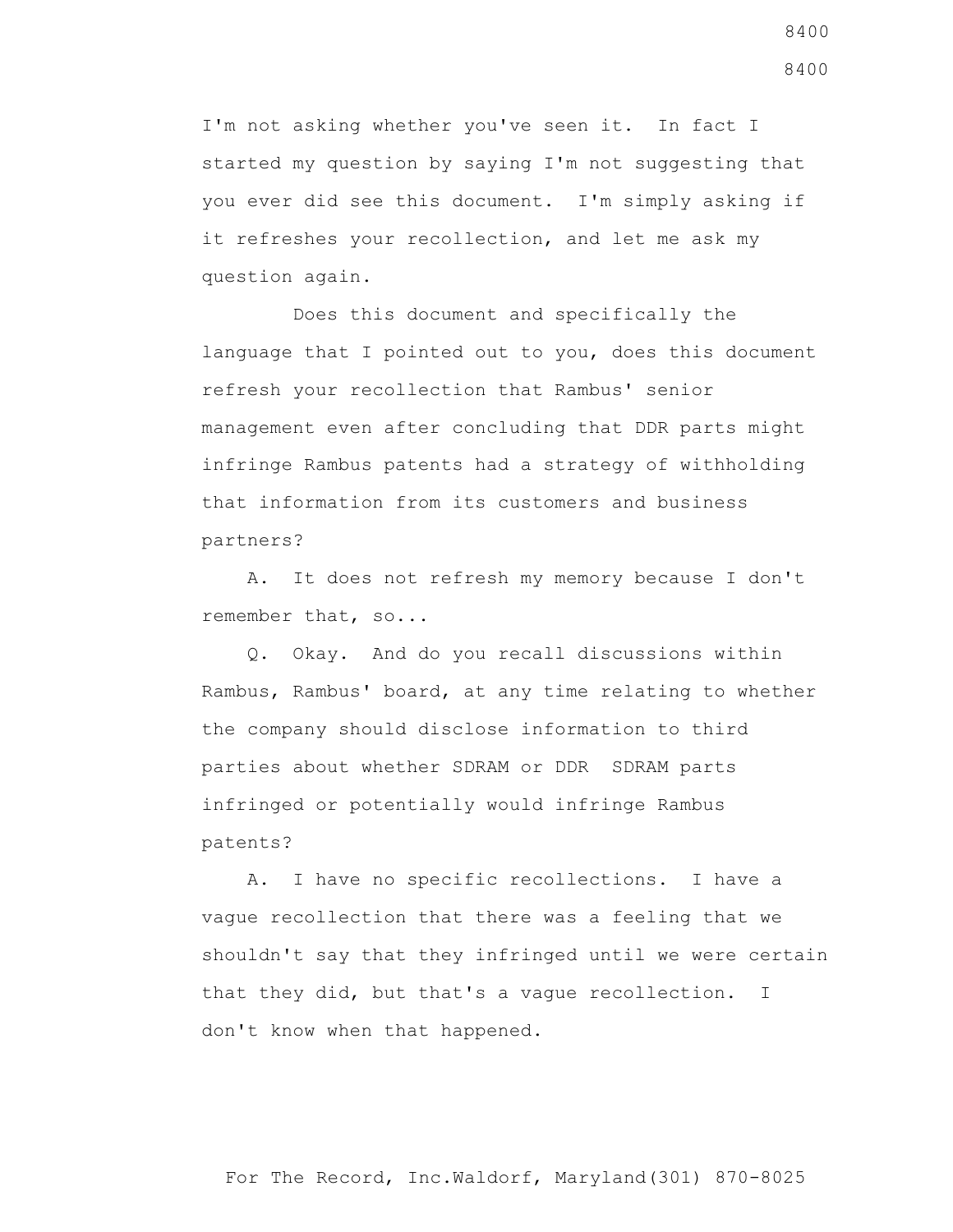Q. Now, I'd like to turn now to another subject that Mr. Stone asked you about, asked you some questions about, which is Rambus' business relationship with Intel. And I'd like to focus you initially on the mid-1998 time frame.

 Do you recall that in that time frame Rambus' relationship with Intel had become fairly tense or there were some tensions in the relationship?

 A. I don't have a direct recollection, but we saw some e-mails yesterday that seemed to set a date that's consistent with my memory, so if that was '98, then I think that's right.

 Q. And let me, if I could, I'll give you a copy of one of the same e-mails I think Mr. Stone showed you.

May I approach, Your Honor?

JUDGE McGUIRE: Go ahead.

BY MR. ROYALL:

 Q. I believe this is one of the same e-mails that Mr. Stone showed you yesterday. This is marked as  $CX-1016$ .

 And am I right that this is an e-mail that you received from Geoff Tate in April of 1998?

A. Yes, I did. I actually remember this e-mail.

Q. You do remember the e-mail?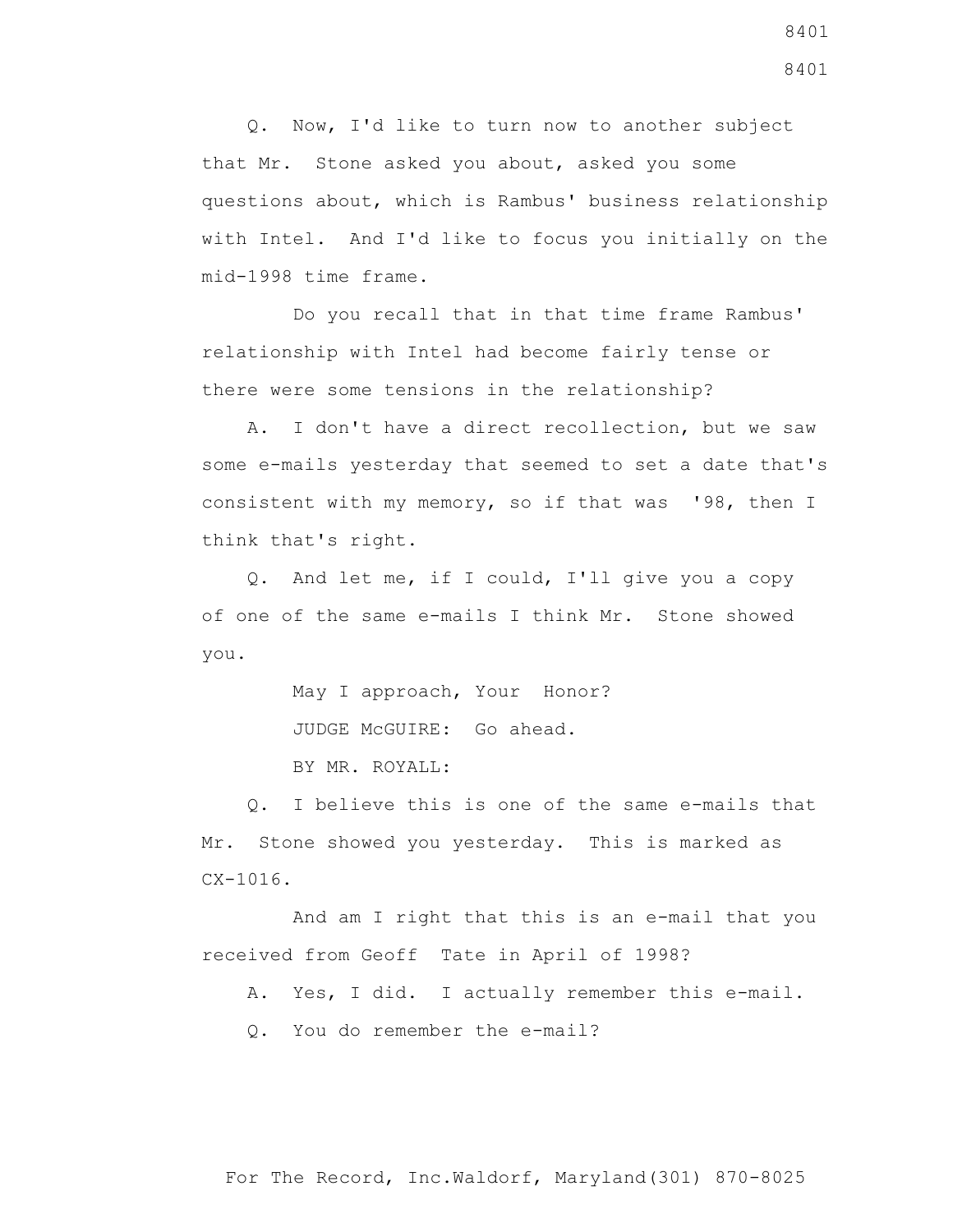8402

A. I do remember this e-mail, yes.

 Q. And in this e-mail Mr. Tate is reporting on a meeting that he had with an Intel executive,

Pat Gelsinger, on that same day the e-mail was written, April 14, 1998; is that right?

A. Yes.

 Q. And Pat Gelsinger was one of Rambus' principal business contacts at Intel?

A. Yes, he was.

 Q. Do you also remember the name Gerry Parker as another Intel contact?

A. More vaguely, but yes, I remember the name.

 Q. In the executive summary on the first page of CX-1016, do you see the heading Executive Summary?

A. Yes.

 Q. And under that heading, Mr. Tate states, "Intel says they are basically going to compete with us on next generation."

Do you see that.

A. Yes.

 Q. And you recall that issue arising in this time period; right?

A. Yes.

Q. And --

A. Although I don't think that was really the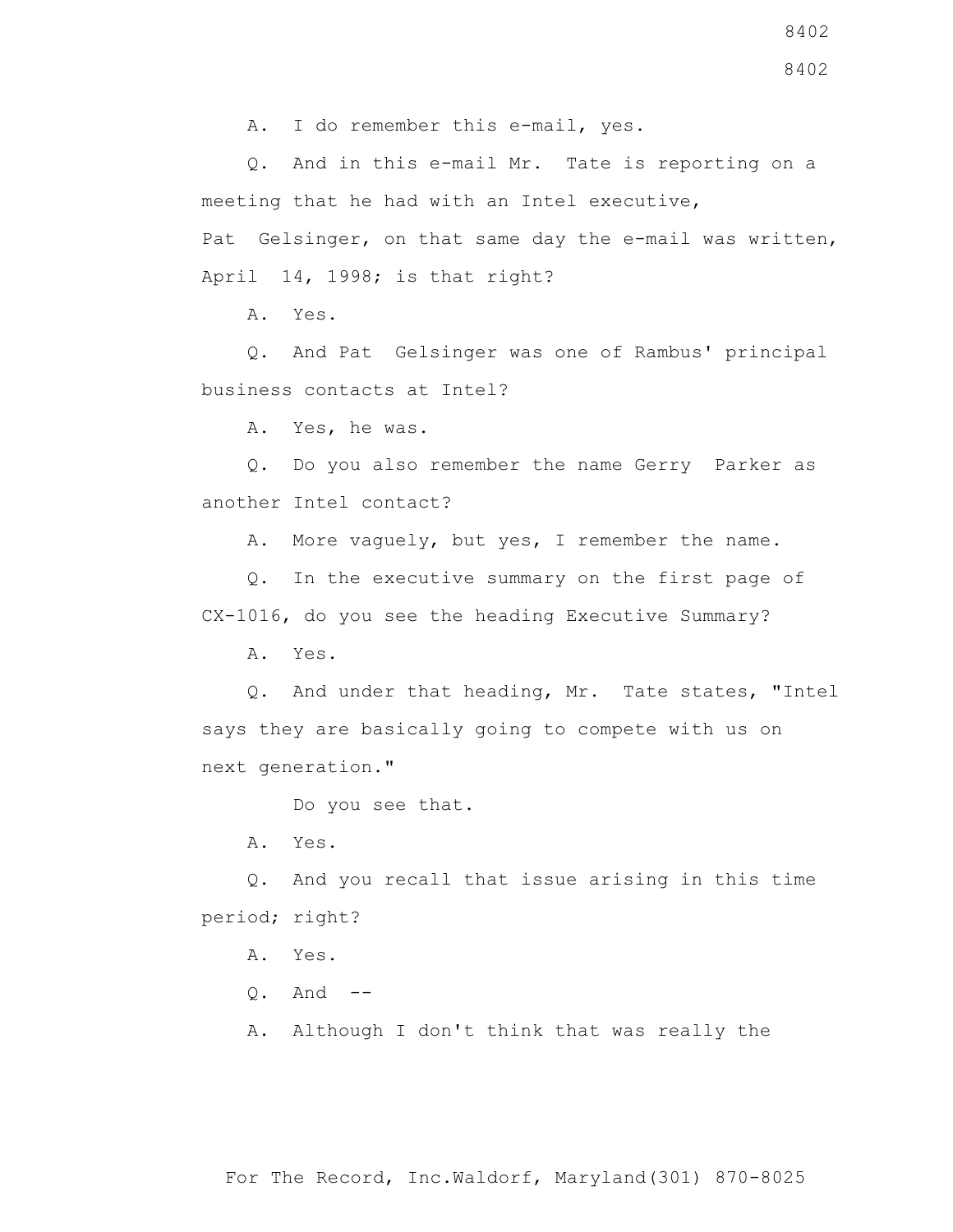issue, but...

 Q. And am I right that you responded to Mr. Tate's e-mail?

A. Yes, I did.

MR. ROYALL: May I approach?

JUDGE McGUIRE: Yes.

BY MR. ROYALL:

 Q. Now, I've just handed you another document, CX-1021, which I think again you saw yesterday when Mr. Stone was questioning you.

 This is your April 15, 1998 response to Mr. Tate's e-mail, CX-1016; is that right?

A. Yes.

 Q. And let me ask you about just a few of the statements in your e-mail.

 The third paragraph down on the first page of CX-1021 states: "I'm not even sure we want to agree to work together on the next-generation memory interface. Given their stated objectives, they will be very aggressive about using/claiming ownership of any new ideas and will clearly use those new ideas/IP to force us to their point of view, i.e., zero or no royalties."

Do you see that.

A. Yes.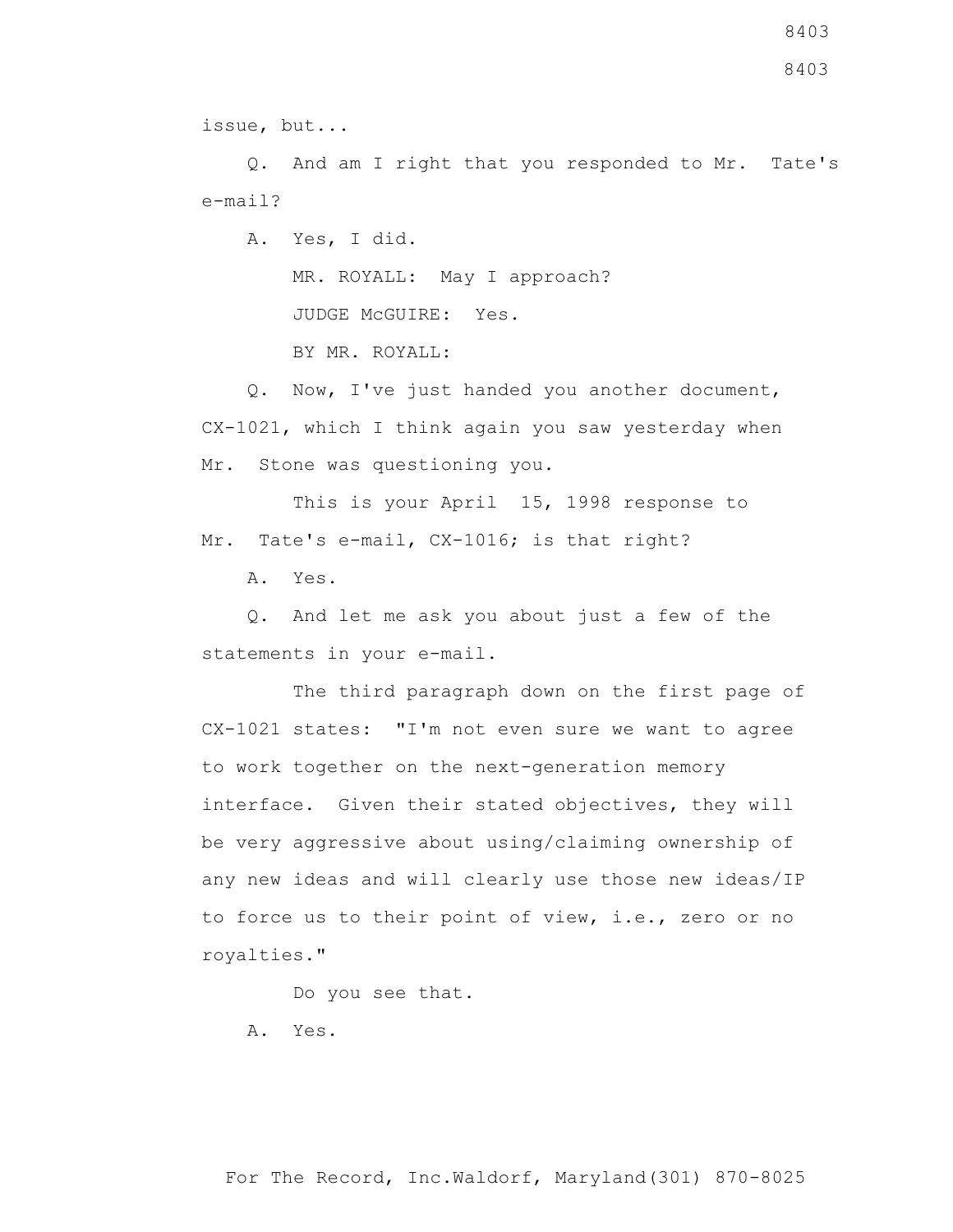Q. And am I correct that you understood that at this point in time Intel was placing pressure on Rambus to lower its royalties on RDRAM?

 A. That was one of the things they were doing, yes.

Q. And --

A. I felt it was a negotiating point, but yes.

 Q. And Mr. Tate's e-mail to you, the earlier document, CX-1016, made some comments along those lines I believe, and let me point you to what I'm referring to.

 Page 4 of CX-1016, towards the very bottom, do you see the paragraph beginning "Pat perceives"?

A. Yes.

Q. So Tate says here in reference to

Mr. Gelsinger, Pat Gelsinger, "Pat perceives the Rambus

business model has been what makes the RDRAM ramp so hard to manage." And then below that it refers to royalties and then control/Rambus using Intel as a club.

Do you see that.

A. Yes.

 Q. So one of the things that Intel was complaining about in this time period was the size of Rambus' RDRAM royalties or the amount of the royalties; is that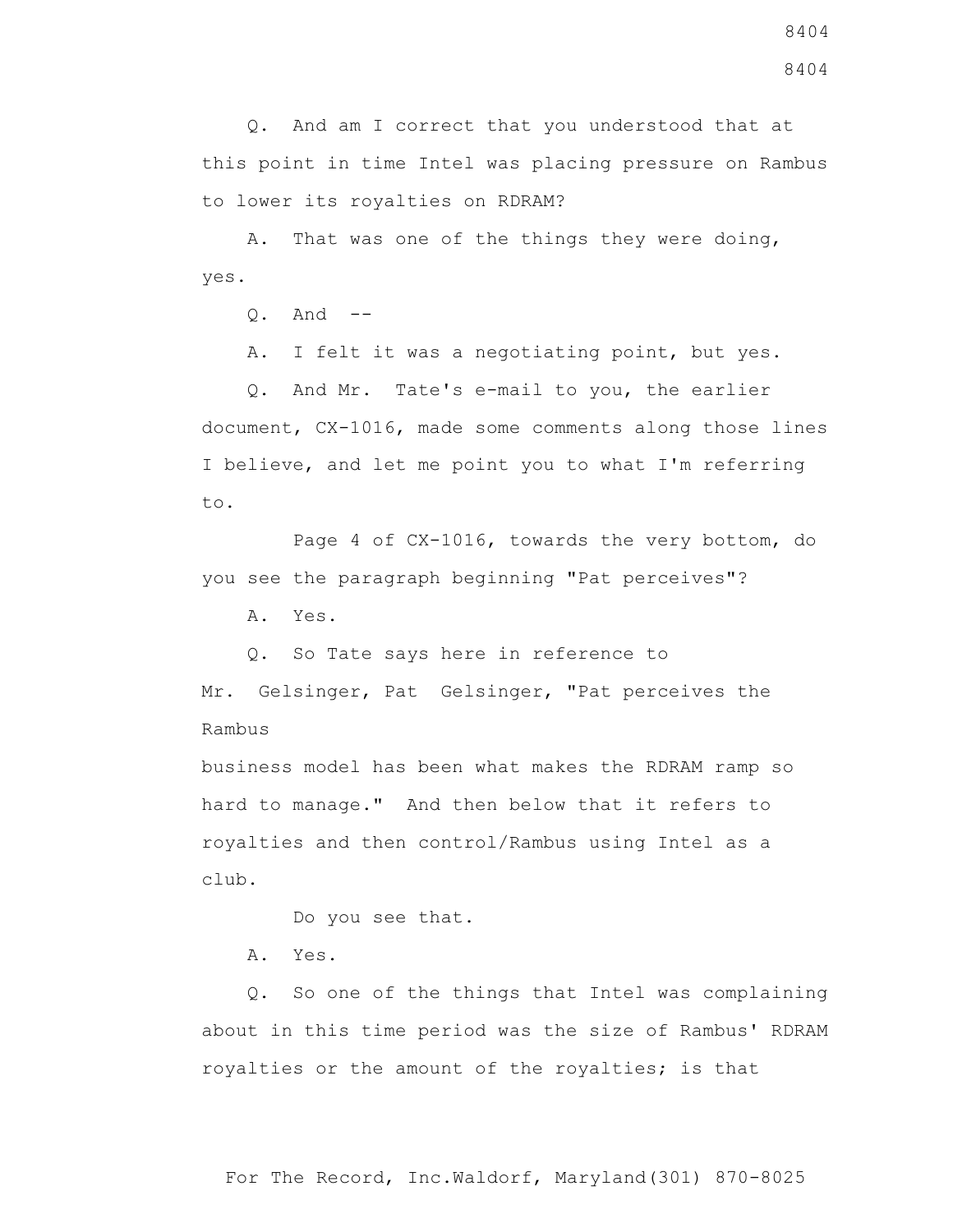right?

 A. It was one of the things they were complaining about. Essentially Intel likes to have all the profits in a PC. They don't like to see anybody else have profits.

 Q. And turning to page 6 of the same document, CX-1016, do you see the heading Car Ride Back to Rambus?

A. Yes.

Q. And under that heading, Mr. Tate says -- this is the third paragraph under the heading -- "When will Intel tell the DRAM companies that they are investigating next-generation interface without Rambus? If so, will the DRAM companies then not want to work with us (on next generation)? This could force us to play our IP card with the DRAM companies earlier."

Do you see that.

A. Yes.

 Q. In focusing you on that last sentence that I read, do you have an understanding of what Mr. Tate meant here when he refers to the possibility of Rambus having to play its IP card with DRAM companies earlier?

A. We -- rambus always has felt that it has a very

8405 8405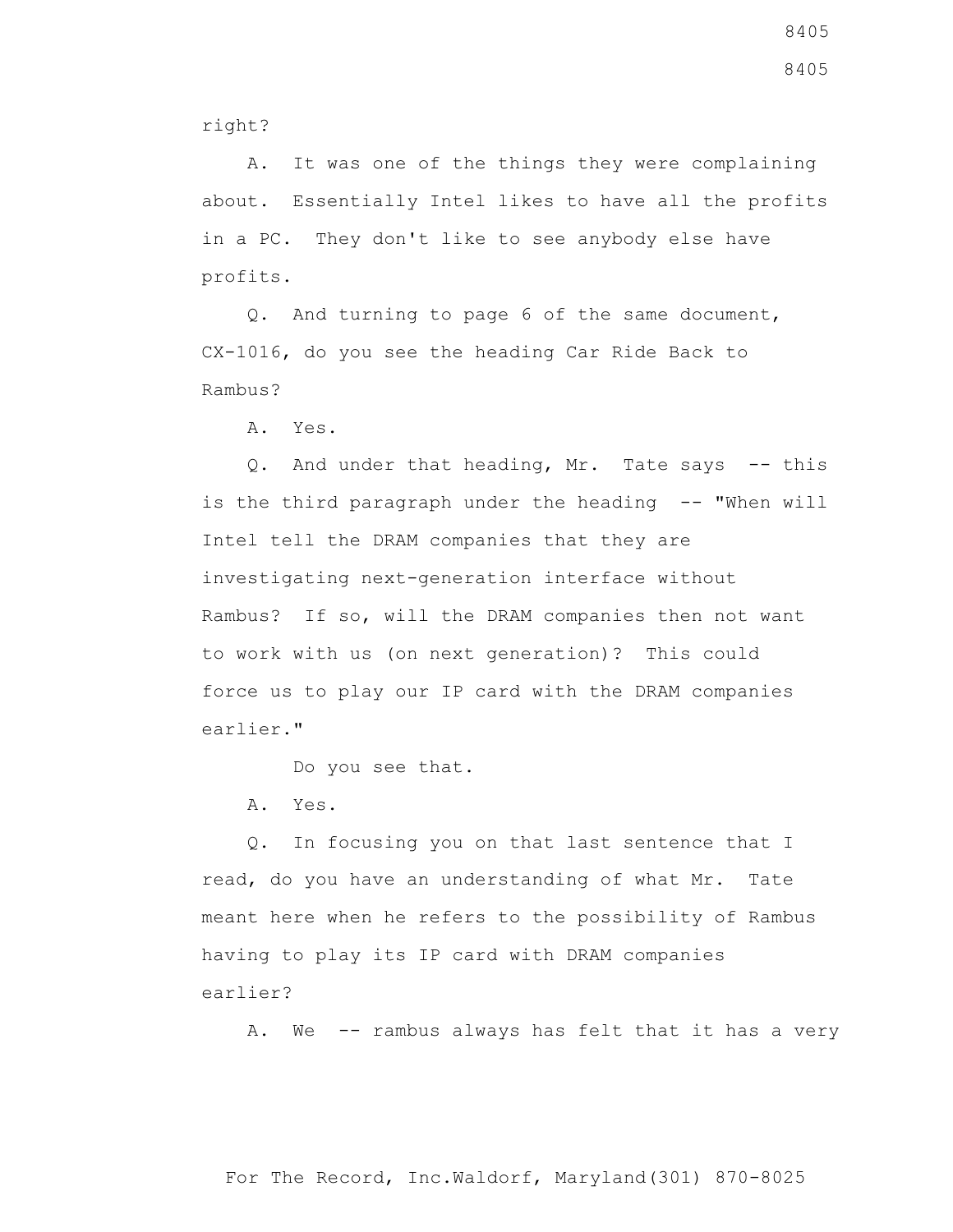substantial intellectual property portfolio, including some very strong patents, so my best recollection, this refers to our telling the DRAM companies that if you work on a new generation with Intel, we will sue you, because we feel we have patents on those ideas. That's my best recollection.

 Q. And isn't this a reference to enforcing Rambus patents specifically against SDRAM and DDR SDRAM devices?

 A. That's not my recollection. It's possible, but I would read it and I think -- i would read it now and I believe I would have read it then as a threat that if you work with Intel on a new generation, we will sue you on the new generation. It's possible that it includes SDRAM DDR, I won't argue with that, but I would read it mostly on a threat about a next generation.

> MR. ROYALL: May I approach, Your Honor? JUDGE McGUIRE: Yes.

BY MR. ROYALL:

Q. I've just handed you another document --

 A. Just -- if I could just comment quickly, too, in reading my own e-mail also -- I remember being pretty angry about this, so I actually do remember this e-mail. I think my own e-mail is consistent with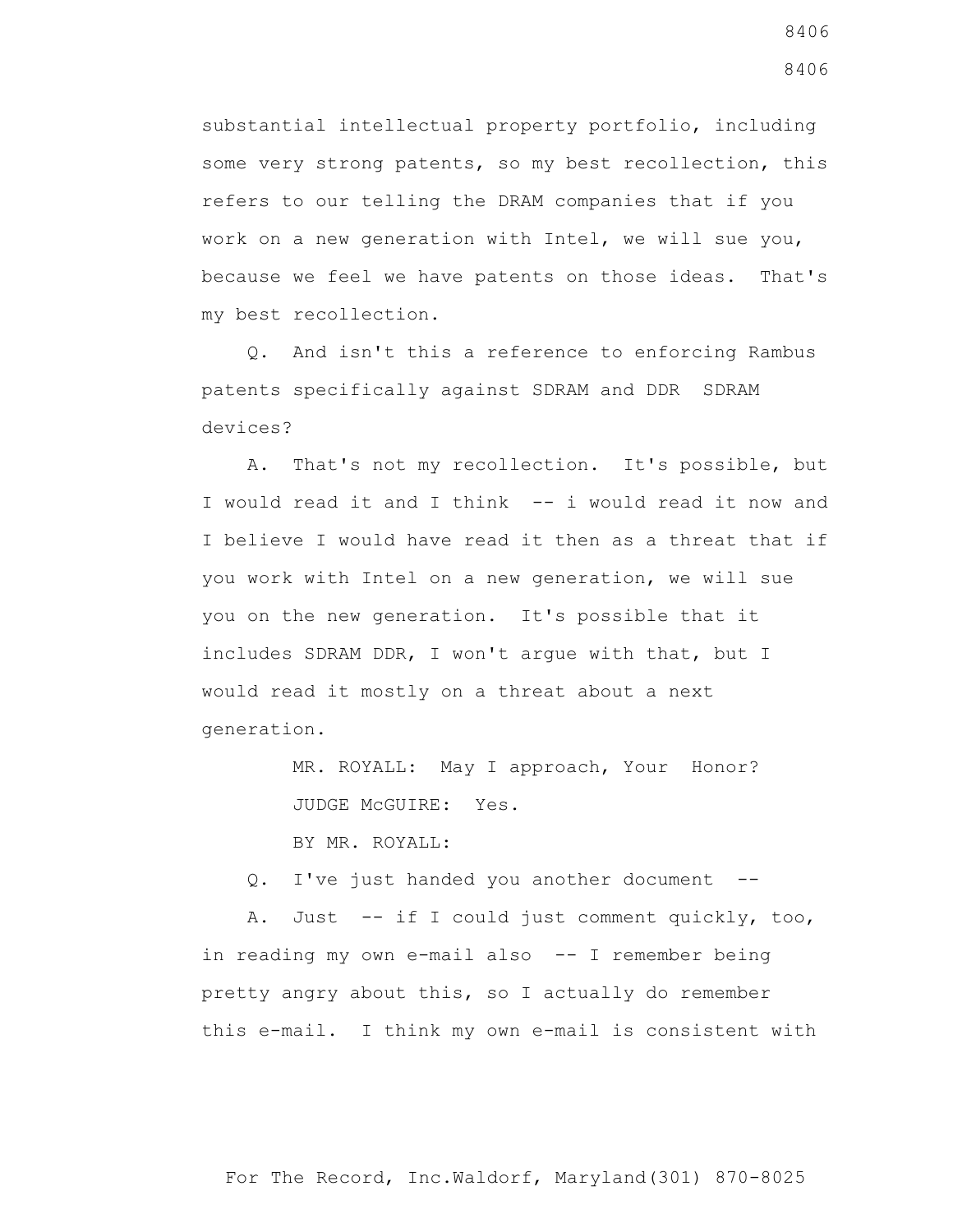that because I talk about that we shouldn't work with them and in fact we should enforce our patents against the next  $-$  a new standard that we'd try and put together.

 So I think that's consistent with what I'm saying.

 Q. Let me show you this next document I've just handed you, which is CX-1022.

 Now, this document is an e-mail from Bill Davidow to you dated the 16th of April 1998. Do you see that.

A. Yes.

 Q. And this is Mr. Davidow's response to your e-mail, CX-1021, that we saw a moment ago; right?

A. Yes.

 Q. And Mr. Davidow is the chairman of the board of Rambus?

A. Yes.

 Q. And in responding to your e-mail -- let's turn to page 2 of CX-1022. I'd focus you to the -- at the language on the top of the page.

In responding to your e-mail, Mr. Davidow, Rambus' chairman of the board, states: "The advantage of trying to negotiate something with them is that it will take months. In the process we gain time. We

8407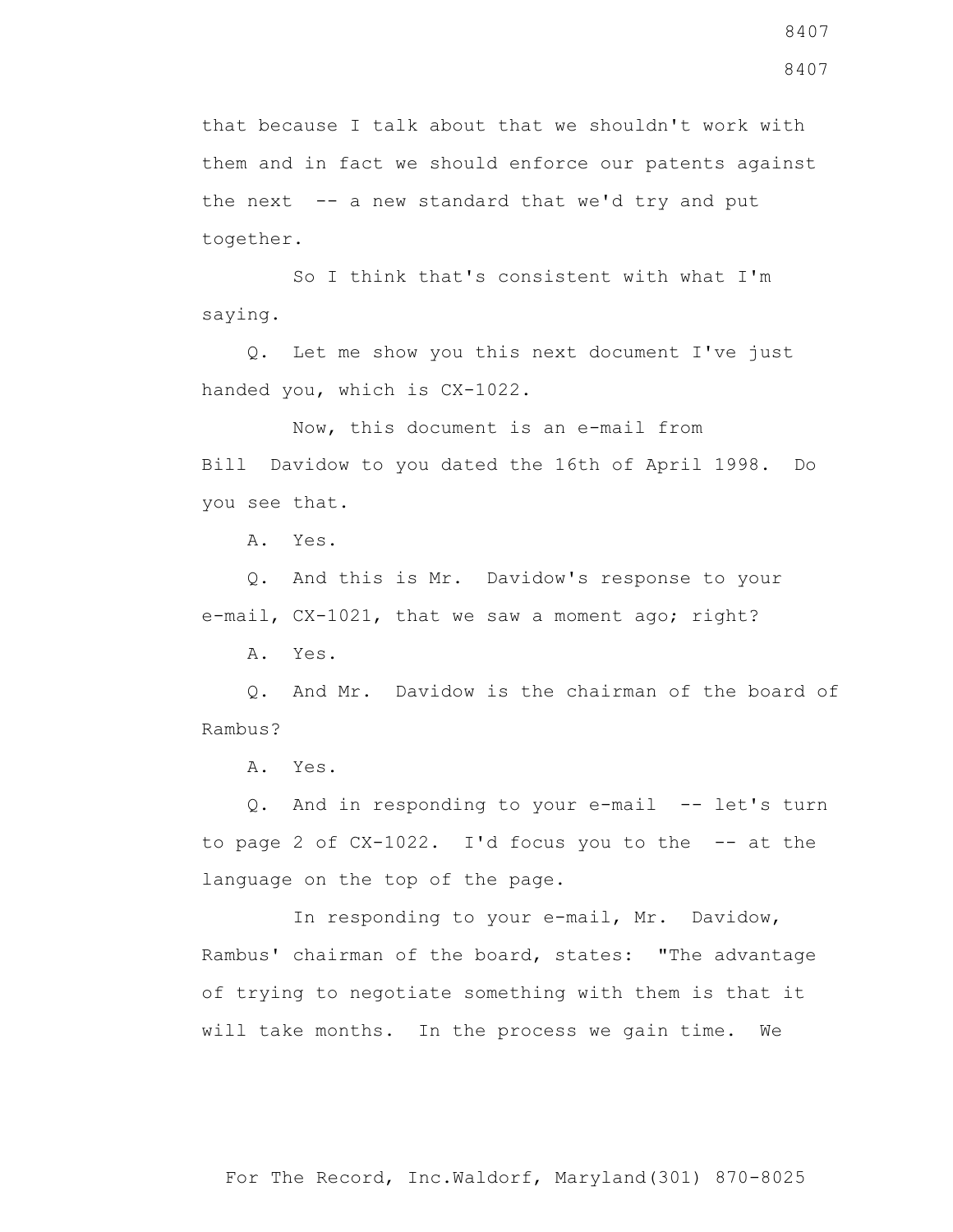will not have to play the intellectual property card with Micron and SDRAMs during this time. If things blow up with Intel, then we can begin to pursue the intellectual property issue with these guys."

Do you see that.

A. Yes.

 Q. Now, does that refresh your recollection that in the term IP card, playing the IP card, as that term was used by the CEO of Rambus, Geoff Tate, and the chairman of the board of Rambus, Bill Davidow, was a term used in reference to enforcing patents against SDRAMs?

 A. All I can -- i think all I can answer to is what I understood it to be at the time and from what -reading my e-mail, at least I interpreted it as attacking a next-generation DRAM from my own e-mail.

 Now, I can't testify as to what Geoff intended it to mean. I think I can only testify to what I think I felt it to mean at the time.

 Q. Isn't it true that in this time period in the late 1990s -- and let's say specifically 1997-1998 - isn't it true that in that time period Rambus was seeking to avoid discussing with its DRAM manufacturer business partners its belief that SDRAMs and DDR SDRAMs would infringe on Rambus patents?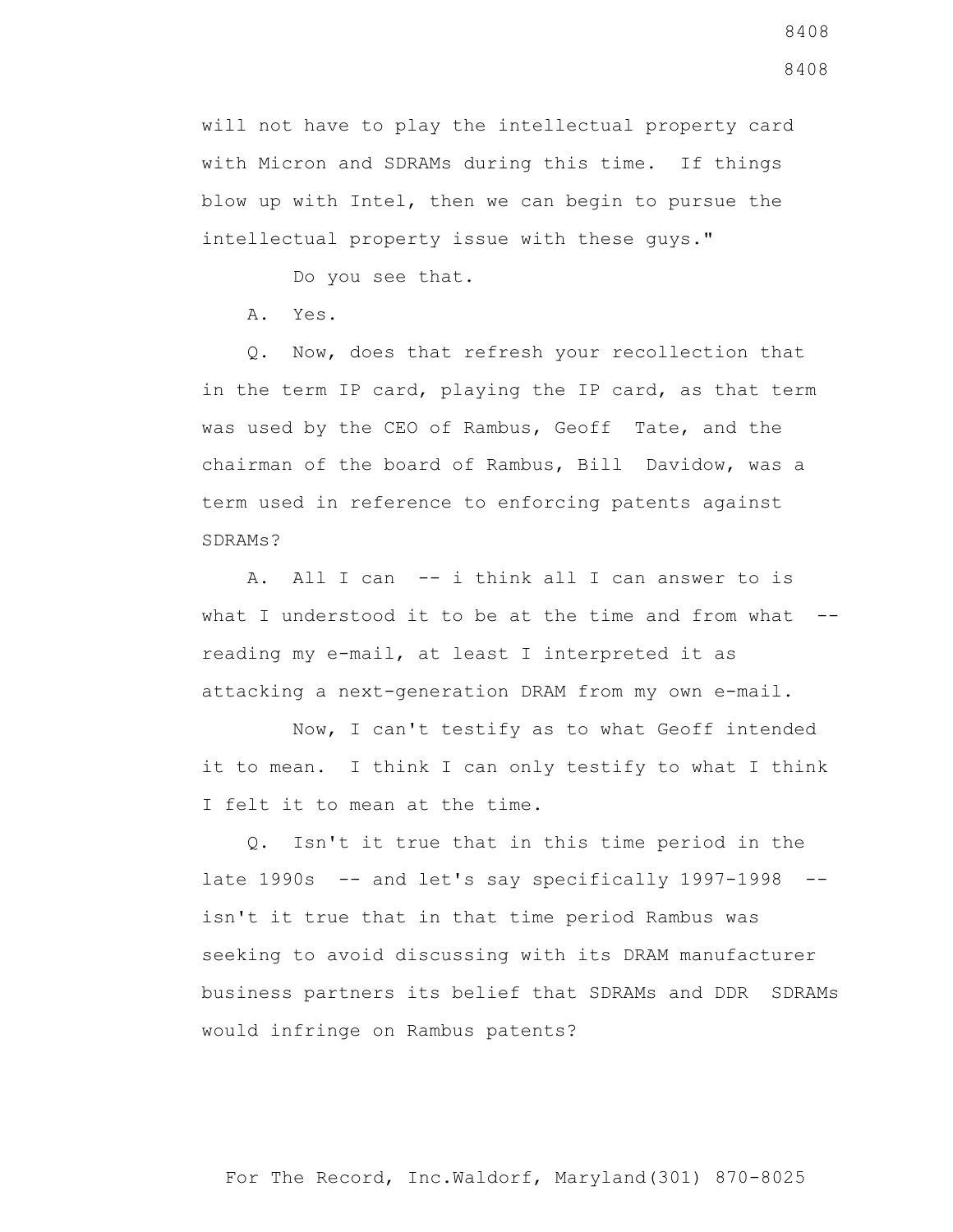A. I don't actually have any direct knowledge or recollection of what we did say or did not say in that time, so I don't know.

> MR. ROYALL: May I approach, Your Honor? JUDGE McGUIRE: Yes.

BY MR. ROYALL:

 Q. I've just handed you another document, Dr. Farmwald. I'm not suggesting that you were a recipient of this, but I want to see if it refreshes your recollection. This is CX-939.

 And you'll see that on the first page of CX-939 there's an e-mail from Bill Davidow, Rambus' chairman, to Gerry Parker, dated June 11, 1997.

Do you see what I'm referring to.

A. Yes.

Q. And you said earlier --

 MR. STONE: I believe that counsel misspoke. I think it's July 11, if that matters.

BY MR. ROYALL:

 Q. I'm sorry. I certainly don't want to misstate it. I don't know what I said, but it is July 11, 1997.

 And Gerry Parker, you said earlier that you understood that he was one of Rambus' business contacts at Intel; is that right.

A. I don't remember what his title was, but I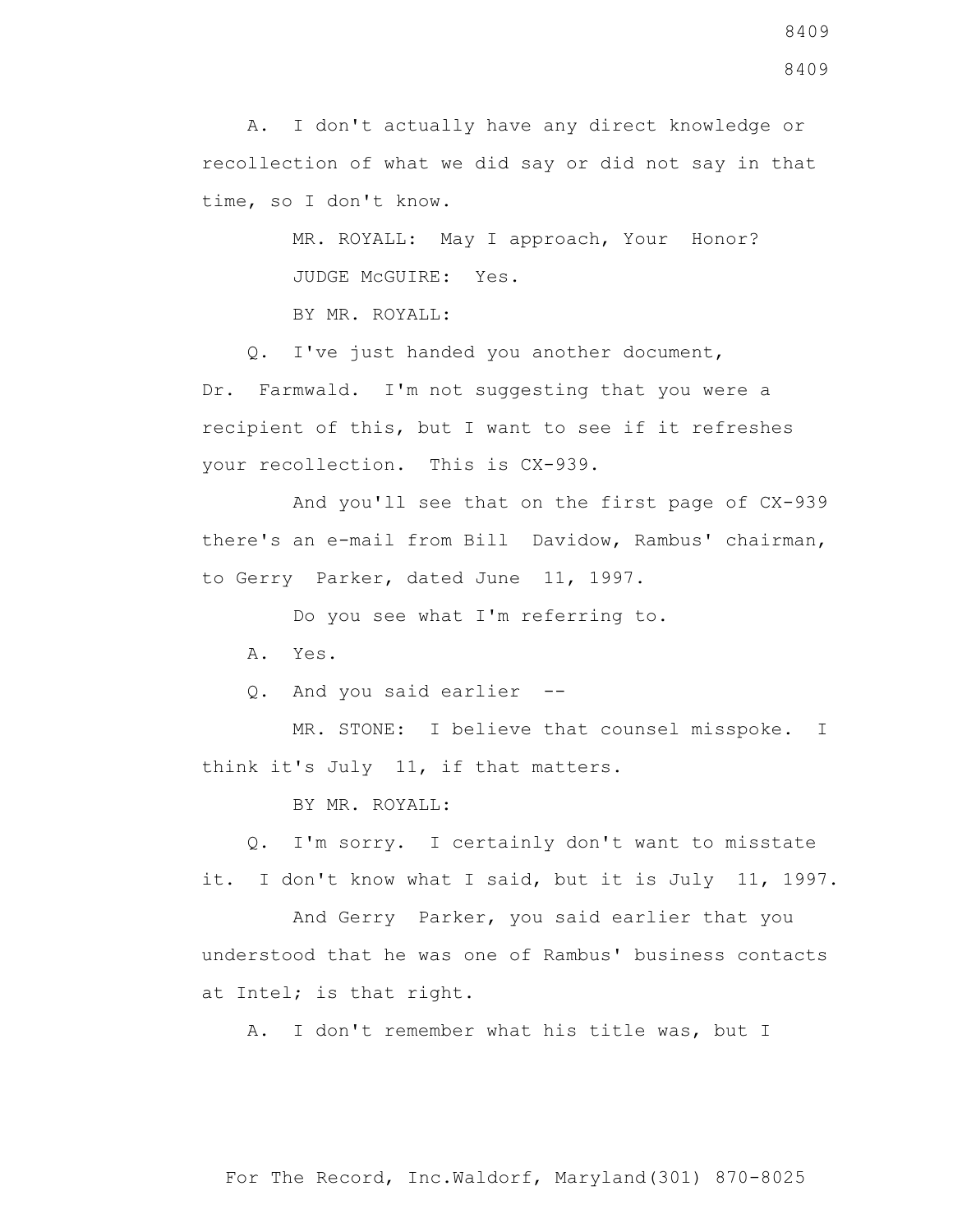remember him from being an Intel person.

 Q. And then you'll see that Mr. Davidow at the very top of the page on CX-939 forwards his e-mail to Mr. Parker of Intel, he forwards that on to Geoff Tate and Dave Mooring, and he says, "I sent Dave's memo with minor modifications and my lead paragraph."

Do you see that?

A. Yes.

 Q. Now, referring to Mr. Davidow's e-mail to Gerry Parker of Intel, in the first paragraph he states: Gerry, I have been discussing with the DRAM company -- I have been discussing the DRAM company problem with Rambus. One of the things we have avoided discussing with our partners is intellectual property problem discussed in the fourth paragraph."

 Do you see that? Do you see that language I was just reading from the --

A. I'm sorry. I must have the wrong part.

Q. I was just reading --

A. No. I found it. Yes.

 Q. -- the first couple of sentences from Mr. Davidow's e-mail to --

A. I found it, yes.

 Q. And he refers to the fourth paragraph, and if you look down in the heading Below Is the Rambus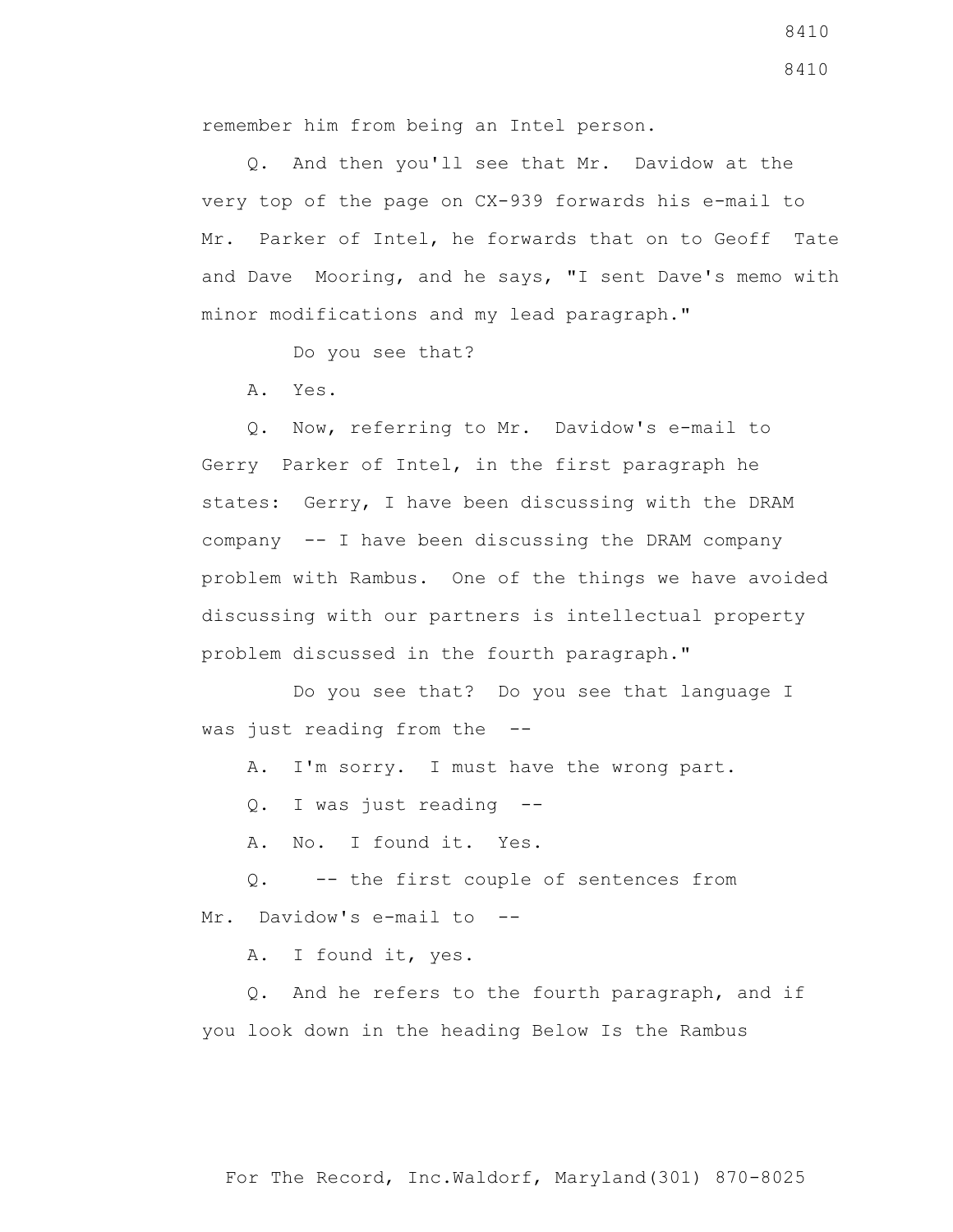think SLDRAM and SDRAM DDR infringe our patents. We think that will just irritate them."

Do you see that?

A. Yes.

 Q. And then it says, "Hopefully SLDRAM and DDR will die due to their technical/infrastructure faults so we don't have to play that card."

Do you see that.

A. Yeah.

 Q. Now, does any of that refresh your recollection that in this general time frame that Rambus was seeking to avoid discussing with DRAM makers its views relating to potential patent infringement by SDRAM and DDR SDRAM?

 A. This e-mail doesn't help. Again, I think that would misstate my vague recollection of it, if that's what you're asking.

Q. You have a recollection that is --

 A. Well, my vague recollection is not that we were trying to keep it secret from them but, rather, we were not trying to bring it up as an irritation issue. We were trying to sign DRAM contracts with them.

This is not saying we're keeping it a secret.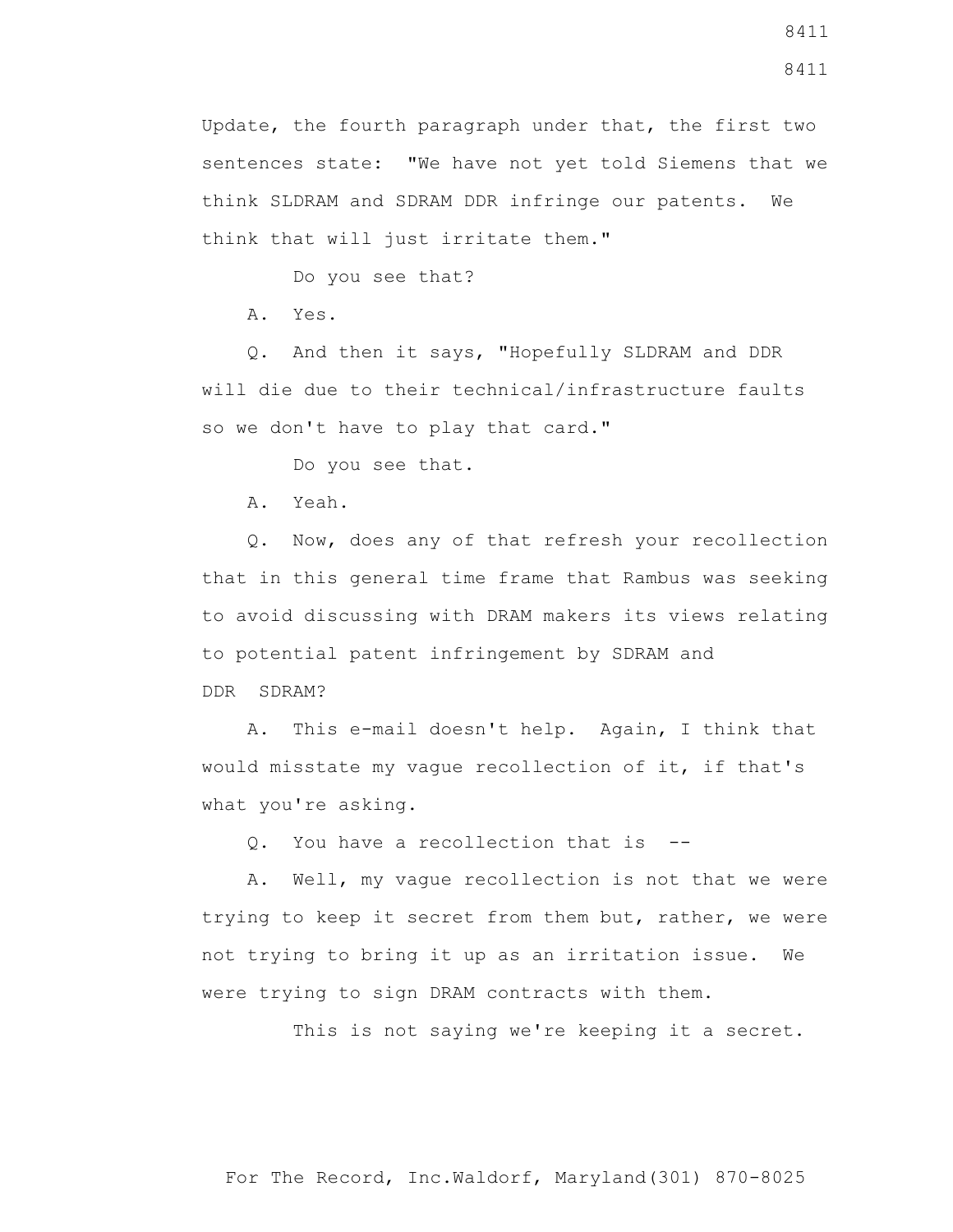This is threatening  $--$  we are not going to  $--$  and that's my vague recollection at the time. We weren't trying to keep it a secret because we had discussions in the end -- I know we did. I just don't have any specific recollections -- we had discussions where they would ask us about the rights to noncompatible uses of Rambus and we had negotiations along that. I just don't remember where and how they came out.

 I do know that some of our Rambus partners in fact were given usage to noncompatible uses of Rambus technology, so they must have known. You're asking me for my vague recollection, so I'm trying to give it to you. This e-mail doesn't help me, though.

 Q. I'm not asking you, Mr. Farmwald, about what may have later occurred or what may have later been agreed to in terms of licensing these patents. I'm focusing you on the time period that this e-mail was sent and this is now mid-1997. And let me go back to what you just said.

 It's your recollection that in that time period that Rambus was avoiding discussing patent infringement related to DDR and SDRAM with its business partners because it was seeking to promote RDRAM and it didn't want to irritate --

A. I think that isn't quite it. I think we were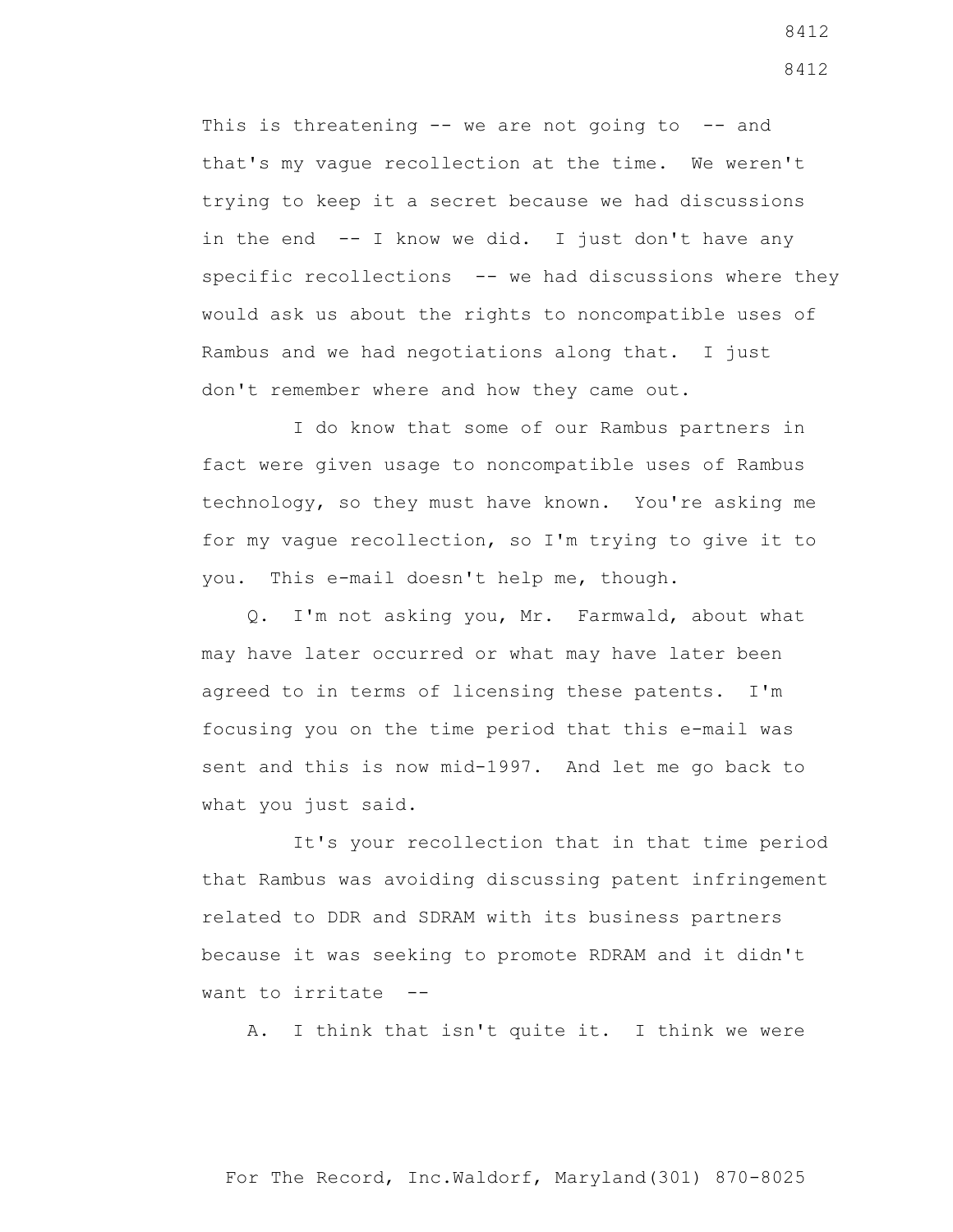avoiding threatening them with litigation because we were trying to get them to stay on the Rambus path.

Q. And you do have a recollection of that?

 A. I do have a recollection that we were definitely trying to avoid being threatening because we were trying to be partners with them.

Q. And Mr. Davidow --

 A. But I can't date it to this time period. I mean, if -- again, this is a recollection from the late-ish 1990s. I can't tell you when that recollection is from.

 Q. Well, let's go back, just before we leave this document, let's go back to the first paragraph of Mr. Davidow's e-mail to Gerry Parker, CX-939.

 He says -- he goes on to state after the language that I've pointed out to you, he says: "We feel that it would drive a deeper wedge between us some of them and that maybe the problem will solve itself with time. We are hoping that they will either drop their competitive efforts or discover for themselves that they have violated Rambus patents and will conclude that getting around them will be either extremely difficult or impossible and will take a lot of time."

Do you see that.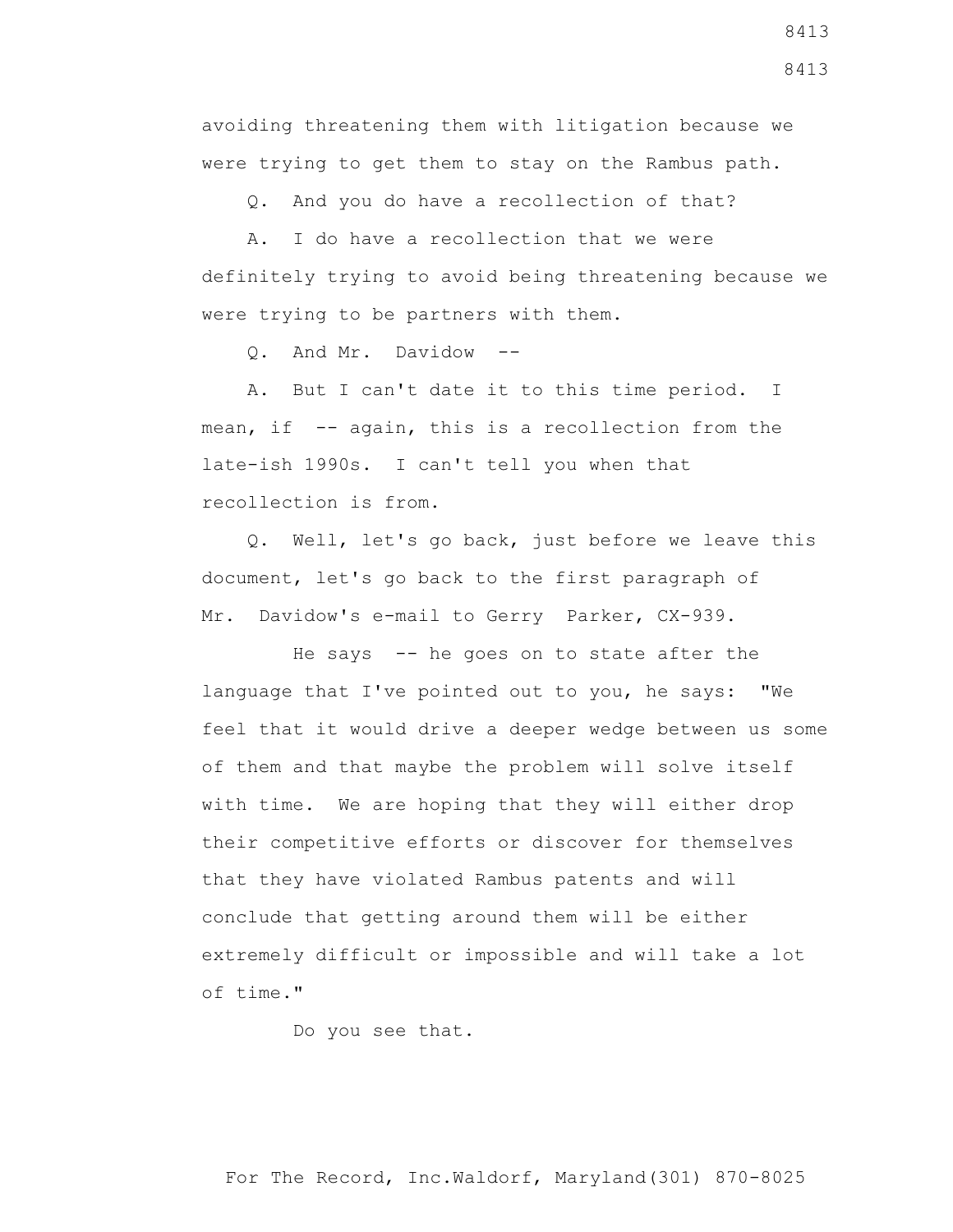A. Yes, I do.

 Q. Now, does that help to trigger any recollection on your part as to Rambus' approach in this point in time of avoiding discussions with DRAM makers about the potential for SDRAM or DDR SDRAM to infringe its patents?

 A. I think that's consistent with my vague recollection that we felt they already knew that they violated, potentially violated Rambus patents and that we were trying to avoid threatening them with litigation while we were trying to negotiate RDRAM contracts with them.

 Q. And the point, what you're saying is that at this time Rambus was working with these same companies to try to get them to make RDRAM; right?

A. Yes.

 Q. And you didn't -- the company didn't think it would be in its interest at that time to take the aggressive step of seeking to enforce patents on an alternative product that those same companies were working on or might be working on?

 A. I believe that threatening litigation of any form with someone who you're trying to negotiate friendly contracts with is a bad idea.

Q. But at some point Rambus did begin to enforce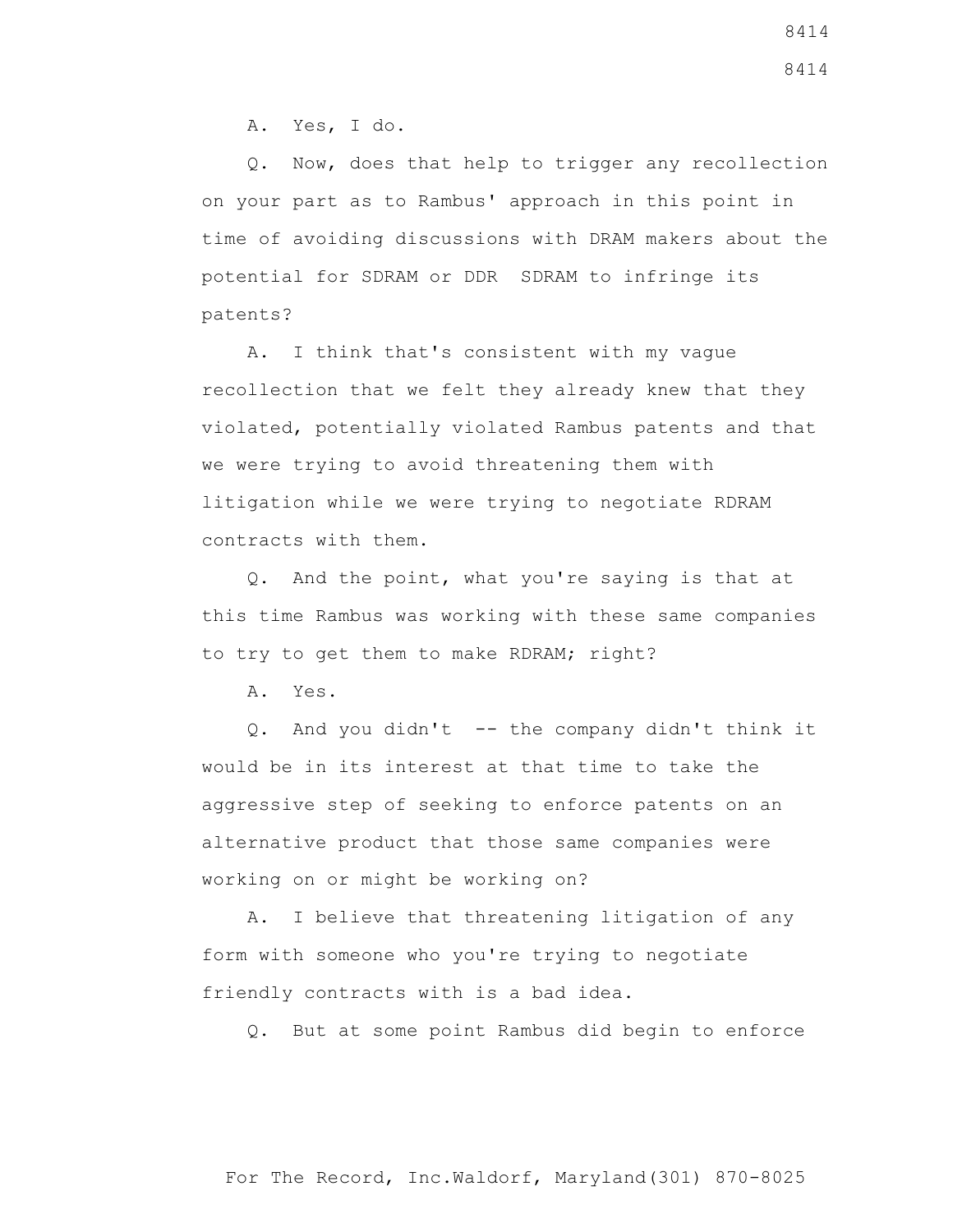8415

those SDRAM and DDR SDRAM patents against DRAM makers; right?

A. Yes.

Q. And that was in late 1999 ; right?

 A. My recollection is 2000, but '99 possible, yes. And again, I believe that was after we felt that they had started to not carry through with their part of the contracts, so...

 Q. That who wasn't carrying through with their part of the contracts?

 A. That certain of our partners in fact were not meeting their contracts. That's my recollection.

Q. Their RDRAM-related contracts?

A. Yes.

 Q. So the timing of when Rambus began to assert its SDRAM and DDR SDRAM patents, it's your understanding that the decision on when to begin asserting those patents had to do with your business partners' lack of compliance with RDRAM-related contracts?

A. That's my best recollection.

 Q. And let me show you another document that I think you saw yesterday --

 A. Could I just make one thing clear? I was working full-time at another company right now, so this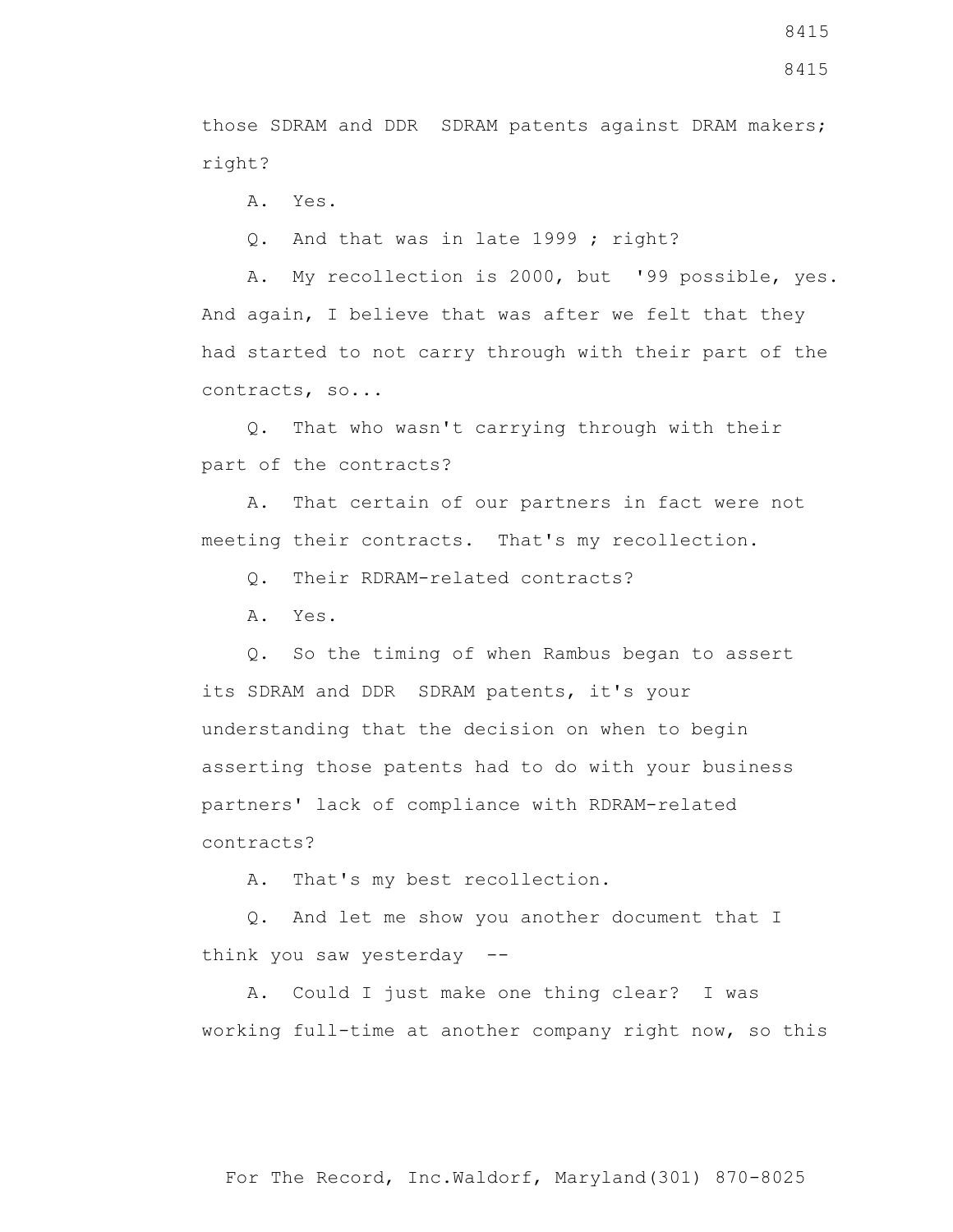was not my primary focus, so recollections as to date and specifics obviously are going to be a little fuzzy because I worked full-time doing something else.

> MR. ROYALL: May I approach, Your Honor? JUDGE McGUIRE: Yes.

BY MR. ROYALL:

0. Now, these are -- this is CX-4623, and these are the minutes from the October 1999 Rambus board meeting. Do you see that?

A. Yes, I do.

 Q. I think Mr. Stone asked you a few questions about these same minutes yesterday, and I just want to point out some of the same language I think that he asked you about.

 On page 4 under the heading Intellectual Property, you'll see it says, "Mr. Karp reviewed various strategic IP issues including target selection and a negotiation timeline."

Do you see that.

A. Yes, I do.

 Q. And I have forgotten your exact testimony yesterday, but am I right that you understand this to be a reference to deciding which company to approach first about enforcing the Rambus' SDRAM and DDR SDRAM related patents?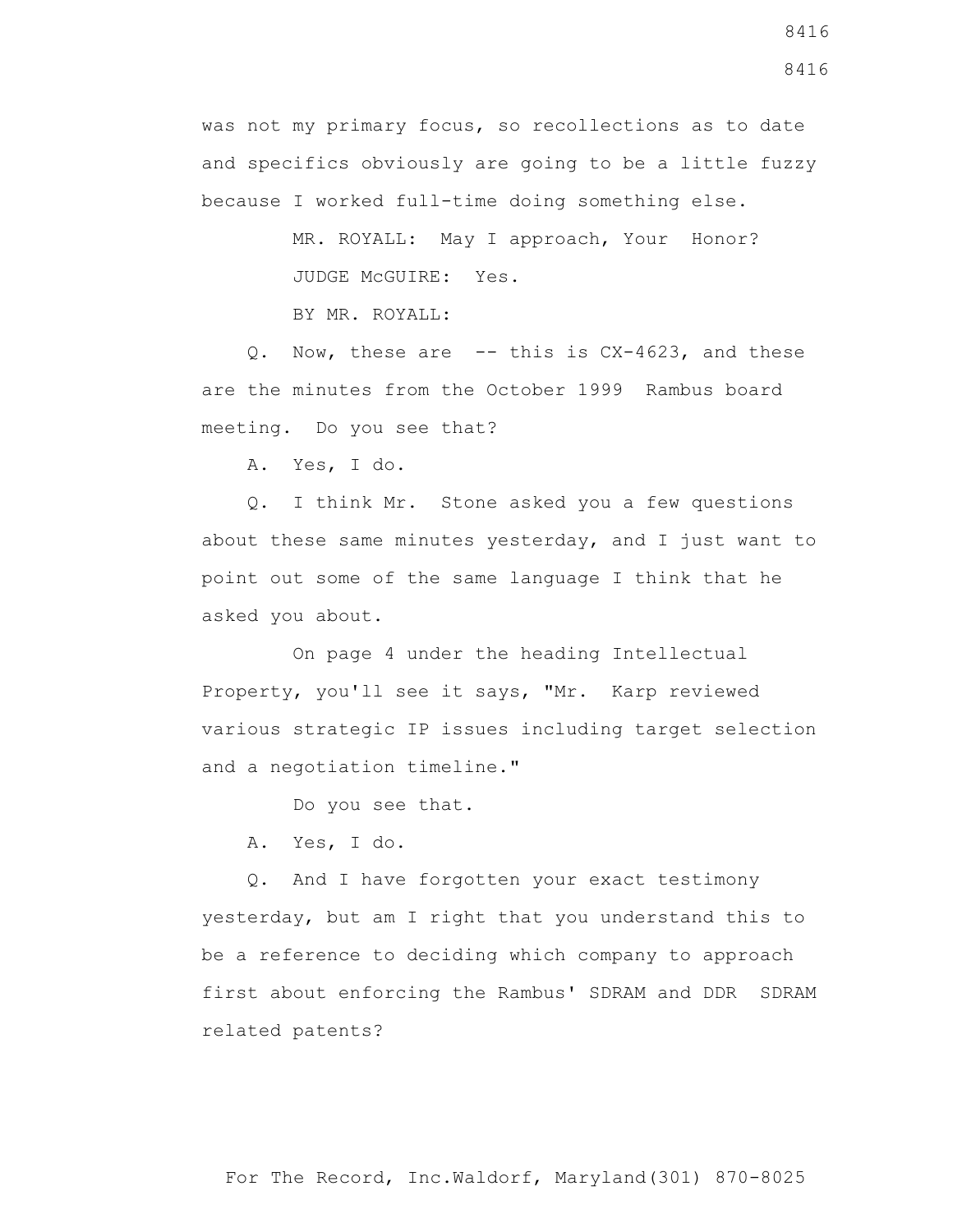A. To the best of my recollection, yes.

 Q. And it was very soon after this October 1999 meeting that Rambus approached Hitachi in an attempt to get Hitachi to take a license for those patents; isn't that right?

 A. I can't say who we approached in what order. Yeah, I do remember approaching Hitachi. I'm not sure they were the first ones we approached. I just don't remember that.

 Q. Now, if I could ask you to go back to Exhibit 1021 -- i'm sorry. Well, let's see. 1022 is the one I had in mind.

 This is Mr. Davidow's April 16, 1998 response to your April 15, 1998 e-mail; right.

A. Yes.

 Q. And focusing you on the same language at the top of page 2 of that e-mail that I pointed out earlier, the last sentence of what I drew your attention to earlier says, "If things blow up with Intel, then we can begin to pursue the intellectual property issue with these guys."

 Do you see that? It's the top of page 2 of CX-1022.

A. Yes, I do. Yes.

Q. Now, isn't it true that in October 1999, the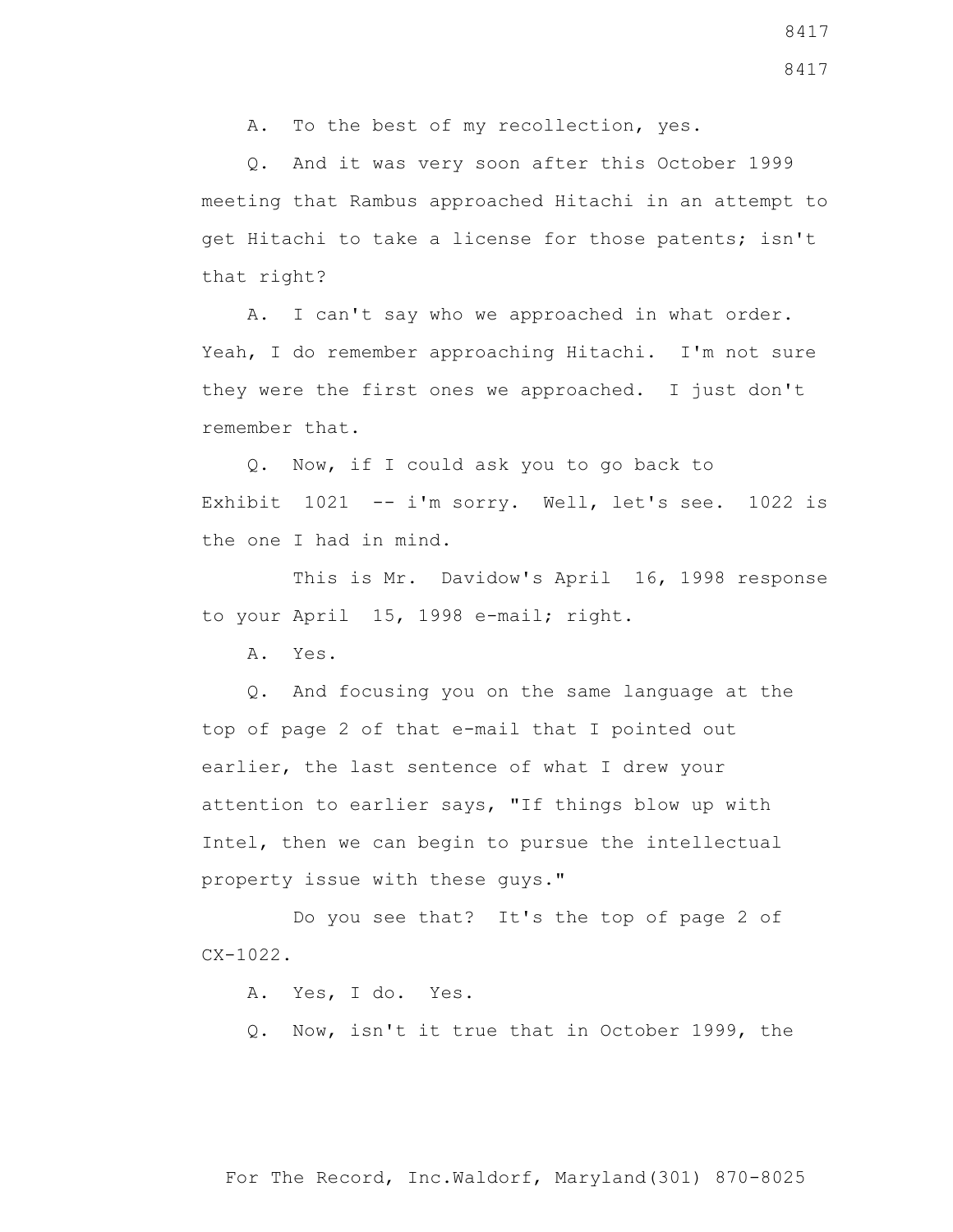same month that Rambus' board met to discuss the selection of targets for SDRAM-related patent enforcement, in that same month isn't it true that Rambus' relationship with Intel did, to use Mr. Davidow's words, blow up?

- A. I don't remember that.
- Q. Let me see if I can refresh your recollection. May I approach, Your Honor? JUDGE McGUIRE: Yes. BY MR. ROYALL:

 Q. I've just handed you, Dr. Farmwald, a document that's marked as CX-2541. I'm not suggesting that you received this, but I want to see if I can refresh your recollection. It's an October 26, 1999 letter to Mr. Tate, the CEO of Rambus, and Mr. Davidow, the chairman of Rambus, from Patrick Gelsinger of Intel.

 And let me focus you on -- let's start with the first paragraph.

 In that first paragraph Mr. Gelsinger states, "Events over the past several months, including changes within the global memory industry and changes in customer demand for memory products, lead us to believe that it is important for Intel and Rambus to conduct a very serious and comprehensive review of our current relationship, particularly in light of these larger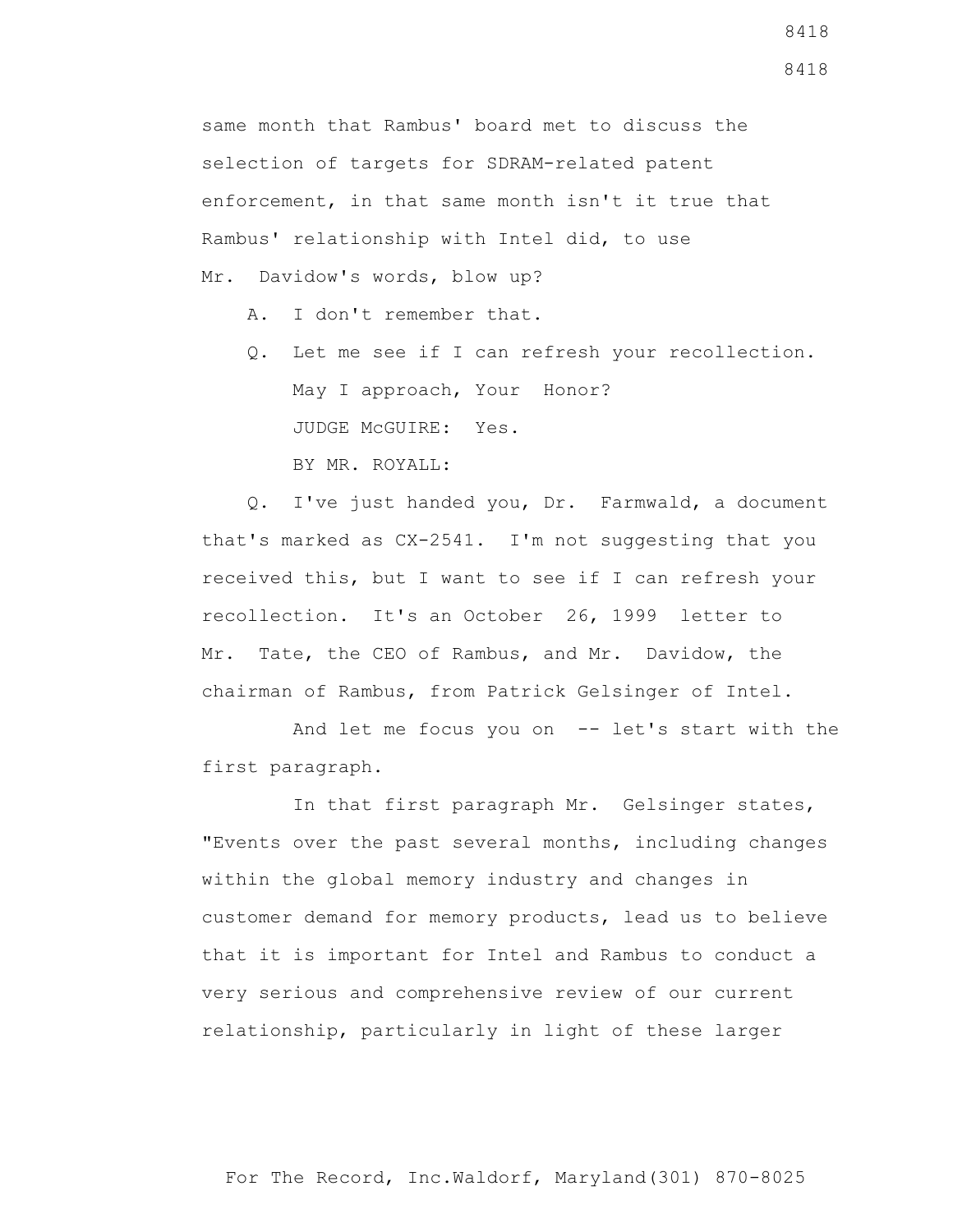8419

issues."

Do you see that.

A. Yes.

 Q. Were you aware that Intel in this time period was proposing to have serious and comprehensive discussions with Rambus about the business relationship between the two companies?

 A. I don't remember the specific event. This sort of blowup seemed to happen every one to two years with Intel. We had a number of these episodes. This is one of many. I don't remember this specific one.

 Q. Let me point to some of the other language here.

 Paragraph 1 states, paragraph numbered 1 on the first page of CX-2541 states, "Industry acceptance of RDRAM technology is poor at best."

 Do you see that language, the first sentence of that numbered paragraph.

A. Yes.

 Q. Were you aware that Intel was expressing views of that sort about Rambus' technology in that time frame, October of 1999 ?

 A. I don't remember specifically this time frame. I remember generally that there was some unhappiness with some of the OEMs were refusing to ship product.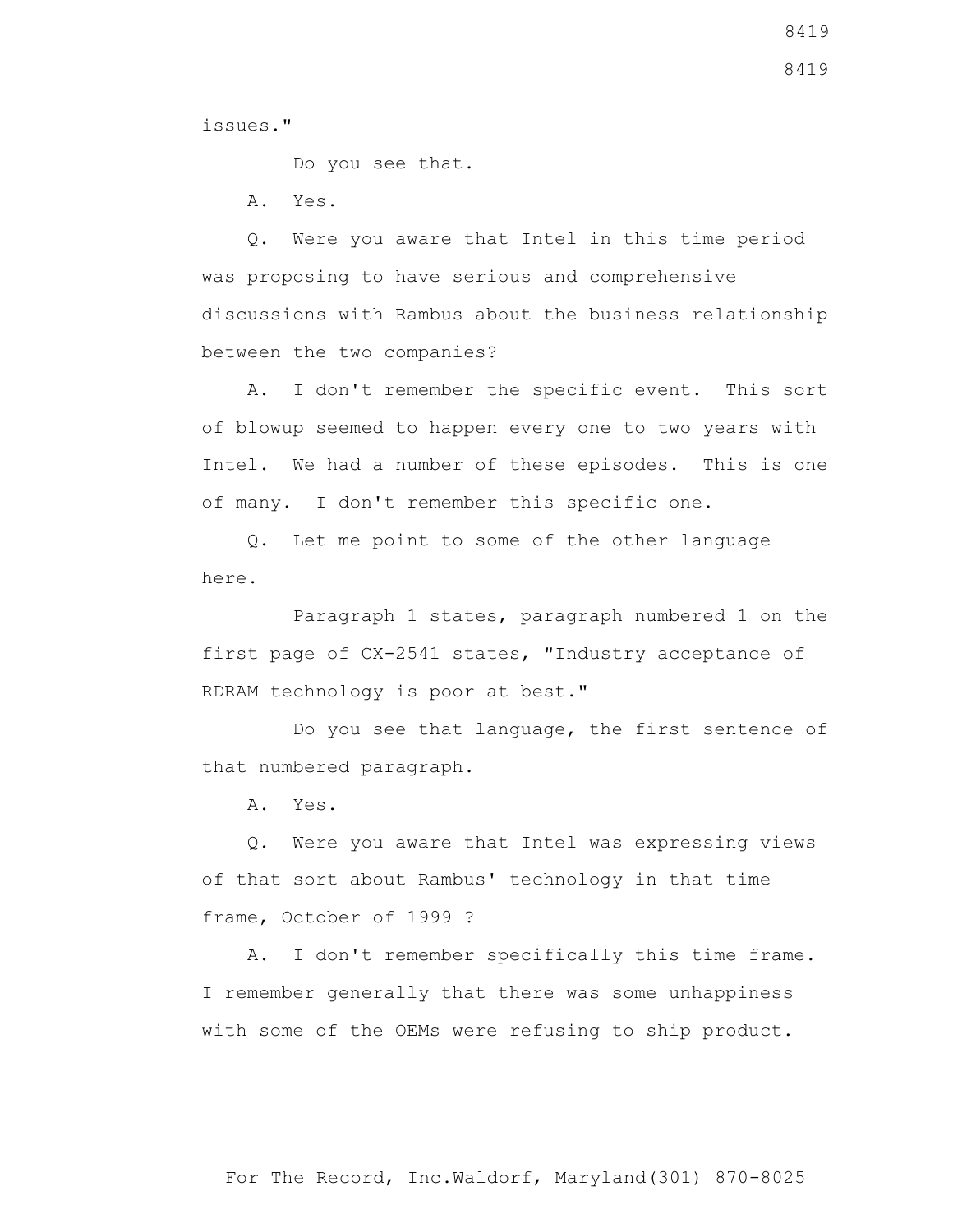$O.$  Well  $--$ 

 A. Some of the DRAM makers were refusing to meet their contractual commitments to produce product, so I do remember that. Intel was unhappy with that.

 Q. What about the next -- skipping the next sentence, and the next sentence down on that paragraph number 1 says, "Intel has on several occasions attempted to accelerate adoption/acceptance of Rambus technology, but on each occasion Rambus has failed to support our efforts."

Do you see that.

A. Yes.

 Q. Were you aware that Intel was expressing views of that sort not relating to DRAM manufacturers' failure to produce the product but relating to Rambus' failure to support Intel's efforts? Were you aware that Intel was expressing those views in this time frame?

 A. I don't remember it. I also don't believe that it was accurate at all. I believe we were supporting them quite strongly because -- so this again relates to the -- well, I don't remember specifically what they were complaining about, so...

 Q. What about paragraph 3 on the first page of CX-2541 where Mr. Gelsinger says, "Rambus' original

For The Record, Inc.Waldorf, Maryland(301) 870-8025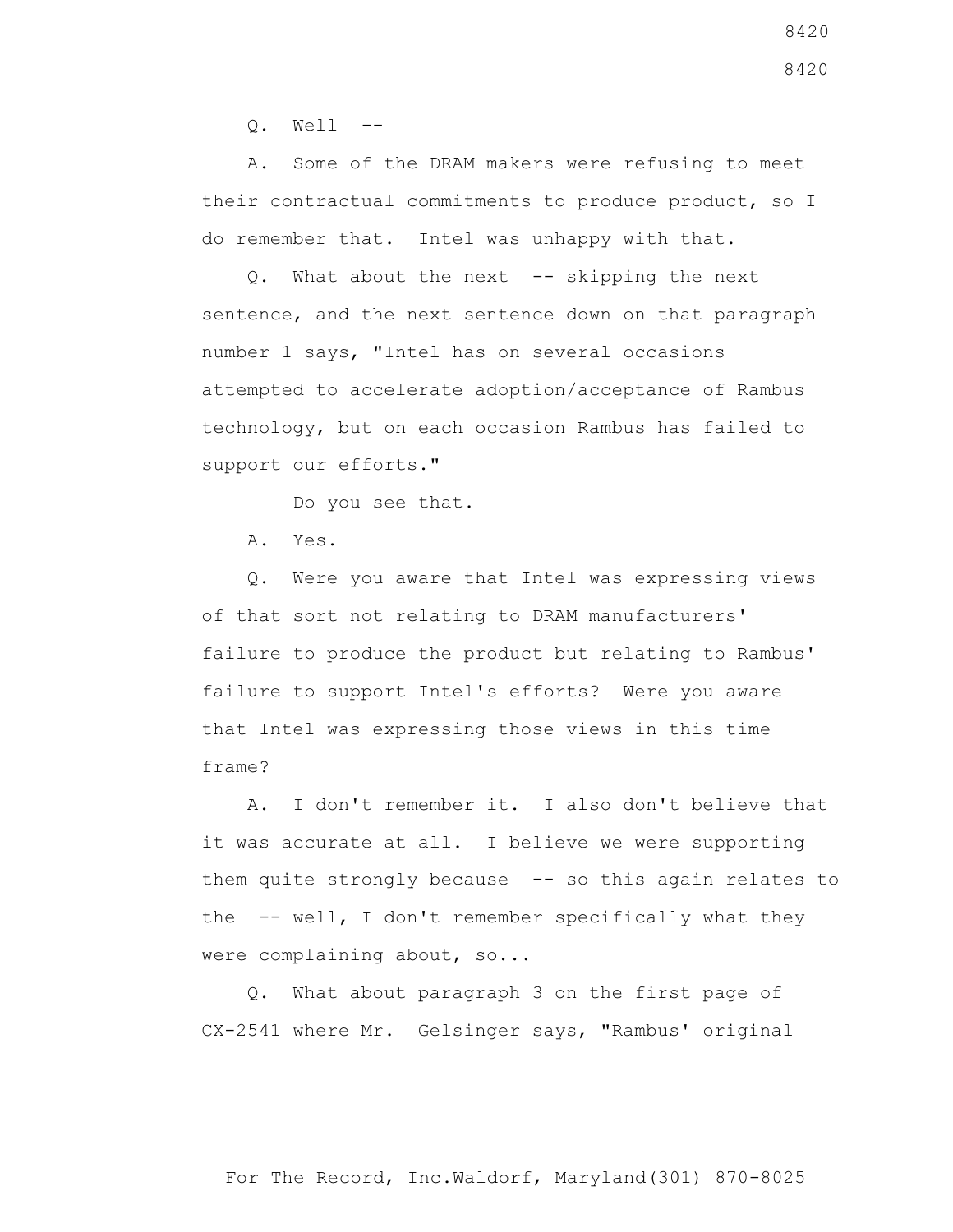commitment of achieving less than or equal to 5 percent parity with SDRAM on cost has been grossly missed."

Do you see that.

A. Yes, I do.

 Q. And were you aware of Intel complaining about that issue in this time period?

 MR. STONE: Your Honor, this is -- i object to the use of a document the witness has never seen before. The limited use under the rules under which I think I've been held by complaint counsel is to see if it refreshes the recollection, not to use it to argue with the witness if he hasn't seen it before or to try to in some sense say, well, you have one recollection, the document has another. That's proper for argument.

JUDGE McGUIRE: Sustained.

 I'm going to ask you to restate your question with the proper foundation, Mr. Royall.

 You're saying are you aware. That's not in proper form.

MR. ROYALL: I'm sorry?

 JUDGE McGUIRE: That's not proper in form in compliance with his objection.

BY MR. ROYALL:

 Q. Let me just ask you one other question about this document, and it's solely from the standpoint of

8421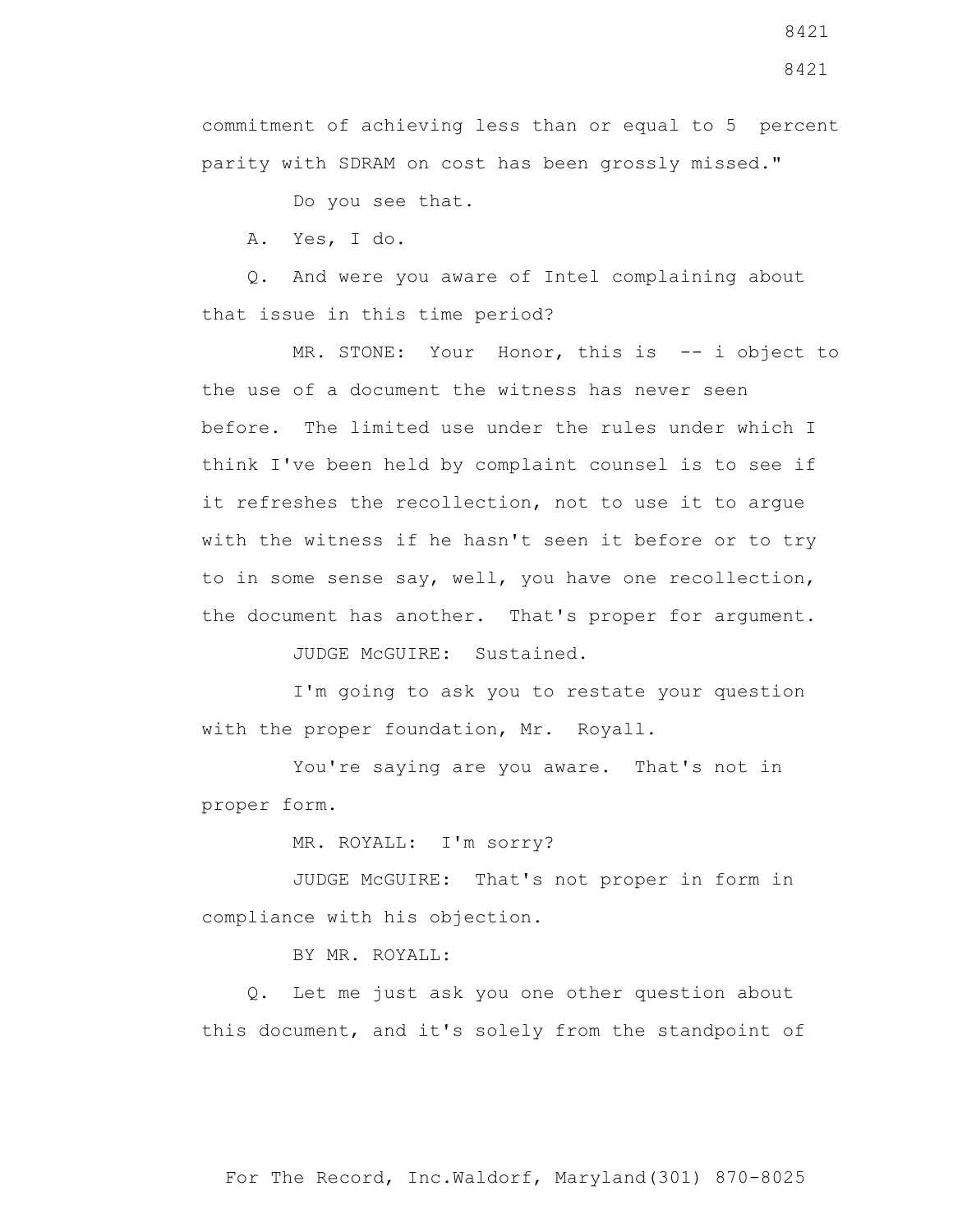seeing if I can refresh your recollection.

 If you can turn to page 2 of CX-2541. There are two statements. Let me see if I can refresh your recollection about this.

 In paragraph numbered 5, about halfway down it says, "Our customers are rapidly losing confidence in us and in the technology, largely due to the lack of total prioritized support from Rambus."

Do you see that.

A. Yes, I do.

 Q. Now, does that refresh your recollection as to the nature of the complaints that Intel was making to Rambus in this particular time period, October of 1999 ?

 A. Again, my recollection of the complaints were really all essentially the DRAM makers aren't making enough parts, they're not selling them cheaply enough, you need to try harder to help. All the complaints came from that. In the end, it was the DRAM makers not producing enough parts that was what they were upset about.

 Q. One last sentence I'd like to ask you about and that's a few lines down in that same paragraph, it says, "Taken as a whole, these factors cause us serious concern regarding Rambus' long-term commitment to

8422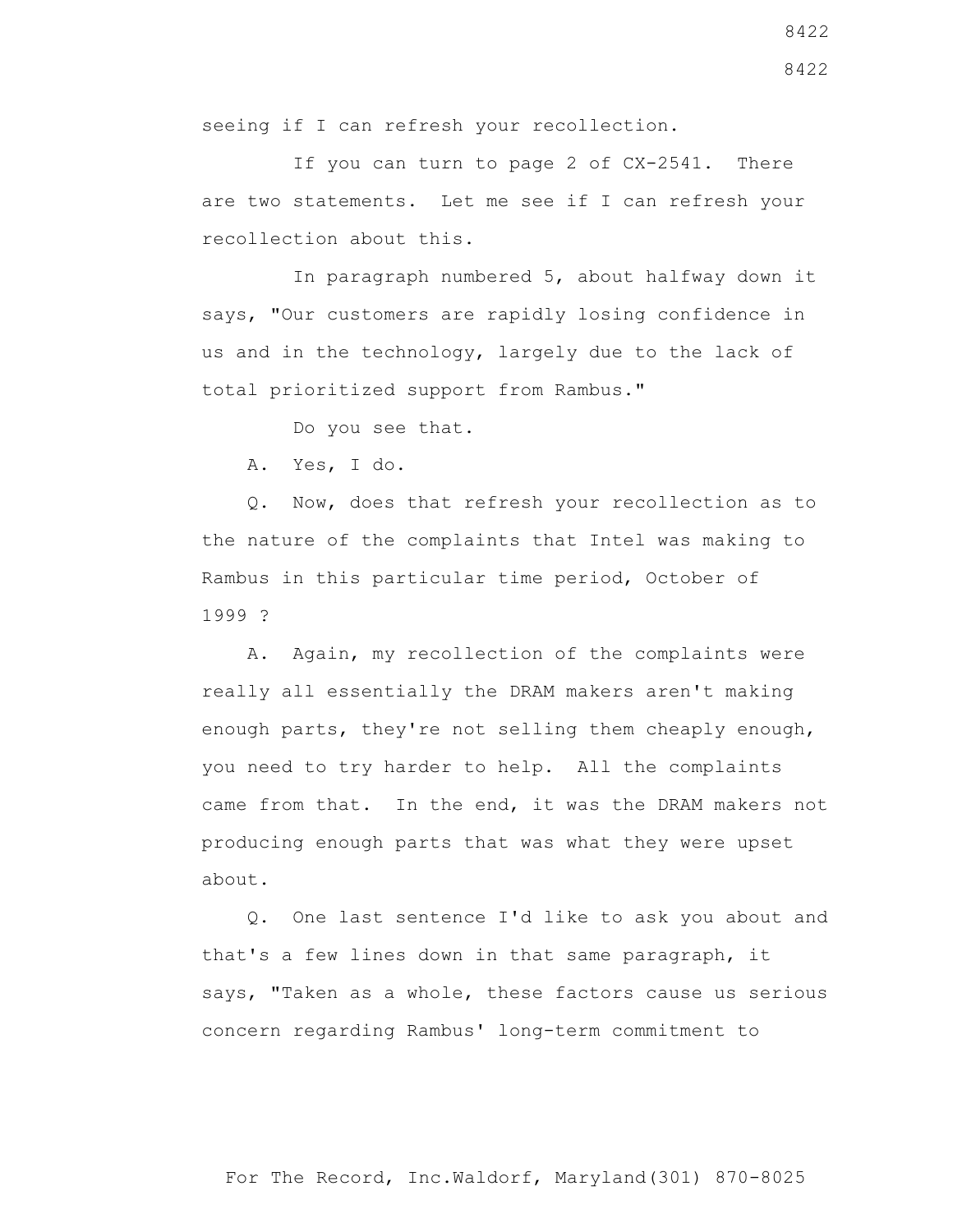making this technology robust."

Do you see that.

A. Yes, I do.

 Q. Now, does that or does anything else that I've pointed you to in this letter refresh your recollection that in October 1999 , the same month that Rambus identified targets for enforcing its SDRAM-related patents, that the relationship between Rambus and Intel had blown up or had reached a very low point?

 A. This happened a lot. And it's also my recollection that this was a minor thing. Within a few, six or so months after this, they were shipping high-volume production of some of the fastest machines in the world, so this blowup went away.

 I don't recall any connection between this particular blowup and any litigation that we did with Hitachi or anybody else. I do not recall that at all.

 Q. So it's your testimony or your belief that the interactions with -- between Rambus and Intel that are described -- this is certainly some evidence of those interactions in this time period, October 1999 -- that this was a minor thing?

 A. It happened a lot. It wasn't minor. It was something -- I'm sure we would have taken it fairly seriously, but I'm also saying that I do remember that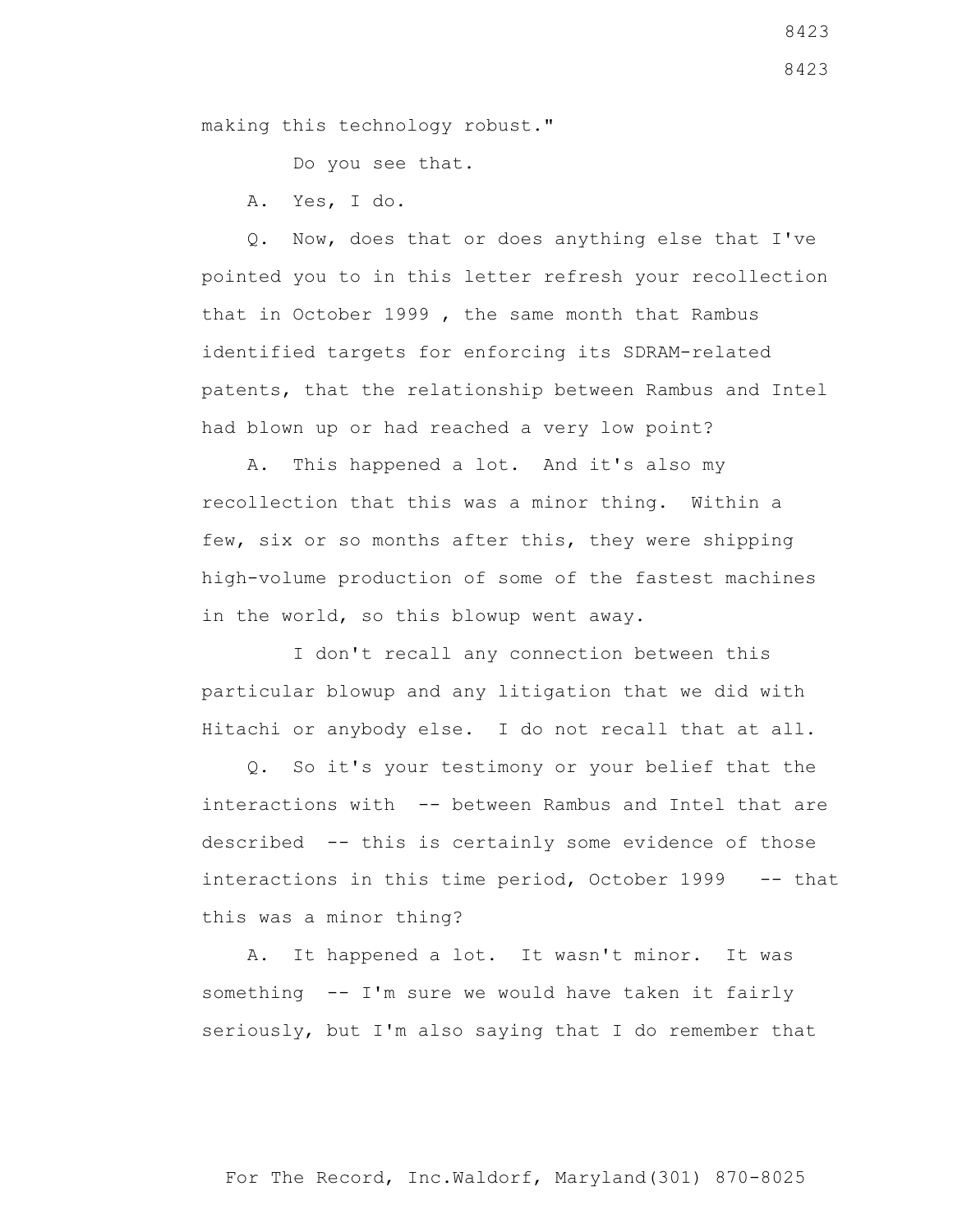within a fairly short period, one year or so after this, we were in high-volume production with Intel. They were shipping, their fastest machines were using Rambus DRAMs.

 So we clearly got through this problem with Intel. But I don't remember anything specific about this issue, and I don't think it led to any litigation with the DRAM companies.

 MR. ROYALL: Your Honor, before I move on, I'd offer CX-2541.

MR. STONE: No objection.

JUDGE McGUIRE: Entered.

 **(CX Exhibit Number 2541 was admitted into evidence.)**

BY MR. ROYALL:

 Q. So it's your belief that the nature of what was occurring in the Intel-Rambus relationship in October of 1999 did not have anything to do with Rambus' decision in October 1999 to begin to approach DRAM makers about enforcing its SDRAM and DDR SDRAM-related patents?

 A. That's actually not what I said. What I said was I don't remember there being any connection. I'm not denying that there's a possible one. I just don't remember it to be the case.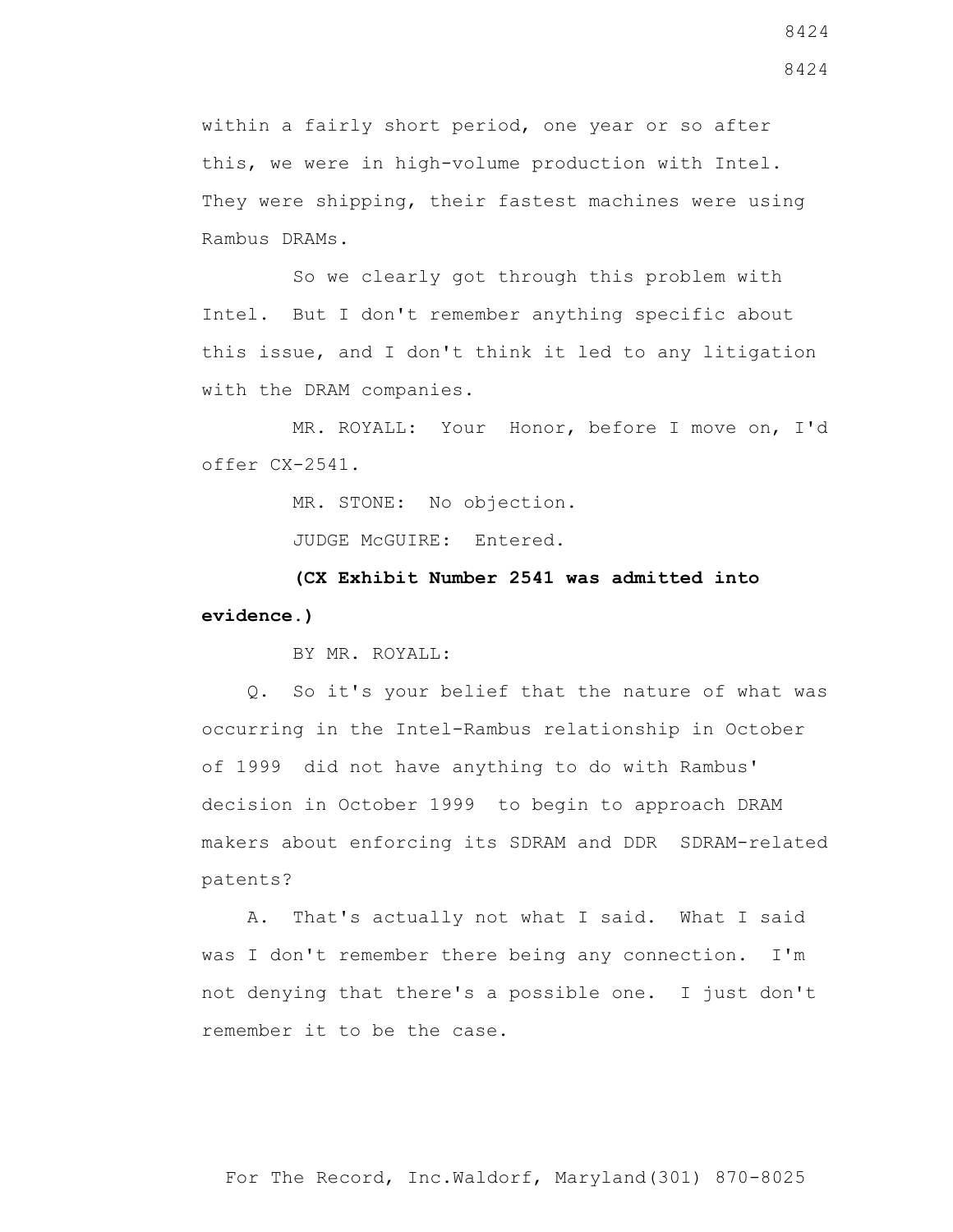8425

 MR. ROYALL: May I approach, Your Honor? JUDGE McGUIRE: Yes.

BY MR. ROYALL:

 Q. Let me, Dr. Farmwald, just show you one more document to see if I can refresh your recollection on this, and this is CX-1379.

 And you'll see that the document has the title Intel Executive Meeting, August 8, 2000.

 Do you recall any such meeting with Intel executives, Rambus meeting with Intel executives, in that time frame.

 A. I don't remember knowing about the meeting, no.

Q. Let me ask you to turn to page 2 of CX-1379.

 A. I can definitely say, by the way, I was not involved in this meeting. I know that.

 Q. And I'm not suggesting that you were. I just want to see if some of the language in this document refreshes your recollection.

 Turning to page 2 -- let me ask you about this  $-$ - there's a  $-$ - under the heading Rambus priorities, there's a -- then there's a bullet point that says: Our goals are the same since the 10-99, or October '99, ops review.

Do you see that.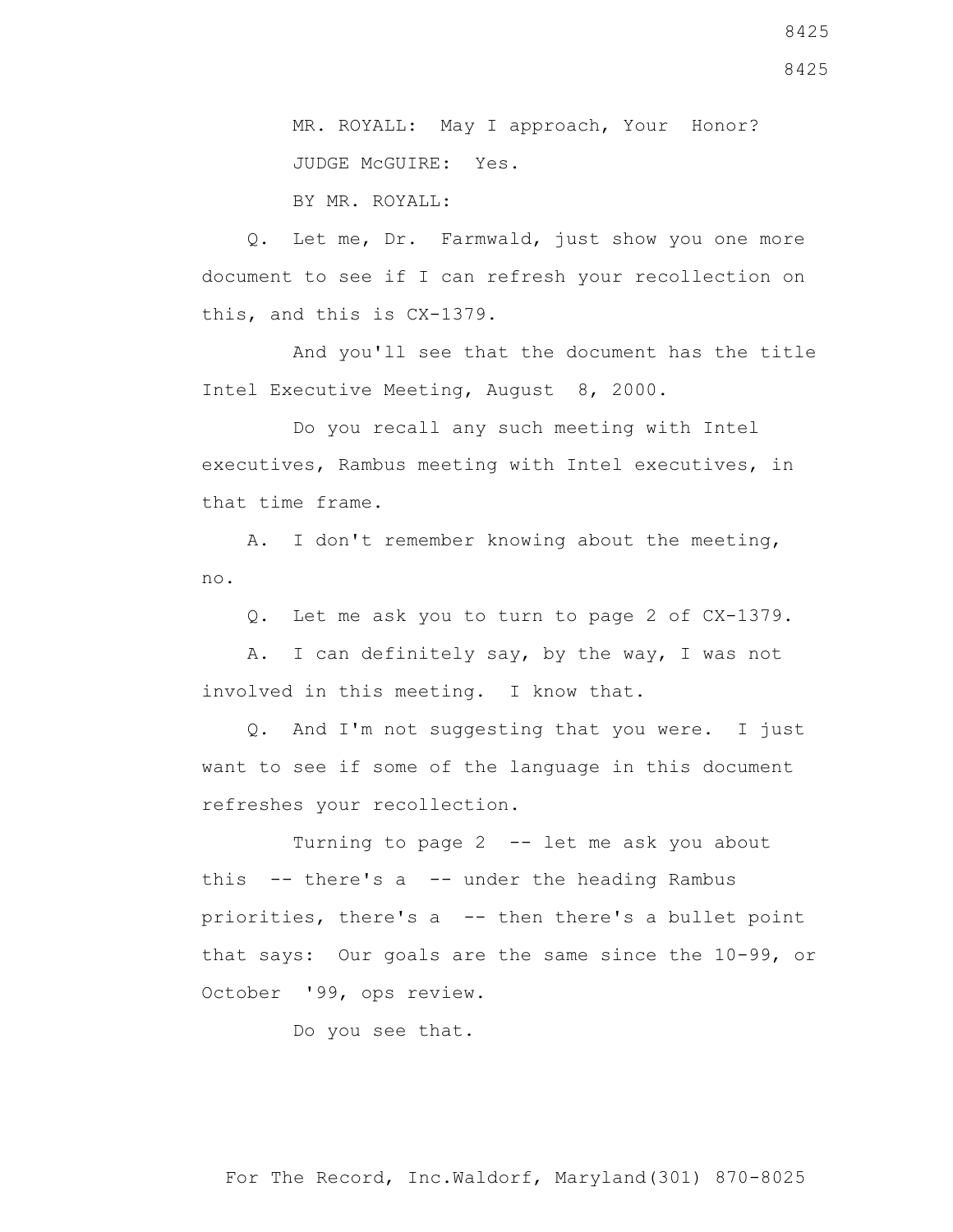A. I'm sorry. What page are you on?

Q. It's page 2.

A. Yes, I see it.

Q. Do you see the first bullet?

A. Yes.

 Q. The term "ops review," is that a term that you're familiar with being used internally within Rambus?

 A. Yeah. Every so often the company would have an operational review. I don't remember whether it was once or year or not. I didn't attend, so I don't remember.

 Q. And do you recall a Rambus operations review in October 1999 ?

A. I do not.

Q. Let me ask you to turn to page 4.

 At the top of the page do you see the heading -- it says Another Slide from 10 or October '99. Do you see that.

A. Yes.

 Q. And then it says "Rambus IP for high-bandwidth DRAM" and below that there are six bullet points. Do you see that?

A. Yes.

Q. And the second bullet point states, "Since 1996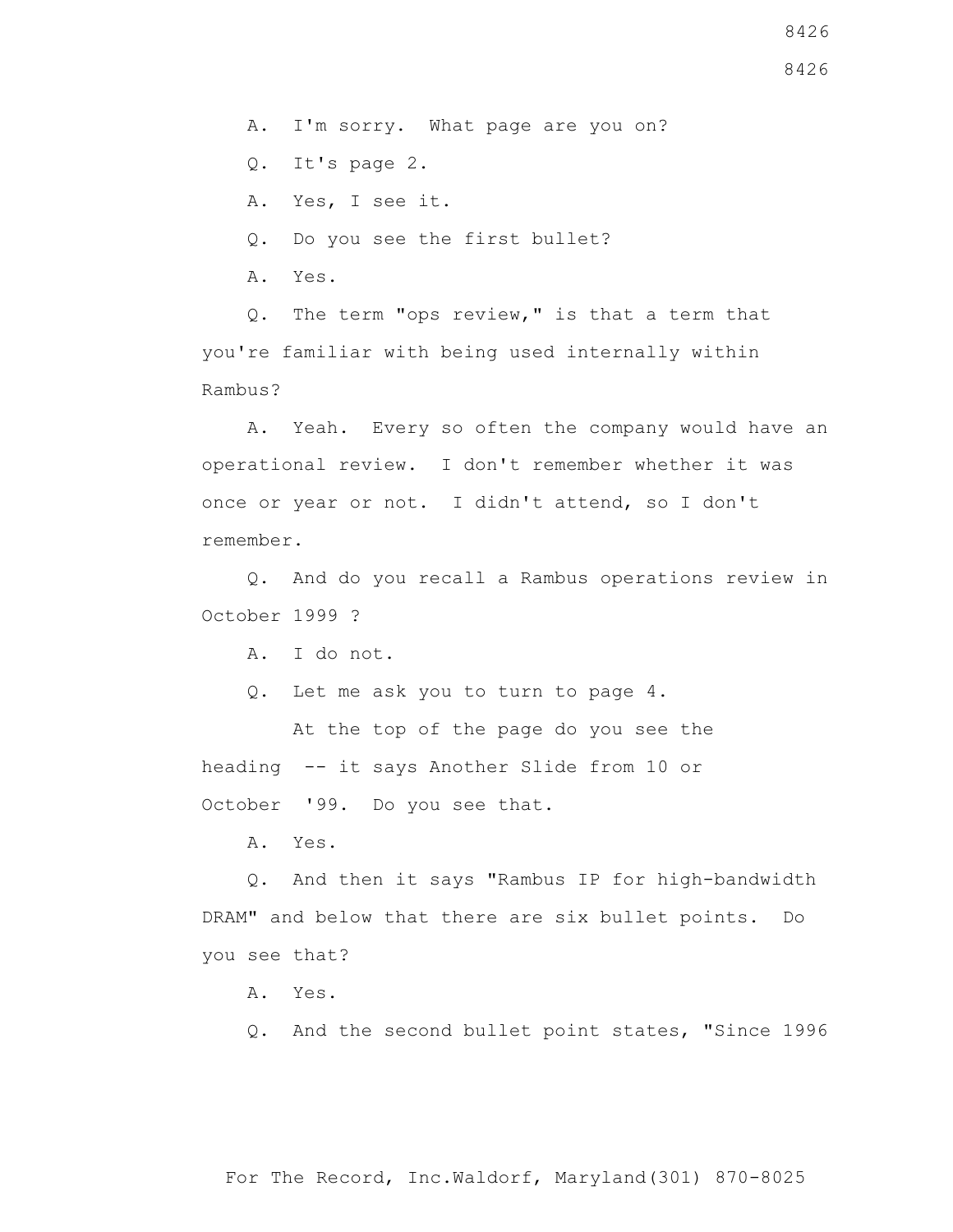8427

we assumed Intel would drive a rapid transition from SDRAM to Rambus."

Do you see that.

A. Yes.

 Q. And then the fourth bullet point says, "Before, we chose not to rock the boat if all would be Rambus in 2-3 years."

A. Yes.

Q. Do you see that?

A. Yes.

 Q. Does that language, seeing that, does that refresh your recollection at all about the subject I was asking you about earlier, that is, Rambus withholding from DRAM makers information about its views as to likely infringement or infringement by SDRAM or DDR SDRAM parts?

 A. Well, that's not what this says. This says not to rock the boat, so I'm not sure --

 Q. I'm not asking for you to interpret it. I'm just asking if it refreshes your recollection.

A. It doesn't refresh my recollection at all.

 Q. Now, let me go ahead and ask you, though, what -- do you have an understanding of what "not to rock the boat" means in the context of this slide?

MR. STONE: Your Honor, I object. There's no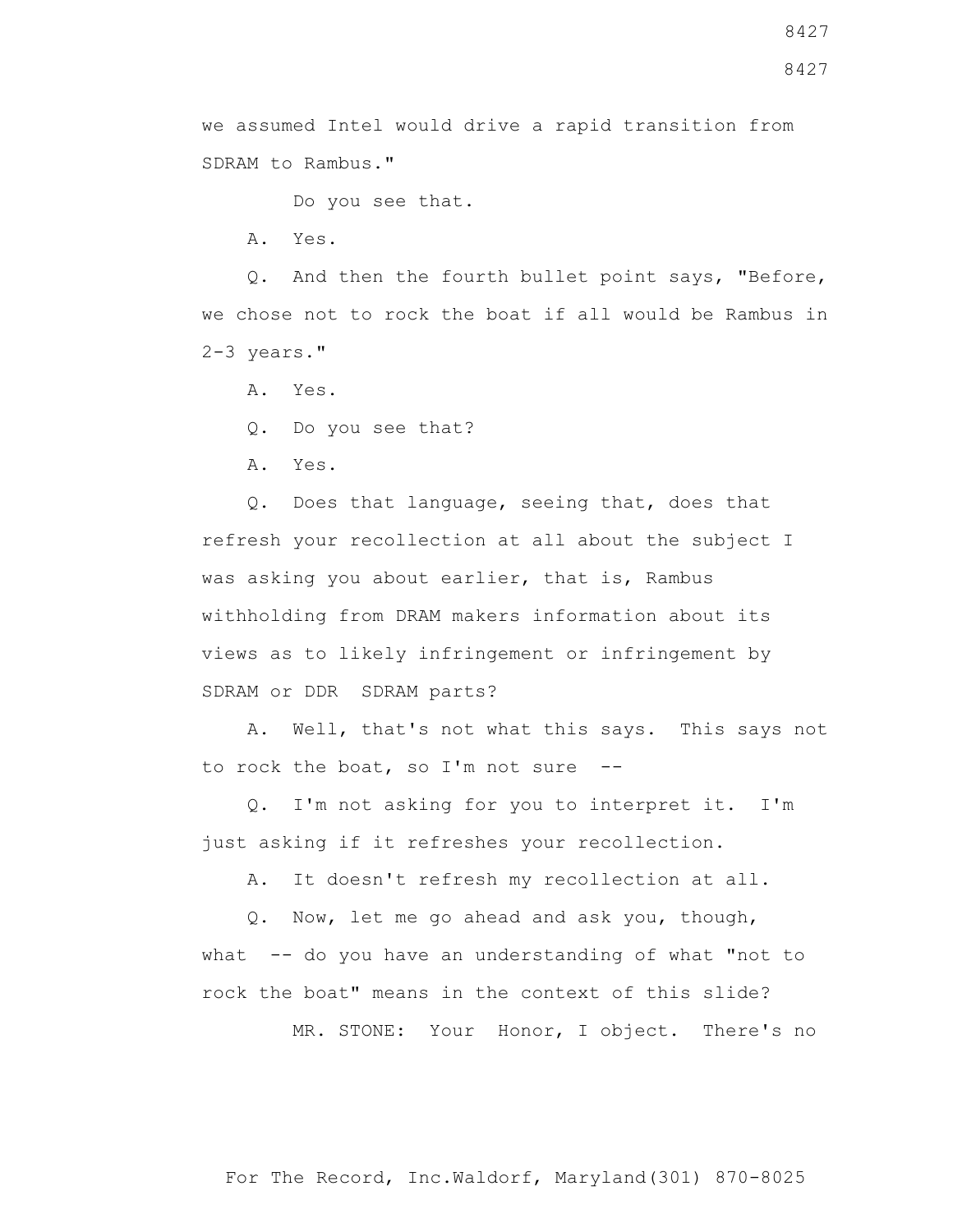For The Record, Inc.Waldorf, Maryland(301) 870-8025

foundation he's ever seen the document before.

 MR. ROYALL: I'll withdraw it. I'll withdraw that.

BY MR. ROYALL:

 Q. One last -- well, a couple of questions, but along the lines of seeking to see if I can refresh your recollection.

 It then says, the next bullet point down says, the fifth bullet point on page 4 of CX-1379 says, "Intel has shifted to let the market decide, is enabling DDR and may be working on DRAM 2003 ."

Do you see that.

A. Yes.

 Q. Now, does that in any way refresh your recollection that in October 1999 -- and again, I point you to the October 1999 reference at the top of this slide -- does that language refresh your recollection that in October 1999 , when Rambus' board was discussing selecting targets for enforcement of SDRAM and DDR SDRAM-related patents, that there was a significant adverse development in Rambus' relationship with Intel?

 A. It's possible that's true. I don't remember it.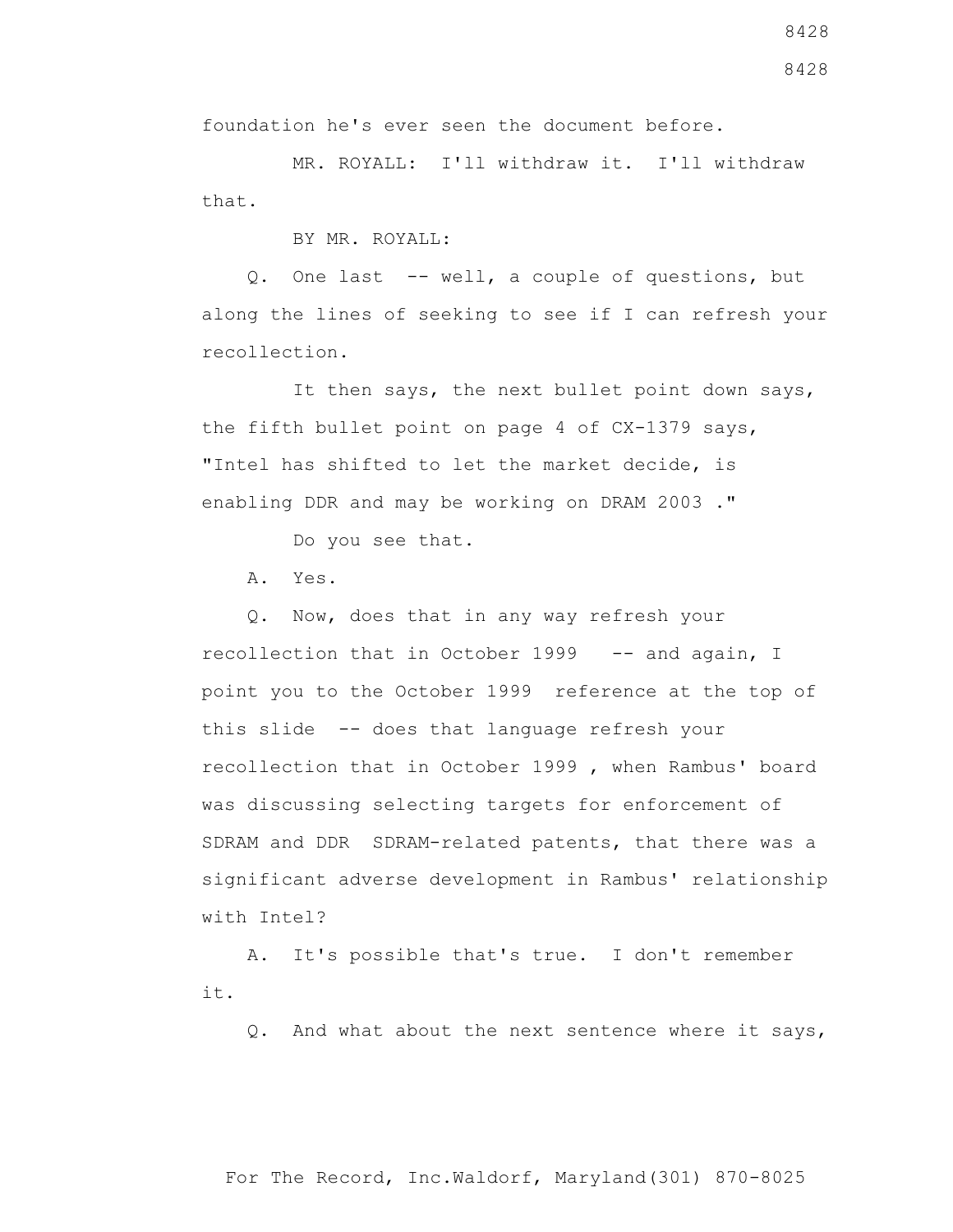"We must be proactive on our IP with DRAM companies"? Does that refresh your recollection, again in the context of a slide with the date 10-99 at the top, that there was a connection between Rambus' relationship with Intel and trouble in that relationship in October 1999 and Rambus' decision in that same month to begin approaching DRAM companies to enforce SDRAM and DDR SDRAM-related patents?

 A. As I said before, this does not affect my recollection. My vague recollection is that what the reason that we started to litigate was because of the -- a number of the DRAM companies were not meeting their commitments. That's my recollection. I don't remember it having that much to do with Intel, other than the fact that the fact that they weren't meeting their commitments was upsetting Intel.

 Q. And when you say -- just to be clear, when you say that it's your understanding that the reason that Rambus began to litigate on SDRAM and DDR SDRAM-related patents was because the DRAM companies were not meeting their commitments, by that you're referring to their commitments under licenses on RDRAM?

 A. And their commitments to Intel. Intel invested \$500 million in Micron to produce RDRAMs and they never did. They essentially never really came to market, so

For The Record, Inc.Waldorf, Maryland(301) 870-8025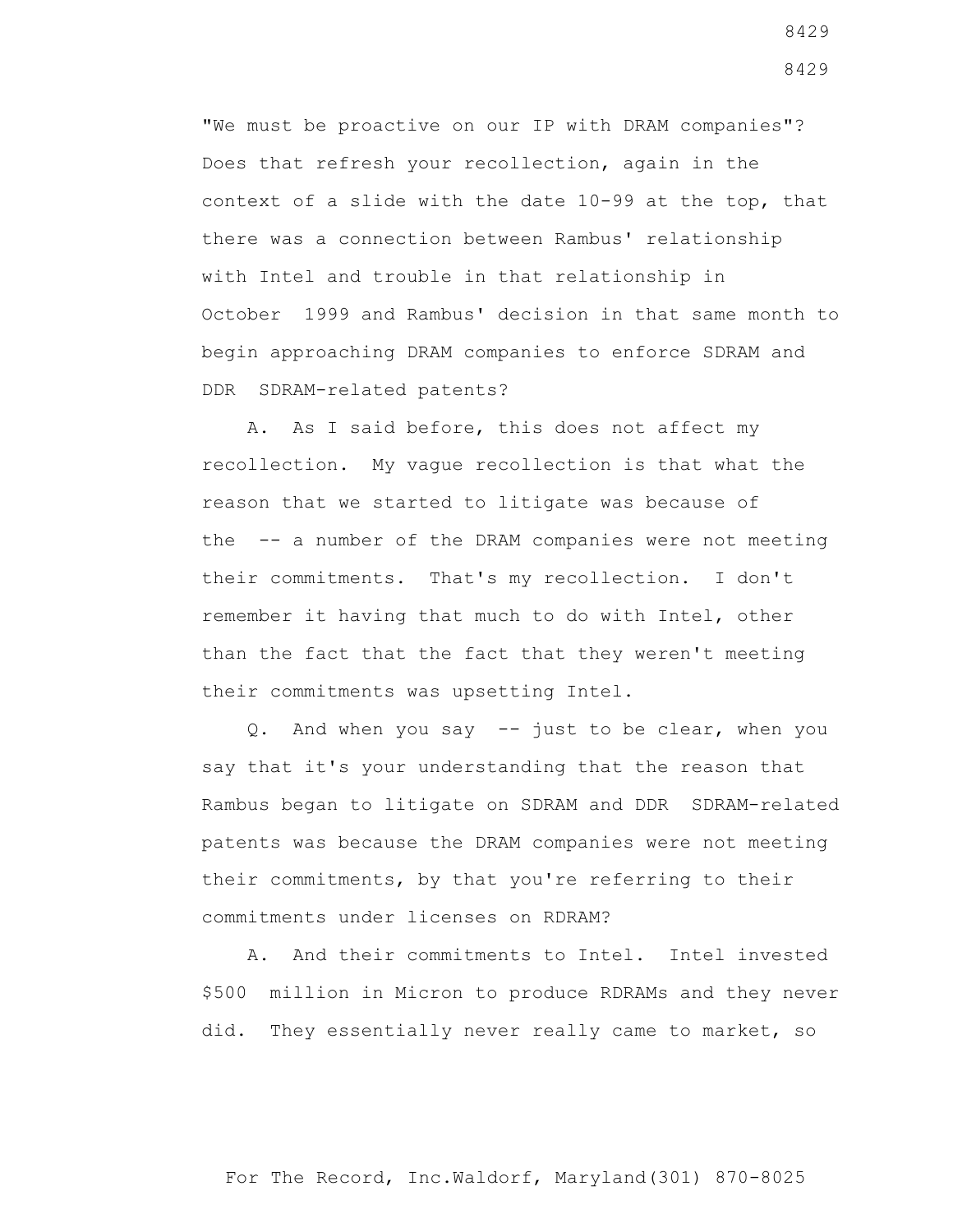Intel was, for obvious reasons, not happy. We were not happy about that.

 Q. So it's your understanding that Rambus' decision to begin -- the timing of when Rambus decided to enforce its SDRAM and DDR SDRAM-related patents, the timing of that decision related to Rambus' unhappiness with the DRAM makers relating to their commitments on RDRAM?

 A. And to us and to Intel, yes. That's my best recollection. Again, I'm not an executive of Rambus, so I'm telling you my best memories from that time frame.

MR. ROYALL: No further questions, Your Honor.

 JUDGE McGUIRE: Okay. Why don't we take just a short break and we'll come back with redirect.

 MR. ROYALL: Your Honor, I'm sorry. I did want to offer that last document. We can do it after the break.

 JUDGE McGUIRE: Well, let's do it now while we're on.

> MR. ROYALL: CX-1379? Is that right? MR. STONE: No objection. JUDGE McGUIRE: Entered.

 **(CX Exhibit Number 1379 was admitted into evidence.)**

8430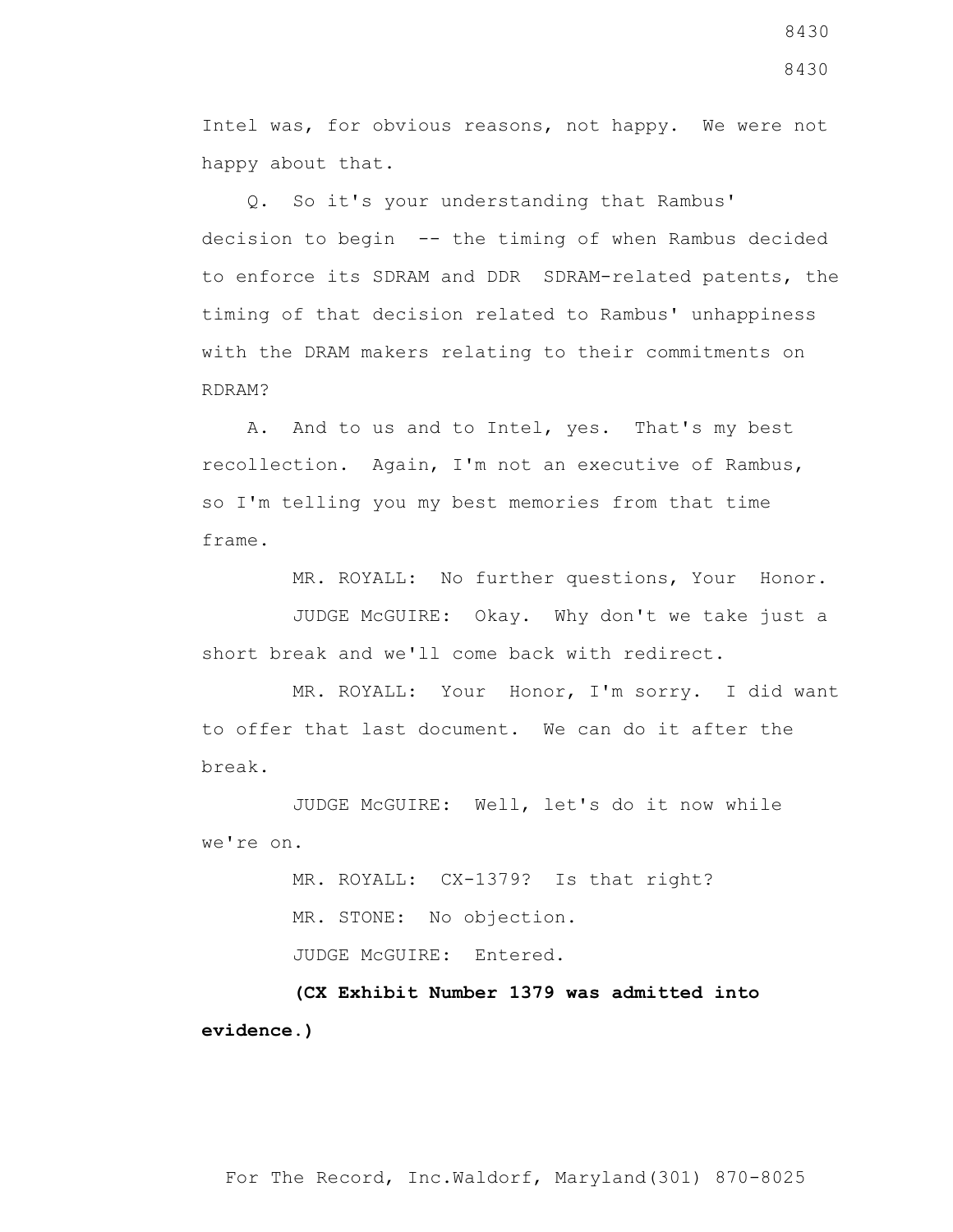JUDGE McGUIRE: All right. Off the record.

**(Recess)**

 JUDGE McGUIRE: At this time you may proceed, Mr. Stone, with your questioning.

MR. STONE: Thank you, Your Honor.

REDIRECT EXAMINATION

BY MR. STONE:

 Q. Dr. Farmwald, one of the exhibits you were shown this morning was CX-919, which was a one-page e-mail, if you could find that again.

A. I've found it.

 Q. Okay. And I want to draw your attention back to this just briefly. You'll notice it's dated February 10 of 1997?

A. Yes.

 Q. And down in the area where Mr. Royall asked you some questions where it says "re IP" about a third of the way up from the bottom, "There are many issued and in-process patents," do you see that?

A. Yes.

 Q. And then do you see the sentence which says, "There are no patents that we can definitely say are infringed"?

A. Yes, I see that.

Q. Was it your understanding in the early 1997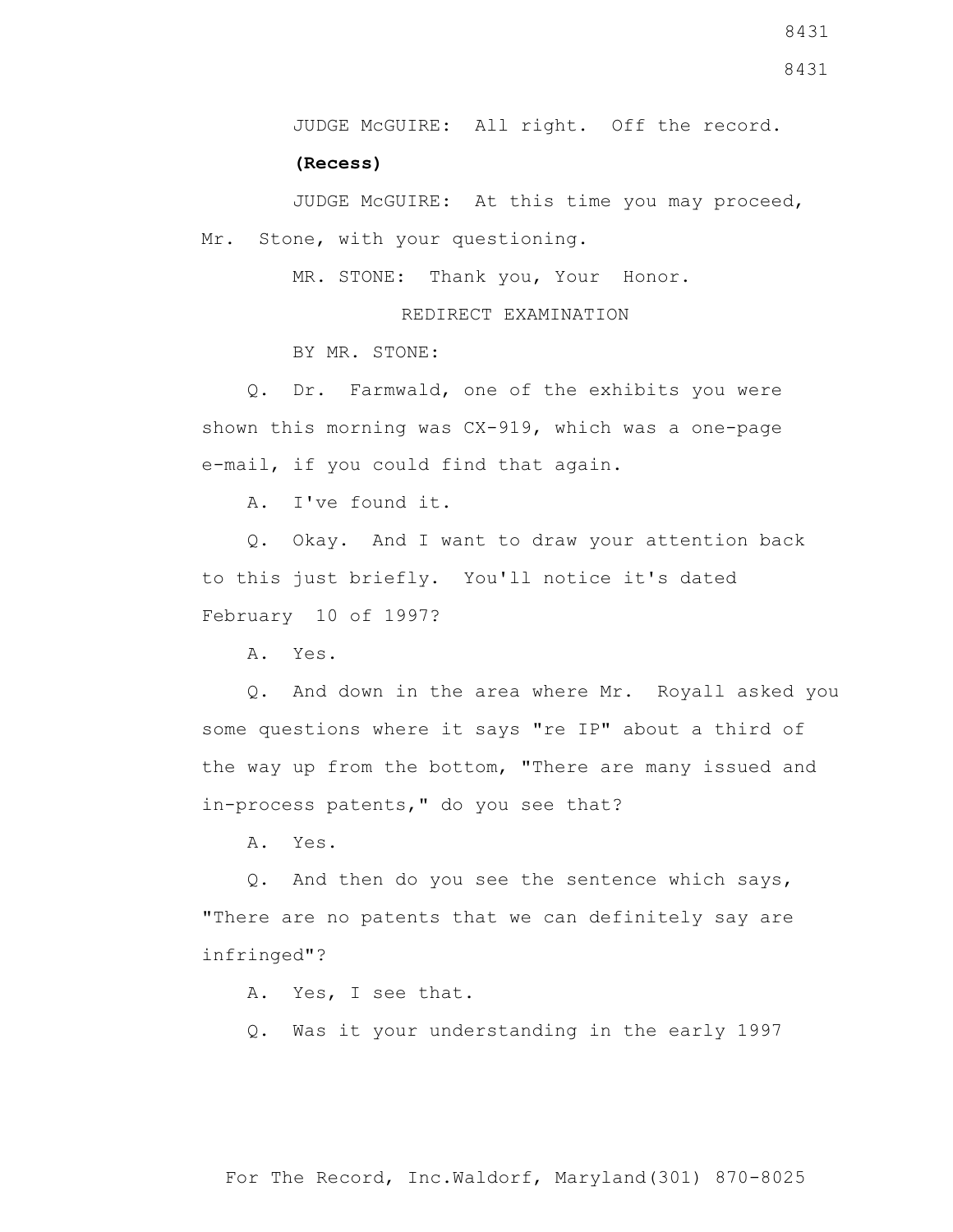time frame that that's a correct statement of what you thought about whether there were patents that were infringed by these products?

A. My best recollection -- i can't tell you specifically when. My best recollection is that I thought we had pretty good patents until sometime I think after this date when I was sort of surprised to find out that in fact our patents were -- our claims, issued claims, were somewhat weaker than we thought.

 Q. Okay. So at that point in time when you learned that, you understood that the claims of the patents that Rambus then had maybe were not as strong as you had earlier thought they would be?

 A. Yeah. So the fact that I was surprised that I found out they were weaker I'm sure in retrospect meant that I did think we did have good claims at that time.

 Q. Then if you would look at CX-794, page 5 if you would.

A. I'm sorry. Which?

 Q. It's a lengthy series of e-mails. It's a lengthy e-mail. I'm sorry. CX-794.

A. Is it in the binder or --

 Q. No. It's in the stack. It's one you got this morning.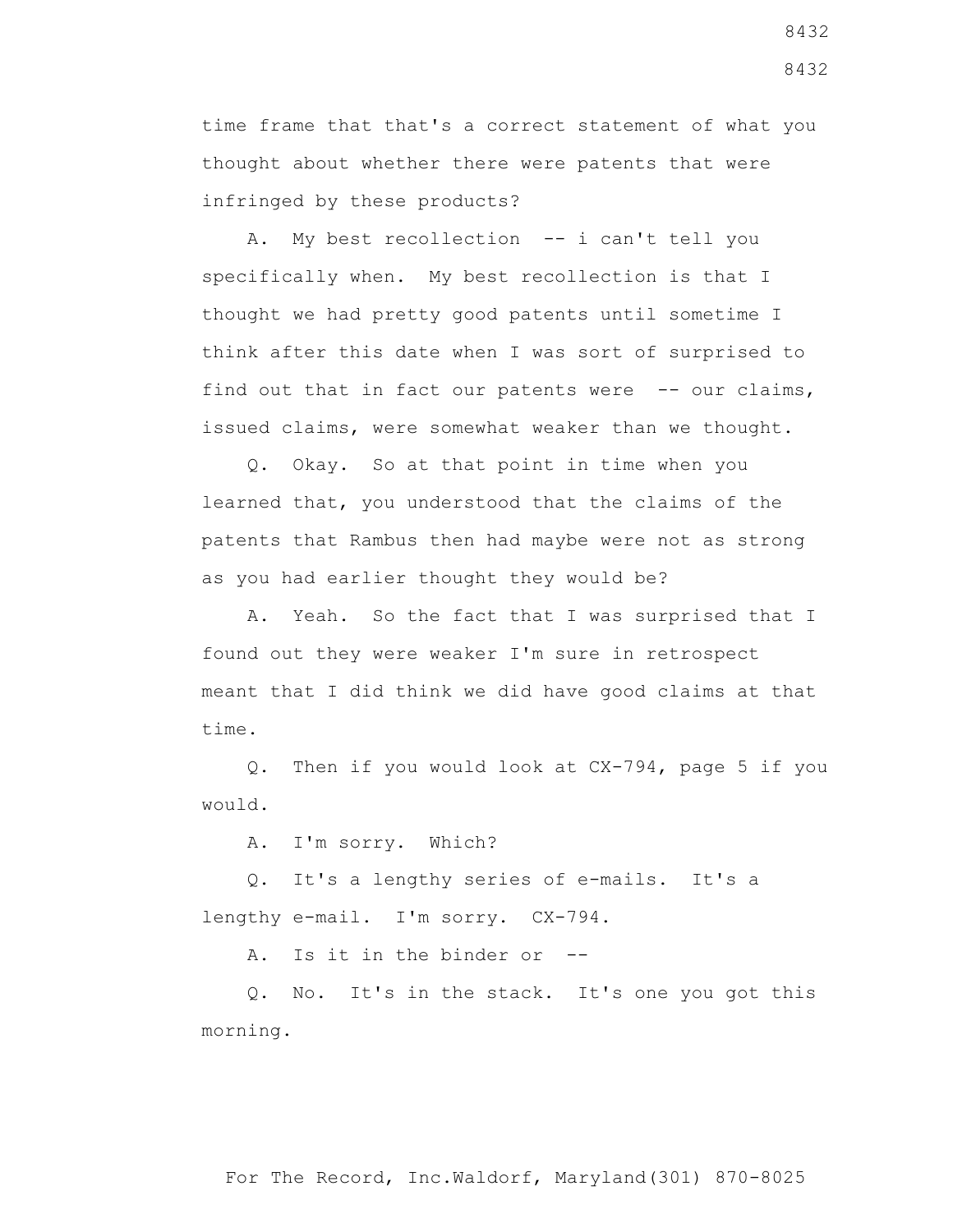A. Okay. I've found it.

 Q. And I want to ask you if you could turn to page 5.

 And the seventh paragraph, which is the large paragraph in the middle, is what I want to direct your attention to if I could.

 You were asked about some earlier pages of this document. I just want to ask you if you would to take a moment and read that to yourself.

## **(Pause in the proceedings.)**

A. I've read it.

 Q. Okay. Did you have any knowledge of a conversation between the author of this e-mail, which was indicated on the cover to be Richard Crisp, did you have any knowledge of a conversation between Mr. Crisp and Sam Calvin and Conrad Lai about SyncLink until you were shown -- had a chance to see this document today?

A. I do not remember such a conversation.

 Q. Okay. And you don't recall anyone telling you about such a conversation back at the time; correct?

A. I don't remember it, no.

 Q. Let me ask you -- now, let me go back to the Intel issue that Mr. Royall asked you about, and I'm going to ask you, if you don't mind, to try and look on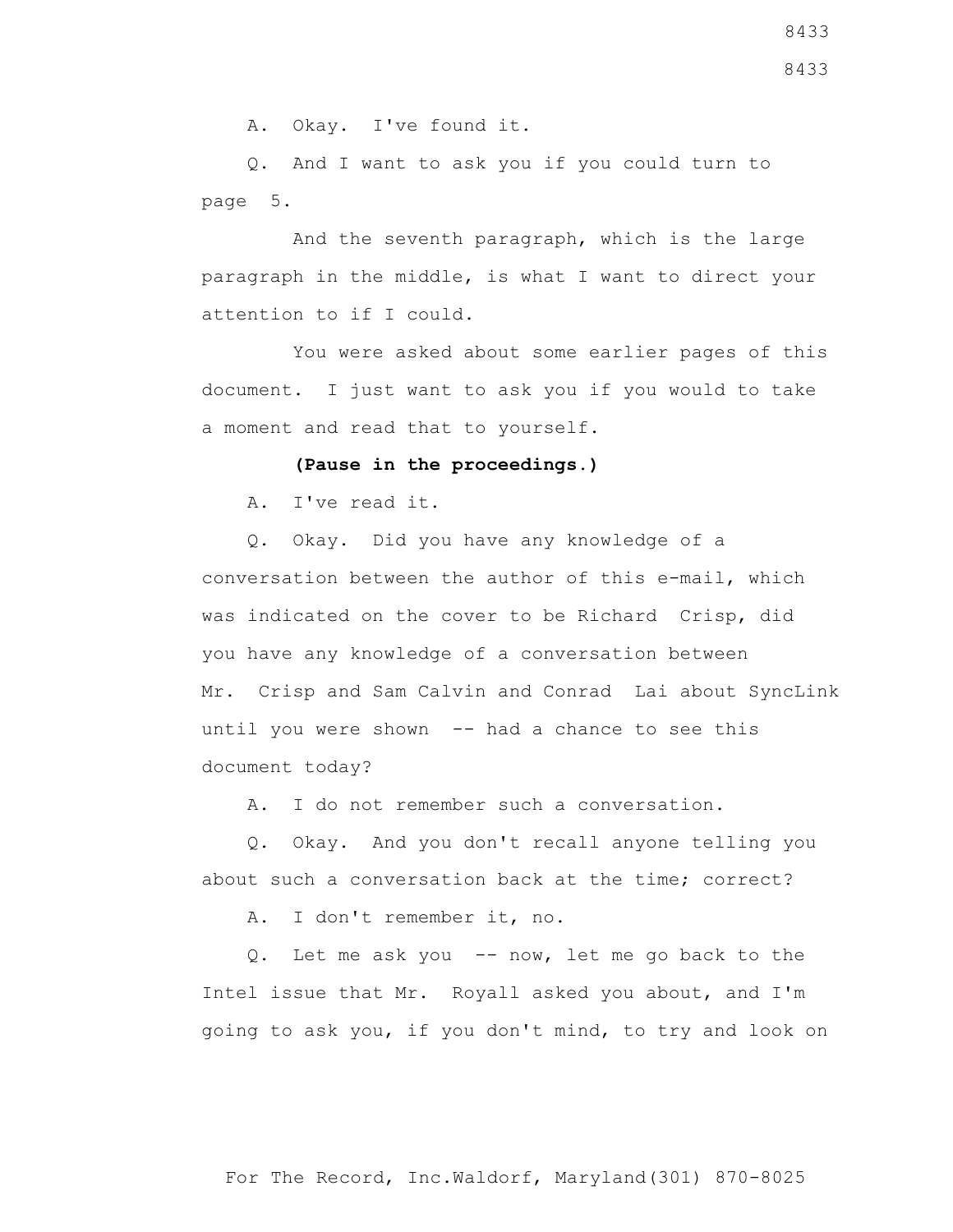the screen at a document for me -- and I'll give the hard copies I have to Mr. Royall as soon as I get them up on the screen -- CX-2542.

 You'll note this is an Intel letter dated November 2, 1999 . If you don't mind looking at it in on the screen.

A. I can see the date.

 Q. Okay. If we can bring up just the first couple of paragraphs.

 Do you see where it says, "Thank you for taking the time to meet with me and my colleagues on October 28 "?

A. Yes.

 Q. Do you recall from your recollection whether or not there was a meeting with Intel representatives and Rambus representatives on October 28th of 1999 ?

A. I don't remember one.

 Q. Let me ask you then if you'd look at another document -- we'll bring that up on the screen as well  $--$  which is  $CX-2546$ .

 You'll notice this is another letter like the one Mr. Royall showed you from Intel addressed again to Geoff and Dave in this instance.

Do you see that.

A. Yes.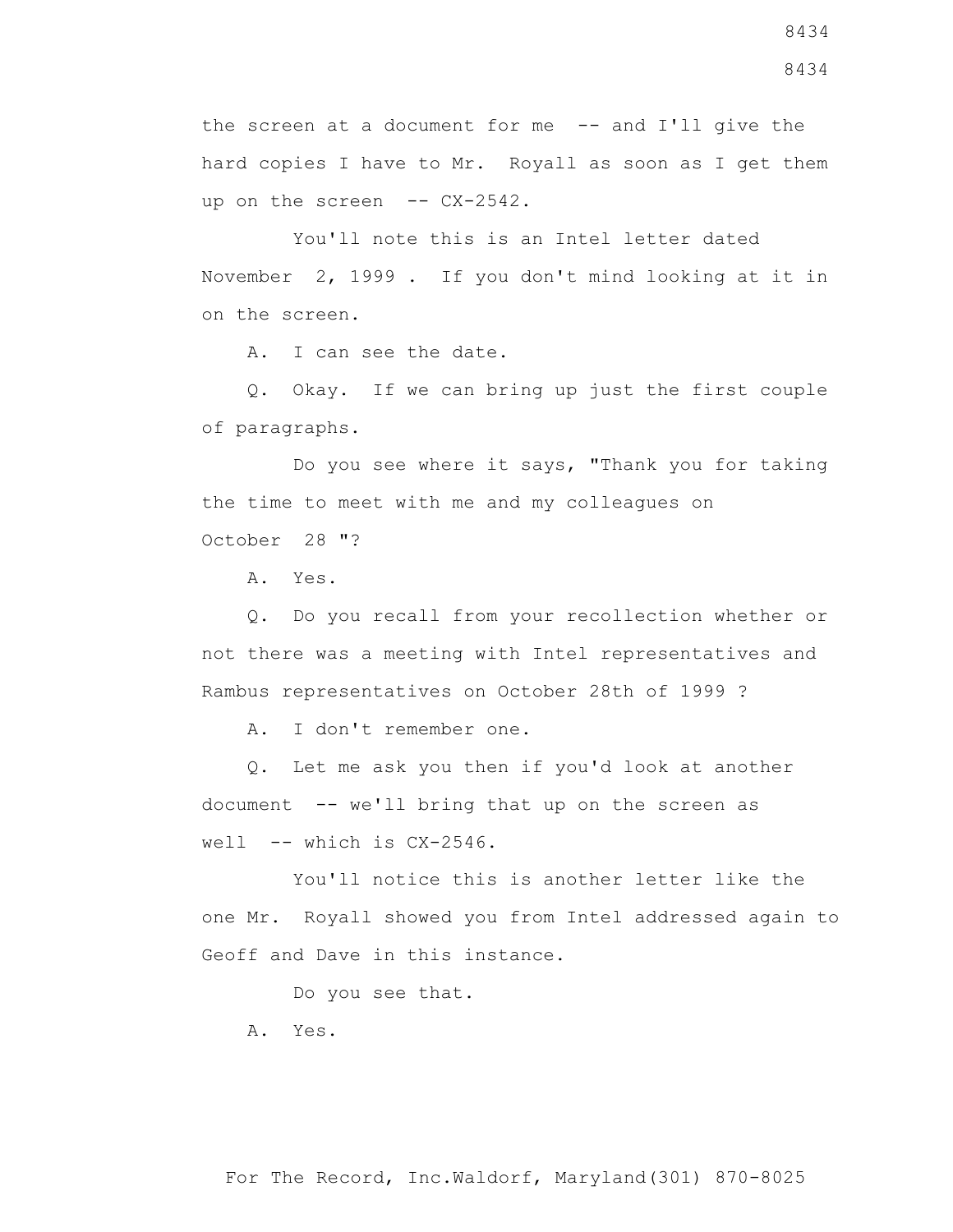Q. And if we could bring up the first paragraph of the text.

 Do you have any recollection independent of this document of a meeting that was attended by Rambus representatives and Intel representatives in Oregon in December of 1999 ?

A. I don't remember it.

 Q. And you don't recall anybody reporting to you about that?

A. No. Nothing at all specifically.

 Q. Okay. Go to the second page of the document if you could.

 And up at the top, if we could just bring up the first paragraph.

 MR. ROYALL: Your Honor, I would just say, again, there's no foundation that he ever saw this document. I have no objection to him being asked to refresh his recollection, which is what I was limited to doing.

 JUDGE McGUIRE: I've heard that before, Mr. Stone.

 MR. STONE: And that's exactly what I intend to use it for, Your Honor. I don't have any reason to think he saw this document any more than he'd seen the earlier ones.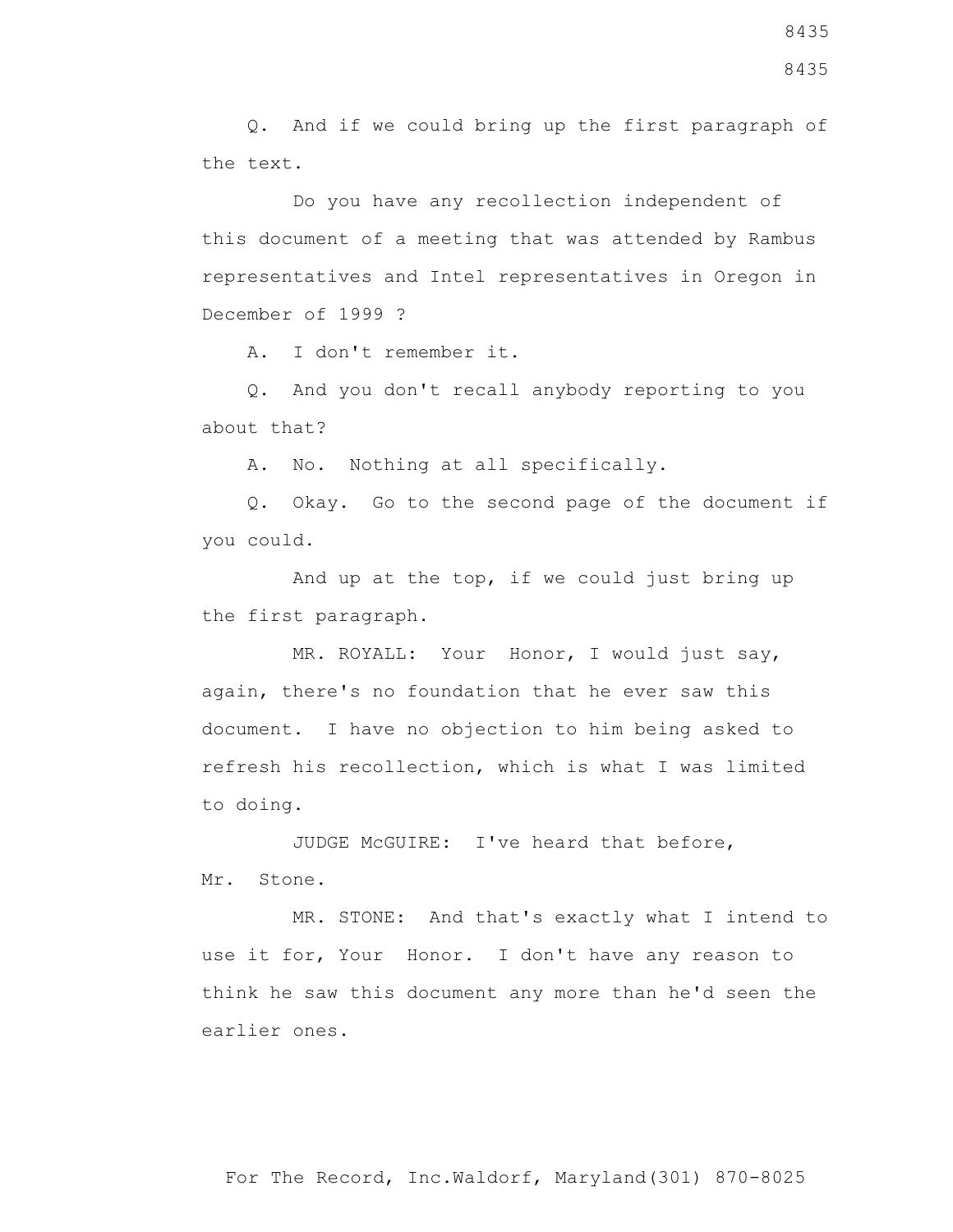8436

BY MR. STONE:

 Q. I want to ask you about the second page of this document.

 You were shown a slide by Mr. Royall that he asked you about from a set of slides and he asked you if that refreshed your recollection. I want you to take a look at this one paragraph and ask you whether this refreshes your recollection about a presentation that Intel made to a Rambus board meeting in November of 1999 .

 A. I have no specific recollection of it. It's consistent with my vague memory that in fact Intel stuck with Rambus for several years after this in a pretty strong way, but I don't specifically remember this meeting.

 Q. Okay. That's all I have with that document. Thank you.

 I would like to offer these two letters in evidence, CX-2542 and CX-2546.

MR. ROYALL: No objection, Your Honor.

 JUDGE McGUIRE: All right. Then we'll have each of them entered at this time.

MR. STONE: Thank you.

 **(CX Exhibit Number 2542 was admitted into evidence.)**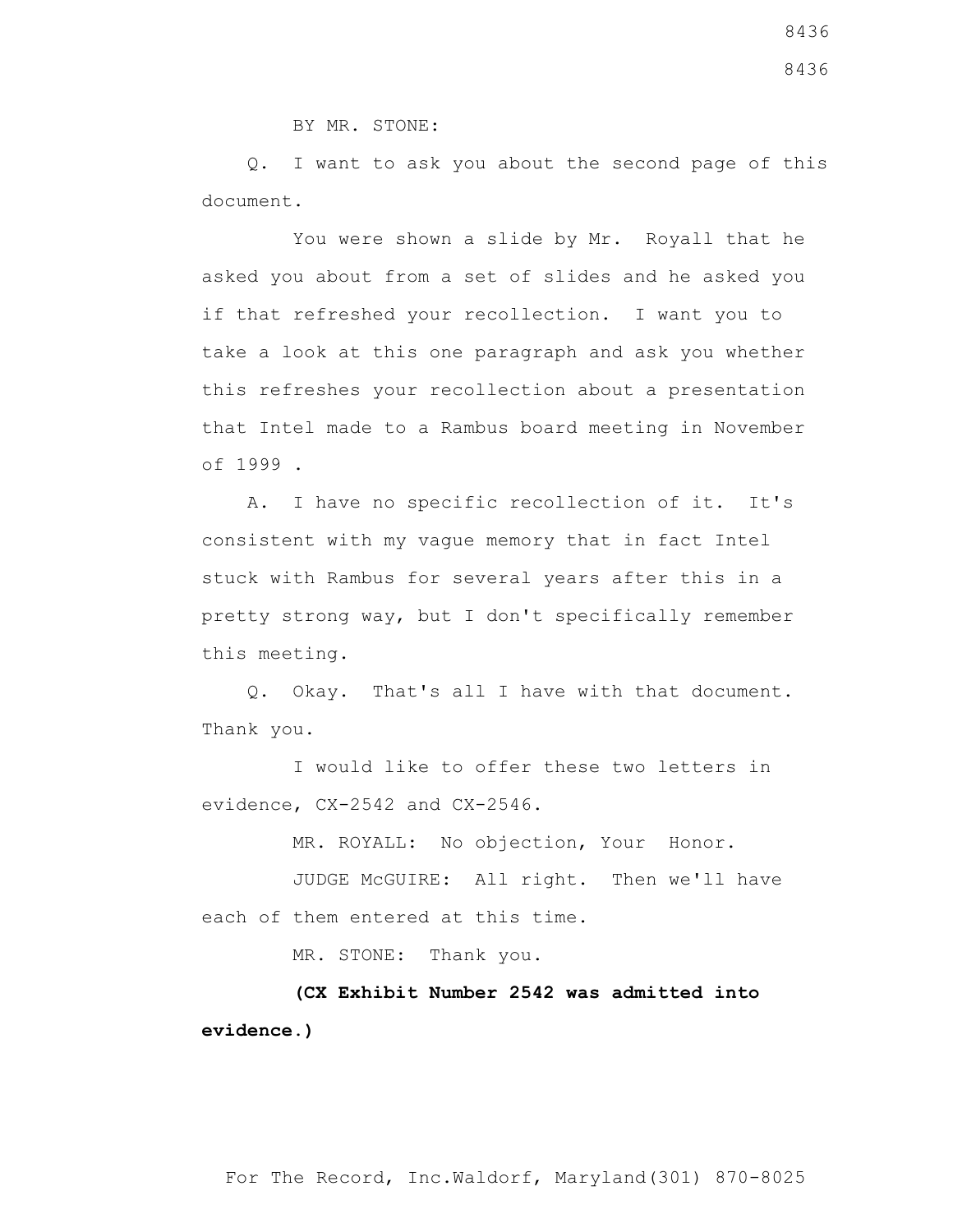**(CX Exhibit Number 2546 was admitted into evidence.)**

BY MR. STONE:

 Q. Yesterday Mr. Royall asked you about your prior deposition testimony. Do you recall that?

A. Yes.

 Q. And he asked you whether that deposition testimony refreshed your recollection about whether Rambus at any point in time had asked that the RDRAM product be or any portion of the RDRAM product be standardized at JEDEC. Do you remember that testimony?

A. Yes.

 Q. I want to show you again that same page of your deposition that you were shown by Mr. Royall, which is page 73 of your deposition dated January 7, 2003 , beginning at line 24, continuing to page 74, line 1.

May I approach, Your Honor?

JUDGE McGUIRE: Yes.

BY MR. STONE:

 Q. And then read the top line on the next page if you would.

A. Okay. I've read it.

 Q. And is that consistent with your current recollection, the testimony I just asked you to read?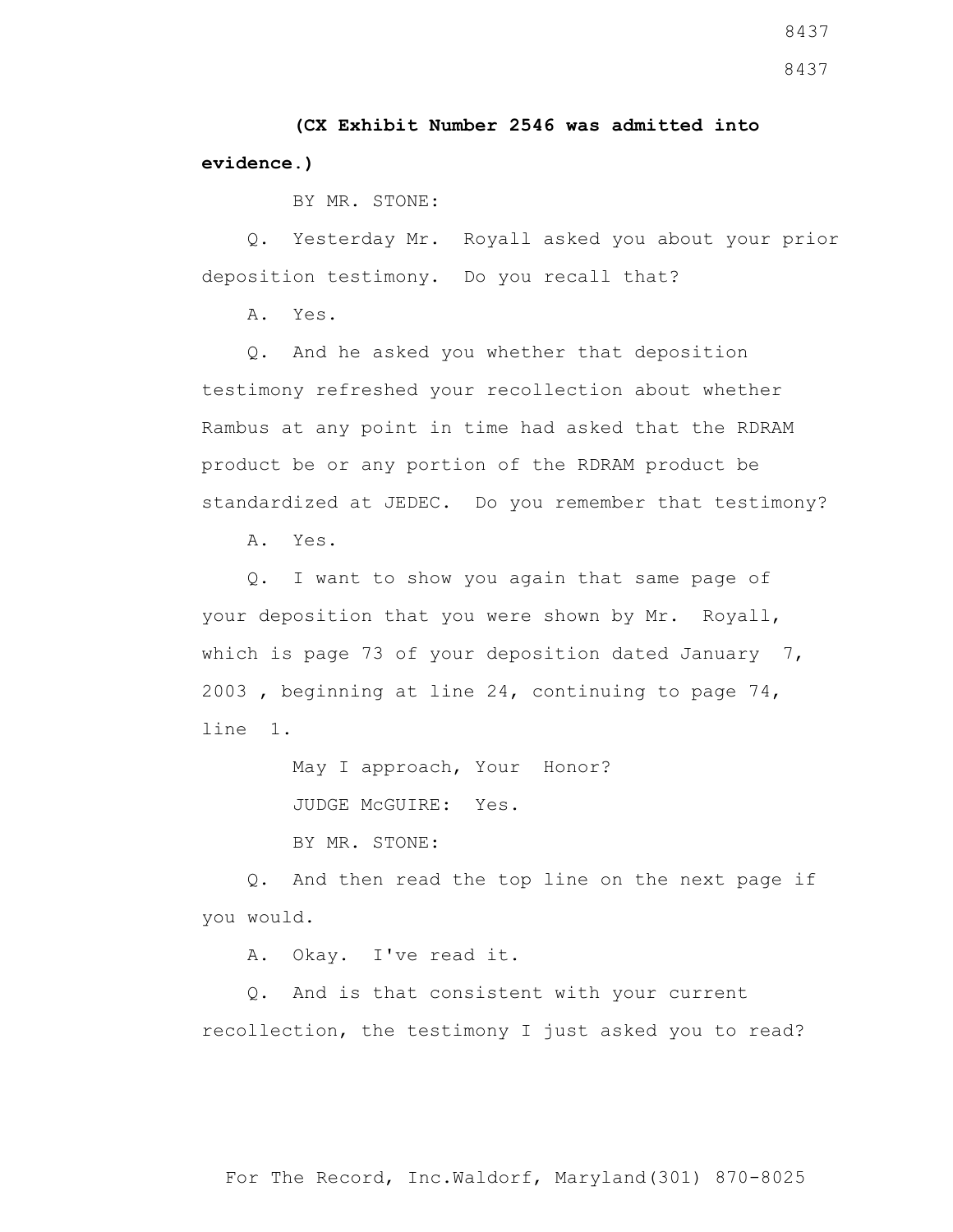A. Yes. I do not still -- I didn't then and still do not remember whether Rambus ever did ask to submit a proposal to JEDEC.

 Q. And the testimony you gave in your deposition when Mr. Royall was asking you questions back in January at that point in the transcript was what?

 A. He asked me, "What specifically do you recall in terms of feedback from JEDEC or JEDEC participants" -- and I think that's what I focused on -- "about the possibility of considering Rambus DRAMs as a standard?"

 The problem with "JEDEC participants" is everybody we were dealing with, every single company we were dealing with was a JEDEC participant.

 And I answered, "Nothing specific, but the main feedback was it was considered too big a leap."

 Q. And then at the bottom of that page, what was the answer  $-$ - the question you were asked and the answer you gave there?

 A. "QUESTION: And based on that feedback, did Rambus decide not to make an attempt to present Rambus DRAMs to JEDEC as a potential standard?"

 And my answer was: "I don't know specifically whether we did or did not submit Rambus to them as proposed, as a proposed standard, so I don't know

8438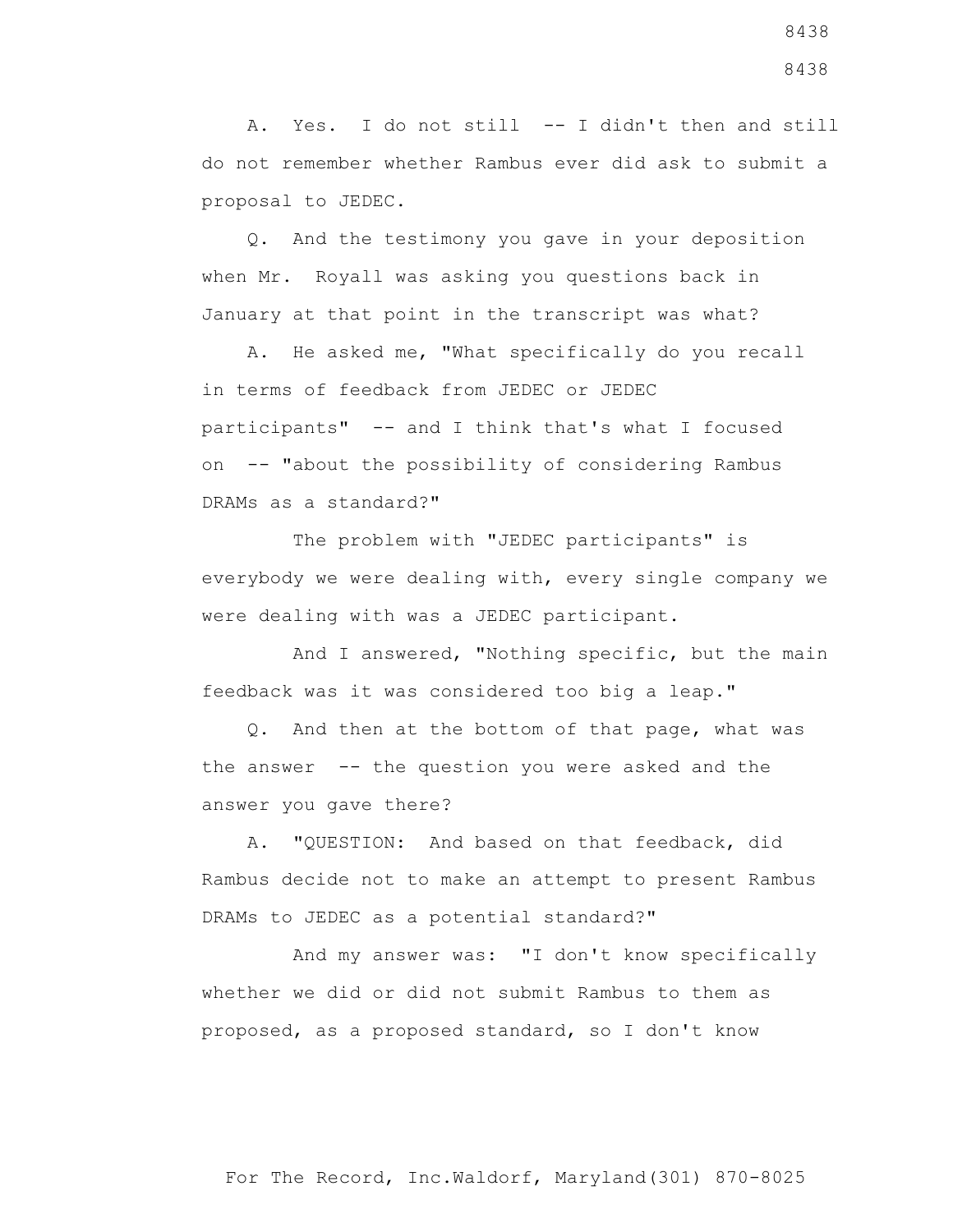Q. Is that consistent with your testimony here and your recollection here?

A. Yes, it is.

 MR. STONE: May I approach, Your Honor? JUDGE McGUIRE: Yes.

BY MR. STONE:

 Q. I'm going to ask you to look at an exhibit you were shown yesterday, which is CX-671, if you would. And it's going to be on the screen. I don't think the exhibits Mr. Royall used are still there, so if you could look at the screen for a moment. If that doesn't work, I'll bring you my copy.

 Do you remember being shown this e-mail that you were a recipient of and it's dated December of 1991, do you remember seeing this yesterday.

A. I think so, yes.

 Q. Could we bring up the last four or five paragraphs at the bottom.

Let me give you my copy.

Do you recall this -- may I approach, Your Honor.

JUDGE McGUIRE: Go ahead.

BY MR. STONE:

Q. Do you recall this e-mail being a report on a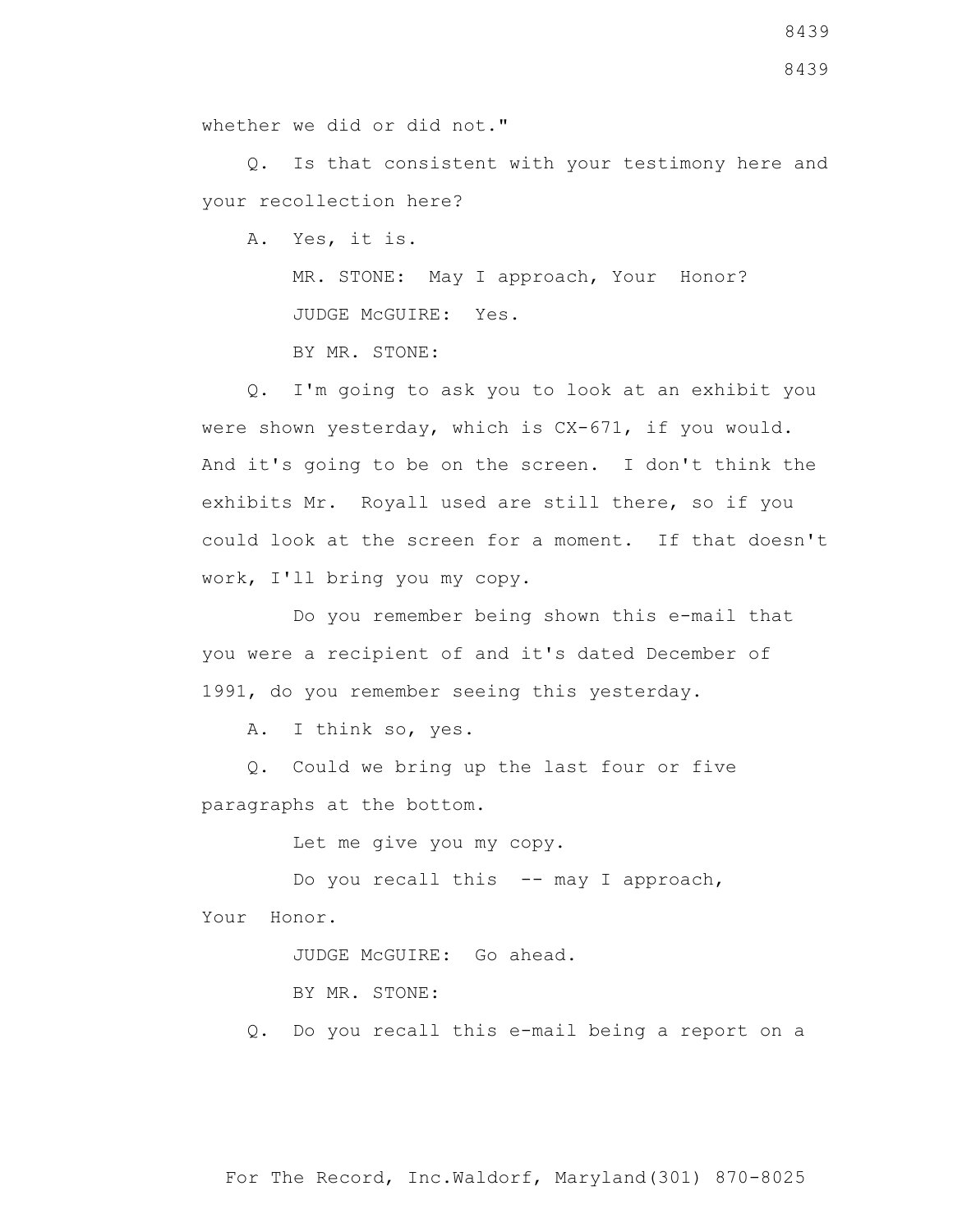meeting that Mr. Tate had with someone at Toshiba?

 A. Well, I have no direct recollection of the e-mail, but that's what it appears to be and I think it's consistent.

 Q. And you were asked yesterday about the paragraph, oh, three paragraphs up from where it says "Redundancy" where it says, "Thinks we should develop a plan before announcement to take Rambus to JEDEC after announcement."

Do you see that.

A. Yes.

 Q. And how long after this e-mail was written did Rambus have their public announcement party in Tokyo and Palo Alto?

A. Three to four months.

 Q. And do you know one way or the other whether it was Toshiba that invited Rambus to attend the first JEDEC meeting that anyone from Rambus attended?

 A. I don't really remember. I have a vague recollection, but unfortunately it's probably colored by documents I've seen recently, so I can't really answer.

 Q. I really only want your recollection based on what you knew at the time.

A. Okay. I don't remember.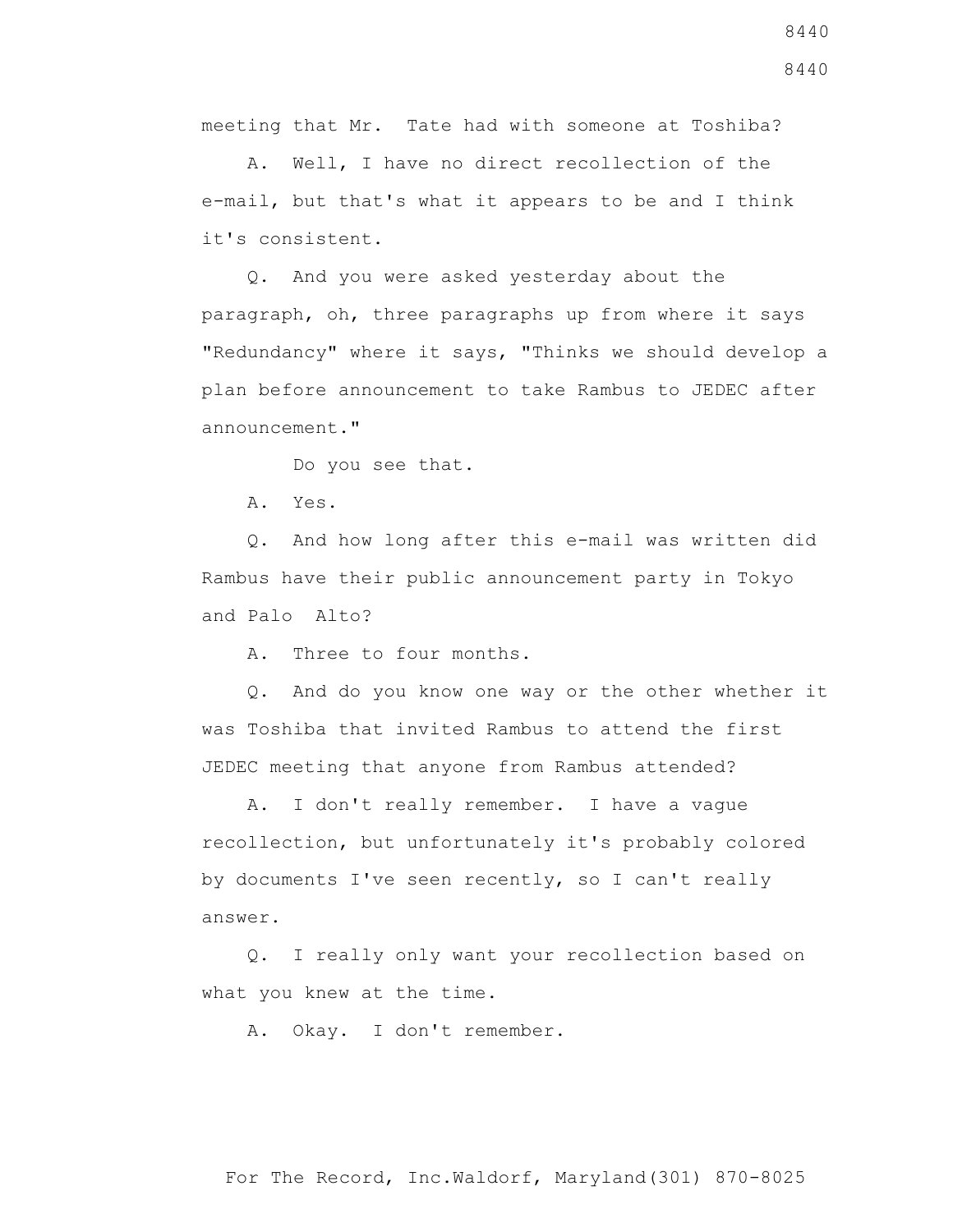MR. ROYALL: Your Honor, I didn't want to interrupt the witness' answer, but I think that question goes beyond the scope of my cross-examination. I didn't ask about who invited Rambus to attend the JEDEC meeting. I don't think that's within the scope.

 MR. STONE: No. I'm simply trying by that question to clarify that the document the witness was asked about, that the document is completely consistent with not a discussion about standardizing but a discussion about someone from Rambus simply attending a JEDEC meeting.

JUDGE McGUIRE: I'll entertain the question.

BY MR. STONE:

 Q. Did you ever think it important to have a JEDEC standard on any Rambus-designed part?

A. I did not.

 Q. Is that something you ever asked anyone to try to achieve?

A. I did not. I was not interested in doing that.

Q. Okay. Yesterday you -- today --

 JUDGE McGUIRE: I'm sorry, Mr. Stone. Let me interject.

 And again, I want you to expand on that answer. Could you tell me exactly why you came to that conclusion, Dr. Farmwald.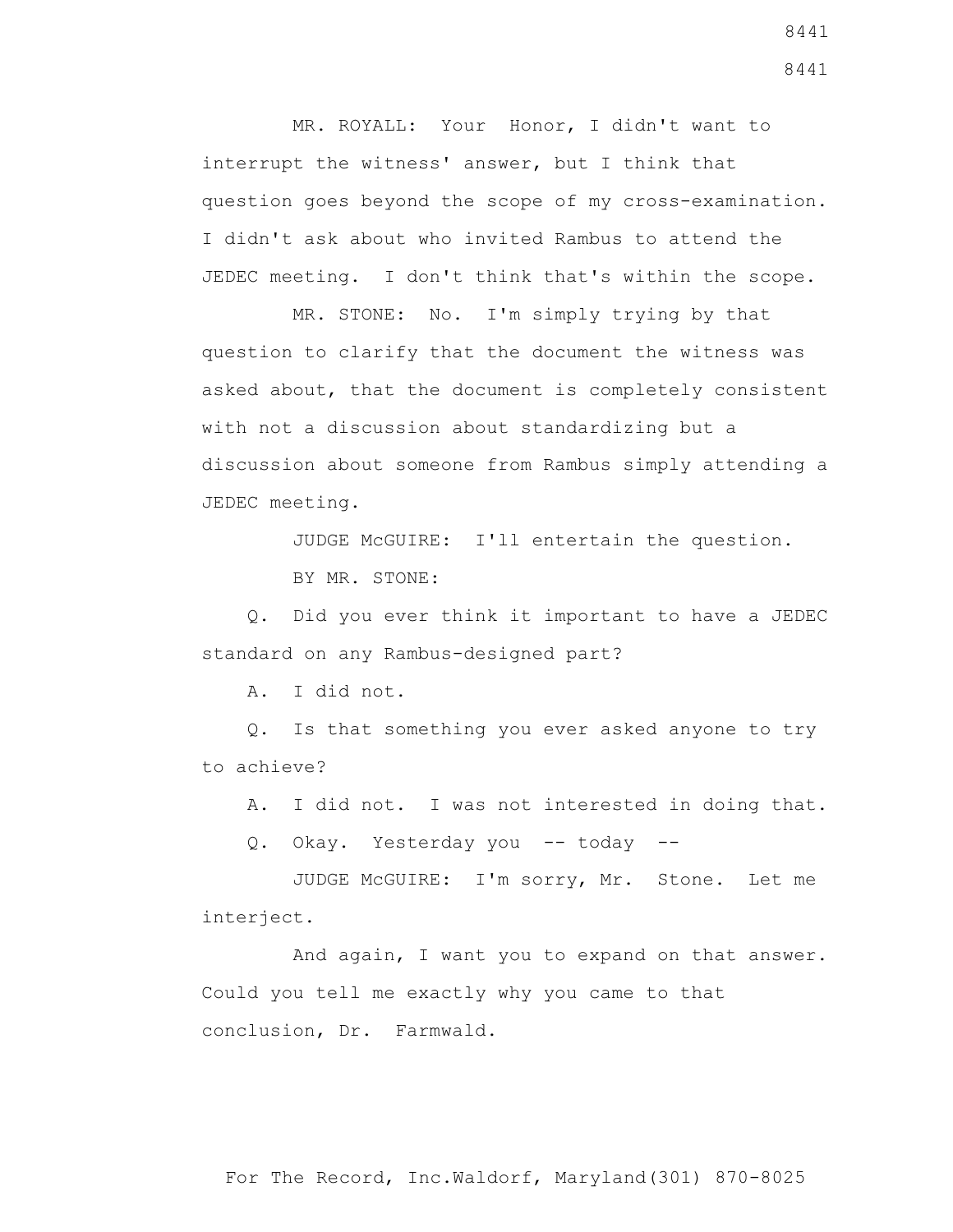THE WITNESS: Well, this is my best memory of why. I know I felt that way, so I'm giving you my best memory as to why I would have felt that way. Partly because I was pretty confident in the strength of our patents.

 And of course certainly in that time period that we're talking about here, 1991 , I really felt that our ideas were inevitable, that we would win, that we didn't need to be part of these large group committee standards things which took forever to do things. I considered them wastes of time and that real breakthroughs were made by small groups of people.

 JUDGE McGUIRE: Did that also go back to your earlier -- when I inquired of you earlier and you had indicated in a prior answer that you felt that to some extent the organization was hostile toward your company, was that part of why you didn't feel you'd have to go back to them to try to get these patents part of the standard?

THE WITNESS: It was certainly related. In fact that was going to be the second part of my answer, is I think I felt at the time that even if we had wanted to do it, we probably couldn't have gotten it done anyway.

So I think it was both. I didn't feel it was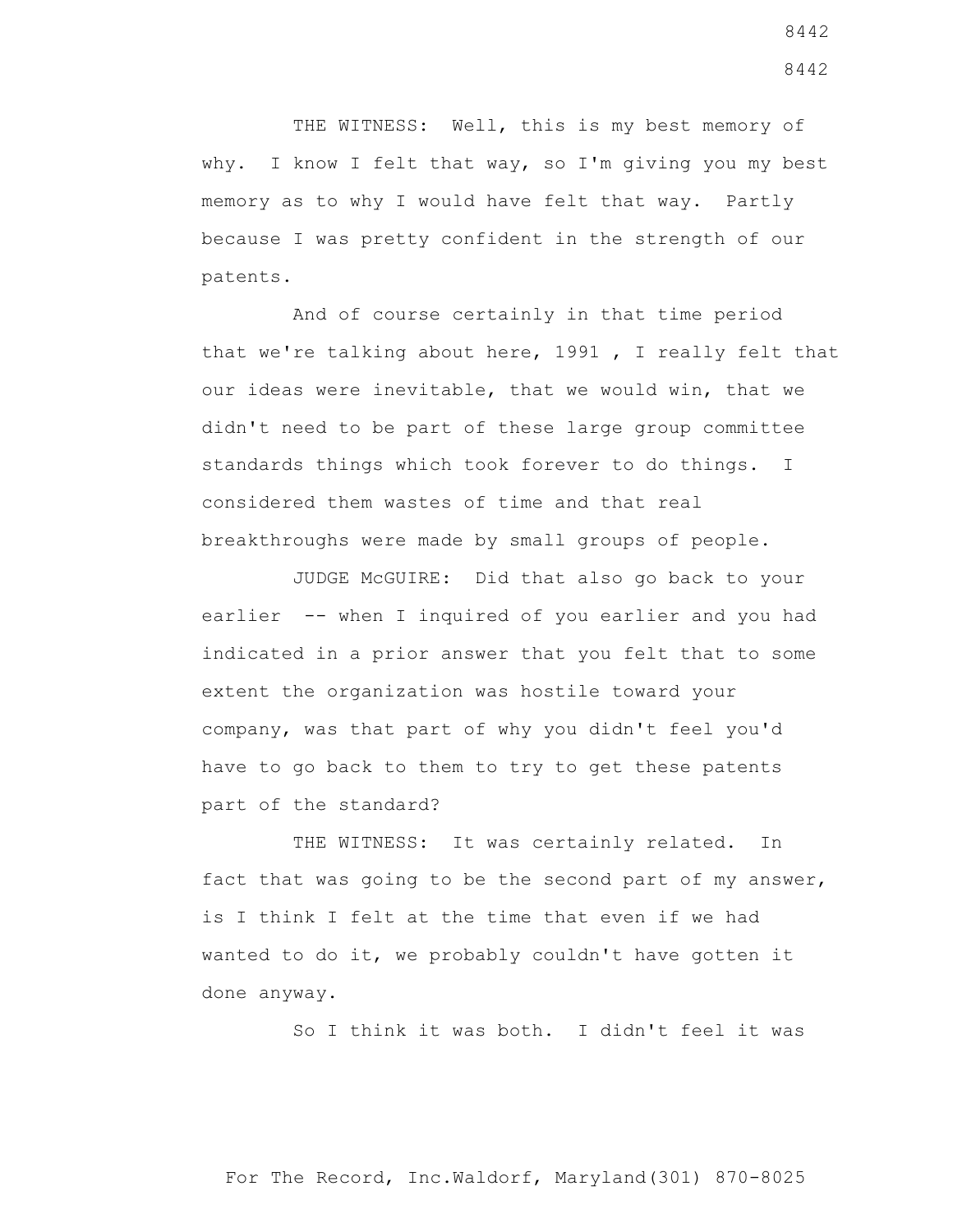necessary and I felt that the organization would not have been friendly to us.

 JUDGE McGUIRE: Okay. Mr. Stone, I just wanted to interject that for my understanding of the issues, so go ahead.

> MR. STONE: I appreciate it, Your Honor. BY MR. STONE:

 Q. Earlier today at one point in your testimony you said with respect to a discussion you had with RamLink that you thought that RamLink was making use of ideas that were included in a 1999 application, and I want to ask you whether at the time you talked with RamLink you were referring to a 1999 application or an application of some other date.

A. I meant the 1999 original.

Q. Which date?

 A. Excuse me. The 1990 . I'm sorry. The 1990 original patent application.

 Q. Your RamLink meeting occurred prior to 1999 , didn't it?

A. Yes, it did.

 Q. And yesterday you were asked something about - that led you to say that you were very careful about NDAs until a particular event occurred, and was there an event that you were particularly careful about NDAs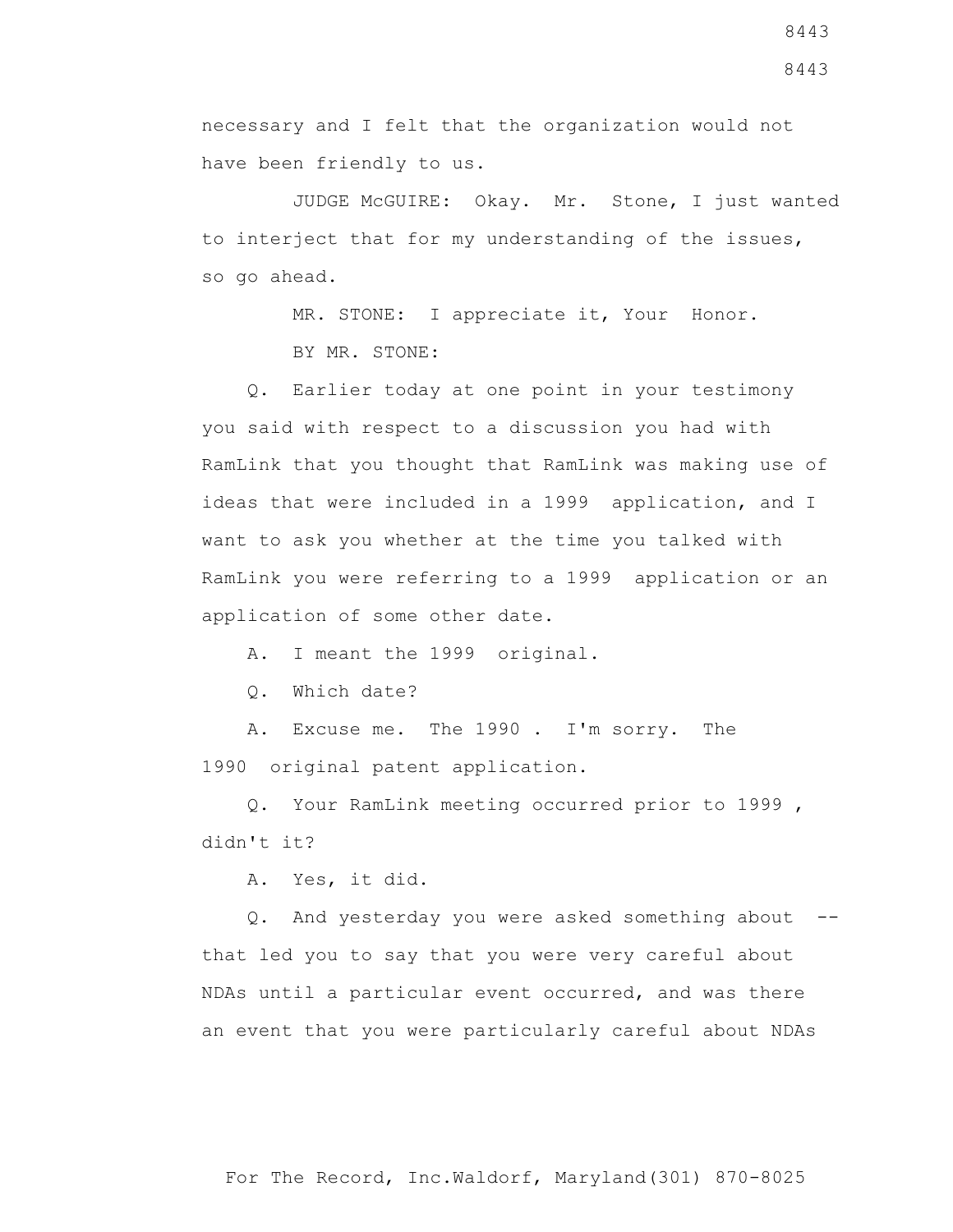until that event occurred?

 A. Well, my recollection pretty strong is that we had -- we were under orders to be very careful about NDAs until we had filed our first patent and that past that point we should still be careful, but we could be a little bit more open with information.

 Q. Okay. And you were shown yesterday several letters you received from lawyers relating to patent applications in the '92-93 time frame. Do you recall that?

A. Yes, I do.

 Q. And you've told us to some extent today that at a certain point in time you began to get active in another business venture?

A. Yes.

 Q. What was the business venture you got active in?

 A. I had an idea for building a multimedia processor that would go into a PC that would actually use Rambus technology, so while I was still at Rambus, I started working on these ideas. This was in sometime in 1992. I can't actually date it very accurately, but I think it was sort of middle to, you know, middle to late '92 I started working on it, and in '93 I actually left to start a new company called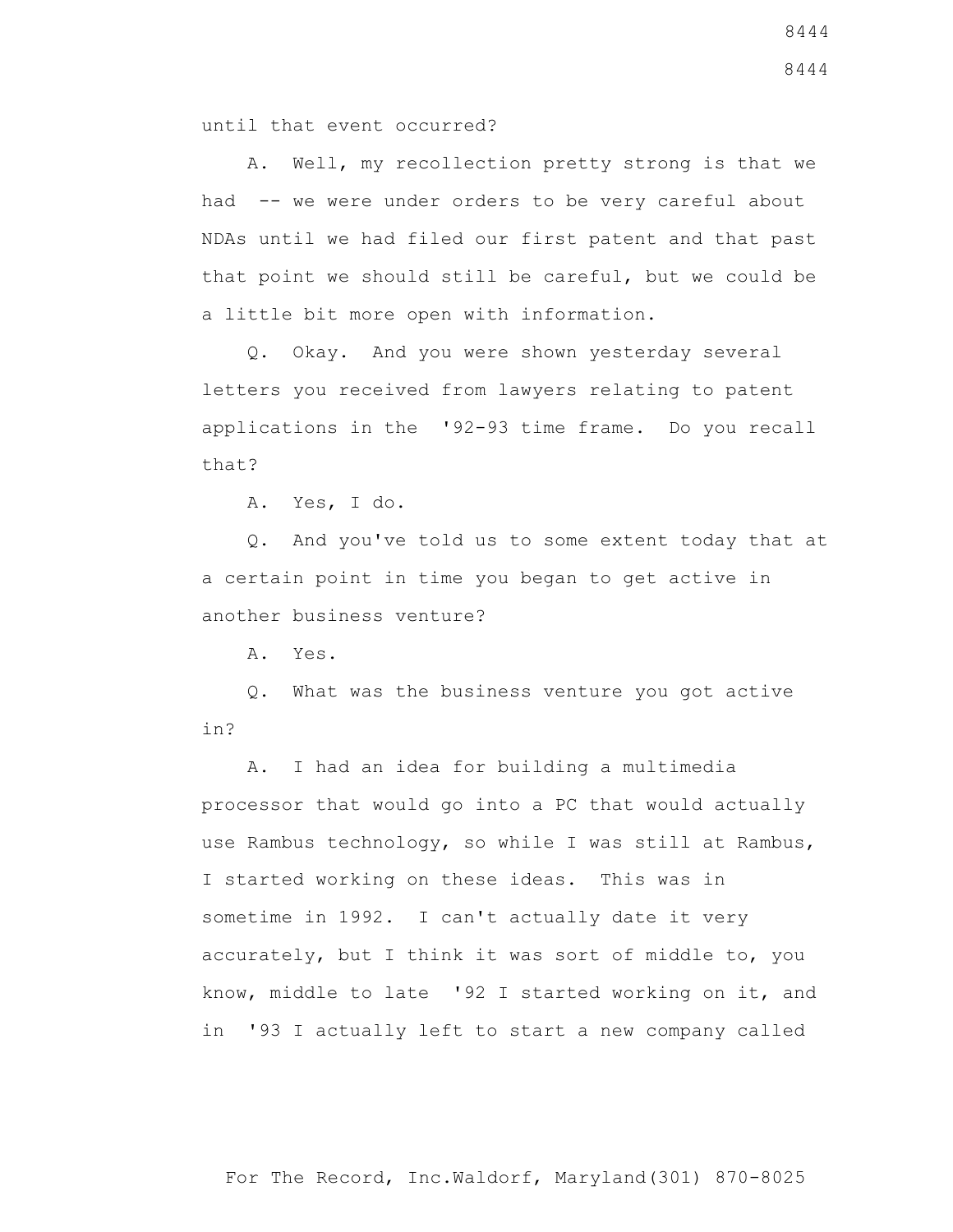Chromatic Research.

Q. And did that -- just describe for us how much of your time then was devoted to Chromatic.

A. Well, once I started work -- i mean, given my nature, once I start working on an idea, I actually spend most of my time on it, so...

 Q. And did Chromatic become a large company or a successful company?

 A. Yeah. We shipped quite a lot of product. We had 300 employees. In the end, we sold the company to another company.

 Q. And in the time period from '93 up until 2000, other than your activities with Chromatic, did you have other activities?

A. Yes, I did.

Q. What other activities? Just briefly.

 A. I started several other companies and worked with several other companies in that time frame. The bulk of it was spent with Chromatic, but I did do some other things, too.

 Q. You were asked yesterday by Mr. Royall about whether you knew of any documents that would show the discussions that Rambus had with various licensees about noncompatible uses of Rambus technology. Do you recall that?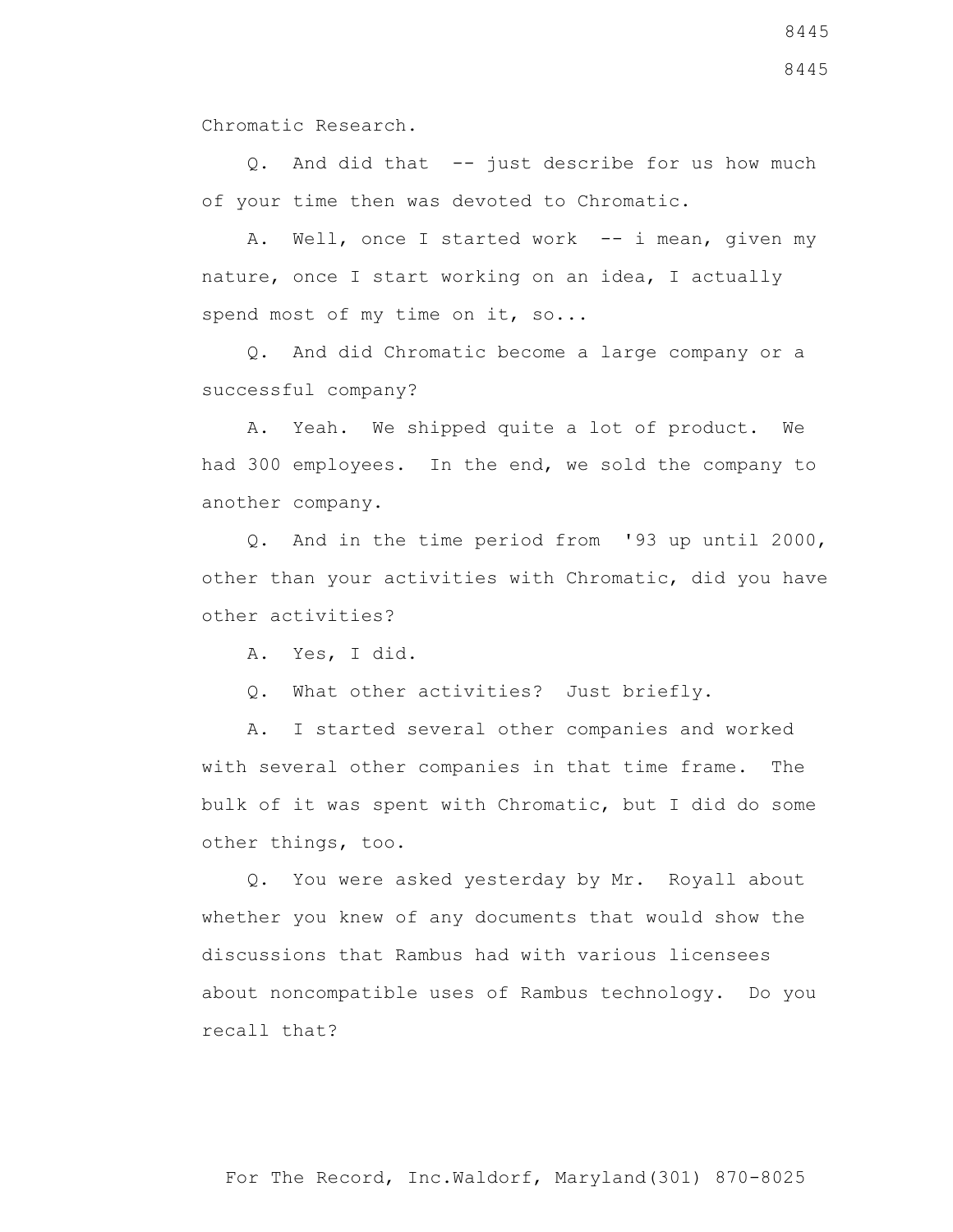A. I don't recall the question, but it sounds reasonable.

 Q. Okay. Have you ever taken it upon yourself to review the various license agreements that Rambus entered into with various companies to see what those agreements say about noncompatible uses one way or the other?

A. I have not.

 Q. You were -- i think it's going to be in your binder since we don't have those exhibits there, so just take a look if you would at -- let me just find the number.

 Okay. If you would look, it's in your binder, I think it's 543a. I think yesterday Mr. Royall showed you 543 and I'd shown you 543a , but I think they're the same document.

A. Okay. I've found it.

Q. And turn if you would to page 14 of 543a.

 Do you recall being asked yesterday about the first paragraph under the heading Resistance to Business Model.

A. Yes, I do.

 Q. Where it makes reference there to system companies, systems companies, what's that a reference to?

8446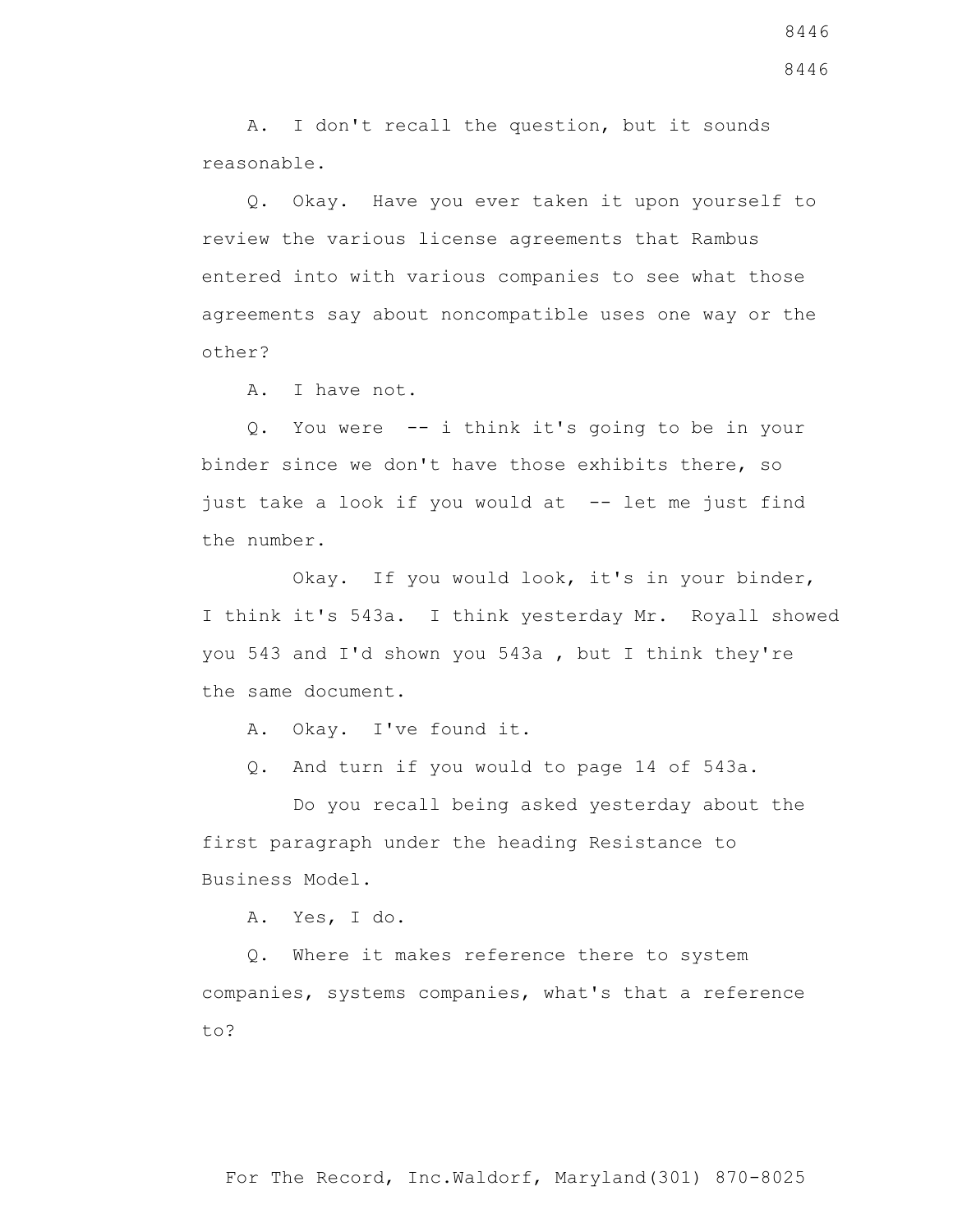A. Companies that actually build computer systems as compared to chips or parts.

 Q. Okay. And when it says "IC companies," what's that a reference to there?

 A. In this context I'm fairly certain it means non-DRAM companies in this particular context, just because I'm reading the rest of the document, so it's somebody who builds a memory controller or a CPU or a graphics chip.

 Q. Did you, in the early meetings that you attended with potential customers, did you find some of those customers more receptive than others to your ideas?

A. Yes.

 Q. If you'd allow the witness to approach the chart, Your Honor.

 Could you go back to the chart from yesterday where you gave us a list of companies that you approached. And I'm going to ask you to make some additional notations on it if you would in light of some of the questions since then.

JUDGE McGUIRE: What chart was that?

MR. STONE: That will be -- may I approach, Your Honor?

JUDGE McGUIRE: Yes.

For The Record, Inc.Waldorf, Maryland(301) 870-8025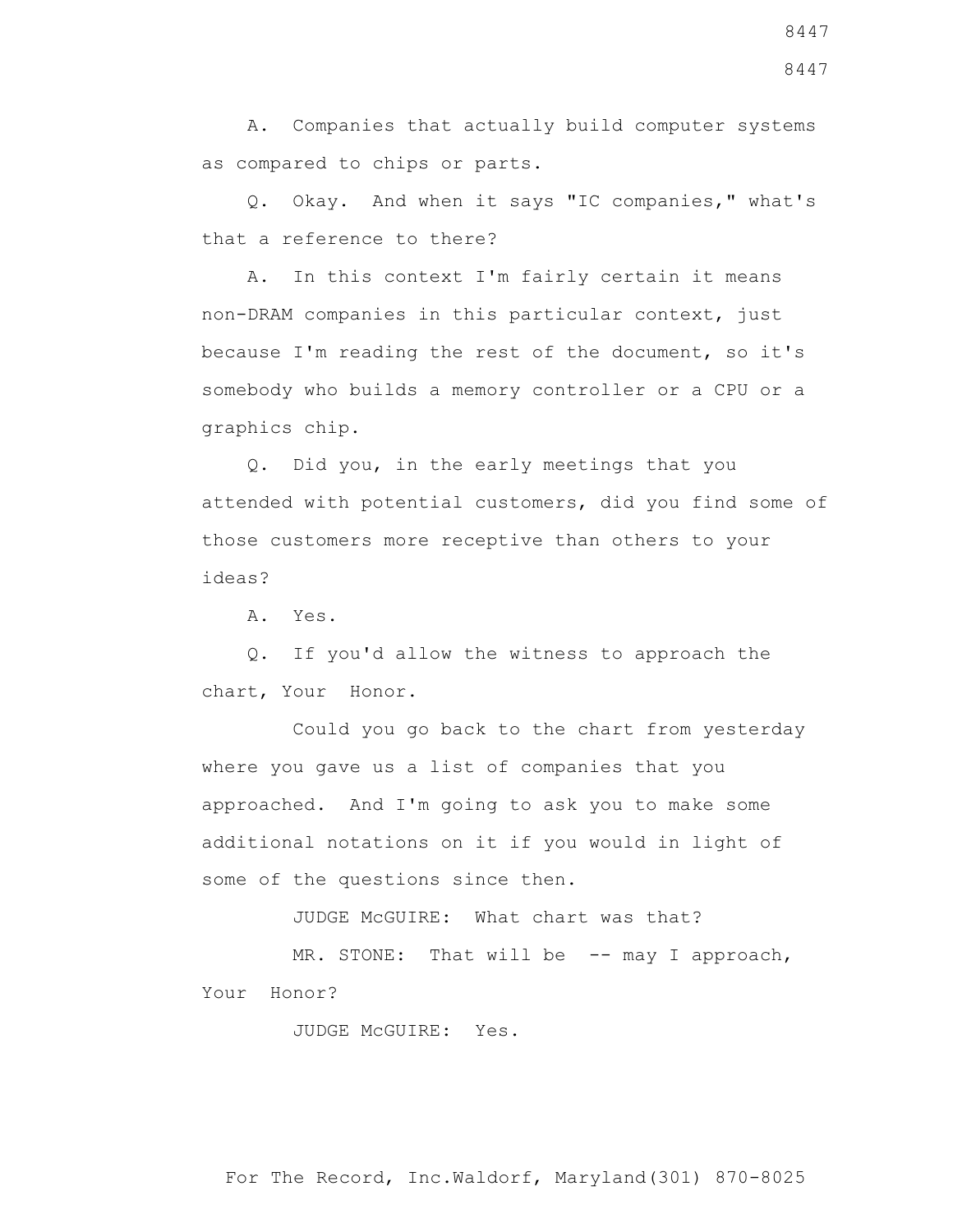8448

 I think it's DX-255. MR. STONE: You're right, it is. JUDGE McGUIRE: All right. BY MR. STONE:

 Q. Directing you to DX-255, Dr. Farmwald, to the extent you recall the reception, can you put a plus in the right-hand side of each one where you thought you received a positive reception, put a check if you thought it was neutral and a minus if you thought it was negative, if those terms make sense to you?

A. Sure.

 Very positive at IBM, Intel, Toshiba, NEC, Matsushita, Mitsubishi, Fujitsu. I remember those all being very positive.

Micron was negative.

Siemens I feel was -- my best recollection is somewhere between a plus and a check, so I'm going to say plus on that one.

Motorola I don't remember, so --

Q. Just leave it blank.

A. -- I'll leave it blank.

 Apple is somewhere between a minus and a check.

 Sun somewhere between a minus and a check and it got more negative at following meetings.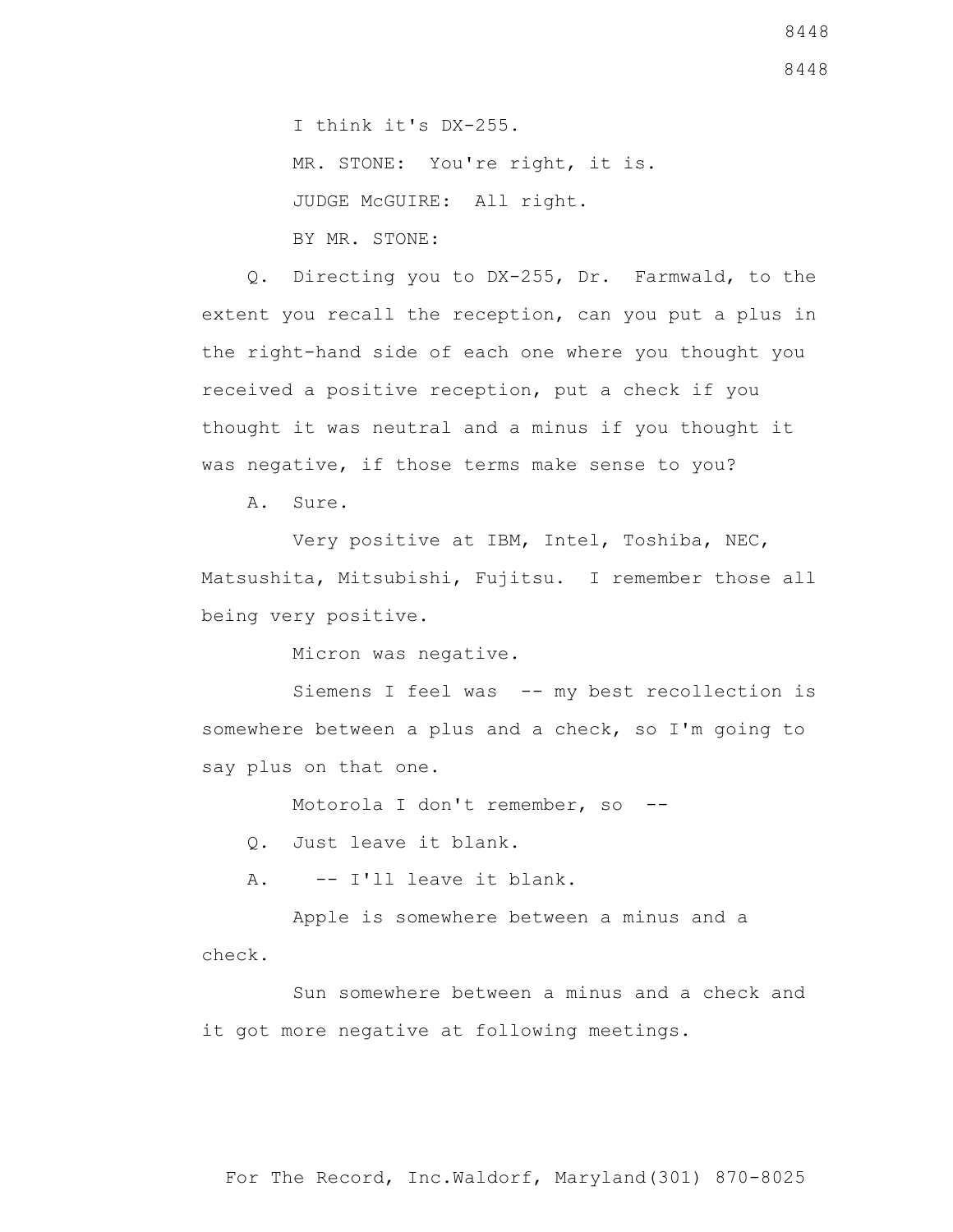SGI very positive.

 HP I'm going to put a double minus. That was an extremely negative meeting.

And Tandem I don't remember.

 Q. Now, if you would resume the stand, I just want to ask you about a couple of those meetings.

 Do you recall who it is at Sun that you met with?

 A. It was a large group of people. At the first meeting there were probably 25, 20 to 25 people there.

Q. Do you recall Andy Bechtelsheim was there?

A. Andy definitely was there.

 Q. And do you recall whether his views as he expressed them at the meeting were positive or negative?

 A. They were surprisingly negative, and that's why I say it was somewhere between positive and negative, between a check and a minus. A lot of the people liked it, some of the people didn't, and I remember distinctly Andy was one who didn't like it very much.

 JUDGE McGUIRE: Now, who is he again just for the record?

> MR. STONE: Andy Bechtelsheim? JUDGE McGUIRE: Yes.

For The Record, Inc.Waldorf, Maryland(301) 870-8025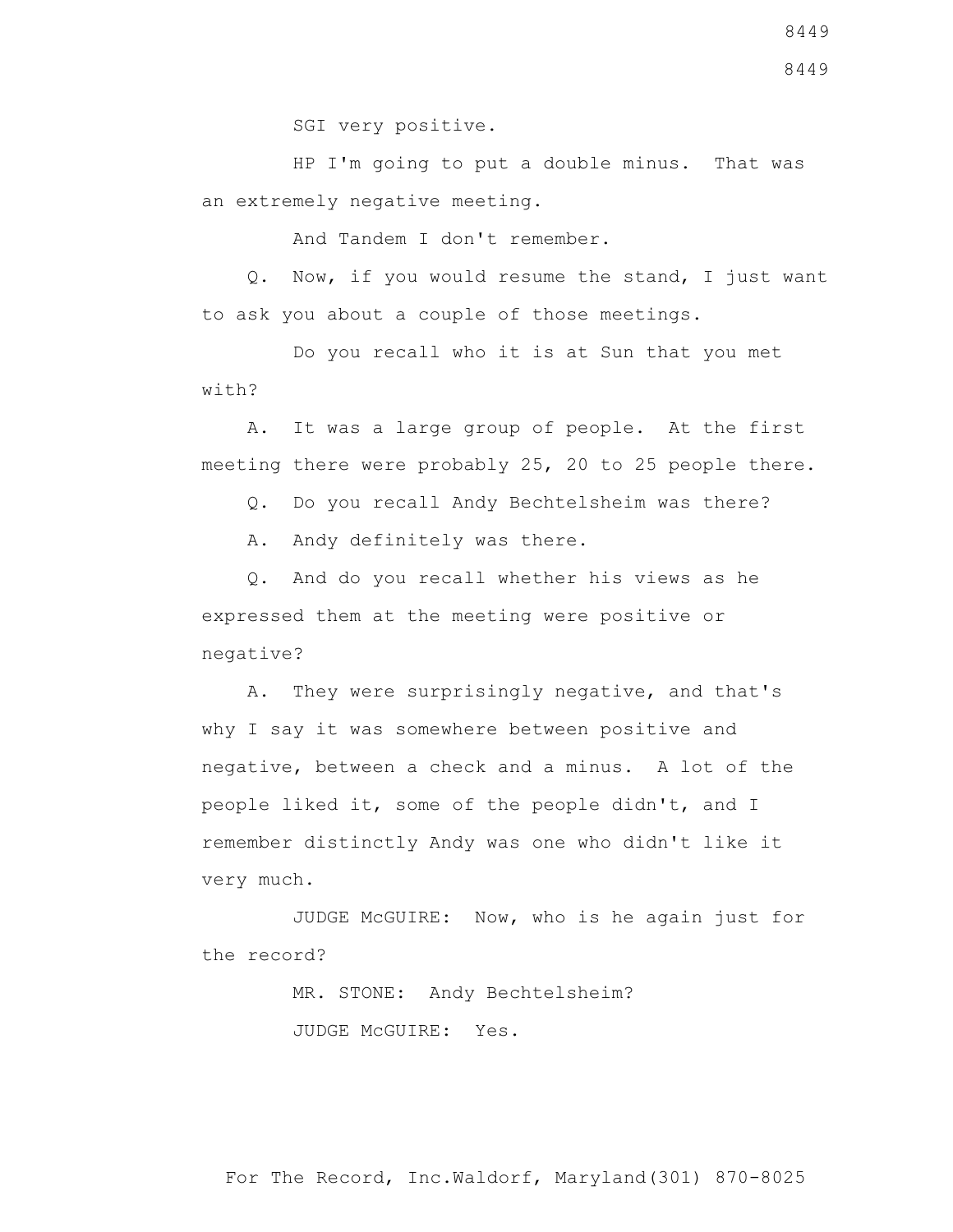MR. STONE: Who testified here, is now at Cisco but then was at Sun.

JUDGE McGUIRE: Very good.

BY MR. STONE:

 Q. And at the HP meeting, do you recall anyone who was in attendance at the HP meeting on behalf of HP?

 A. Yes, I do. I don't remember all the names. It was a moderate size meeting as I remember, maybe five or six people. I do remember that Desi Rhoden was there.

 Q. And do you recall his attitude at the first meeting you had with them?

 A. It was amazingly hostile and that sort of surprised -- the reason I remembered it, because I sort of didn't understand at all what I had done to merit such hostility.

 Q. Let me ask you to look at -- it's the Rambus business plan dated June 26, 1989 . The one Mr. Royall

showed you is CX-570, but I believe I showed you the same document with a different number, which was -- if I could have just one minute, Your Honor -- which is  $RX-15$ .

 It's the very first document in your binder, if you would just go to that for a minute. Again, I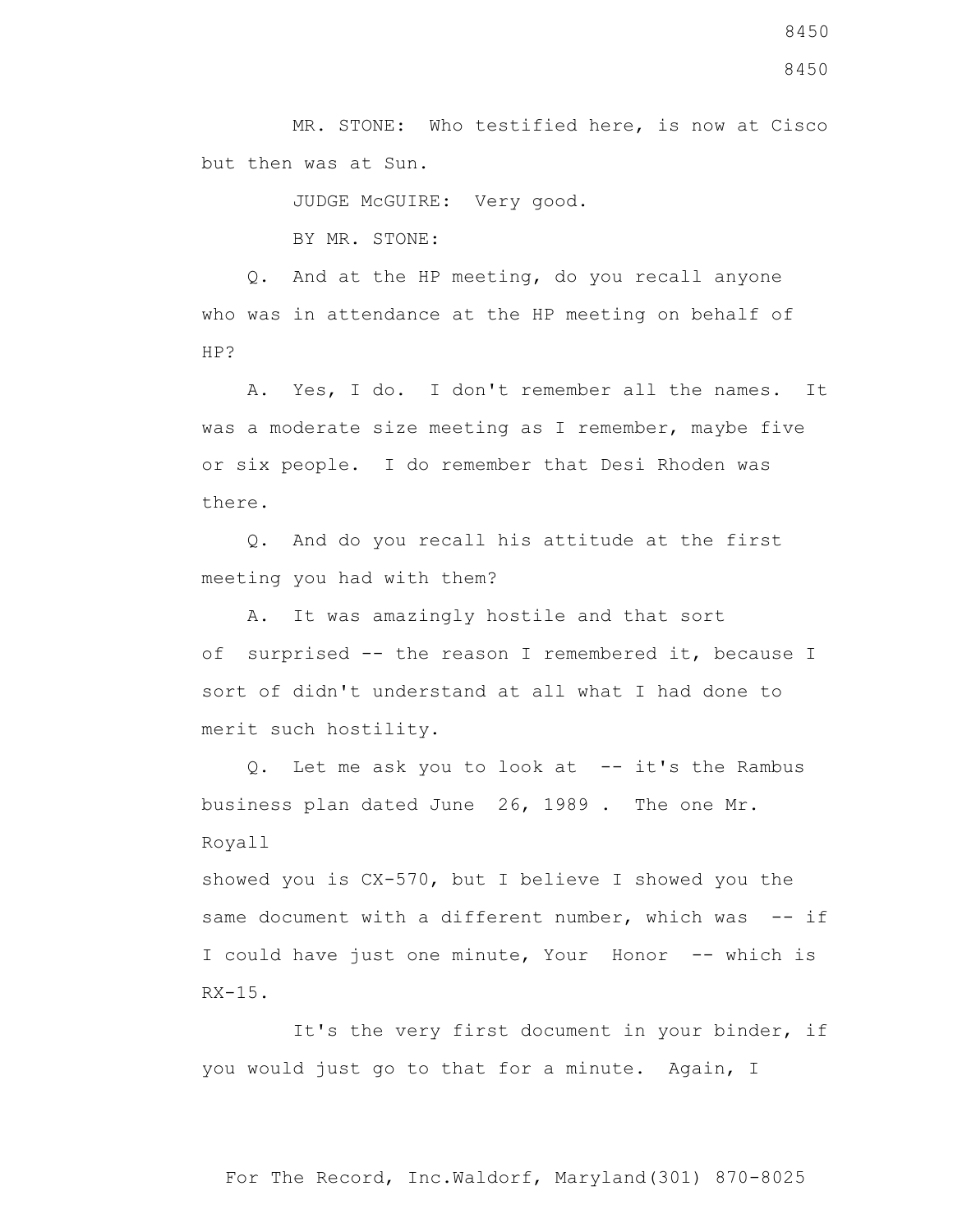believe this is the same document as the one Mr. Royall showed you, just different exhibit numbers.

 Turn if you would to page 9 of that document. A. Okay.

Q. Do you see the heading Rambus Company Profile?

A. Yes.

 Q. And I think you were asked by Mr. Royall about the last sentence in that paragraph, "The DRAM market is already highly sensitized."

Do you see that.

A. Yes, I do.

 Q. And you were asked some questions about interchangeability. Do you recall being asked that yesterday?

A. Yes.

 Q. Were all Rambus products interchangeable with each other generation to generation?

A. No. They're not at all interchangeable.

 Q. Are SDRAM and DDR products, to your knowledge, interchangeable generation to generation?

A. They are definitely not interchangeable.

 Q. When you were working on designing the Rambus products, did you have as a goal establishing interchangeability to some extent?

A. Only within a generation. Generation to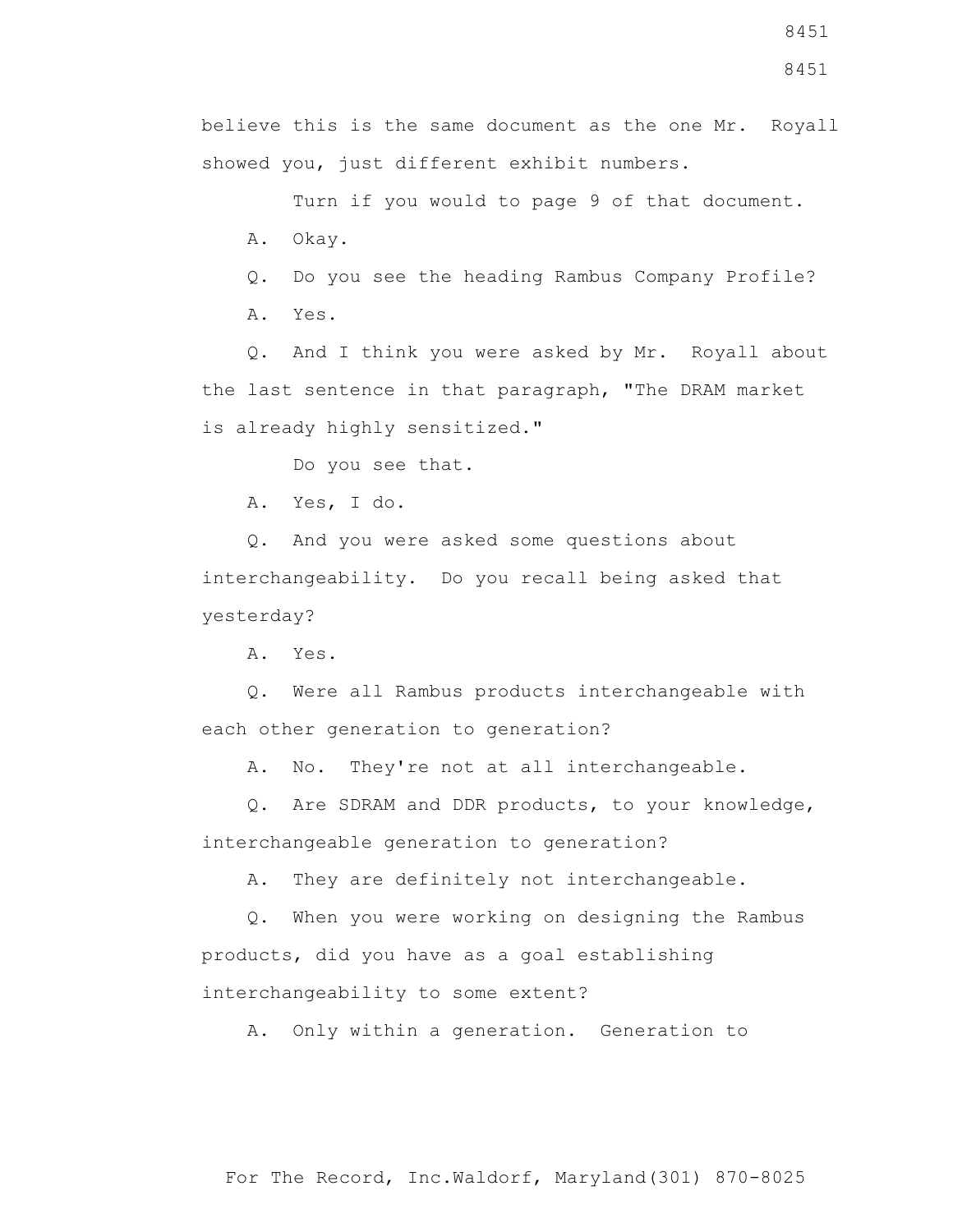generation you essentially can't because you're shooting for fairly significant performance increases and it's almost impossible to maintain backwards compatibility.

 Q. What was the first generation of the Rambus product called?

A. Just RDRAMs.

 Q. And were they interchangeable within that generation?

 A. With each other, with all the different manufacturers were interchangeable, yes.

 Q. So if I bought that first-generation RDRAM from one company or another, they would be interchangeable?

A. They were all identical. Yes.

 Q. Was it your goal at any point in time to ensure that the next generation of a Rambus-designed product would be interchangeable with the first?

A. No. I believe it's impossible.

Q. Okay. Let me ask you to -- maybe we can pull it.

 Do you have the stack at all from yesterday **(directed to complaint counsel)**? Could you find me the witness' copy of CX-1283, perhaps if you could give him that back.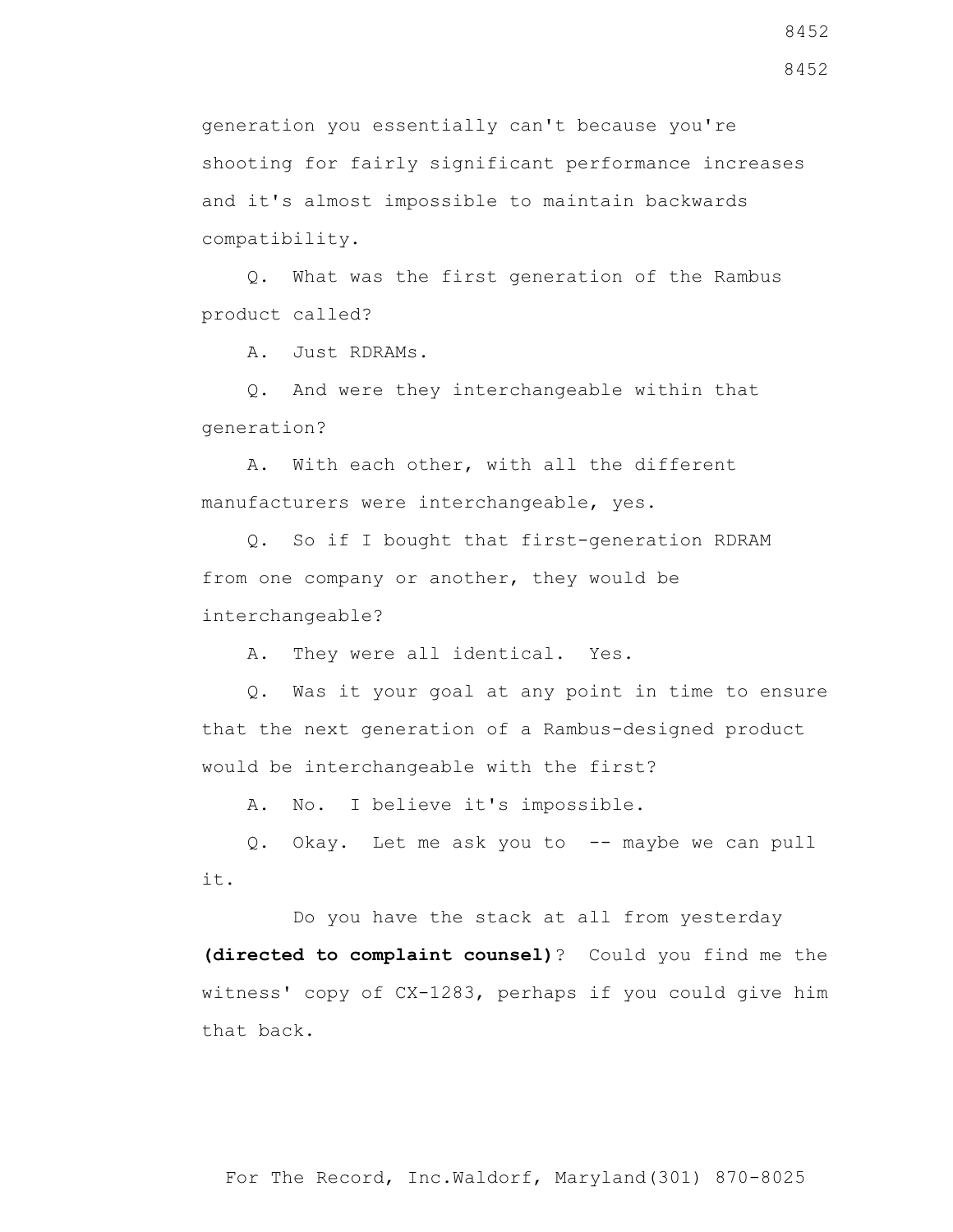Thank you so much.

May I approach, Your Honor? JUDGE McGUIRE: Yes. BY MR. STONE:

 Q. I've handed you CX-1283, Dr. Farmwald, which I think you were asked about yesterday. And let me just ask you to look at a couple of different pages for me if you would.

First, if you would look at page 5.

A. Okay.

 Q. Does looking at page 5 give you any insight into whether this is a document that you used in meetings with venture capitalists or in meetings with potential customers or with some other people?

 A. This would have definitely been with investors, with venture capitalists.

Q. And how do you know that?

 A. Well, you wouldn't brag about how much money you're going to make to potential partners.

Q. To customers?

A. To customers, yeah.

Q. Then go back if you would and look at page 4.

 Do you recall being asked yesterday about the language under Current Solutions where it says "very wide, interleaved memory systems".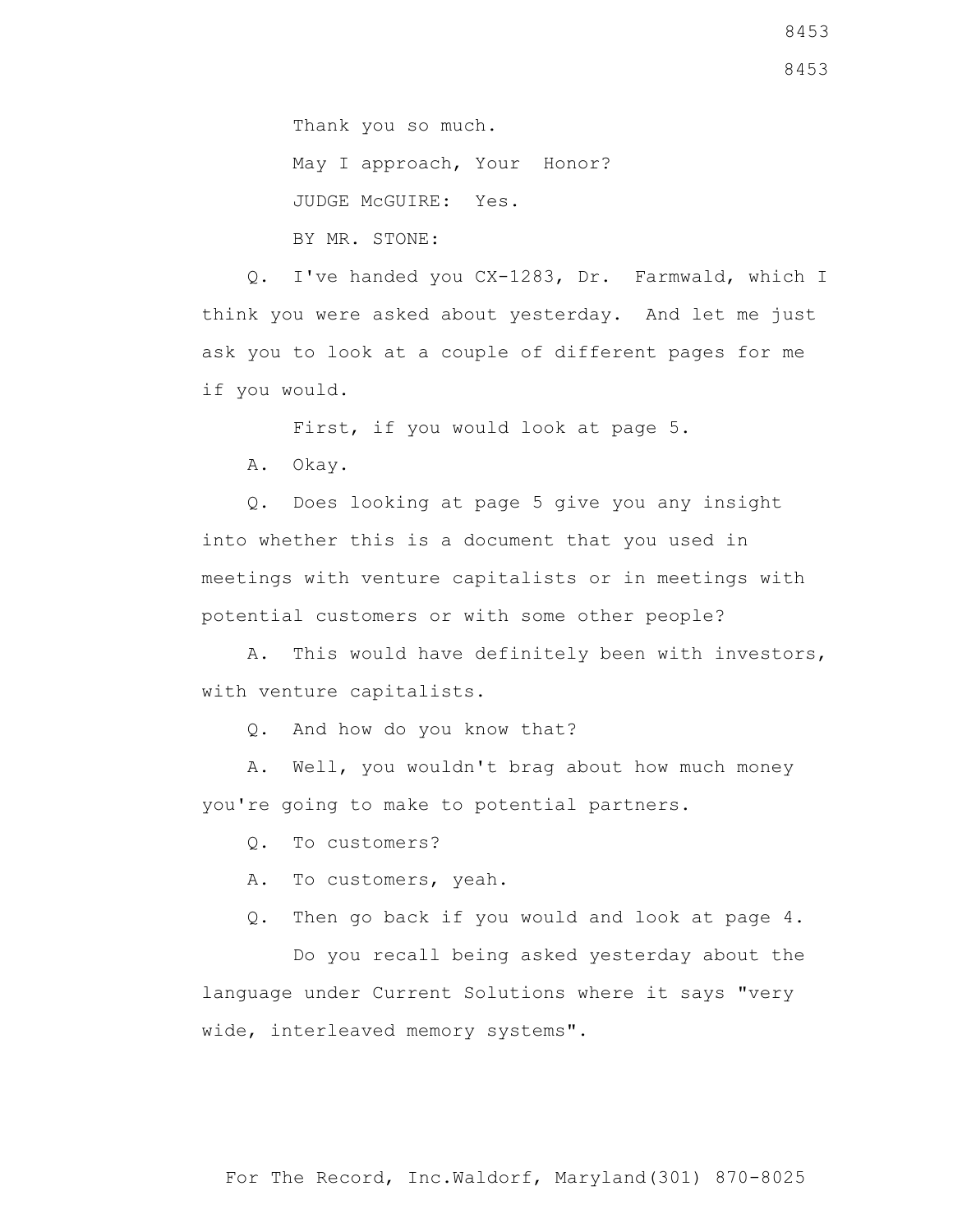A. Yes.

Q. What does that refer to?

 A. That refers to memory systems, not chips, so that refers to memory cards or, you know, the whole integration of the memory system on a card basically.

 Q. And were you referring there at all to anything about the width of any particular DRAM that was then being manufactured?

 A. Absolutely not. That refers to the fact that the way you make a high-speed memory system out of fairly low-speed memory chips is to put a whole bunch of them in parallel and make a wide bus out of individually narrow chips.

 Q. Let me ask you to turn if you would to page 6 of this document.

 Do you recall being asked some questions I think both by me and by Mr. Royall about the last bullet point on that page which says, "Use existing DRAM fab technology and designs, only change the interface".

A. Yes.

 Q. When you talked about changing the interface here, what were you talking about? What's that a reference to?

A. Again, the -- we had to build the parts -- our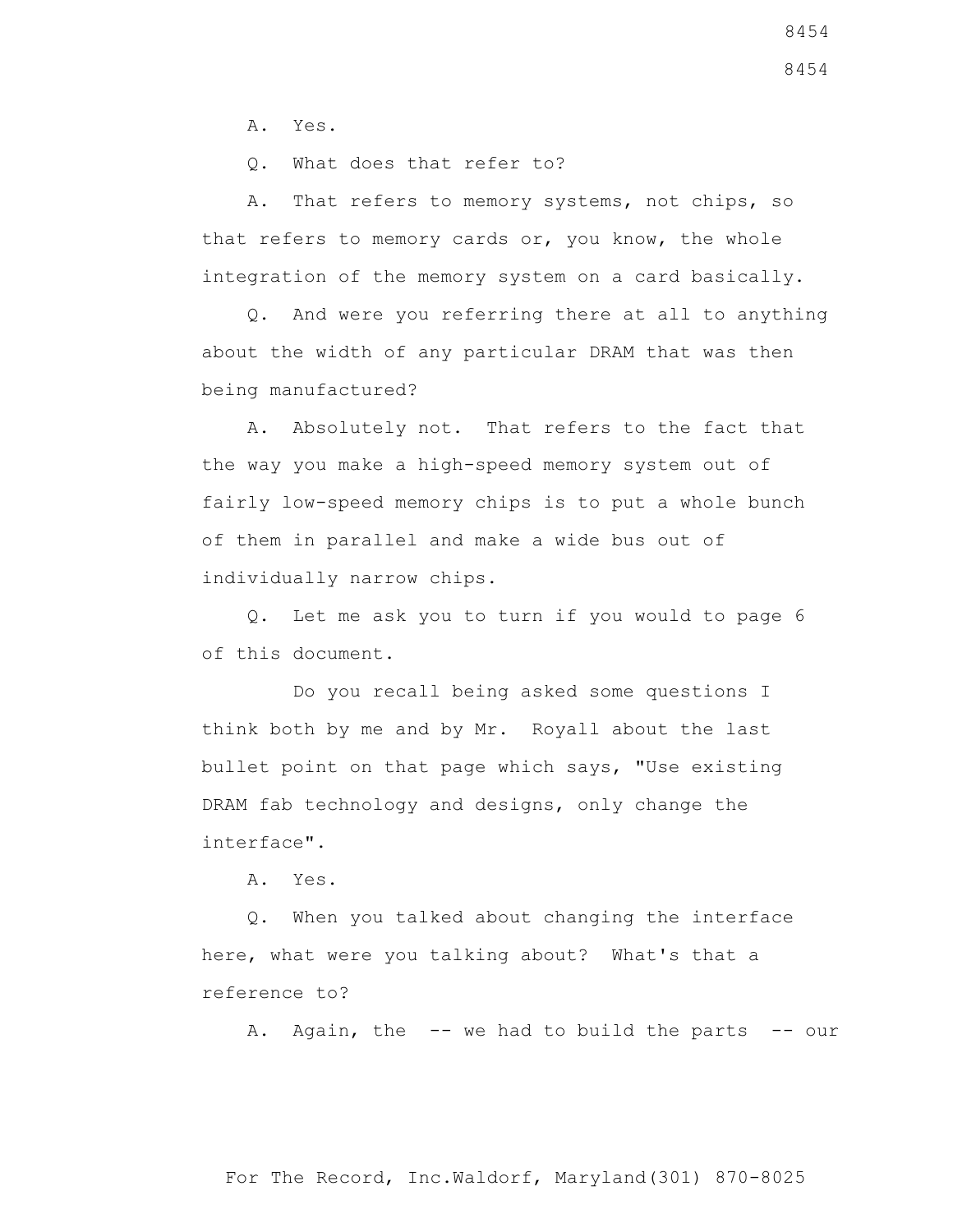new idea had to be implemented within a DRAM fab and within something that was pretty close to existing DRAM core designs, so our idea was just to change the externalities of the chip primarily, which is the interface, the how you talk to the outside world, how you get the data in and out.

 Q. And on page 9 of this document, do you describe some of the various elements of the Rambus interface?

A. Yes.

 Q. What did the -- what are the different elements of the Rambus interface that are identified on this page?

A. It talks about a bus. It talks about a -- by using the bus you can build a dense 3D package. And then it talks separately about a custom signal interface that runs at an extremely high rate, 500 megahertz, which is the same as a two-nanosecond clock cycle -- I'll start again -- two-nanosecond bus. Very low voltage swing interface. Special drivers and of course receivers. The drivers drive -- controlled impedance transmission lines which are terminated. This is important to run at high speed.

 And then of course we pipeline the transfers. So we overlap. We'll start the first -- we'll start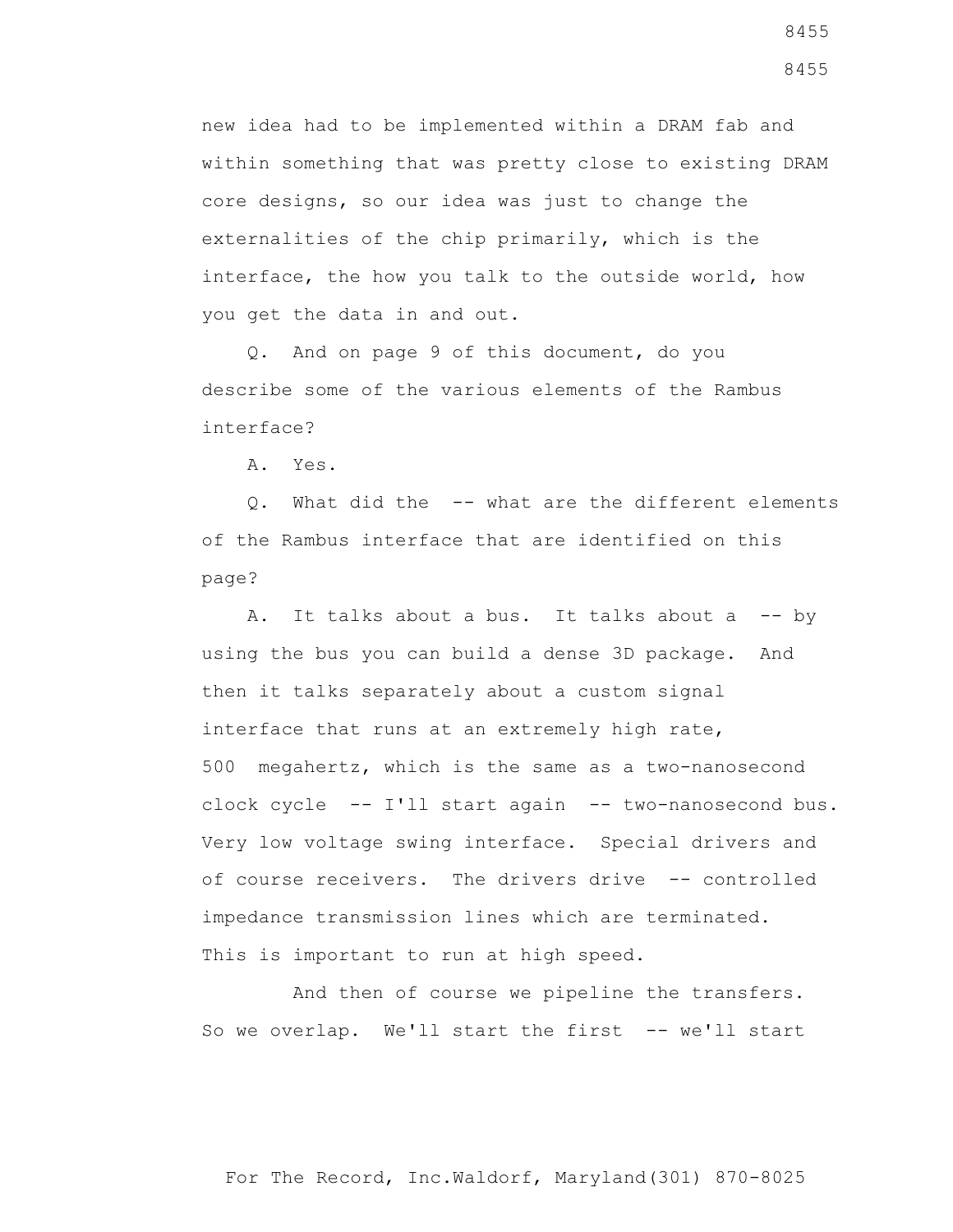the second transfer before the first one is even done, which is what pipelining means.

 And then finally, we talked about allowing block-mode transfers from individual DRAM. This is related to the concept of a DRAM chip as a memory card, and the idea is that you can send a request to a single DRAM and have the entire block of data anywhere from one byte up to maybe 128 bytes come back from a single DRAM chip.

 Q. We've heard testimony in this case about a variable block size. Is that referenced in the last bullet point on this page?

A. Yes.

 Q. Are all of the aspects communicated on page 9 of Exhibit CX-1283 included within what you were referring to as Rambus interface?

 MR. ROYALL: Your Honor, I object to the leading nature of these questions, that one in particular.

> MR. STONE: Okay. Let me rephrase. BY MR. STONE:

 Q. When you used the word "change the interface" on page 6, which if any of the various elements listed on page 9 were included in that reference to interface?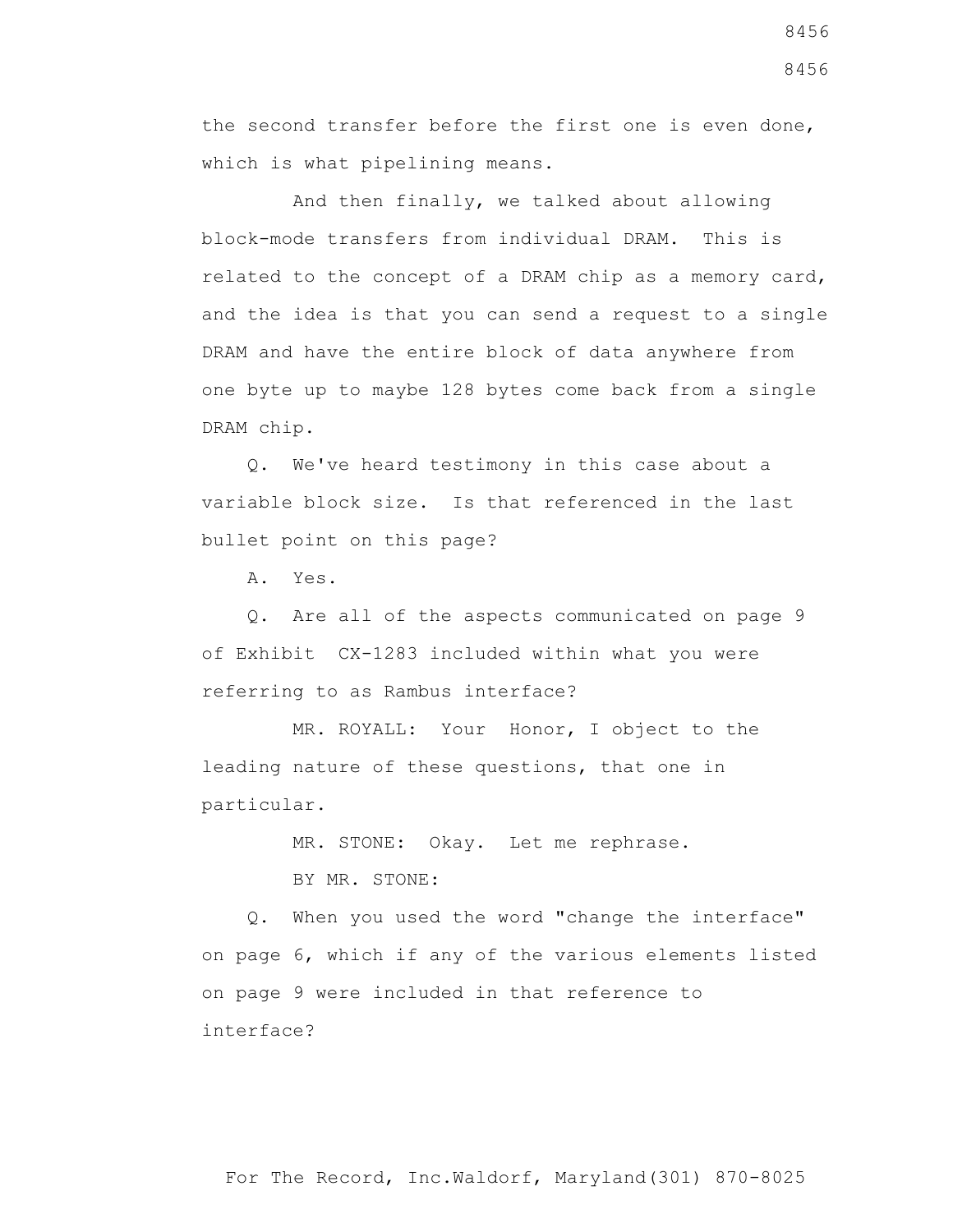A. All of them.

 Q. Okay. Look if you would at page 7 of this document.

 Can you tell us generally and briefly what is depicted here?

 A. It's a comparison between Rambus and conventional DRAMs, which at the time of course were page mode DRAMs.

 Q. And is this a comparison of one DRAM to another DRAM?

 A. Yes. It's actually -- it's a comparison of both at the systems level and at the chip level. Some of the comparisons are at the chip level and some of the comparisons are at the system level, so it's both.

Q. And which are which?

 A. The bandwidth per chip is obviously a per-chip comparison.

The power per chip, it's at the system level, but it's averaged per chip because it even says so, average across 32 chips. So you build a system, you calculate the average power and then you compare chip to chip, so it's at the system level.

 Density is obviously at the systems level, and packaging cost is at the systems level.

Q. Turn if you would to the next page, which is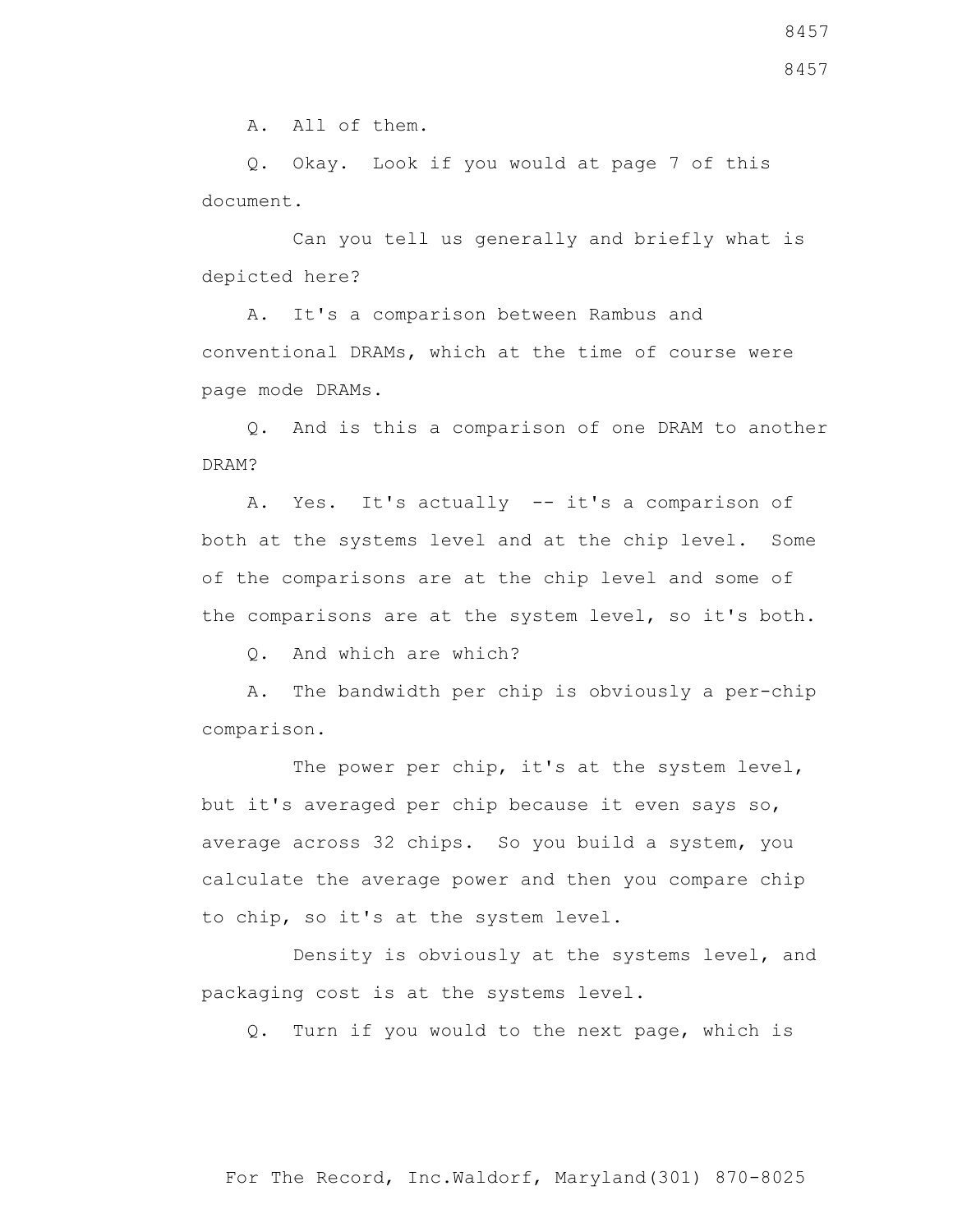8458

page 8.

What's described on this page?

 A. The -- sort of an overview of how we viewed the current DRAM interface.

 Q. And there's a reference there to multiplexed address lines. What's that's a reference to?

 A. The current DRAM interface which used RAS/CAS, row address stroke and column address stroke, sent half the address lines on any given cycle. So of the total address that you needed to interface to the DRAM, only half of the bits were sent at any one time, so there were half the number of bit lines in the address bus as there were total address lines.

 Q. The next bullet point that says "one to four data I/O lines," do you see that?

A. Yes.

Q. What's that a reference to?

A. To get data in and out of the chip you -- we could either send -- at that point in time you could either send one bit in or out at a time or up to four bits in or out at a time.

 Q. And how many data lines were there, if you know, in the DRAMs that you were describing on page 8 of CX-1283?

A. Oh, I'm sorry. There would be four typically.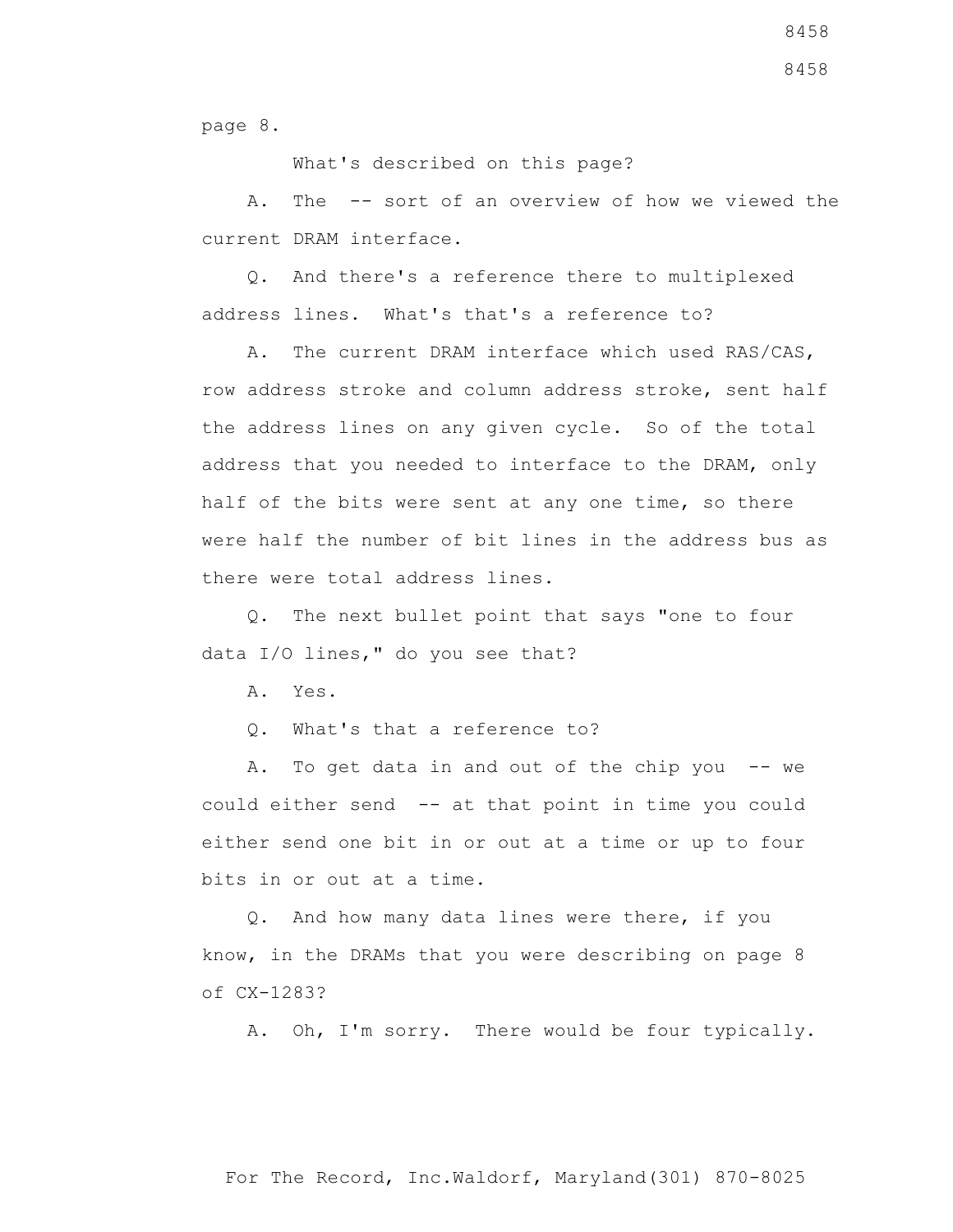Q. And how many data lines were there on the original design of the first Rambus DRAM chip?

 A. We -- eight or nine, depending how you count. I would say eight basically.

 Q. Turn if you would then to page 10 of this document, and look at that page and page 11, both of which have the heading Rambus protocol -- that's the first one, page 10, and page 11 says "Bus Protocol Continued."

 And did you describe for us yesterday using a demonstrative in conjunction with your testimony what is referenced here as Rambus bus protocol or Rambus protocol.

A. I think so, yes.

 Q. And is there anything different in the description on these two pages than what you told us about yesterday when I asked you questions?

 MR. ROYALL: Can I ask for clarification of what demonstrative you're referring to?

> MR. STONE: Sure. Can I approach, Your Honor? JUDGE McGUIRE: Certainly. BY MR. STONE:

 Q. Directing you to DX-254, Dr. Farmwald, do you remember preparing this for us yesterday?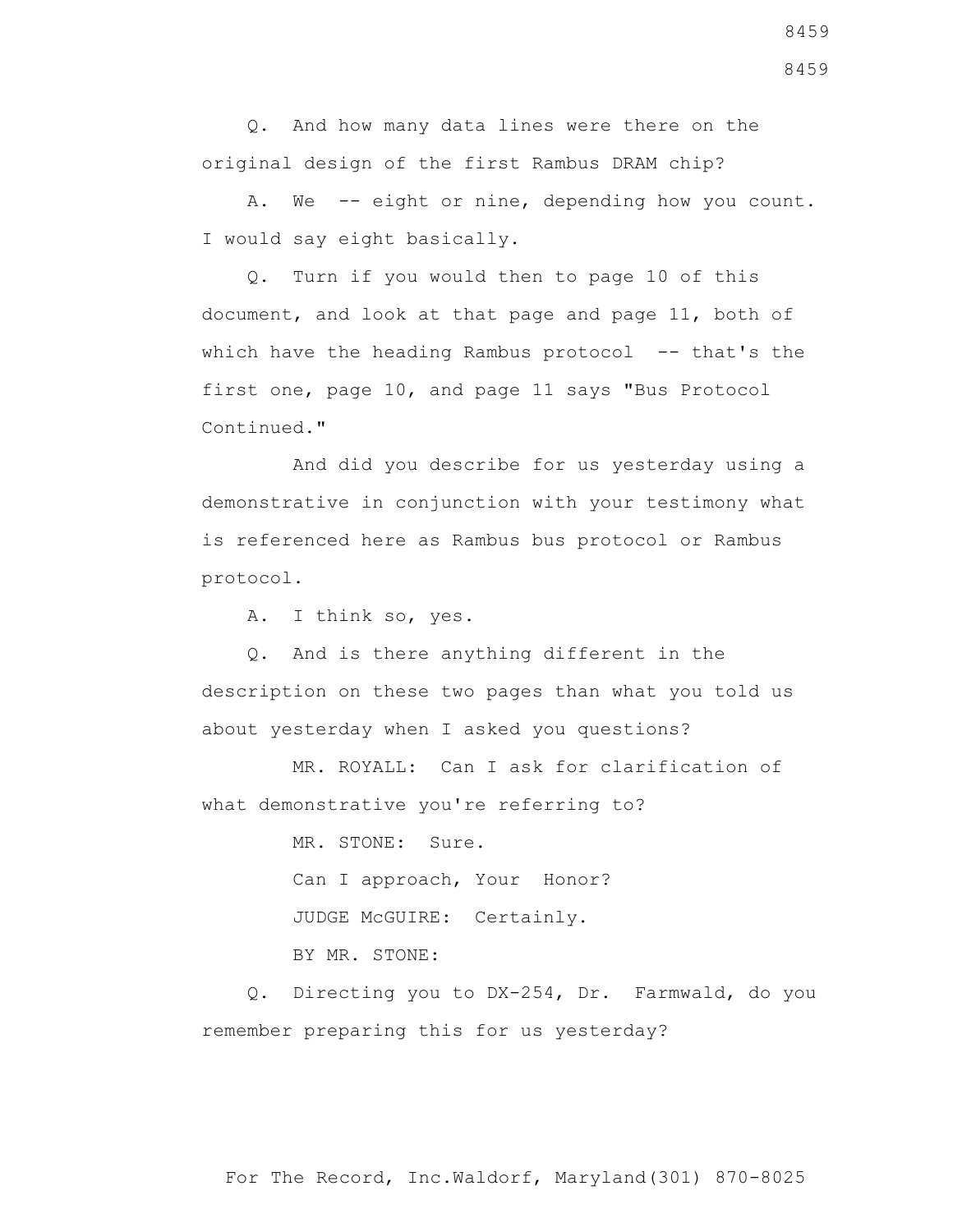A. Yes, I do.

 Q. And at the top half where it says "bus protocol inside DRAM," do you see that?

A. Yes.

 Q. Is that a reference that is similar to the reference or the description on page 10 and 11 of CX-1283 of a protocol?

MR. ROYALL: Objection. Leading.

JUDGE McGUIRE: Sustained.

BY MR. STONE:

Q. Let me rephrase.

What's the relationship, if any, between the description under Bus Protocol on DX-254 and the description we see of Rambus protocol on pages 10 and 11 of CX-1283.

 A. They're both an attempt to describe the key ideas in the first-generation Rambus protocol.

 Q. And then look if you would at page 13 of  $CX-1283$ . And if you can  $-$  you were asked questions about this drawing yesterday. Do you recall?

A. Yes.

 Q. There's a description of something -- there's a heading that says "Very Constrained Wiring." Do you see that?

A. Yes.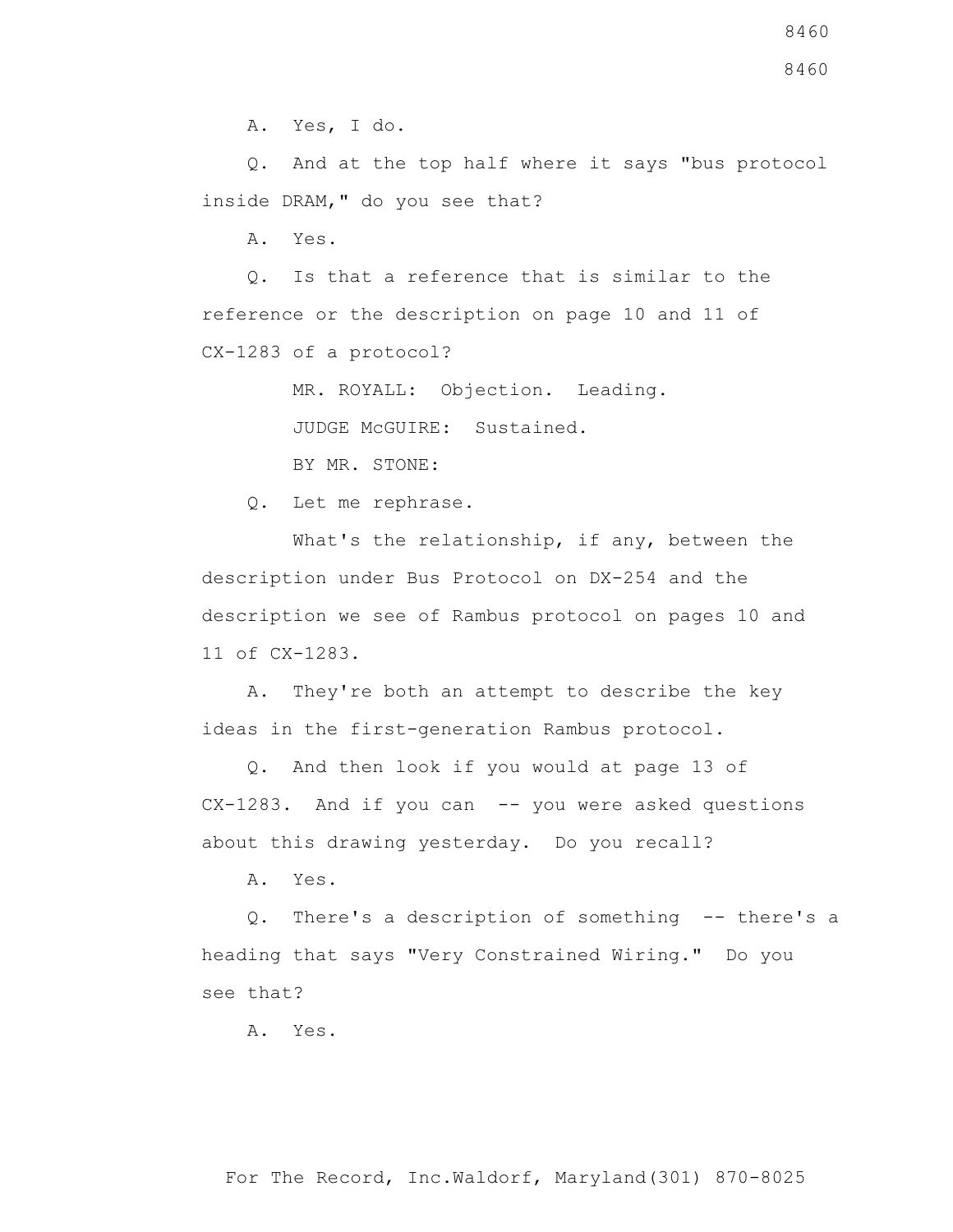Q. What was the significance, if any, of that aspect of this drawing or this design?

 A. Part of it would have been part of a verbal description of what's going on because it's not totally obvious from this picture.

 But it's constrained in the sense that even inside each package there's some wiring that's not shown and the wiring for each different pin is exactly the same as every other pin, so every length of every wire in every chip is the same, and that was pretty important to achieve the maximum performance, and so that's what it meant by "constrained."

 Q. And when it talks about Rambus packaging here, what was that meant to refer to?

 A. In this case it was the idea of having a bus with all the signals along one side of a chip so that you could achieve these tight tolerances and the short distances to send signals over.

 Q. And when you ultimately concluded the design of the first Rambus DRAM, was it packaged in the way shown on page 13 of CX-1283 or in some other way?

A. It was packaged differently.

 Q. And how was it packaged, if you could describe that for us verbally?

A. We laid the chips down flat so that the wires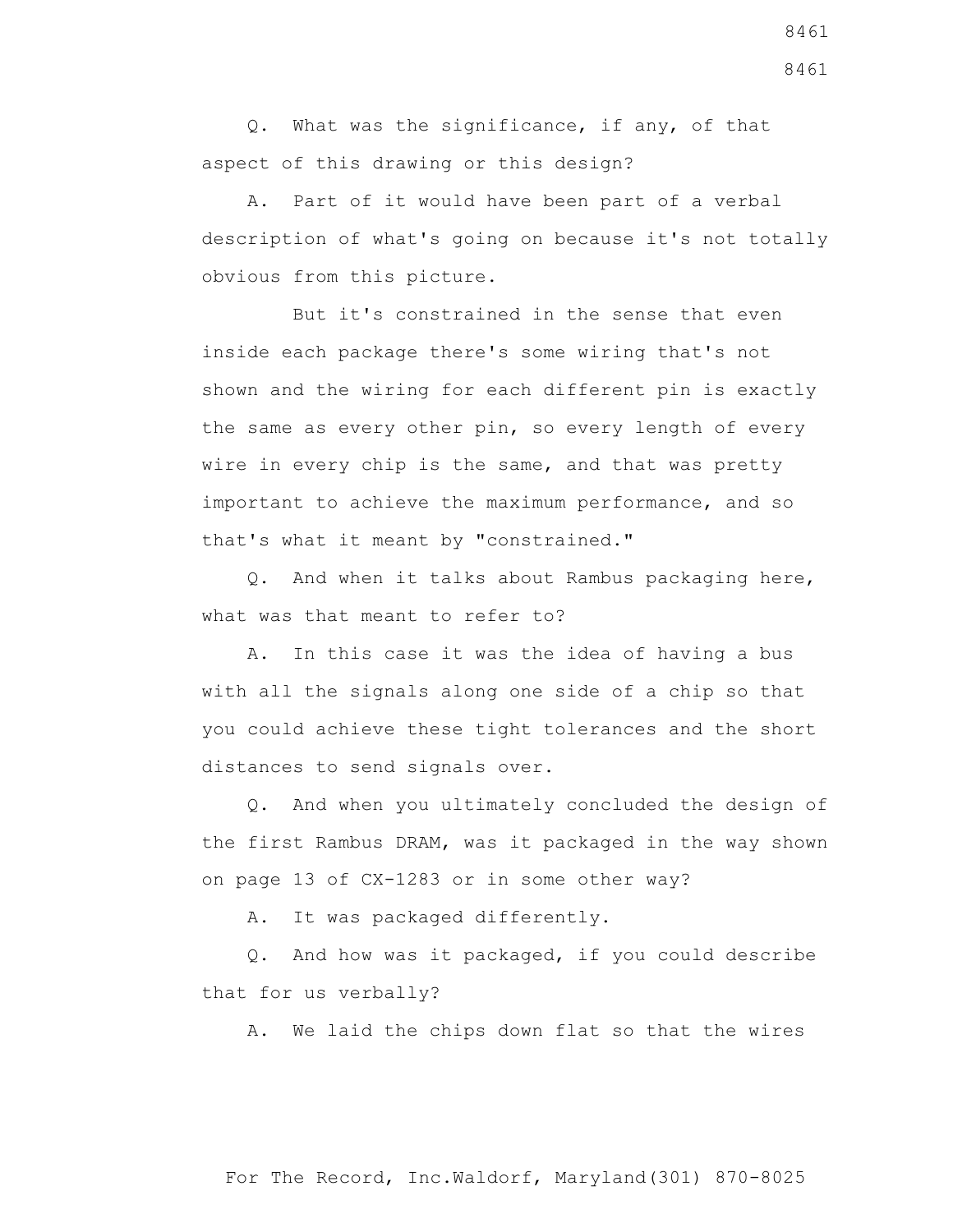got a little bit longer, but it was more conventional packaging technology. People, in the end, didn't like having the chips sticking up at right angles to the traces, so we laid them down flat.

 Q. Let me ask if you would go to the binder and turn to a document, CX-635, which is a set of board minutes back towards the back.

 A. I'm sorry. I'm not finding it in the documents.

Q. I'm not either.

 I'm just going to show you my copy of CX-635, which was the version that Mr. Royall showed you.

May I approach, Your Honor?

JUDGE McGUIRE: Go ahead.

BY MR. STONE:

 Q. I've confused my exhibit numbers. I apologize, Dr. Farmwald.

 I'm asking you to look if you would at the January 1992 board minutes, which is page 3 -- go to page 3 of Exhibit 635 under the heading 7.0, Marketing and Partners, if we could bring that up.

Do you see that reference.

A. Yes, I do.

 Q. Do you understand what's meant by the Rambus technology announcement plans that are referred to in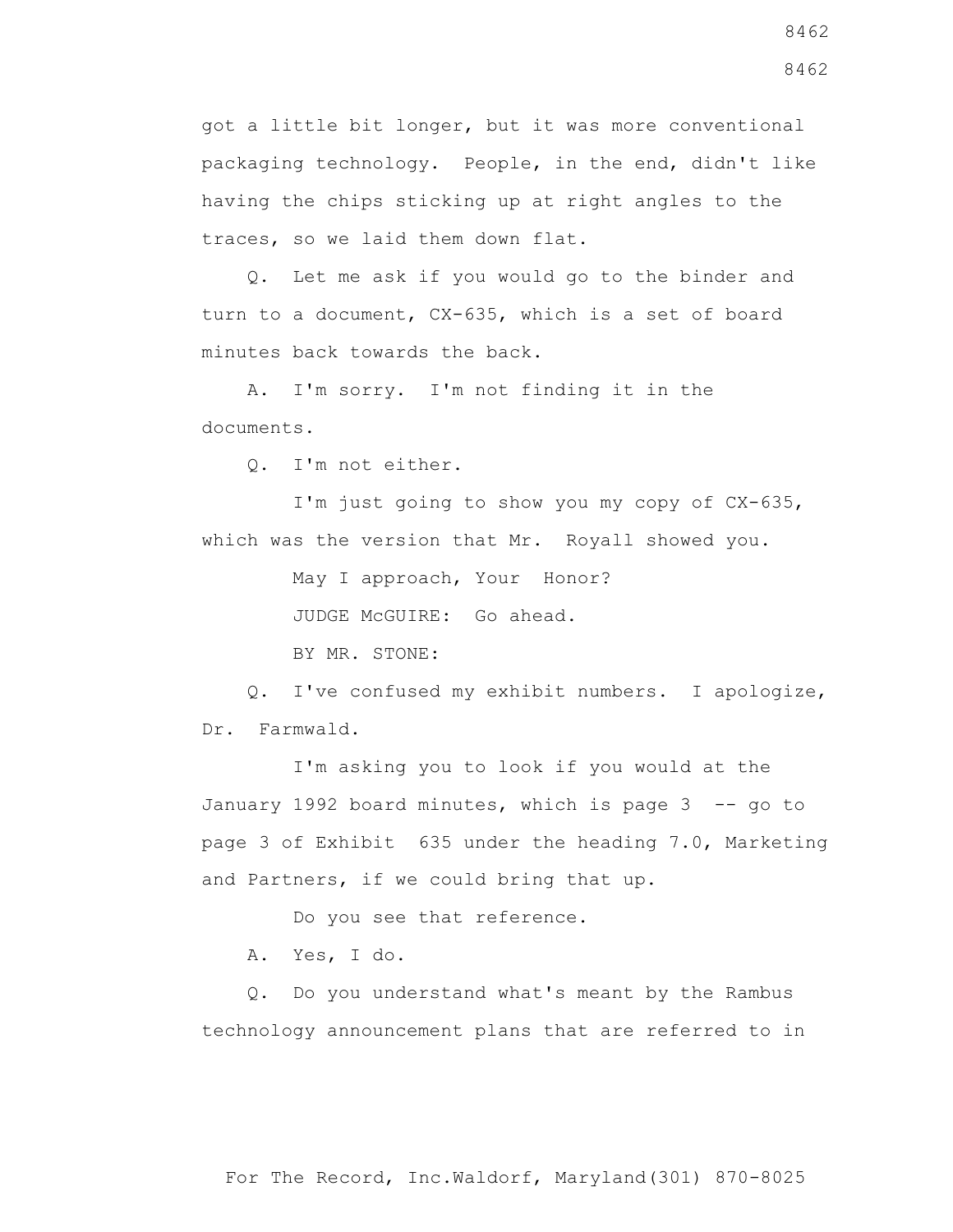A. Yeah. It's consistent with my memory. We had a big announcement in the spring of 1992 and I'm pretty sure this is talking about that big announcement, public announcement.

Q. And I want to ask you with respect to that --

 MR. ROYALL: Your Honor, I believe that this is beyond the scope of my examination. I don't think that I asked the witness about that aspect of these minutes.

 MR. STONE: I think he asked him, A, about this document, but B, I want to  $-$ - this is just to lay a foundation for issues he did ask about, if I can.

> JUDGE McGUIRE: Then only for the foundation. MR. STONE: Okay.

BY MR. STONE:

 Q. Mr. Royall asked you some questions yesterday about describing the Rambus technology as revolutionary. Do you recall that?

A. Yes.

 Q. Have you ever described the Rambus technology as anything other than revolutionary?

A. No, I have not.

 Q. And to your knowledge, has Rambus always been proud or at least willing to express pride in its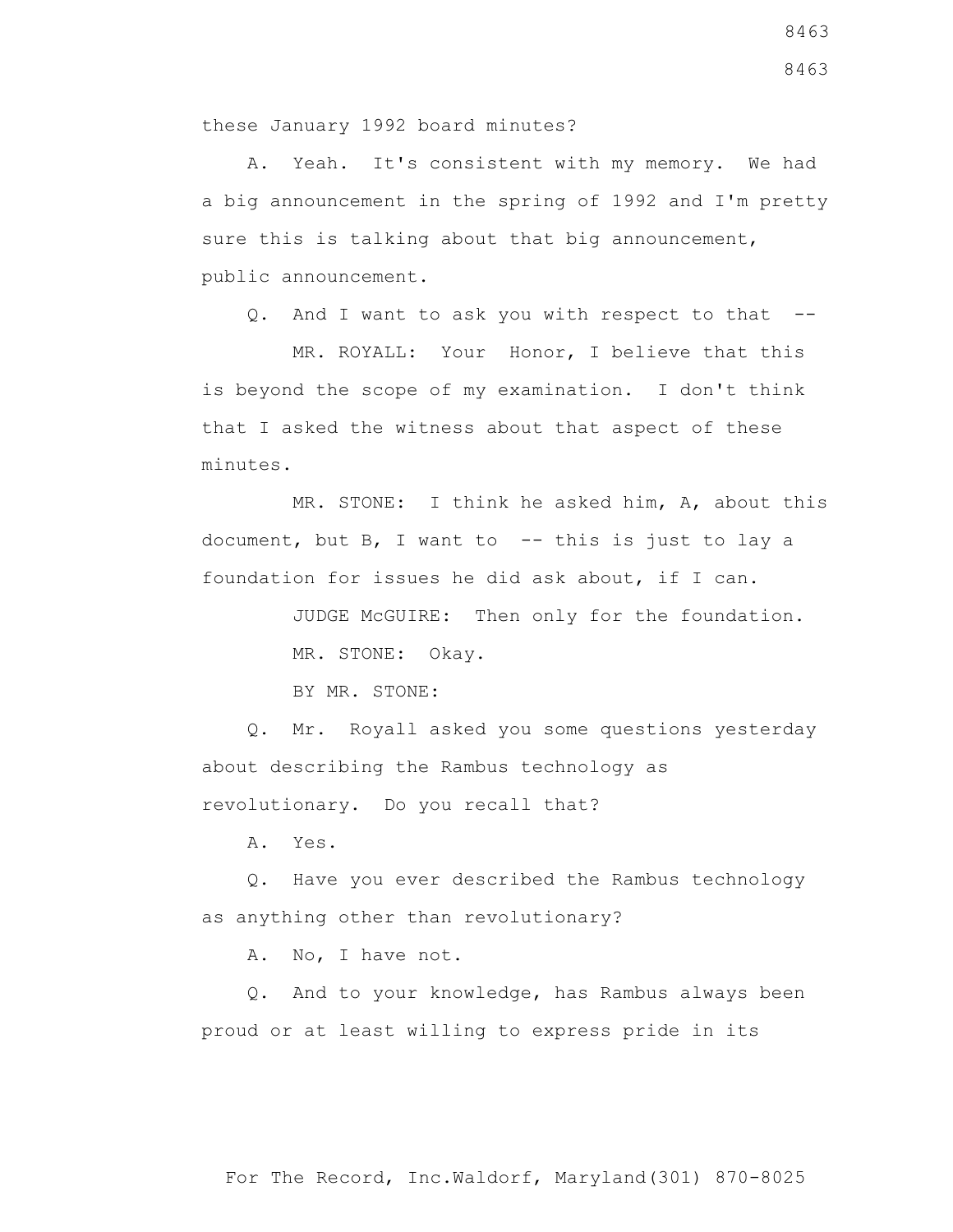A. We have always been very proud of it.

 Q. Okay. I want you to turn back in your binder to CX- -- i mean to RX-67, if you would. It's about right in the middle I think.

A. I've got it.

 Q. Okay. And I want you to turn to page 2, the first sentence on that page.

 Is it consistent with your views in 1992 that until the advent of the Rambus solution there was no vehicle or impetus to undertake this revolution to a much needed new standard?

 A. I believe that. I believed it then. I still believe it.

 Q. How many of the technologies that or inventions that you described for us yesterday as being part of your original inventions do you understand to currently be in use today in high-volume products?

 MR. ROYALL: Your Honor, I believe that that goes beyond the scope of my examination.

 JUDGE McGUIRE: I think that's sustained. I'm going to sustain that one, Mr. Stone.

BY MR. STONE:

Q. Okay. You were asked yesterday about desires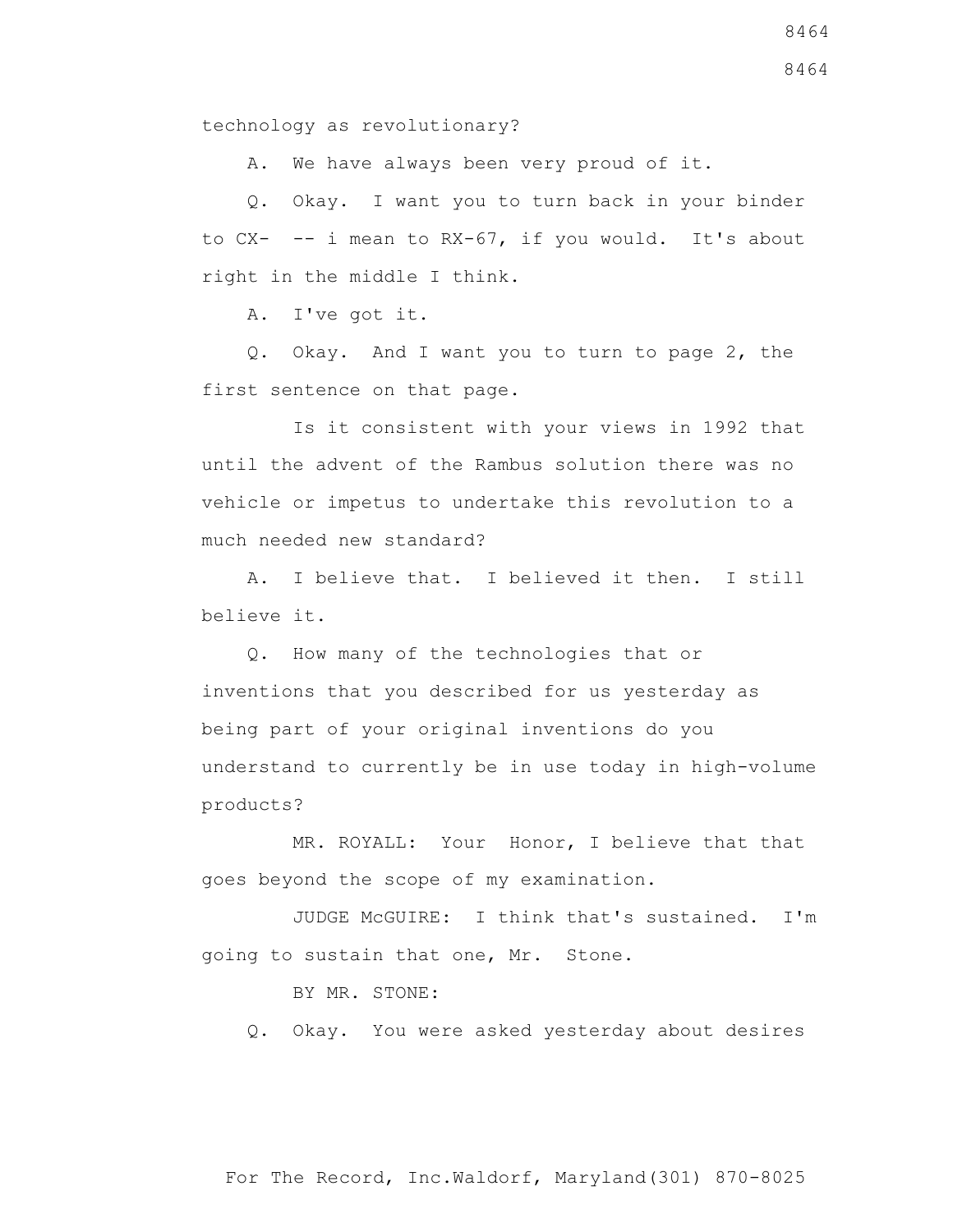8465

8465

to have the Rambus technology become a de facto standard. Do you recall?

A. Yes.

 Q. And based upon the volume of products being shipped today, have some of the Rambus technologies or the inventions that you described for us yesterday become high-volume products or de facto standards?

A. In my opinion, yes.

MR. STONE: Thank you.

 No further questions, Your Honor. Thank you. JUDGE McGUIRE: Okay. Any recross, Mr. Royall? MR. ROYALL: Very brief.

JUDGE McGUIRE: Go ahead.

RECROSS-EXAMINATION

BY MR. ROYALL:

 Q. Now, Dr. Farmwald, a couple questions following up on what Mr. Stone asked you about.

 You said in response to one of his questions that you thought that Rambus' ideas or inventions were inevitable. Do you recall that.

A. Yes.

 Q. But you also said in response to my questions earlier that you acknowledged that certainly in the early '90s that Rambus' ideas were somewhat ahead of their time; is that right?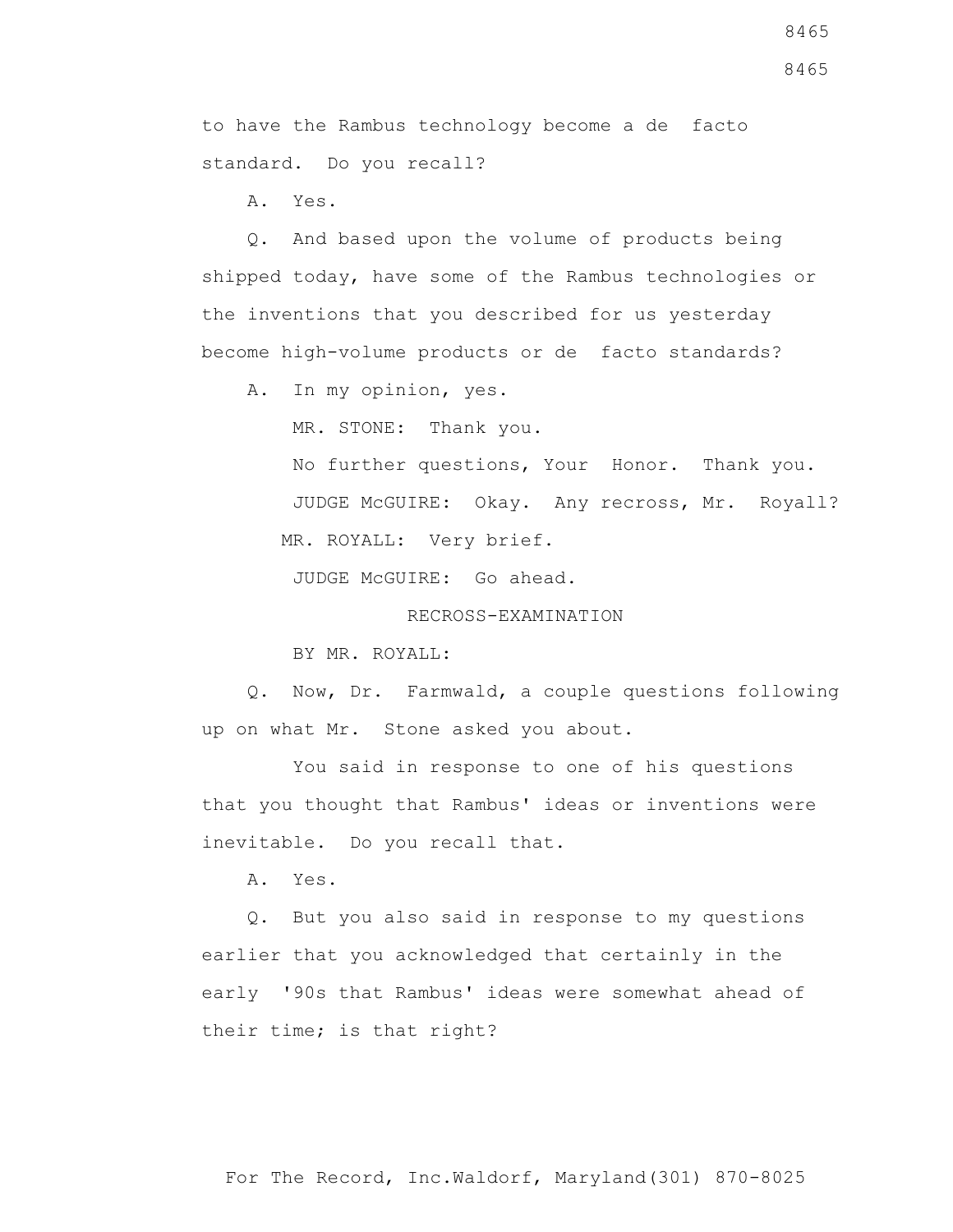A. I think that's consistent, but yes, I think I said that.

 Q. So when you say that Rambus' ideas were inevitable, do you mean in the longer run?

 A. Yes. I believe my feeling back then was that sometime in the late '90s, early 2000 that you would have to use these ideas. So roughly ten years after we started they were inevitable.

 Q. Okay. You also had made some comments today about your perception that JEDEC or certain JEDEC participants were not receptive to Rambus or had some type of unfriendly attitude towards Rambus. Is that what you said?

 A. Yeah. I believe my testimony was that certain JEDEC participants were. I would hesitate to say that JEDEC as a whole was unfriendly, because I don't know what that means, but...

 Q. Well, did you understand that this lack of receptiveness to Rambus on the part of some JEDEC participants had to do with the fact that Rambus was seeking to charge royalties for its DRAM interface technology?

 A. I think that was an element, yes. I think it was also a lot of what we normally called NIH, not invented here. A lot of people were upset that they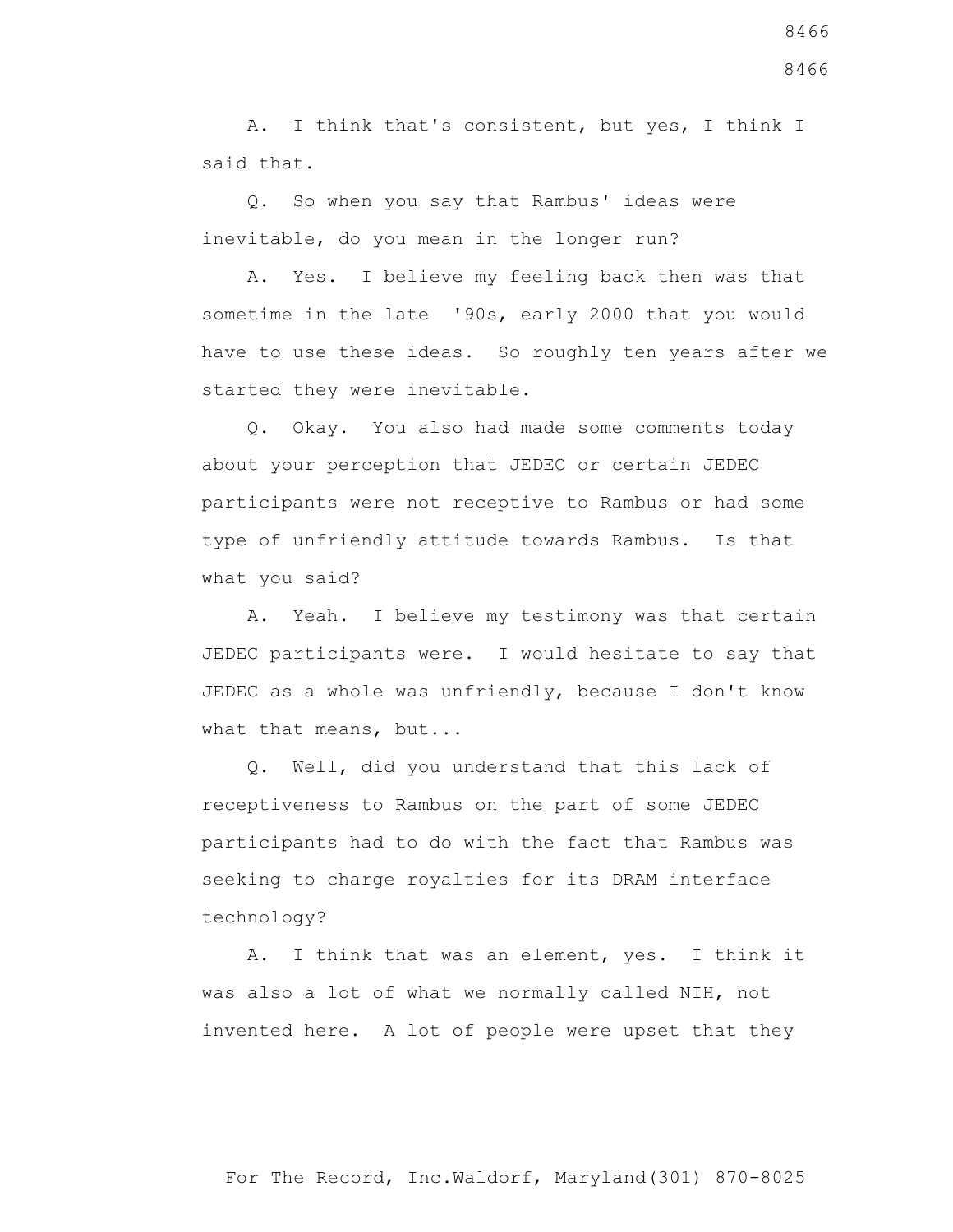hadn't thought of these ideas first.

 Q. And did you also understand that JEDEC as an organization was seeking to develop standards that wherever possible would be free of royalties?

 A. I don't know whether I had such an understanding or not. It wasn't my issue. I felt we had invented these things and that they were inevitable and all we had to do was wait and we were going to develop -- i mean, we were very focused on developing our idea, so I don't know whether I knew that was part of a JEDEC goal or not.

 JUDGE McGUIRE: Well, when I asked you earlier why did you feel they were hostile to you and you really didn't -- and I asked you do you have any cause for that feeling and you had just said a couple times you had gone there and they were unfriendly, but you never did quite say as to exactly how come they were unfriendly. Is that in part because of what you're being asked now?

THE WITNESS: My belief was and is that most of the unfriendliness had to do more with NIH, with the not-invented-here feeling, than with any specific royalty numbers, but that's my belief.

 I mean, I didn't know why they were unfriendly. I'm just telling you my belief.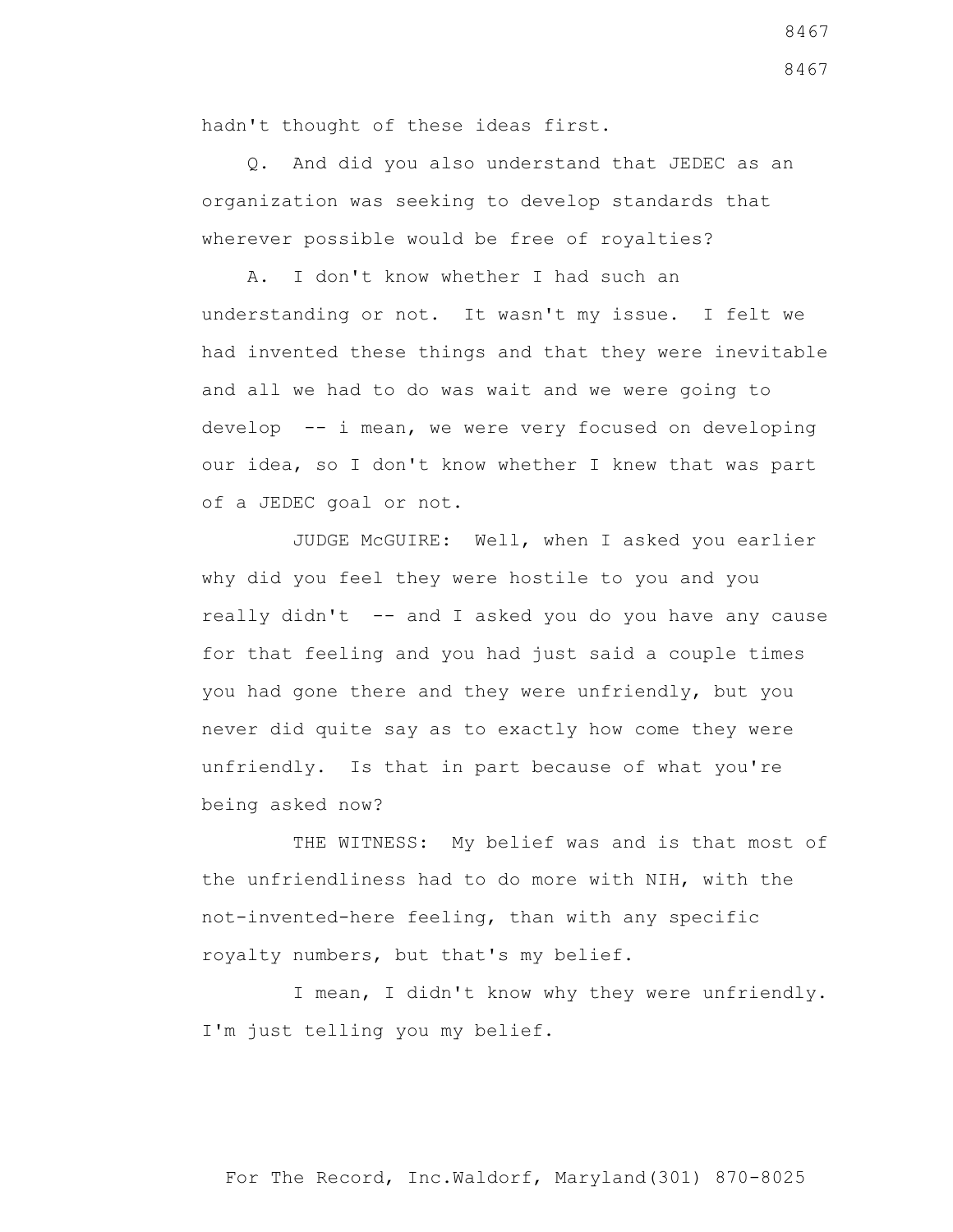BY MR. ROYALL:

 Q. And you said that you were not aware of the extent to which JEDEC as an organization seeks to develop standards that wherever possible avoid the use of royalty-bearing patents; is that right?

 A. I was not aware of the details of the rules behind JEDEC, no.

 Q. You don't recall seeing e-mails from Richard Crisp reporting to you and others within Rambus that JEDEC was seeking to avoid royalty-bearing patents in the standard?

 MR. STONE: I object. This is beyond the scope of any redirect.

JUDGE McGUIRE: Sustained, Mr. Royall.

 MR. ROYALL: Well, Your Honor, this goes directly to what Mr. Stone elicited about this unfriendly attitude that the witness testified about.

 JUDGE McGUIRE: Well, you're going to have to get to that in some other way.

BY MR. ROYALL:

 Q. Let me ask you about something else, and then I think I'll be done.

 In response to Mr. Stone's questions, you talked about commencing work on the -- what ultimately became the Chromatic project.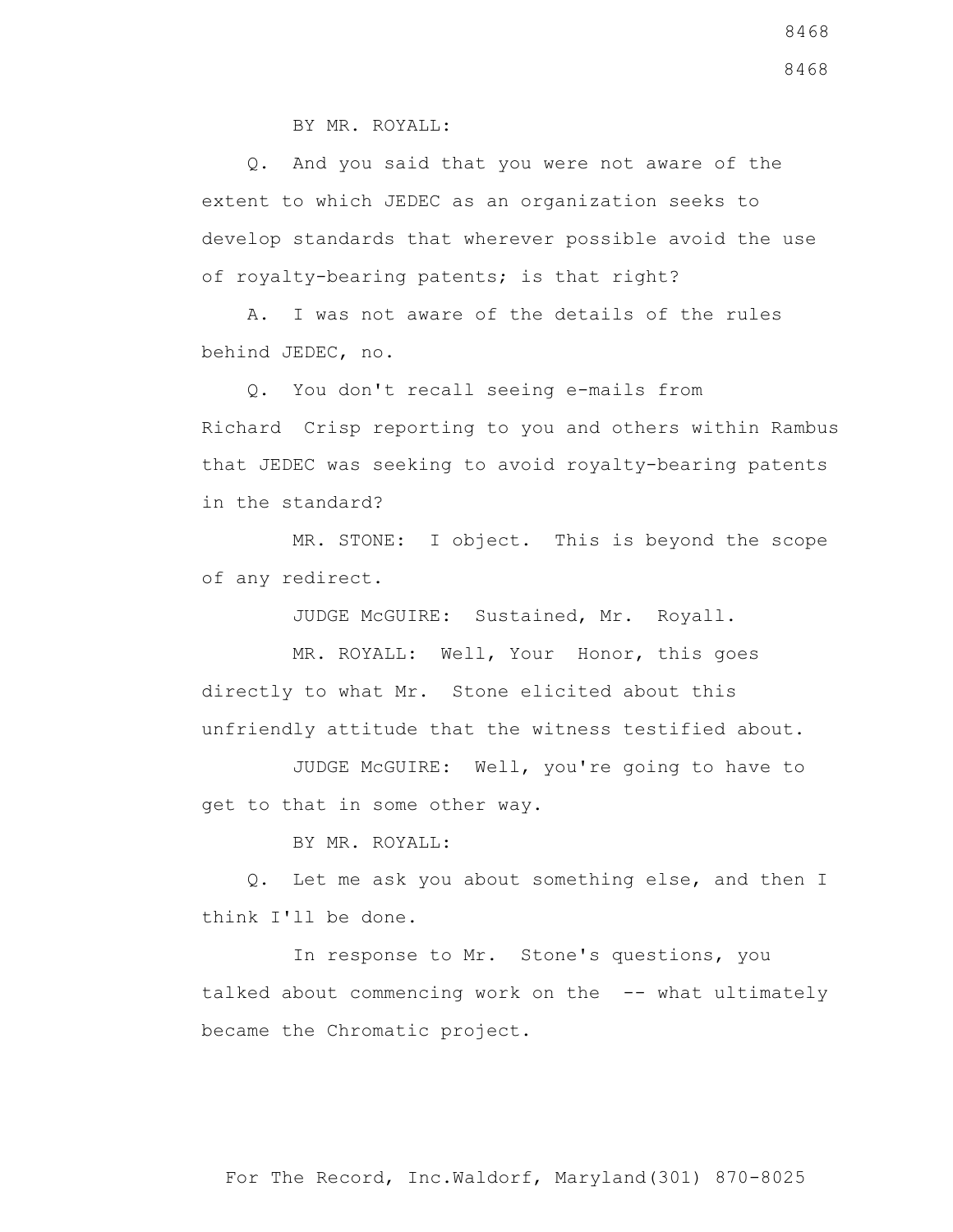A. Chromatic Research, yes.

Q. And you said that was sometime in mid-1992?

 A. Mid to late '92. I don't remember exactly when.

 Q. And I understood you to be suggesting that once you started on that that you were in a sense pulling back from your work at Rambus. Is that correct?

A. That's correct.

 Q. But even after you started work on this Chromatic research project in mid-1992, you did continue to interact with Rambus' lawyers on patent-related issues, didn't you?

 A. I don't remember specific meetings. I think it's likely that I did have some meetings. I just don't remember.

> MR. ROYALL: May I approach, Your Honor? JUDGE McGUIRE: Yes.

THE WITNESS: I was still at Rambus and still an employee of Rambus, so...

 JUDGE McGUIRE: Let me just, again for my edification, get a clear date as to when you started, you know, your new company and you were no longer active in Rambus to the extent that you were in early days.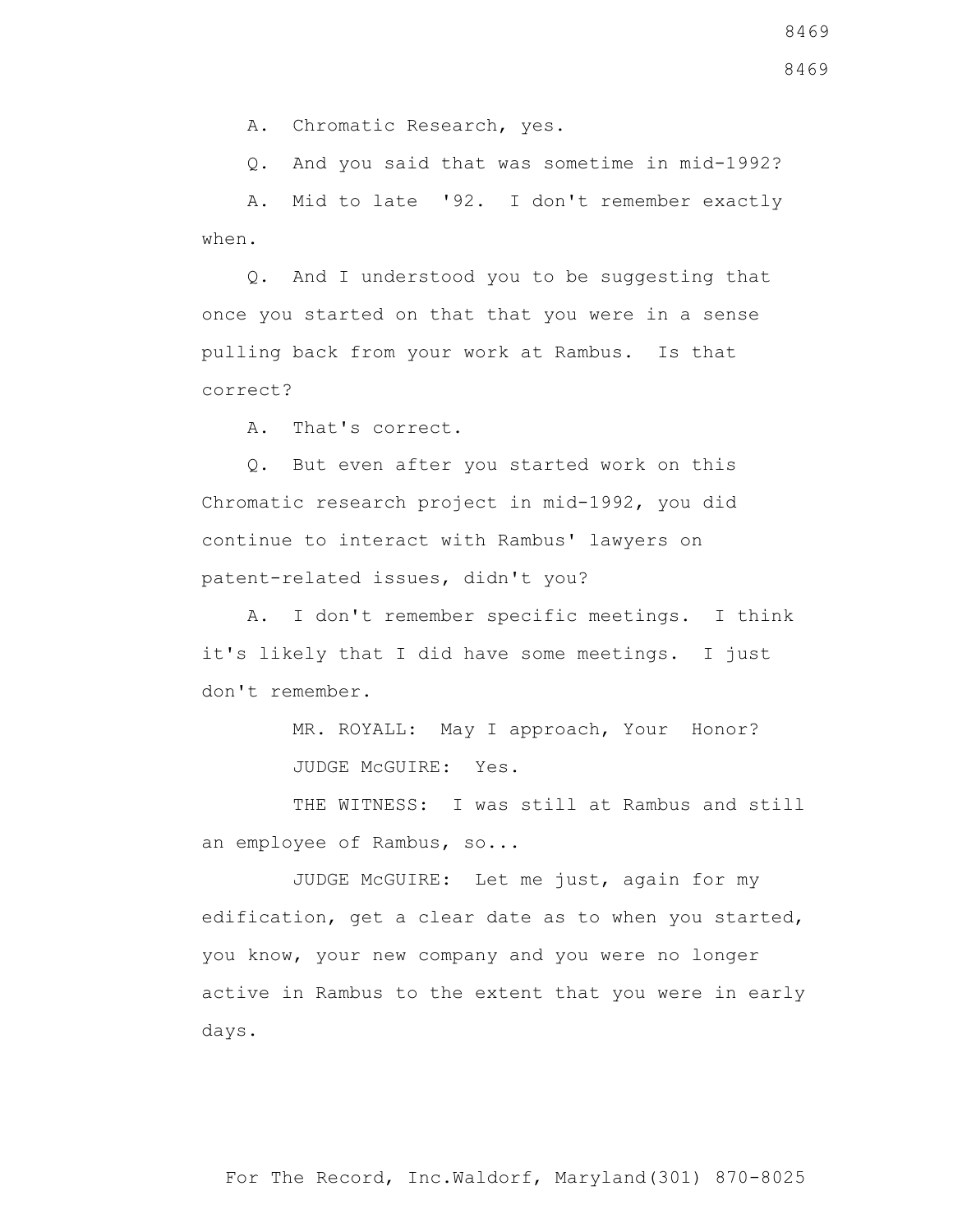THE WITNESS: It was -- my actual leaving Rambus where I ceased to go into the company as an employee, that was sometime in 1993. My best recollection was somewhere around -- somewhere in the middle of the year. I don't know exactly when but in the middle of 1993.

 But I was working on the ideas that led up to Chromatic while at Rambus, with Rambus' permission of course.

JUDGE McGUIRE: Of course.

BY MR. ROYALL:

 Q. Now, I've just handed you a document that I presented you with yesterday. It's CX-1937. And let me ask you to turn to page 26.

 Again, we identified these yesterday, but this is a copy of the billing statements from the Blakely Sokoloff law firm, Lester Vincent's law firm, relating to work that his firm was doing on behalf of Rambus.

And do you see on page  $26$  -- this is a billing record relating to work done in October 1992 -- that there's a reference there to teleconference with Mike Farmwald concerning draft amendment and prior art, prepare letter to Mike Farmwald enclosing copy of draft amendment, teleconferences with Mike Farmwald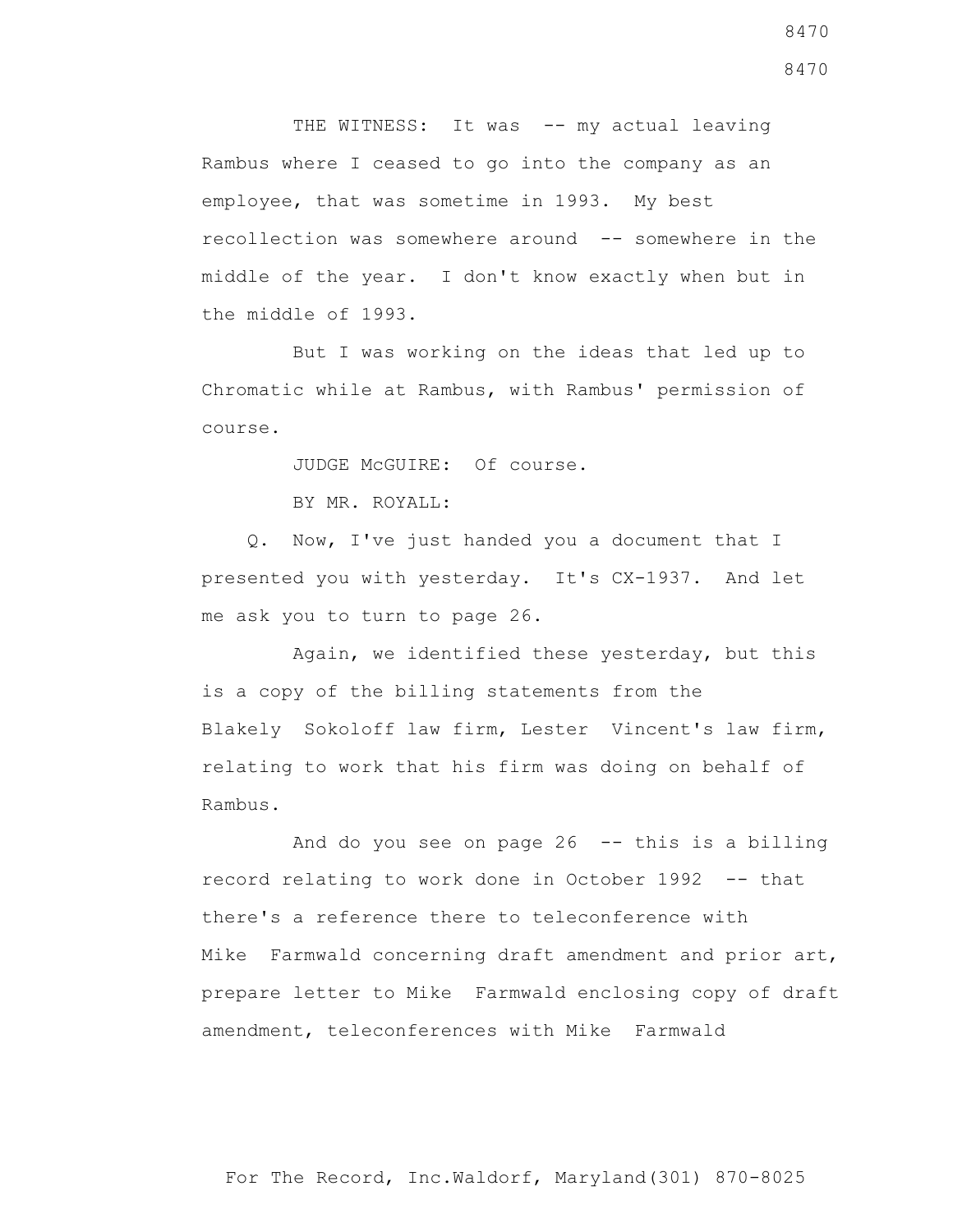concerning review of amendment? Do you see that language.

A. Yes, I do.

 Q. So at this point in time is it correct that you were continuing to, even though you had started work on your Chromatic research project, you were continuing to interact with Rambus' outside counsel relating to patent issues?

 A. I believe that to be true. I don't have any direct recollection, but I believe it to be true.

 Q. And that work continued, did it not, to the very end of 1992?

A. I think it's likely.

 Q. Okay. And I'll just point you in that regard to page 33 of the same document. And you'll see that this is a reference to a billing record, and the date at the top is December 31, 1992, and again there's a reference to teleconference with Mike Farmwald concerning filing of amendment. Do you see that?

A. Yes, I do.

 Q. So at least through the end of '92 you were interacting with Rambus' outside patent counsel relating to patent issues?

 MR. STONE: I object, Your Honor. He's not using the document to refresh recollection. The

8471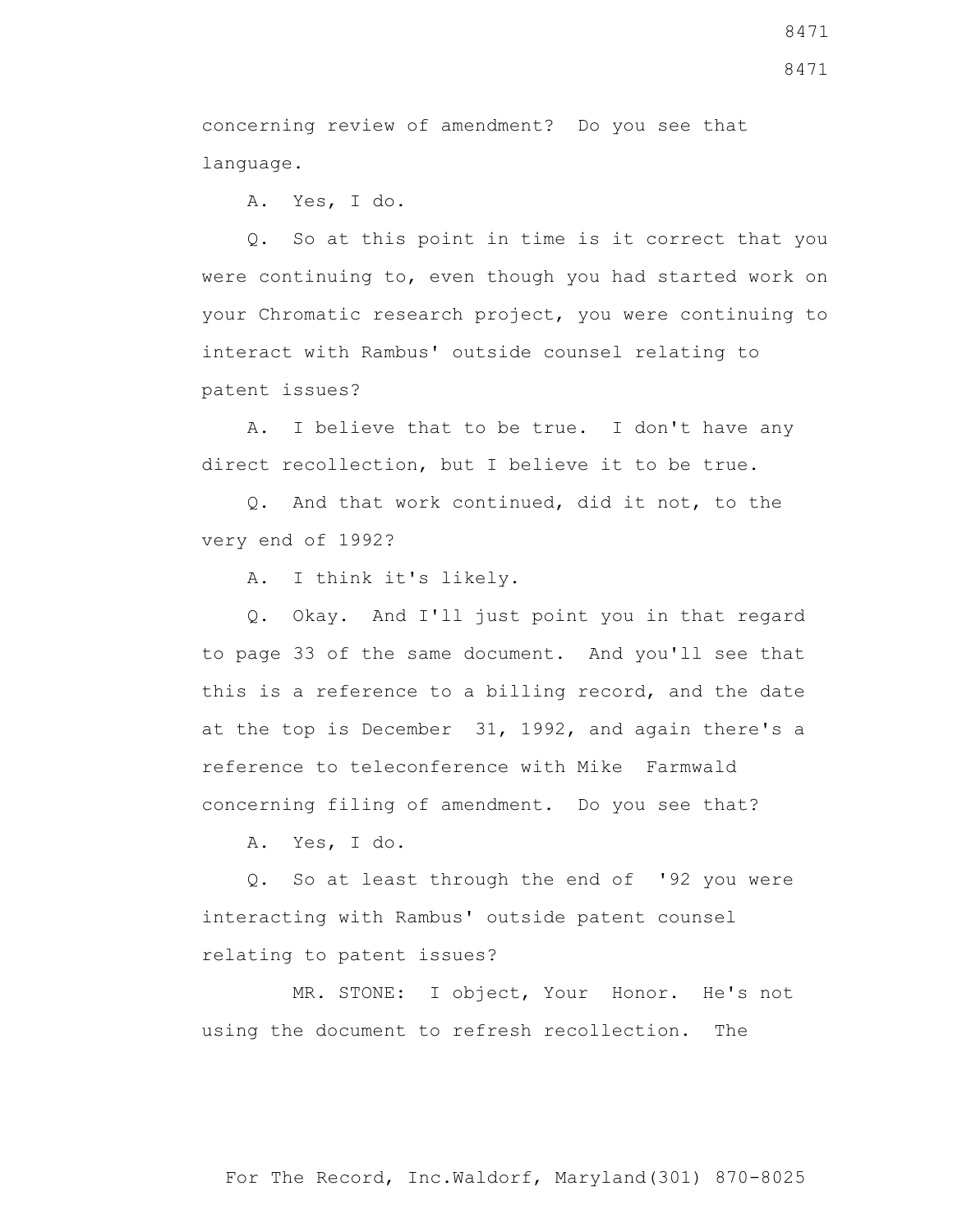JUDGE McGUIRE: Sustained, Mr. Royall. MR. ROYALL: I'll withdraw that question. JUDGE McGUIRE: All right. MR. ROYALL: And I have no further questions. JUDGE McGUIRE: Okay. Very good. MR. STONE: I have no questions, Your Honor. JUDGE McGUIRE: Very good.

 Dr. Farmwald, I want to say thank you for your testimony. You're excused from this proceeding.

 Counsel, it's twelve o'clock. I suggest we take a break for lunch and reconvene around twenty after one.

 MR. STONE: That's fine, Your Honor. Thank you.

JUDGE McGUIRE: Hearing in recess.

**(Whereupon, at 12:02 p.m., a lunch recess was taken.)**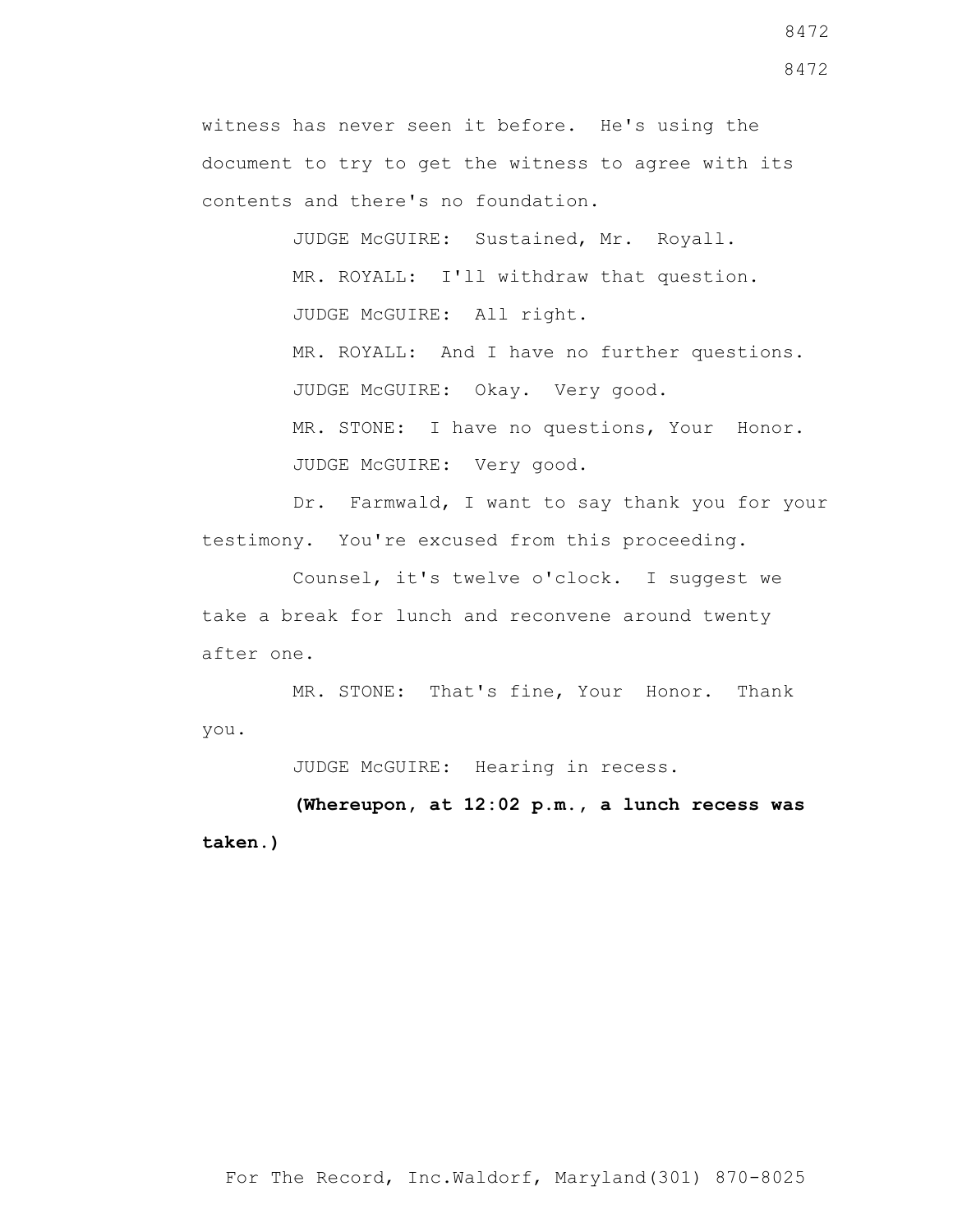A F T E R N O O N S E S S I O N

## **(1:21 p.m.)** .

 JUDGE McGUIRE: This hearing is now in order. At this time the respondent may call its next witness.

 MR. DETRE: Your Honor, we're going to call Dr. Mark Horowitz. I believe Dr. Horowitz stepped out

for one second and we've just sent somebody to fetch him.

JUDGE McGUIRE: Okay.

 Did you all get a copy of my order on the post-hearing briefs? Would this be a good time to talk about that? Does anyone have any comments or inquiries as to how that's going to proceed?

MR. STONE: I don't at this time, Your Honor. I appreciate getting it now. We will have questions to raise.

> JUDGE McGUIRE: How about the other side? MR. WEBER: That's fine.

JUDGE McGUIRE: And while we're just at it -this probably will only take a couple minutes -- are we on track to complete this hearing by the end of the month? Because I do not want to go into August.

MR. STONE: I am very hopeful that that last week of July which includes either two or three days in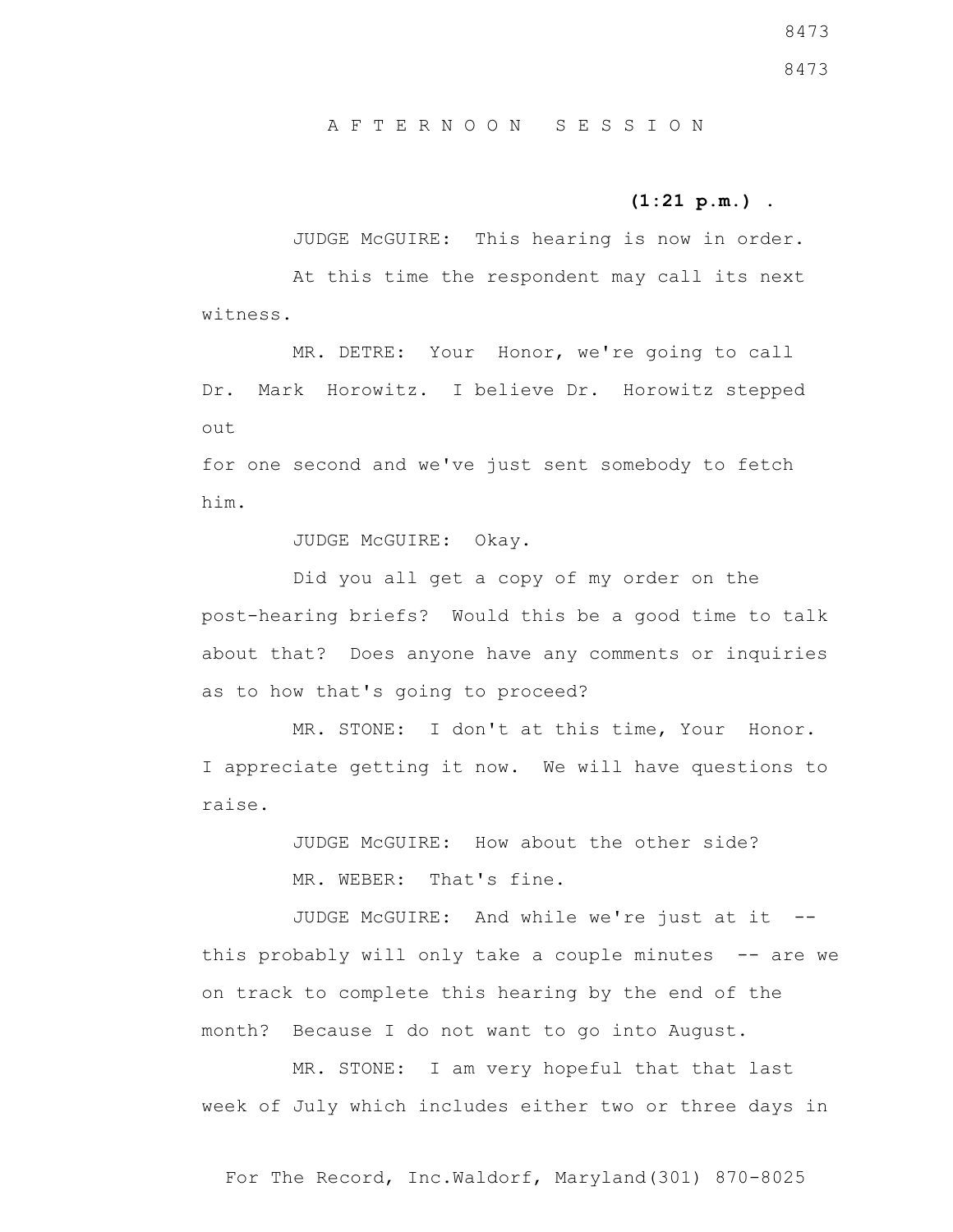August  $-$ - it does include August 1 and 2 I think  $-$ that that week we should be able to conclude our case by that week.

JUDGE McGUIRE: By the week of --

MR. STONE: By that last week in July.

 JUDGE McGUIRE: Then we'll have the other side's rebuttal in early August? Is that what we're talking about?

 MR. DAVIS: Obviously it depends on what the rest of the case is.

 JUDGE McGUIRE: If this would expedite this, we could start earlier in the morning and we could go later. Again, that's going to be up to counsel, but I was hopeful we wouldn't have to go into August.

 MR. STONE: I can say we're doing everything we can to trim our list and run it as tight as we can. We aren't proposing any deliberate Fridays off, although we may finish early on one or two days, but I think in general we're trying to do it -- i'll look at it again.

 JUDGE McGUIRE: I'll ask that the two sides confer, and let's try to get this thing done as soon as we can as close to the end of July.

MR. STONE: I appreciate that.

JUDGE McGUIRE: At this time you can call your

For The Record, Inc.Waldorf, Maryland(301) 870-8025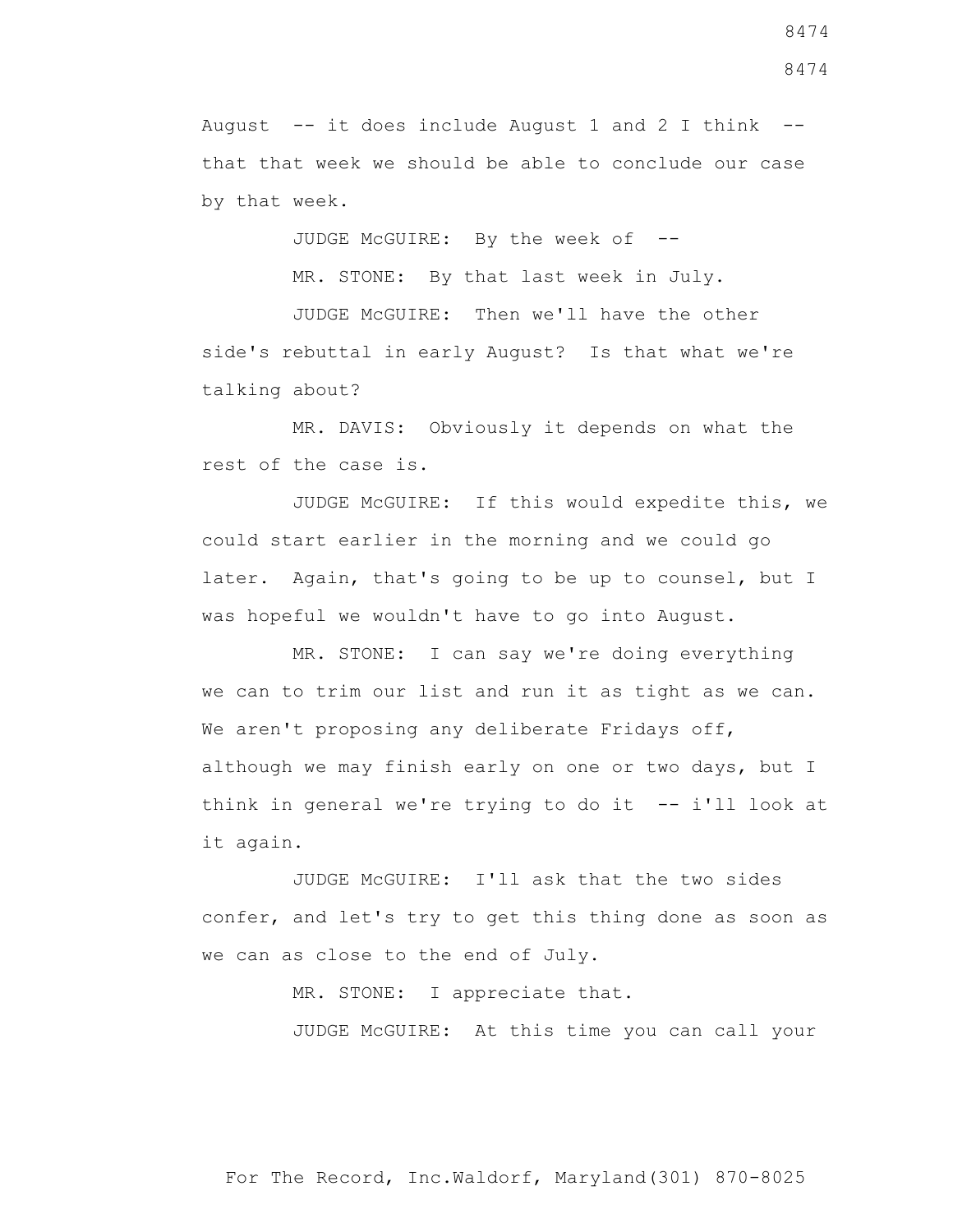MR. DETRE: Your Honor, respondent calls Dr. Mark Horowitz.

 JUDGE McGUIRE: Okay. Dr. Horowitz, would you please stand and be sworn by the court reporter.

- - - - -

Whereupon --

### **MARK ALAN HOROWITZ**

a witness, called for examination, having been first duly sworn, was examined and testified as follows:

DIRECT EXAMINATION

BY MR. DETRE:

Q. Good afternoon, Dr. Horowitz.

A. Good afternoon.

 Q. Could you please state your full name for the record.

A. My full name is Mark Alan Horowitz.

Q. And where do you live?

A. I live in Menlo Park, California.

Q. Where about in California is that?

 A. It's part of the Silicon Valley. It's right next to Stanford University.

Q. How long have you lived in the Silicon Valley?

 A. I've lived in the Silicon Valley area since 1978.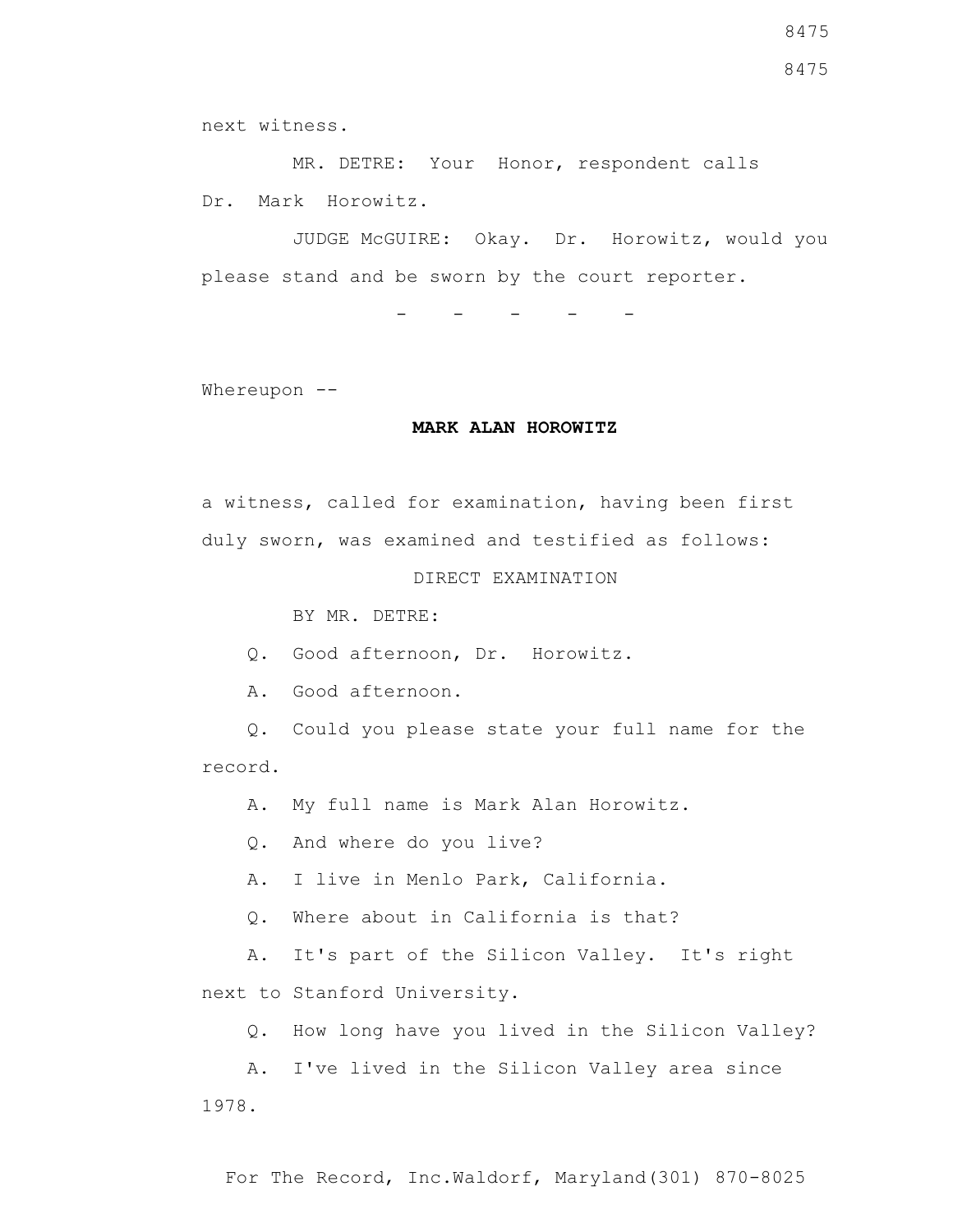A. My present job is primarily as a faculty member at Stanford University.

Q. In what department are you a faculty member?

 A. I actually have a joint appointment in the electrical engineering department and in the computer science department.

 Q. I'd like to step back a little bit and get some background about you, Dr. Horowitz.

Where were you born.

A. I was actually born here -- well, not in this building but in Washington, D.C. .

Q. And where were you raised?

A. I was raised in Maryland in Silver Spring.

 JUDGE McGUIRE: And then after that, then you still went to California?

THE WITNESS: Yeah. I really disappointed my mother, too.

JUDGE McGUIRE: All right.

BY MR. DETRE:

- Q. Where did you go to college, Dr. Horowitz?
- A. I went to college at MIT in Boston.

Q. And what did you study at MIT?

A. Electrical engineering.

Q. Did you get a degree from MIT?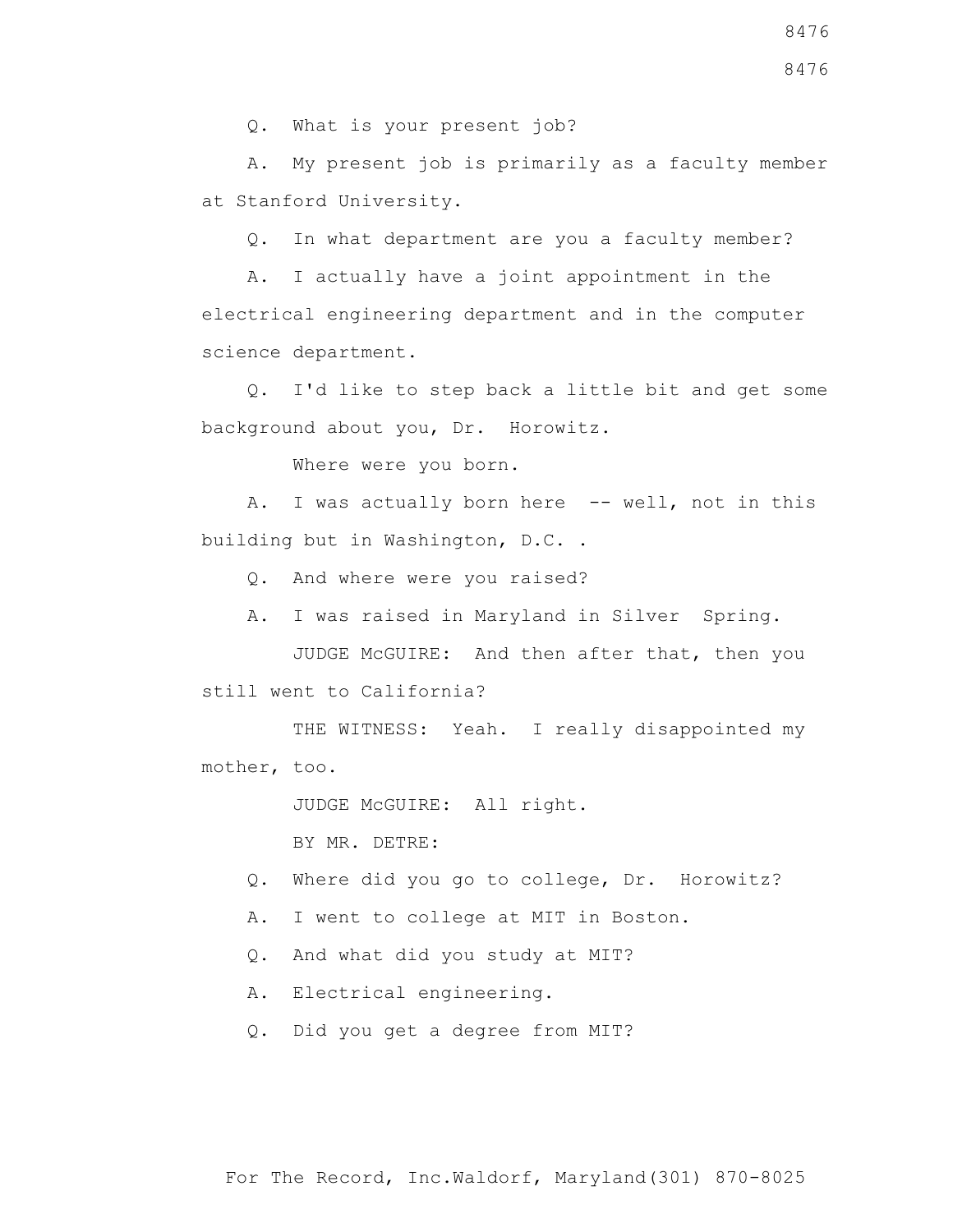A. Yes. I graduated with both my bachelor's and master's degree from MIT.

Q. In what year was that?

A. I graduated in 1978.

Q. How long did it take you to get those degrees?

A. Four years.

 Q. Is that the usual amount of time it takes to get a bachelor's and a master's from MIT?

 A. No. MIT has a reputation for taking a long time for a master's. After three years at MIT I realized that they paid graduate students instead of having to pay them to be a student, and since I was supporting myself through school, I had taken enough credits, I applied to be a graduate student.

 Q. So how old were you when you got your master's from MIT?

A. I was born in '57, so that made me 21.

Q. Did you do well at MIT?

A. Yes, I did.

Q. Can you explain?

 A. Well, MIT has a 5.0 scale, it's not 4.0, because they like to be different, but through my career I got one B and the rest A or A-pluses.

 Q. And after graduating from MIT, what did you do?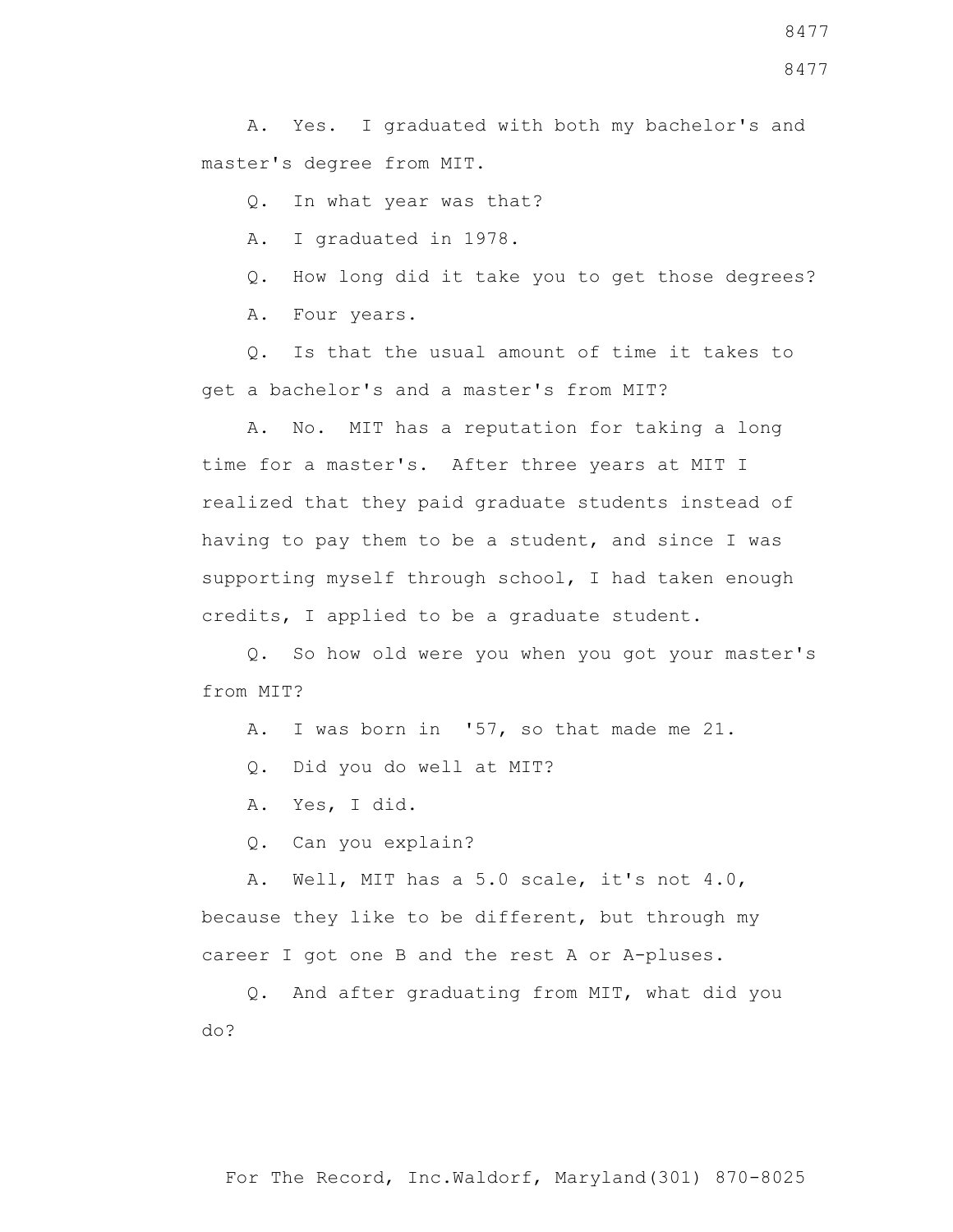A. I moved out to the Silicon Valley and got a job at an integrated circuits company called Signetics.

Q. What did you do at Signetics?

 A. I was a chip designer, and the first project that I worked on was a bipolar chip, an ECL chip. It was a kind of memory called a content addressable memory.

 Q. And Dr. Horowitz, you said you were a chip designer?

A. That's correct.

 Q. In this case we've heard the term "circuit designer" used. Would you call yourself a circuit designer also?

 A. Yeah. A chip designer and a circuit designer are used interchangeably.

 Q. And we've also heard a fair amount of testimony about systems architects or architecture engineers. Are you familiar with those terms?

A. Yes, I am.

 Q. How does a circuit designer differ from a systems architect?

 A. Well, to design a large digital system it's very complicated, so it's typically broken into different levels.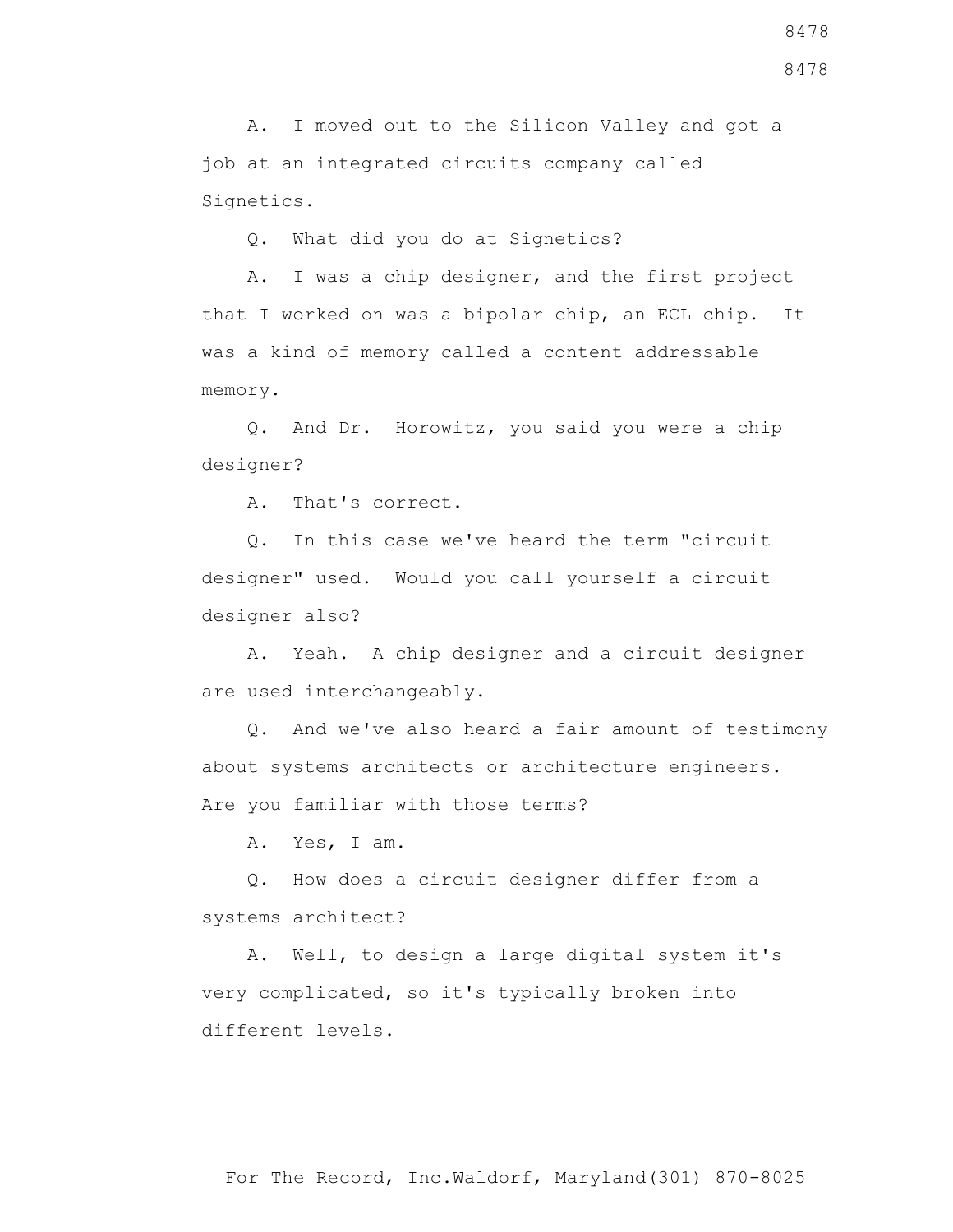So the systems architect will work on what's called a logical level. Oh, I should apologize.

# **(Discussion off the record with the court reporter.)**

THE WITNESS: So for you to build these very complicated things you basically break them into different levels of abstraction, and so the system designer will work at sort of the logical level, thinks about things in terms of signals being one or zero and different logical blocks, and a circuit designer is responsible for creating the logical blocks that the system architect would use.

 And so things that might seem simple to a system architect are really the problems that the circuit guys need to work on, and that's primarily the level that I've been working at.

BY MR. DETRE:

 Q. I'm sorry. There was a bit of digression there.

How long did you work at Signetics.

 A. I worked at Signetics for a year and then the group I was working in was disbanded.

Q. And what did you do at that time?

 A. I decided to go back to school and I became a Ph.D. student at Stanford University.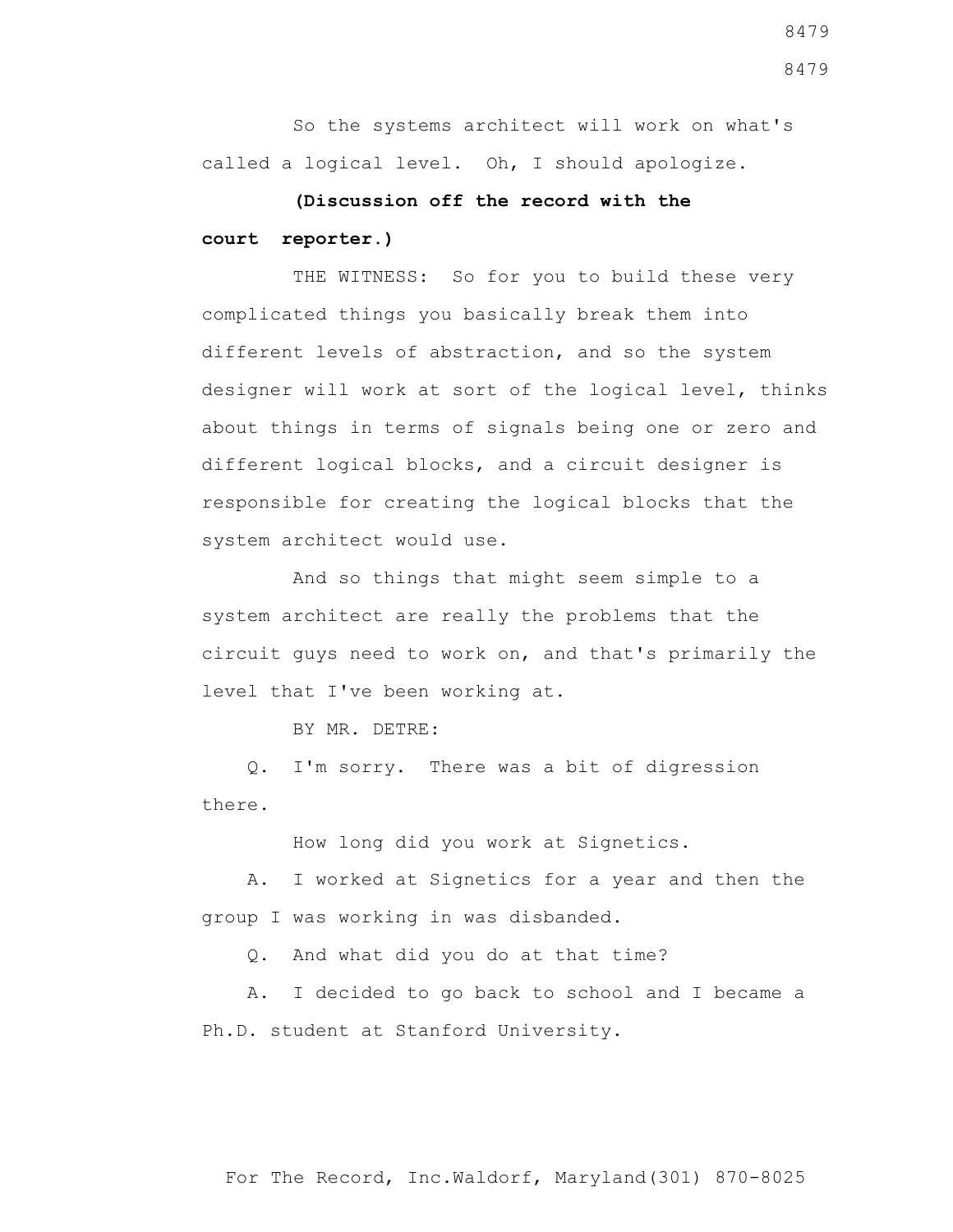Q. What did you study at Stanford?

 A. I studied integrated circuit design, both circuit design and some system design issues.

Q. And did you graduate from Stanford?

 A. Yes, I did. I got my Ph.D. from Stanford in December of 1983.

Q. What did you do after graduation?

 A. I basically was looking at faculty positions, and I was given an offer at both MIT and Stanford, and I took the offer at Stanford and became a faculty member there.

Q. What year was that again?

A. I became a faculty member in 1984 .

 Q. What were your initial responsibilities when you became a faculty member at Stanford?

 A. The sort of standard faculty member responsibilities. I was teaching classes and advising research students.

 It was a little unusual since the faculty member who I thought was going to be my mentor, John Hennessey, decided to take leave to start a company. It was MIPS Computer Systems actually. And as a result I ended up running his whole research project.

Q. What research project was that?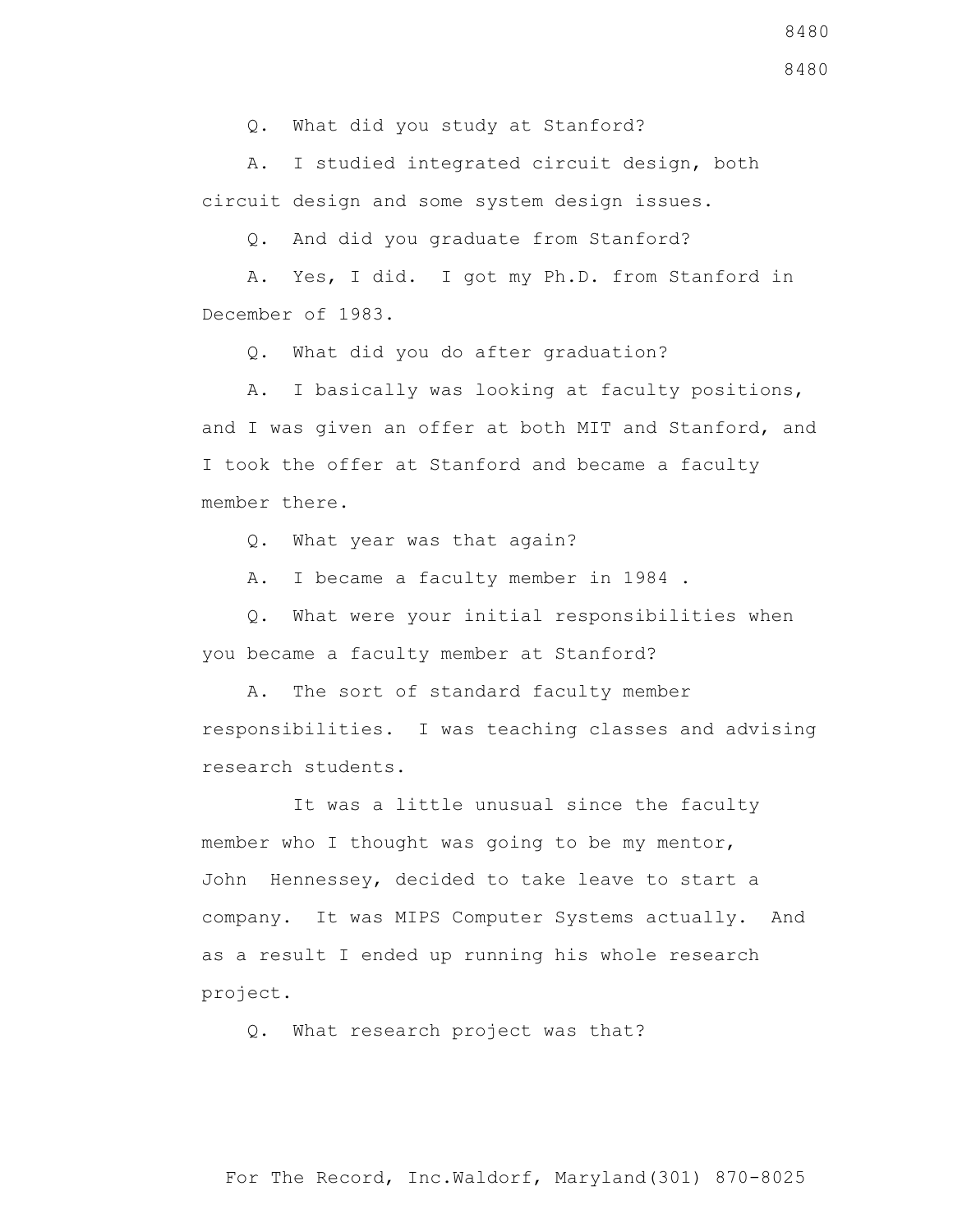A. It was design of a microprocessor chip, one of the RISC chips that we had heard about earlier.

 Q. And what are your current responsibilities at Stanford?

 A. I'm currently a full professor at Stanford University. I'm actually the director of the computer systems lab, which is a joint laboratory between the electrical engineering department and the computer science department. It deals with all aspects of computer systems.

 I also have some administrative responsibilities, overseeing some campus IT and some other stuff.

 Q. During your time at Stanford, what sorts of research have you pursued?

 A. My research agenda is fairly broad in the general area of digital systems and integrated circuits. I've worked on computer programs to aid the design of such chips, circuit design, like how to build low-power or very high-speed memories or I/O.

 Recently, for the past decade, I've done a lot of work at high-speed I/O.

Q. And when you say "I/O," you mean?

 A. These are the pins that connect chips together. I/O stands for input/output.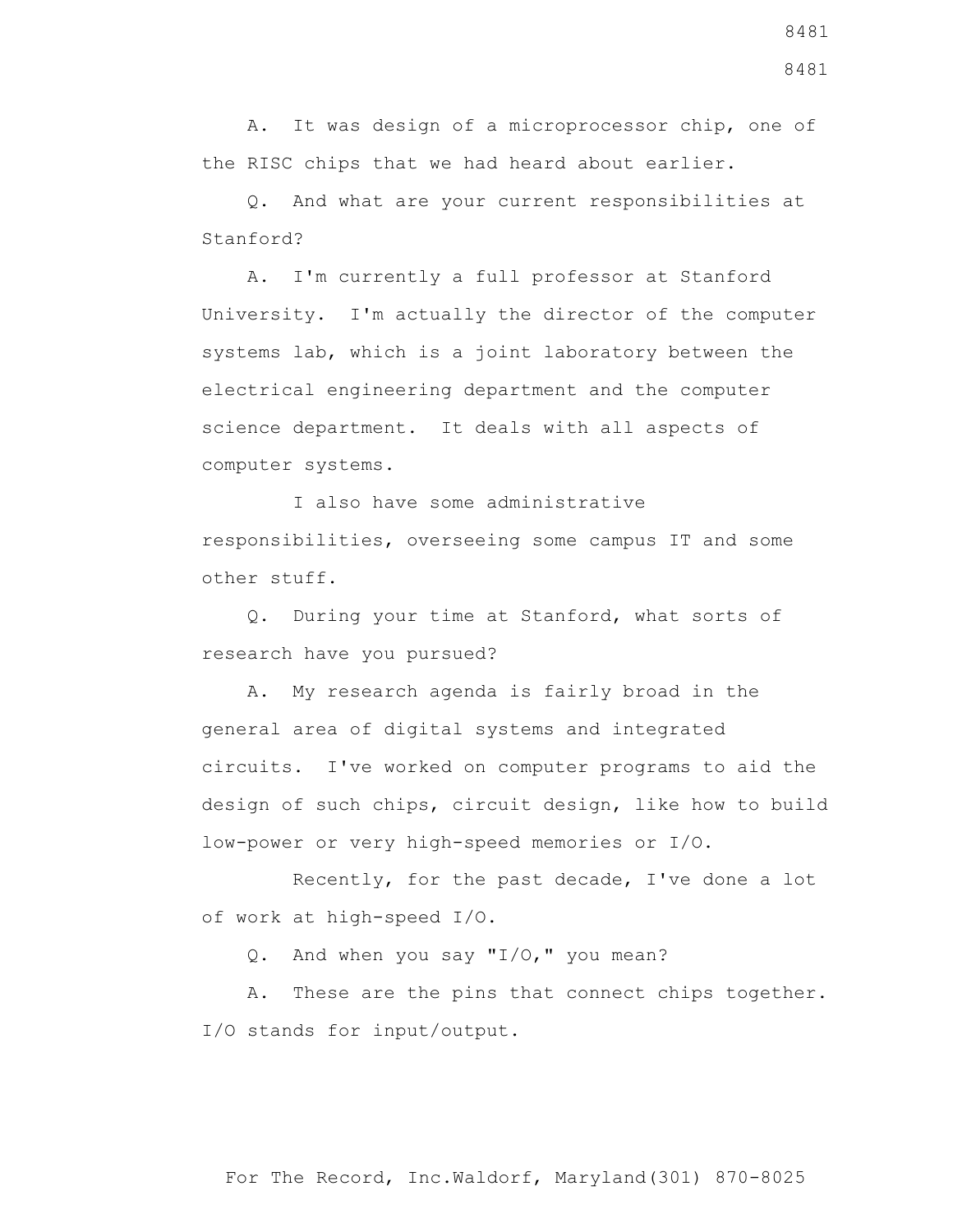I've also worked on computer designs of various kinds. I've built large-scale multiprocessor systems as well as single-chip implementations, so fairly broad in that range.

 Q. Have you received any honors or awards during your time at Stanford?

A. Yes. A number of them.

Q. Could you give us a couple of examples.

 A. Okay. Well, when I first became a faculty member, I was awarded the National Science Foundation Presidential Young Investigator Award.

 I've been awarded -- some of my publications have won best paper awards at either conferences or journals.

 And it's a little embarrassing because I actually hold two endowed chairs at Stanford, so I'm the official Yahoo! at Stanford -- I'm the Yahoo! professor of industrial engineering and computer science at Stanford, and I also hold the Cadence chair at Stanford.

 Q. Have you worked at Stanford as a faculty member continuously since 1984 ?

 A. No. I've taken a few leaves. The first leave was in 1990 to start Rambus.

Q. How long was that leave?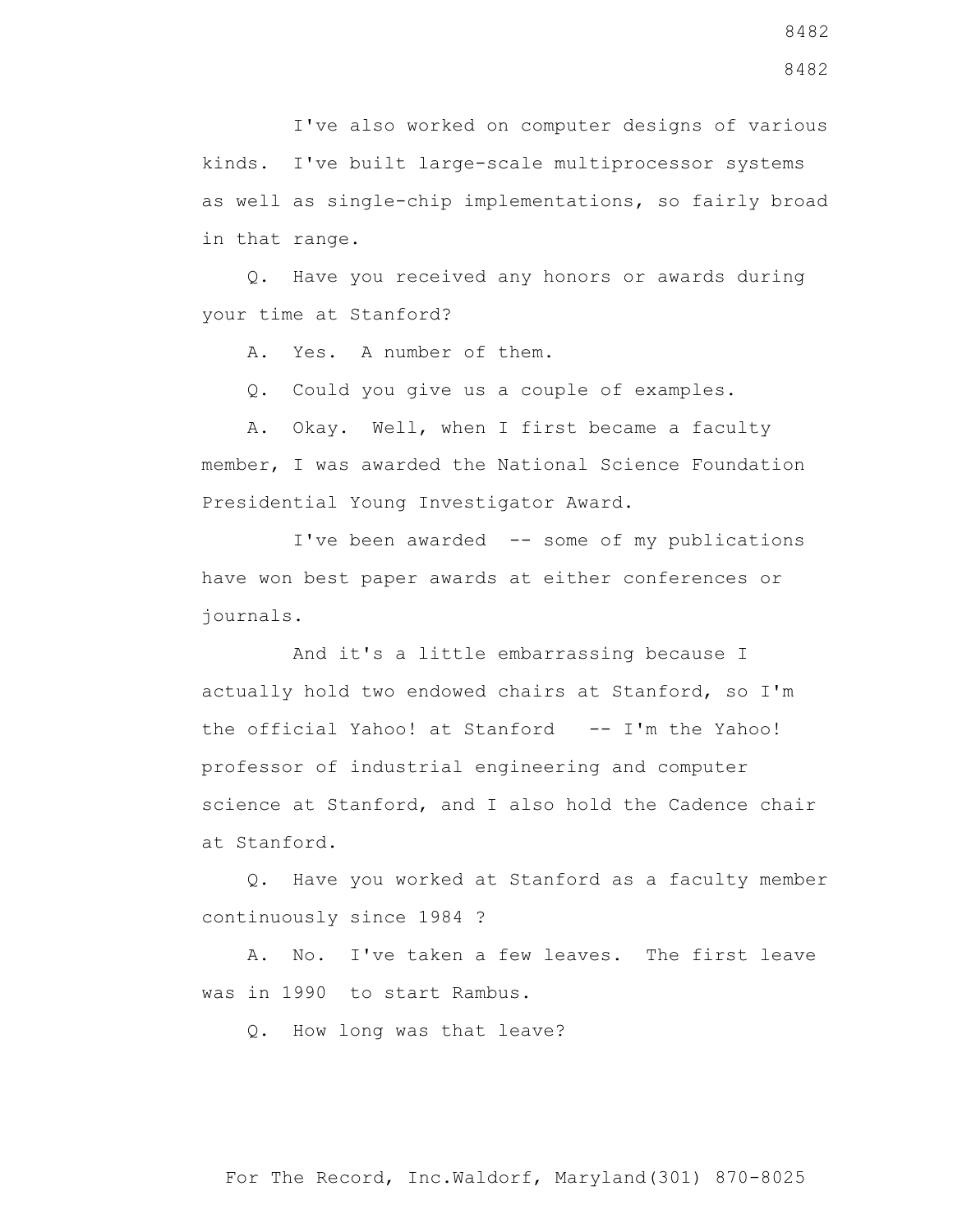A. I was away from Stanford for one year during 1990 , and then during 1991 I ramped back to Stanford, split my time. And by September of 1991 I was back full-time at Stanford.

 Q. And after you returned to be full-time faculty at Stanford, did you continue your relationship with Rambus in any way?

 A. Yes. Stanford faculty members allow faculty to do a one-day-a-week consulting, so I've taken that one day a week and worked with Rambus since the founding of the company, and I'm still working there one day a week.

Q. And are you also on the board of directors?

A. Yes, I'm on the board of directors.

 Q. What sort of work are you doing at Rambus these days with your one-day-a-week consulting?

 A. I'm acting as a consultant since I'm only there one day a week, but I'm working mostly with the high-speed serial link group, talking about methods of building ever faster I/O interfaces.

Q. Is that related to memories?

 A. This group isn't directly related to memory. It's technology that could be put onto memory devices; it could be put on other devices.

Q. You were present yesterday and today during

8483 8483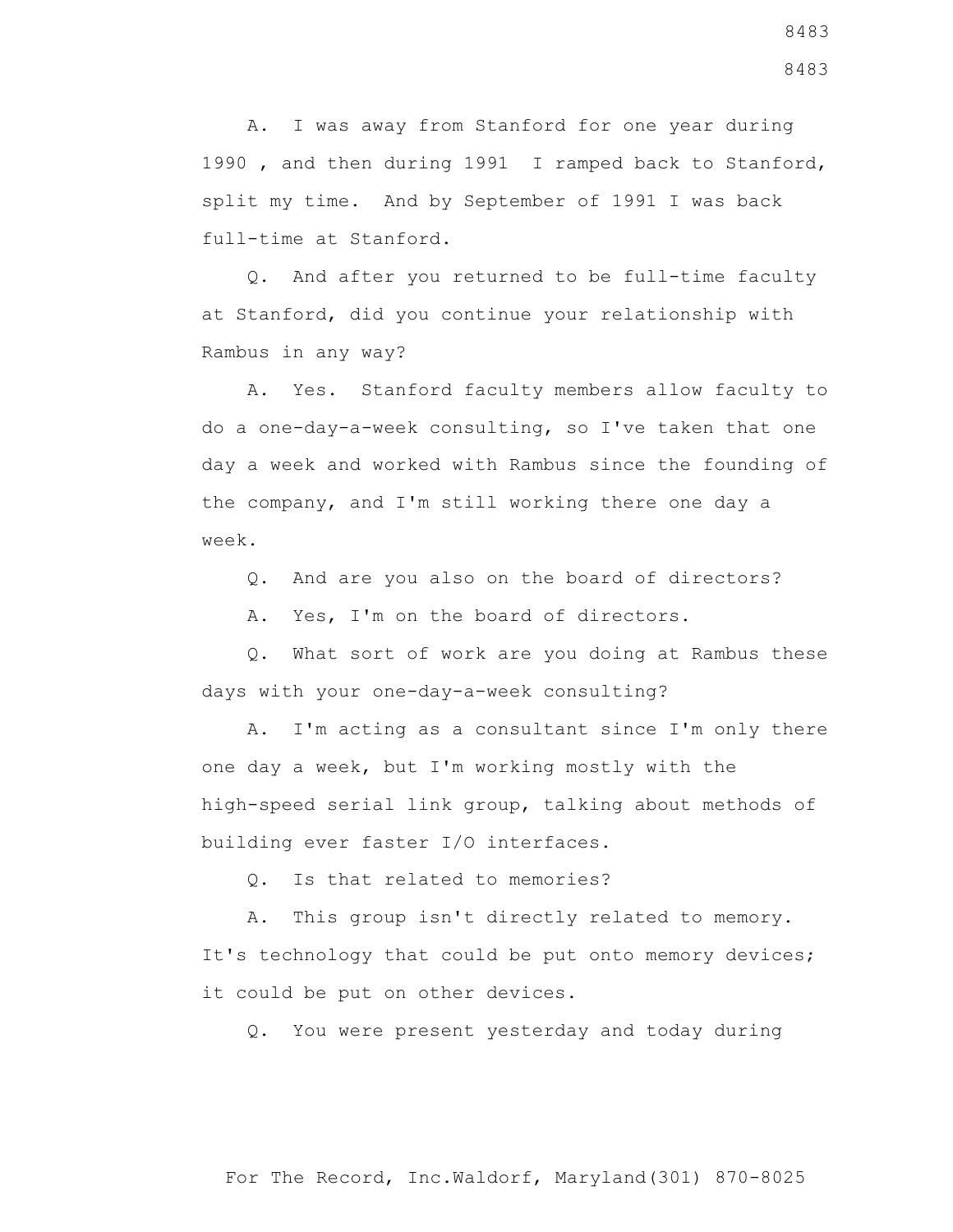Dr. Farmwald's testimony; is that right?

A. That's correct.

Q. When did you first meet Dr. Farmwald?

 A. I believe it was in the mid-1980s, right when Mike was starting the company FTL that he described yesterday. He came to Stanford and asked if I'd be interested in joining the company, and I had just become a faculty member at Stanford and was not really interested in leaving at that time, and I declined the offer.

 Q. Did you get to know Dr. Farmwald after that time?

A. Yes, I did.

FTL was acquired by MIPS Computer Systems, and then they hired me as a consultant to do design on some of their ECL microprocessor chips, since I had done some bipolar circuit design before.

Q. And during what period were you doing that?

 A. That was in the probably -- i don't remember exact dates. I'm not very good on dates, but I would guess it's '86-87 time frame.

 Q. Now, did Dr. Farmwald call you at some point about an idea for high-speed DRAMs?

 A. Yes. He called me I believe it was late in '88 with this idea that he was pretty excited about.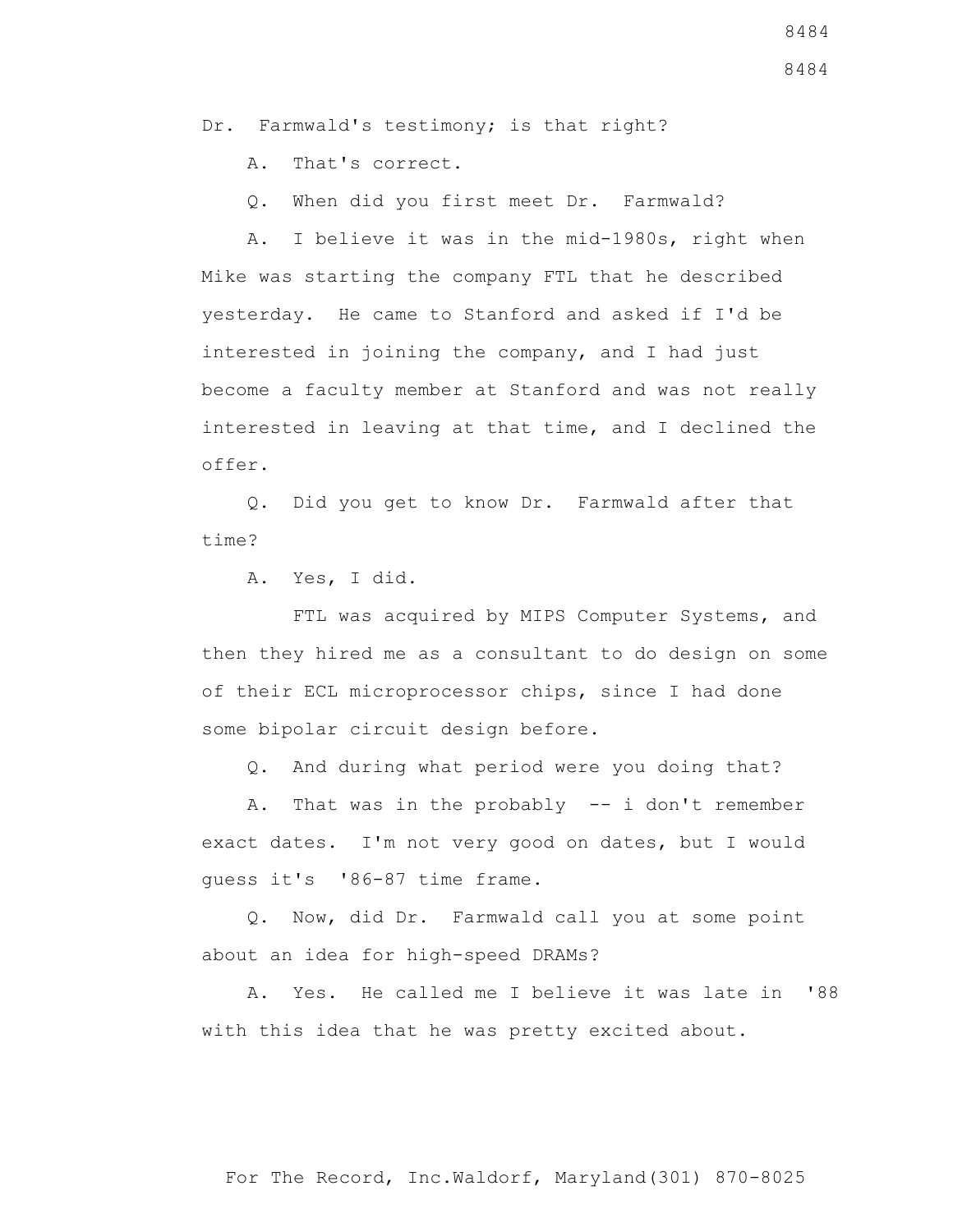Q. And so just briefly, what did he tell you at that time?

 A. Well, this led to the discussion that was brought up yesterday about the meeting at Saint Michael's Alley and he told me about this new idea for changing the interface to DRAMs.

 Q. And Dr. Farmwald went over that yesterday. You listened to that. Did he basically get it right?

MR. WEBER: Objection. Leading.

JUDGE McGUIRE: Sustained.

BY MR. DETRE:

 Q. What was your reaction to Dr. Farmwald's testimony about that?

 A. Unfortunately, he was correct that I'm often very skeptical when I hear new ideas, and so I was pretty skeptical about the idea, but on further thought, I really did think that it was, A, technically correct, that was -- excuse me -- that is, the problem he was addressing was going to be a real problem, that bandwidth in a DRAM was really a difficult problem to solve and that his approach was a really good approach to solve that problem, and so technically I thought it was both a challenging problem and an important one.

Q. Did you ultimately decide to work on that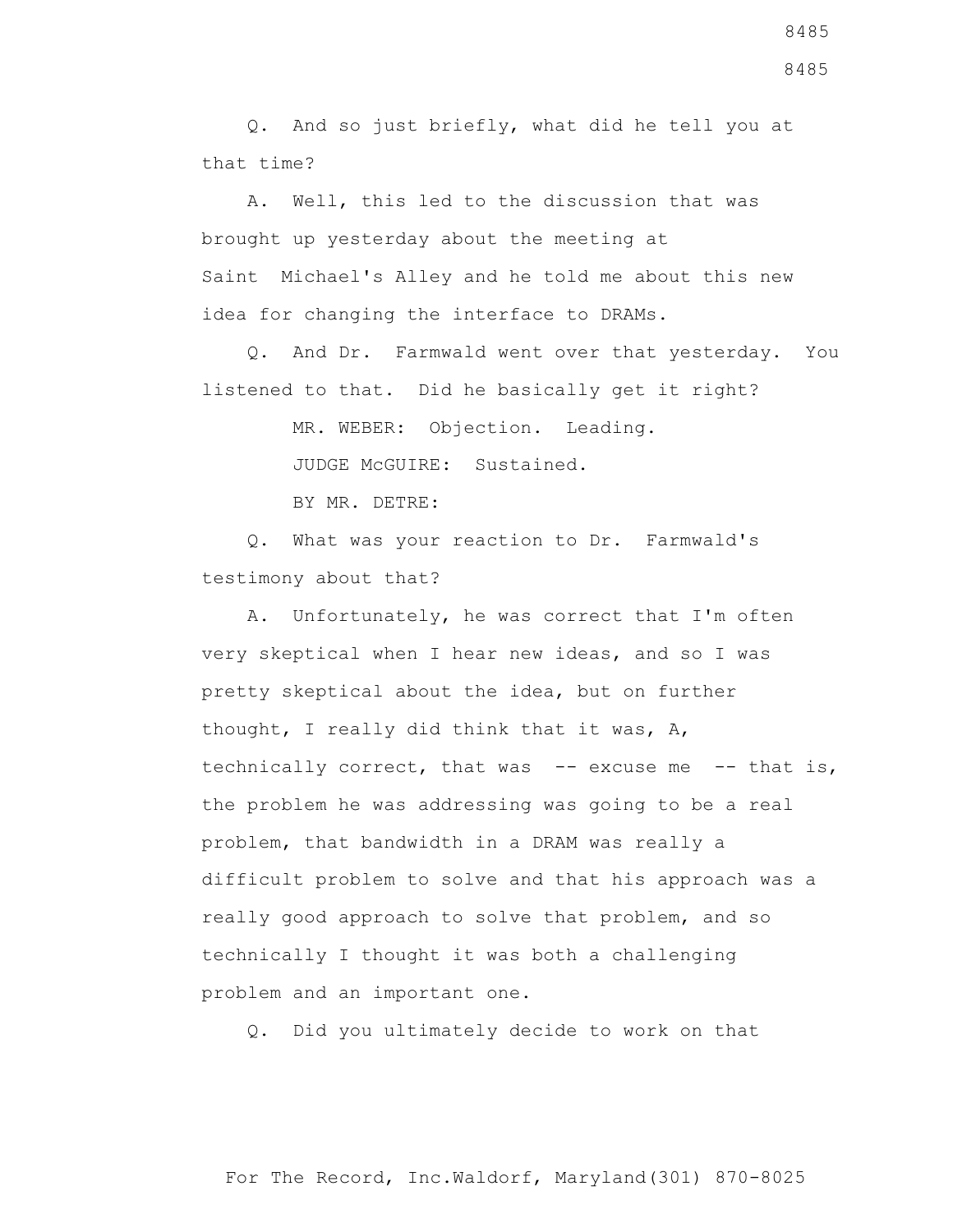project?

 A. Yes. After Mike -- after working with Mike a little bit, I decided that even if I didn't think the business aspects necessarily -- you know, I didn't know too much about the business aspects -- the technical problem was interesting enough and challenging enough, it sounded like a fun thing to do.

- Q. But you did take a leave of absence for --
- A. Yes.

Q. -- a year from Stanford; is that right?

A. Yes.

 So basically at that point I had been at Stanford almost six years, and to be honest, I had been running very hard and was a little fried at Stanford and needed a break, so I decided this would be a good break, I would do something very different than what I was doing before, and I set up to take a leave from Stanford and work with Mike full-time.

 Q. Now, what was your goal in working on this project with Dr. Farmwald?

 A. Well, Mike saw that the problem that we were facing was a shortage of bandwidth to a DRAM, so when I joined the project, my goal was to build the fastest possible interface that you could get on the DRAM, to get as many bits per second as you could, you know, to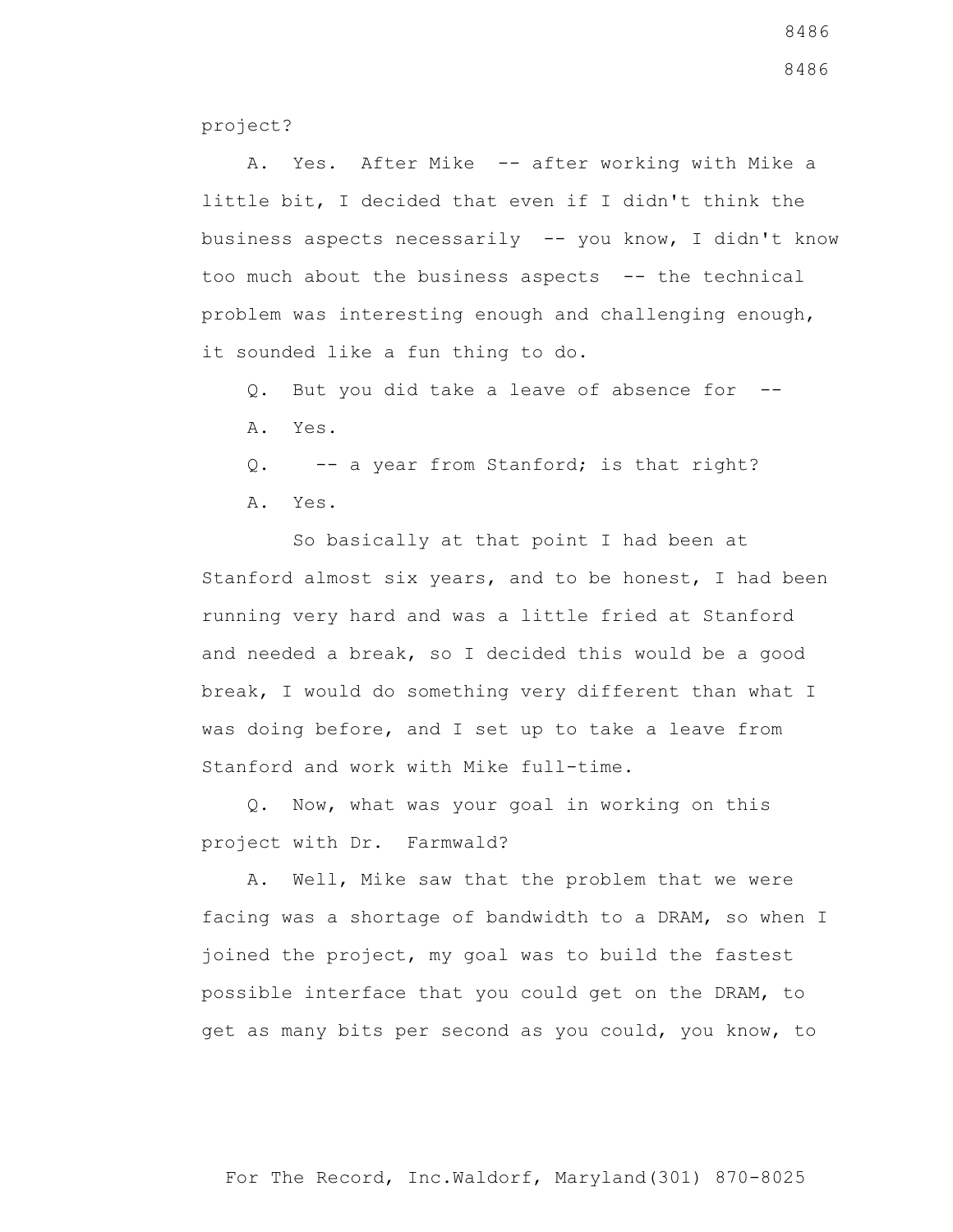push the technology as far as you could.

 Q. Did you think it was important to push the technology to the very fastest interface you could build?

A. Well, I think at the time it was -- it wasn't that this very fast interface was going to be required. I mean, people were doing the -- dealing with the current DRAMs and we were talking about something, as Mike said, which was basically a factor of a hundred times faster, but it seemed that these techniques would be inevitable, and like I'm an engineer and I like the technical challenge, so what we tried to do is figure out the best interface that we could figure out.

 Q. Now, in trying to build this high-speed interface, what sort of problems did you have to solve?

 A. Oh, there were numerous problems that we needed to solve in order to get a really high-speed interface.

 Current interfaces couldn't run at high speeds for a number of different issues having to do with electrical issues, having to do with clocking, having to do with the whole way -- what Mike called the protocol, so all those areas would need innovations in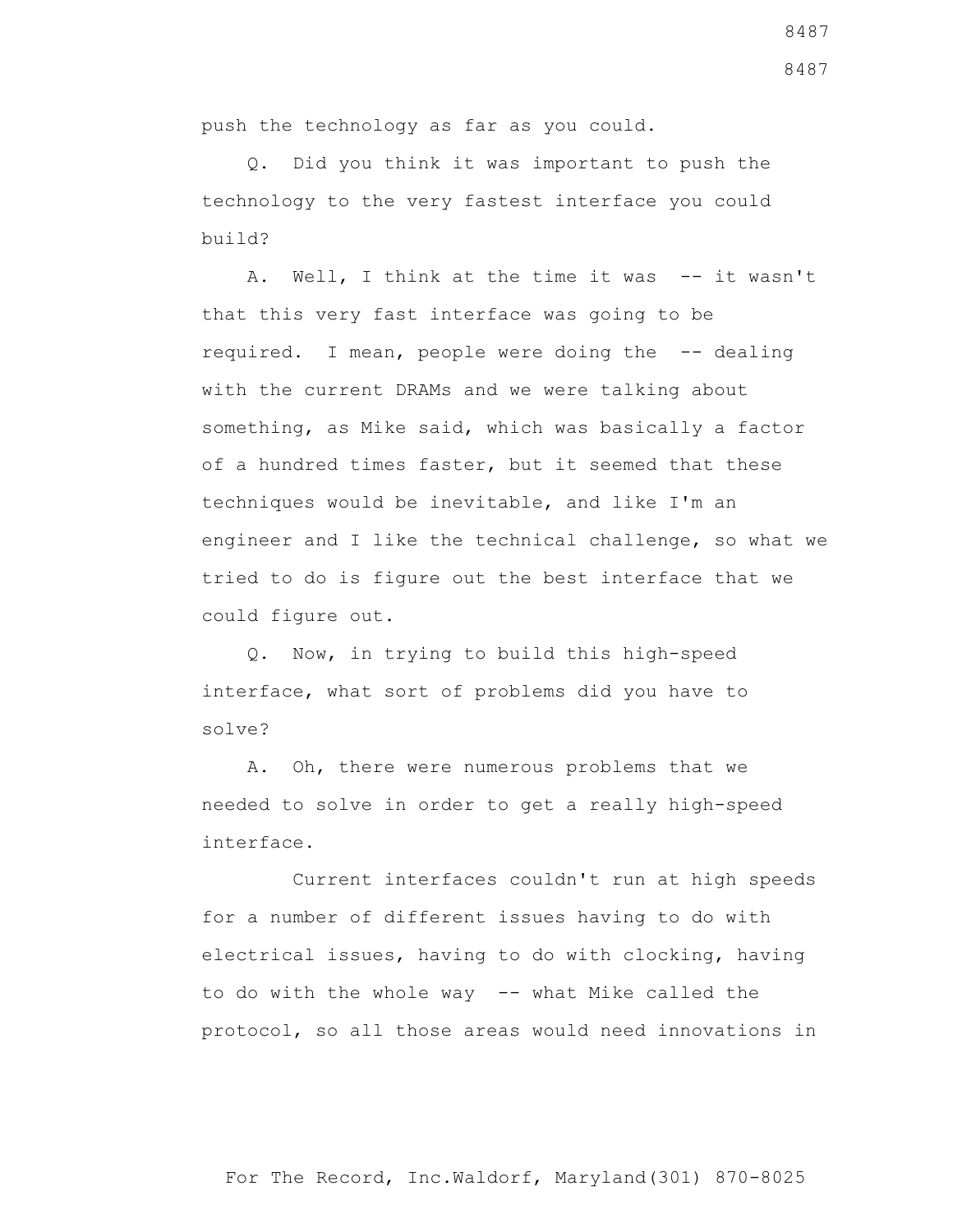order to get a really high-speed interface.

 Q. The first thing that you mentioned was electrical issues?

A. Yes.

Q. What sort of -- could you break that down some more. What sort of issues arose in that area?

 A. Well, in order to get a high-speed interface, we were going to need to be able to get very high-frequency signals from the DRAM to whatever it was talking to, the memory controller, and back. And that meant we needed circuits that basically could generate the high-speed signals, but we also needed the environment, the wires -- I think people call it bus; I sometimes call it channel -- between these things to be able to allow these very high-speed signals to propagate through.

 And therefore, we needed to work on what the wires look like, the bus. We needed to worry about the driver circuitry, the receiver circuitry, in order to be able to generate signals that are high enough performance.

 Q. And you mentioned that there were also problems that arose with respect to clocking?

A. Yes.

Q. What do you mean by that?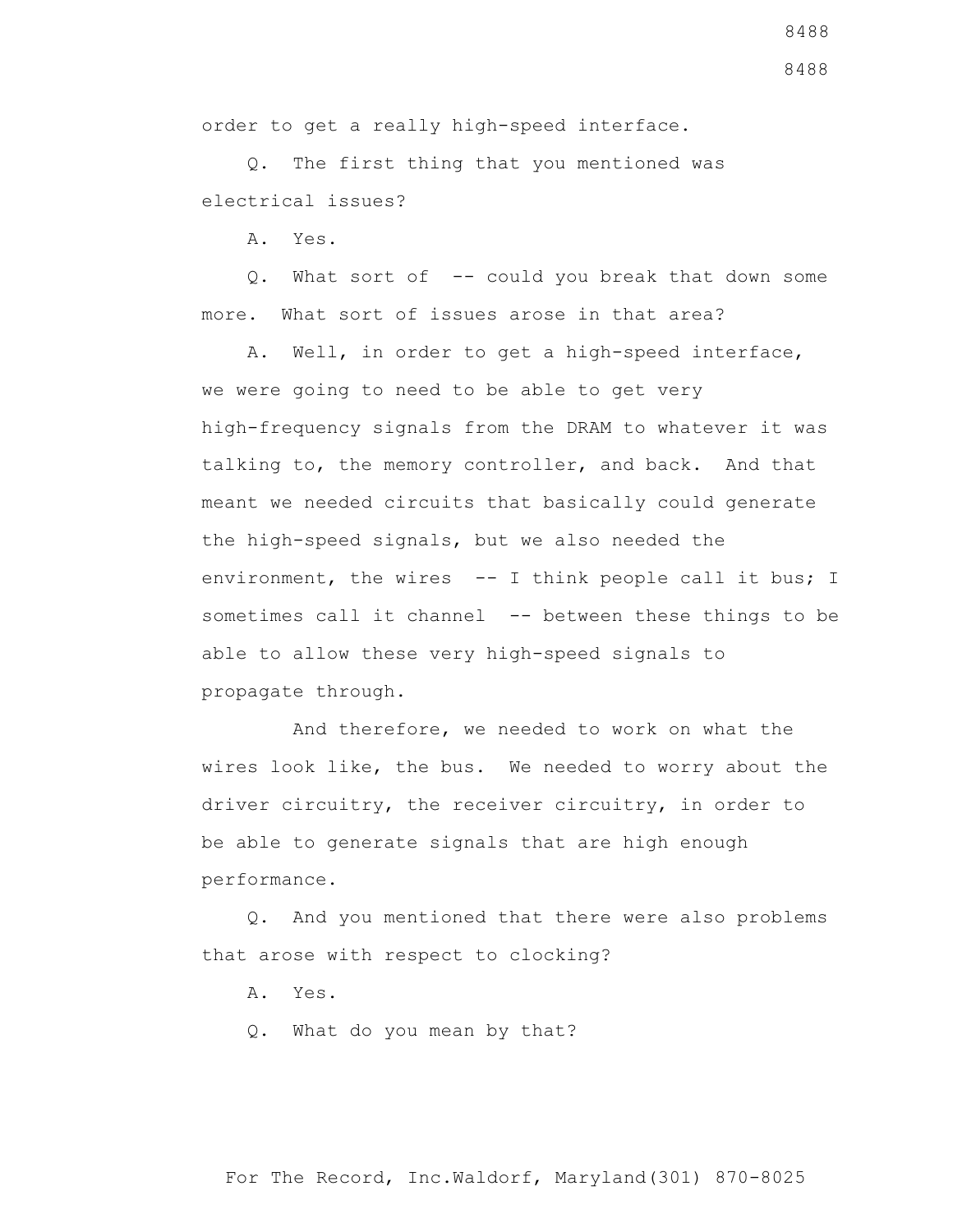A. Well, the current memory chips of that time are what are now called asynchronous chips. They had RAS/CAS interfaces. And it was both Mike and my opinion that in order to get very high performance out of a device it would have to be a synchronous device, which means that it would need to have some sort of timing reference, and that timing reference is usually called clock.

 And then even with a clock you have to have very tight control over the timing in order to be able to know which bit was which. If each bit is only two nanoseconds in length, then you have to sample it at the right time to get the right bit; otherwise, you'll either get garbage or the wrong bit. And that's what I mean by "clocking issues."

 Q. I'll come back to your solutions here, but let me get to the last topic you mentioned.

A. Sure.

 Q. You said that there were also problems in respect to designing of protocol?

A. Correct.

Q. What did you mean by that?

 A. Well, again, the current DRAMs of that time had an interface where you would present an address and it would give you back one bit of data or maybe four bits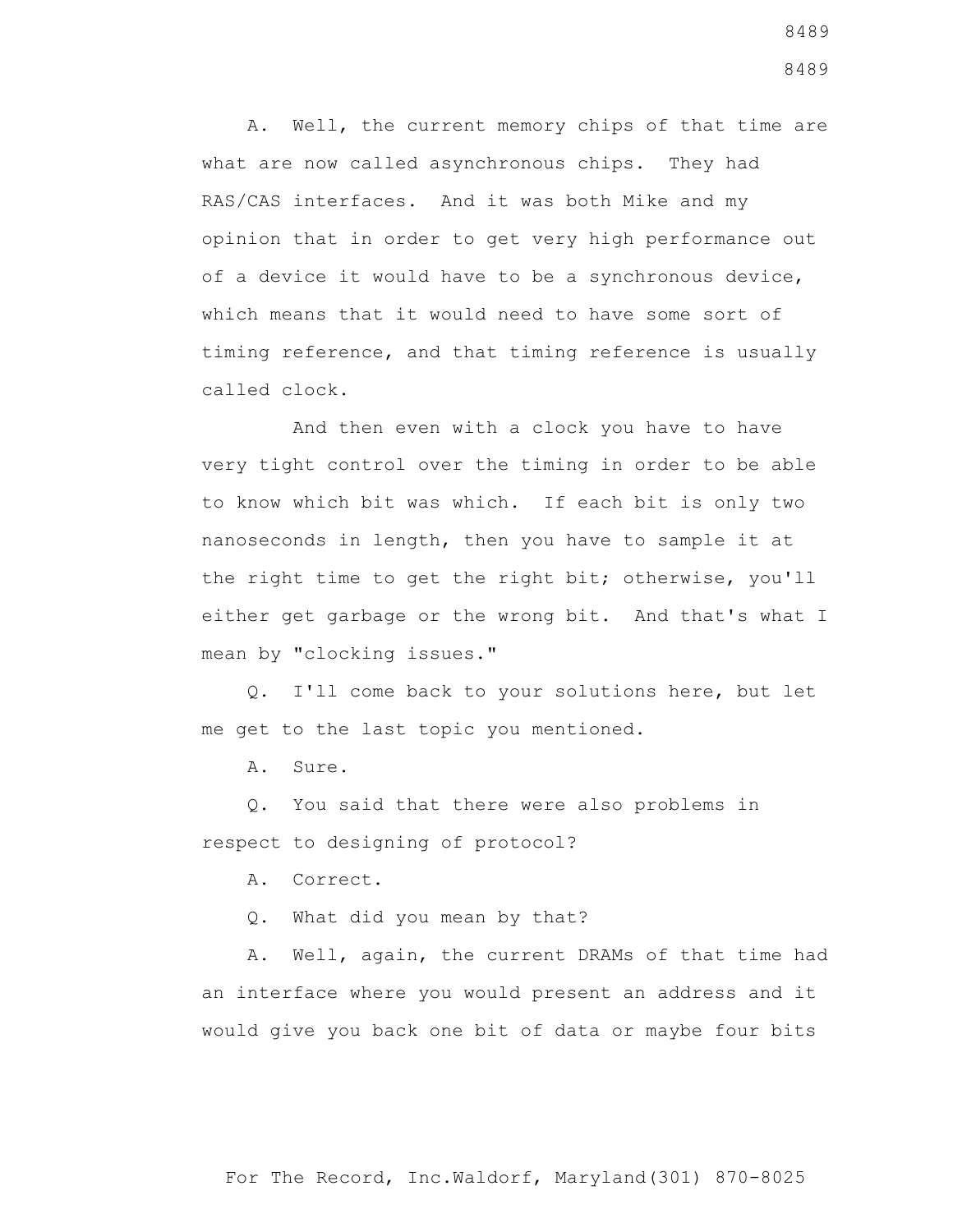of data, but generally the system that was using that DRAM didn't want that small amount of data; it wanted a chunk of data, many bits of data.

 And that we thought in order to really get high performance what we wanted to do is put a little, what used to be called a memory controller or a controller for the memory chips directly on the memory chip, and that would then allow us to optimize the signals that went on the bus, the wires between the memory chip and the controller.

 And to do that controller it meant putting some registers onto the chip, it meant allowing it to do - sort of return variable chunks of data back, issues like that.

 Q. Now, we've broken down the problem somewhat. Let me go back and talk a little bit about each of the things that you mentioned.

A. Sure.

 Q. With respect to the electrical issues, you said that you had to work on the bus?

A. Correct.

 Q. What sort of solutions did you come up with to the problems that arose with respect to the bus?

 A. Well, there are, again, many different steps that we took in order to get ultimately a

8490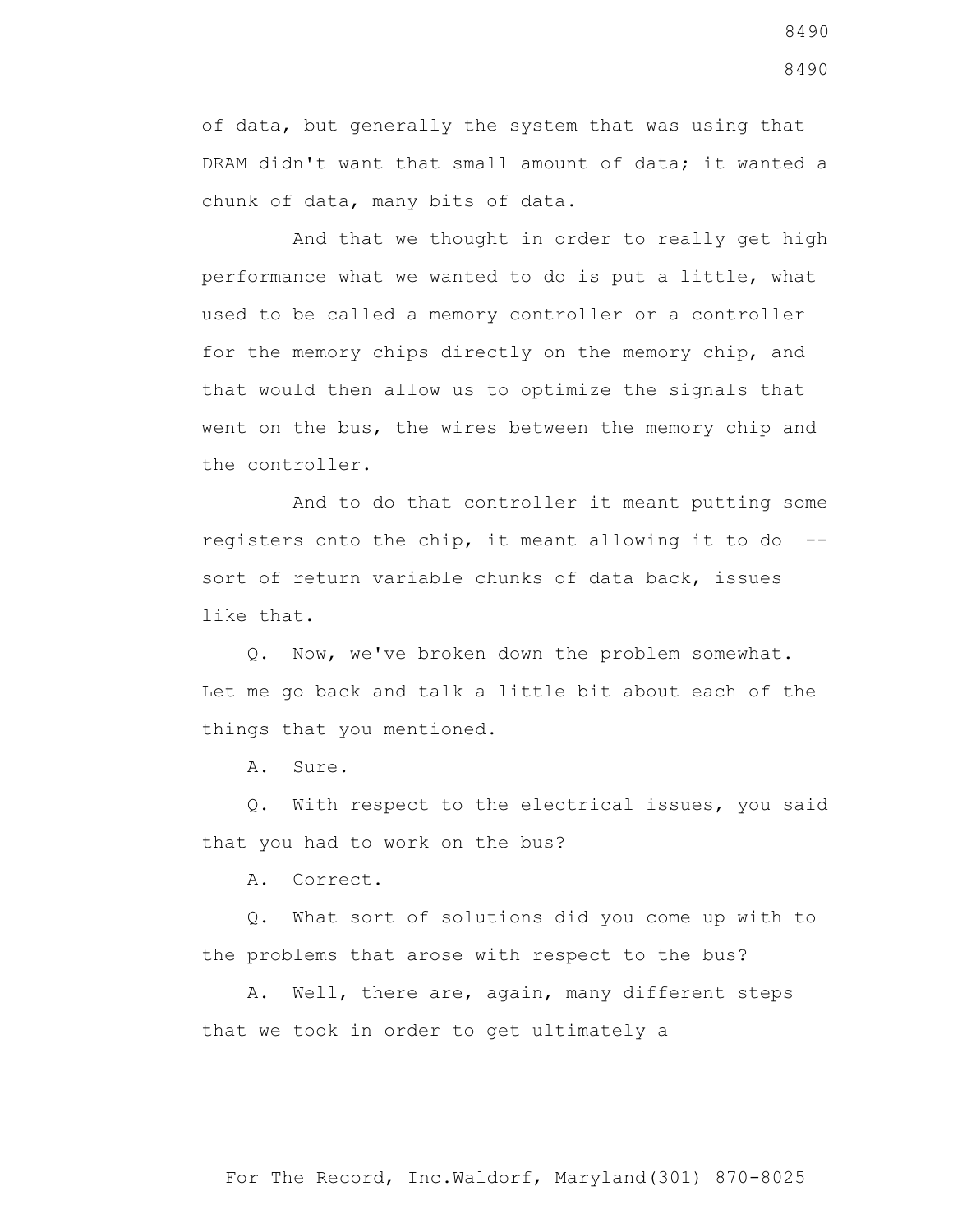high-performance result. The first thing that we did is we said -- let me digress for a second.

 Up until that time, people viewed wires as just connectors between two points, and in the design you would think, well, they're connected so they have the same voltage, but in reality there is this thing called the speed of light and signals can't travel faster than the speed of light.

 And if you go at very high frequencies, the delay along the wires is comparable to the frequencies that you're worrying about, and you have to worry about the fact that there's a speed-of-light delay.

When you do that, you have to view the wires as something called a transmission line, and what we did is then viewed the wires as transmission lines. In order to get good signaling quality in our transmission line you have to terminate it, so we had --

 Q. Let me stop you there for a second, Dr. Horowitz, and let me also point out, I've set up an easel behind you, so with the court's permission, whenever Dr. Horowitz might feel it helpful to draw a picture, that easel is available.

A. Okay. Great.

 Q. But you said that the -- in order to get high-quality signals on the transmission lines they

8491 8491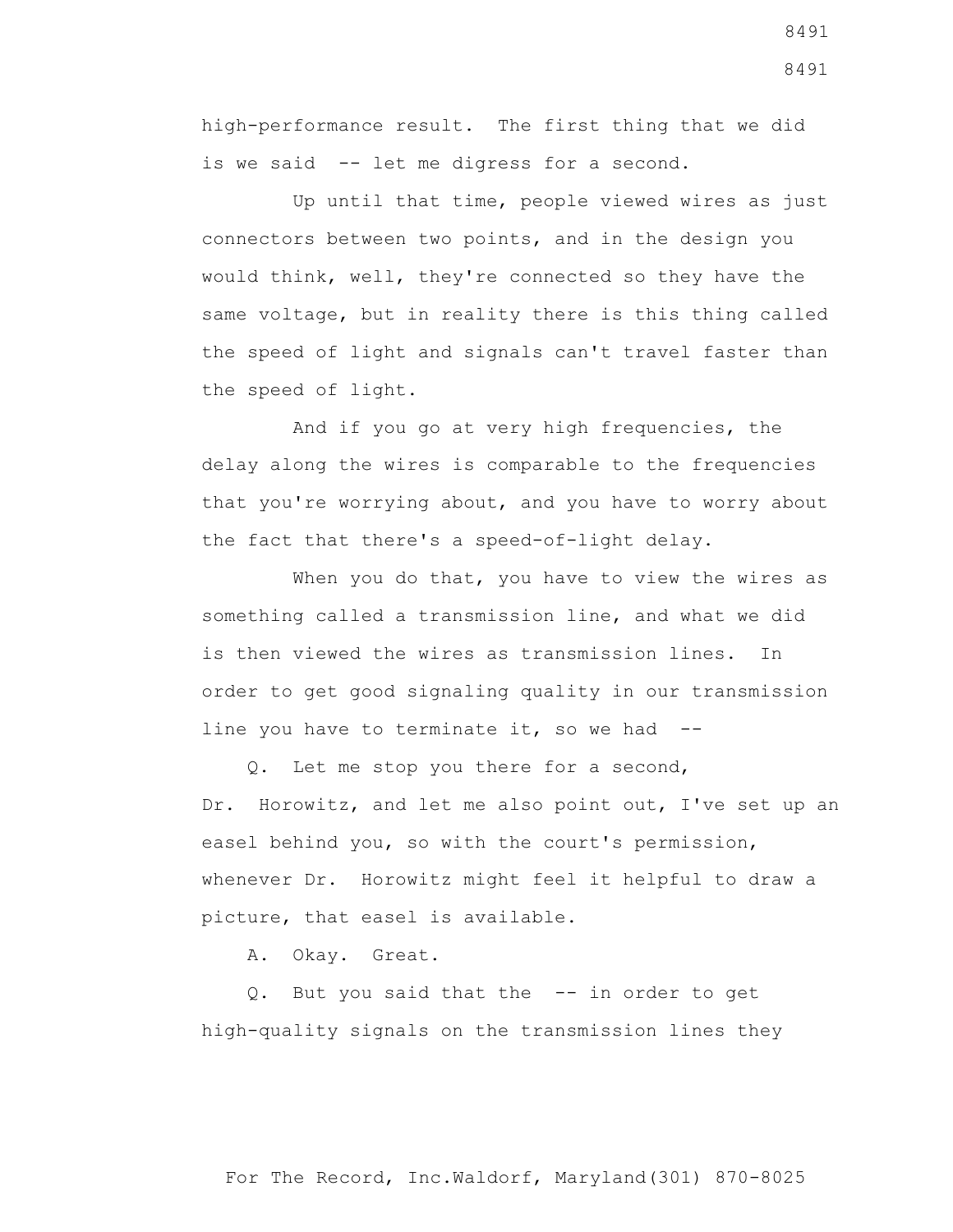have to be terminated?

A. Yes.

Q. What do you mean by that?

A. Well, let me, if I could --

 Q. Certainly. With the court's permission? JUDGE McGUIRE: Yeah, go ahead. BY MR. DETRE:

 Q. And I think there are markers there on your table, Dr. Horowitz.

A. Thank you.

 So basically if this was a DRAM device and it wants to transmit a signal to another device, let's say there's a memory controller, what it would do is it would transmit a signal, put a signal onto this wire, but because there's a speed -- the speed of light is finite, it would take some time for the signal that it put on this end of the wire to get to the other end.

 During that period of time this chip is actually putting energy into the wire and it's driving the voltage, which is putting some energy into the wire. When that energy finally reaches this end, if there's no place for that energy to go, it does something called reflects and causes another signal to travel backwards on that wire.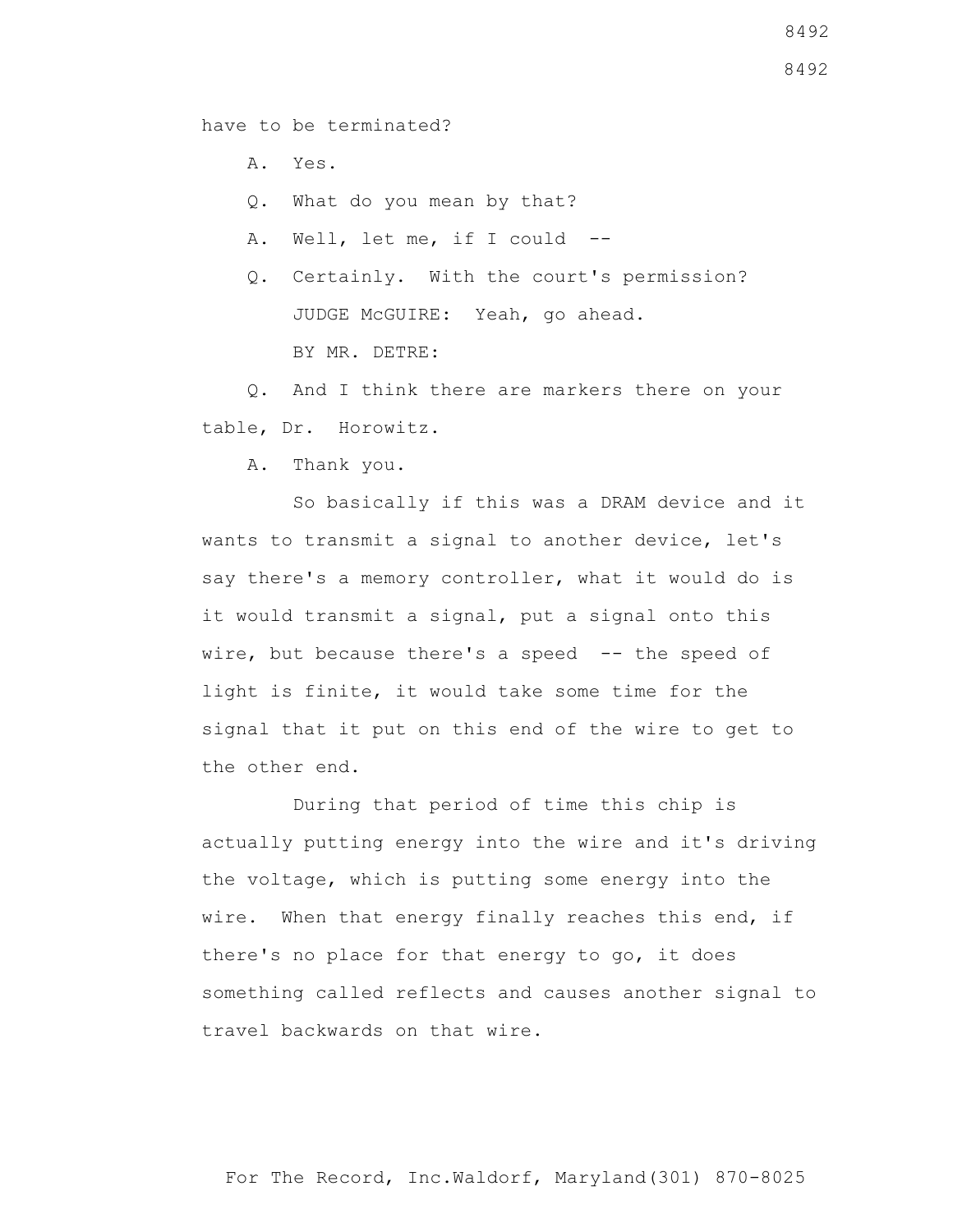Q. Is that reflection a problem?

 A. And that reflection is a very big problem, because if I want to get a signal that looks nice like that, if the reflection comes back, I'm going to get an additional signal added to that which may go up again, so the signal I get, the results may look really strange.

 Q. And that's because of the reflected signal being added to --

 A. Right. Because this signal just gets added to the signal you were intending to transmit.

 And in the old systems, when you went slow enough, these reflections ultimately die out and the signal ends up settling to some value which is the final value you want. But if you want to go fast, that's too slow, and so what you have to do is you have to add resistors, so when the energy comes to the end of the line, it flows into the resistor and doesn't reflect back.

 And there's a value resistance which matches the characteristics of this line, which is called its impedance, and so we started building systems that looked like that.

- Q. And that's what you mean by terminating line?
- A. So this resistor is called the terminator for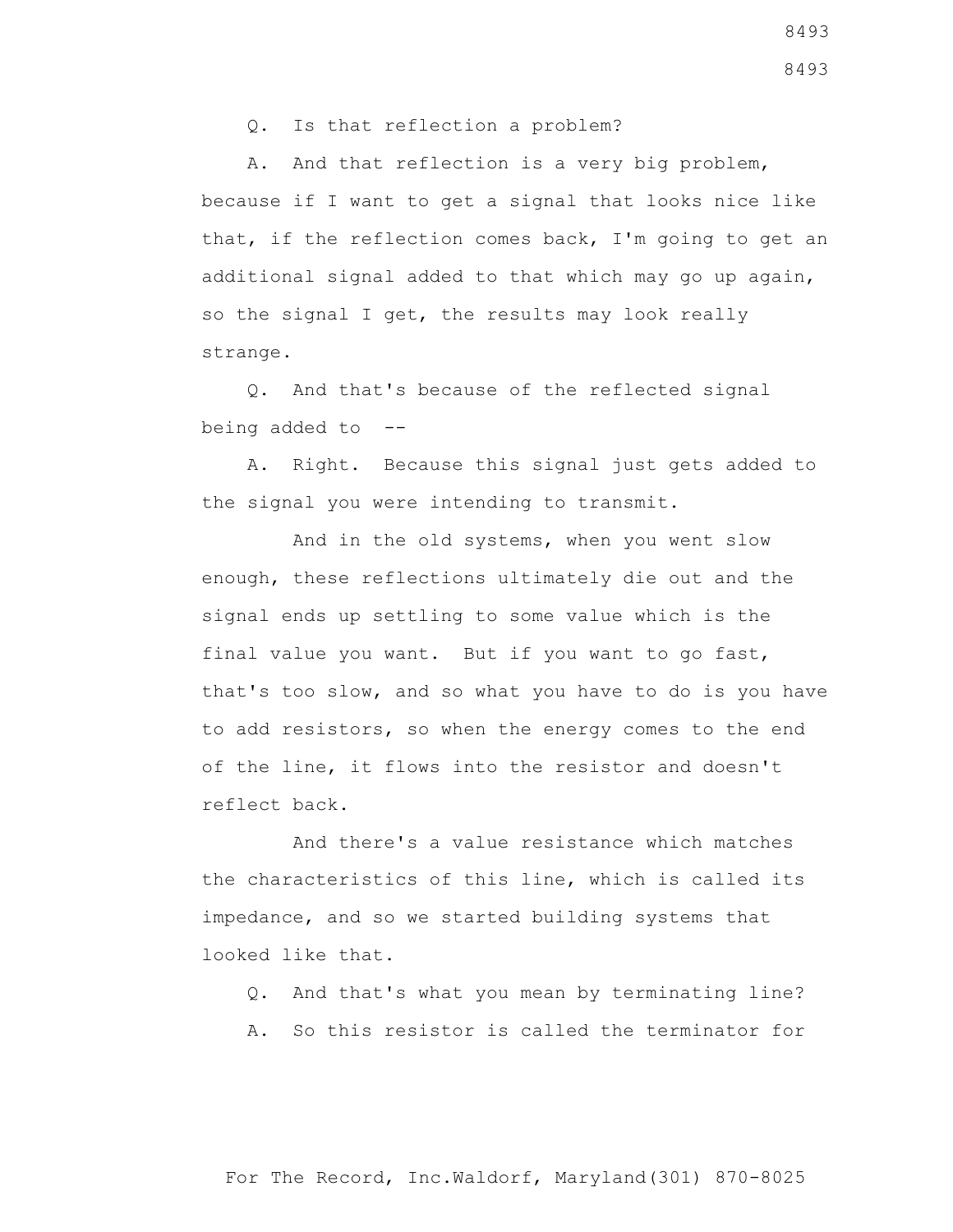the transmission line.

 MR. DETRE: Perhaps we can leave the chart there, and to the extent Dr. Horowitz draws more on this page, once he's done with that page, we can mark it as a demonstrative; is that --

JUDGE McGUIRE: Yes, that's fine.

BY MR. DETRE:

 Q. You mentioned that problems had to be solved with the driver circuitry?

A. That's correct.

Q. What did you mean by that?

 A. Well, in addition to building a nice transmission line environment, so now let's say we've done the transmission line, the wire that connects the DRAMs to the controller correctly, the next problem is we now need to build a circuit that can drive a nice signal onto this transmission line.

 Q. What do you mean by driving a signal on a transmission line?

 A. Well, we need -- this is a wire, so we need to basically impress a voltage onto the wire. And at the time, people just drove the signal between ground and the high-power supply, which was five volts. But because we have to terminate the transmission lines, if you try to drive a high volt signal, it would take way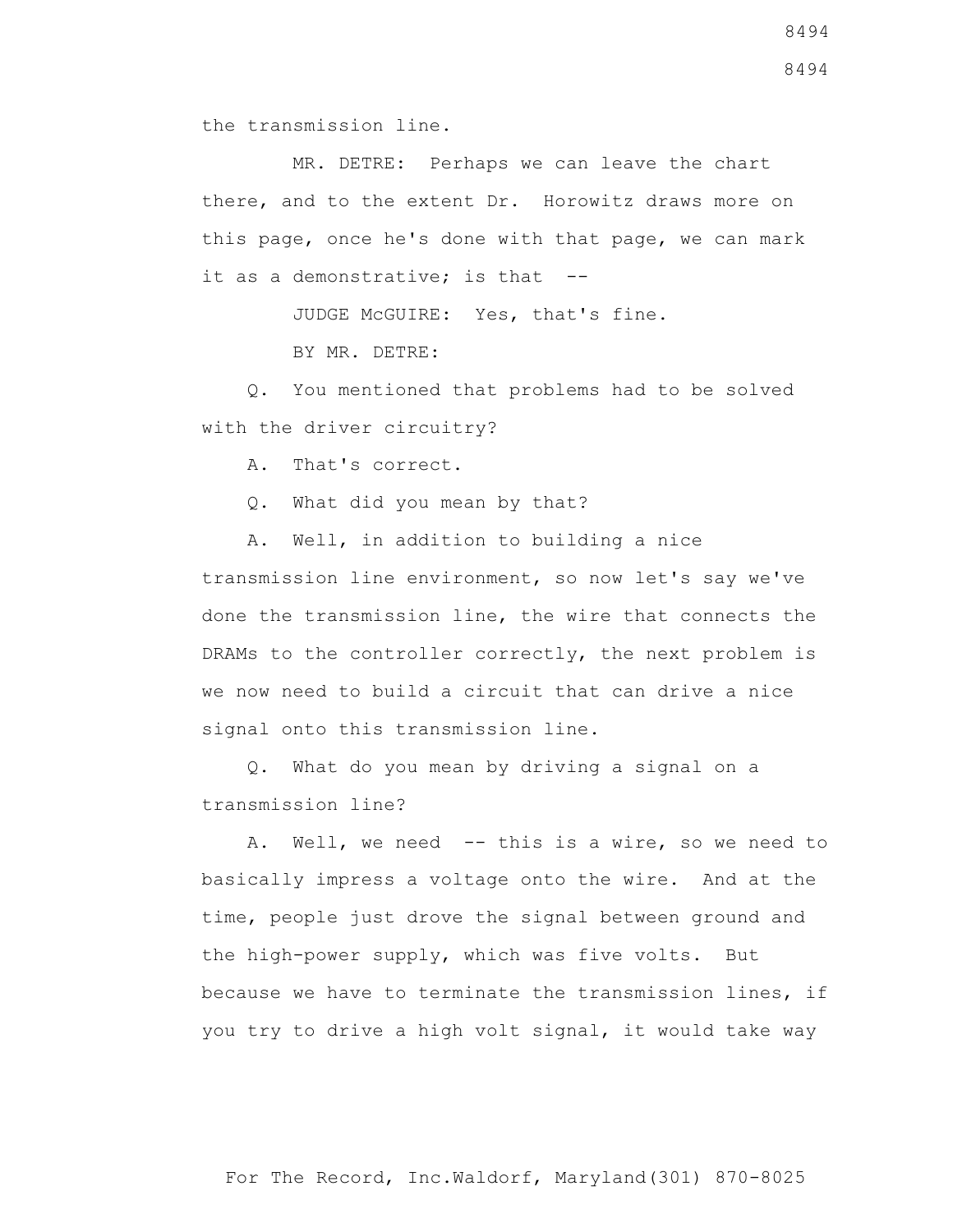too much power. So instead, we had to figure out a way of driving a small voltage signal onto the wire, and so we built a particular kind of a driver, called a current source driver, to drive that signal.

 And then the next problem we had to solve was we now had a really nice wire, but our signal, our - the circuitry on the DRAM couldn't drive the signal quite as fast as the wire could take it, and so we wanted again to drive the highest possible speed, we had to figure out a way of driving a very fast signal.

Q. And did you solve that problem in some manner?

 A. Yeah. So the basic problem was for the technology at the time we really couldn't build a 500 megahertz clock; that is, you couldn't build a 500 megahertz clock on a chip at that time.

 And so what we ended up doing is saying, well, if I can't get a clock that's fast enough, I'm going to try to get two bits per every clock cycle, and what we ended up doing was called the dual-edged clocking or double data rate. It's been referred to as that.

 Q. And we've heard a lot about that in this case. Maybe just briefly, what do you mean by "dual-edged clocking" here?

 A. Well, again, the idea is I want to get a data stream out that's faster than I could get out if I

For The Record, Inc.Waldorf, Maryland(301) 870-8025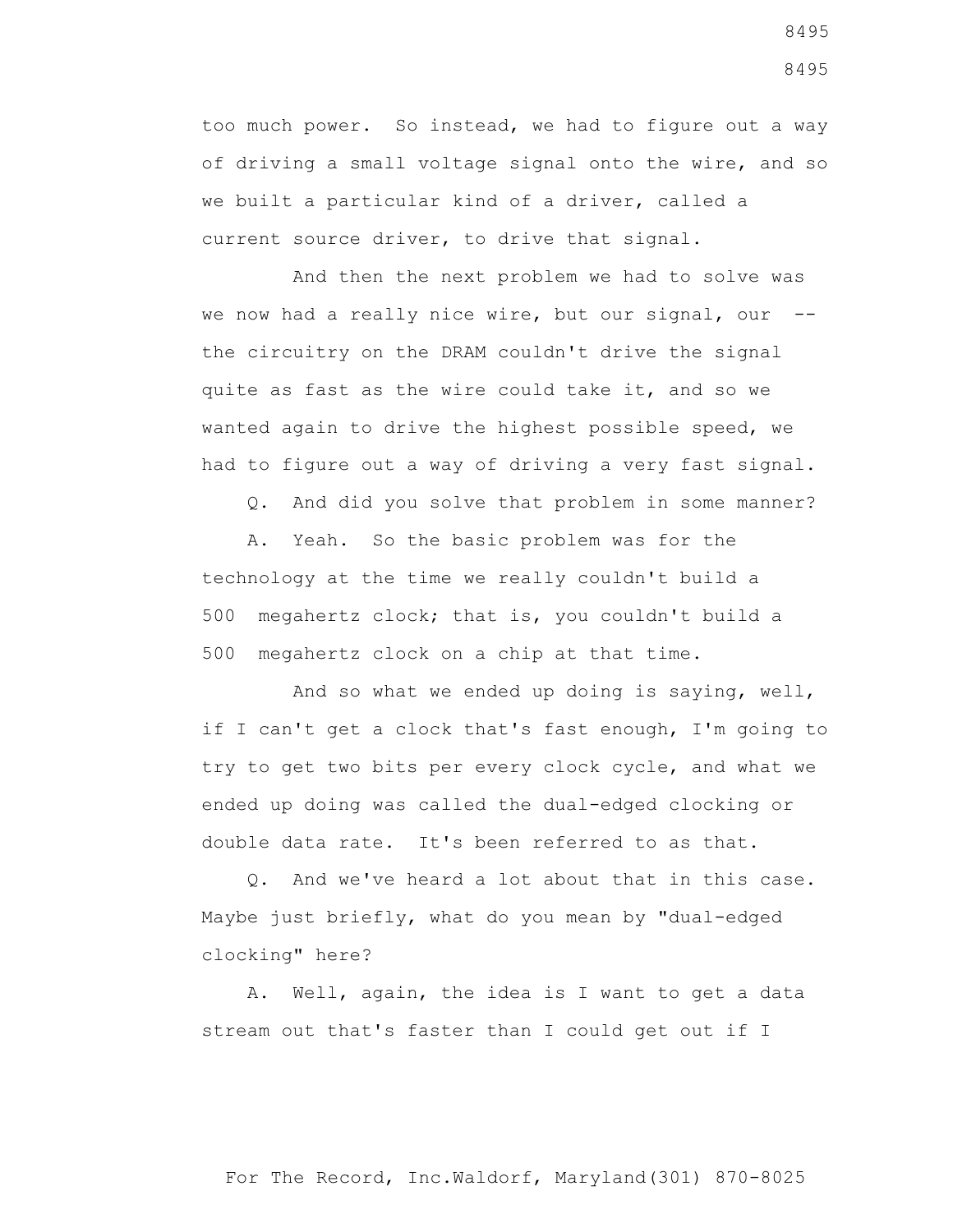For The Record, Inc.Waldorf, Maryland(301) 870-8025

8496 8496

transmitted one bit for every clock cycle, so instead, what I do is  $-$  can I go to the board again?

Q. Sure. I mean, if --

JUDGE McGUIRE: Go ahead.

THE WITNESS: I guess I should be asking you.

 So a normal clock waveform is defined by having two edges. It has a rising edge and a falling edge. And the clock cycle is the time between one rising edge and the next rising edge.

 Okay. And the problem is that for this - because of the speed of the transistors, we can't get this to be 500 megahertz; that is, this has to be about four nanoseconds. It couldn't be two nanoseconds.

 So in order to get higher data rates, what we're going to end up doing is transmitting one bit when the clock is high, so we put one data value here, and then when the clock went low, we put another data value, and when the clock went high again, we again transition another data value. As a result, we get two data values in every clock cycle.

BY MR. DETRE:

Q. Thank you, Dr. Horowitz.

 Now, you've also mentioned that there were problems with constructing the receiving circuitry.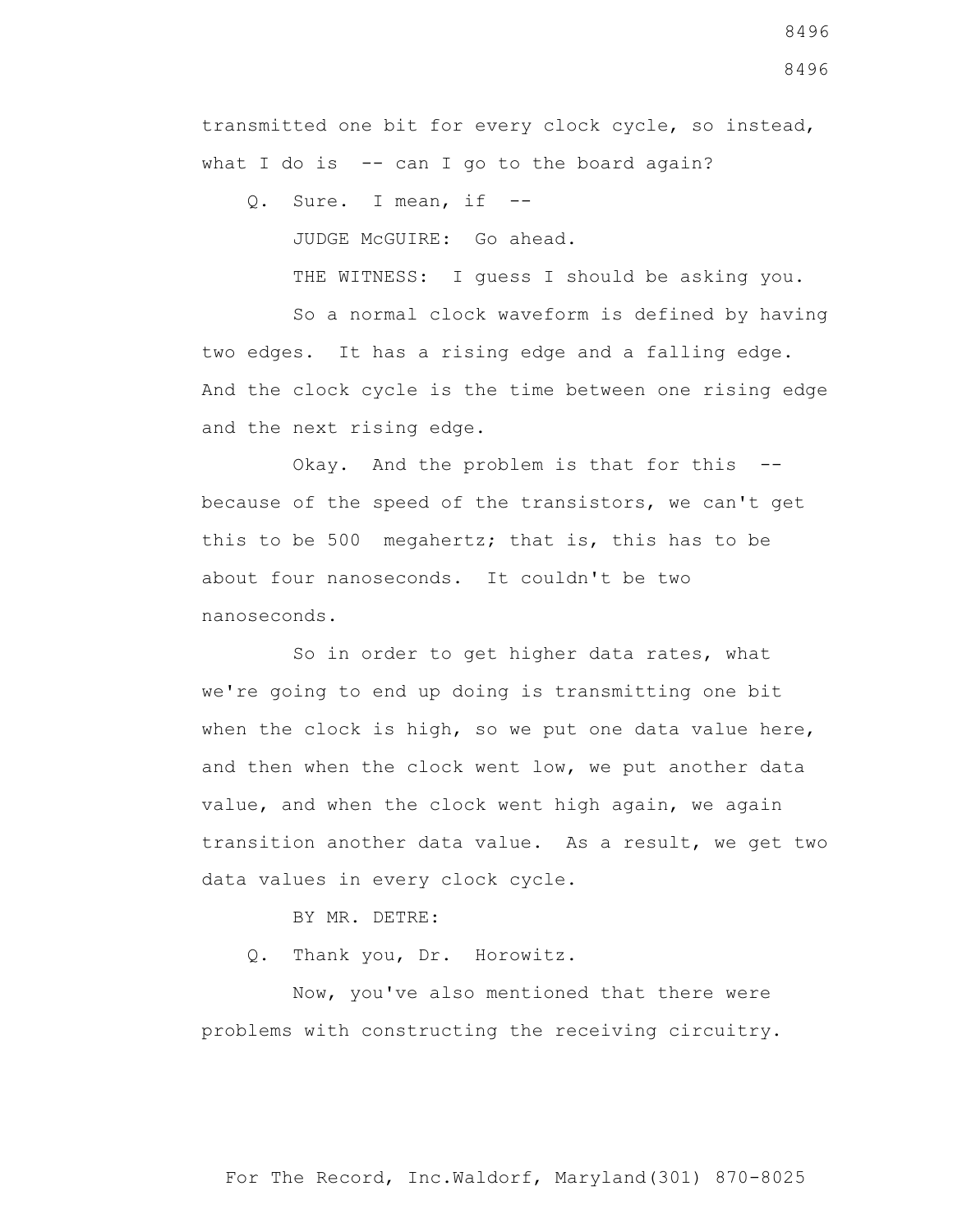A. That's correct.

 Q. What sort of solutions did you come up with there?

 A. A very similar kind of solution works there as well. The problem is that, as I said, we couldn't transmit full values onto the bus because the transmission -- the transmission line was terminated, so we ended up having small voltage swings. That meant for the circuitry at the receive side we had to take that small swing and amplify it to be a full swing.

 Now, amplification also takes time, and it turns out that the circuitry that we had was not fast enough to amplify in the two-nanosecond bit time.

 So we did a very simple trick of having two receivers, again sampling one on the rising edge of the clock and another one on the falling edge of the clock, giving each receiver a full cycle, four-nanosecond cycle, to amplify it.

 Q. So did the dual-edged clocking that you referred to enter into this solution also?

 A. Right. So essentially we used dual edges on both the transmitter and the receiver.

 Q. Now, you mentioned with respect to clocking that you decided you needed to go to a synchronous

For The Record, Inc.Waldorf, Maryland(301) 870-8025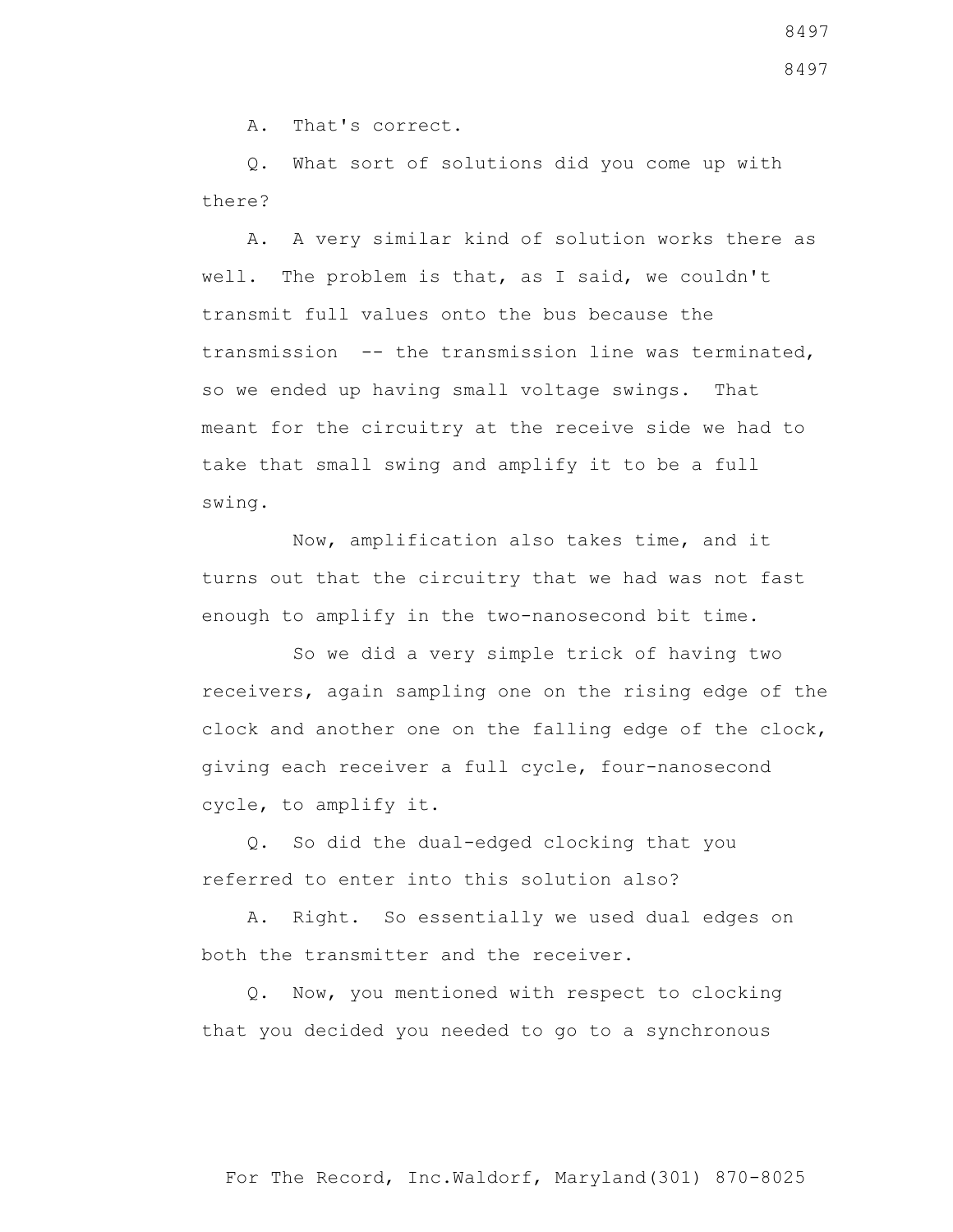design?

A. That's correct.

Q. Do you recall that?

 Why did you find that you had to go to a synchronous design.

 A. Because I don't think one can build a very high-performance asynchronous I/O interface.

 Q. And maybe just stepping back for one second, what do you mean by the term "synchronous"?

 A. I basically mean that you have a signal, usually called a clock, that defines the timing of all the operations, so every -- all transitions are referenced to that timing signal, that clock.

 Q. And why did you think such a synchronous design was necessary?

 A. Well, because -- i can try to explain why I think that an asynchronous design is difficult, if - should I do that?

Q. Sure.

 Maybe what we can do is mark this as DX-257? JUDGE McGUIRE: 256, is it not? MR. DETRE: I believe we believe it's 257. JUDGE McGUIRE: Then I take your word for it. And if that's the case, could someone explain what we had as 256. That was one of the charts?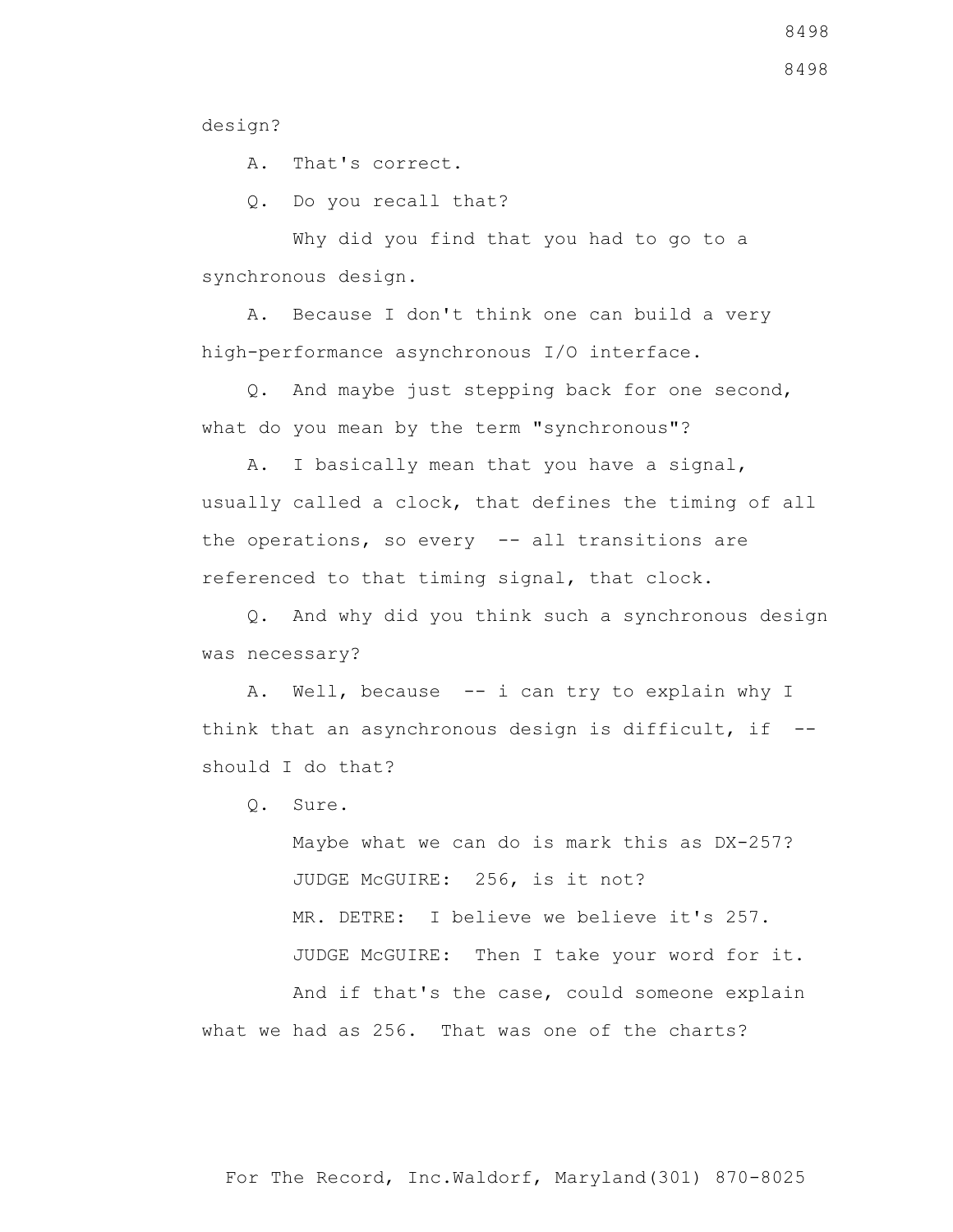MR. STONE: I think it was the large board.

JUDGE McGUIRE: Okay. That's fine.

# **(DX Exhibit Number 257 was marked for identification.)**

BY MR. DETRE:

 Q. Now, Dr. Horowitz, I think you were going to explain why you felt at the time that an asynchronous design would be difficult.

A. Correct.

 So this is one of those issues where a circuit designer has a very different perspective from maybe a system architect or a logical designer. And that's because that every time you go through some block of circuitry, so this is let's say some logic, the logical guys think it has some delay. Right? But the circuit guy knows that if the input changed here, the output over here is going to change not at one time but there's going to be some range of times.

 There's going to be some region of uncertainty that the output can transition between. That is, the delay of this block is not a number; it could be any one of a number of numbers depending upon a bunch of different parameters.

- Q. What causes that uncertainty?
- A. Things like temperature, power supply voltage,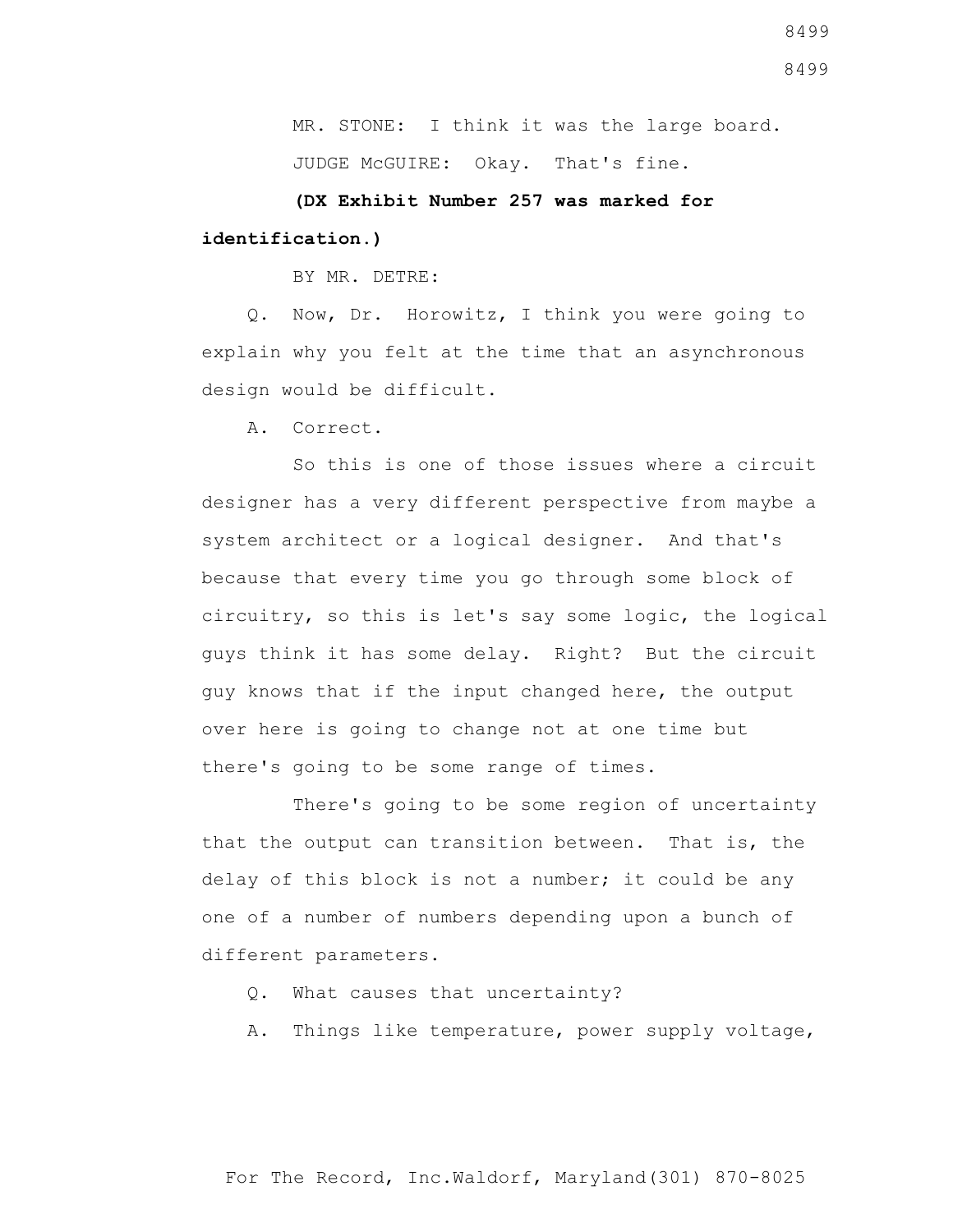just the previous transitions that happened, right, the history. Other signals that are nearby that happen to couple in a little bit will affect the timing.

So basically every time you go through -- so then now if I went to another block of logic over here, right, that also is going to have a delay that's going to have some uncertainty to it. Right?

 And so if I add what is the output time of the output, what we find is that delay has basically a large --

 Q. May I stop you for one second, Dr. Horowitz. Can you see, Your Honor.

JUDGE McGUIRE: Yes, I can see.

THE WITNESS: That's all right. I should stand not to block you. Problem being left-handed.

 So it has a bigger region of delay because obviously it has this uncertainty and a bigger region of uncertainty because it has the first -- the uncertainty from the first element plus the uncertainty of the second element.

 And this uncertainty will grow unless you have some other reference to basically time things off of.

BY MR. DETRE:

Q. And when you say that the uncertainty will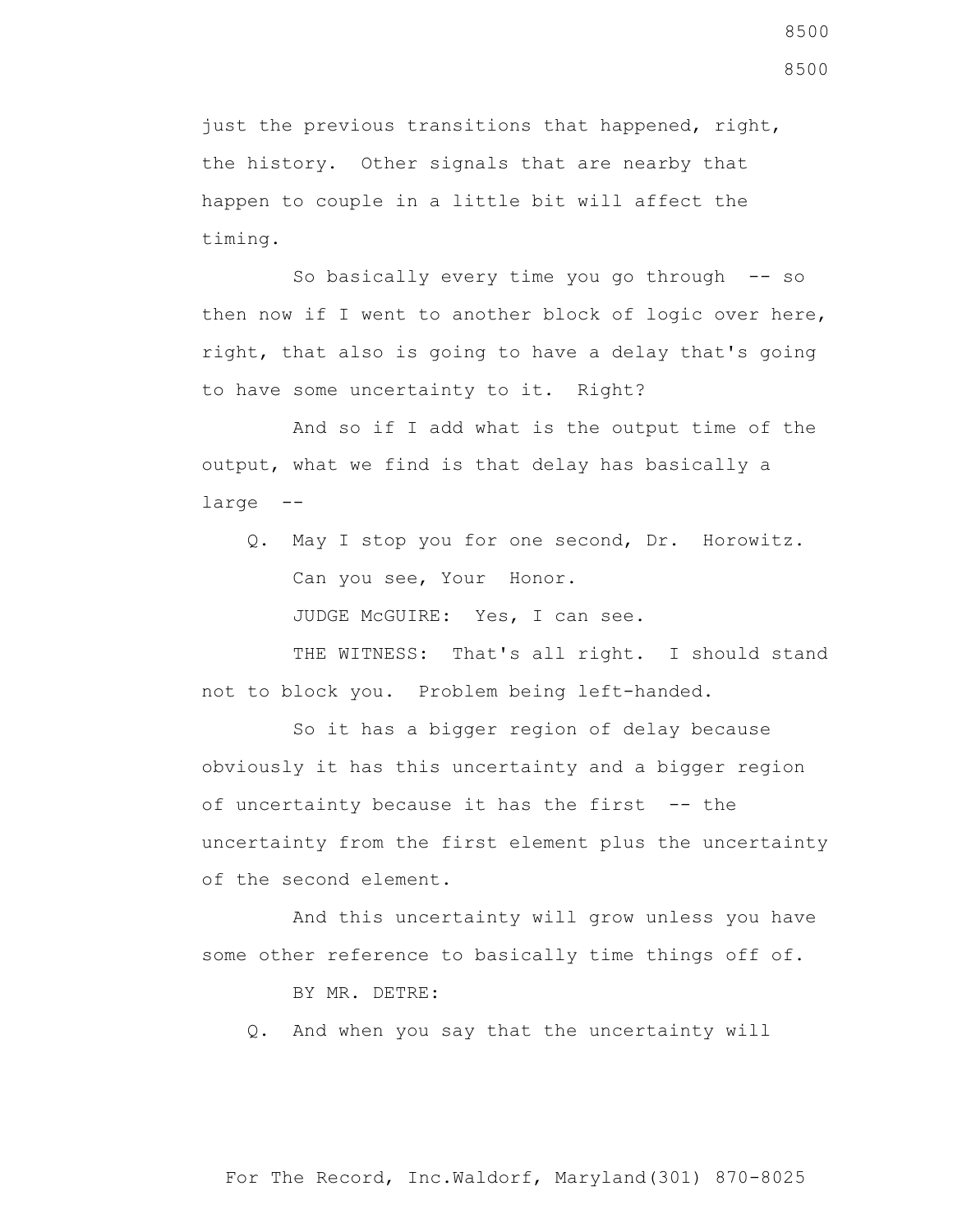grow, is that because you're going through more and more blocks?

A. Right. Exactly.

 So in an asynchronous DRAM, there's a timing signal that starts off at the memory controller, okay, and then you go through a whole bunch of circuitry in the DRAM and you come back with the data that comes back. And there's a whole bunch of circuitry in the DRAM that you go through and there's actually some circuitry within the memory controller, too. And that means that the precision, the uncertainty in when the data arrives is fairly large.

 Now, you can easily see if you're trying to get a stream of data bits out and the uncertainty in each of the data bits is some large  $-$ - you can't  $-$ - the bits

have to be longer than the uncertainty. So there's a region of where it's certain.

 And it was my feeling then as it is now that in order to get high performance you have to have very small amounts of uncertainty, and that means you have to have a way of getting rid of this, and a synchronous system gives you that.

 Q. And can you just briefly explain how a synchronous system solves this problem?

A. Sure. So let's -- in a synchronous system what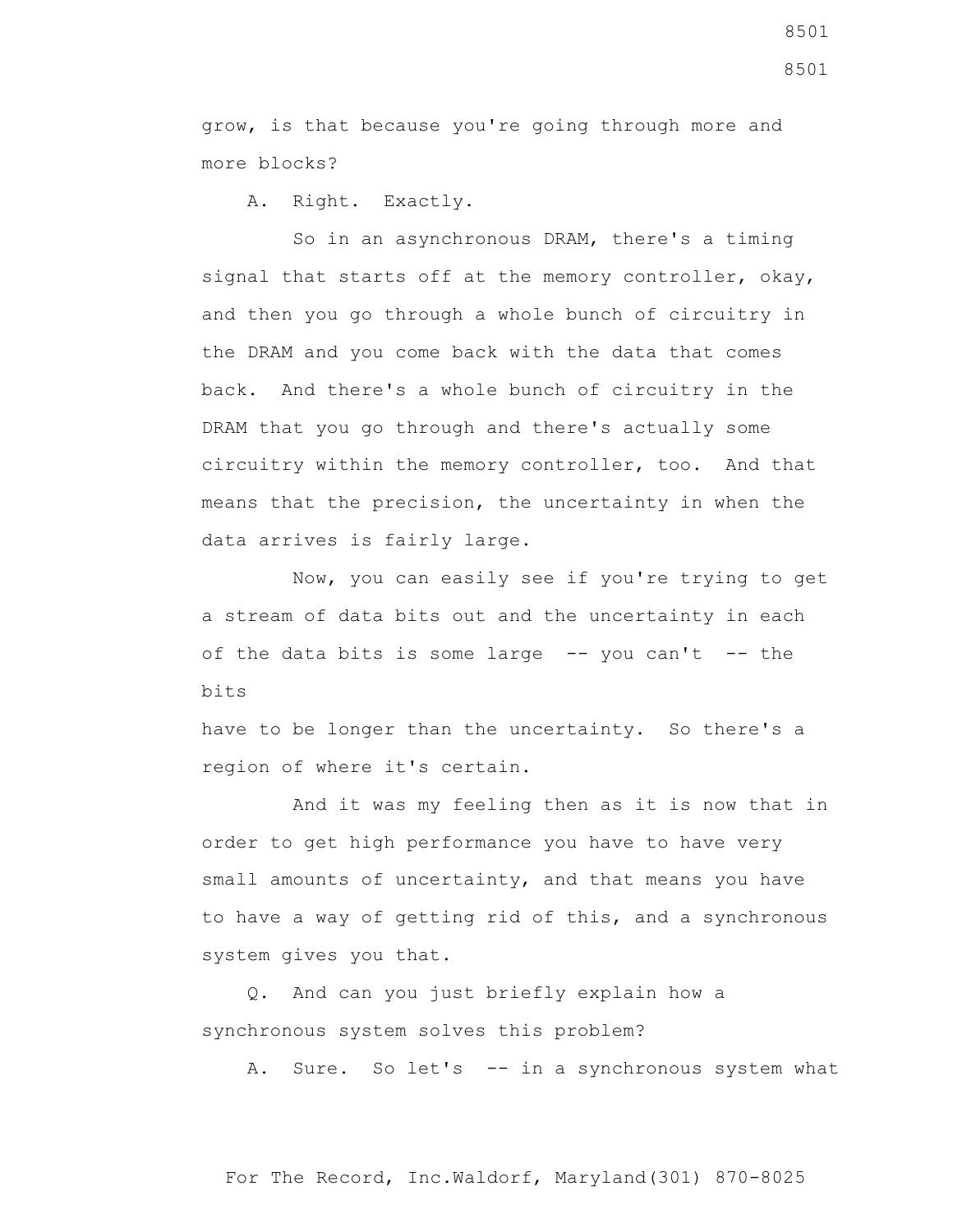you would do is you put some element over here called a latch or a flip-flop -- let's call it a flip-flop - and what the flip-flop does is it basically samples the data and changes its output on the rising edge of some clock.

 Q. Since you've marked "async" at the top of this, maybe you could mark "sync" where you're --

Right. I will put -- so if you put a synchronous system, yes, the signal has uncertainty, but what you're going to do is you're going to only look at that signal at some clock edge.

 So let's say the clock edge occurred here, which means we look at the signal right here when it's stabilized and the output of this flip-flop will then only change a small delay after the rising edge of this clock, so that means its output will change only here and will have a much smaller uncertainty because it's a much smaller delay off the clock **(indicating)**.

 Q. And is the amount of uncertainty that you get with a synchronous system predictable?

 A. Yes. Generally the amount of uncertainty is a percentage of the delay from the timing edge that you're using as a reference, so if you knew what the delay from the clock to the output was, then you could say that uncertainty is some percentage of that.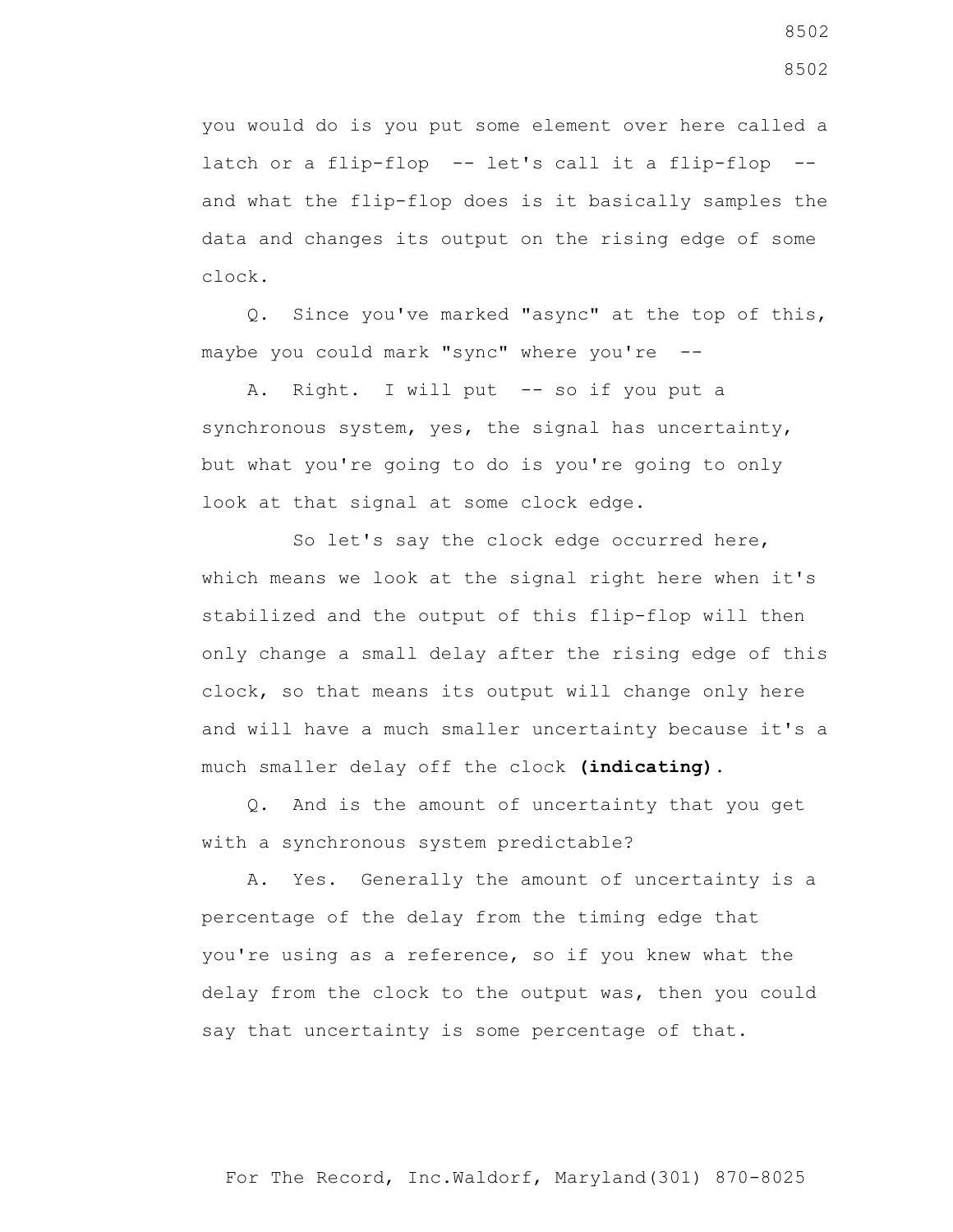Now, it's still uncertain. I can't say exactly what it is, but...

Q. Okay. Please resume your seat, Dr. Horowitz.

 And if I may approach, Your Honor, I'll mark this one as DX-258.

JUDGE McGUIRE: Yes.

 **(DX Exhibit Number 258 was marked for identification.)**

BY MR. DETRE:

 Q. Now, Dr. Horowitz, I think you mentioned when you were running through the various problems you faced that even with a synchronous system you felt that at the type of speeds you wanted to go that would not entirely solve the uncertainty problem; is that right?

A. That's correct.

Q. Could you explain why not.

 A. Sure. The problem is even in a synchronous system there's some delay when the clock rises to when the output transitions.

 Now, part of that delay is something that you know about. It's the expected delay of the buffers. So there's some circuit, so it has some expected delay. And then I said there's some variability and variability is about maybe 10 percent or less of the

For The Record, Inc.Waldorf, Maryland(301) 870-8025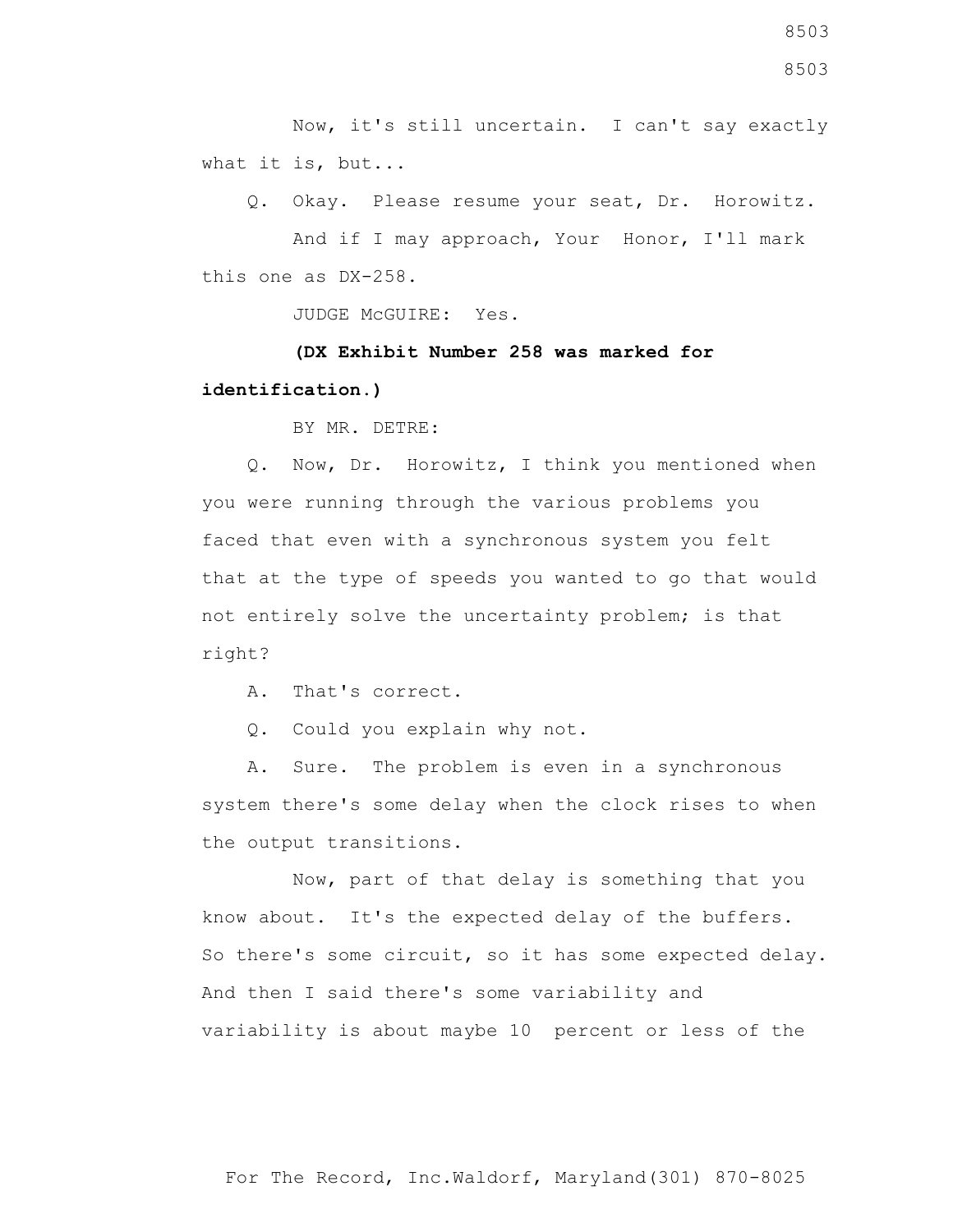expected delay.

 Now, the problem is that in a different part the expected delay might be a little different because it was fabricated differently or something like that, so if I really --

 Q. I'm sorry. Are you envisaging now that you have more than one DRAM?

 A. Sure. Or I have a DRAM at a controller. It's always two different chips and their delays are not -wouldn't be the same.

 So if we really wanted to go as fast as possible, which remember was our goal initially, is to do everything as well as we could, we wanted to take all the deterministic errors and try to force them to zero.

 And one way you can do this is by using a circuitry that I think was talked about in the court before, which is a delay-lock loop or a phase-lock loop, which is a feedback system which measures some delay and then adjusts another delay to make the total or to make the -- yeah -- the total constant.

 So one can essentially adjust delay to be effectively zero.

 Q. And is that what has been called in this courtroom a delay-lock loop?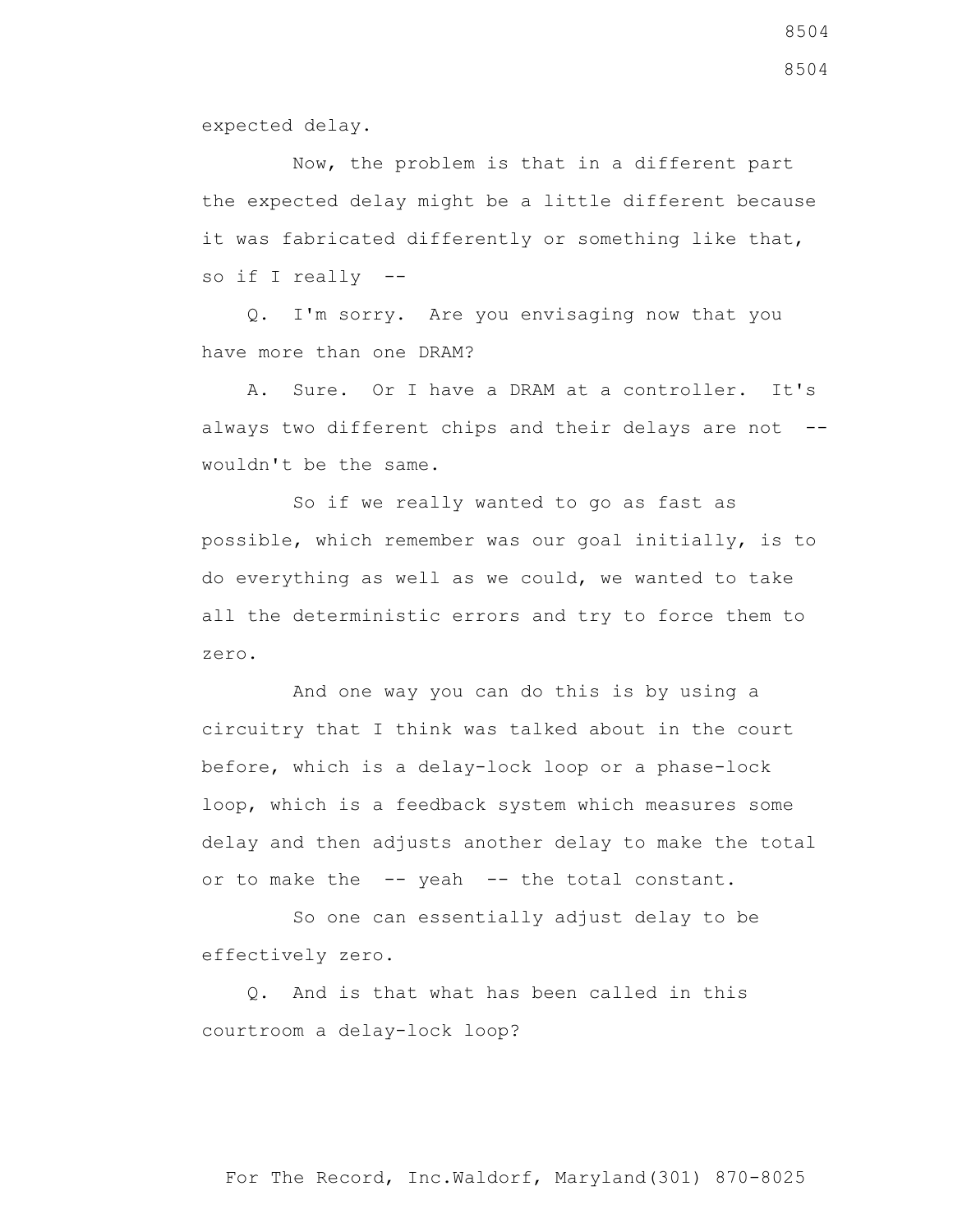A. Yes. So a delay-lock loop is one circuit that will do that.

Q. What other types of circuit might do that?

 A. A phase-lock loop is another circuitry that might do that.

 Q. Now, I believe you previously threw out the number 500 megahertz.

A. Right.

 Q. And I think from Dr. Farmwald's testimony we understand that means 500 million transmission - transitions per second; is that right?

A. That's correct.

Q. Where did that number come from?

 A. That was part of the embarrassing part of starting Rambus. We were thinking about this interface. We wanted it to go as fast as we could possibly make it go, and we were thinking about how fast that would be. And you know, when you do this, this is not very precise engineering, so you take nice round numbers, and we thought, you know, a hundred was too small and a billion, you know, was -- a hundred million was too small and a billion was too high, 500 million seemed like the, roughly, the right number.

It wasn't through a lot of detailed technical

For The Record, Inc.Waldorf, Maryland(301) 870-8025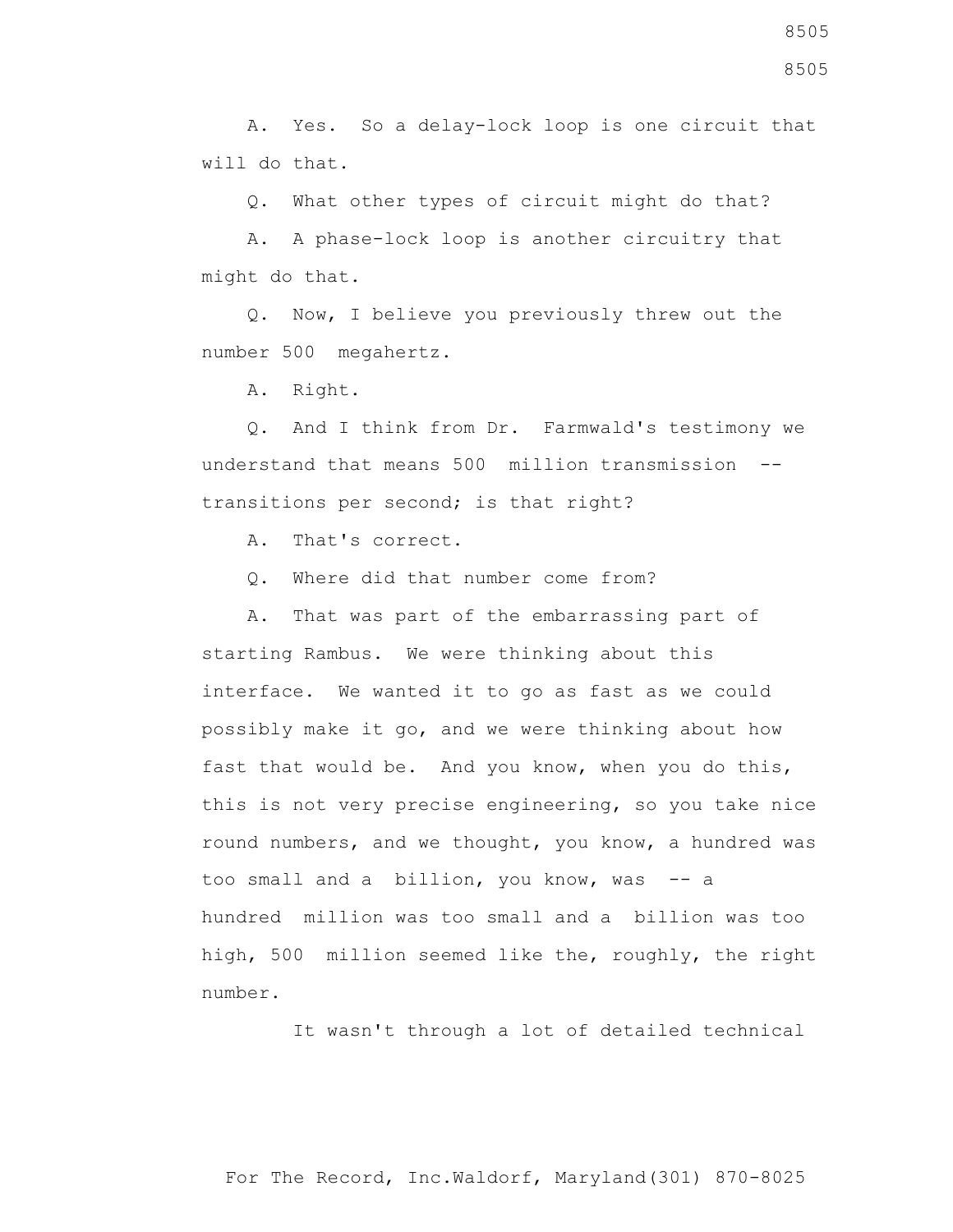analysis that we came up with that, but it seemed like that was the fastest I could think that I could do or that we could do, and so that's the number that we wrote down and got started.

 Q. Now, in order to get your system running at 500 megahertz, did you believe at the time that a DLL or PLL circuit on the DRAM was necessary?

A. Yes. I still believe that today.

Q. We'll get to that.

 Now, the third category of problems that you mentioned were problems related to the protocol. Do you recall that.

A. That's correct.

 Q. And you mentioned that part of that involved putting registers on the DRAM?

A. That's correct.

 Q. What was the purpose of the registers on the DRAM?

 A. Well, basically the purpose of the registers was to make the interface more efficient. That is, we were going to spend a lot of time and engineering effort to make these I/O circuits run at very high performance. Okay. And once you do that, you want to use them wisely. You want to get the most out of them that you can.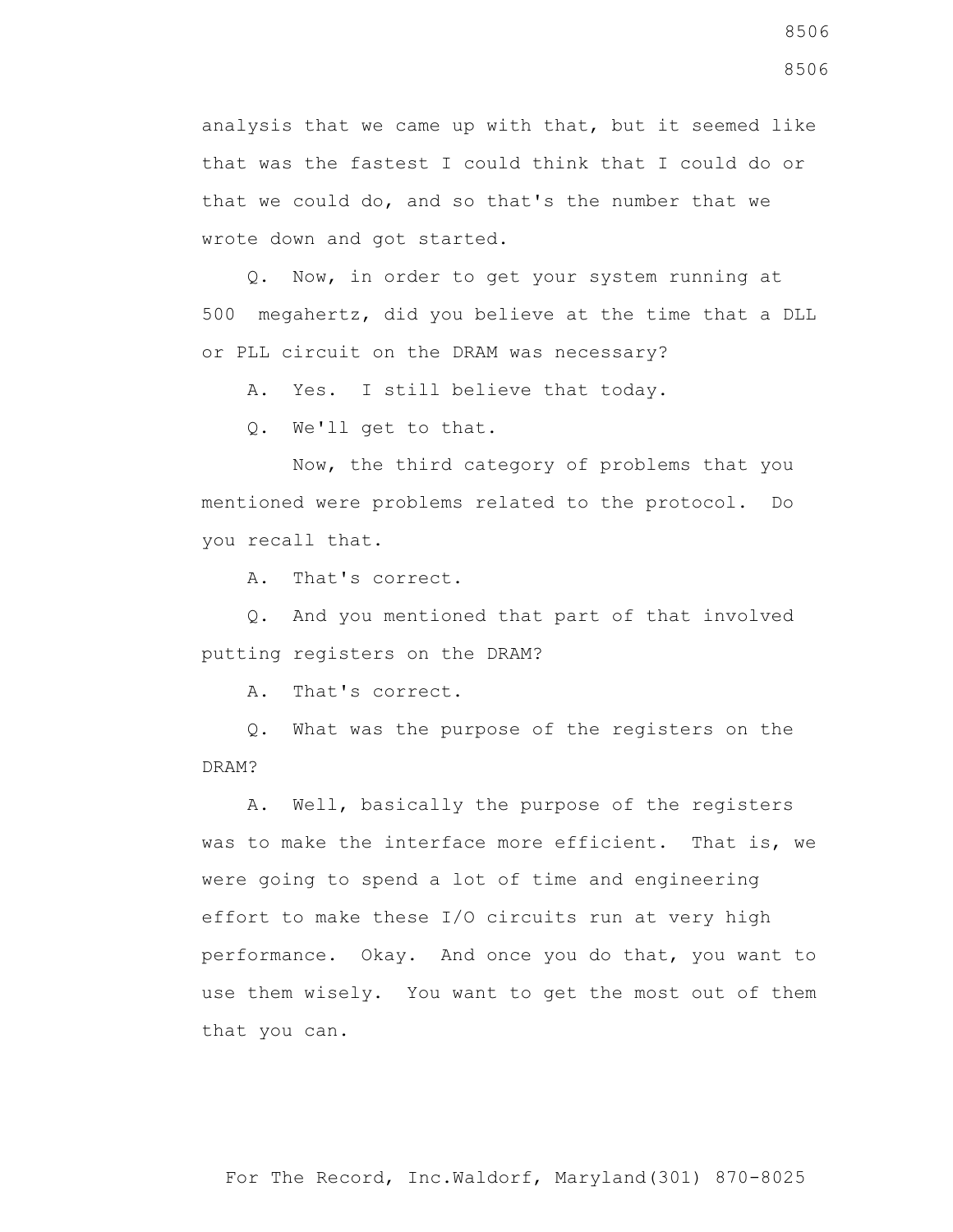And we thought that the interface of DRAMs at the time really didn't allow us to get the most out of them and what we really wanted was something more like a bus interface that happened in those old computers that Mike talked about where you'd send a request out to the memory chip and it would provide you back a bunch of data.

 But to do that, the DRAM had to be a little more clever than it was before and it needed to have some parameters stored in it that were basically useful for the bus.

Q. What sorts of parameters were those?

 A. Well, so one of the parameters was what address range it should respond to.

When you send out a request, you ask for a certain address, you had to figure out which DRAM was to respond. That's one.

 Another thing was different buses might have different response times when you send out a request to when you provide the data back, and so you wanted that to be a register that you could write on system start-up that said basically what the response time should be.

 Q. And let me actually step back for just one minute.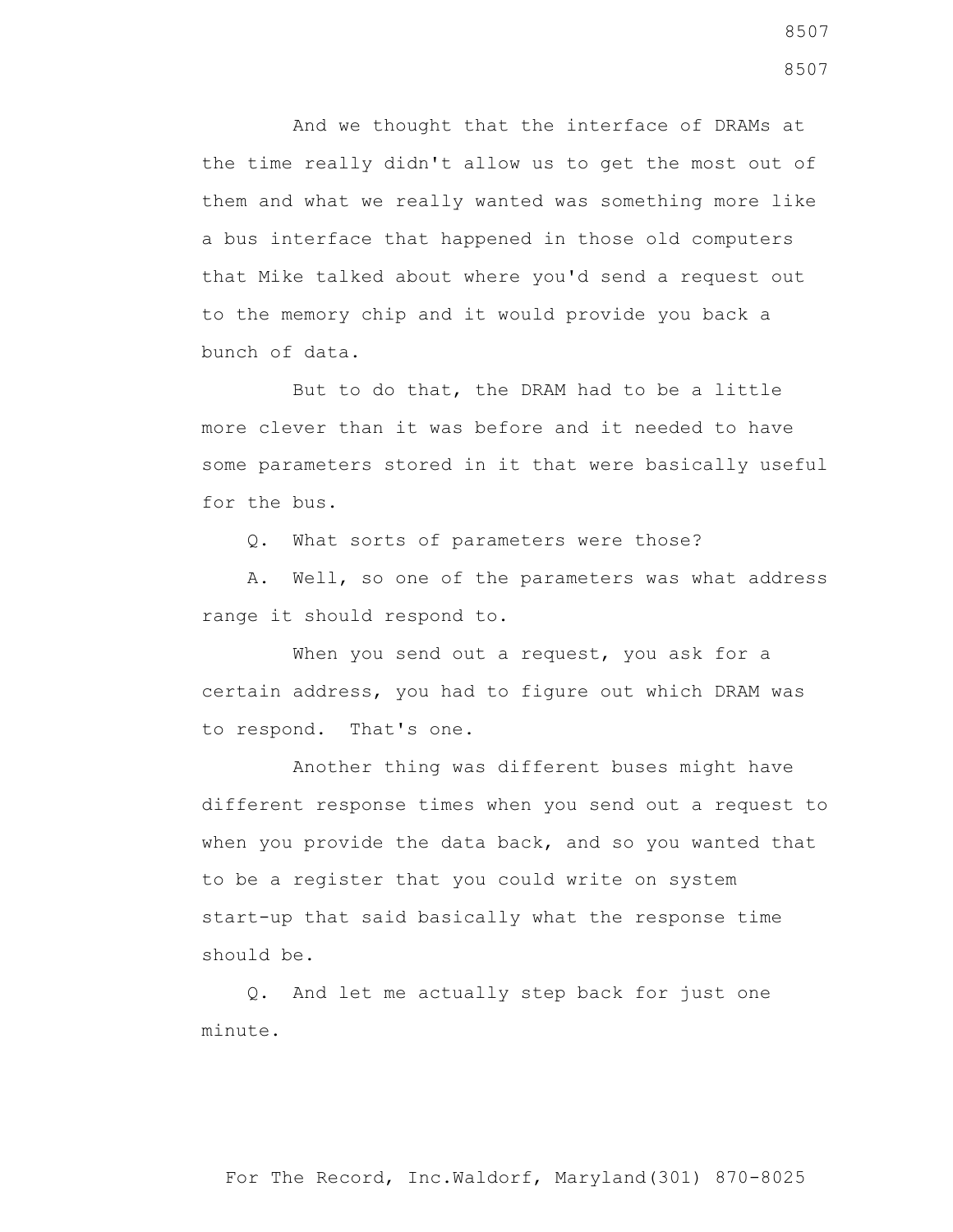What does the term "register" mean?

A. Register is just a storage -- a circuit that will remember something. And it's like a memory cell except -- so if you looked at them you could tell, but you use it a slightly different way, and it could either be a flip-flop or a latch, you know. It depends on how you use it and would depend what circuitry you put in.

Q. What is a flip-flop?

 A. A flip-flop is a circuit like I showed on the board before which has a property that every time the clock rises, it transfers its input. It looks at its input pin and puts the value at its input pin on its output pin, and that happens only in the rising edge of the clock.

Q. So you can use that to store one bit of data?

 A. Sure. Because if you put some data into the input pin and then you have the clock toggle once, that data will then be the output, and if you don't toggle that clock or that signal anymore, it will remain there indefinitely.

Q. And what is a latch?

 A. A latch is similar to a flip-flop, but it's a little simpler. And what it has a property of is that it transfers the input signal to the output as long as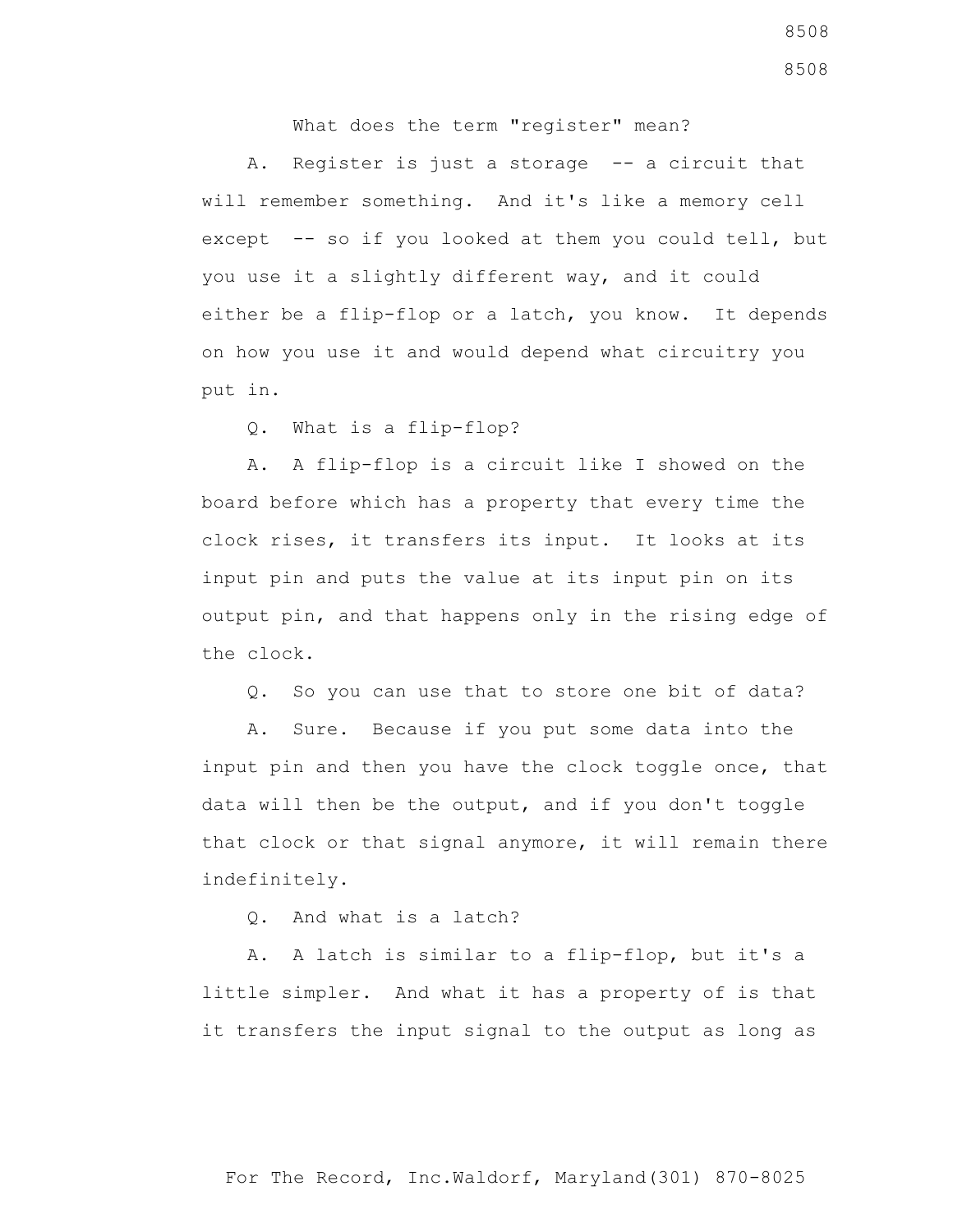8509

8509

the control signal is high. So it's not edge determined; it's level determined.

 Q. And that's another way that you can store one bit of data?

A. Sure.

MR. WEBER: Objection. Leading.

JUDGE McGUIRE: Sustained.

BY MR. DETRE:

 Q. How many bits of data can you store with a latch, Dr. Horowitz?

A. You can use it to store one bit of data.

Q. And how does it do that?

 A. Again, now you raise the control signal, you put the data that you want to store on the input, then you lower the control signal. That piece of data is now stored in the latch and it will remain there indefinitely.

 Q. Now, you mentioned that one of the registers that you envisaged putting on the DRAM would store response time?

A. That's correct.

Q. What do you mean by that exactly?

 A. Well, in the design that we had done, we were going to have a request come to the DRAM and then sometime later the DRAM was going to send the data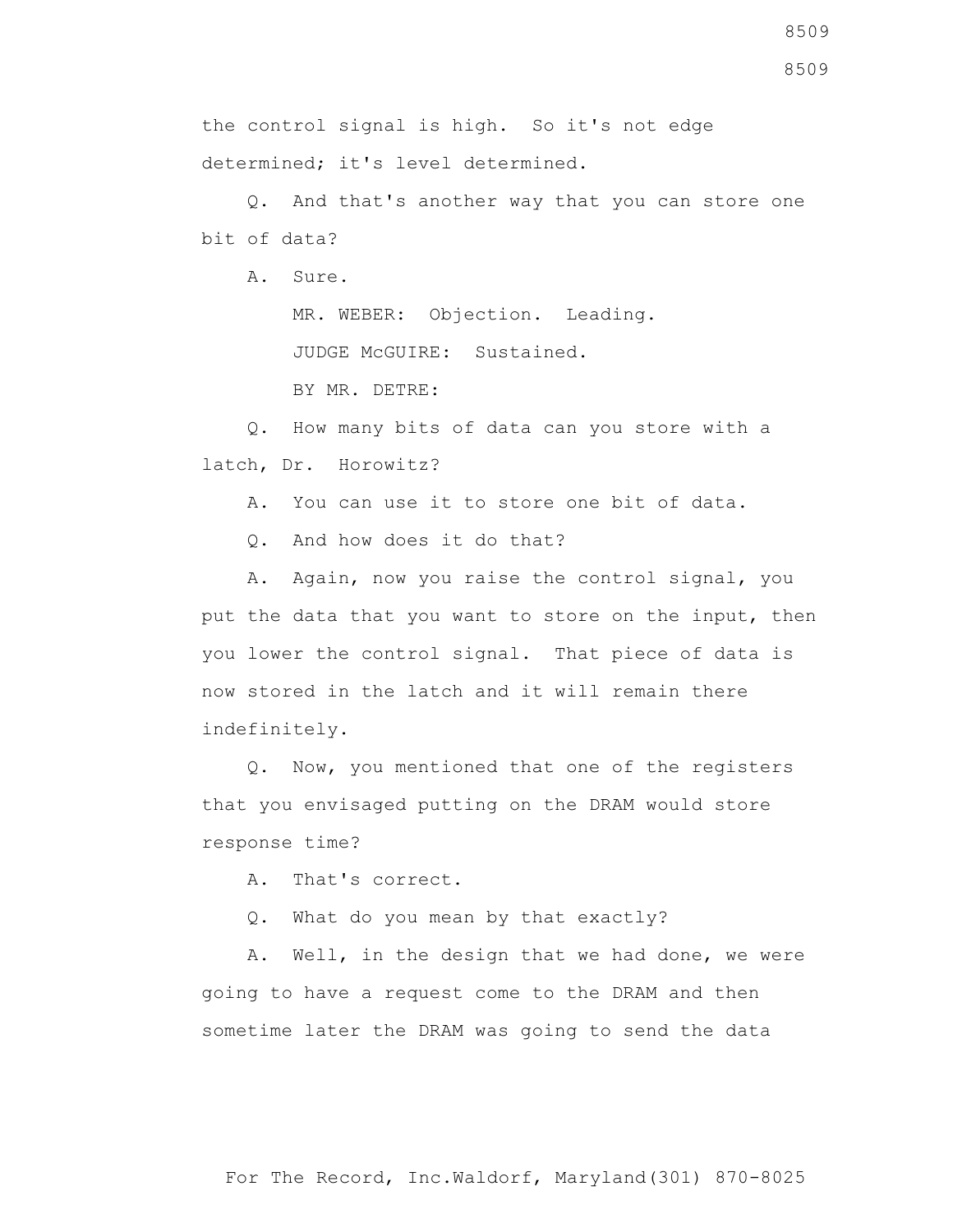back. It had to be sometime later because the DRAM takes some time to actually do the access to get the data that we wanted.

 And what we wanted to be able to do is make that access time variable. And the reason it had to be variable is twofold. Since we weren't exactly sure how fast the bus was going to be, we were going to measure the bus in bus cycles.

 Maybe I should draw this rather than using my hands.

> JUDGE McGUIRE: It's up to you. BY MR. DETRE:

 Q. Why don't you flip to the next page? JUDGE McGUIRE: Did we mark that last chart? MR. DETRE: I did.

 JUDGE McGUIRE: And that was 258, so this will be 259.

THE WITNESS: So the reason -- let's say the DRAM takes -- so let's say it takes that much access time.

 Now, in some systems the clock may be at this frequency. So it takes six cycles.

 But maybe we get to improve the bus somehow, we make the frequency of the bus faster, so each of the bus takes us faster, so what that means is it's going

For The Record, Inc.Waldorf, Maryland(301) 870-8025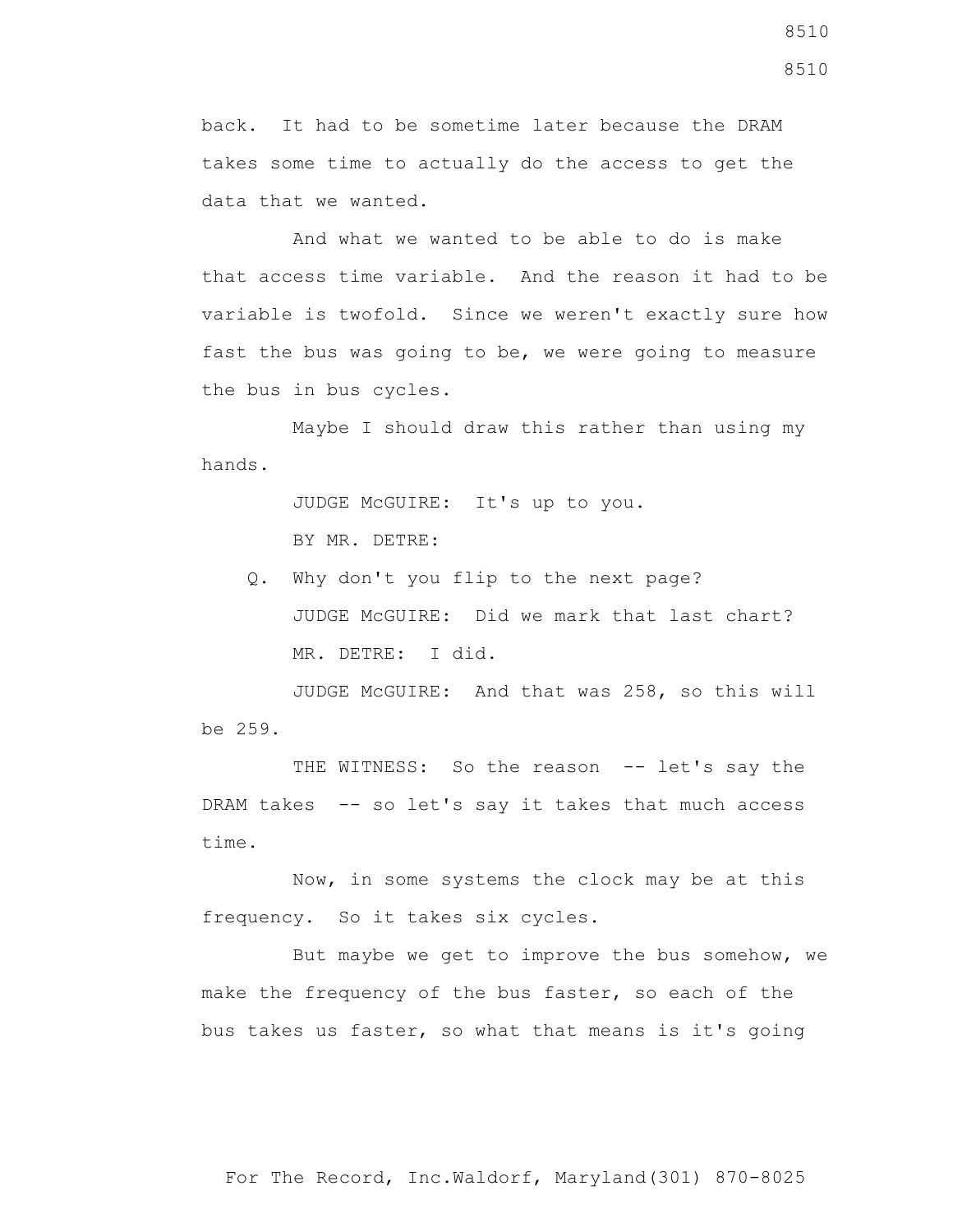to take seven cycles now because the -- you know, each cycle is shorter. And we wanted to be able to have the same part work in that system if it could run at that faster frequency or slower frequency.

 In a similar way, DRAMs can have different access times, and again, we wanted to be able to program all the DRAMs to be as slow as the slowest one so the memory access was the same for all the chips in the system. And that's why we went to the variable read delay.

BY MR. DETRE:

Q. Okay. Thank you, Dr. Horowitz.

 In this case we've heard quite a bit about the term "programmable latency."

Are you familiar with that term.

A. Yes.

 Q. Does programmable latency have any relation to what you described now about variable access time?

A. They're the same.

 Q. You mentioned in an earlier response about the protocol that you want to get more than one bit of data back in response to each request. Do you recall that?

A. That's correct.

Q. Why is that?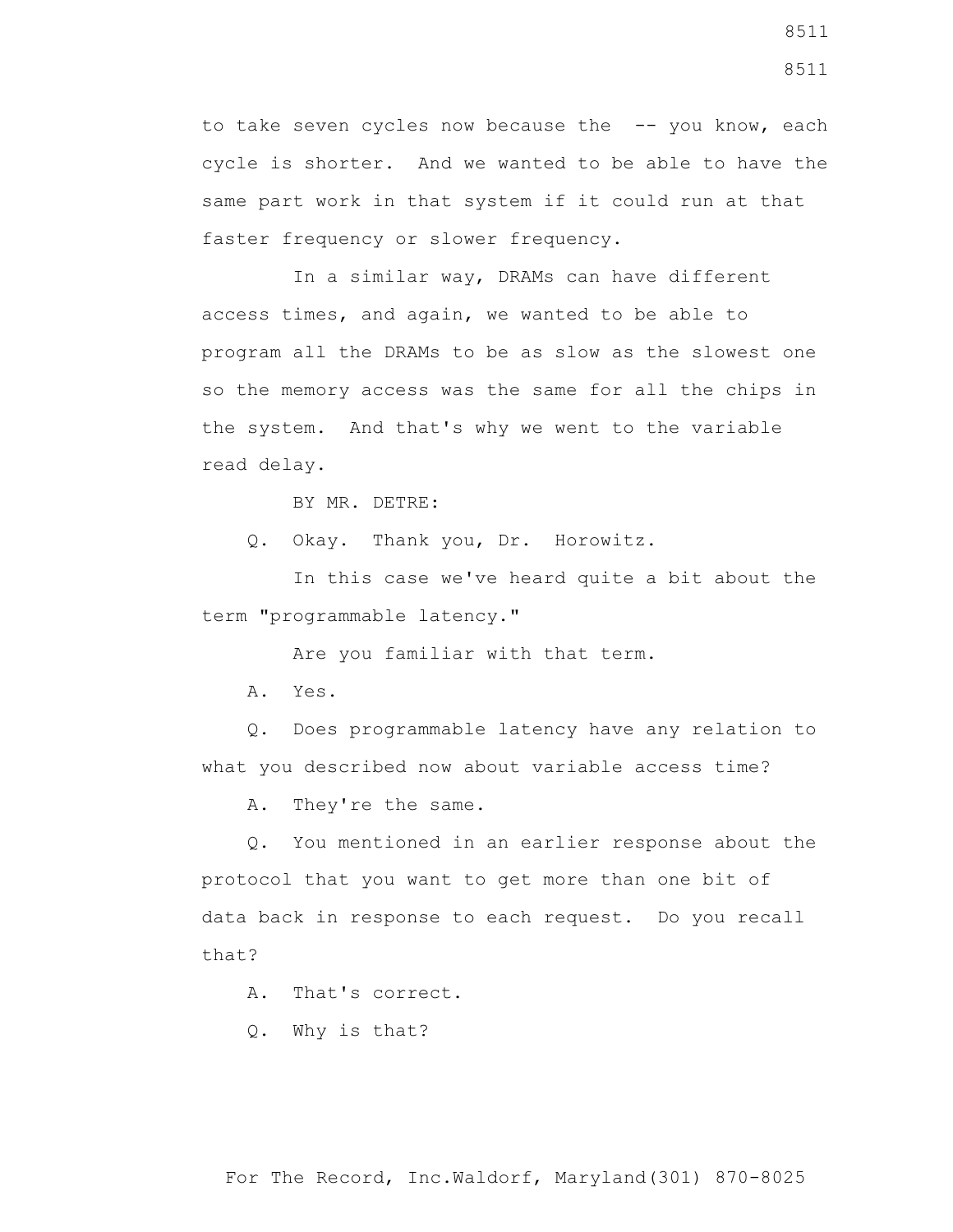A. Again, it's efficiency. It's an efficiency issue. There's some overhead in doing the request, and if we want to get the highest performance possible, we want to get as many bits out for each request as is useful, and printing a lot of bits back in each request is not very useful, so we wanted to be able to have the requester tell us how many bits they wanted.

 Q. And is this -- another term that we've heard a lot in this case is "variable block size" or "variable burst length."

Are you familiar with those terms.

A. Yes, I am.

 Q. Is that related at all to what you've just now described?

 A. In my view, variable block size, variable burst length and what I just talked about are all the same.

 MR. WEBER: Your Honor, I'd just like to raise a point for clarification. This is getting very close to expert testimony. I'd like to clarify it for the record that what Dr. Horowitz is talking about is what he was thinking about in 1989 .

 JUDGE McGUIRE: Let's do that. I think that's a good point. It's a little hard to understand that

8512 8512

For The Record, Inc.Waldorf, Maryland(301) 870-8025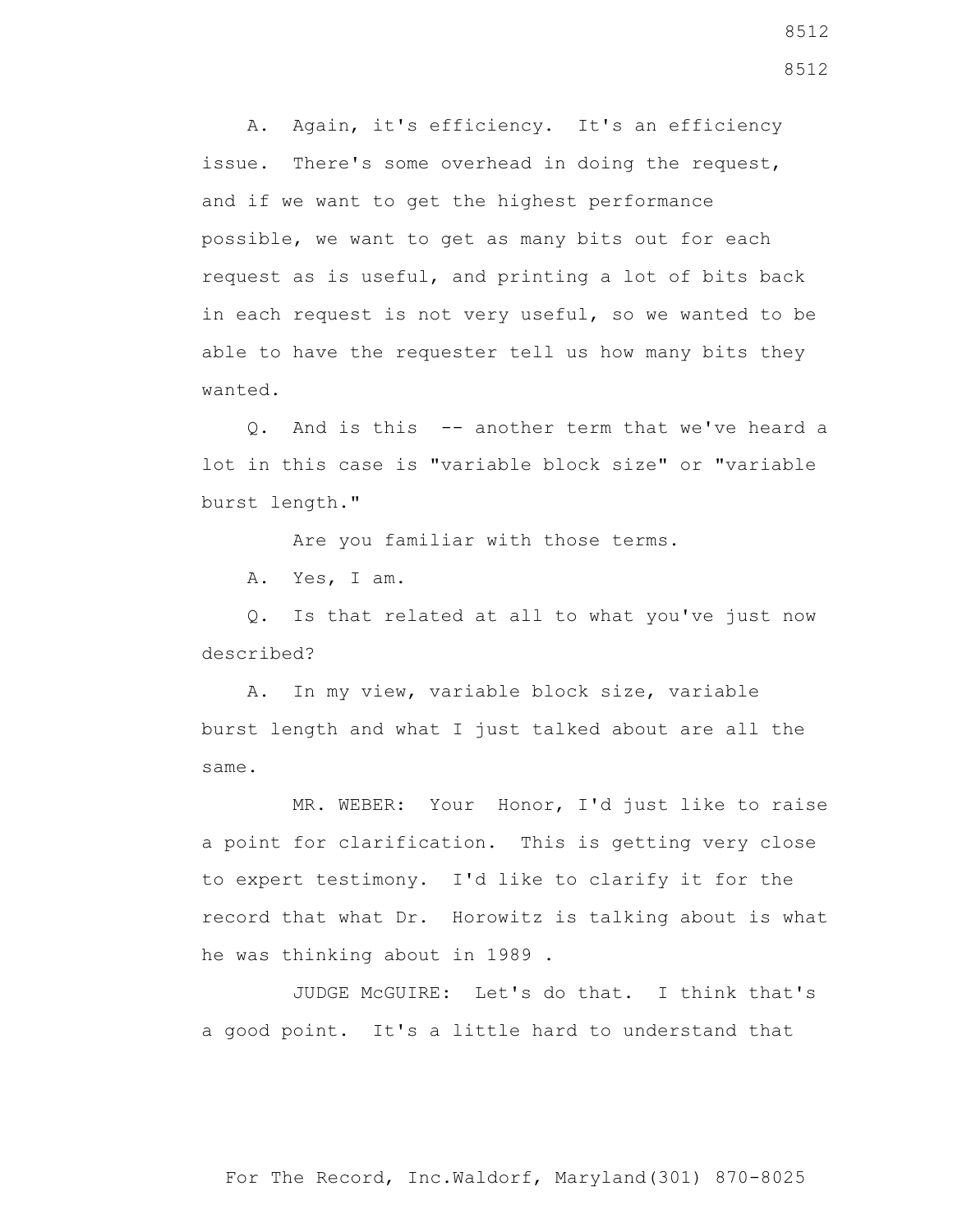this is from his personal -- which I'm sure it is, but we have to be careful that he doesn't go too far over that line, counsel.

 MR. DETRE: I understand, Your Honor. That's certainly what I intended.

BY MR. DETRE:

 Q. And Dr. Horowitz, when you've been describing the various aspects of technology that you've just been describing, was that about what you were thinking of back in the 1989 to 1990 time frame when you were developing your high-speed DRAM interface?

A. Yes, it was.

 Q. Now, have we at this point gone over all of the various innovations and solutions to problems that you came up with in that period?

A. No.

Q. Were there many others?

A. Yes.

 Q. And over what period of time did you work out these solutions to design a high-speed bus interface?

 A. Well, I focused almost all my attention on that from mid -'89 up through the time that I rolled back to Stanford, which was sort of mid-'91, but I continued to work with Rambus on all those problems on memory interfaces for another couple years, and then one can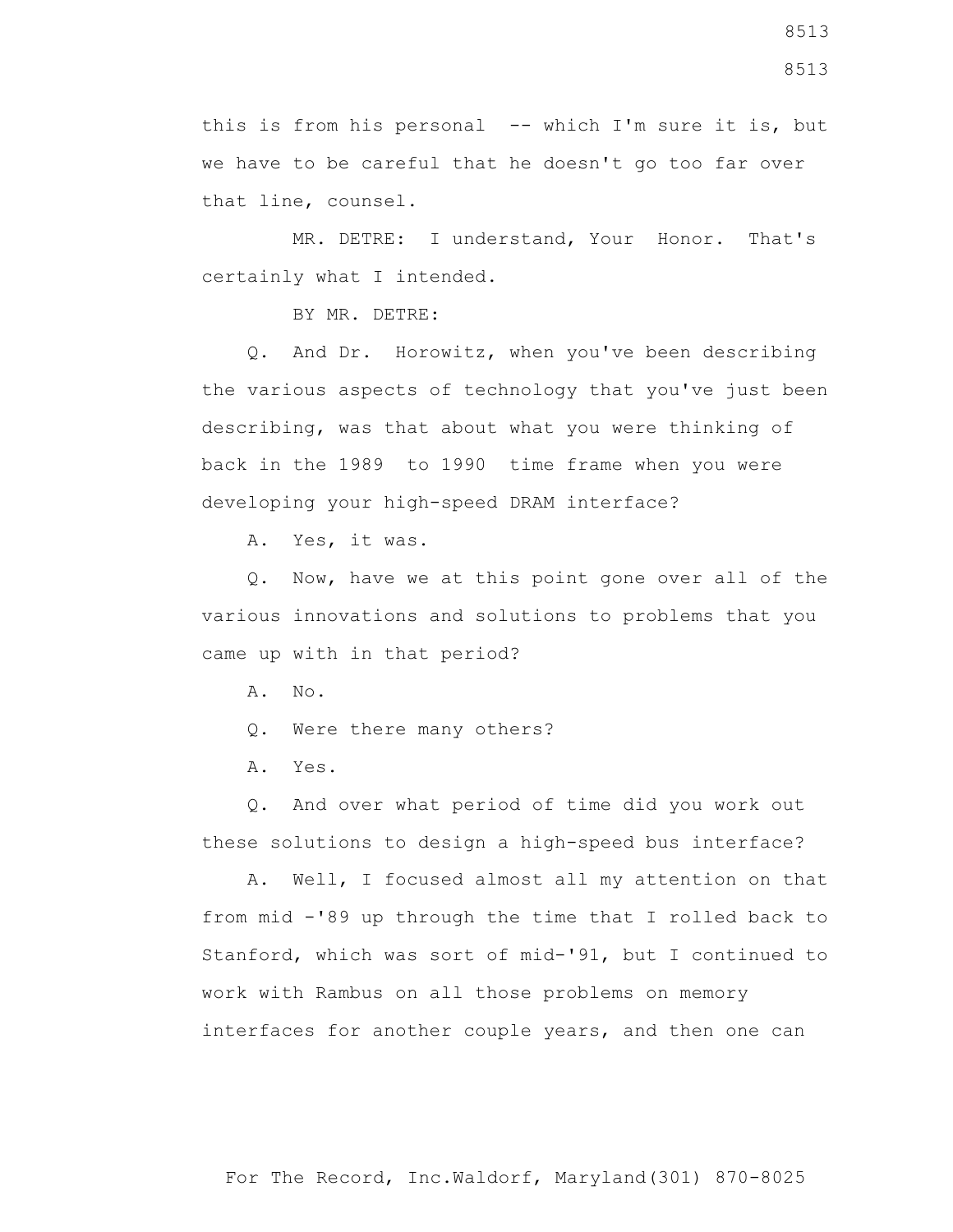argue I've been working on high-speed interfaces since that time.

 Q. Well, when do you think that you had, you know, the basic underlying ideas in place?

 A. We had a very, you know, complete set of ideas put together by the early '90s -- early in '90, and that's what went into the original patent description.

 Q. And did you describe the various technological features that we've been discussing up until now in that original patent application?

A. Yes, I did.

 Q. Was it your understanding at the time that you were working out these solutions to problems that these various solutions could be used independently of one another?

MR. WEBER: Objection. Lack of foundation.

 MR. DETRE: I'm talking about his understanding at the time.

 JUDGE McGUIRE: Overruled. I'll hear his question.

THE WITNESS: Yeah. We were, as I said, you know, were trying to build the best thing that we could, and in order to do that we had to solve a number of problems. It was always clear to me that if you didn't want quite the level of performance we got you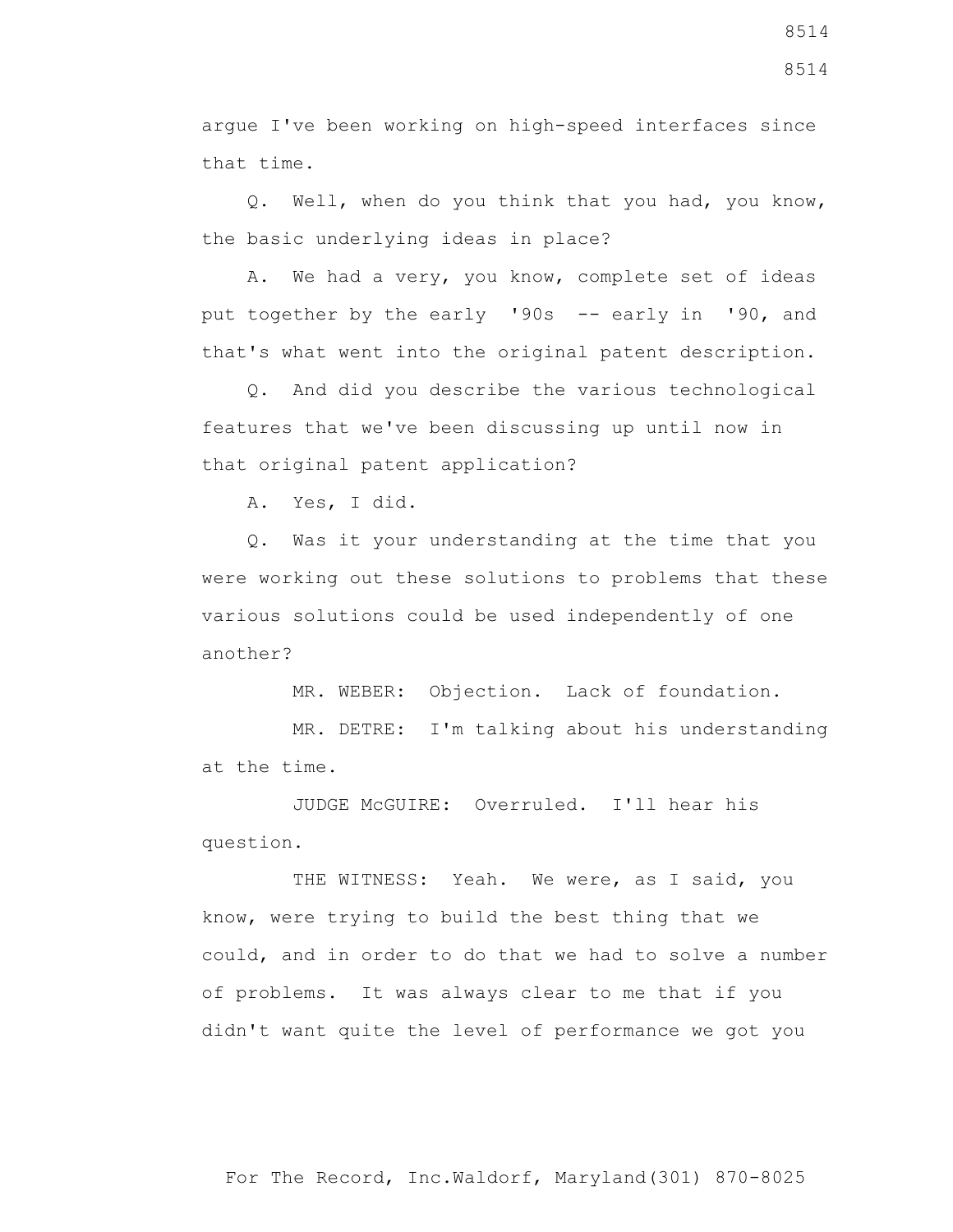wouldn't necessarily need to use all the different techniques that we described, that some of the techniques would -- you know, some subset of those techniques might satisfy your need, so yeah, sure.

BY MR. DETRE:

 Q. Did you talk to people about the high-speed interface technology you were developing?

A. Yes, I did.

Q. What sorts of people did you talk to about it?

 A. Well, I talked to both DRAM companies that build DRAMs as well as companies that use DRAMs to try to convince them about our approach, get feedback from them.

 Q. Did you actually visit some of these companies in the 1990 time frame?

 A. Yeah. Well, in the 1989 -1990 time frame Mike and I were the company, so we made a lot of visits to various people trying to convince them.

 Q. Can you give me some examples of DRAM manufacturers that you personally visited?

 A. Yeah. I personally visited TI. I visited with IBM. And then as Mike described, we went on this tour of Japan and so we went to Toshiba, Fujitsu, Mitsubishi, NEC.

Q. And did you also personally visit some systems

For The Record, Inc.Waldorf, Maryland(301) 870-8025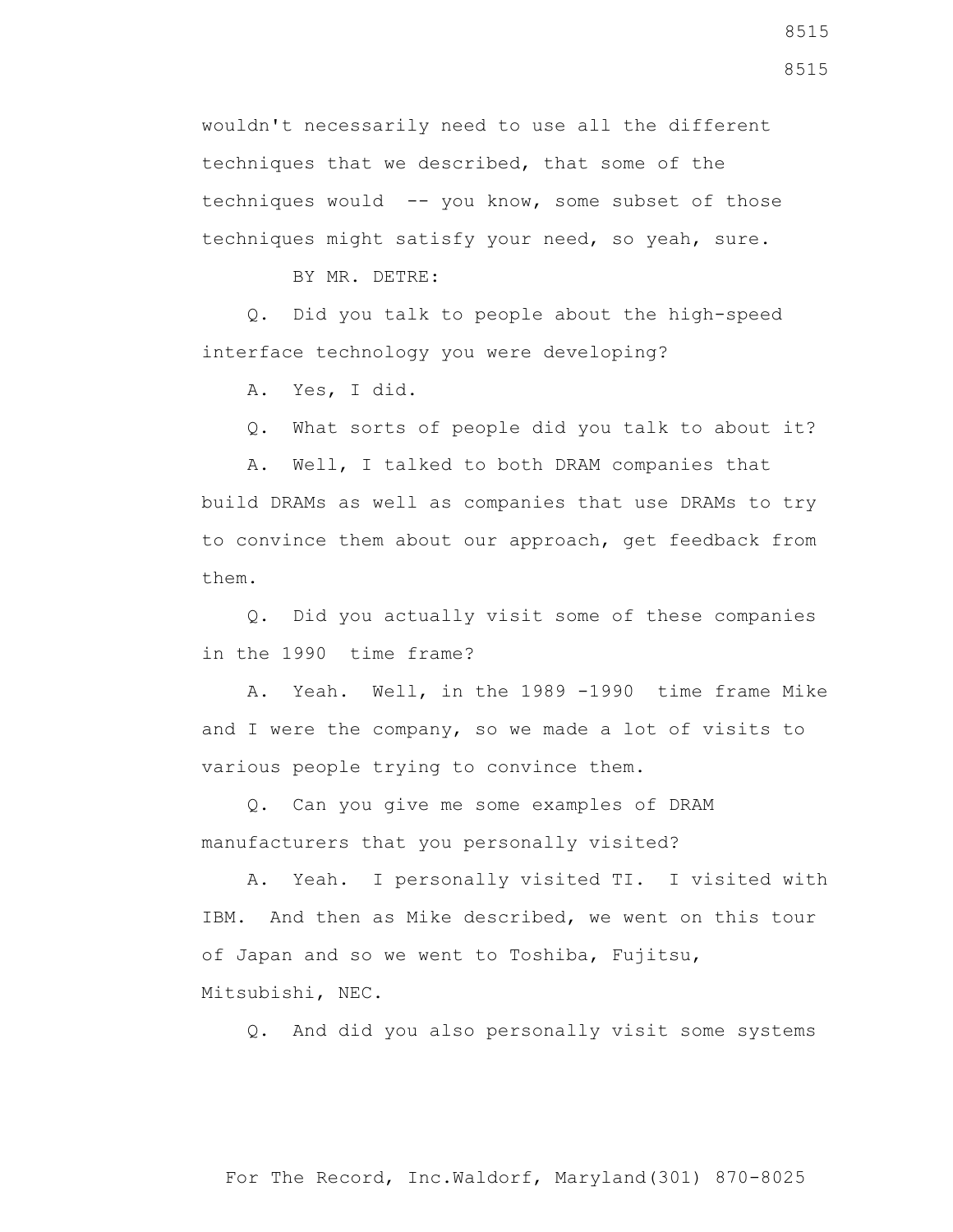companies?

A. Yes. I visited -- well, obviously IBM was also a systems company and I visited them. And I remember pretty vividly the discussions at Sun Microsystems.

Q. What was your role during these visits?

A. I was the -- i mostly talked about technology. My love is technology and I like figuring out how to design things, and so I mostly tried to convince people that what we were trying to say was not completely absurd.

 Q. What was the reaction to your initial presentations in technology?

 A. Well, I think fairly uniformly when we told people we were going to do 500 megabits per second on DRAMs there was just disbelief. People said we couldn't do that.

 As Mike said, some people were worried that maybe we could, right, and were interested in talking to us more, and those are the people that I think were positive, and there were people who were just hostile, but I don't think anybody thought, oh, yeah, that's easy.

 Q. And other than the speed that you were contemplating going at, were people skeptical about any

For The Record, Inc.Waldorf, Maryland(301) 870-8025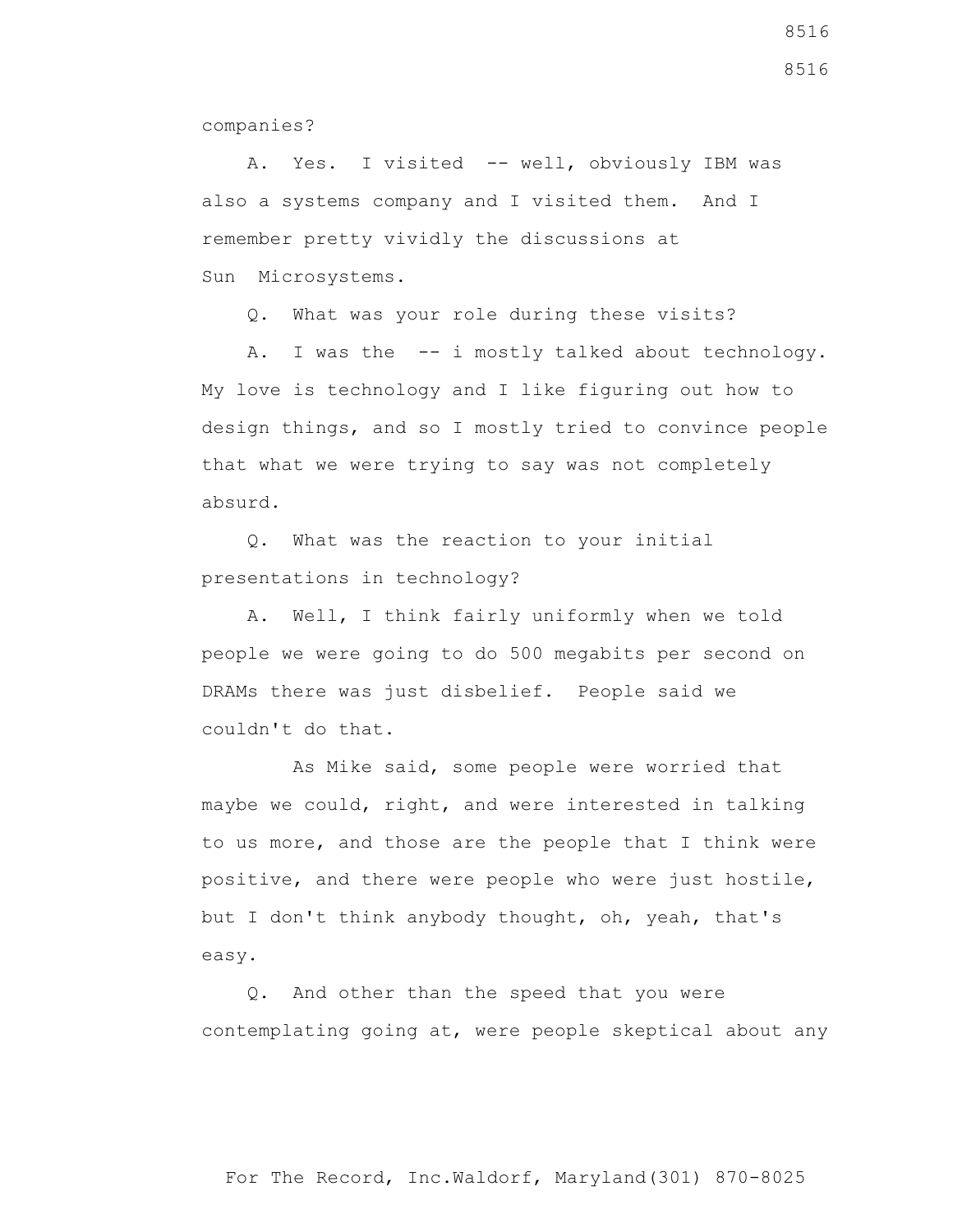other features of the technology you described?

 A. I think almost all the features of the technology the people were skeptical about.

They were skeptical -- dRAMs were commodity parts. They were not sold at high margins. So the thought that we were adding stuff to a DRAM, even this little memory controller that we were talking about putting on a DRAM, people thought that was a bad way. You would never put registers on a DRAM. It was too expensive.

 A phase-lock loop was even worse. This is a very tricky analog circuit. You couldn't put this on a DRAM. You couldn't get the I/O speeds, the circuitry to run. You know, you name it, people were kind of skeptical.

 Q. So what did you do in the face of this skepticism?

A. Well, maybe I'm a -- i like technical challenges and I really like explaining to people things, so my goal was to explain to people why I thought it was possible and to see if I could convince them. I mean -- or they could convince me. Right? So maybe I was wrong.

 And so we would have these discussions about why I thought this was  $-$ - i would tell them why I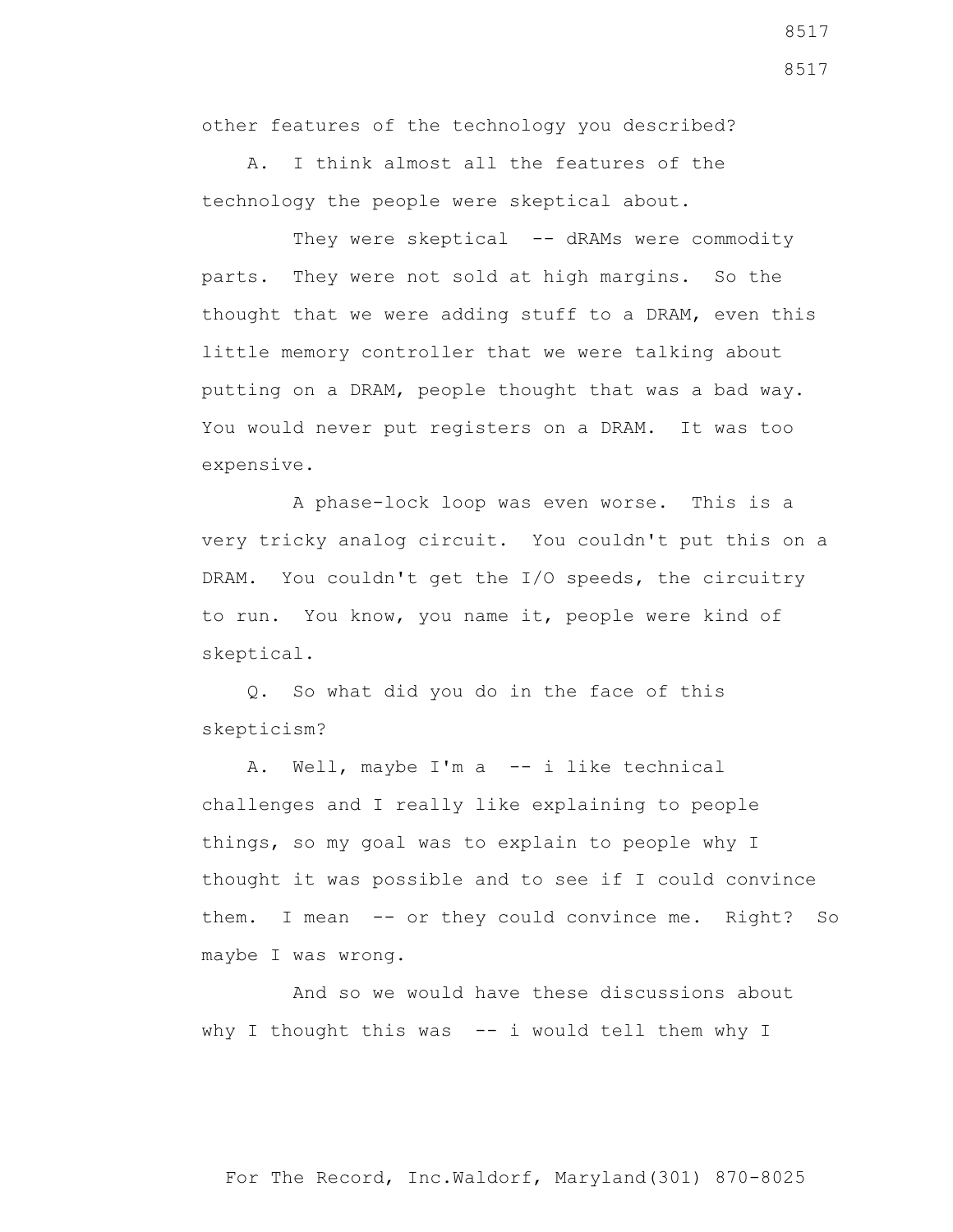thought it was possible, and they would tell me why they didn't think it was possible, and I was trying to figure out if they knew something I didn't know. But over time, we got more and more details worked out and we were able to convince more and more people that this in fact was possible.

 Q. Let me show you a document, Dr. Horowitz. May I approach, Your Honor? JUDGE McGUIRE: Yes.

 MR. DETRE: And actually let me also hand a copy of this binder to complaint counsel.

 Perhaps as long as I'm approaching, I'll mark this DX-259, Your Honor?

JUDGE McGUIRE: Yes, go ahead.

 **(DX Exhibit Number 259 was marked for**

## **identification.)**

BY MR. DETRE:

 Q. If you could turn to the first document in the binder, RX-29.

Have you got that, Dr. Horowitz.

A. Yes, I do.

Q. Can you tell me what that document is?

 A. It's one of the presentations that I would have made trying to describe to people, you know, in the early time frame what Rambus technology was like.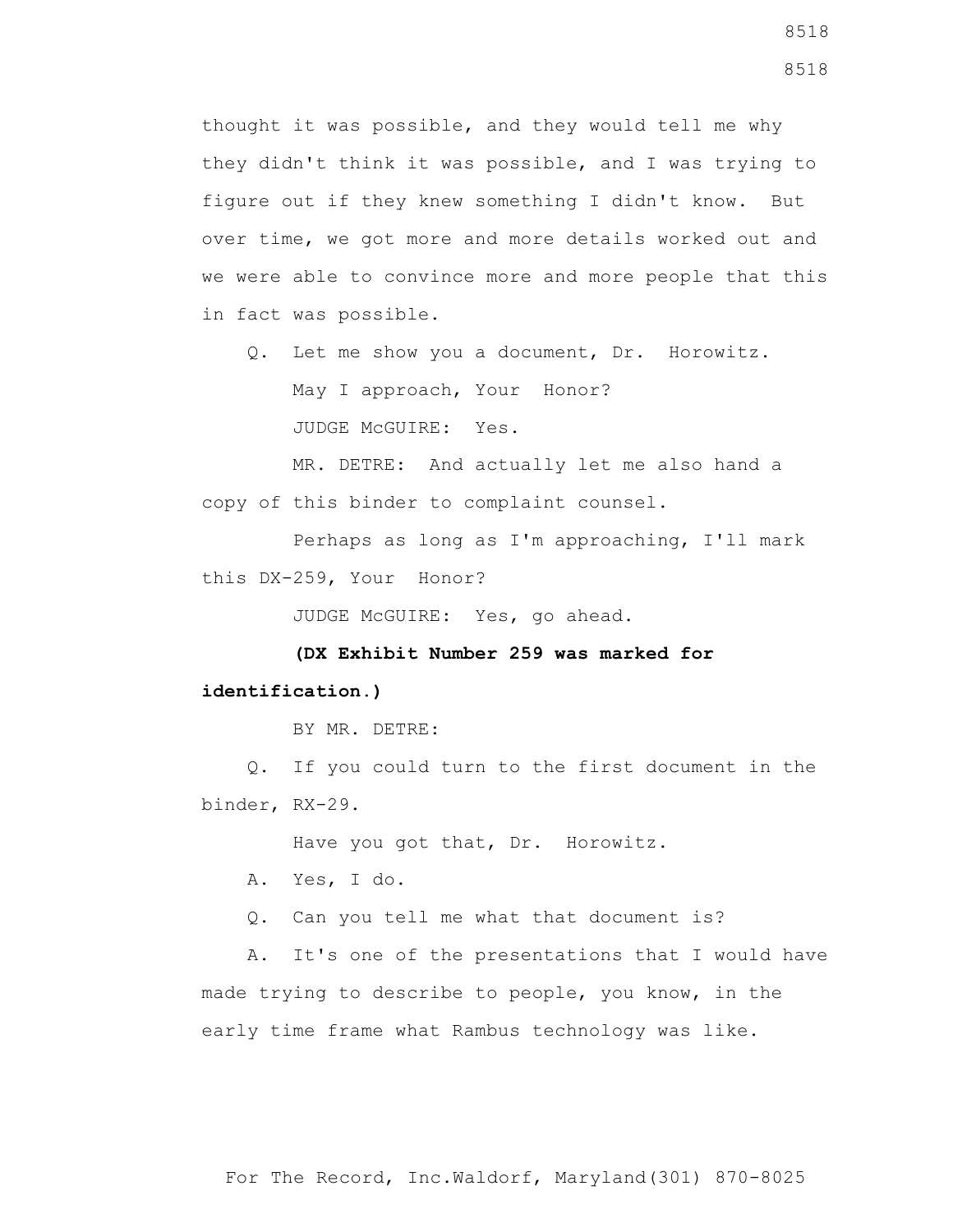8519

 Q. If you look down at the very bottom in the first slide, do you see a date there?

A. Yes.

Q. What date is that?

A. That's January 31, 1990 .

 Q. And is that date consistent with your recollection of when you might have been using these slides to present the technology?

A. Yes, it is.

 Q. And were you in fact giving presentations to various companies at around that time?

A. Yes, I was.

 Q. Did you give out copies of these or similar slides at such presentations?

A. Yes, we did.

 Q. Did you take any efforts to preserve their confidentiality?

A. Oh, certainly. We wouldn't -- this is -- this is something that has the technical issues and technical details, and those discussions were always done under NDA.

 Q. Now, is there a portion of this presentation that describes the problem that you were trying to solve?

A. Sure. The beginning part of the presentation,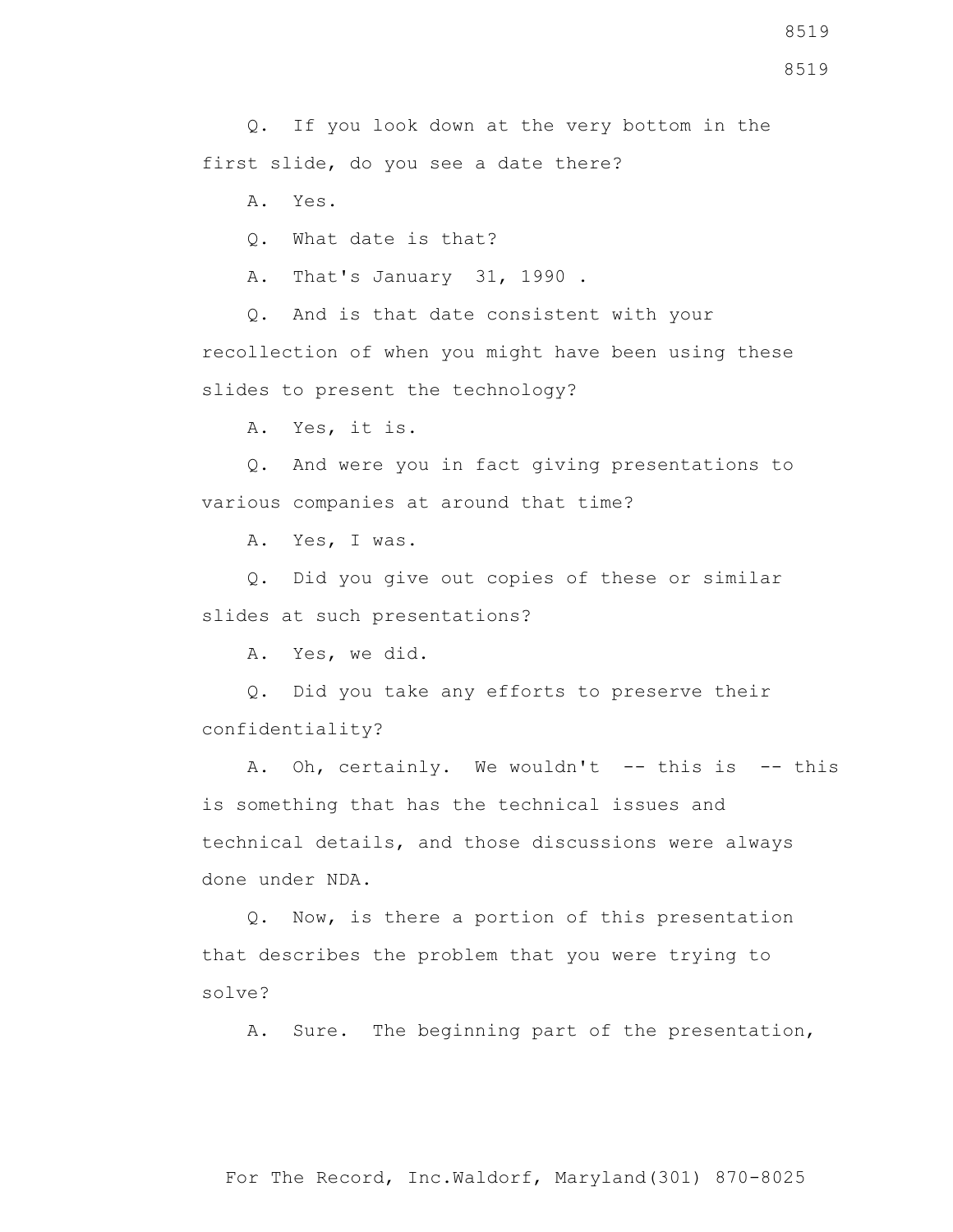so that's from really page number  $3$  on to  $-$ - well, maybe we should stop at 6, is sort of the setup of what the problem is.

 Q. And now, if you would turn to page number 9. A. Okay.

 Q. And I believe we saw this or a similar slide with Dr. Farmwald.

 If you look at the last bullet point on that page, allows -- the last big bullet point, could we blow that up.

 Could you explain what's being described there, Dr. Horowitz.

 A. Yes. This is basically I'm describing the point that I mentioned earlier about not requesting a single bit out of the DRAM but requesting a chunk of data out, and that's what the block mode refers to.

 And then in the description it talks about the number of bytes that you could request out of the DRAM being variable from 1 to 1024.

 Q. So that relates to variable block size or variable burst length?

A. That's correct.

 Q. And if you could turn to page 31 -- actually let me -- let me actually point you to a different page --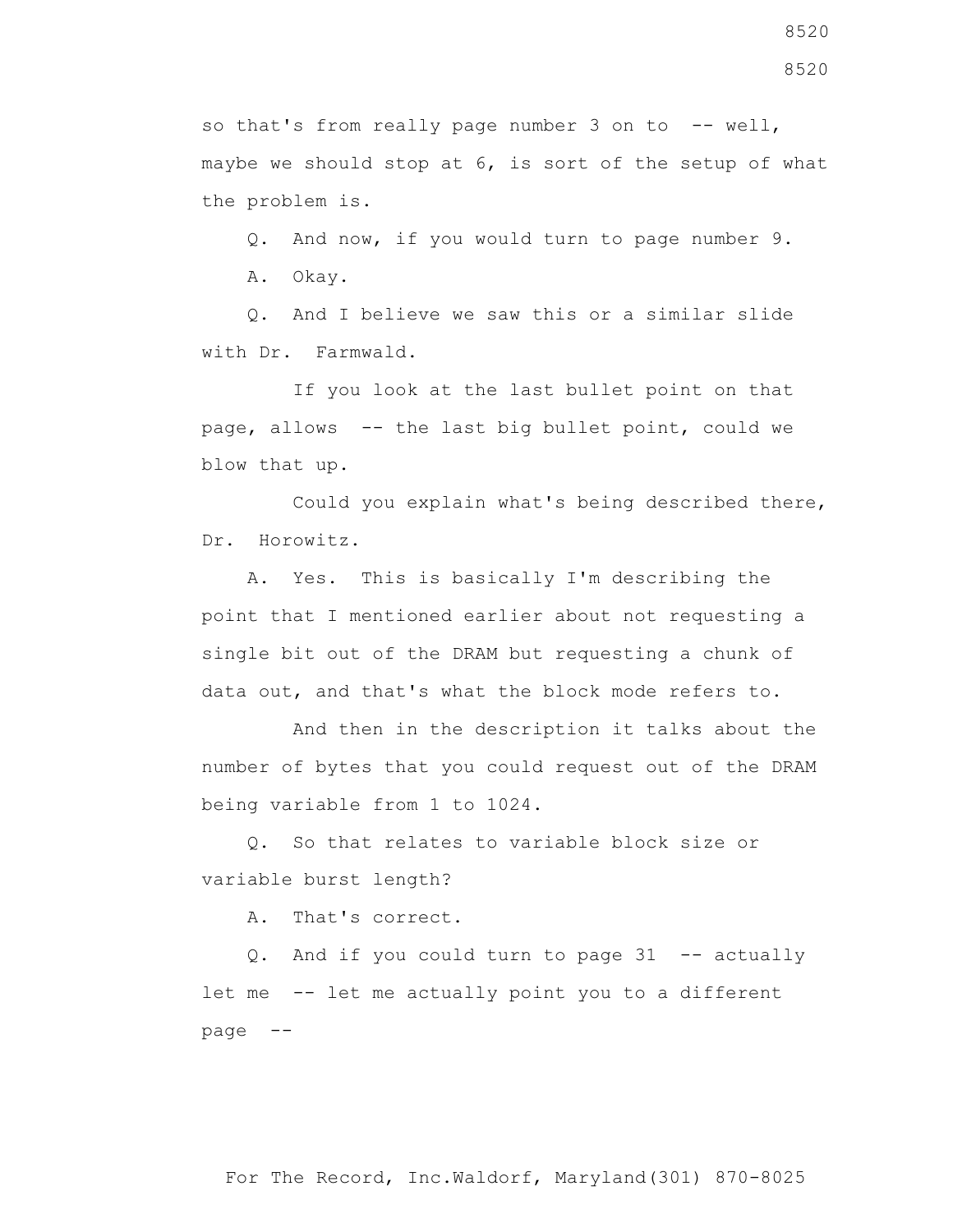A. Okay.

Q. -- if I could. Let's go to page 33.

 Can you tell me what's being described there, Dr. Horowitz.

A. I'm not there yet.

Q. Sorry. I'll give you a second.

A. Okay.

 Q. Can you tell me what's being described on that page?

 A. Yes. So this was describing the clocking scheme that we initially proposed in the -- proposed for Rambus.

 Q. And does this relate to one of the solutions or innovations you were talking about earlier today?

 A. Yes. So this basically talks about having a phase-lock loop or actually in this case multiple phase-lock loops on a DRAM to reduce the timing uncertainty in each of the DRAM devices.

 Q. And this talks about delay lines in there; correct?

A. Correct.

 Q. Would this also be referred to as a delay-lock loop?

> MR. WEBER: Objection. Leading. JUDGE McGUIRE: Sustained.

For The Record, Inc.Waldorf, Maryland(301) 870-8025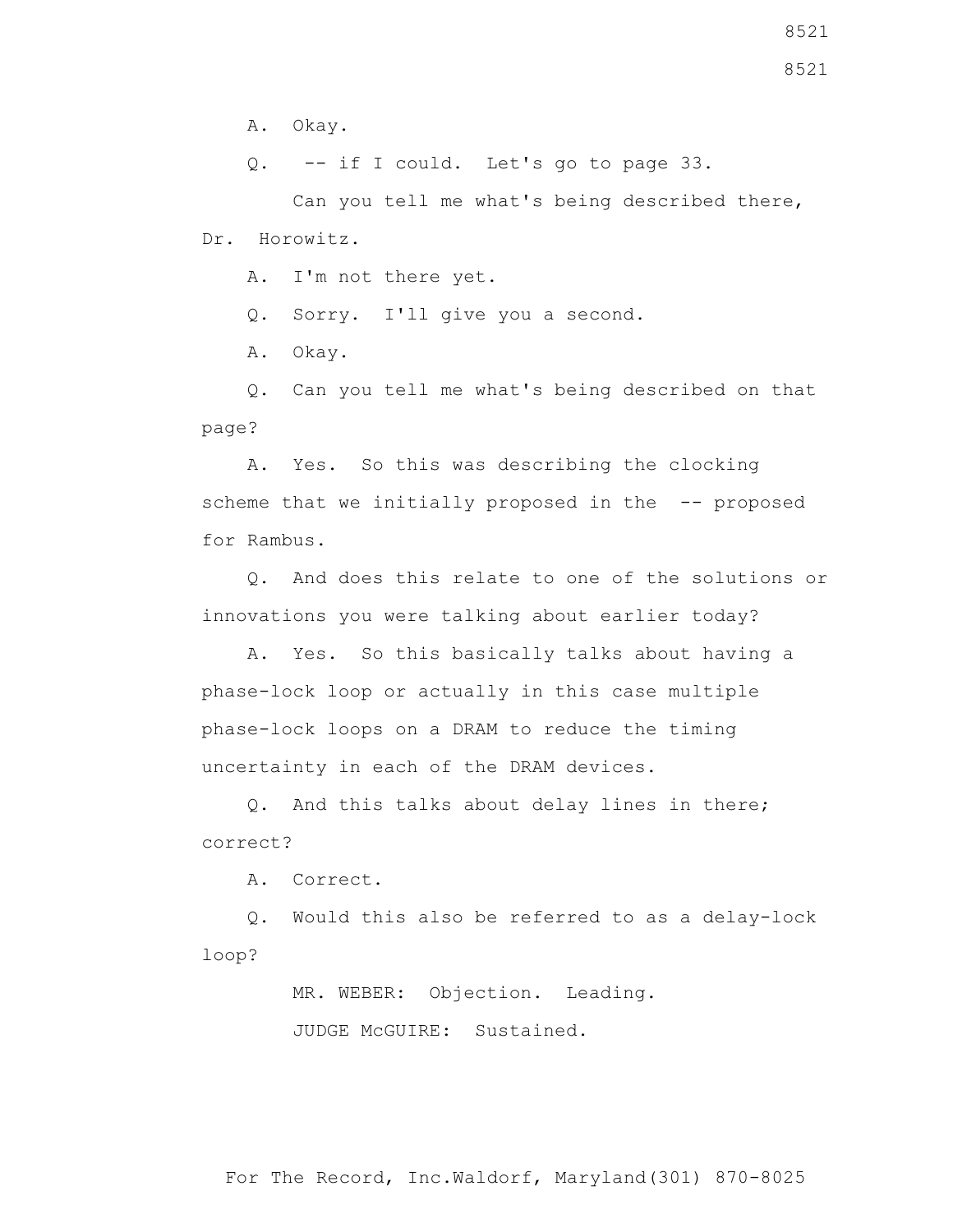BY MR. DETRE:

 Q. Is there any other terminology other than phase-lock loop that you could use to describe what's being described in this page, Dr. Horowitz?

MR. WEBER: Objection. Leading.

JUDGE McGUIRE: Overruled.

THE WITNESS: Yeah. The circuitry that's used here with the controlling the delay through delay lines is referred to either as delay -- as a delay-lock loop.

BY MR. DETRE:

 Q. Now, if you would turn to the very next page, it's headed Bus Summary. Do you see that?

A. Yes.

 Q. And the third bullet point there, use clever clock deskew, do you see that?

A. Yes.

 Q. Does that relate to one of the solutions to the problems that you were discussing earlier?

 A. Well, that basically refers to the use in the previous page, the circuit industry on the previous page that used delay-lock loops to basically get rid of clock skew both internal and external to the part.

 Q. And if you look at the last bullet point on that page, standard clocked sense amplifier receiver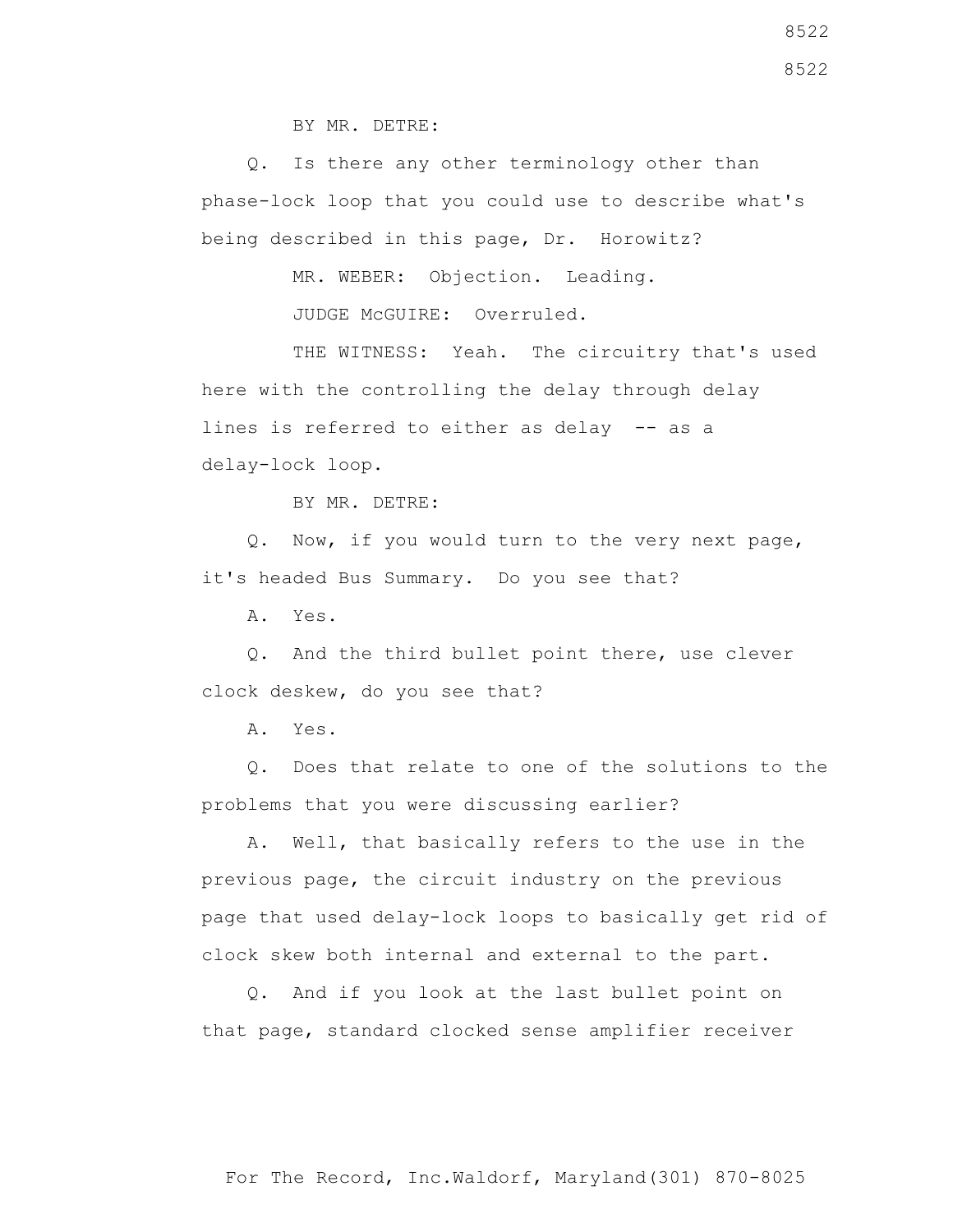run at one-half frequency, does that relate to one of the solutions you talked about earlier today?

 A. Yeah. That was the solution I talked about in terms of the receivers taking too long to amplify, to have two receivers, each one clocked at half the bit rate, and so that's another dual-edged clock or double data rate technique.

 Q. Are other of the solutions that you talked about earlier today described in this presentation?

A. I'd have to scan the whole presentation.

 Q. Well, let's not take that amount of time, but are other technical features that you came up with in that period anyway described in --

 A. Sure. I mean, there are lots of other descriptions of sort of technical issues at the time. Sort of output drivers and how to do the termination are all talked about as well as some more detail about the protocol.

 Q. Now, Dr. Horowitz, did you also work on more detailed technical descriptions in the 1990 to 1991 time frame?

 A. Yes. After the company was formed, we started to create a more complete description of the first version of the Rambus interface for both our internal use as well as for our customers.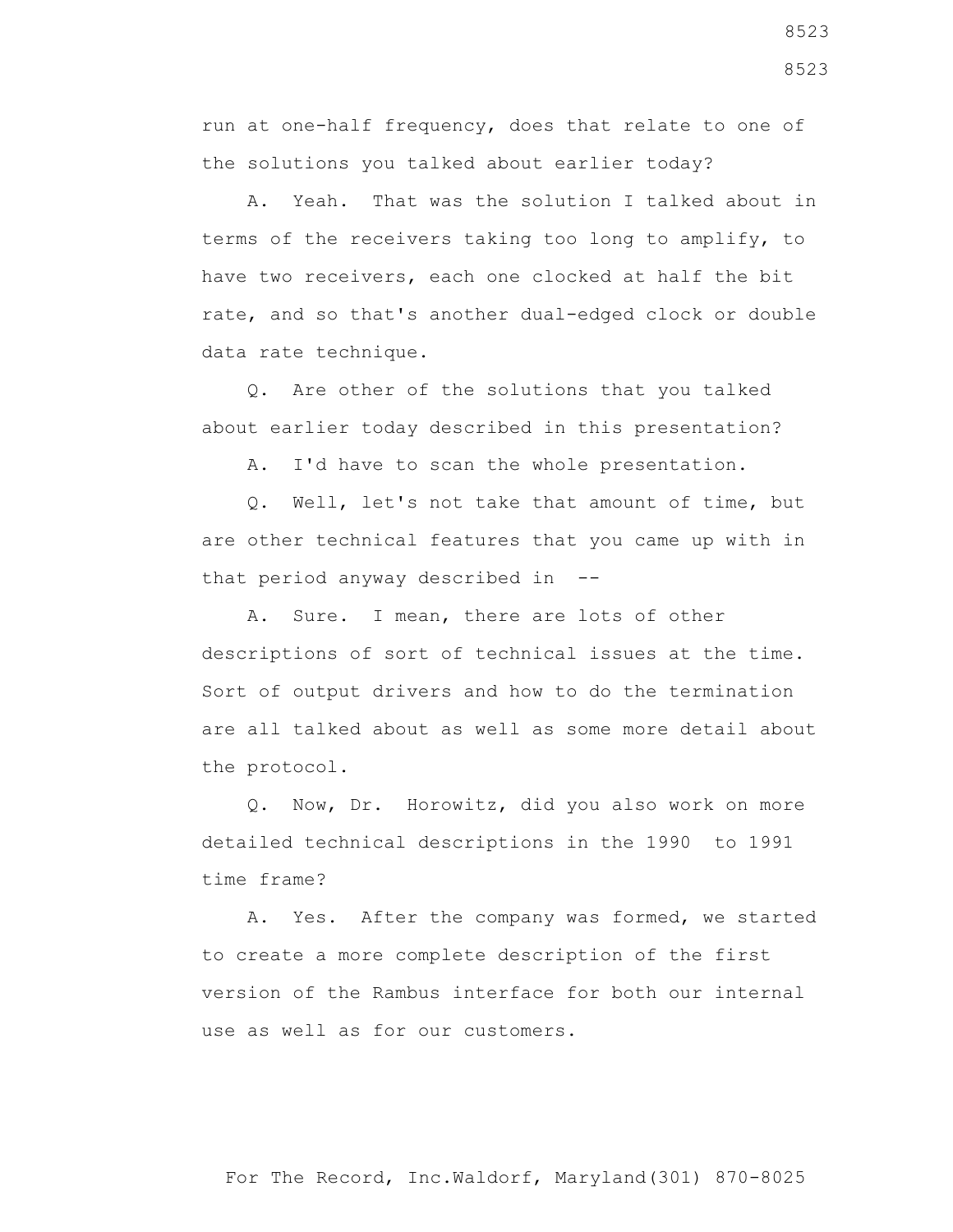Q. And when you say that it was also for the customers, what was the purpose of providing those to customers?

 A. Well, our goal was to both convince customers to take a license and then, having convinced them to take a license, educate them on how to build this interface, and so we needed some documentation to first convince them and then help them build it.

 Q. If you would turn to the next document in your binder, RX-63. Have you got that?

A. Yes, I do.

Q. Would you tell me what that document is,

Dr. Horowitz.

 A. This is a very early draft of the technical description of the Rambus interface.

 Q. And if you look down at the bottom, do you see a date on that?

A. Yes, I do.

Q. What is the date?

A. May 7, 1990 .

 Q. And is that date consistent with your recollection of when this document might have been generated?

 A. Yes. This document has a lot of similarity to the patent application which was filed in April, so it

For The Record, Inc.Waldorf, Maryland(301) 870-8025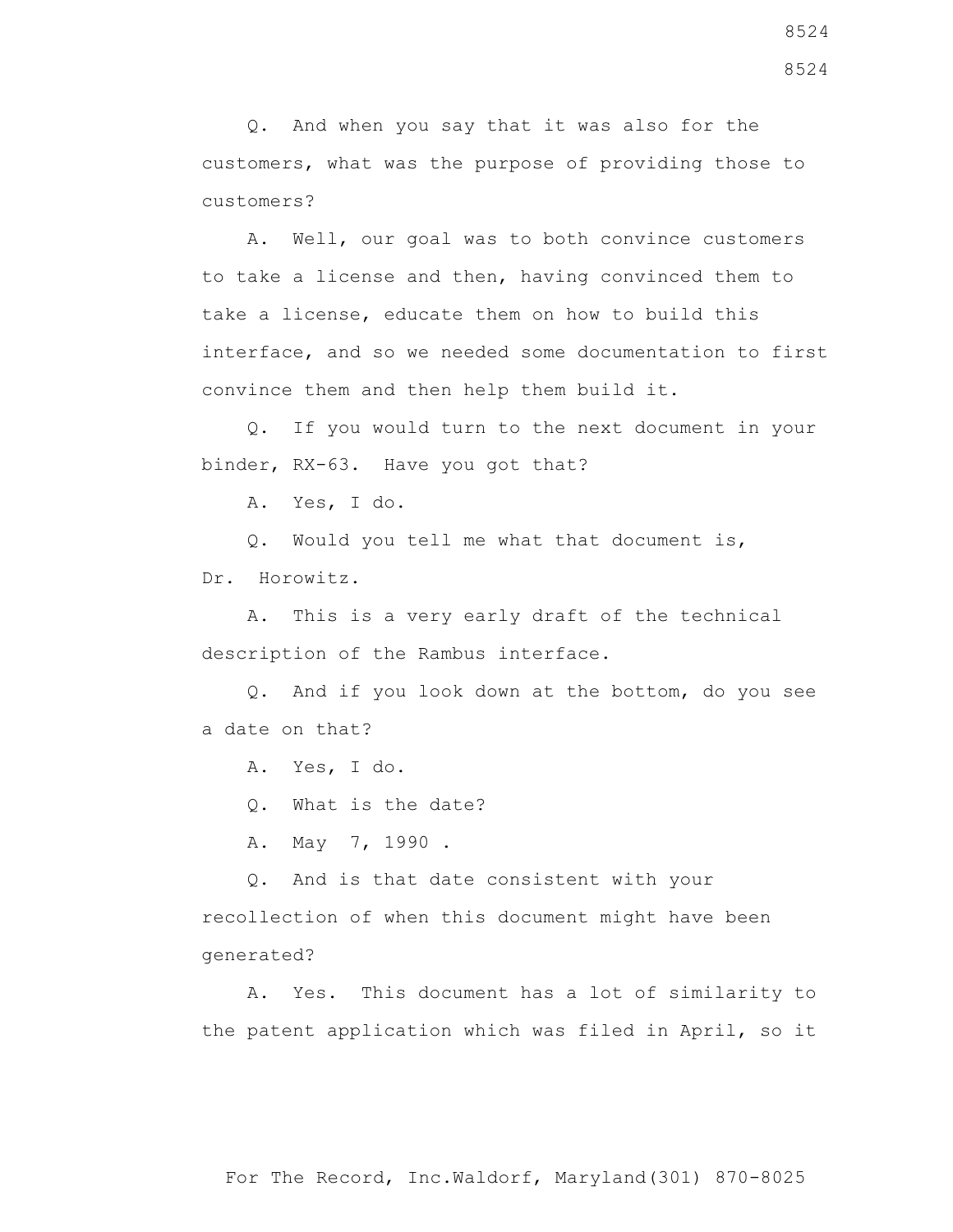makes sense that would be in that time frame.

 Q. And now, four of your inventions that we've heard a lot about in this case are what have been referred to as programmable latency, variable burst length, on-chip PLL or DLL, and dual-edged clocking.

Have you got those in mind, Dr. Horowitz.

A. Yes, I do.

 Q. Could you just scan through this document, RX-63, and let me know whether you see any of those inventions described in there.

A. Sure.

So on page 10 of the document in figure  $6 - -$ 

 Q. Okay. Let's just stop there for one second, but make sure we have it on the screen.

A. Okay. So this is --

 Q. Does this figure 6 relate to one of those inventions that I just mentioned?

A. Yes, it does.

Q. Which one?

A. It -- double data rate, dual-edged clocking.

 Q. Could you explain how this figure shows double data rate or dual-edged clocking.

 A. Sure. I mean, it shows the input pad driving into two receivers.

Q. And where is that on the figure?

For The Record, Inc.Waldorf, Maryland(301) 870-8025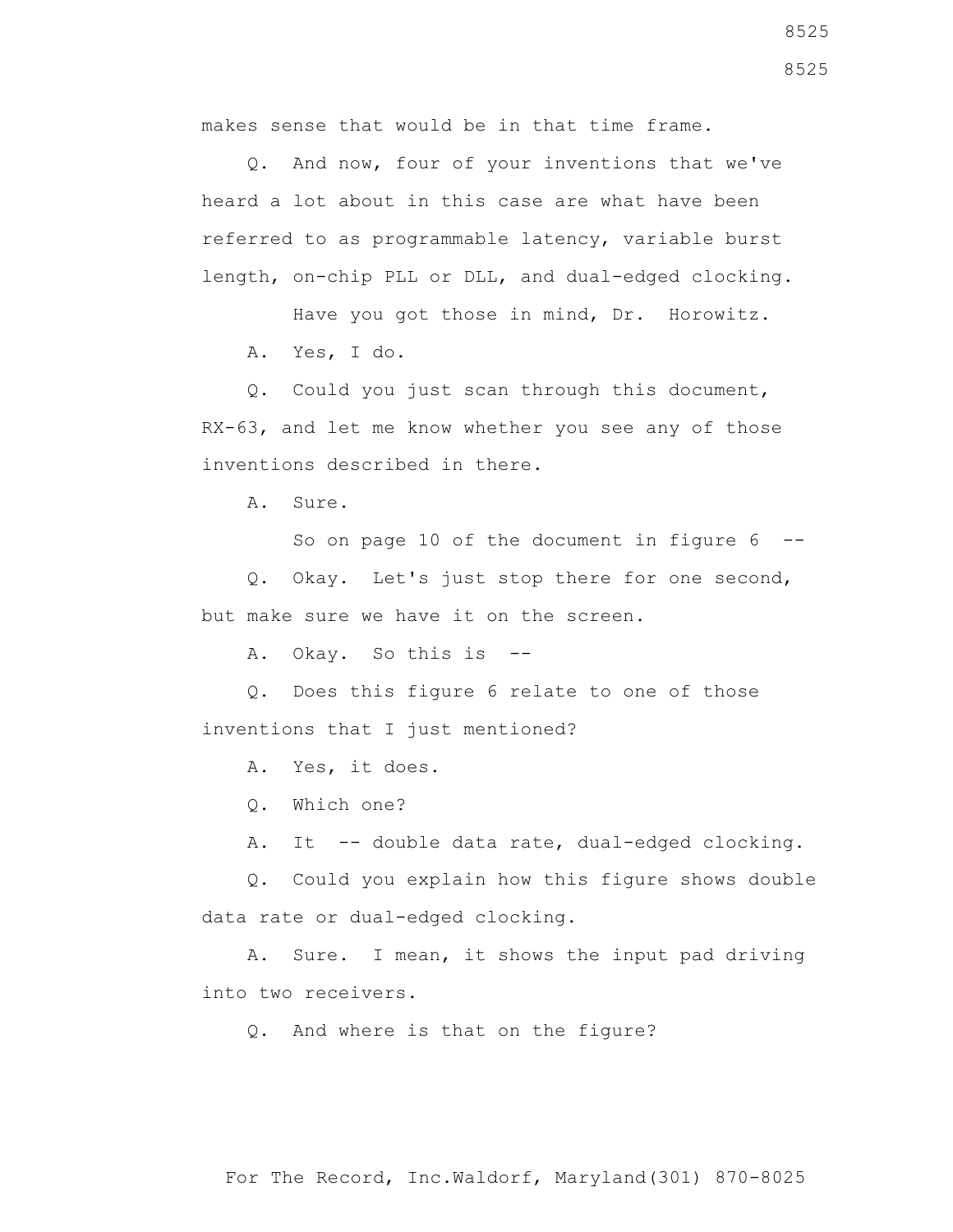A. I could point, but I don't think that's going to help you. It's the two --

Q. Right or left?

A. Left. Stage left. Right.

 Q. And there at the left there are two little squares which say "input REC" in them?

A. Correct.

Q. Is that what you're referring to?

A. Yes. Those are the input receivers.

Q. Okay. Sorry, Dr. Horowitz. Please go --

A. One of them is clocked by the clock.

 Q. That's -- how do you see that one of them is clocked by the clock?

 A. There's a wire that comes out that under it are the letters CLK.

Q. Okay.

A. That stands for clock.

 And the other one has the wire coming out connecting to CLK with a line on top of it. In engineering-speak, the line on top of it is often called bar with a complement. So that means when clock is one, clock bar is zero, it's the opposite. And therefore, one input samples when the clock goes high and the other input, the other sampler works when the clock goes low.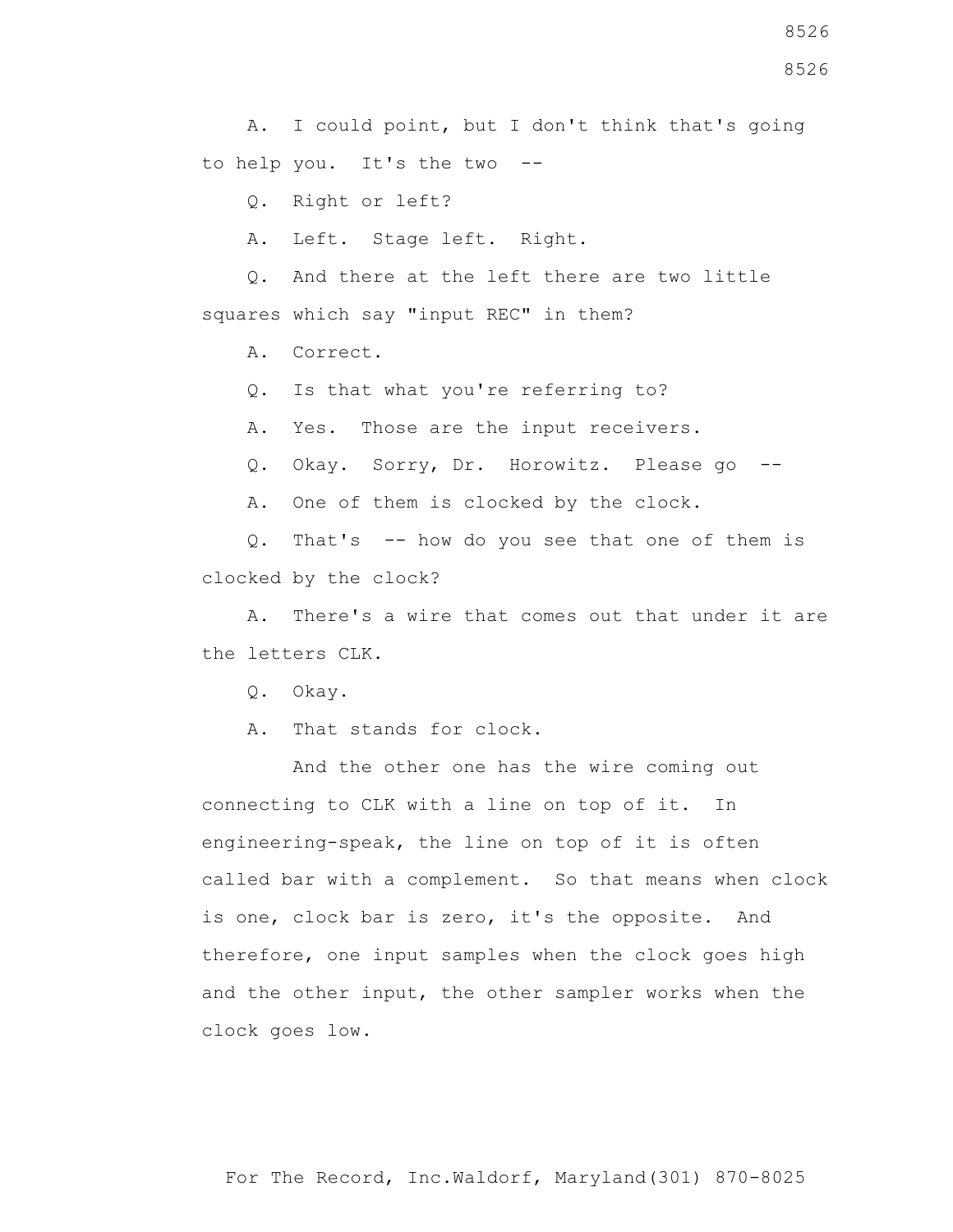Q. And if you could go on scanning through this document, Dr. Horowitz, and just let me know whether any of the other three inventions that I've listed are disclosed.

A. Sure. On page 14 of 30, again --

 Q. Let's just stop for a second and get there. And what are you looking at on page 14.

 A. Figure 10. Figures are easier for me to catch than scanning the text, so --

Q. What does this figure describe or disclose?

 A. This figure discloses a delay-lock loop -- or actually it's got two delay-lock loops generating the internal clocks for the design, so this shows a delay-lock loop on a DRAM.

 Q. And maybe you could just describe one of the delay-lock loops that you see there.

A. Sure.

 So if you look at the delay line whose output is labeled A --

Q. At the very top of the figure?

A. At the very top of the figure -- you'll notice that it has an arrow going into it from the bottom.

Q. Yeah.

 A. That's actually the control line that's adjusting the delay of the delay line. And so there's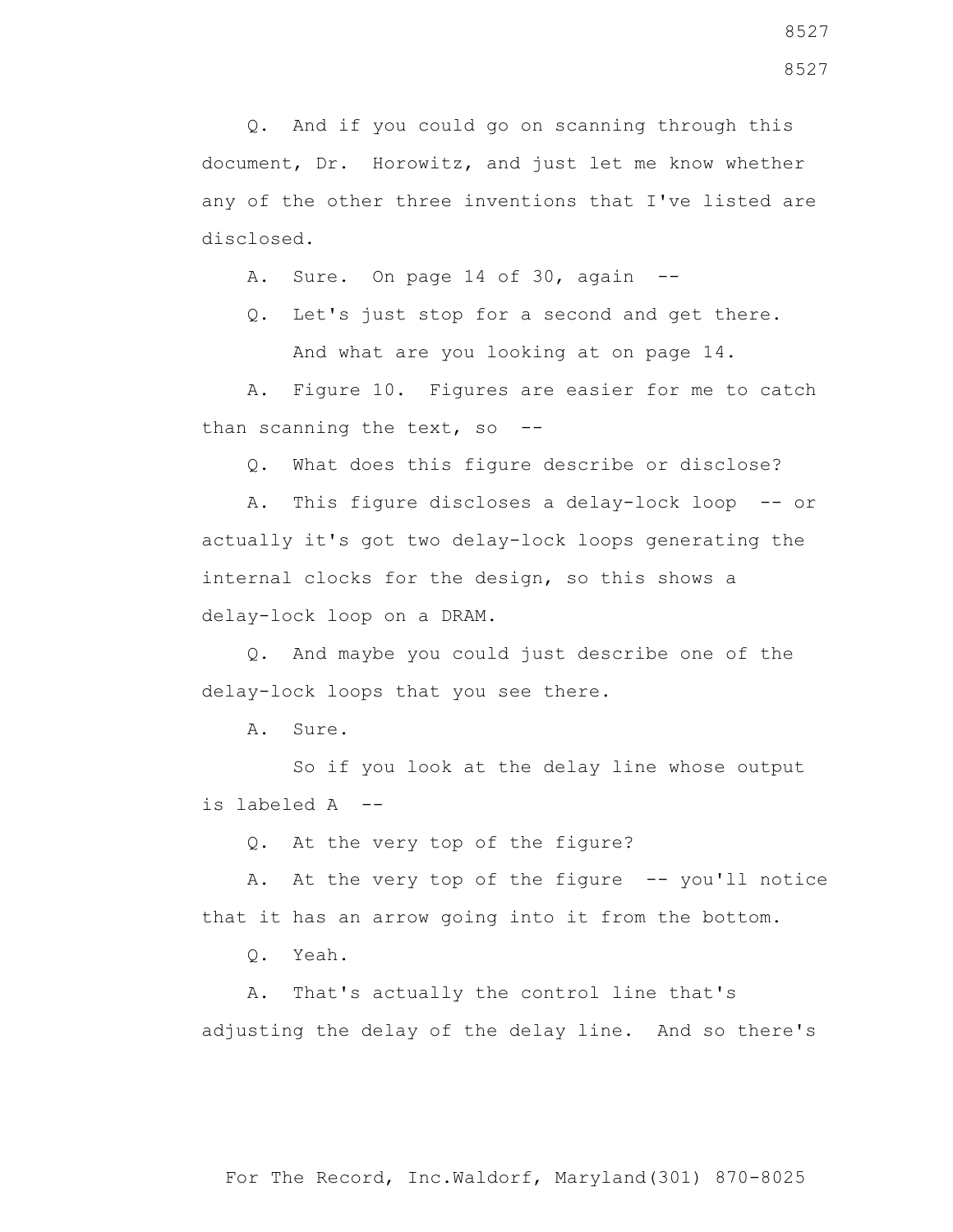a signal B that comes into the comparator that we take and filter the output.

Q. And that's over at the far right on the top?

 A. Yeah. Far right is B and trace that wire back down to the little block that has -- it says "clocked input receiver."

Q. Yes.

A. That one.

 So that's basically looking at whether the clock that comes out B is earlier or later than the input clock, and we filter that to adjust the delay to make those two signals exactly the same time.

 Q. Well, if you could keep on scanning then, Dr. Horowitz, let me know -- i think we're still looking for programmable latency or variable burst length.

 A. Okay. So on page 18, under the device register section, so there's something called access time, which is the access-time register, and that's the register that I think you've referred to as variable latency, so...

 Q. And is variable burst length also disclosed in this document?

 A. Yes, it is. On page 21, there's a table there -- I'm sure it's described someplace else, but

For The Record, Inc.Waldorf, Maryland(301) 870-8025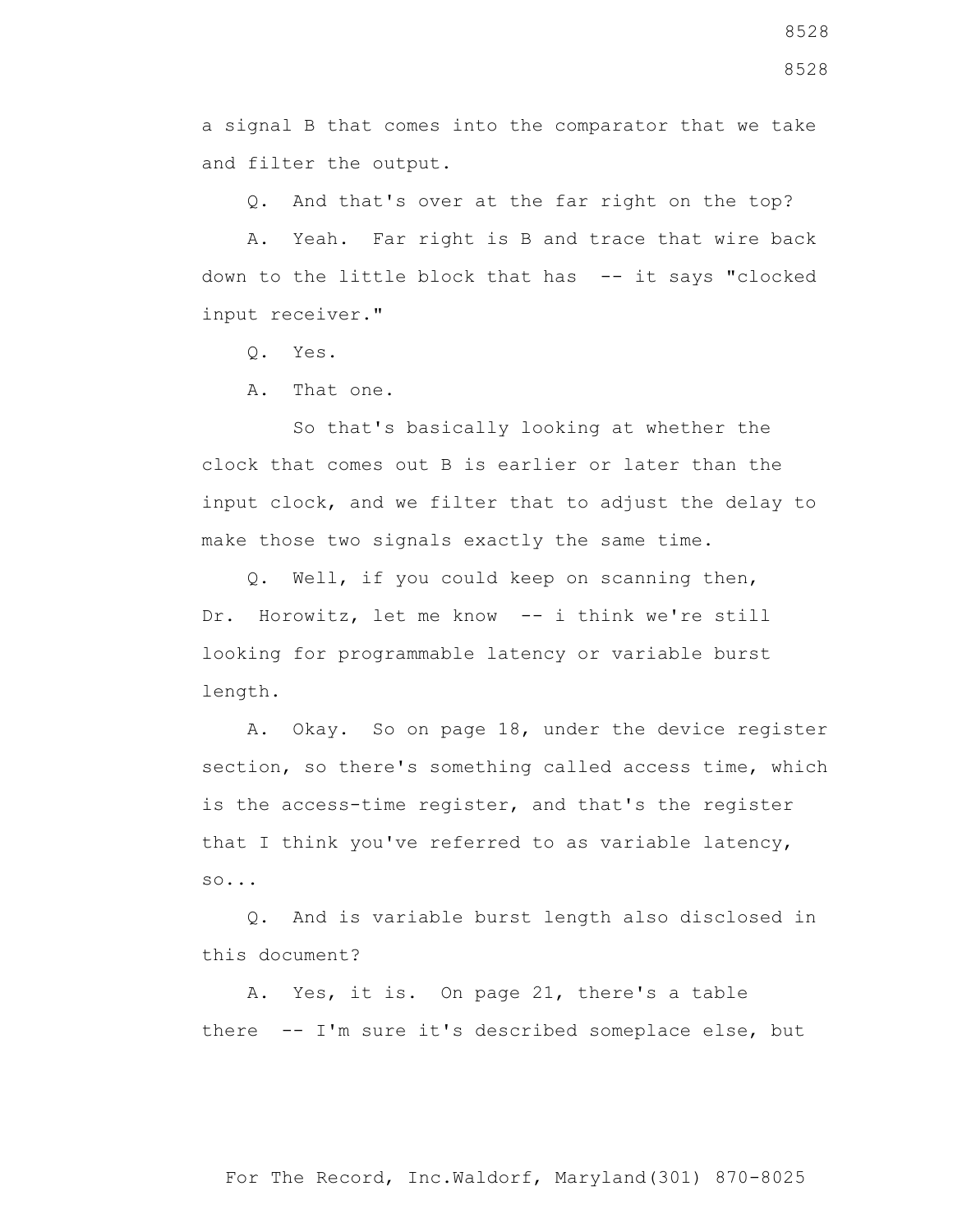the table is easy to find -- that says that the encoding for a field that determines --

 Q. Now, I see two tables on that page. Which table --

A. The second table on that page.

 Q. So excuse me, Dr. Horowitz. I think I was talking over you, so I apologize.

What does the second table on that page show?

 A. It shows the encoding that's used for the variable block size, so it has different numbers in the field and a four-bit field that can have numbers between 0 and 15 and it shows how many bytes are requested for those different numbers.

 Q. If we could go back to page 5 in this document, and could we blow up the very last paragraph on that page.

 Now, the first sentence there says, "The need for a simple DRAM implementation suggests that the time between request and response be fixed prior to the start of any transaction."

Do you see that, Dr. Horowitz.

A. Yes, I do.

Q. What did you mean by that?

 A. Well, I meant that in a system design if you wanted it to be simple, it would be nice if the DRAM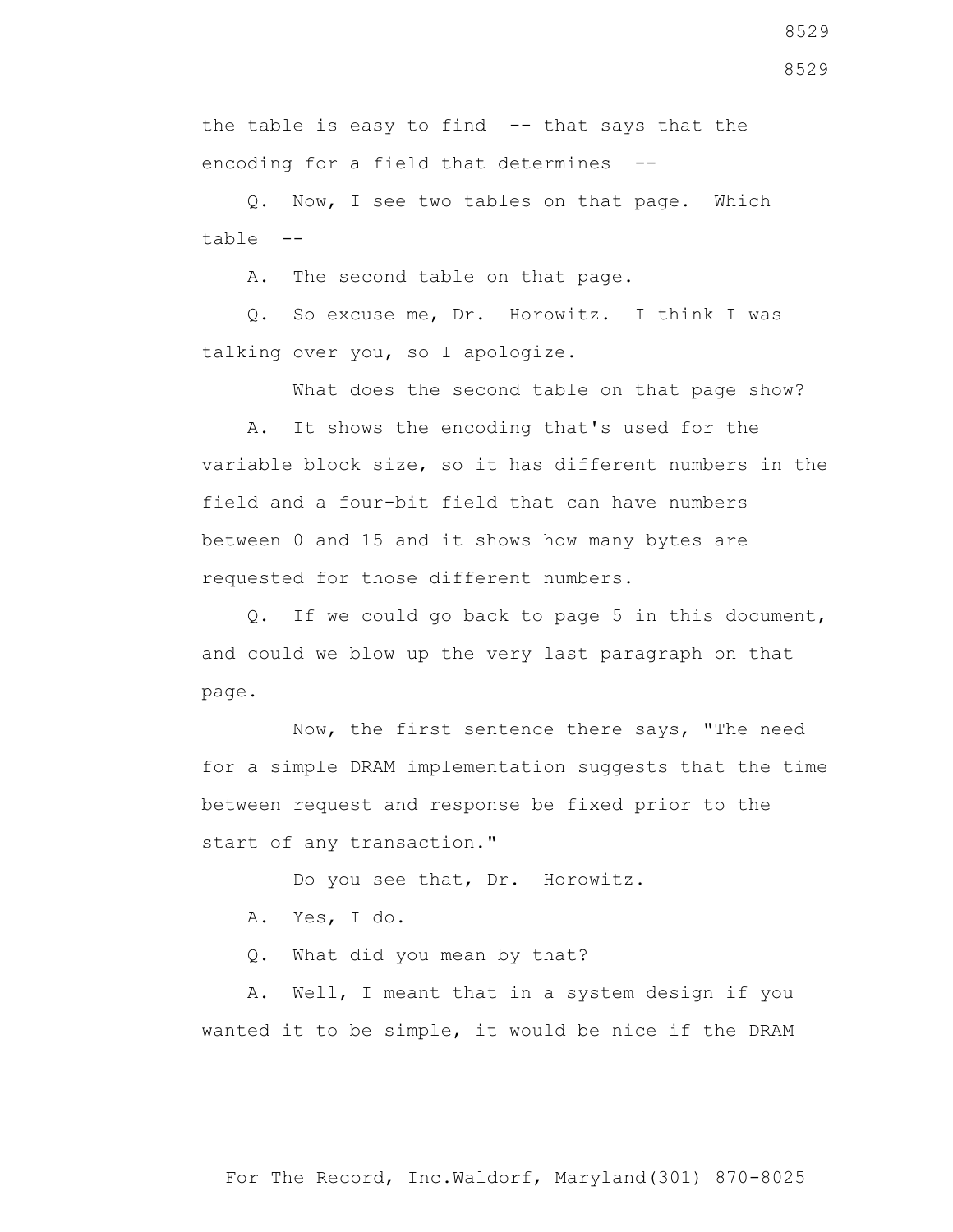knew every time it got a request how long it had to wait to stage the data. So in a simple implementation that would be a fixed thing.

 Q. And is that time between request and response, is there a word for that?

A. That's usually called latency.

 Q. And then the next sentence says, "This could be part of the bus specification," and let me just stop there.

 What does that mean that this could be part of the bus specification.

 A. It means it could be a fixed number that's true for all the different buses.

 Q. And then you go on and say "but that does not allow for technology improvements."

Do you see that.

A. Yes.

 Q. What did you mean by the fixed value for latency would not allow for technology improvements?

 A. Well, I think that was what I was referring to on the chart that's still up on the board, which just says if I improved the bus speed, I couldn't take advantage of that, or if I improved the DRAMs, I couldn't take advantage of that, and in order to be more flexible it would be nice for that to be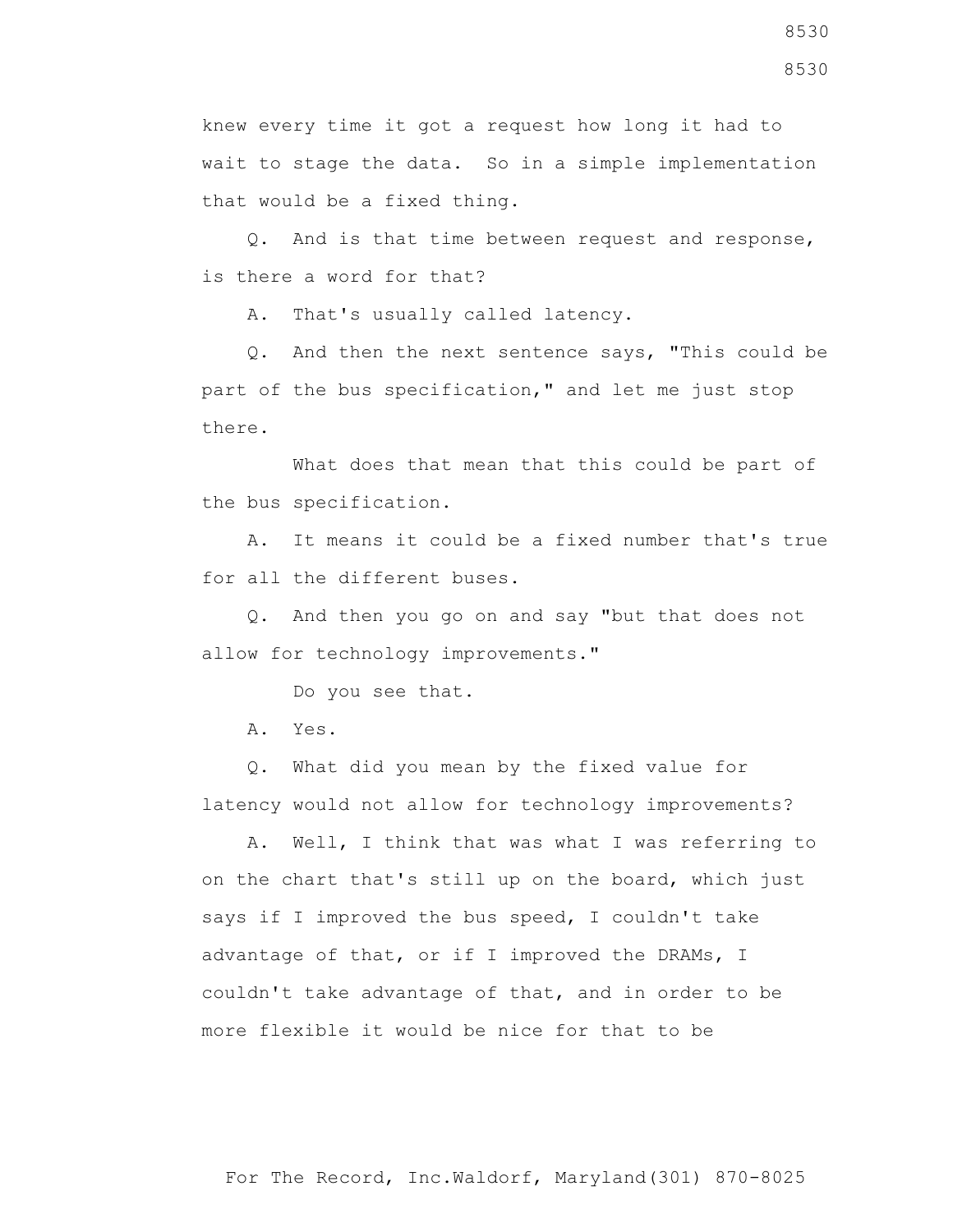adjustable.

 Q. And then you go -- let's continue with the next sentence: "It could be negotiated with each transaction, but that introduces needless complexity and degrades the performance of the simple case."

Do you see that.

A. Yes.

Q. What did you mean by that?

 A. Well, I meant that you could on every transaction have a field that specifies what the length of that transaction should be, but that's going to add complexity to the DRAM to do that decoding and might harm the performance in the simple case, might make the minimum delay, the minimum, let's say, larger.

 Q. And then if we finish off that paragraph, it says, "A good compromise is to set the time between request and response during system reset."

What does that mean.

 A. Well, that means that in most systems this delay register would be fixed when you started up the system and when you booted the machine and you probably wouldn't change it after that time.

 Q. And is that the compromise that's then discussed later in this technical description?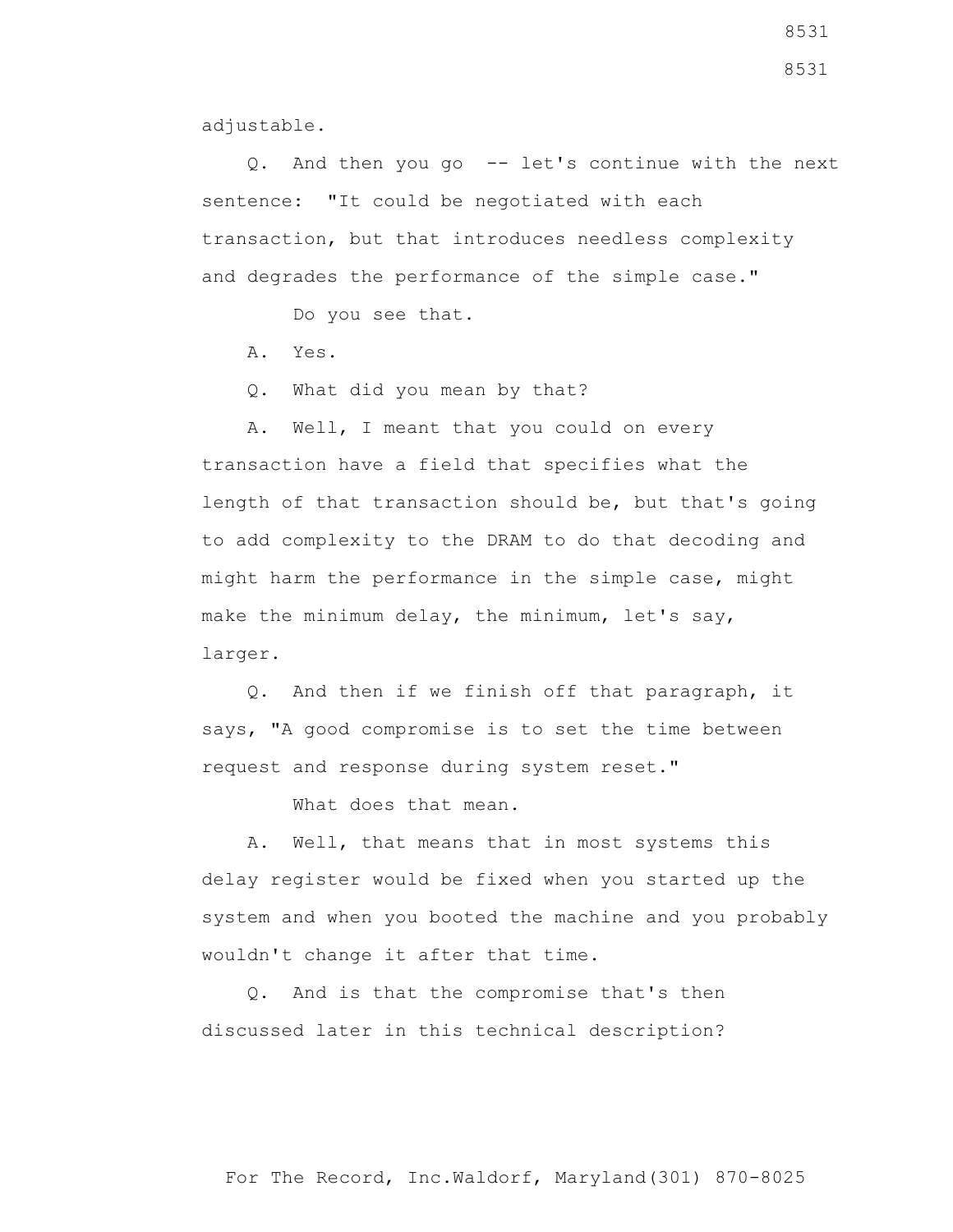A. It's been a long time since I read this technical description. I believe that was the compromise that we eventually used in the first RDRAM chip, but what we talked about in 1990 I'm not sure.

Q. That's good enough.

 Now, did you consider solving this problem by just having different parts with different fixed latencies?

 A. Yes, we did consider having a fixed latency, but there's something that I learned when I went and talked to the DRAM partners initially that really surprised me.

Q. And what is that?

 A. Well, I went to a DRAM manufacturer, and at that time there were two different packages you could put a DRAM in, and to be honest, I --

Q. Let's stop there for a second.

What do you mean by "a package"?

A. Oh. Excuse me.

When DRAMs are manufactured, they're manufactured in a piece of silicon that is then sliced up, called diced, into little individual memory chips, but those memory chips are very delicate and they need to be encapsulated in some way before they're sold to people, and that encapsulation is called the package.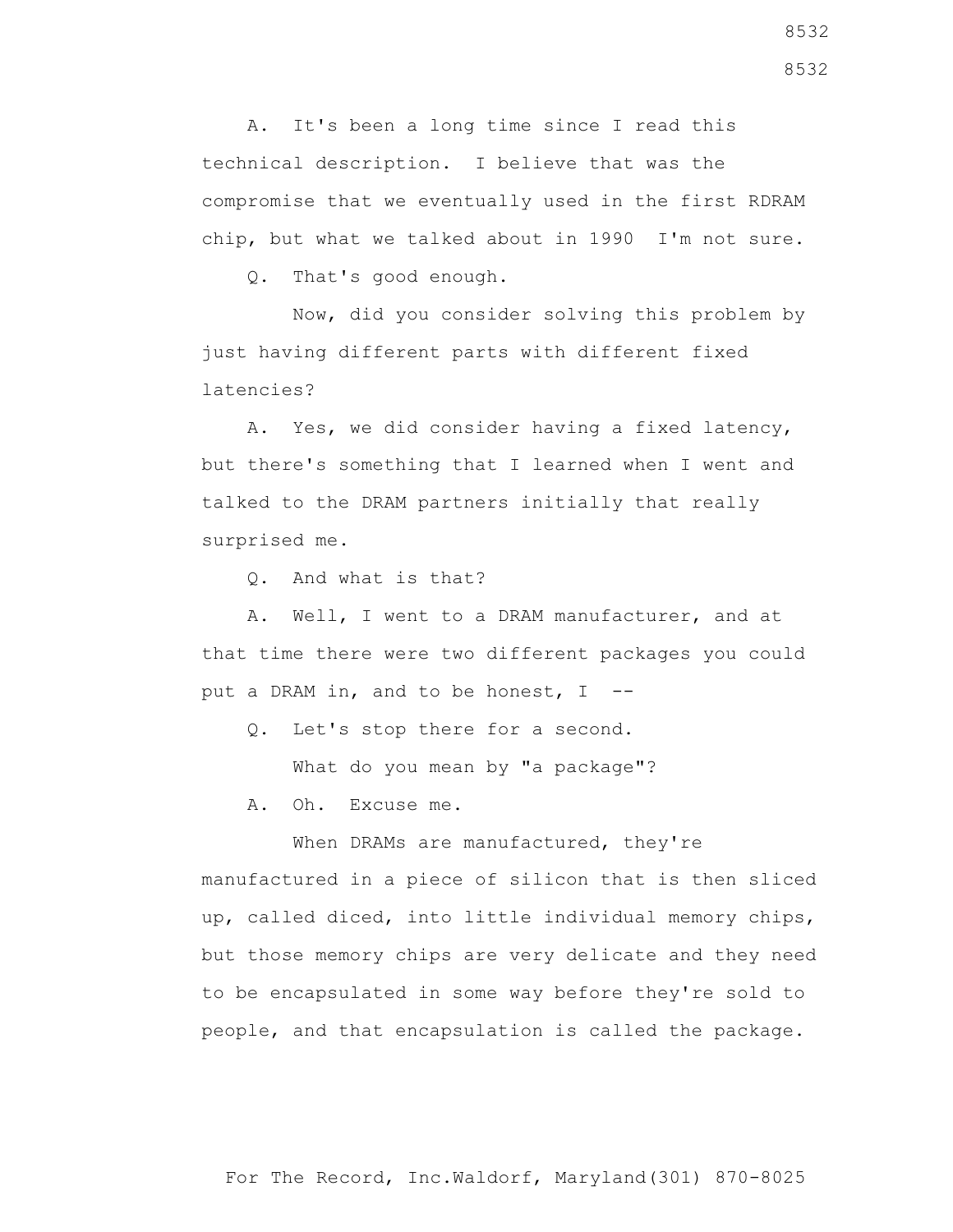Q. And you mentioned there were two different types of packages at that time?

 A. Right. So at that time the chip could be put into one of two different packages. And what I was surprised by is they built one die that could fit into either package.

 Q. And did you have an understanding of why they built one die to fit into either one of those packages?

 A. Yeah. So that in order to do that it made the die bigger than if they built it specified for either package A or package B. I think it was a 10 percent additional die area. But they did it that way because the manufacturing time for the DRAMs was sufficiently long that the inventory costs for doing that -- or at least that's what they told me -- was not worth the flow.

 MR. WEBER: I object to the part of the answer where he's talking about "the inventory costs for doing that -- or at least that's what they told me " as hearsay.

 MR. DETRE: Your Honor, we've had lots of testimony about complaint counsel's witnesses talking with various DRAM manufacturers about various alternatives.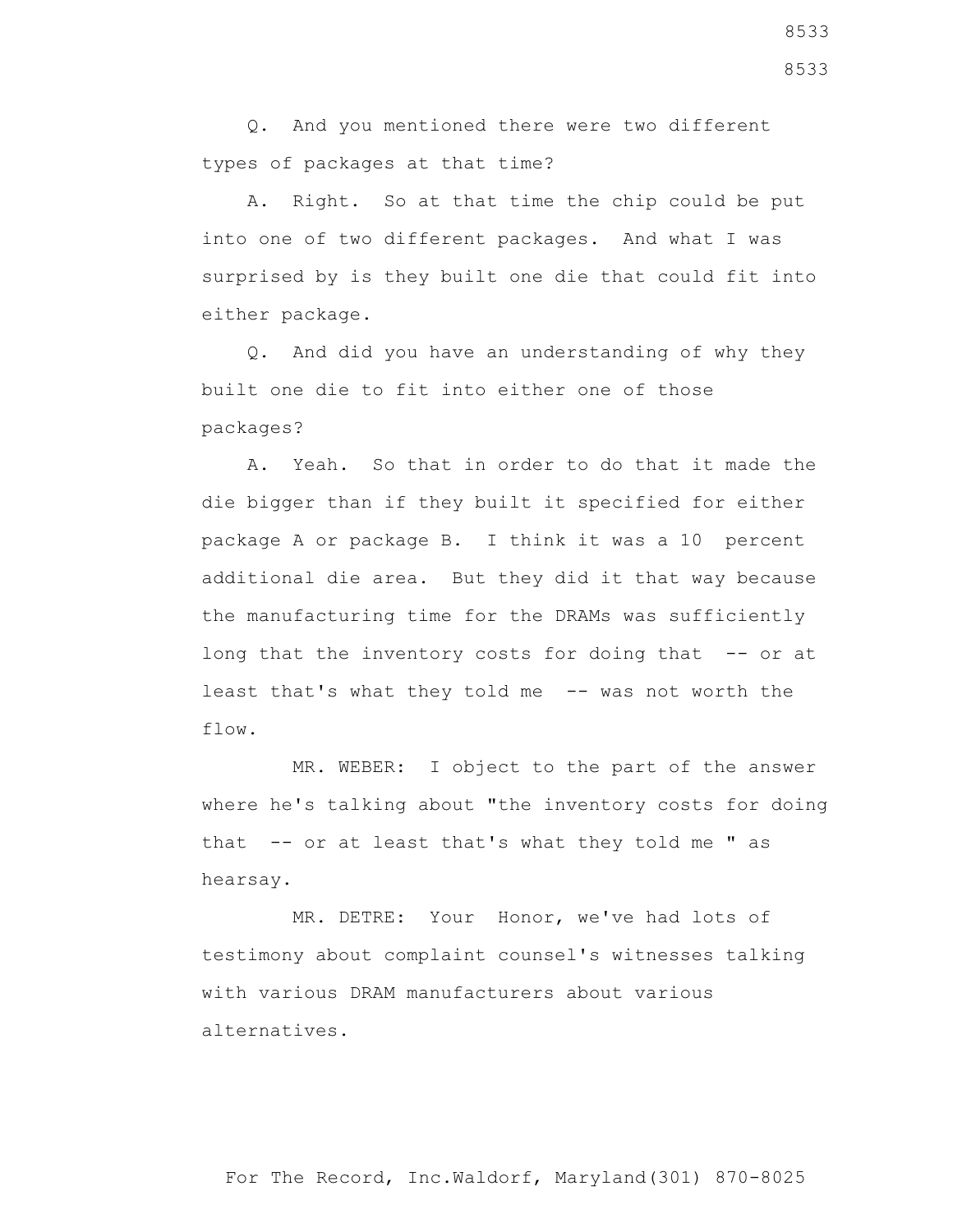MR. WEBER: Your Honor, this is a fact witness, not an expert witness.

 MR. DETRE: And we've had various fact witnesses from complaint counsel and from HP and other systems companies and what they spoke about with DRAM manufacturers.

 JUDGE McGUIRE: I will hear the testimony on the issue as long as it's to his understanding and not hearsay as to what he was told.

 So if he can answer that to his understanding, I'll let it in; if not, I won't let it in.

MR. WEBER: Thank you, Your Honor.

BY MR. DETRE:

 Q. Did you have an understanding of why DRAM manufacturers wanted to make just one part even though it meant a bigger die size?

 A. Right. It was my understanding at the time that making many different parts and having to keep inventory on many different parts was expensive and it was not something that was a good idea.

 Q. If you could turn to the next document in your binder, Dr. Horowitz, RX-94.

And could you tell me what this document is.

 A. This is yet another technical description, a slightly later one with a slightly later date.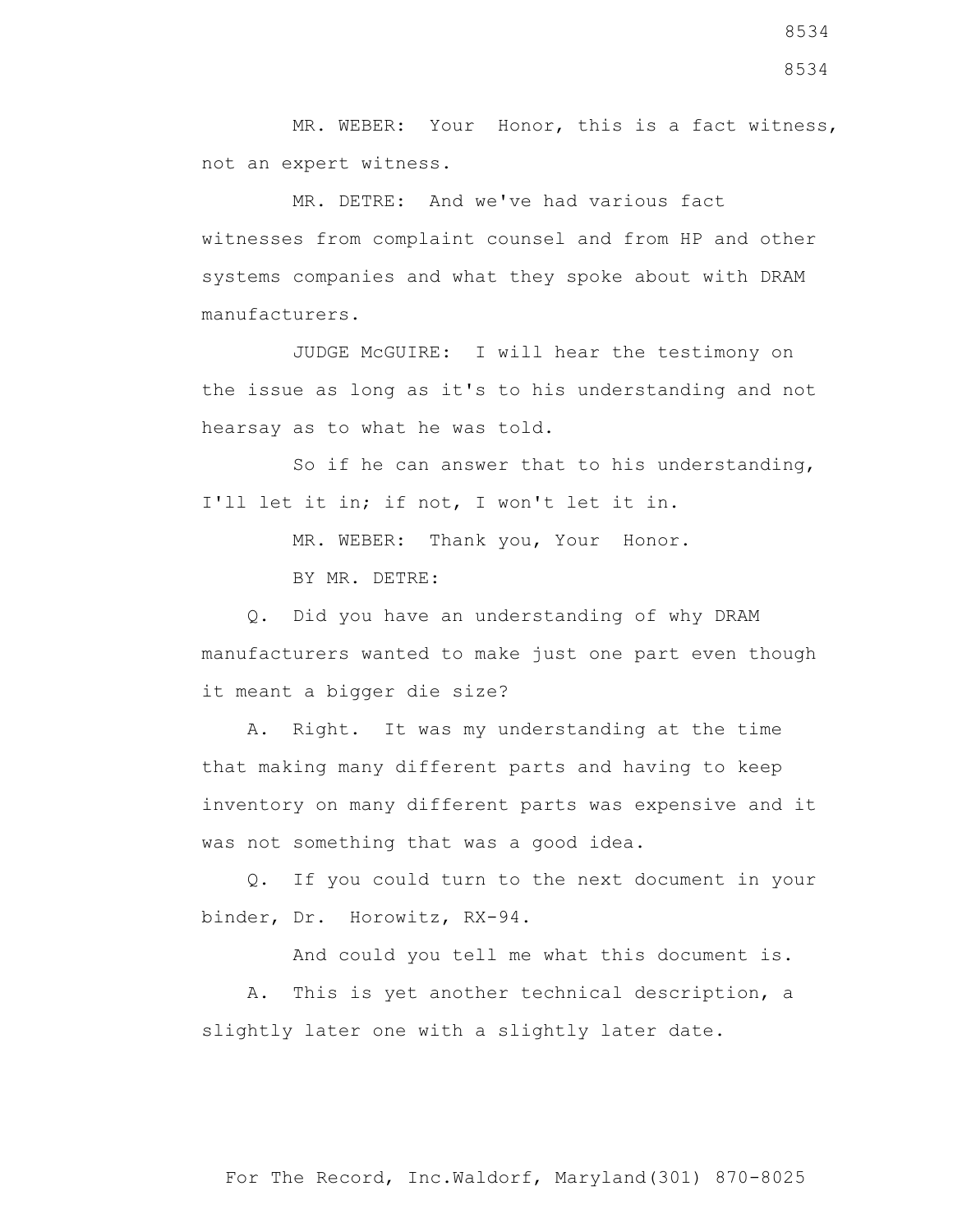Q. What's the date on this one?

A. November of 1990 .

 Q. And is that date then consistent with your recollection of when this particular technical description might have been generated?

A. It's consistent with it.

 Q. Now, if we could turn to page 15 of this exhibit.

 Could you blow up the figure on the top there, please.

 Does that figure relate to one of the inventions we've been discussing?

 A. Yeah. It's the same figure we saw in a previous description for the double clock receivers.

 Q. And now if we could go a few pages further to page 19.

And blow up that figure.

 Does that figure relate to one of the four inventions we've been discussing, Dr. Horowitz?

 A. Yes. This is now a blowup of the output transmitter, the double data rate output transmitter.

 Q. So does that differ from what we saw on page 10?

A. Well --

Q. Excuse me. On page 15. The previous figure we

For The Record, Inc.Waldorf, Maryland(301) 870-8025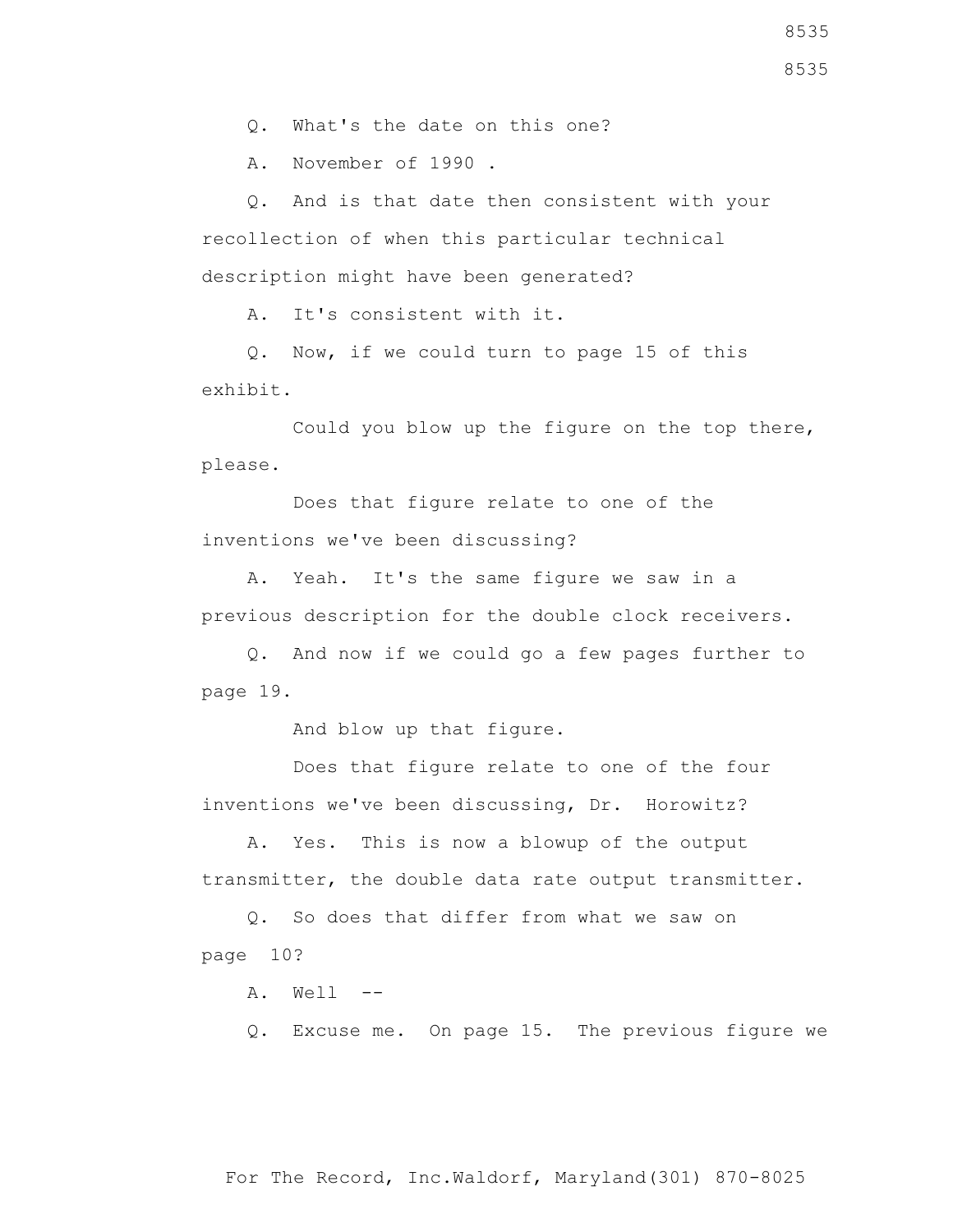looked at?

 A. The previous figure showed the input receiver having two receivers on clock and clock bar and showed sort of a multiplexer driving the output. This blows up what that block includes and shows that we have two bits of data. If you look at the two triangles with little bubbles on them and --

 Q. And that's sort of towards -- yeah. Is that what you mean by the  $-$ -

A. That's the --

- Q. The highlighting on the screen?
- A. Yes, I think it's highlighted on the screen.

 Those are inverters, and they basically represent the two bits of data that need to be transmitted out, and then the circles with the Xs on them are sort of like little switches, and one switch turns on when the clock is high, and the other switch turns on when the clock is low.

Q. Now, if we could move ahead to page 45.

 And blow up the figure in the middle of that page.

 Can you tell me what that figure represents, Dr. Horowitz.

A. That's a phase-lock loop.

Q. And was this phase-lock loop meant to go in the

8536

8536

For The Record, Inc.Waldorf, Maryland(301) 870-8025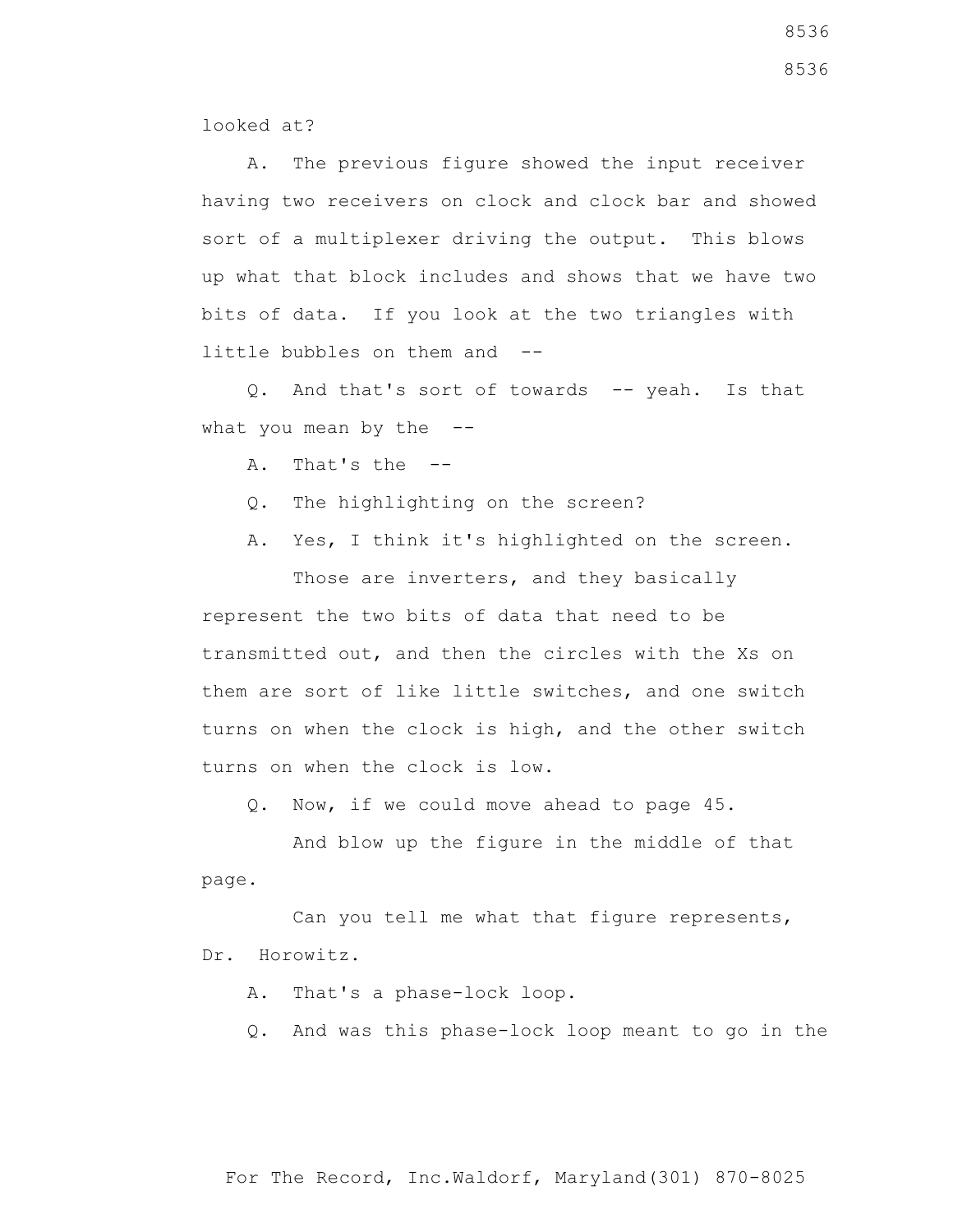A. Yes. It was one of the alternatives we were considering at that point for building a clock circuitry.

Q. What was the alternative you were considering?

 A. The other alternative is shown on the next page.

 Q. Could we go to the next page, please. That would be page 46.

A. That is correct.

 Q. And are you referring to the figure on that page?

A. That's correct.

Q. And what does that figure show?

 A. This is another version of the diagram that we showed in the previous document for a dual delay-lock loop solution.

 Q. And now, if you could turn to page 59 in this document.

A. Okay.

Q. And do you see at the top of that page -- can we blow up that top part? Yeah, just exactly that -it's marked "request" and at the bottom there's a field marked "data delay." Do you see that?

A. That's correct.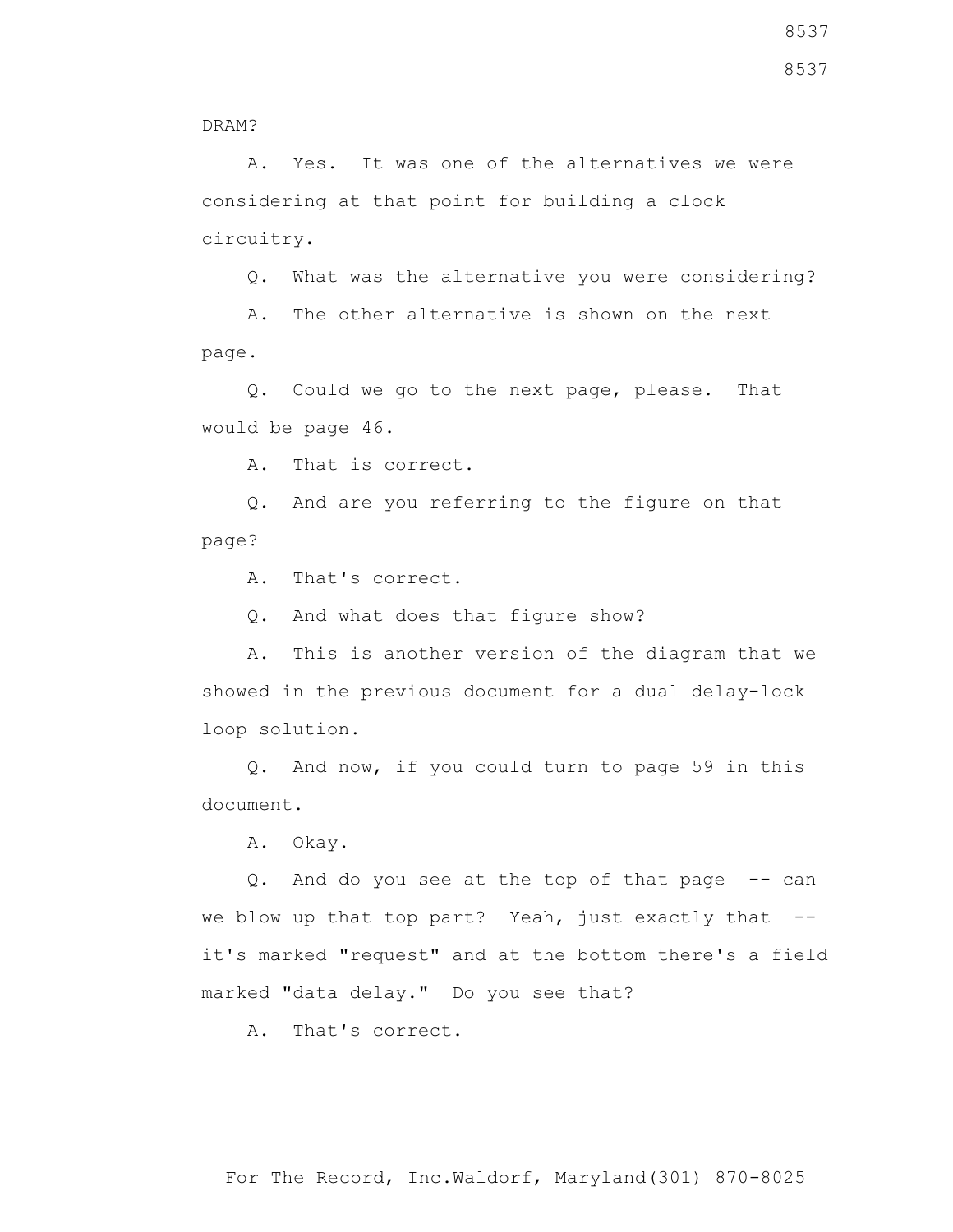Q. Do you recall what that refers to?

 A. Yes. In the first document we actually had flexibility for selecting one of a number of different data delays in the part and those data delays were held by registers. I believe in this version we went to just having the data delay in the request packet, and so the data delay is the variable latency that we talked about earlier.

 Q. And then finally, if you would turn to the very next page.

If we could blow up that table.

Can you tell me what that table relates to.

 A. That's our favorite variable block size encoding table.

 Q. Now, let's skip a document. I'll come back to it. But if we could move to RX-130 in your binder, Dr. Horowitz.

A. Yes.

Q. Could you tell me what that document is.

 A. Yeah. This is a much more complete version of the technical description that we have been talking about previously, and so this version was released on April 1, 1991 , and you can see from its heft it's got a

lot more technical details than the previous versions have had.

8538 8538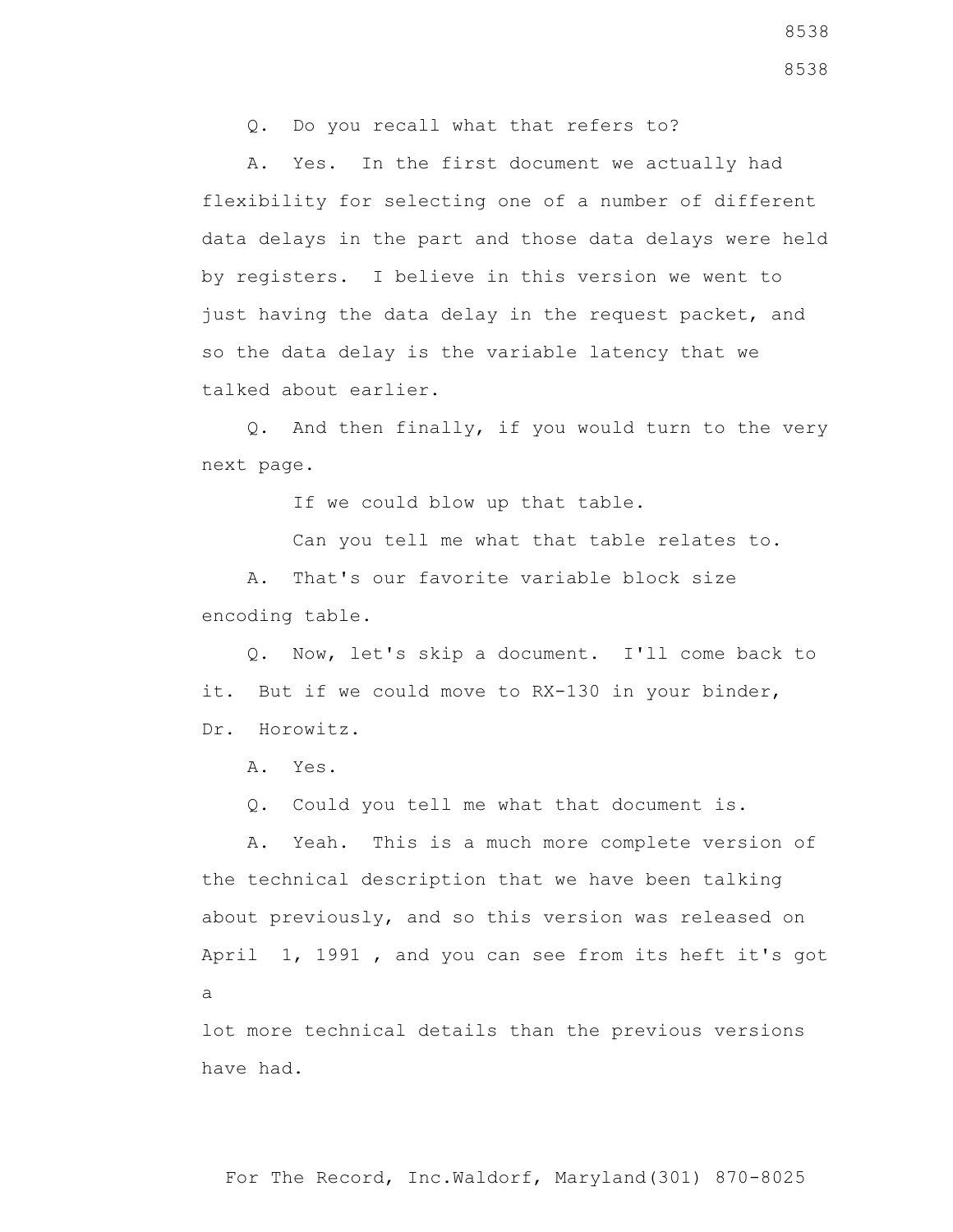Q. And if we could just quickly run through this one, would you turn to page 36.

 What does the figure on the bottom of that page show?

 A. Oh, that's the same figure we've been looking at lots of times before. It's got the two input receivers.

 Q. And does that relate to one of the four inventions?

A. That's the dual-edged clocking of the input.

 Q. And if you could turn to page 56 and tell me what the top diagram there shows.

A. That's just a picture of the phase-lock loop.

Q. And page 64.

 And if you could blow up just the last paragraph on that page with the heading count.

A. So basically --

Q. Could you tell me what that relates to,

Dr. Horowitz.

 A. Yeah. The count is just the count field of the number of bytes to be transferred within the data packet. So that's the variable block size.

 Q. And finally, if we could turn to page 94 of the document.

Could you tell me what is being -- does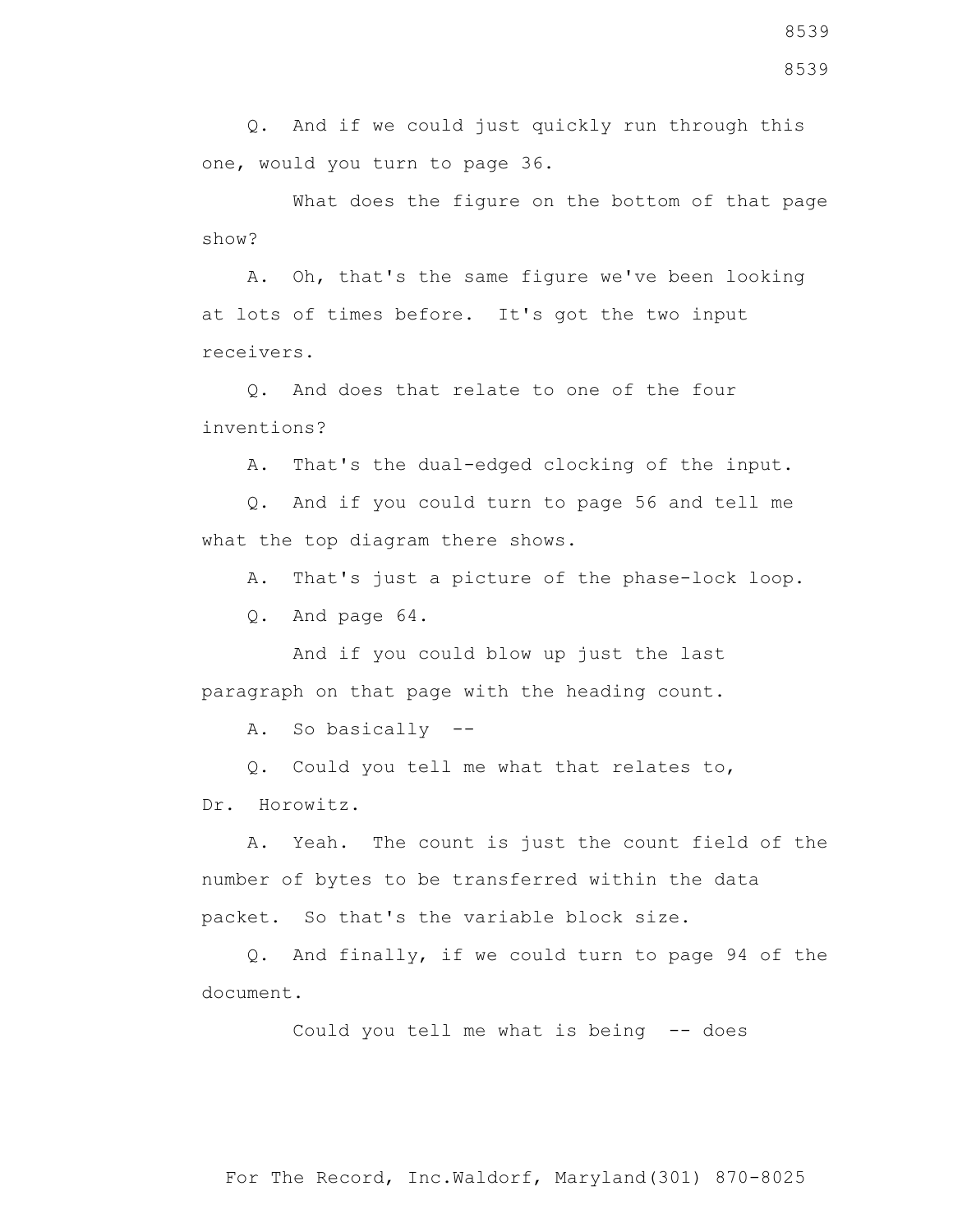anything on that page relate to one of the four inventions we've been talking about?

 A. Yeah. The whole page basically is talking about different delay registers that have delay values to control various of the transactions, and one of them is the read delay, which is also called latency.

 Q. And now, is this a different implementation of variable latency from what we saw in the previous technical description, RX-94?

A. Right.

So on the very first one that we showed  $-$ -

Q. RX-63?

A. I'll take your word for it.

 Q. Why don't you double-check and just to make sure we've got the record clean.

A. Yeah, RX-63.

 It had a solution that had both the ability to do it within the header, within the request, and variable registers. The second one had it only in the request and this one has it only in the registers. I think. You know, that's what I believe.

 MR. DETRE: This might be a good time to take a break, Your Honor, if that's okay.

 JUDGE McGUIRE: All right. Very good. We'll take a ten-minute recess.

8540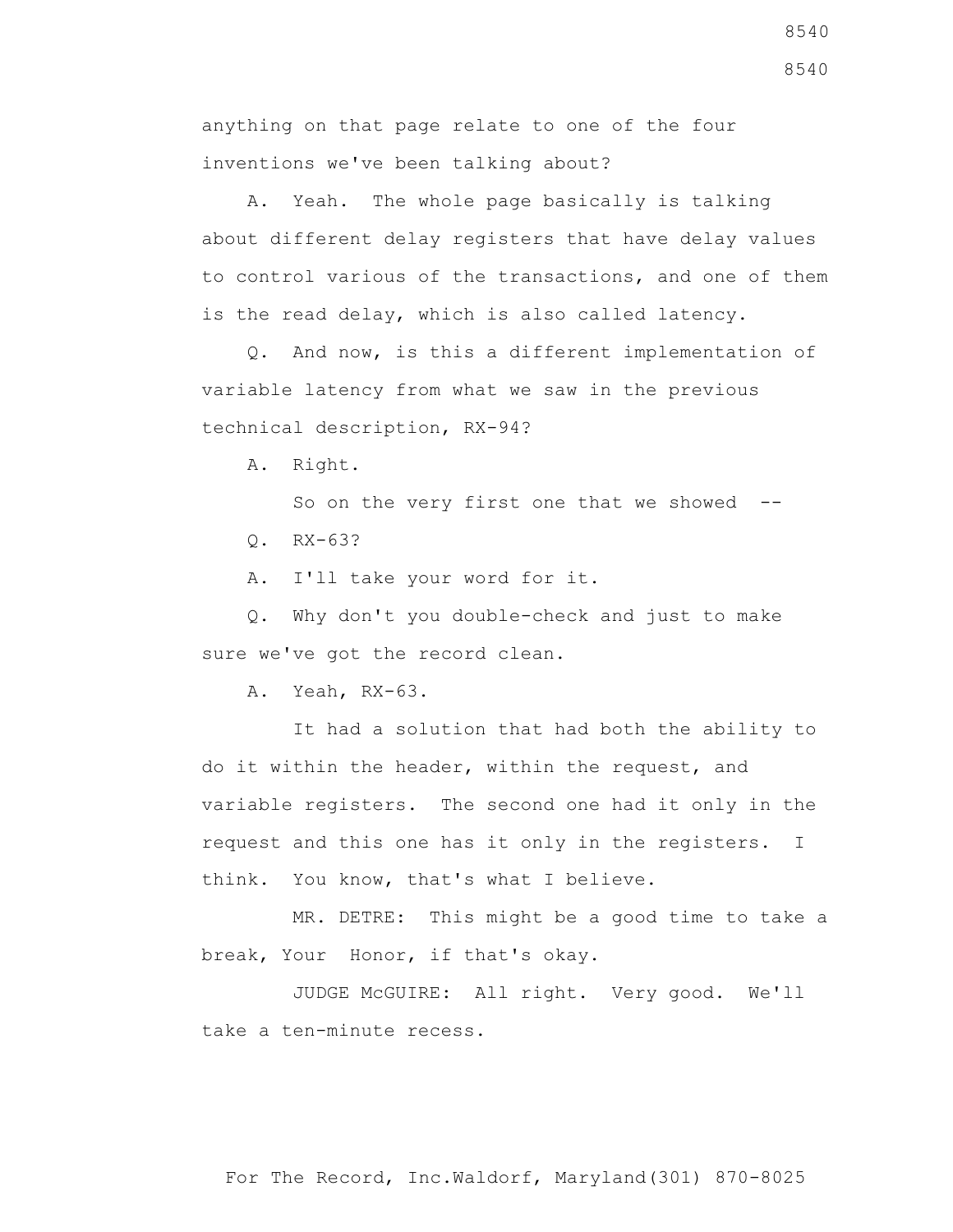8541

## **(Recess)**

 JUDGE McGUIRE: You may proceed, Mr. Detre. MR. DETRE: Thank you, Your Honor. BY MR. DETRE:

 Q. Dr. Horowitz, before the break, you reviewed three technical descriptions that Rambus produced. Do you recall that?

A. Yes, I do.

 Q. Do you recall receiving any feedback from companies regarding any of those technical descriptions?

MR. WEBER: Objection. Lack of foundation.

MR. DETRE: I'm just asking if he recalls,

Your Honor. I'm trying to lay a foundation.

JUDGE McGUIRE: Overruled.

 MR. WEBER: There's been no foundation laid that these technical descriptions were shown to anybody outside of Rambus.

JUDGE McGUIRE: Overruled.

I'll hear your question.

THE WITNESS: Could you repeat the question. I'm sorry.

BY MR. DETRE:

Q. Sure.

Do you recall receiving any feedback from any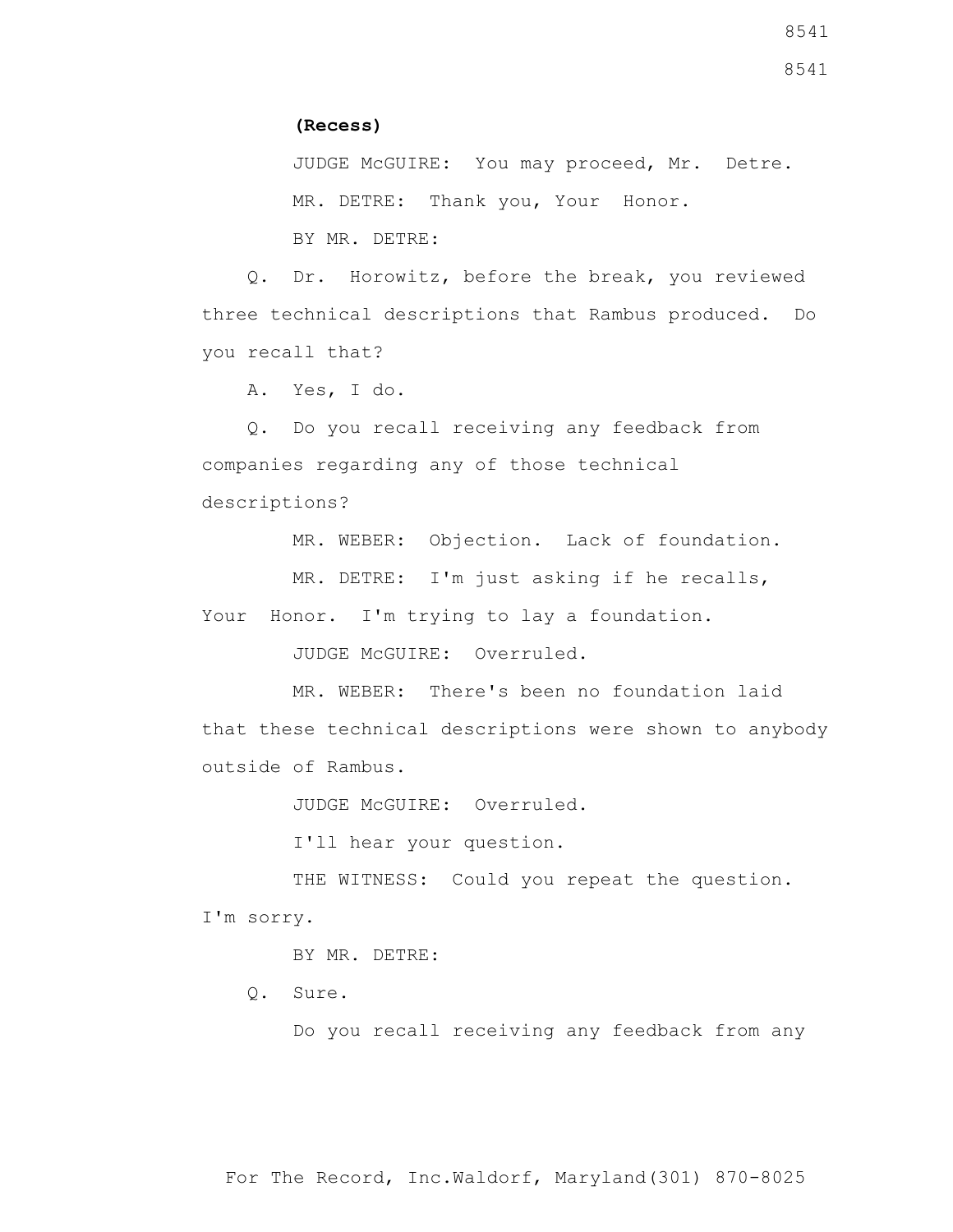companies about any of these technical descriptions.

A. Yes, I do.

 Q. And which company do you recall receiving feedback from?

A. From Siemens.

 Q. Could you turn to RX-117 in your binder. Do you recognize this document, Dr. Horowitz?

A. Yes, I do.

Q. What is it?

A. It's the feedback that I got from Siemens.

Q. And what's the date on the cover page?

A. It's January 1991 .

 Q. Is that date consistent with your recollection about when you received feedback from Siemens?

A. Yes.

 Q. Now, if we turn to the second page of this exhibit -- and if you could just blow up the introductory paragraph -- it says: "Dear Dr. Horowitz,

concerning the Rambus technical description some basic items remained open. In the following we present a list of detailed questions to you which we would like to get answered."

Do you see that.

A. Yes, I do.

Q. Have you had a chance to look to determine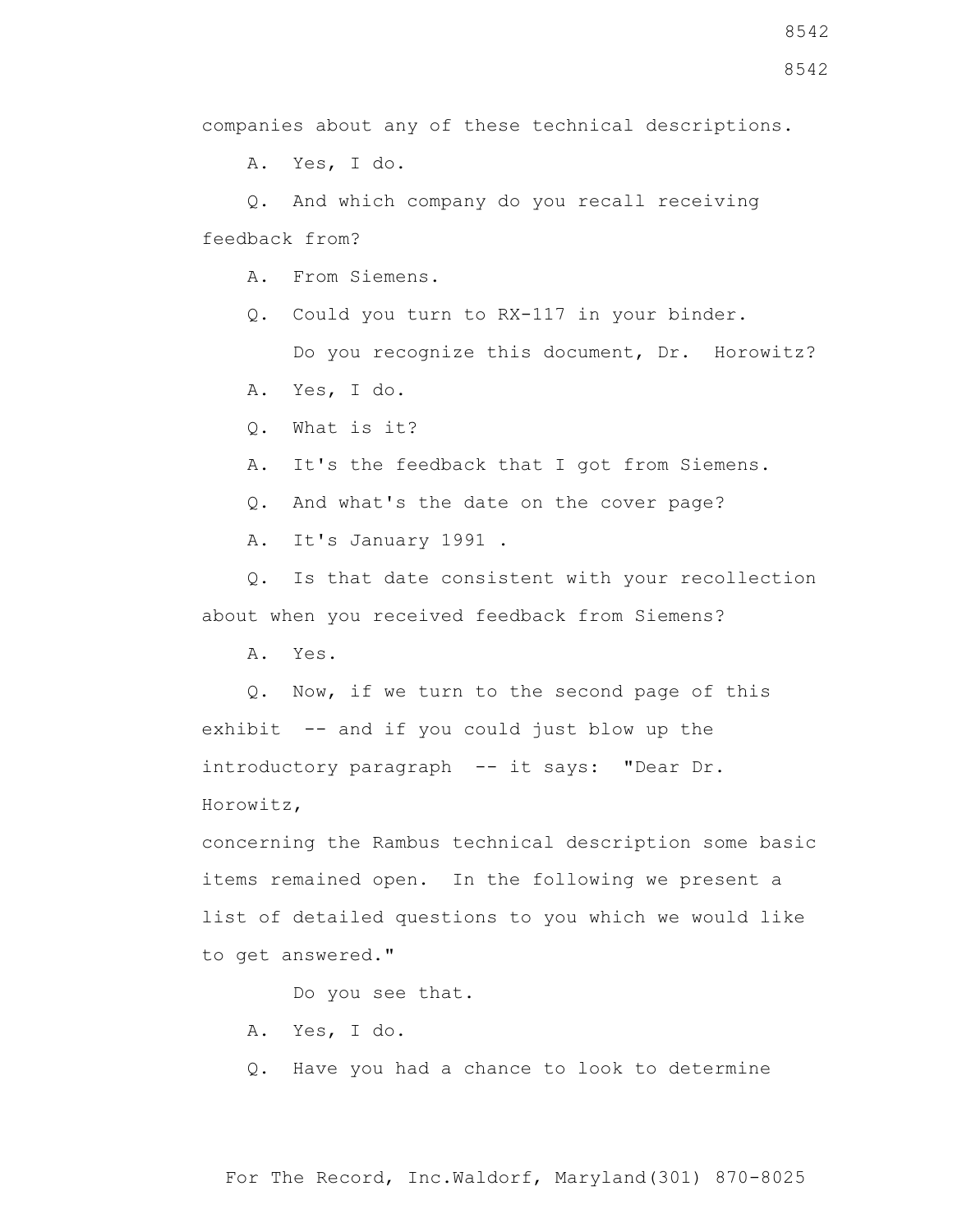which Rambus technical description the questions in this fax relate to?

A. Yes, I have.

Q. And which one was it?

 A. It was the November of 1990 technical description.

Q. And could you just check. Is that RX-94?

A. Yes, it is.

 Q. Now, if we could go to the paragraph marked 1 on that page.

 Can you tell me what you understood the subject matter of that question, question number 1, to be?

A. Yes. As I -- as we talked about earlier, Rambus was proposing a variable block size memory so that each DRAM could produce many bits at a time during fetch. And because the output circuitry that was shown showed a four -- taking four bits and being able to transmit it once, the question was what happens when you have more than four bits, like eight bits.

 They wanted to know whether there was a hiccup, so you would transmit sort of four bits, have a break and then four more bits, or whether it would be just a transmission of those eight bits in one chunk. It was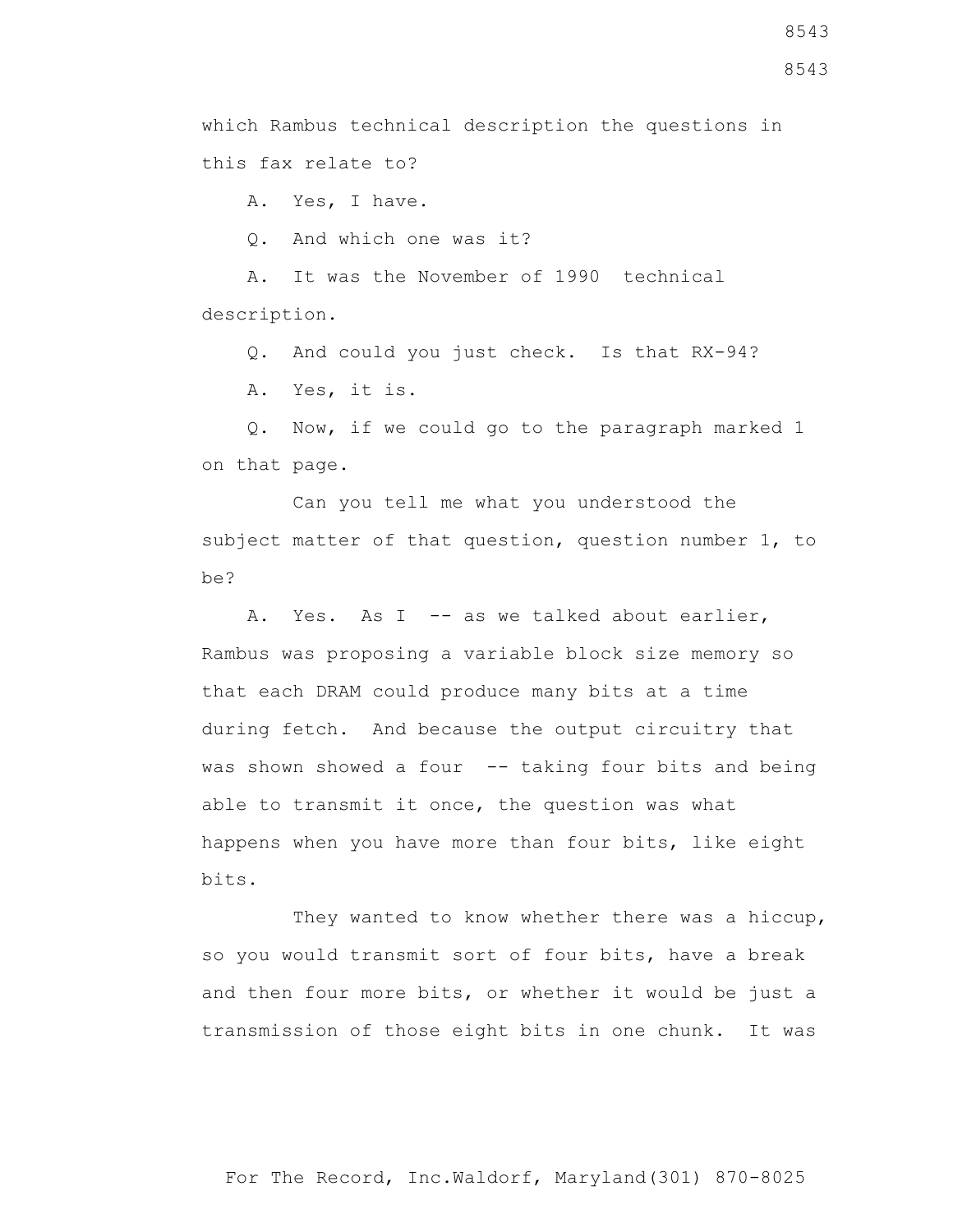Q. And is that shown on one of the diagrams here in the document?

 A. Sure. Between the two options, what Rambus really did was option B.

 Q. And if we could go down to question number 2 on that page, did you have an understanding when you received this fax what question number 2 related to?

A. Yes.

Q. What does that question relate to?

 A. It was asking about how we were going to implement the variable latency feature and whether we were going to change the latency on a transaction-by-transaction basis or have it fixed for the entire operation.

 Q. Now, if we go to the fourth page of this exhibit, you'll see that there -- let's just stay on page 4 on the screen, but if you look at pages 4, 5 and 6, there are additional questions. Do you see those?

A. Yes.

 Q. Do those questions relate to the same technical description?

A. Yes, they do.

 Q. If we could look at the first question on the chart, which says under Page 14 and under Reference it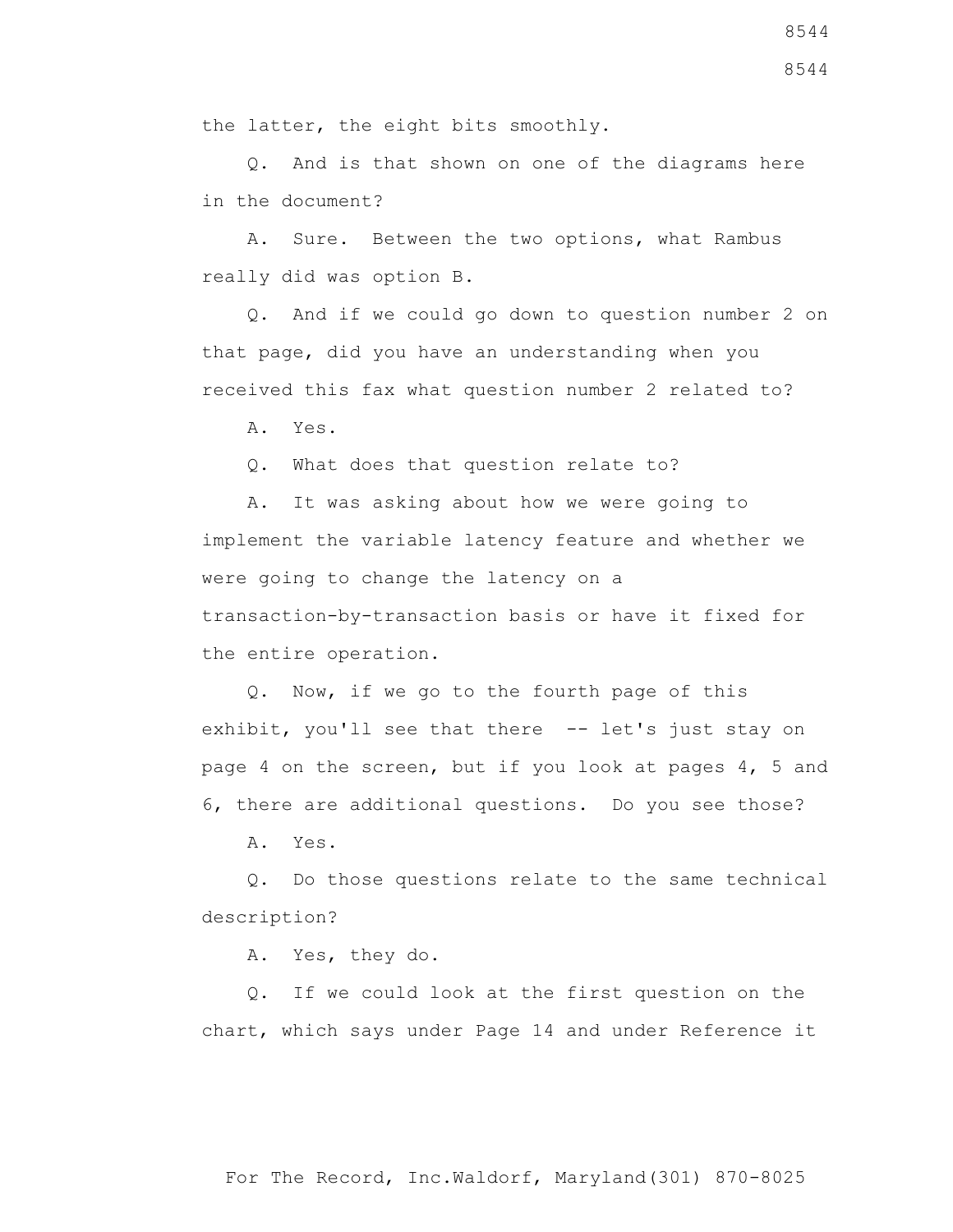says "figure 13."

Do you see that.

A. Yes.

Q. Let's just go back for a minute -- sorry, Matthew -- to RX-94 and go to page 14.

 Oh, and excuse me. That's of course internal page 14, which is page 19 of our exhibit.

Could you blow up figure 13 on that page.

 Now, Dr. Horowitz, when you received that fax, was it your understanding that the question related to page 14, figure 13 related to this diagram we're looking at?

 MR. WEBER: Again, Your Honor, this is really getting into the hearsay question. The document speaks for itself. He's just having him read the document and put his gloss on it.

 MR. DETRE: I'm asking what his understanding was when he received the fax, Your Honor.

 I mean, it's a fax addressed to Dr. Horowitz which he received and reviewed.

JUDGE McGUIRE: That's overruled.

 I'll let him answer that, but we're on a very fine line here, Mr. Detre, so let's try to avoid crossing it again if we can.

MR. DETRE: Yes, Your Honor.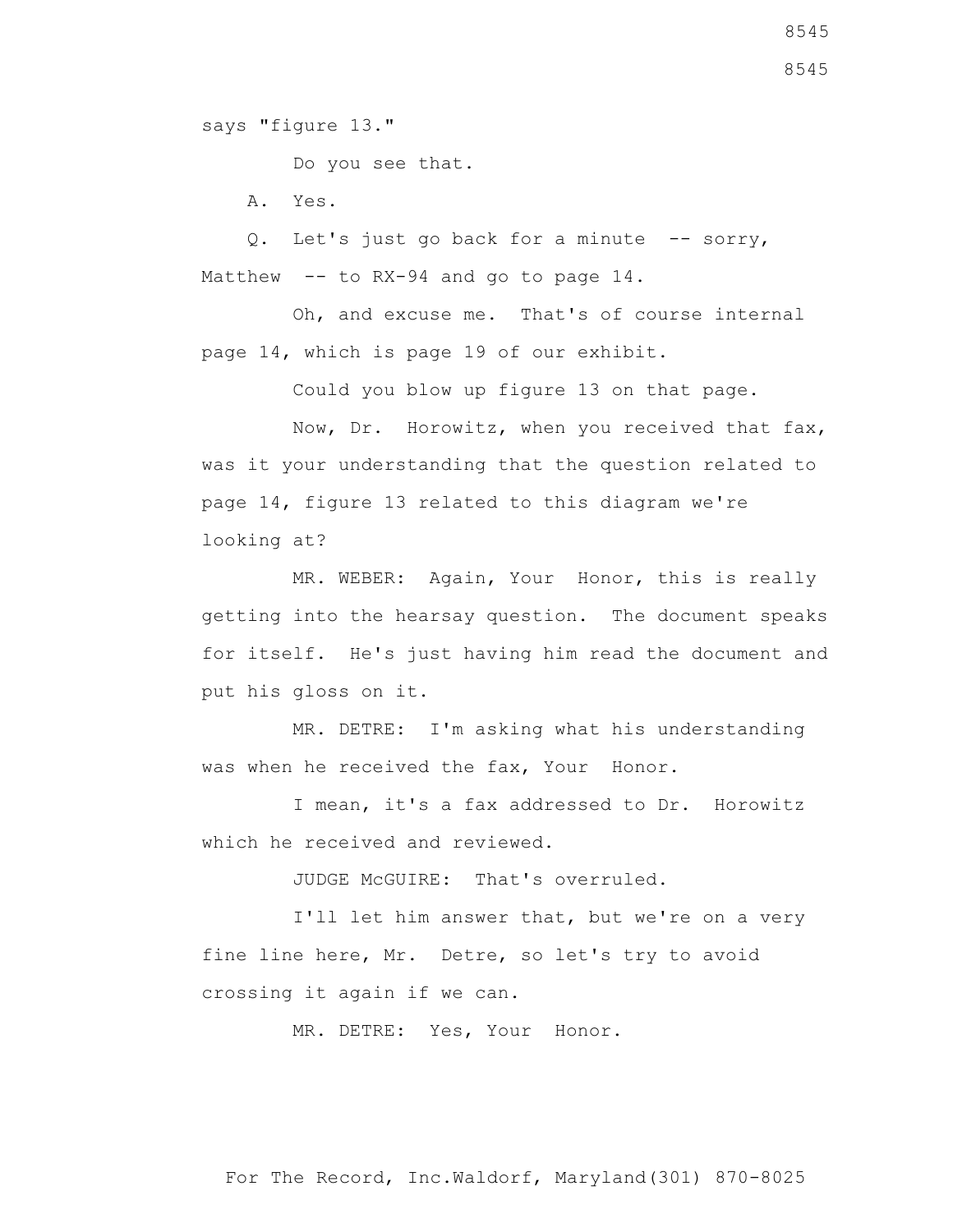BY MR. DETRE:

 Q. Was it your understanding that that question that Siemens was asking about page 14, figure 13 related to this diagram on internal page 14 of the November 1990 technical description, RX-94?

 A. Yes. The question was basically about the double data rate driver, and they were asking why we had so many latches and multiplexers to implement it.

 Q. And finally, if you could turn back to RX-117, page 4, and look at the last question on that page.

A. Uh-huh.

Q. Which refers to page 41, figure 28.

 Did you have an understanding of what that question related to.

A. Yes. I'm just double-checking here.

 Yeah. So that was just a question about the delay line, delay-lock loop, generation of the clocks in the previous diagram.

 MR. DETRE: Your Honor, at this time I'd like to move RX-117 into evidence.

> JUDGE McGUIRE: Objection? MR. WEBER: No objection. JUDGE McGUIRE: Entered.

 **(RX Exhibit Number 117 was admitted into evidence.)**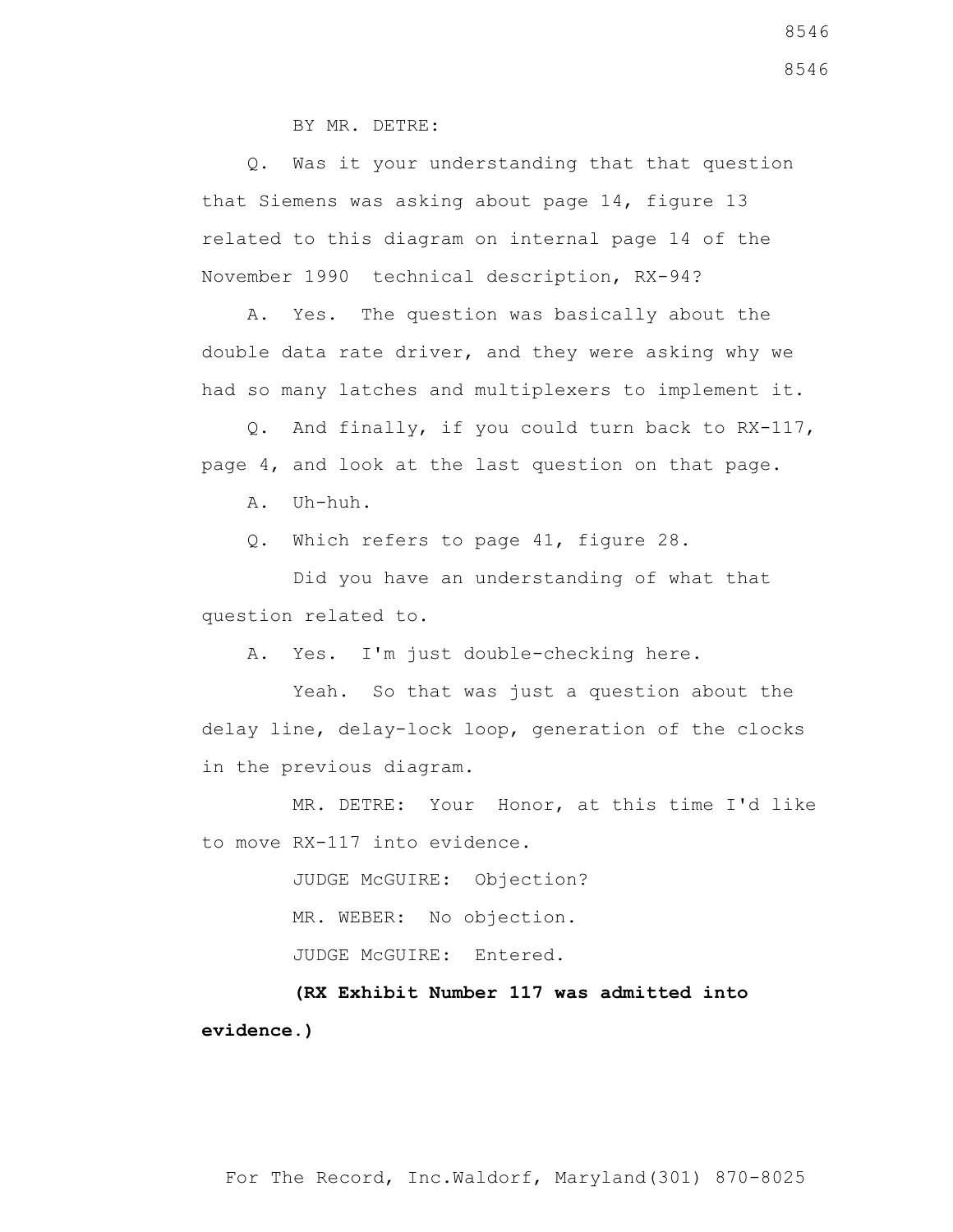8547

BY MR. DETRE:

 Q. Now, if you could turn to the -- we're going to skip a couple of documents and get back to them, but if you could turn to RX-2183, the last document in your binder, Dr. Horowitz.

Do you recognize this document.

A. Yes, I do.

Q. What is it?

 A. It was I think the first glossy that Rambus produced about the Rambus technology.

Q. What do you mean by "glossy"?

 A. A marketing brochure. It's called glossy because it's on glossy paper.

 Q. And was this distributed to potential customers?

 A. I believe this was given out to various people after it was basically produced, which was in the beginning of 1992 time frame. But specific customers I couldn't say.

 Q. And were the four -- have you had a chance to check whether the four inventions that we've been discussing , the programmable latency, variable burst length, on-chip PLL or DLL and dual clock edge, are described in this document?

A. I believe they're all described in the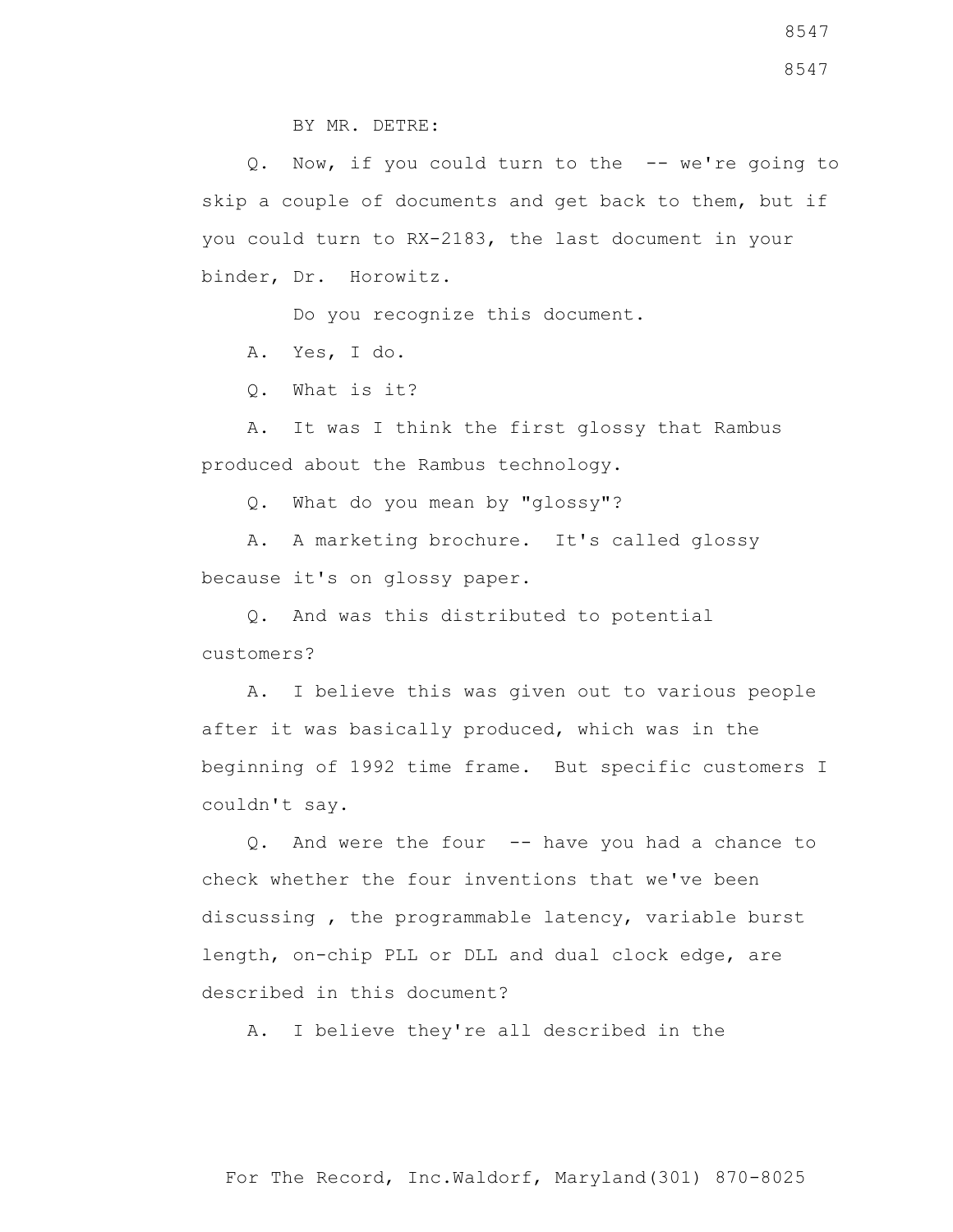8548

document.

 MR. DETRE: Your Honor, I'd like to move RX-2183 into evidence.

> JUDGE McGUIRE: Any objection? MR. WEBER: No objection, Your Honor. JUDGE McGUIRE: Entered.

 **(RX Exhibit Number 2183 was admitted into evidence.)**

BY MR. DETRE:

 Q. Dr. Horowitz, what was your involvement at Rambus in the 1991 to 1992 time frame?

 A. Well, during 1991 , I was still fairly heavily involved in some aspect of Rambus, but I got myself out of all of the sort of management or leadership positions because I was transitioning back to Stanford.

 And by 1992, I was a consultant, obviously a fairly powerful consultant because I was involved with much of the major decisions, but I wasn't in sort of management of any of the major projects by that time.

 Q. And do you recall what project you were working on at Rambus in that time frame?

 A. Yes. So in that time frame the most critical project was the building of the Rambus DRAM, and so I was helping out in building Rambus DRAMs, on the design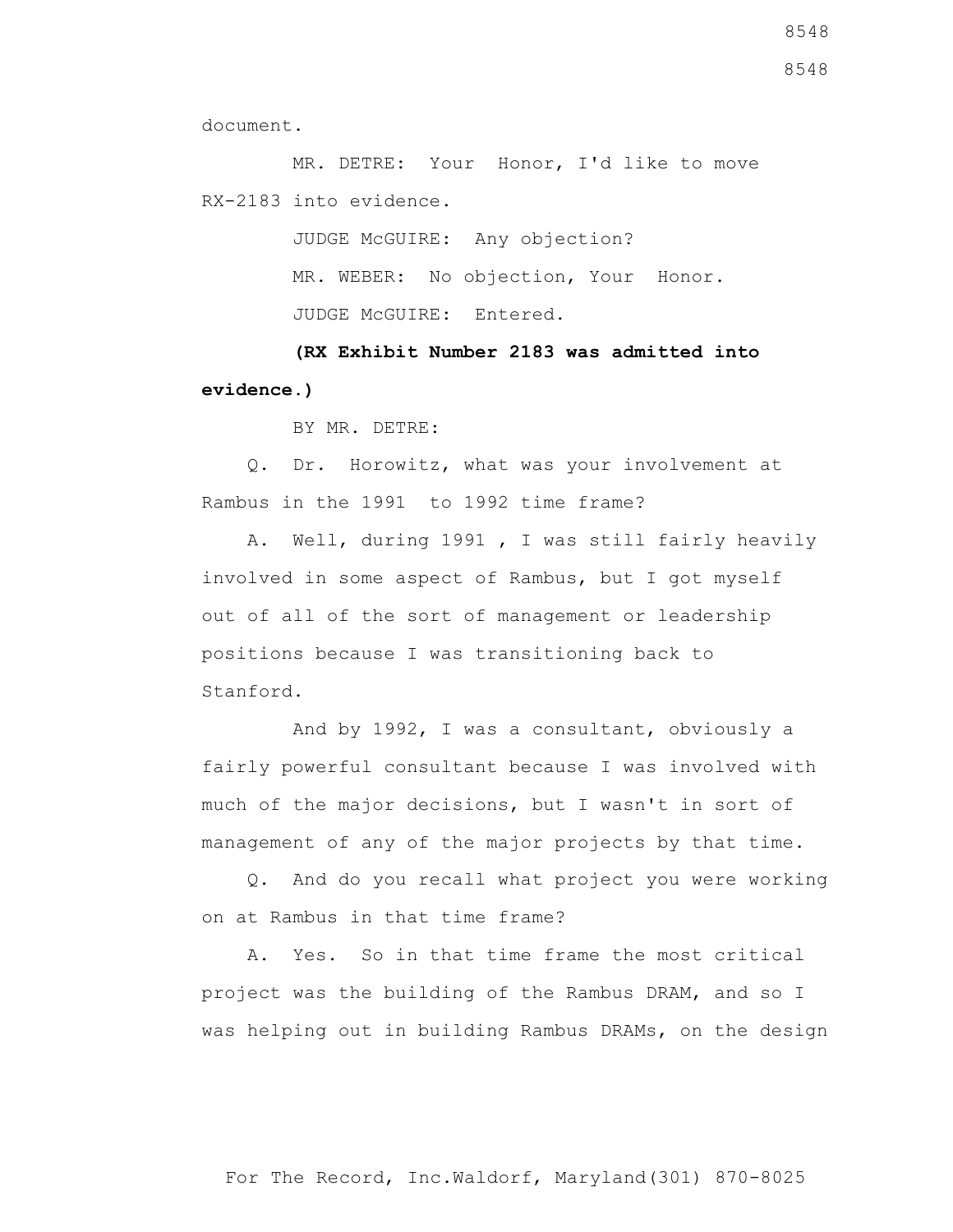of Rambus DRAMs, not manufacture.

 Q. Was a Rambus DRAM actually built in that time frame?

 A. Yes, it was. Our first part or the first Rambus DRAM that was produced was a Toshiba four-and-a-half-megabit Rambus DRAM.

 Q. And did the four inventions that you've talked about today  $-$  i won't list them again  $-$  get implemented in this Toshiba 4.5-megabit DRAM?

A. Yes, they did.

 Q. Now, did that Toshiba DRAM have any pins that used more than two voltage levels?

A. Yes. One of the -- in that early part we added an extra voltage level on one of the pins to enter a kind of test mode, so it was thought that we didn't want to use -- create an extra pin just for the test mode, we thought, well, we could add an extra level on one of the pins to enter the test mode, so overvoltage level.

 Q. So how many voltage levels were there on that pin used to enter the test mode?

 A. There are three levels. So there are two normal levels plus one super high level.

 Q. And why didn't you want to just add an extra pin to enter the test mode?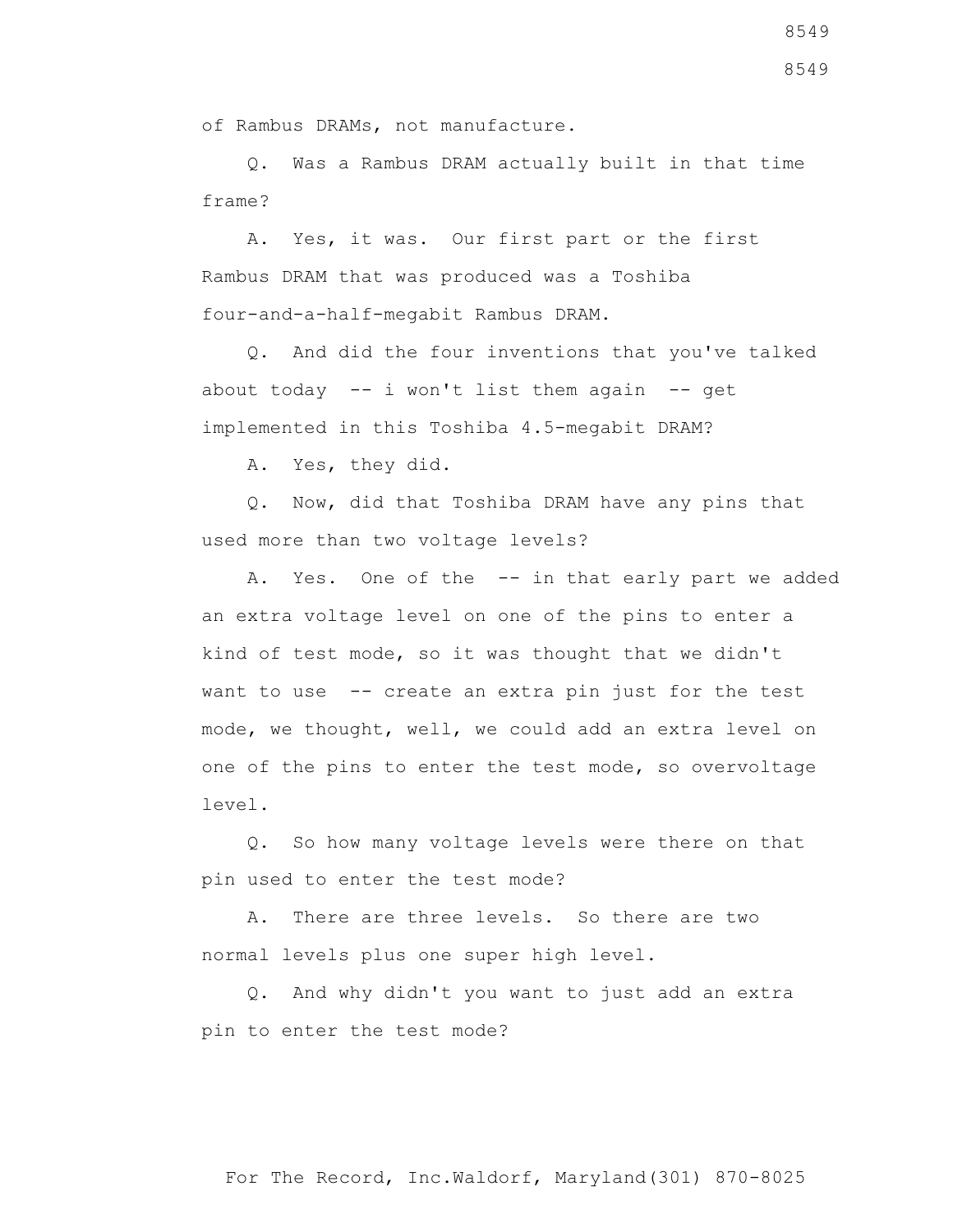A. Well, at that time pins were still relatively expensive on DRAM packages and we were -- we didn't have extra pins to spare.

 Q. Now, was this different from the other pins on the Toshiba device?

 A. Yes. This one pin I know was different because it had an extra receiver on it to detect the overvoltage level.

 Q. How many voltage levels were there on the other pins?

 A. Just two. Most digital systems have two levels.

 Q. Were there any difficulties in implementing this pin with the extra voltage level?

 A. Well, this is one of those issues, you know, that logically and circuit-wise are a little different. Logically it should seem like it was straightforward.

When we built the circuit, we thought we had built the circuit with enough margin, but when we actually started using the part in some systems, it turned out that in strange circumstances the part would accidentally enter the special test mode or could enter the test mode, which would cause its operation to fail.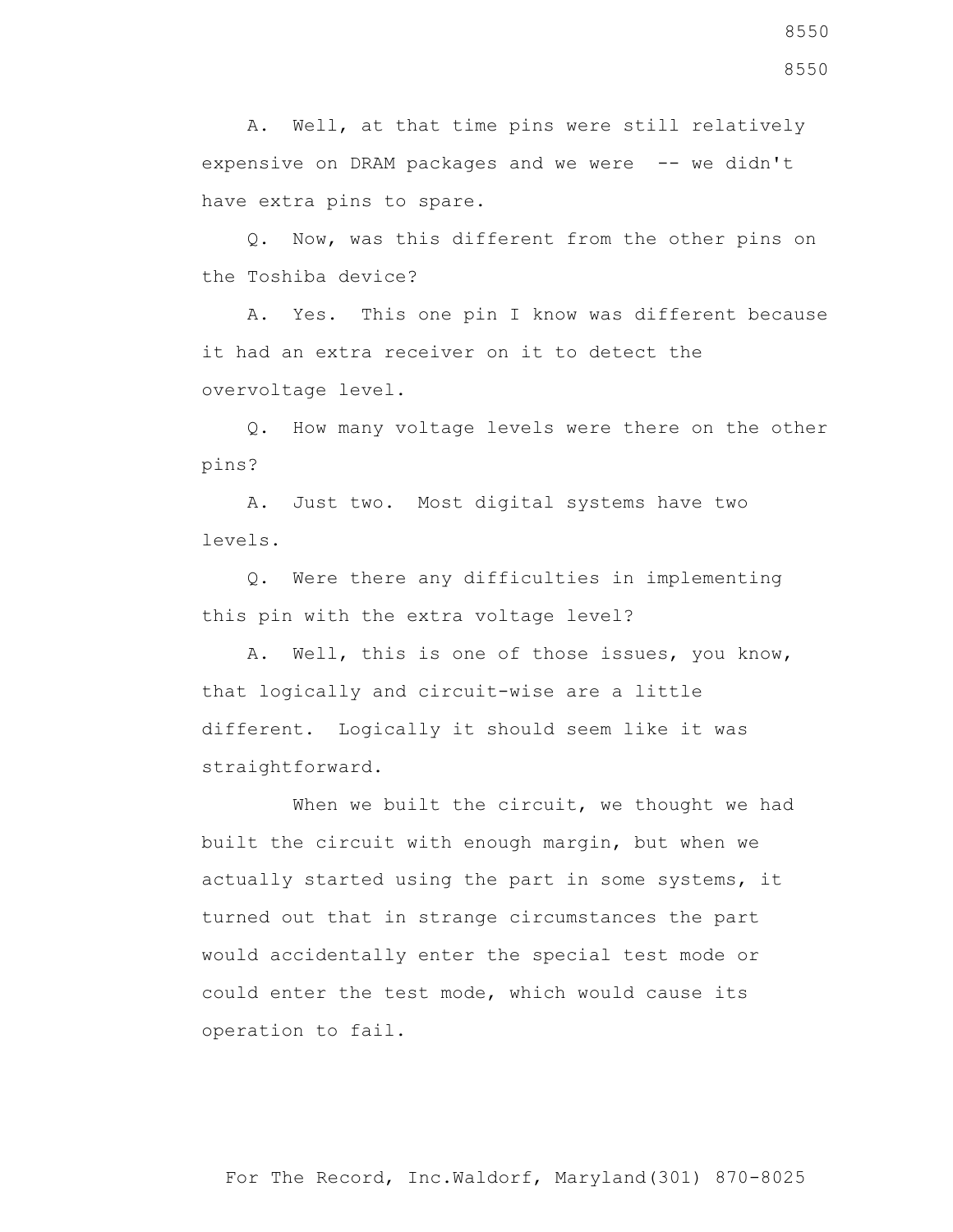Q. Now, when you say, Dr. Horowitz, that you thought you had built it with enough margin, what do you mean by "enough margin"?

 A. Well, all the systems that we were talking about are digital systems, and that means people who use them like to think about the values going in as being either one or zero, but in fact the world is not discrete, it has continuous levels, and so what you try to do is you try to build circuits where the distinction, you know, the difference between the one and zero is sufficiently large so that you never confuse a zero with a one or a one with a zero.

 And the amount of extra guard that you have between the value that it should be and where you start making errors is called the margin, and so we had a value that had a low level, a normal high level, and then a super high level, and we thought the super high level was sufficiently far from the high level that they'd never get confused. We were wrong.

 Q. After -- in later Rambus DRAMs after that initial 4.5-megabit Toshiba part, did you ever use a pin which had more than two voltage levels?

- A. No.
- Q. Did Rambus publicize the Toshiba DRAM?
- A. Yes, it did.

For The Record, Inc.Waldorf, Maryland(301) 870-8025

8551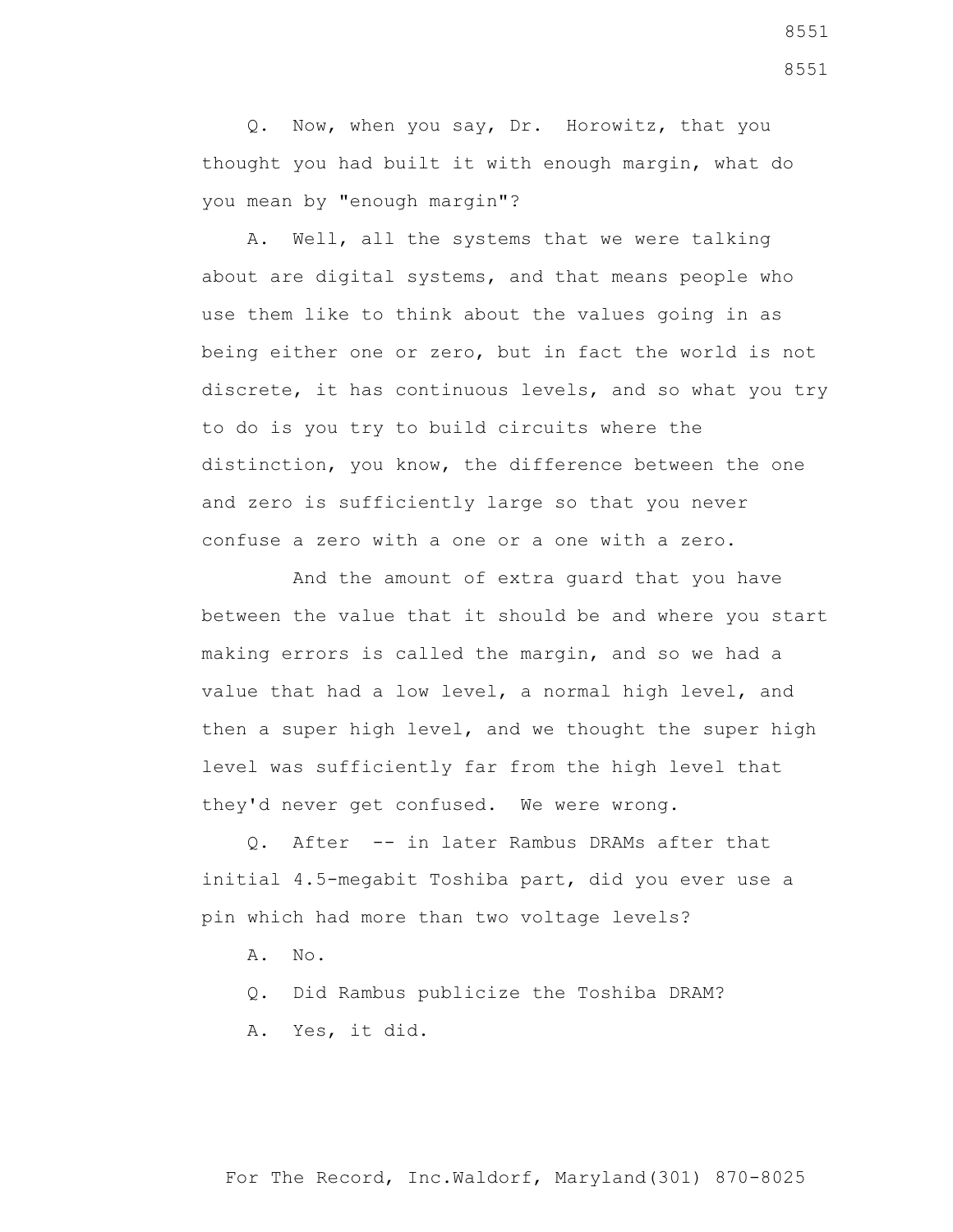Q. Could you turn to RX-301 in your binder. Do you recognize this document, RX-301.

A. Yes, I do.

Q. What is it?

 A. It's the proceedings from the International Symposium on VLSI Circuits in 1992.

 Q. Are you familiar with the VLSI circuits symposium?

A. Yes, I am.

Q. What is the VLSI circuits symposium?

 A. It's a conference for circuit designers, people like me, and it's probably one of the top two circuits conferences in the world, where people talk about different, innovative circuits that have been

designed.

Q. Is that an annual event?

A. It's an annual event.

 Q. And what sorts of people attend the VLSI circuits symposium?

 A. Mostly people who design integrated circuits, obviously.

 Q. Now, if you turn to page 5 of this document, you see a listing of something called the technical program committees. Do you see that?

A. Yes, I do.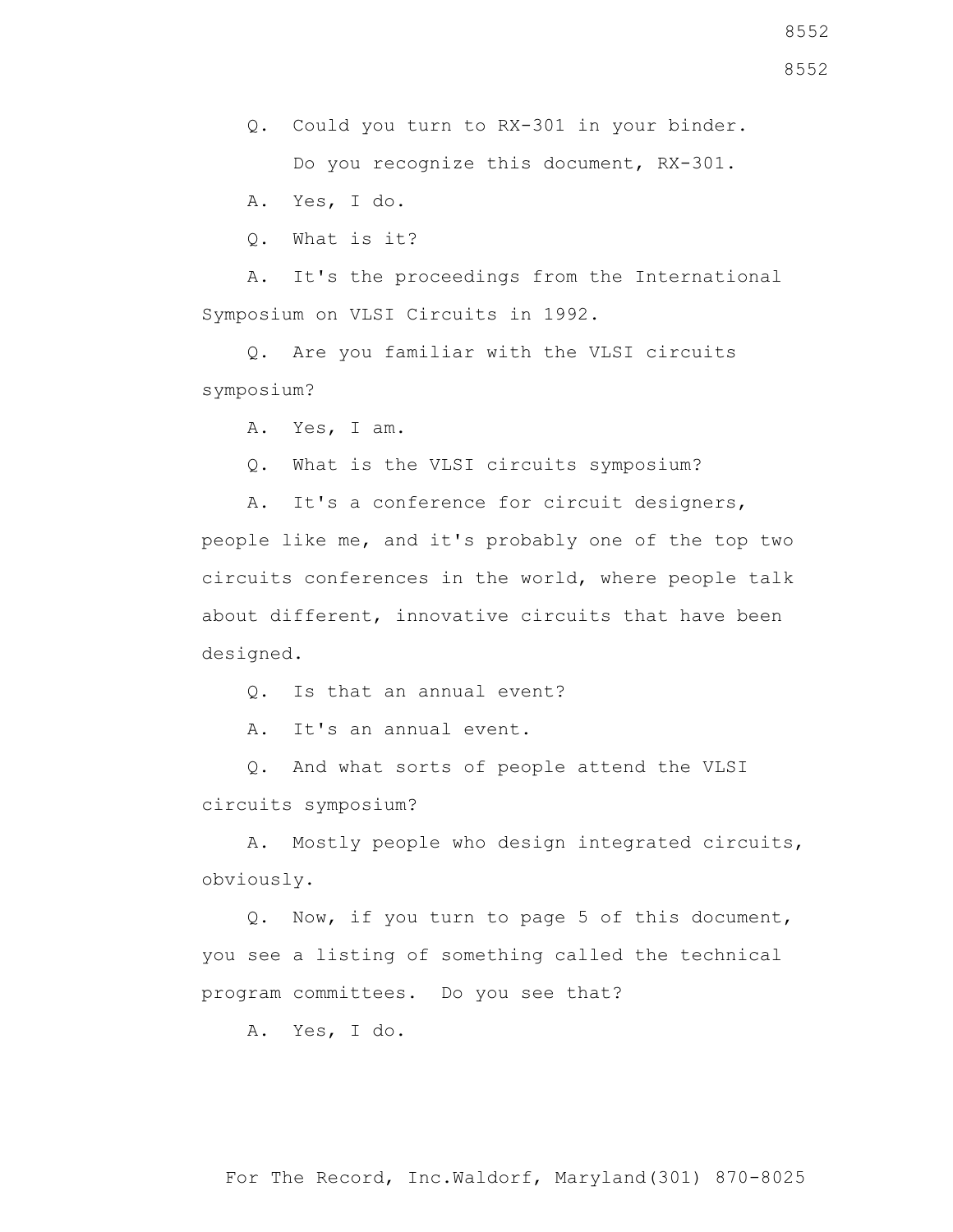Q. Have you yourself ever served on the technical program committees of the VLSI circuits symposium?

A. Yes, I have.

Q. When have you done that?

 A. I don't remember when I started. I believe it was '93-94. It might have been as late as '95. I became a member of the technical program committee and I was on until a couple years ago when I had a son and I decided I didn't have quite the time that I had before.

 Q. What's the role of the members of the technical program committee?

 A. They receive all the papers that are submitted to the conference and read the papers and then choose which are the better papers that actually get published at the conference.

 Q. Now, was there a paper about the Toshiba 4.5-megabit DRAM that we've been discussing that was presented at this conference?

A. Yes, there was.

 Q. So that was selected by the technical program committees?

A. That's correct.

 Q. If you would turn to page 76 of the exhibit, do you recognize the document at pages 76 and 77?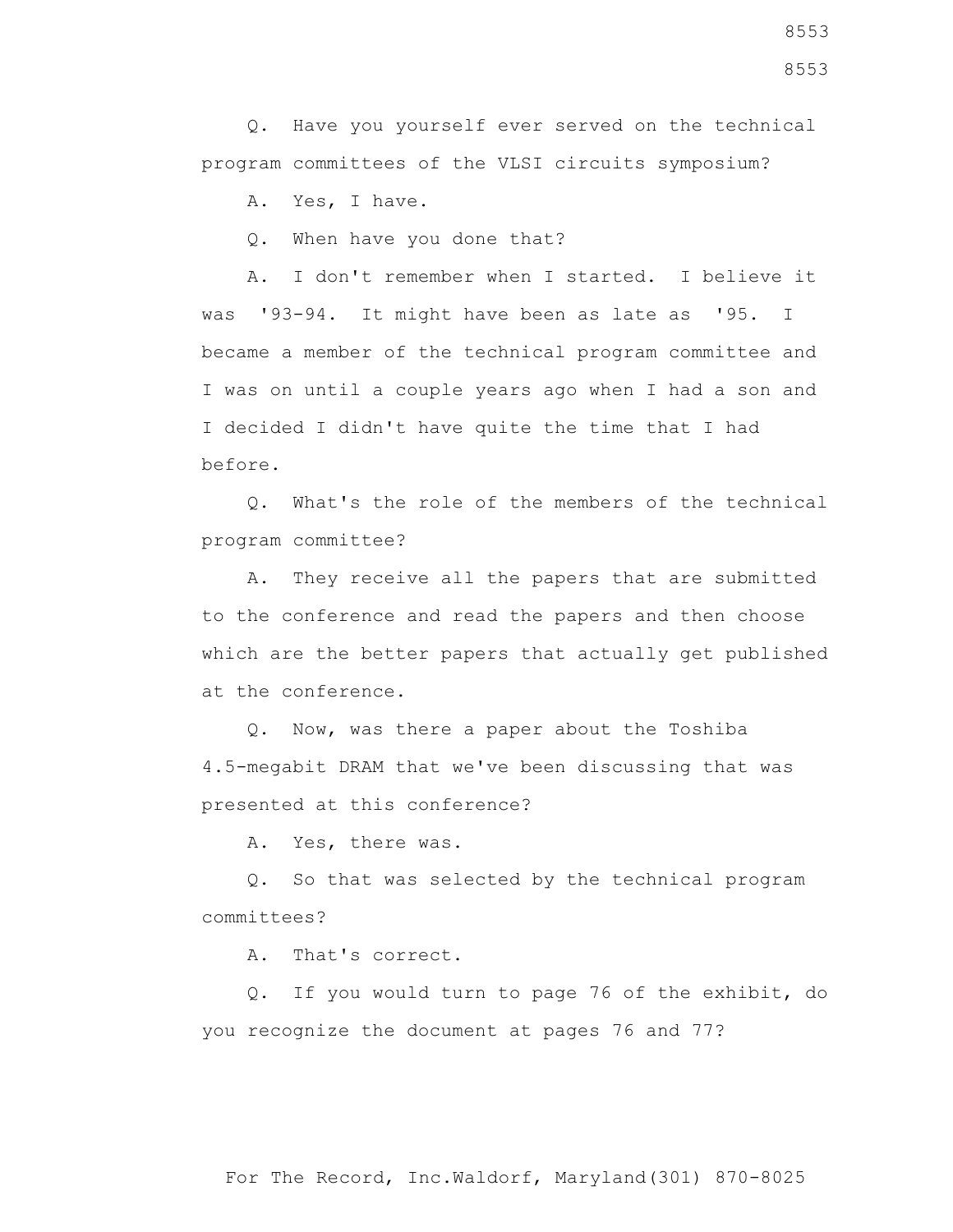Q. What is it?

 A. It's the paper that we wrote for the DRAM, for the Toshiba DRAM.

 Q. Did you actually attend this 1992 VLSI circuits symposium?

A. Yes, I did.

Q. Did you present this paper at this symposium?

A. No, I did not.

Q. Who did present the paper, if you recall?

 A. I don't recall precisely, but I believe it was Kushiyama. We had a policy at Rambus to allow our partners to present papers.

Q. Mr. Kushiyama was with Toshiba?

A. That's correct.

 Q. Now, are any of the four inventions we've been discussing here today described in this document, the paper at pages 76 and 77 --

A. Yes, they are.

 $0. - - rX-301?$ 

Yes.

A. Yes, they are. Sorry.

Q. Which ones?

 A. Well, if you flip to page 77, figure 3 is our famous --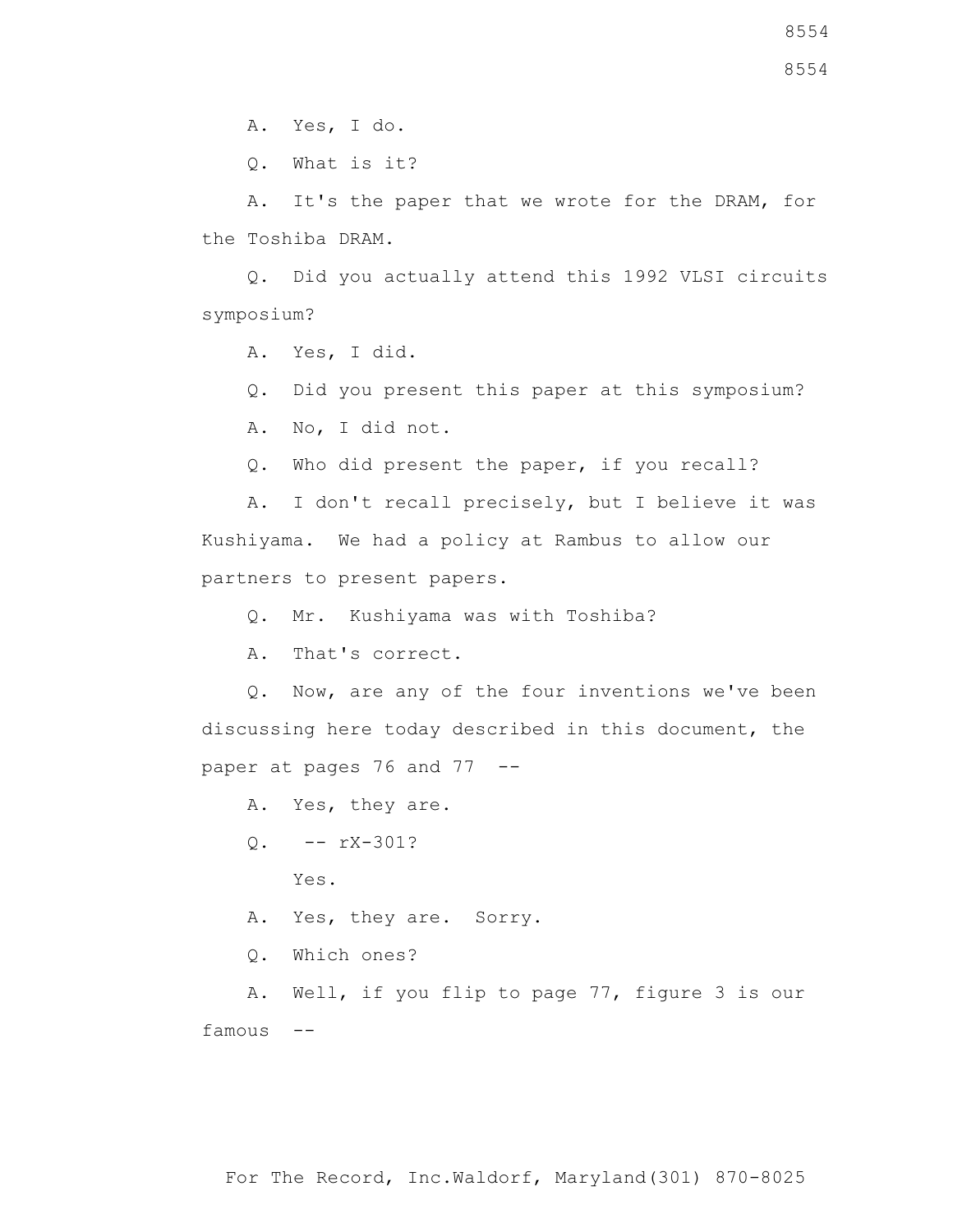A. I think figure 3 goes up. That one. So that's our double data rate input receiver. If you look at figure 2 --

 Q. Just wait for Matthew to get there. Yes.

 A. That shows basically the block size transfer and also the read latency.

 Q. Now, if you turn back to the first page of this -- let me just direct your attention to -- sorry. Excuse me . Page 76 of the exhibit, first page of the paper.

 If I could direct your attention to the very last line in the left-hand column.

A. Right.

 Q. The last line: "To eliminate skew caused by the internal circuitry, the DRAM contains two PLLs."

What does that relate to.

A. That relates to putting PLLs on a DRAM.

 Q. After this paper was presented at the conference, were you asked to do anything else in connection with this paper?

 A. At the end of the conference, the top papers of the conference are invited to provide a longer description into the Journal of Solid-State Circuits,

For The Record, Inc.Waldorf, Maryland(301) 870-8025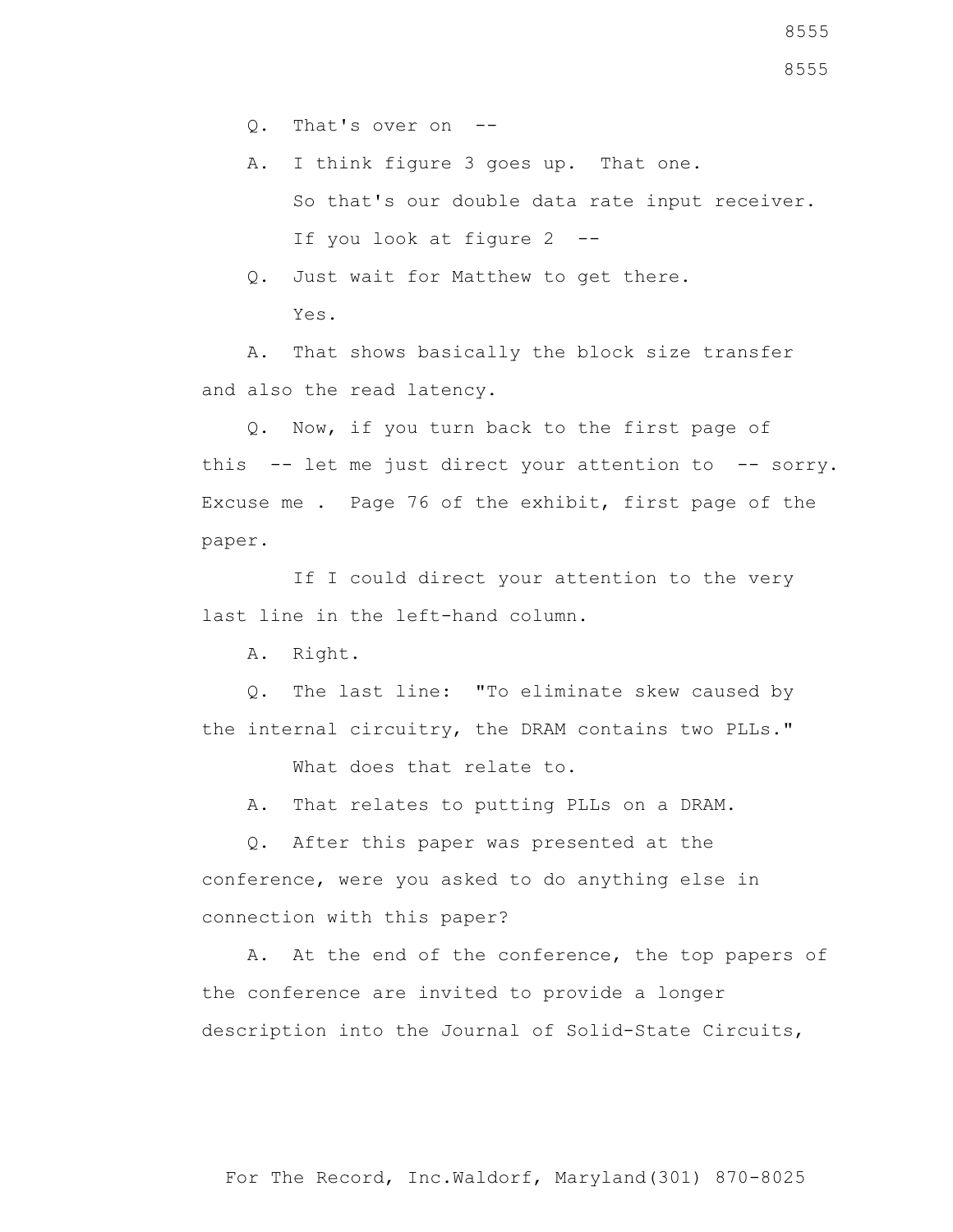Q. And was this paper selected?

A. This paper was selected.

 Q. And was in fact a longer version of this paper published in the Journal of Solid-State Circuits?

A. That is correct.

 Q. If we could turn to the next exhibit, RX-385, is that the longer version of the VLSI circuits symposium paper that was published in the Journal of Solid-State Circuits?

A. Yes, it was.

Q. Now, you said it was one of the top journals.

 Is the IEEE Journal of Solid-State Circuits widely read.

 A. I think it is the most widely read journal for circuit designers.

 Q. And when was the this paper published, by the way, in that journal?

A. I think April '93.

 Q. Now, Dr. Horowitz, you mentioned earlier that when you first were presenting the Rambus technology in the 1990 time frame there was some skepticism?

A. That's correct.

 Q. Do you have any understanding about whether the technical descriptions that were distributed or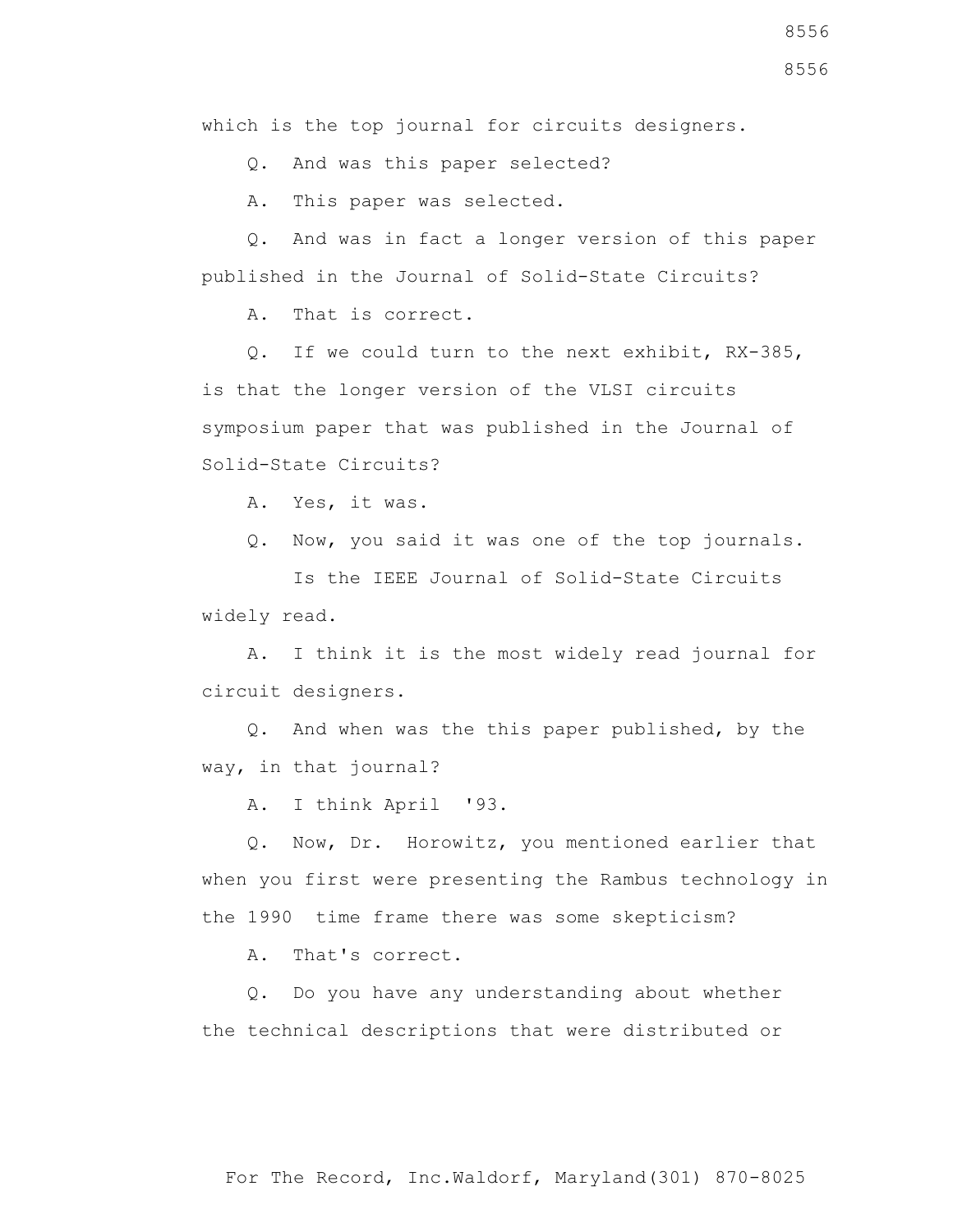the publicity about the Toshiba part convinced any of the doubters about the viability of Rambus technology?

 A. Well, yes. I think that as we worked more and more on the technology and had more and more details fleshed out, it convinced a larger group of people that what we were saying is possible. And when we finally built the part, people no longer told us we couldn't do it, because we'd done it.

 There's still some skepticism about how practical it would be and whether this was the right direction to go with DRAM technology, at least in the early time frame.

 Q. Now, have you generally kept up with the development of high-speed DRAMs in the mid to late 1990s?

A. Yes. I think I have.

 Q. Do you have any understanding of whether aspects of the technology that you invented have been used in other high-speed DRAM designs in the mid to late 1990s?

 MR. WEBER: Objection, Your Honor. Calls for speculation. Calls for expert opinion. Lack of foundation.

JUDGE McGUIRE: Sustained.

For The Record, Inc.Waldorf, Maryland(301) 870-8025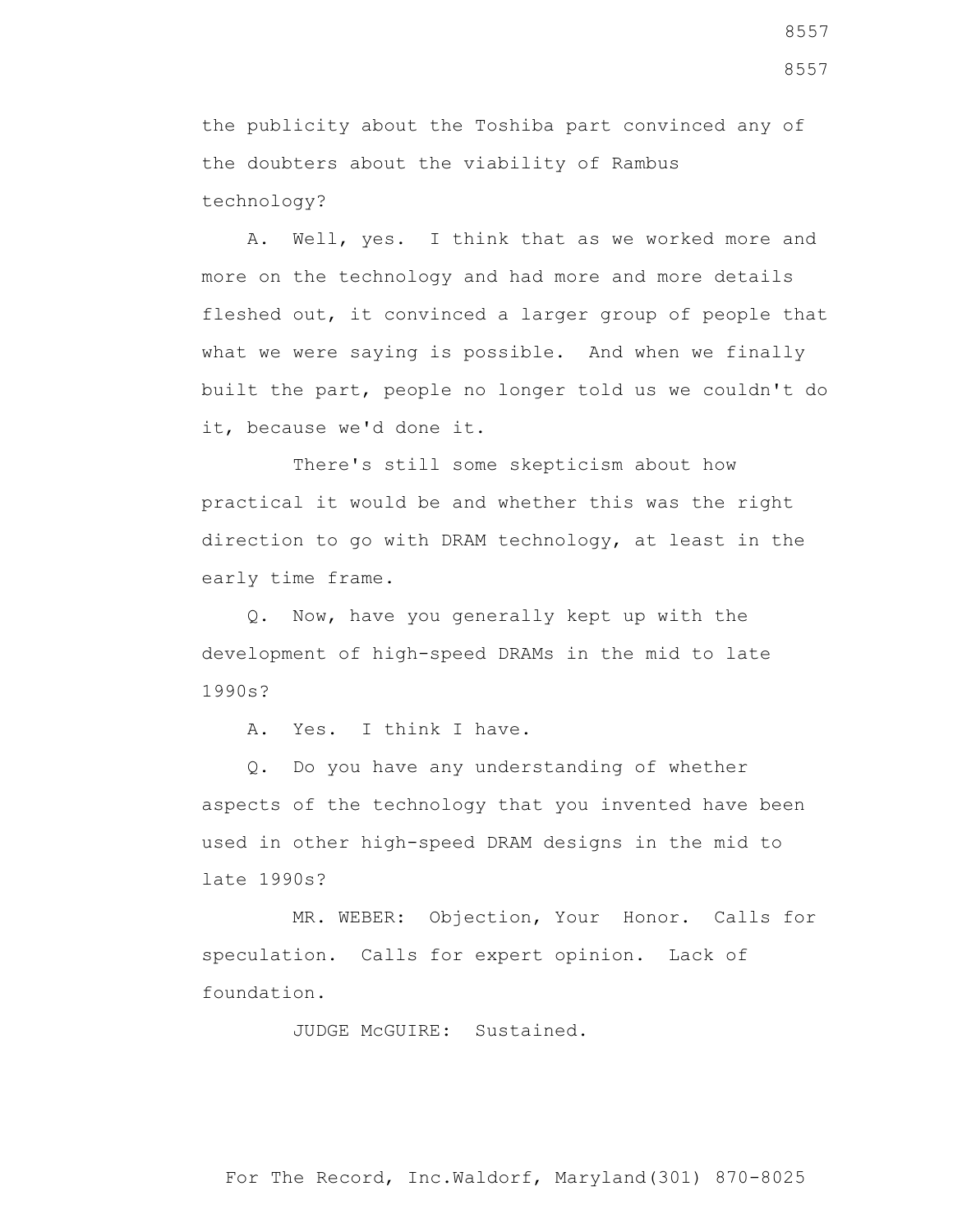BY MR. DETRE:

 Q. Dr. Horowitz, we have heard some testimony at trial about alternatives that could be used for certain features of Rambus technology, and I'd like to ask you whether you considered using some of these alternatives.

A. Okay.

 $Q.$  Now  $-$ 

 MR. WEBER: Your Honor, just before we get into this line of questions, we're again getting very close to expert opinion testimony here, so I'd like to clarify exactly where Mr. Detre is headed with this line of questions.

 JUDGE McGUIRE: Could you clarify that for us, Mr. Detre.

 MR. DETRE: Certainly, Your Honor. I'm going to be asking Dr. Horowitz about particular alternatives that he personally considered using at various points in time in the Rambus technology.

 MR. WEBER: Alternatives in the Rambus technology? In other words, alternatives to what became the Rambus RDRAM?

 MR. DETRE: Well, perhaps Mr. Weber could wait until questions have been asked to --

JUDGE McGUIRE: Well, to the extent we can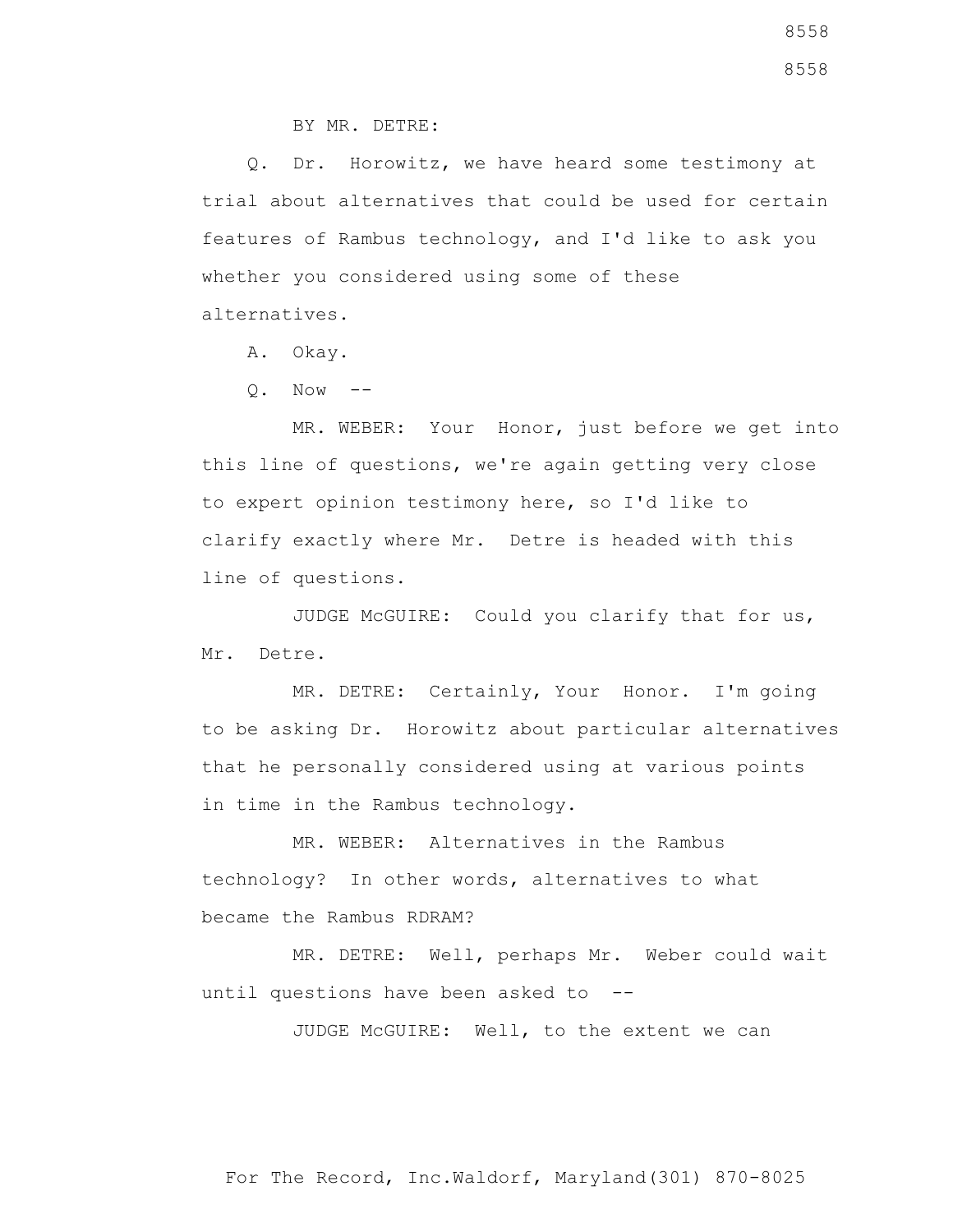outline your questioning now to avoid him having to jump up two or three times, let's see where we're going, and if we can --

 MR. DETRE: Yes. Just alternatives that Dr. Horowitz considered with respect to Rambus technology.

 JUDGE McGUIRE: Then I'll entertain that question.

> MR. WEBER: That's helpful, Your Honor. Okay. BY MR. DETRE:

 Q. Now, Dr. Horowitz, you testified earlier that you decided to use a synchronous design for the Rambus DRAM?

A. That is correct.

 Q. Now, at the time that you decided to use a synchronous design, had you had any experience with asynchronous designs?

A. Yes, I had.

Q. What sort of experience did you have?

 A. A couple of my Ph.D. students had done their dissertations in asynchronous design, and I had done some studies of, you know, comparisons between synchronous and asynchronous design styles.

 Q. And did you consider using an asynchronous design at that time?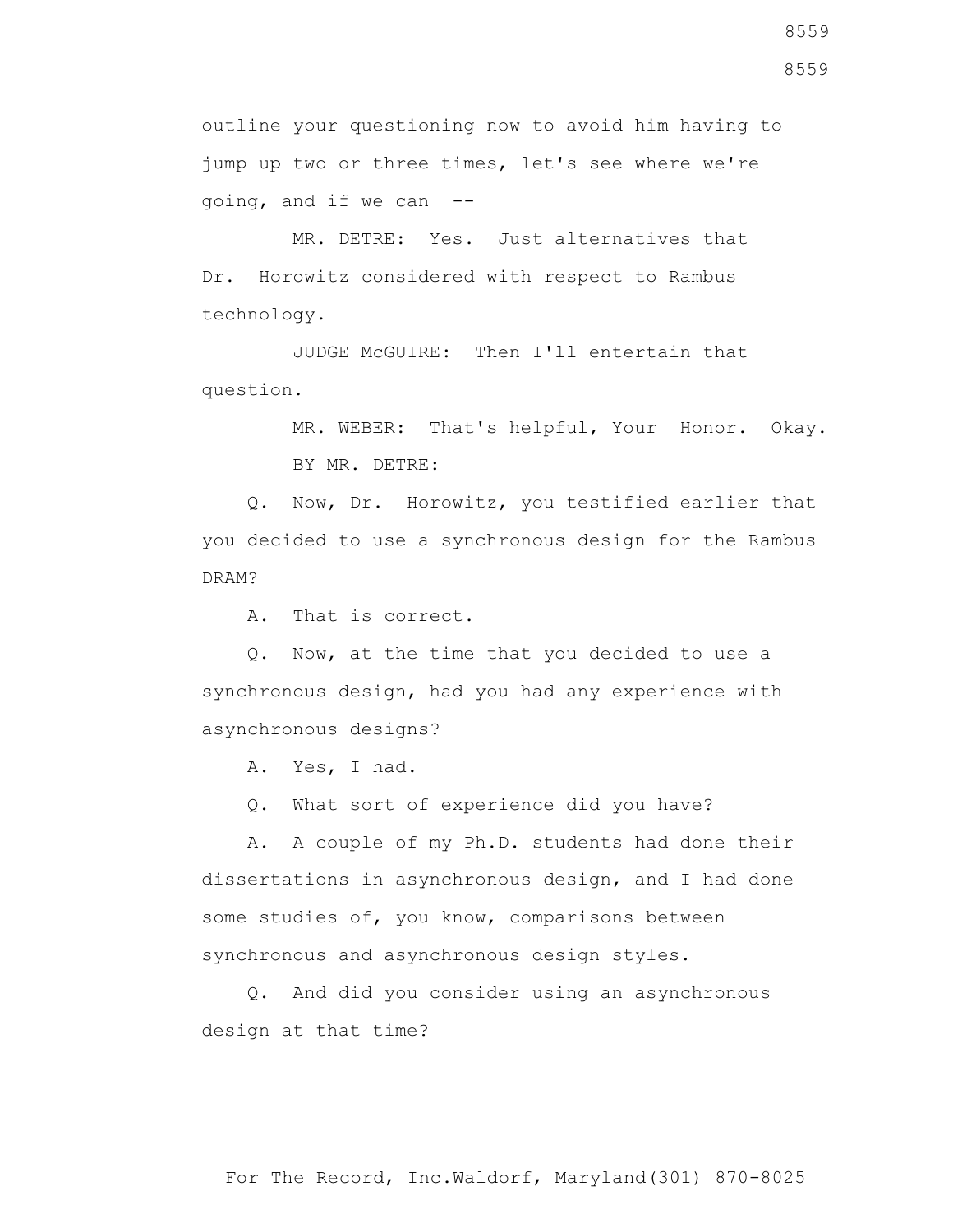A. We thought about what -- let me -- we started to think about what technique would allow us to get the bandwidth that we would want, but as I think I explained earlier, the increased variability in the asynchronous design styles led us to a synchronous design.

 Q. Now, since the early 1990s have you kept up with research into asynchronous designs?

A. Yes, I have.

 Q. What sort of -- have you attended any conferences about asynchronous designs?

 A. Yeah. Asynchronous designs are presented in the circuit conferences that I've gone to, and I've been asked in fact to give a keynote at the asynchronous design conference, so...

 Q. Has there been a substantial amount of work into asynchronous designs in the last decade?

 MR. WEBER: Objection. Lack of foundation. Calls for expert opinion.

 MR. DETRE: I think I laid a foundation, Your Honor, about his experience in asynchronous designs.

JUDGE McGUIRE: Overruled.

THE WITNESS: I'm sorry. Can you repeat the question?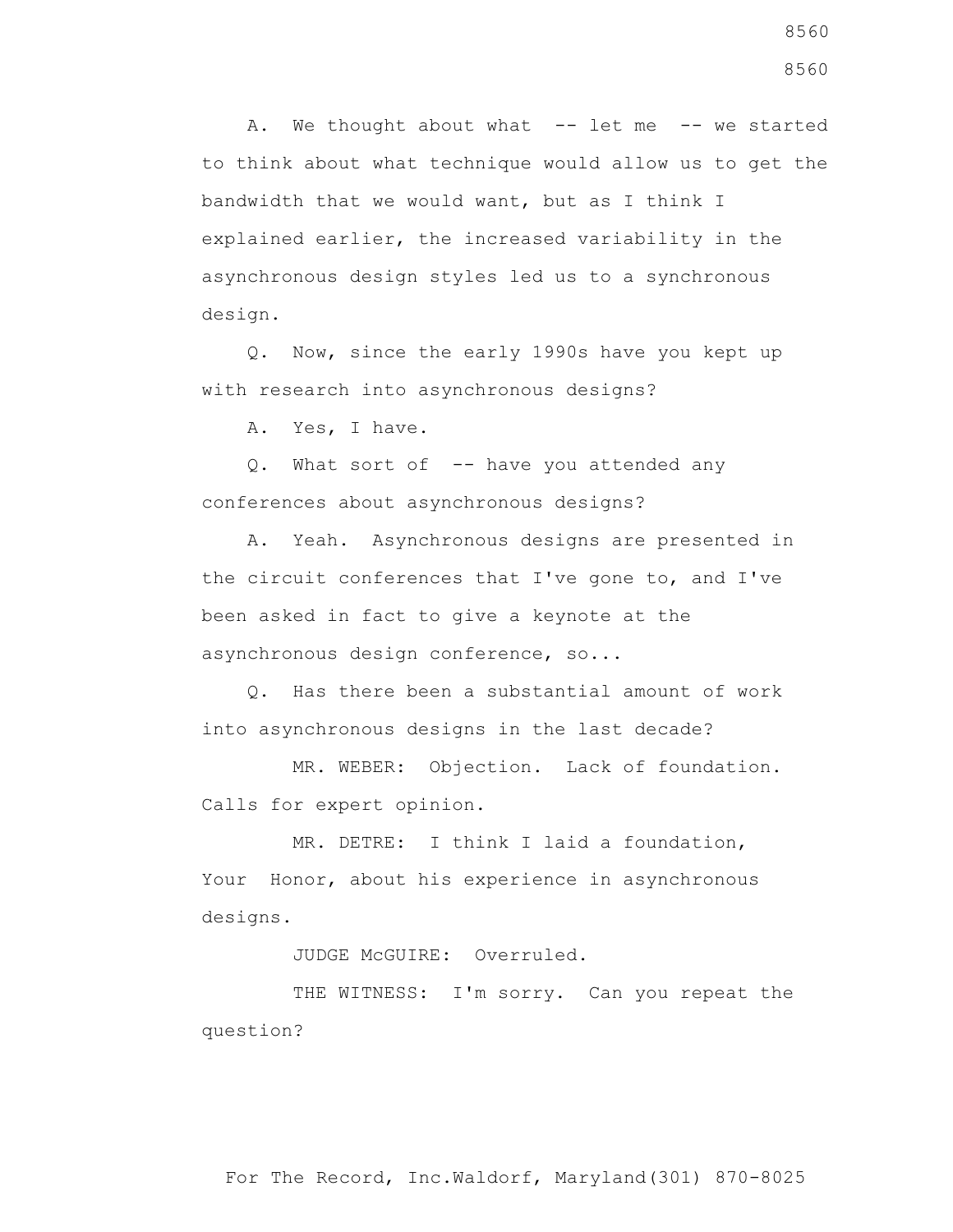BY MR. DETRE:

Q. Certainly.

 Has there been a substantial amount of work into asynchronous designs in the last decade.

A. Yes, there has.

 Q. Now, you mentioned earlier that your original design for Rambus DRAM had a DLL on the DRAM. Do you recall that?

A. Yes, I do.

 Q. Did Rambus ever consider alternatives to having a PLL or DLL on the DRAM?

A. Yes, it has.

 Q. Were you involved in considering those alternatives?

 A. Yes. Some of those designs were done by former students of mine working at Rambus, so we talked about how to do them.

 Q. What alternatives do you recall being considered at Rambus to having a PLL or DLL on the DRAM?

 A. Well, because a PLL on a DRAM is a complicated circuit block that you can easily get wrong, we tried to figure out if we could move the DLLs off the DRAMs and onto the memory controller chip instead.

Q. And what was your conclusion in that regard?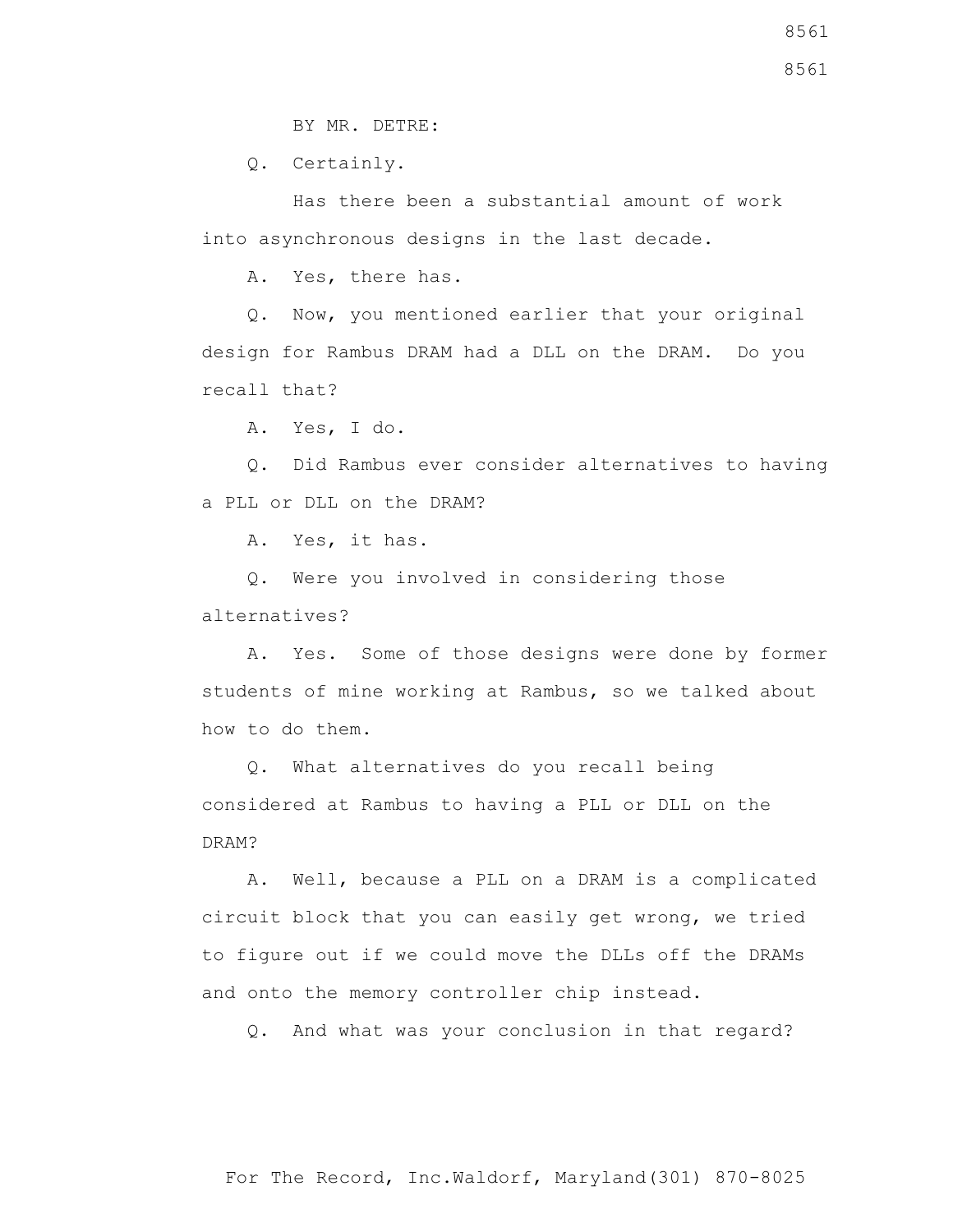A. Well, each of the times that we have attempted to move the DLLs off of the DRAM, when we do the margin analysis and figure out how much time we have, we've always found that we can't meet the timing requirements without having at least a DLL on the DRAM chip.

 Q. And can you explain why that is, why can't the PLL or DLL on the controller compensate for the timing just as well as the PLL or DLL on the DRAM?

 A. Because of various variations in the delay on the DRAM chip that need to be compensated for, if you need a relatively -- you need a feedback loop to be able to measure those to track those out at reasonably high bandwidth or high frequencies, and if you move that off to the controller, it's hard to get that at the same frequency without having other substantial costs.

Q. Are you familiar with the term "vernier"?

A. Yes, I am.

Q. What is a vernier?

 A. A vernier is usually just a circuit that gives you very fine time increments.

Q. Is a vernier used in Rambus DRAMs?

 A. Yes. Some of the Rambus technology used verniers.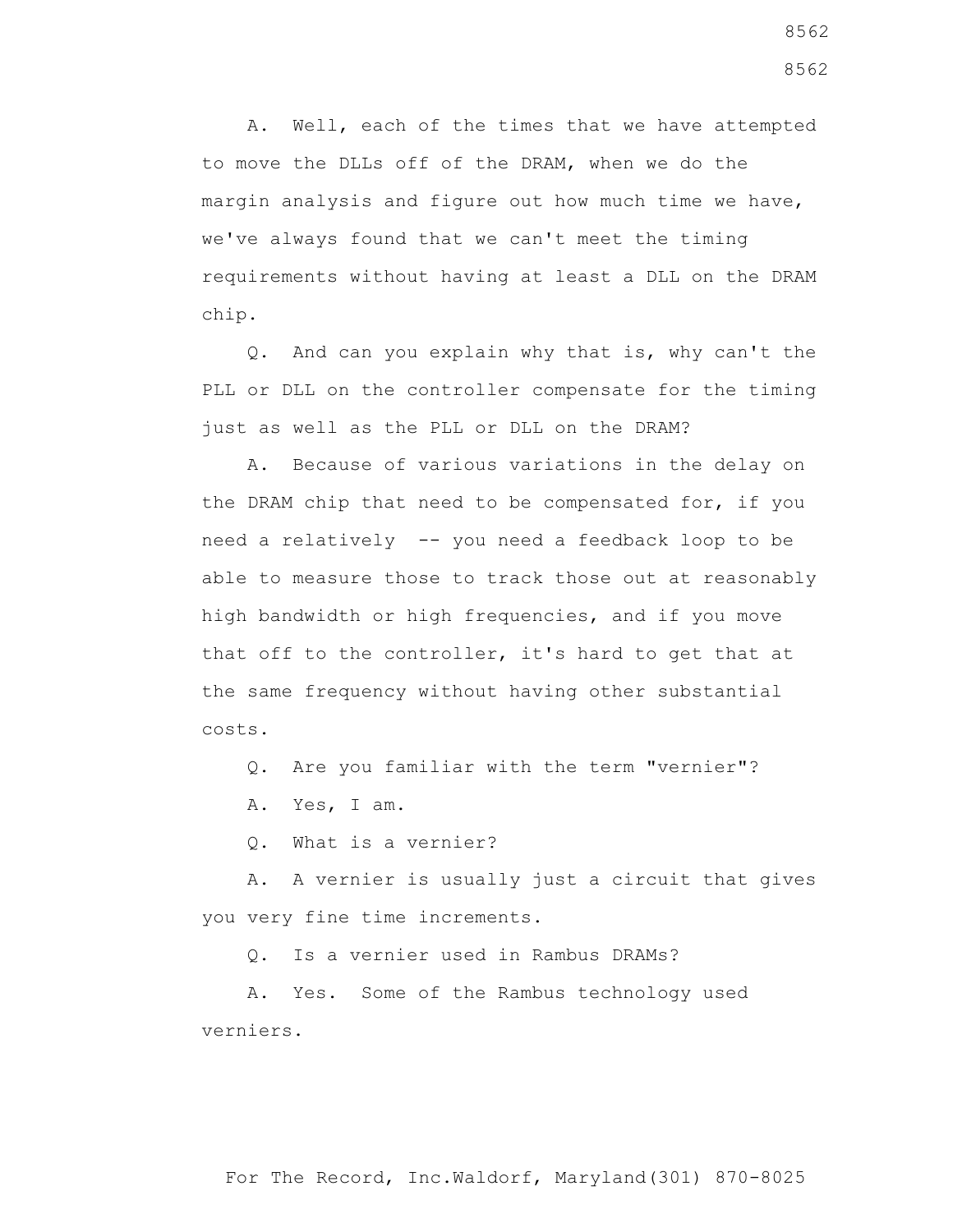Q. Is that vernier used in addition to a PLL or DLL?

 A. Yes. It almost always is used in addition to a PLL or a DLL -- well, it always is used in addition. It's very hard to do the circuitry without having a PLL or a DLL on there.

 Q. Now, another proposal that has been made at trial here to improve the speed of DRAMs is called simultaneous bidirectional input/output.

Are you familiar with that term.

A. Yes, I am.

Q. What does it mean?

 A. It means that on one piece of wire, one of the bus lines, you simultaneously transmit data from like the DRAM to the memory controller at the same time you're transmitting your information from the memory controller to the DRAM. So you don't wait and take turns; you basically talk simultaneously.

 Q. Have you personally ever considered using simultaneous bidirectional input/output at Rambus for high-speed signaling?

 A. I believe we've considered using simultaneous bidirectional signaling.

Q. Has it ever been used?

A. No, it has not.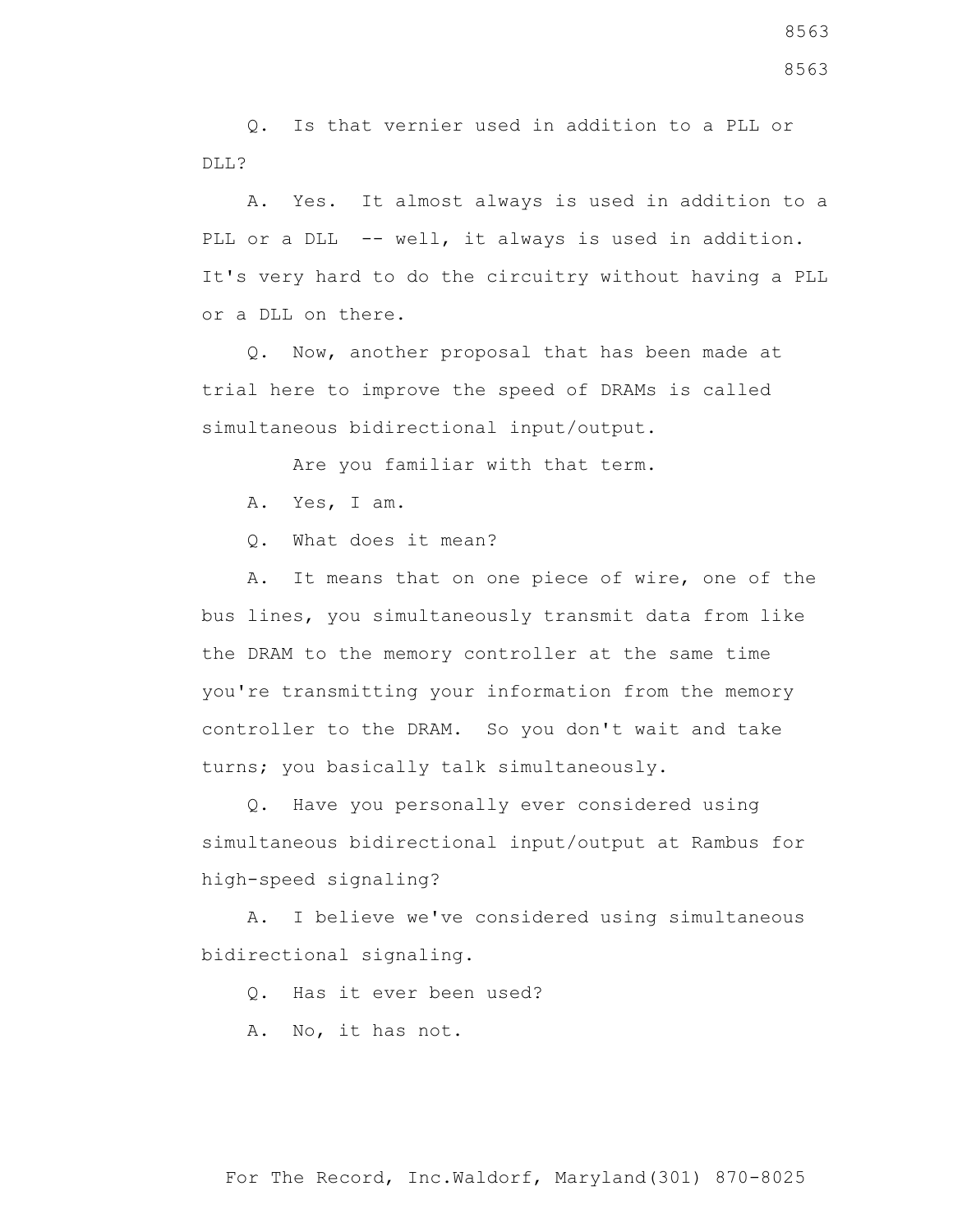Q. Why not?

A. It -- again, it comes down to the margin issue that I talked about, having more than one -- more than two levels on a wire. When you have simultaneous bidirectional signals, in order to figure out what someone is transmitting to you, right, in order to receive the signal, you have to subtract out the signal that you're trying to transmit to the other side. Because they're both added together on the wire.

 And when you do that compensation, when you subtract out that value, you find out that you can't do that perfectly, and so it ends up adding noise to the signal.

 Q. And that noise is a problem with high-speed signaling?

 A. It reduces the voltage margins and therefore makes it more likely to have an error.

 MR. DETRE: I have no further questions, Your Honor.

JUDGE McGUIRE: Okay. Thank you very much.

 At this time we'll hear the cross-examination by complaint counsel.

 MR. WEBER: We need a few minutes to set up, if that's all right, Your Honor.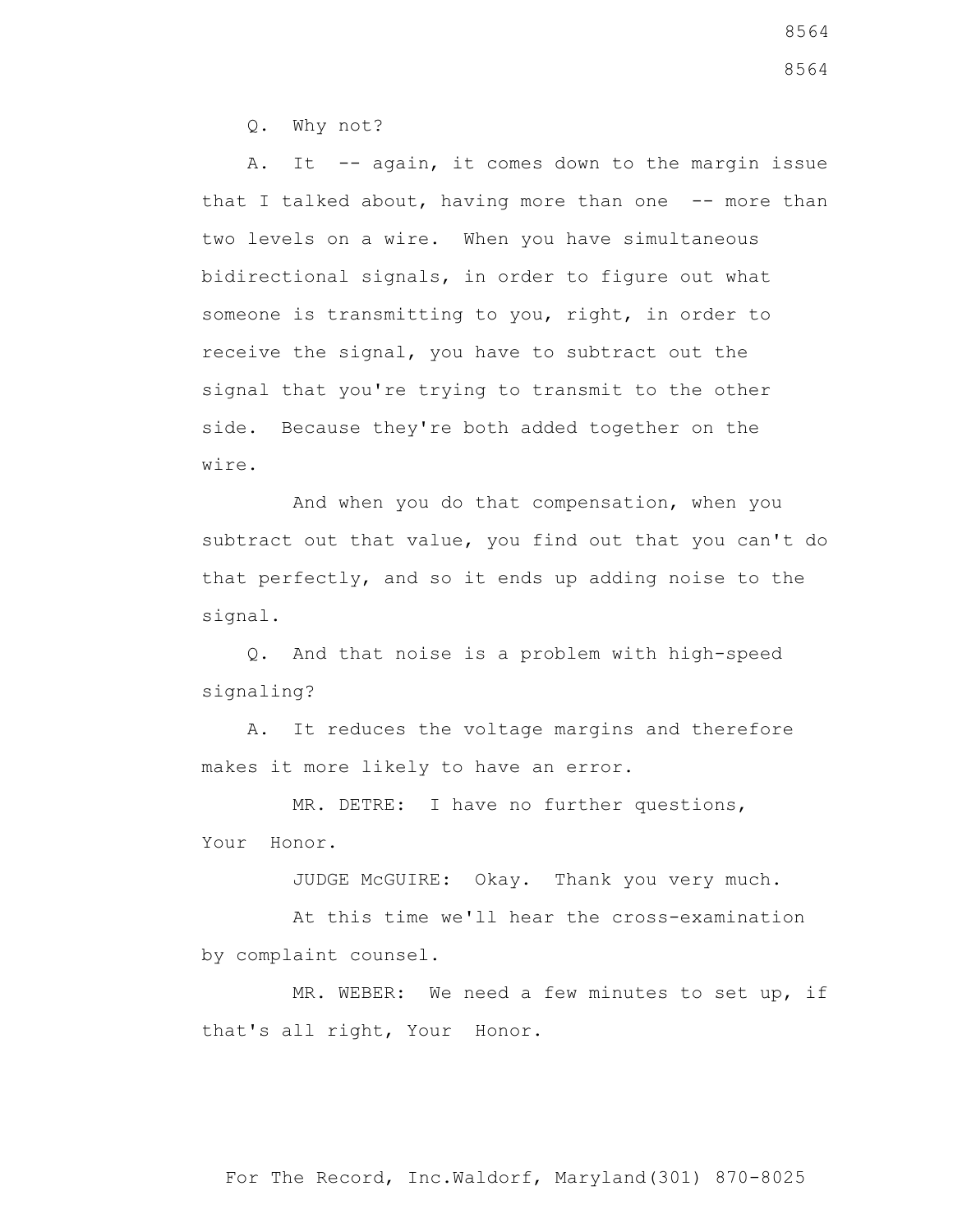JUDGE McGUIRE: Let's take just a short break, five minutes.

## **(Recess)**

JUDGE McGUIRE: Let's go back on the record.

CROSS-EXAMINATION

BY MR. WEBER:

Q. Good afternoon, Professor Horowitz.

A. Good afternoon, Mr. Weber.

 Q. Professor Horowitz, you have about two million reasons why you think Rambus should win this lawsuit with the FTC, don't you?

 MR. DETRE: Objection, Your Honor. Vague. Argumentative.

JUDGE McGUIRE: Sustained.

BY MR. WEBER:

 Q. Well, in addition to sitting on the board of directors of Rambus, you are a large shareholder in Rambus; is that true?

A. That's correct.

 Q. And you own about two million shares of Rambus stock; is that correct?

A. That is correct.

 Q. And at today's price, the stock is valued at about 30 to 40 million dollars; is that correct?

A. I have no idea what the stock price is.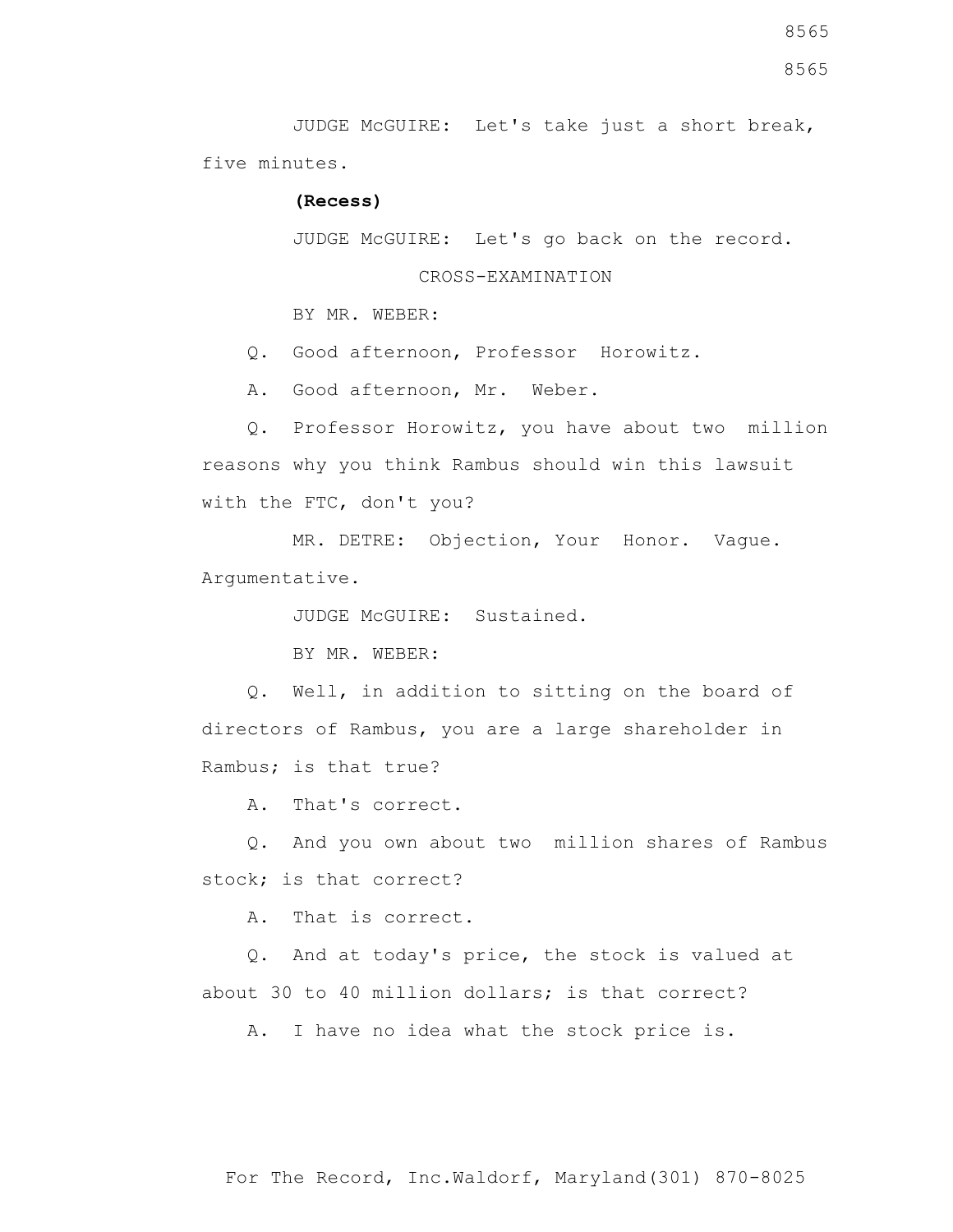For The Record, Inc.Waldorf, Maryland(301) 870-8025

 Q. But for every dollar the stock goes up, your net worth goes up by \$2 million?

A. If I own two million shares, yes.

 Q. So if it goes up \$10, that's \$20 million; right?

 JUDGE McGUIRE: The court understands that, so let's proceed.

MR. WEBER: All right. Okay.

BY MR. WEBER:

 Q. Before we go on, I want to make sure I understood some of the terms used in your direct examination with Mr. Detre, so I'd like to go back to the four inventions that you described when he was asking you do you see these four inventions in these various technical descriptions. Do you recall that testimony?

A. Yes.

 Q. Okay. And maybe we can take as an example - we have RX-63 in your book. I think you discussed page 18 with Mr. Detre. Can you pull that out?

A. What page, please?

Q. I believe it was page 18.

 And my notes have that you said that this had something to do with the -- help me out -- the programmable latency invention; is that right?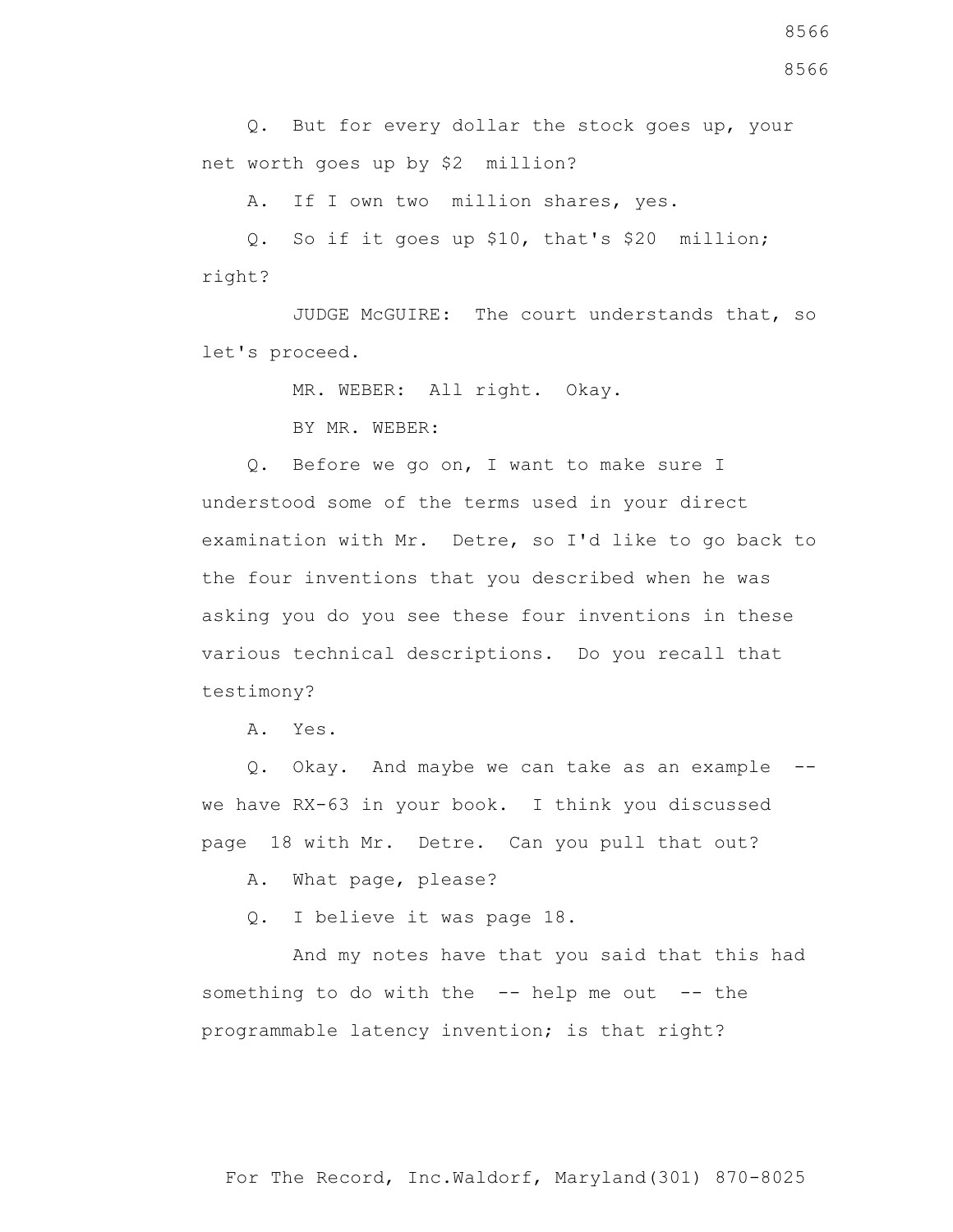A. That's correct.

 Q. And I think you also referred to it as a variable latency invention; is that right?

A. That's correct.

 Q. I never heard you call it a programmable CAS latency invention; is that right?

A. That's correct.

 Q. Have you ever referred to your invention as a programmable CAS latency invention or not?

A. I don't recall.

 Q. Okay. Is there any reason why the words "programmable" -- do the words "programmable CAS latency" appear in any of these documents that you went over with Mr. Detre? Because I think you testified you'd studied them.

 MR. DETRE: Objection, Your Honor. Misstates prior testimony.

 JUDGE McGUIRE: Do you want to comment on that, Mr. Weber?

 MR. WEBER: Well, I think in one of them he said that you'll find the four inventions there, and he said yesterday, I've studied them, I've looked at it,  $SO \t - -$ 

> JUDGE McGUIRE: I'll entertain the question. THE WITNESS: Well, then I should correct you.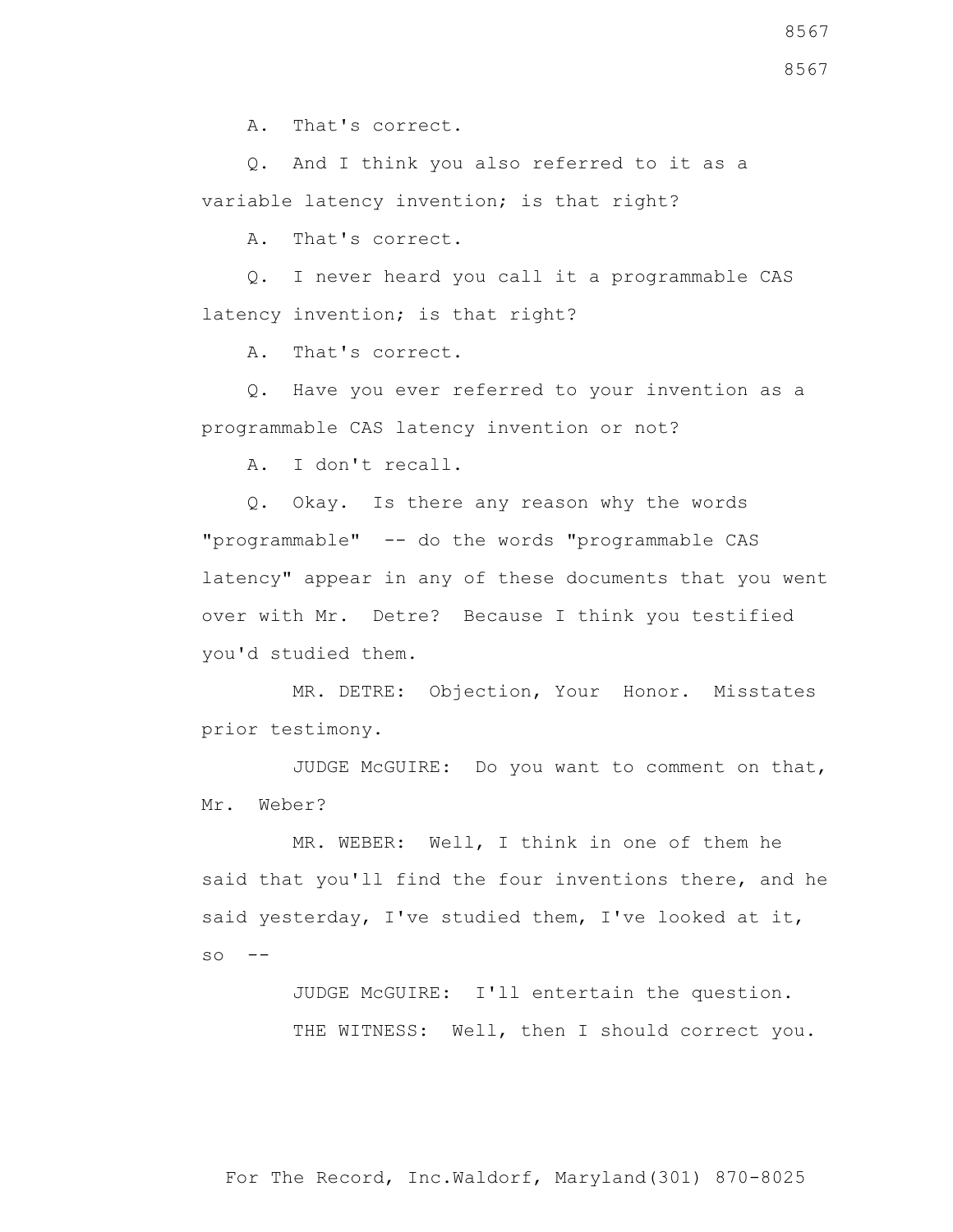8568

I haven't carefully studied any of these documents, so if you want me to say what the document says, I'll have to carefully read all the documents.

BY MR. WEBER:

 Q. Well, let me ask the question this way. Let me rephrase it.

 In any of the technical descriptions that Rambus shared with customers, say, under NDAs and under any other agreement, were the words "programmable CAS latency" used to describe that variable latency invention we've been talking about?

 A. You're talking about documents that were written that I dealt with over a decade ago. Again, if you want me to say what the documents say, we're going to have to go through the documents one by one, so...

MR. WEBER: Move to strike as --

 JUDGE McGUIRE: To the extent you can answer that question, Doctor, off the top of your head, can you answer that, or do you have to go back through these documents in order to answer that question?

THE WITNESS: I would say that we talked about variable latency and a read delay request. I don't know that we ever used "CAS." I would doubt that we used "CAS," but again, the documents were created a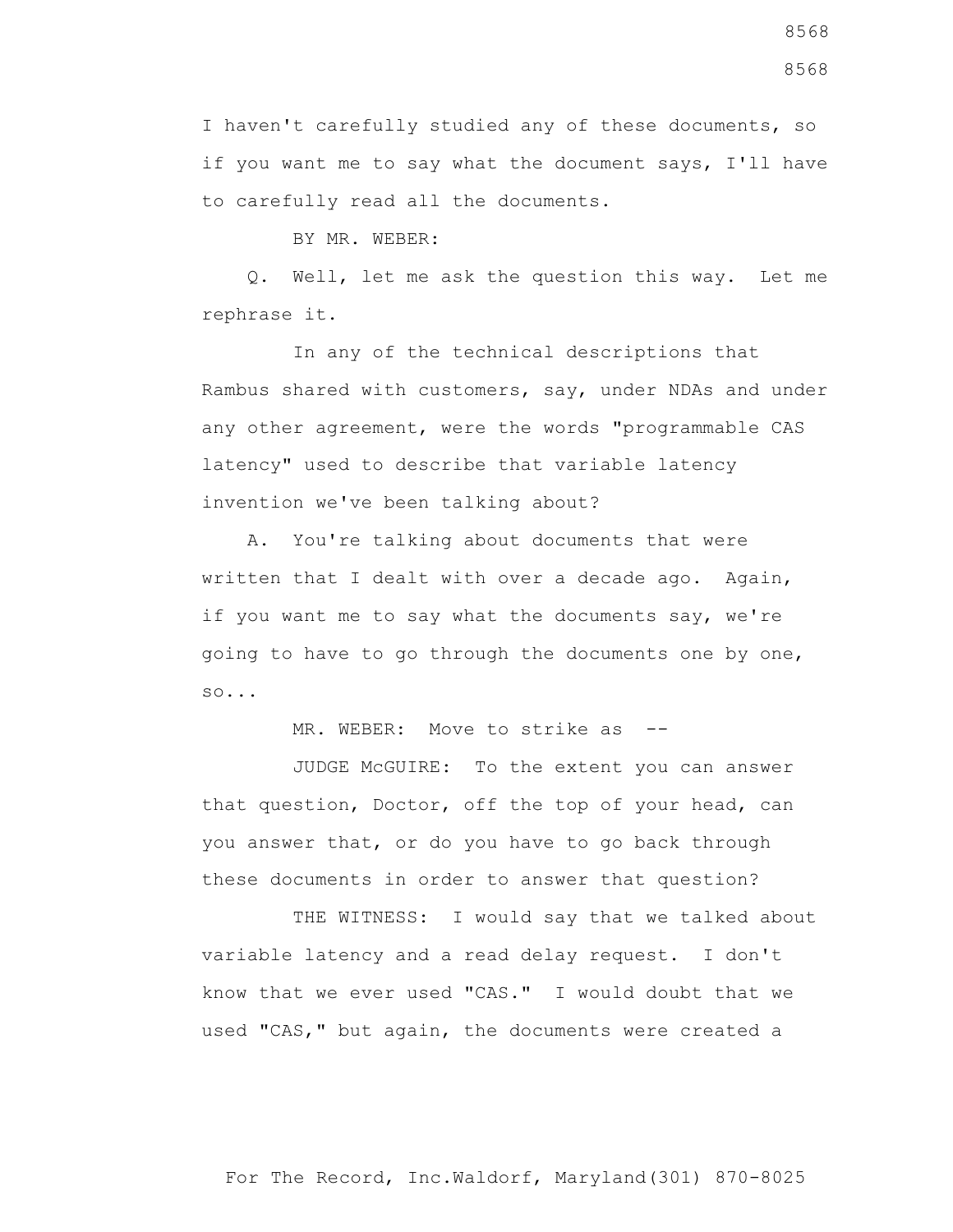long time ago, so -- so I don't remember using that term, if that would be good for you.

BY MR. WEBER:

 Q. So you can't recall any documents as you sit here today that use the term "programmable CAS latency"?

A. No.

 Q. The same thing for the words "programmable burst length." Can you recall any document that used the words "programmable burst length" in describing this variable block sizing that you had discussed with Mr. Detre?

 A. To me, burst length and block size are sort of interchangeable, so you're making a distinction between the two words. The words seem similar to me in this context, so I cannot say whether word A or word B was used.

 Q. So is the answer to my question you can't recall a single instance?

 A. No. The answer to your question is to me the two words are interchangeable and I would not remember at this time which word was used.

 Q. In your mind is the term "variable block size" the exact same thing as programmable burst length?

A. Could you repeat the question.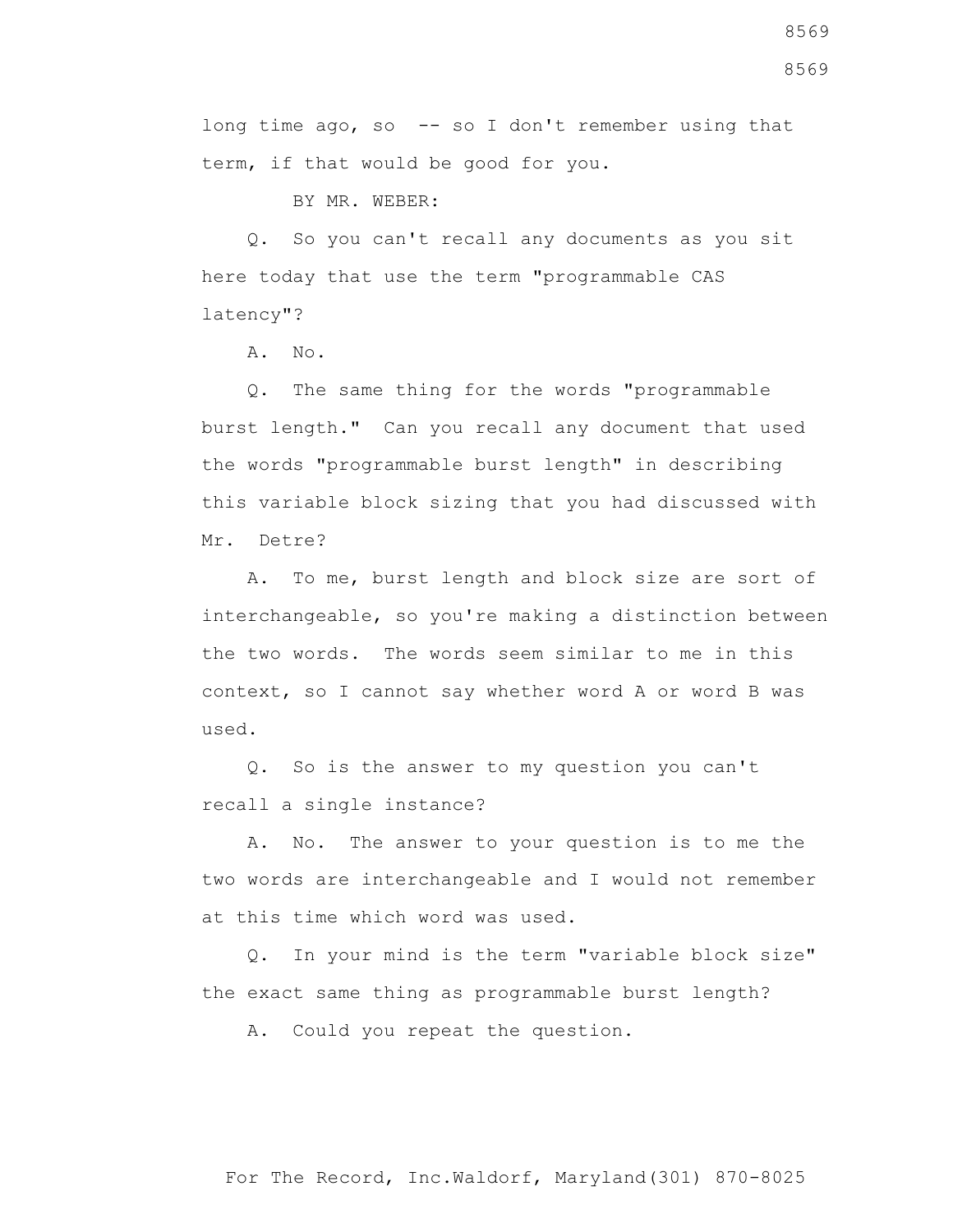BY MR. WEBER:

Q. Yeah.

 I believe the question was: In your mind, is the term "variable block size" the exact same thing as programmable burst length.

A. No.

 Q. Is the term "access-time register" the same thing as programmable CAS latency?

 A. No. Well, excuse me. Before you said exactly the same thing, and I answered the second question assuming you said exactly the same.

Q. Okay. So let me restate the question.

 Is the term "access-time register" exactly the same thing as programmable CAS latency?

Your answer is.

A. No.

 Q. Now, you were in court for Dr. Farmwald's testimony the last couple days; right?

A. That's correct.

 Q. And do you recall Dr. Farmwald was asked a question about whether he thought the Rambus invention as set forth in the original patent application was a revolutionary idea. Do you recall those questions,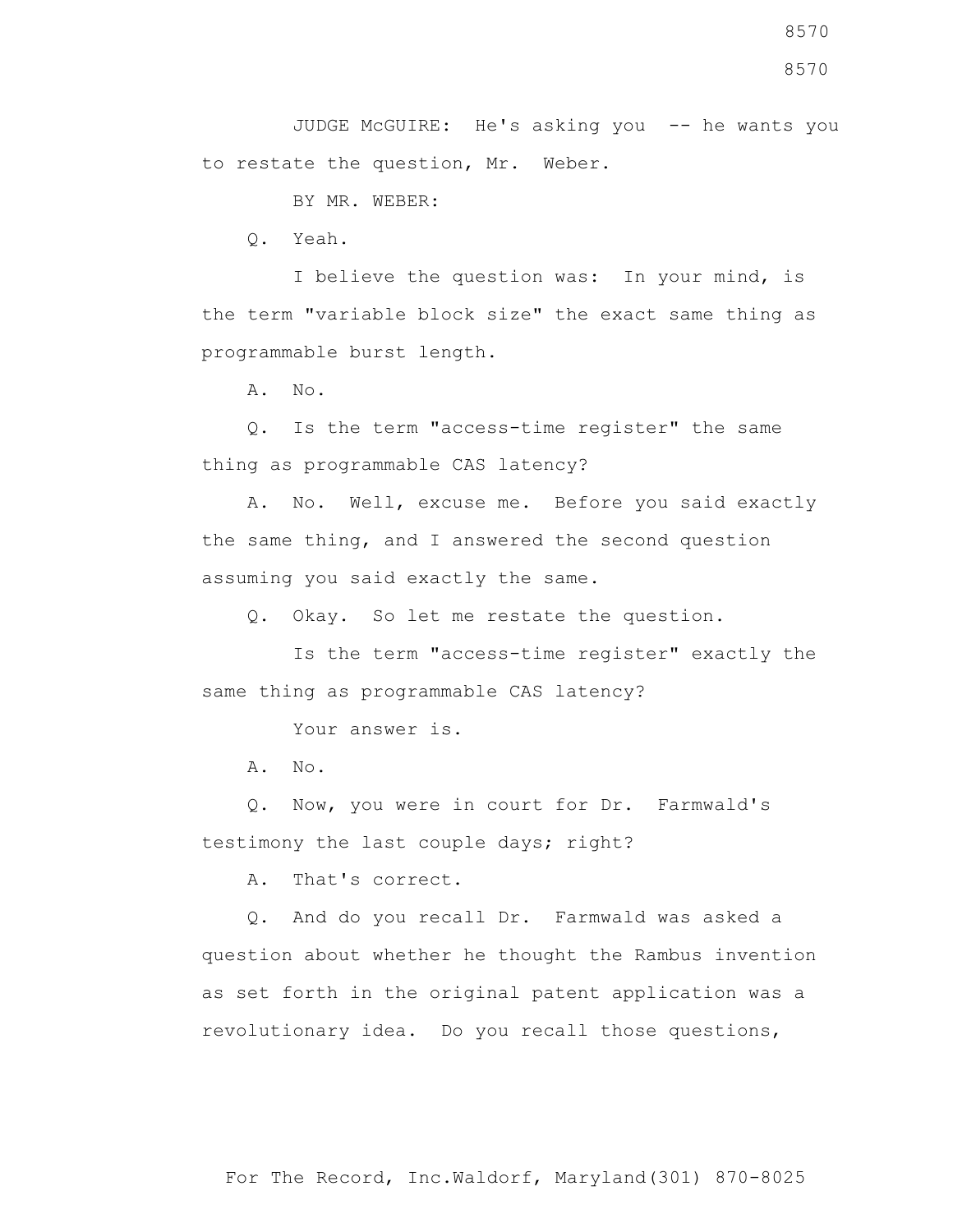that testimony?

A. Yes.

 Q. Let me ask you the same question. Because I think he said he was speaking as a systems analyst and circuit designers might disagree. I think he said that at one point.

 So would you agree with your colleague Dr. Farmwald that your invention as set forth in the original patent application was a revolutionary idea?

 A. I don't generally think about things in terms of revolutionary/evolutionary. I just think about what's a good technical solution.

 So I don't really want to take a hard stand on this one way or another. But sure, I thought they were pretty revolutionary.

 Q. Now, as time went on with Rambus and obviously you were sitting on the board of directors, going to the company one day a week, you were getting some feedback on how well-received the Rambus RDRAM was during those years from, say, 1991 to 1996 time period; correct?

A. Yes.

 Q. And would it be fair to say that the Rambus RDRAM was never in that time period as successful as you and Dr. Farmwald had hoped in terms of being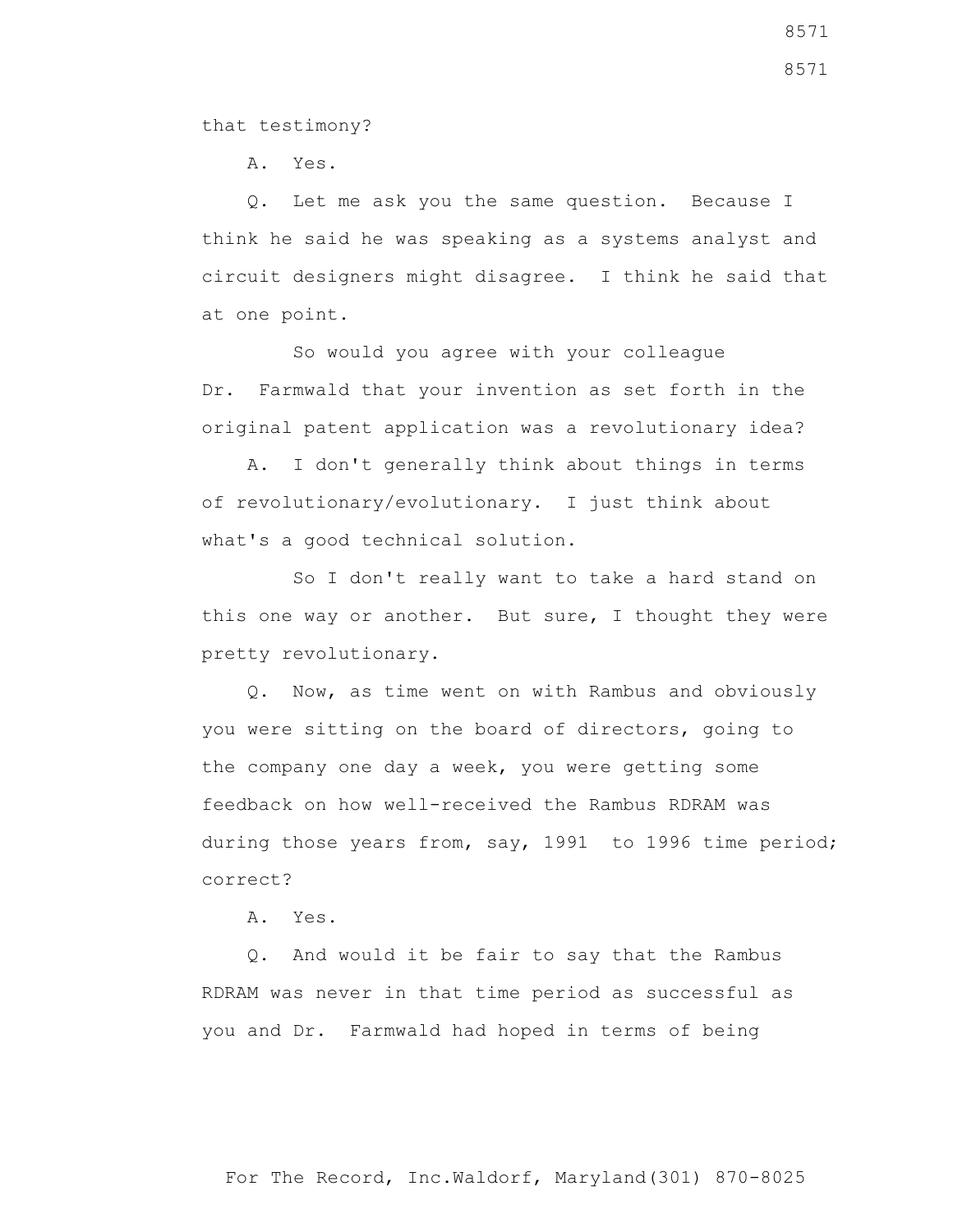adopted by a wide variety of companies in the memory industry?

A. I don't think that's fair.

 Q. Okay. Do you recall seeing estimates as to RDRAM perhaps getting as much as 50 percent of the market? Do you recall seeing estimates like that?

A. Sure.

 Q. Did RDRAMs ever get to 50 percent of all the DRAMs sold?

A. No.

 Q. Now, one of the -- one of the reasons that the Rambus RDRAM didn't get to that high a percentage, wasn't it because people in the industry considered evolutionary as better than revolutionary?

A. No.

 MR. DETRE: Objection, Your Honor. This whole line of questioning is outside the scope of my direct. We never discussed how RDRAM was received in the marketplace in the late '90s.

> MR. WEBER: May I respond, Your Honor? JUDGE McGUIRE: Yes.

 MR. WEBER: He went into his meetings he had with customers and what the feedback was from customers, so I think --

JUDGE McGUIRE: I'll entertain the question.

For The Record, Inc.Waldorf, Maryland(301) 870-8025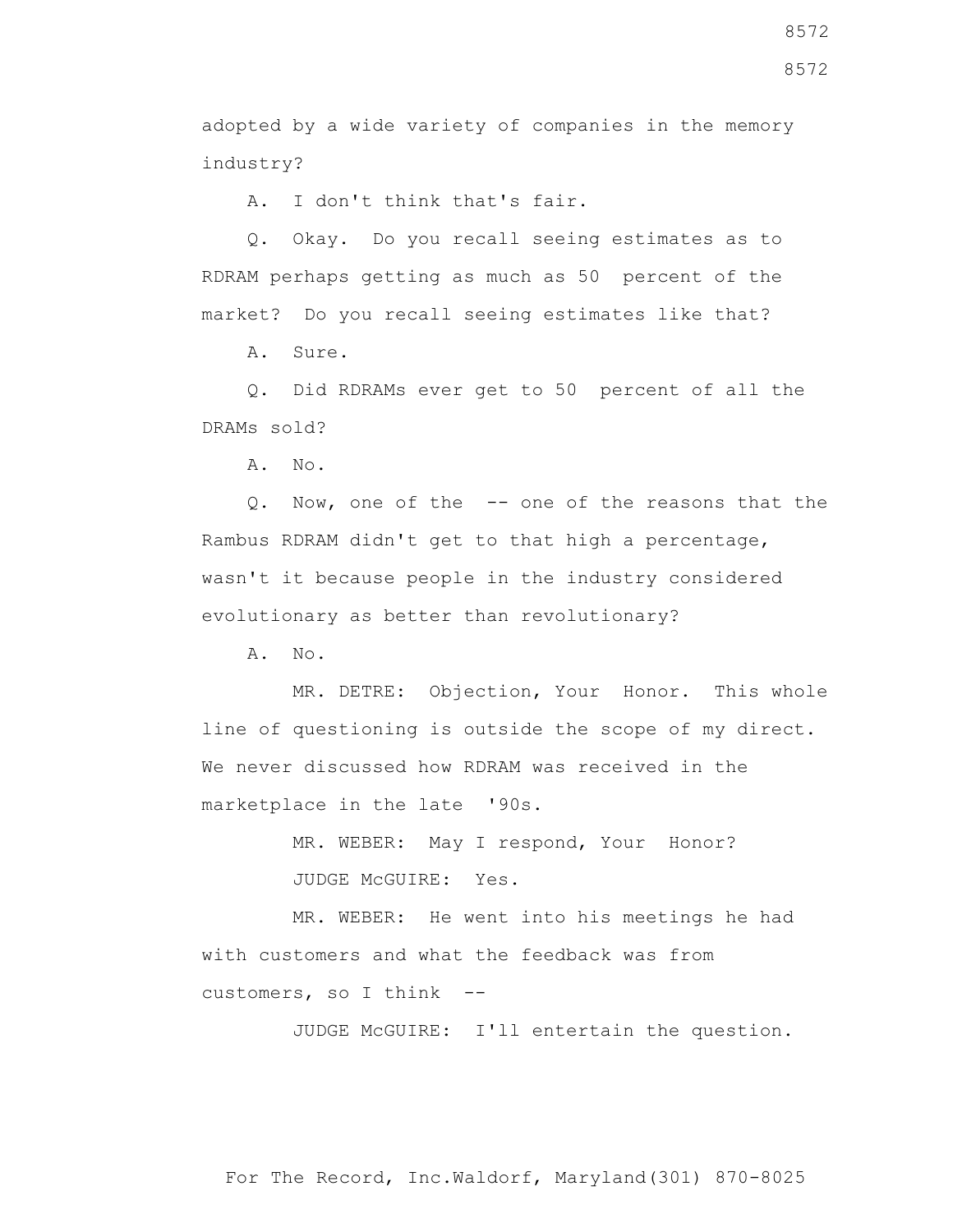BY MR. WEBER:

 Q. Okay. In terms of your feedback from customers, did you get any feedback from customers to the -- where the gist was that this was so revolutionary, we want to go with something more evolutionary?

A. No. I don't think -- i didn't receive any feedback along those lines. That was not what...

 Q. Do you recall making a presentation to a group at the International Electron Devices Meeting in 1996?

A. Sure, I do.

 Q. And do you recall as part of that presentation sort of touching on your experience at Rambus going back to the early years?

A. Yes, I do.

 Q. And do you recall we actually discussed this document at your deposition, didn't we?

A. Yes, I do.

 MR. WEBER: May I approach, Your Honor? JUDGE McGUIRE: Yes.

BY MR. WEBER:

 Q. Let the record reflect I have handed the witness what's been marked as CX-1322.

 Dr. Horowitz, is this the presentation you've just been discussing to the International Electron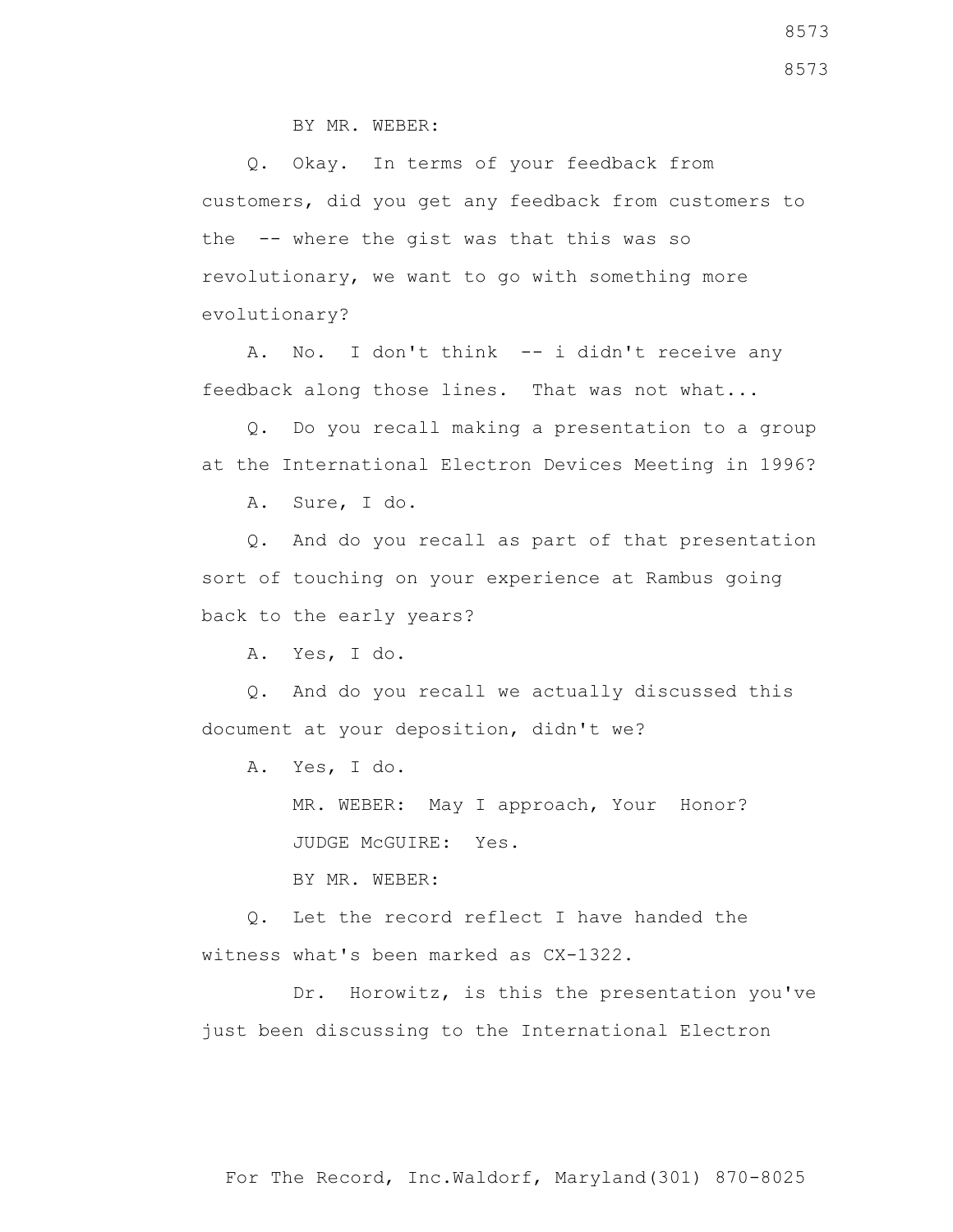Devices Meeting?

A. Yes, it is.

 Q. In terms of putting a date on it, I know it's very hard to read in the lower left-hand corner, but do you agree with me this is probably late in the year 1996?

A. I think we did -- went over this in my deposition and I have the original someplace, but I can't read this and I don't remember the date.

 Q. Okay. Well, one way of figuring out the date, you have some references on the last two pages, pages 17 and 18?

A. Yes. We did this in our deposition as well.

Q. Right.

 And when you put references in a paper, you try to cite the most recent stuff, don't you, usually?

 A. I'm under oath and I should say only the truth and things that I am sure of the truth, and I am not sure of the date of this presentation.

 Q. But the most recent presentations, the most recent references that appear on pages 17 and 18 of this document -- take a moment if you need to refresh your recollection -- are in the year 1996; is that correct?

A. Yes. But it's February 1996.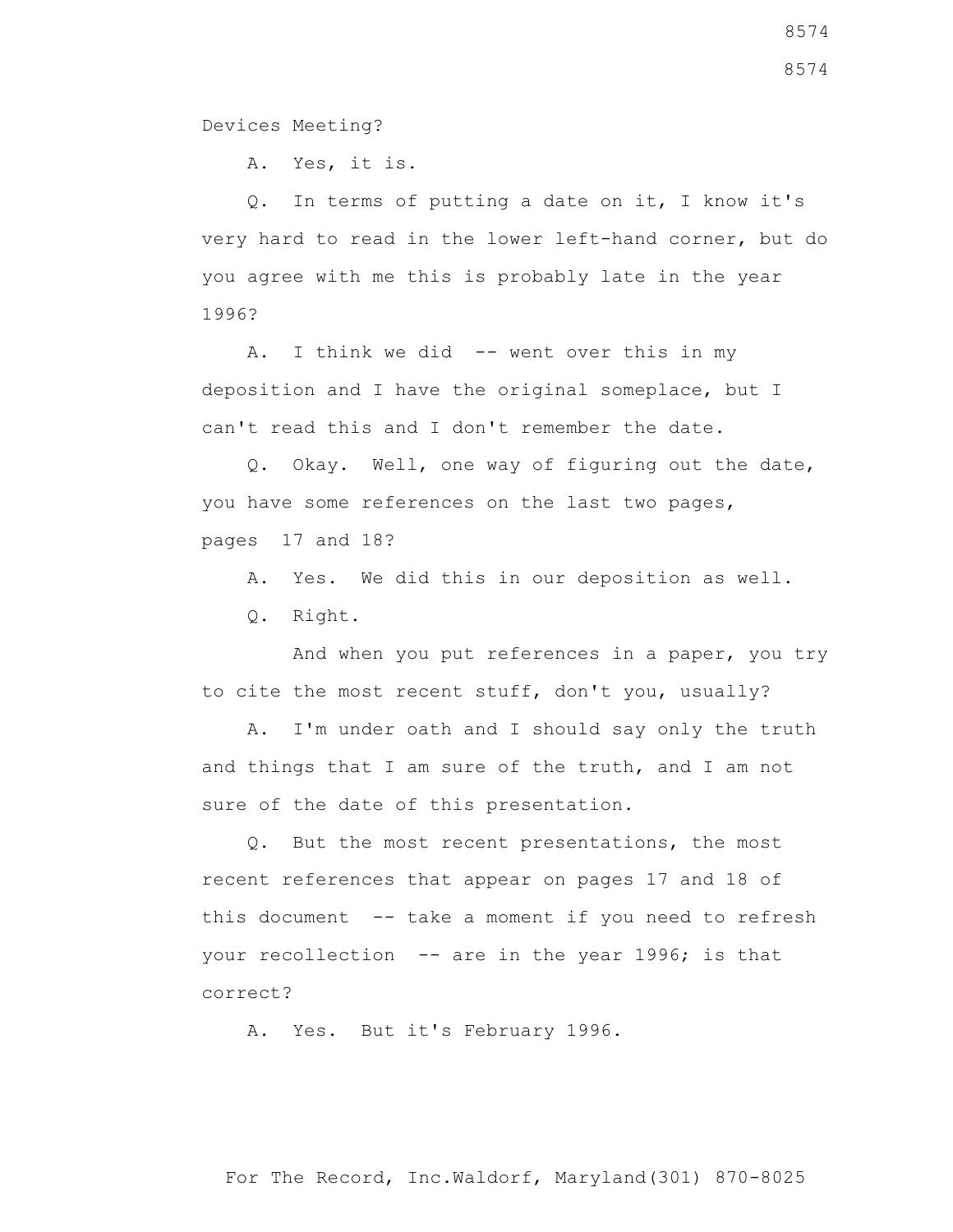Q. Right. I think -- this conference was always towards the end of the year, wasn't it?

A. It's in December. That's correct.

 Q. So would it make sense that the -- it certainly was no earlier than November 1996; right?

 A. Well, it's certainly -- well, the last reference is November. I haven't had a chance to check all the references.

 Q. Well if you want, it's on also the last page of the document, the 17 and 18. Do you want to take a moment to scan that?

A. Okay.

 Q. Sir, you would agree that this presentation was no earlier than November of 1996?

A. Well, the conference is in December, so --

Q. No earlier than December of 1996?

 A. Yes. So it would have been in December -- it couldn't have been earlier than December of 1996.

Q. Would you turn to page 12, please.

 Can we get up on the screen the bottom part that says --

 A. My thing does not have page numbers on it, so which --

 Q. I'm sorry. It's page 12 in the lower right-hand corner by the CX number. Do you see that?

8575 8575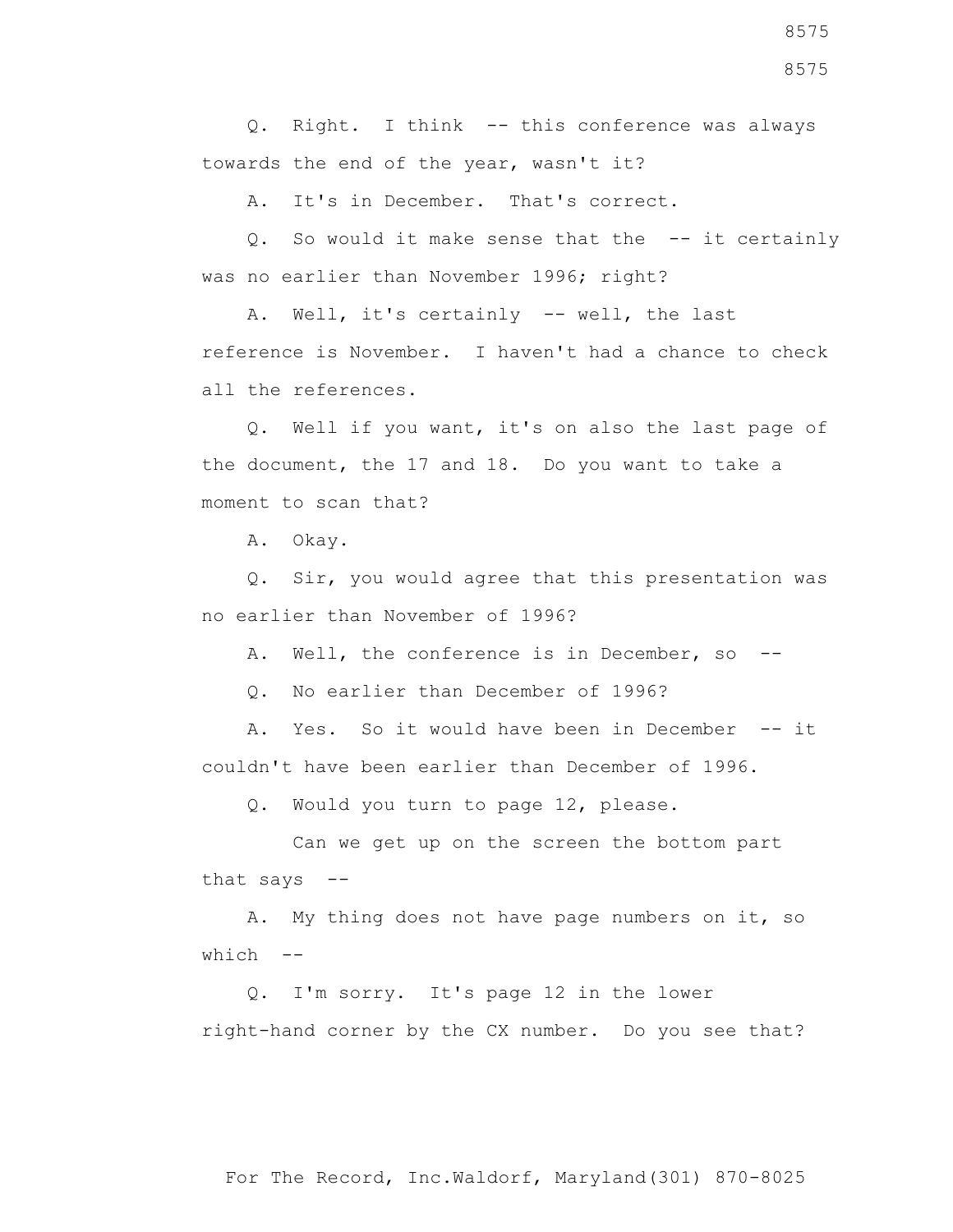A. Yes, I do. Sorry.

 Q. And this is one of the slides you presented, this slide that says "One Thing Worries Me" that we have on the screen here?

A. Yes. That's correct.

 Q. And it says, "Will the customer buy it in high enough volumes to justify the effort?"

 Is what you're meaning here, that there would have to be enough volume so the costs could be amortized over a large volume of DRAMs?

 A. This was talking about basically merged DRAM logic, so I'm not sure what you mean by "DRAMs."

Q. Would that also apply to the Rambus RDRAM?

 A. This talk was about merged DRAM logic, so this was talking about merged DRAM logic. It wasn't talking about Rambus DRAMs.

 Q. But was this observation generally applicable to other DRAMs, including the Rambus RDRAM, your experience started on Rambus?

 MR. DETRE: Objection, Your Honor. There's no foundation for this testimony. The witness already testified this is about a completely different topic.

JUDGE McGUIRE: Sustained.

BY MR. WEBER:

Q. Okay. Could we move on to page 14,

8576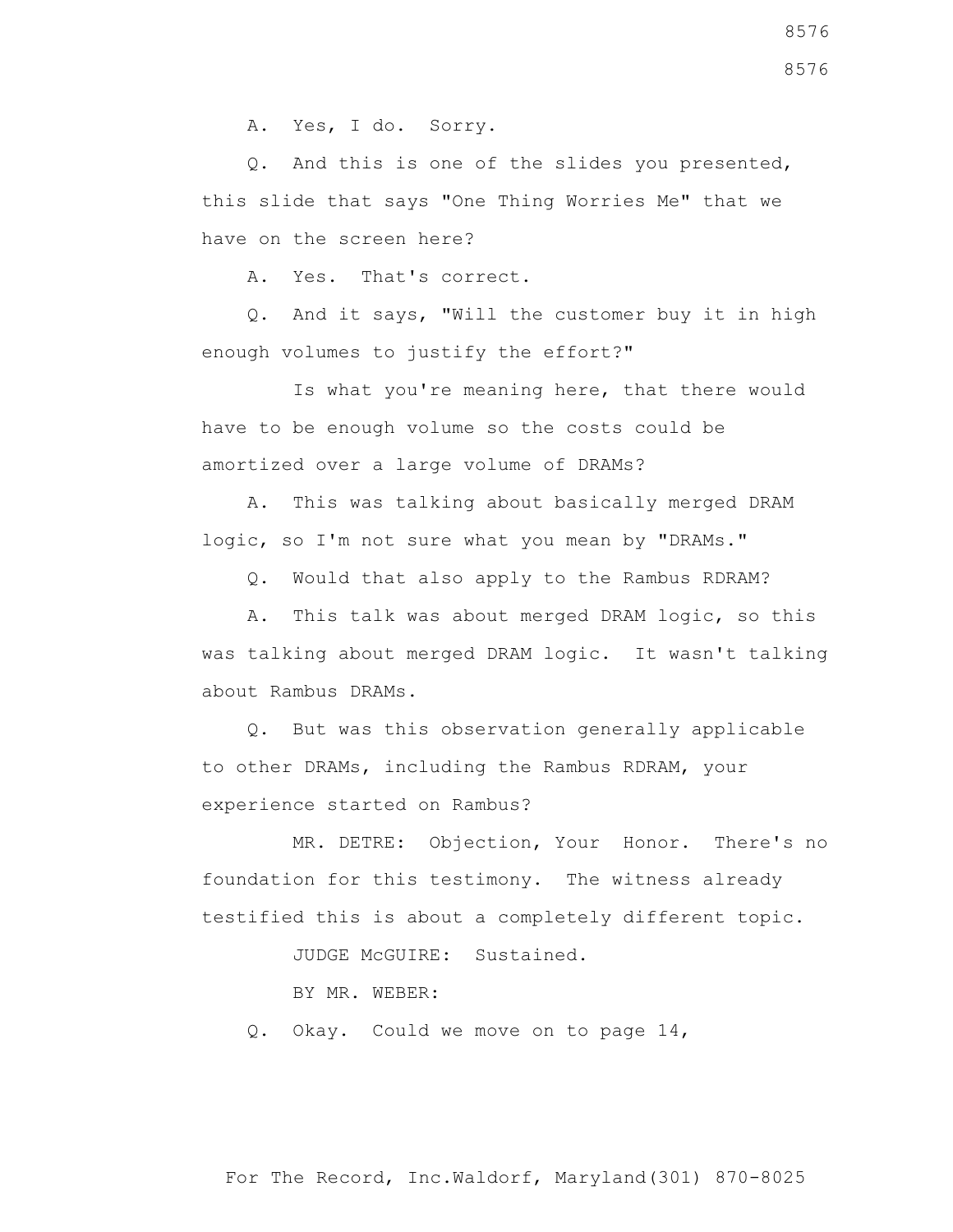Dr. Horowitz.

A. Sure.

 Q. Would you look at the bottom slide that says "Rambus Status."

 Now, this slide is relating based on your experience at Rambus; right, not this merged DRAM logic.

A. Correct.

 Q. Okay. And you wrote under the third bullet "cost modest." The first thing it says is: "But too expensive for main memory at 16M"; right?

A. Yes.

 Q. 16M means 16 meg, a particular density of DRAM; is that right?

A. That's correct.

 Q. And when you wrote that, you meant for the 16-meg generation of DRAMs and main memory, the cost differential of Rambus compared to traditional memory was just too great to get customers to go with Rambus; right?

 A. What I meant was that for the systems at that time the cost differential was larger than the value returned at least from the systems designer's perspective and therefore they're not using that.

Q. So that was a problem in getting the Rambus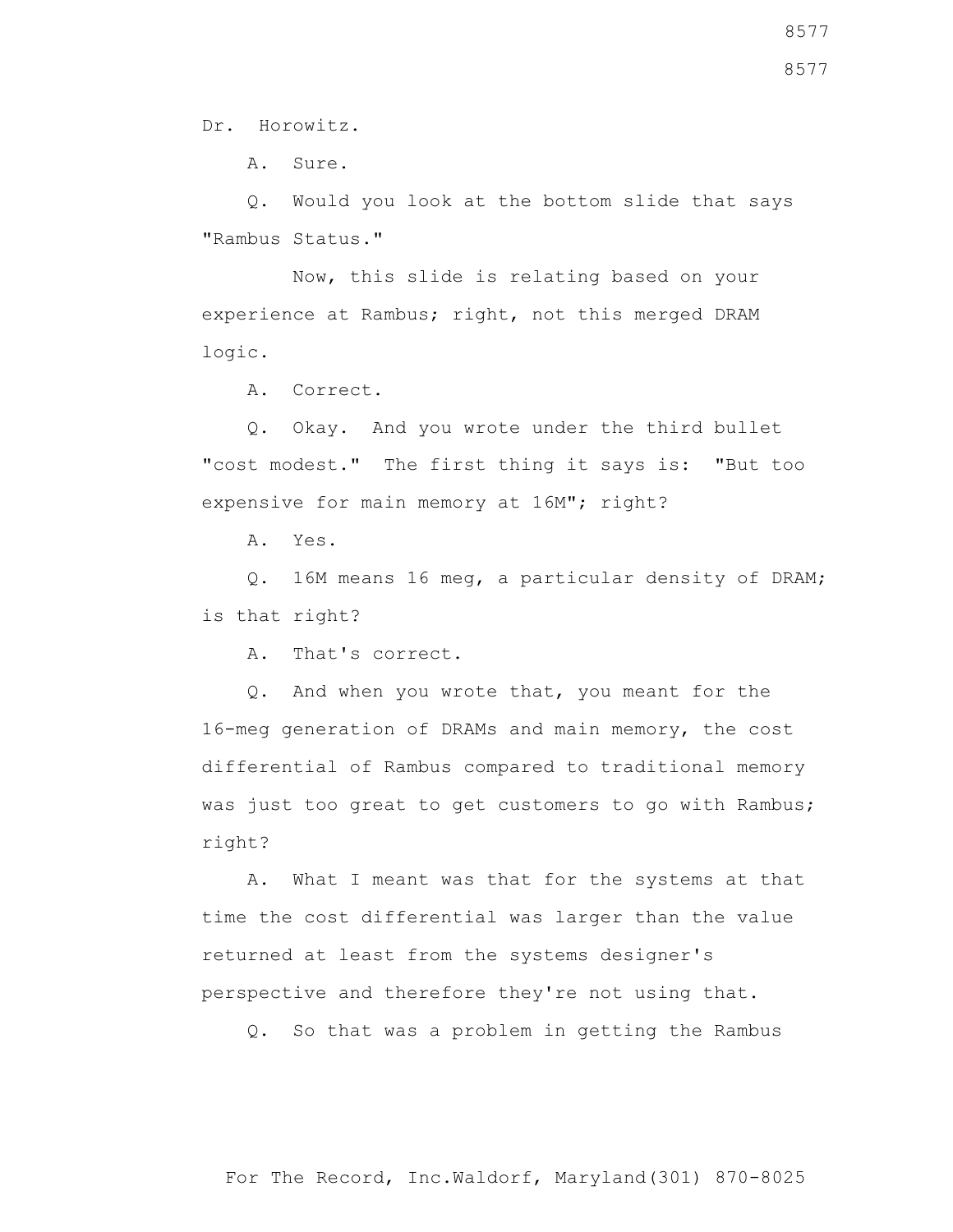RDRAM adopted at least in the main memory part of the market; right?

A. Well, yeah.

 Q. And by "main memory" we're talking about products like PCs and workstations; correct?

A. That's correct.

 But remember that shortly thereafter Intel adopted Rambus memory for PCs in the future, so you know, in 1996 it hadn't been adopted, but by the late '90s it had been adopted.

 MR. WEBER: Move to strike everything after "that's correct" as nonresponsive, Your Honor.

JUDGE McGUIRE: Sustained.

BY MR. WEBER:

 Q. And the customers that you were referring to were the users of DRAMs, companies like

Hewlett-Packard, Compaq or Dell?

The customers -- excuse me. Let me rephrase.

 The customers in this main memory market were users of DRAMs like Hewlett-Packard, Compaq or Dell; correct?

A. Those are some of the customers.

Q. Any others come to mind?

A. Well, the most important customer is Intel.

Q. And why did you say that, that Intel is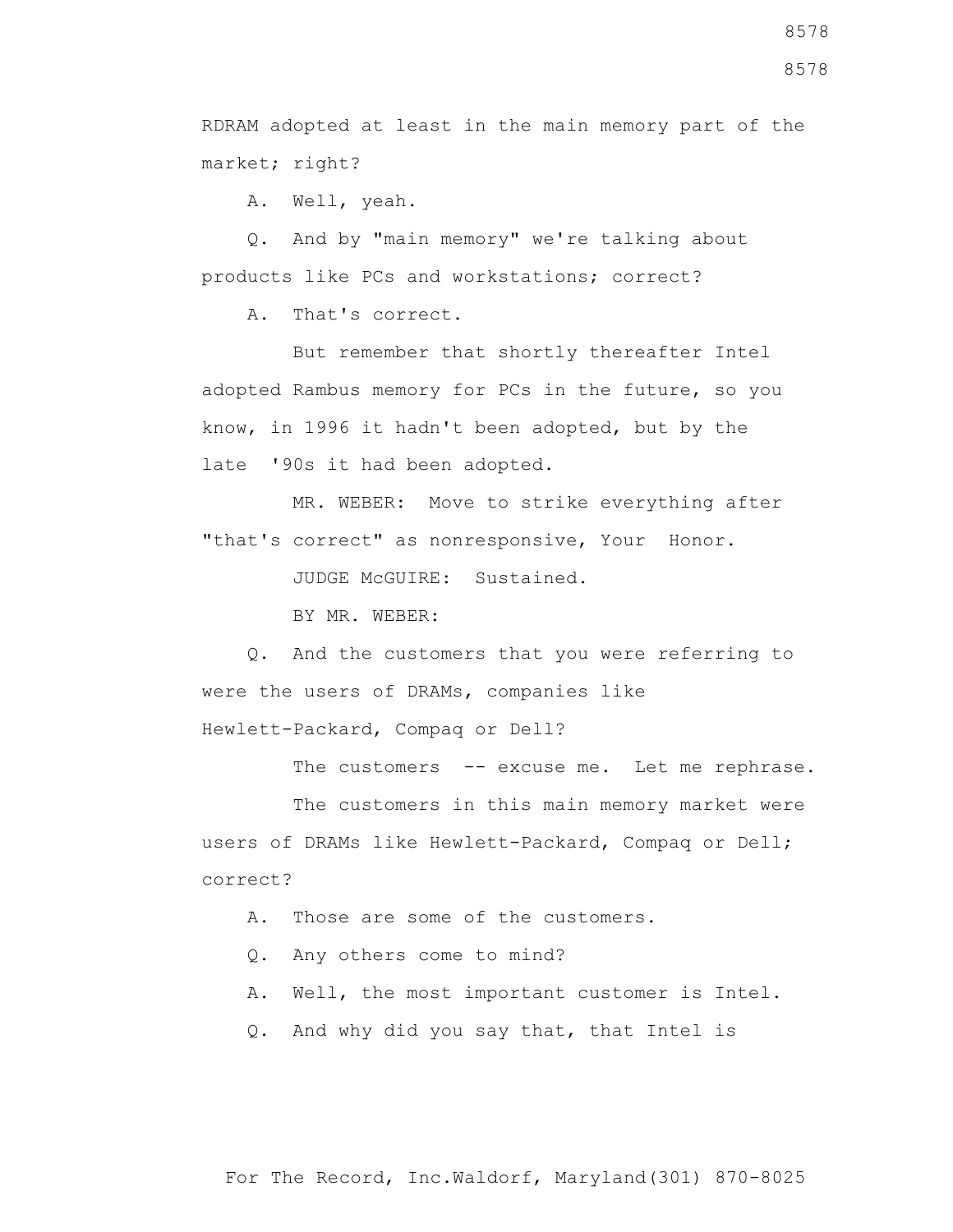8579

important?

 A. Because Intel controls the main memory business. For PCs.

 Q. Is that because of their microprocessor market share?

 A. Well, not only their microprocessor market share, but they built most of the memory controllers that go into PCs which connect to the DRAM chips, and when Intel says the memory chips are going to look like this, that's what they look like.

 Q. All right. Can you turn to the next page of this document, page 15, Dr. Horowitz.

The top slide is titled Marketing Rambus; right? This is another slide that was part of your presentation.

A. Uh-huh.

 Q. And again, you're looking back on your experience at Rambus, drawing on it; correct?

A. Correct.

 Q. And the first bullet says, "Much harder than (I) expected"; right?

A. Right.

 Q. And that's a reference to marketing the Rambus RDRAM product?

A. That's correct. But I'm an engineer, so what I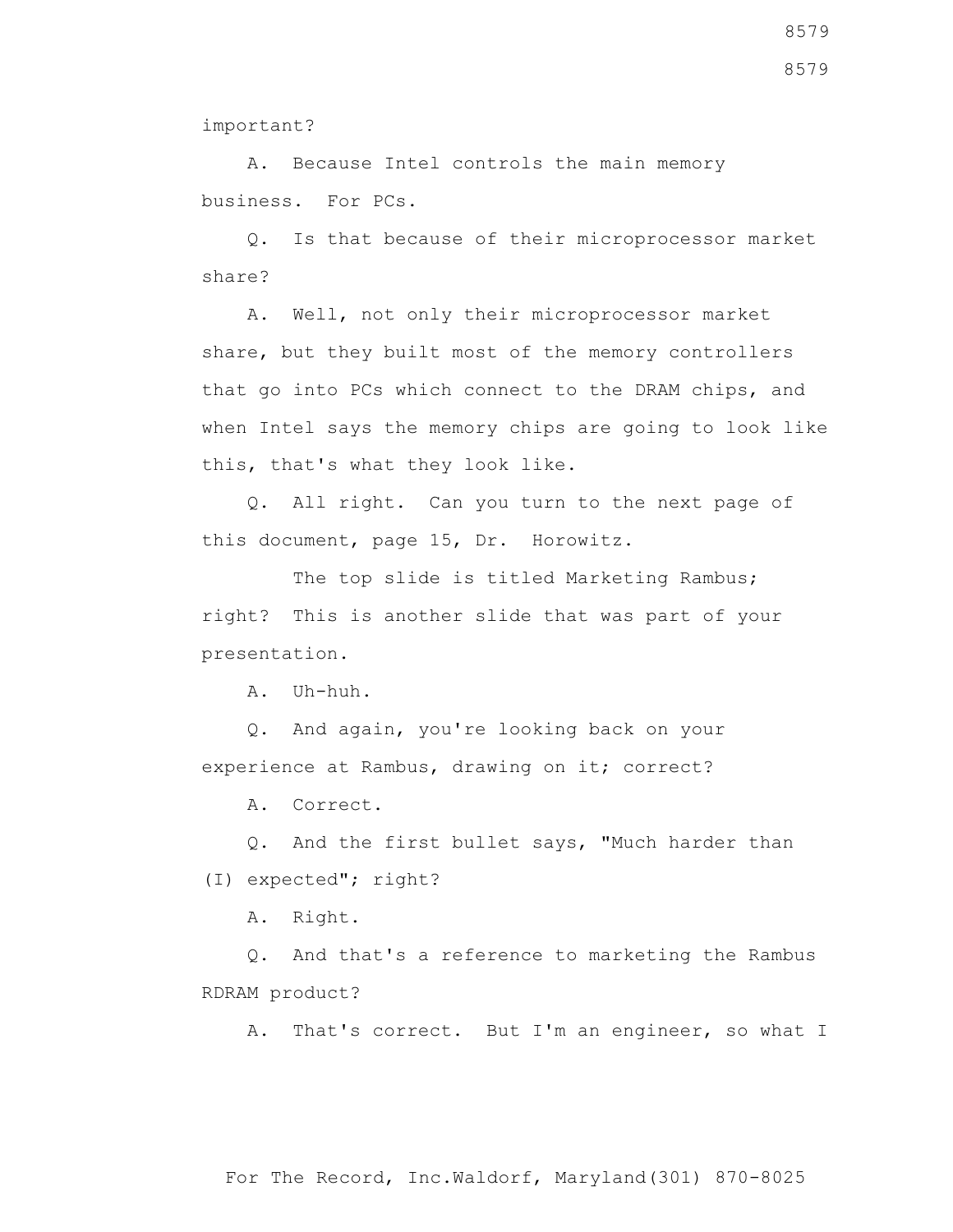thought about marketing didn't hold much weight.

 MR. WEBER: Move to strike everything after "that's correct" as nonresponsive, Your Honor.

 JUDGE McGUIRE: I'm going to let him say that. I'm not worried about it.

MR. WEBER: Okay.

BY MR. WEBER:

Q. If we move on, it talks about -- the third -or actually the last bullet under Marketing Rambus, it says, "More serious was the unwillingness to take risks."

Do you see that.

A. Yes, I do.

 Q. And that refers to the fact that people in the DRAM industry do not always choose the technologically best solution?

A. No, that's not what it refers to.

 Q. Okay. Could you go down to the next slide where you talk about it.

 "People don't choose the best solution," you wrote that; right.

A. That's correct.

 Q. And that was partly based on your experience at Rambus, wasn't it?

A. That's correct. But that's not what you said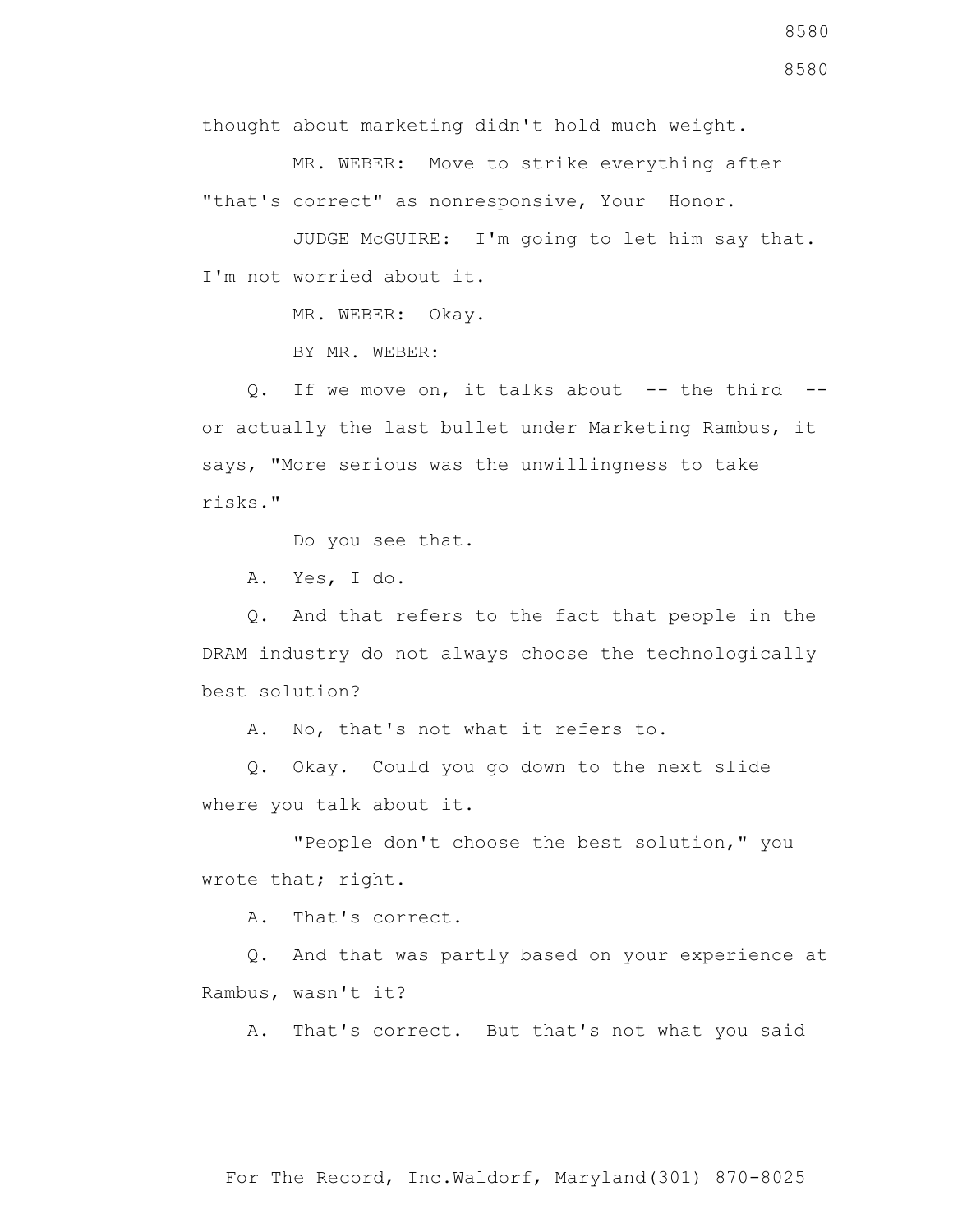Q. Okay. And then the next bullet says, "They choose the least risk solution that meets their needs"; right?

A. That is correct.

 Q. If we go back to the '90-91 time period when you were starting to go out and make these presentations to customers, the least risk solution at that time was whatever was currently being used in the marketplace; right?

A. That's correct.

 Q. And it was -- for a while it was fast page mode, but in the early '90s it became something called EDO; right?

A. That's correct.

 Q. And those were both asynchronous technologies; is that correct?

A. That's correct.

 Q. And so just so I'm clear, your testimony is the lowest-risk solution is the technology currently being used; right?

 A. My testimony is the lowest-risk solution is the lowest-risk solution, and if it's already being used, that's pretty low risk. I can't say there might be something that's lower risk, but generally that's one

8581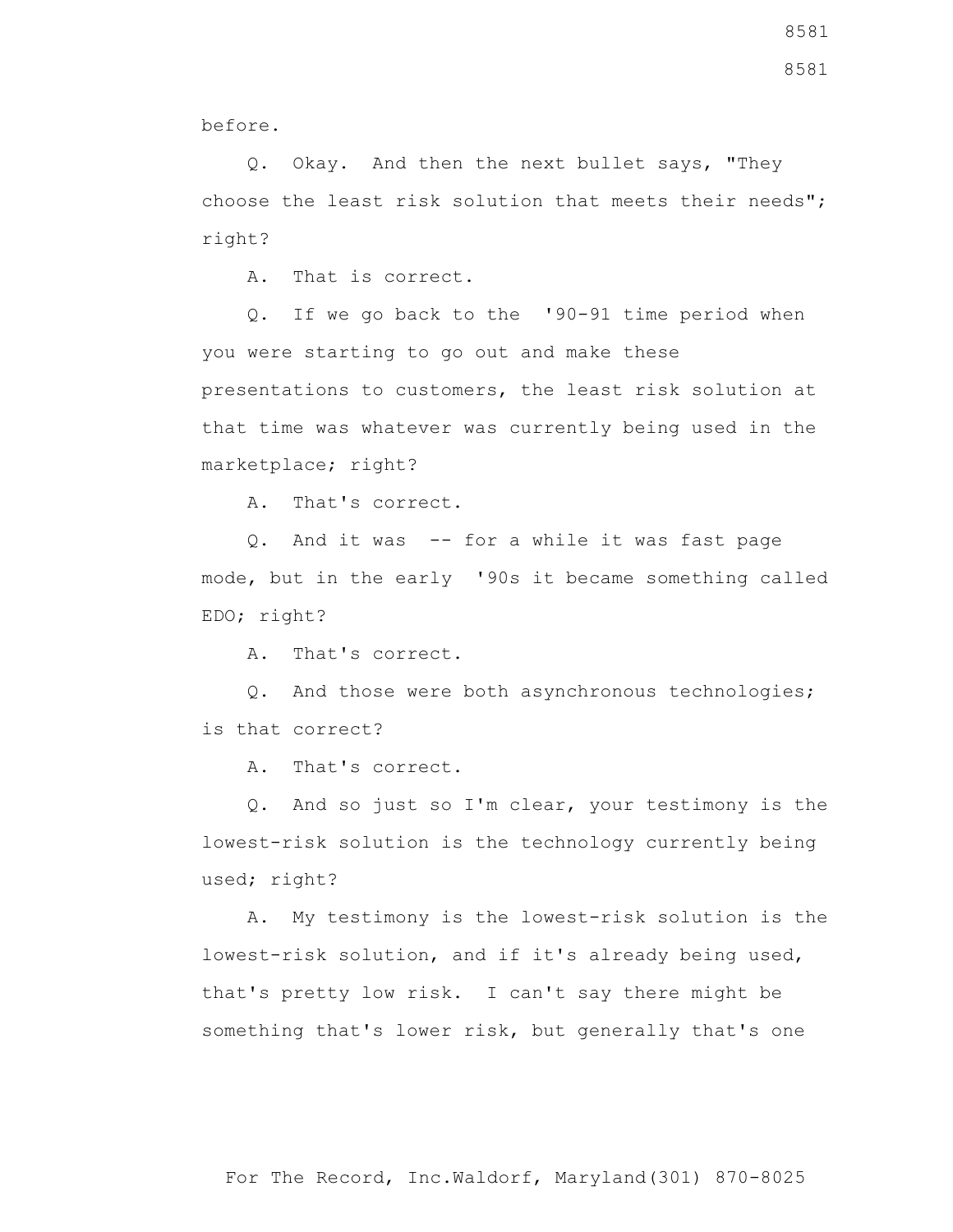of the lower-risk solutions.

 Q. Could you turn to your FTC deposition. It's the very top one in the pile.

A. Sure.

Q. It's at page  $43$ , line  $15$  --

 JUDGE McGUIRE: Now, what's the date of that? Is that the 27th?

MR. WEBER: This would be February 27, is the top one, Your Honor, says FTC on it.

JUDGE McGUIRE: All right.

THE WITNESS: What page number, please? BY MR. WEBER:

Q. We're going to look at page 43.

 And at lines 13 through 15 did you not testify, "The lowest-risk solution is always the solution that is currently being used because there's very little risk in that"?

A. Okay.

Q. Did I read that correctly?

A. Yes, you did.

 Q. Was that testimony accurate when you gave it, sir?

A. Excuse me?

 Q. Was that testimony accurate when you gave it, sir?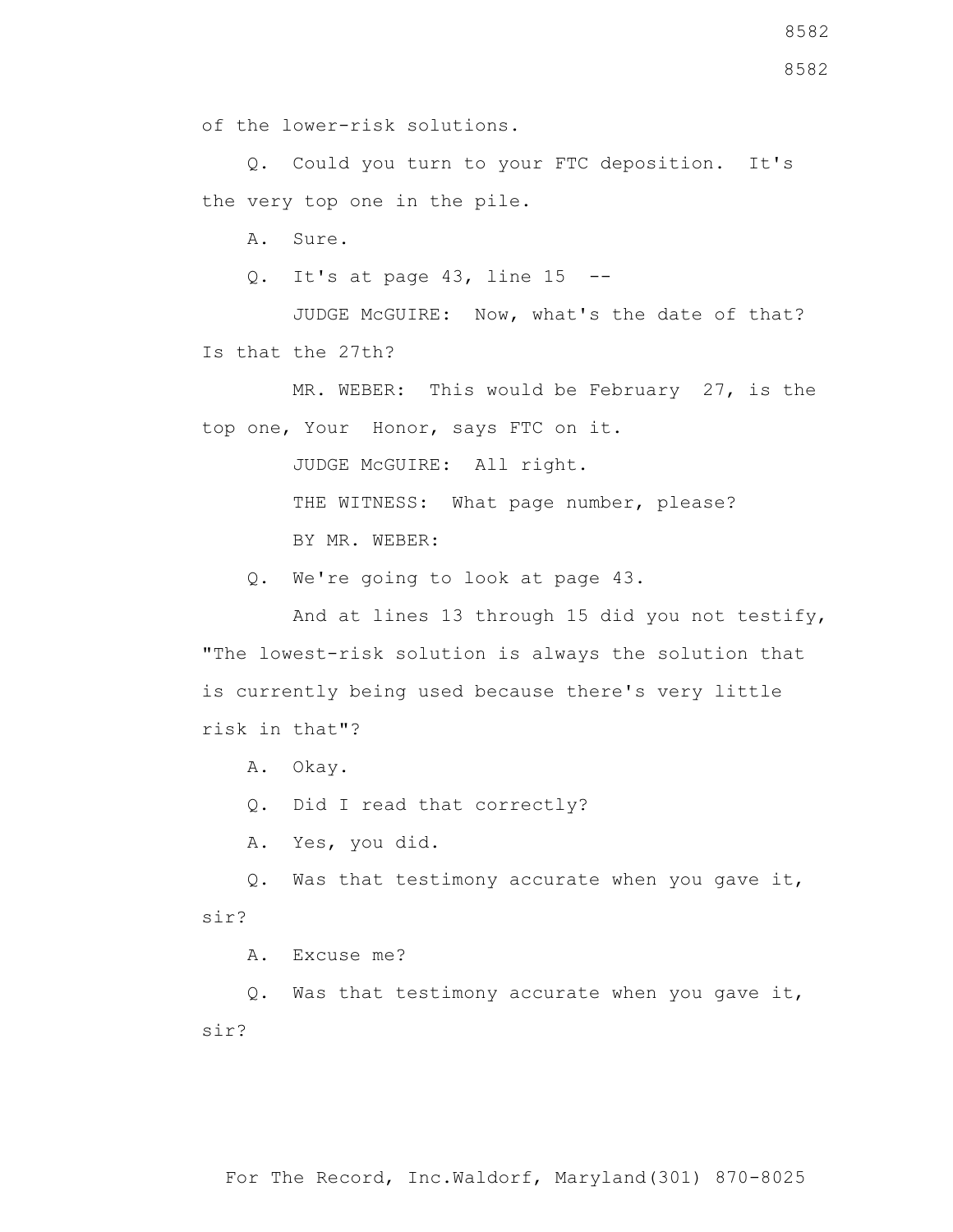A. Yeah. But I don't think the testimony I just gave really differs from that testimony. I'm sorry.

 JUDGE McGUIRE: But that's not the question. Just answer the question and he can go on to his next question.

THE WITNESS: Sure. Sorry.

BY MR. WEBER:

 Q. Would that still be your testimony today, that sentence I just said, the lowest-risk solution is always the solution that is currently being used because there's very little risk in that?

 A. I would amend that there could be other solutions that other people are using which are also low risk, so -- but I think we're trying to split hairs here, and I don't see a large difference between either of those two responses.

 Q. Now, one more point of clarification, to go back to CX-1322, the page we were just looking at, page 15.

 Under that last set of bullets that starts off "Advantage must be very," in caps, "significant" and then it says "People don't choose the 'best' solution," the people you're referring to there, you meant the aggregate nature of the market; is that correct?

A. I -- i just meant really if you looked at each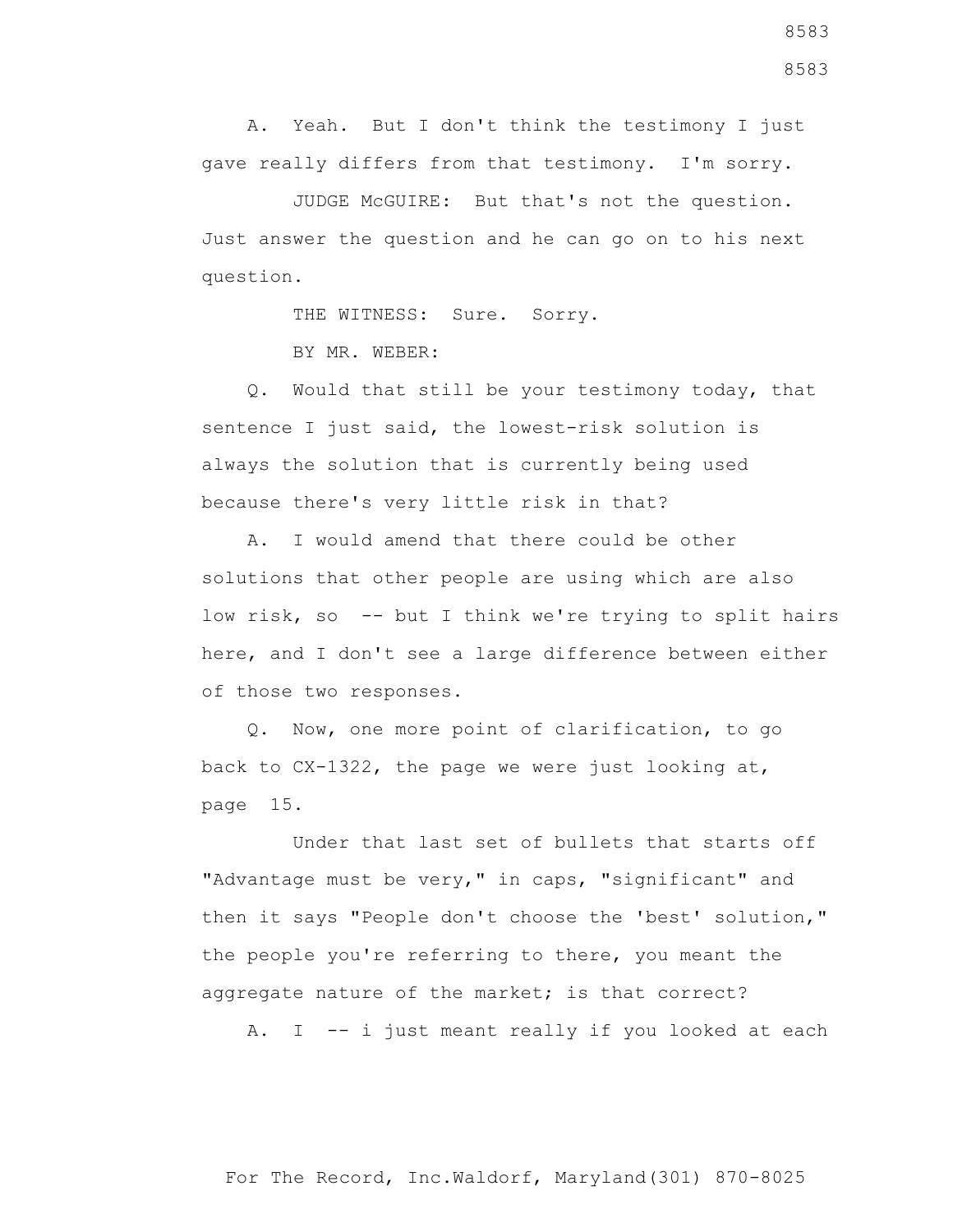designer individually, they're likely not to choose the best solution. Each person is likely to choose the thing that makes their rear hang out the least, right, because people are worried about being blamed for things.

 Q. My only question was: When you used the term "people" here, you were referring to the aggregate nature of the market, the customers in the market?

A. I didn't think of it that way.

 Q. Would you turn to page 40 of your FTC deposition, lines 21 through 25.

A. The lines, please?

Q. Lines 21 through 25.

A. Okay.

 Q. You were asked this question: "And when you say 'people,' are you talking about just the company -companies in the business? What companies do you have in mind?"

 And your answer was: "When I say 'people,' I mean the aggregate nature of the market."

Do you see that.

A. Yes, I do.

 Q. Was that testimony accurate when you gave it, sir?

A. Yes, it was.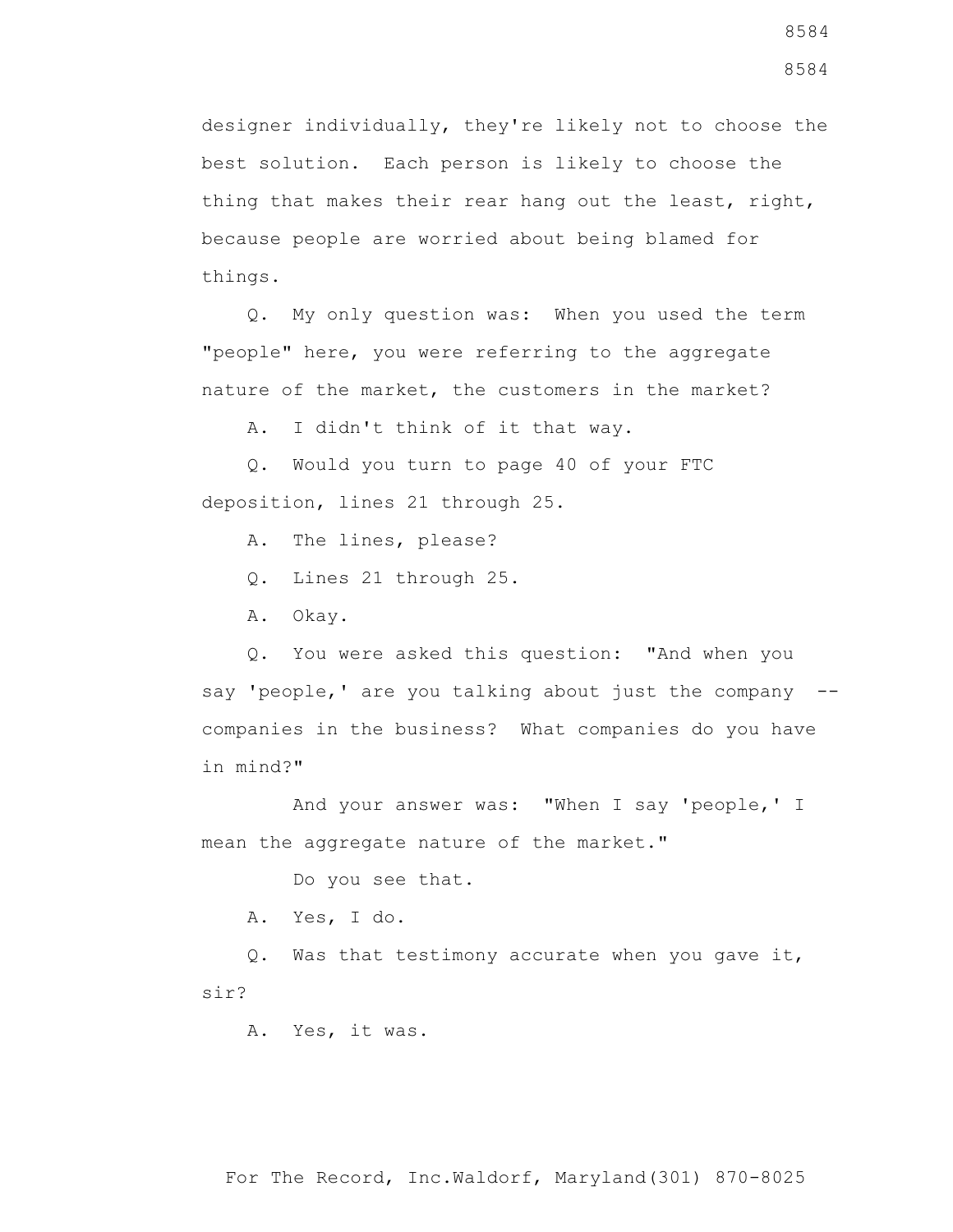Q. Is that still your testimony today?

 A. I would modify the testimony slightly to say I was talking about each individual person at the company, which you could aggregate together. Again, I don't think this is a significant difference, and I don't remember what I say verbatim. I'm sorry.

Q. Well, let's go down to the bottom line.

 This assessment that people tend to choose the lowest-risk solution as opposed to the best technical solution, that is still your view today based on your experience in the industry.

JUDGE McGUIRE: Mr. Detre?

 MR. DETRE: Your Honor, I really think this is far afield of anything I asked about. We've been on it for a long time.

 JUDGE McGUIRE: I myself am just curious where you're headed, Mr. Weber.

MR. WEBER: I only have a few questions --

 JUDGE McGUIRE: I'm asking you now, where are you heading with this?

 MR. WEBER: I think it has to do with his understanding based on his experiences at Rambus trying to market the Rambus RDRAM, which there was testimony about on direct.

JUDGE McGUIRE: Well, I think we've gone into

8585

8585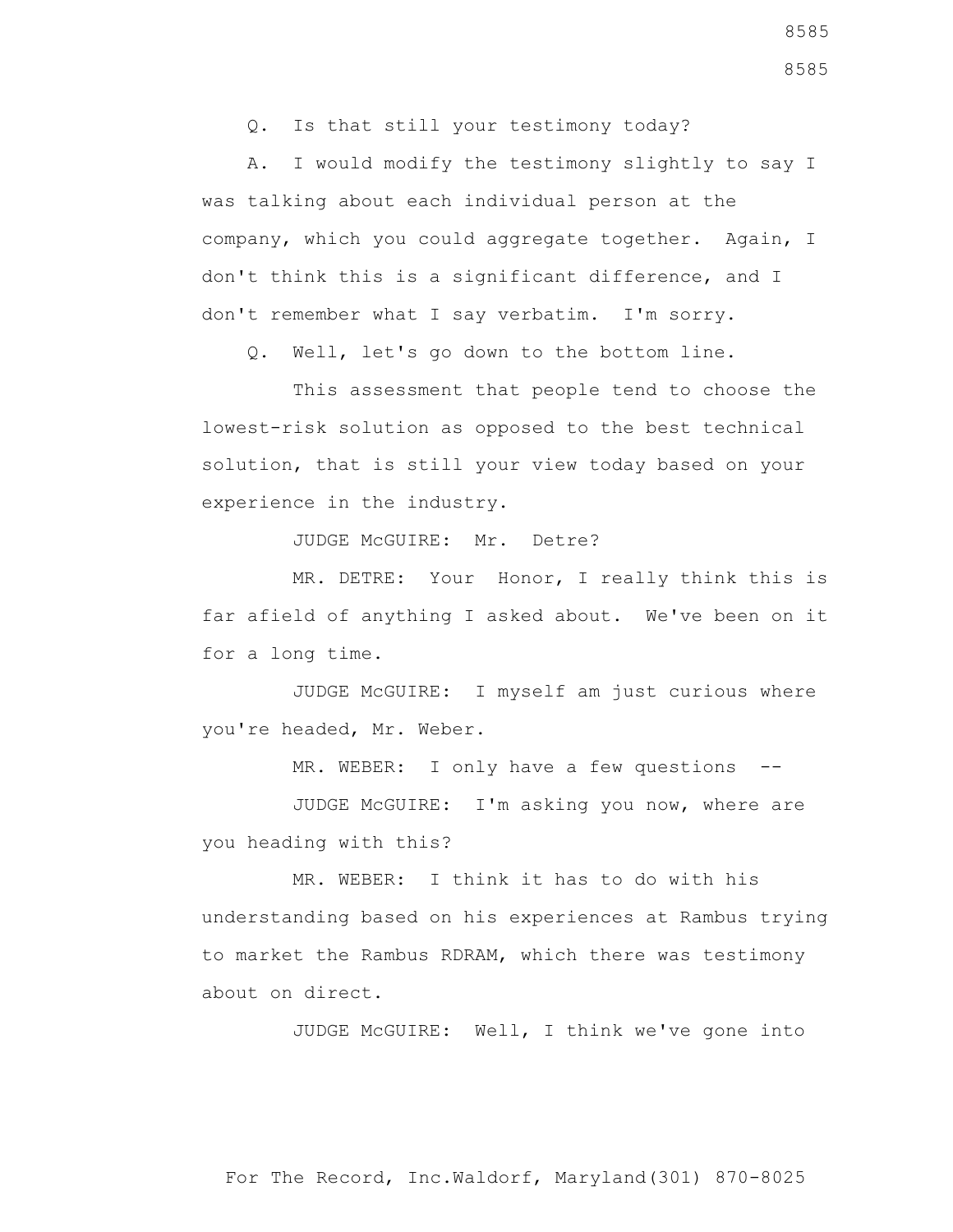all the detail we need to do as to what he intended by the term "people." Now, if you want to go on, I'll let you and depending on, again, if we have any opposition on the issue of scope, but let's move on.

 MR. WEBER: Okay. I just got one more question -- it's a different subject -- on this document and we're going to move on.

JUDGE McGUIRE: All right.

BY MR. WEBER:

 Q. Could you look at the last page of the document, page 18.

Do you see under references -- under the last four references you have Rambus DRAM papers?

A. Okay.

 Q. And you have the first one as I think we've identified Kushiyama, but we have a B. Garrett and an

R. Crisp. Do you see that?

A. Yes.

Q. B. Garrett would be Billy Garrett?

A. Yes, I assume.

Q. And R. Crisp would be Richard Crisp?

A. I assume.

Q. Those are people who were engineers at Rambus?

A. Yes, they were.

Q. While you worked -- and you're familiar with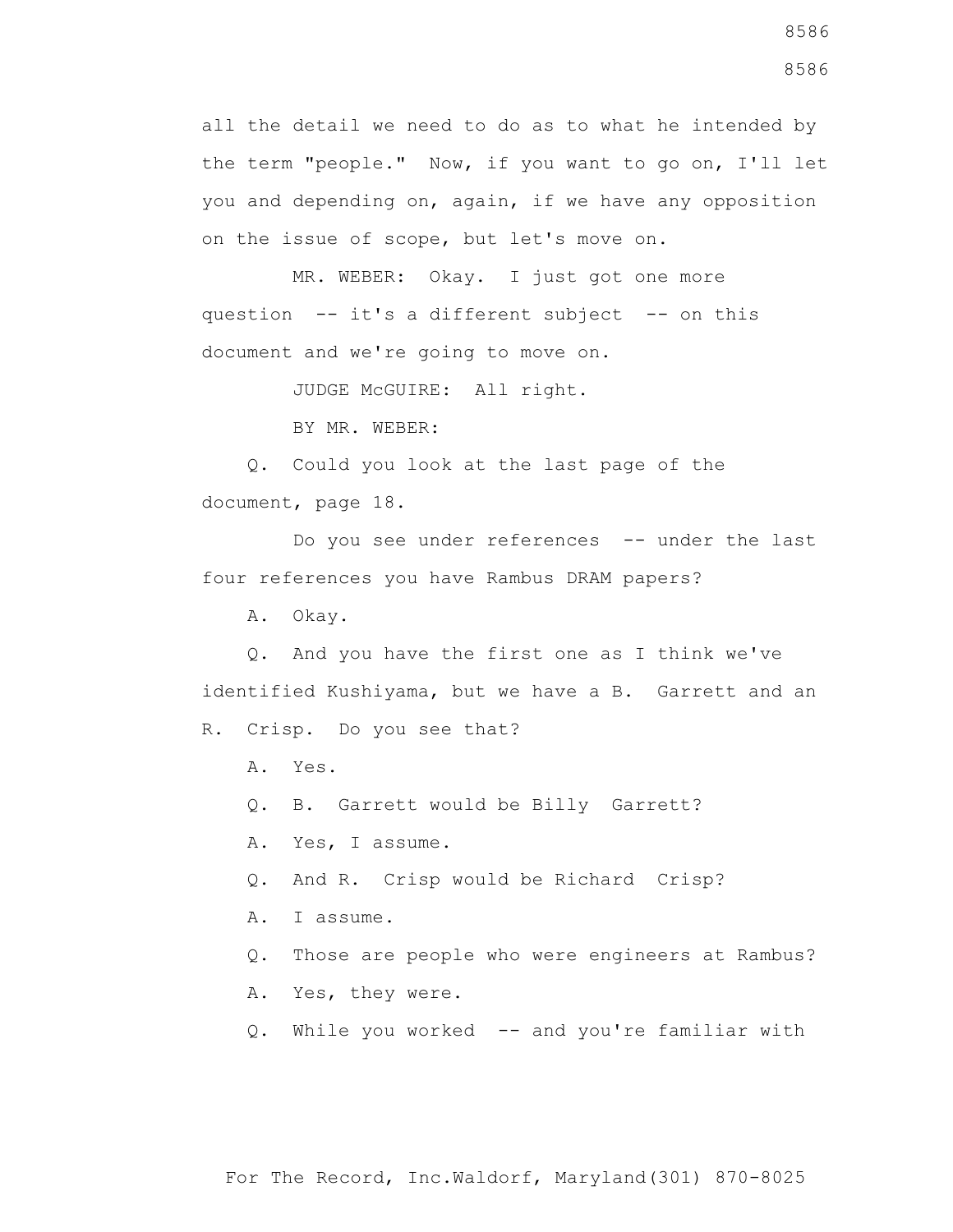them based on your work at Rambus; correct?

A. Yes.

 Q. And those are two engineers who knew and understood the Rambus technology?

 MR. DETRE: Objection, Your Honor. Lacks foundation. Outside the scope.

JUDGE McGUIRE: Sustained.

BY MR. WEBER:

 Q. Going back to your early years at Rambus in the 1990 -1991 time frame, when you went out and talked to these DRAM manufacturers, did you have an understanding of whether or not it would have been desirable to have Rambus become an industry standard or whether industry standards were important?

 A. I think as Mike Farmwald also testified, I strongly believe that the memory business relied on standards, de facto standards, and it was important for Rambus to have enough mass behind it so it would, you know, exist.

 Q. So following up on your last answer, would it be fair to say that one of the goals from the early days of the company was to have a Rambus RDRAM be widely adopted in the DRAM industry?

A. Yes.

Q. And isn't it true that that was one of the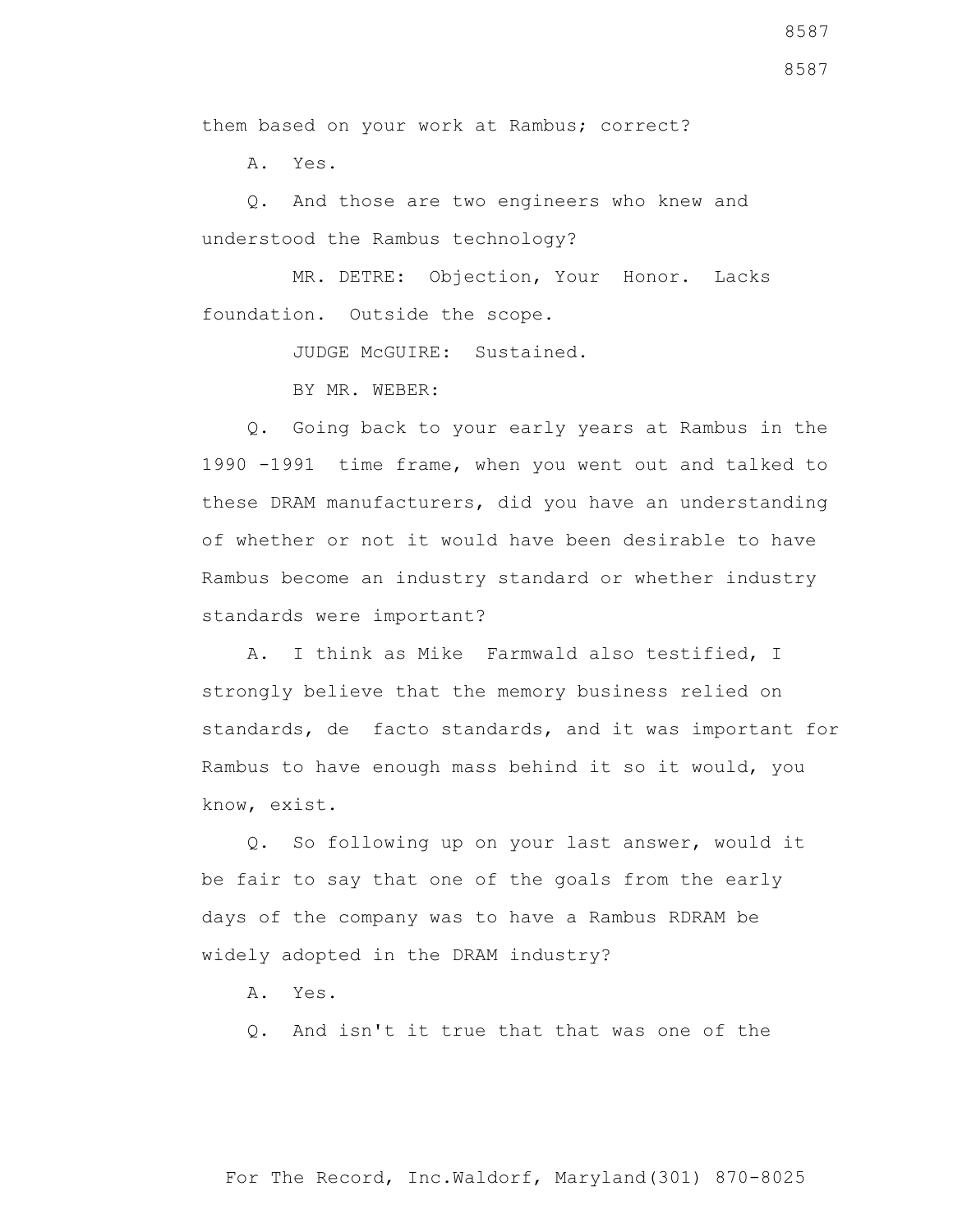A. I have no idea about JEDEC.

 Q. Okay. Could you turn to your Micron deposition, sir. It's the second day at page 279.

 Let me see if I can refresh your recollection here.

 The question starts at line 8 and continues to line 19.

 A. Excuse me. What page are we on? Excuse me?

 Q. I'm looking at page 279. This would be the August -- i believe it's August 6, 2001.

 And I don't know if we'll be able to get it up on the screen, but let me just read into the record the question at line 8:

"Are you aware of any" -- are you there yet?

The question is at line 8: "Are you aware of any of the reasons" --

JUDGE McGUIRE: Hold on a second.

 Let's make sure you're there. Are you there? THE WITNESS: I just got there.

MR. WEBER: Okay.

JUDGE McGUIRE: You're there now.

BY MR. WEBER:

Q. The question at line 8 is: "Are you aware of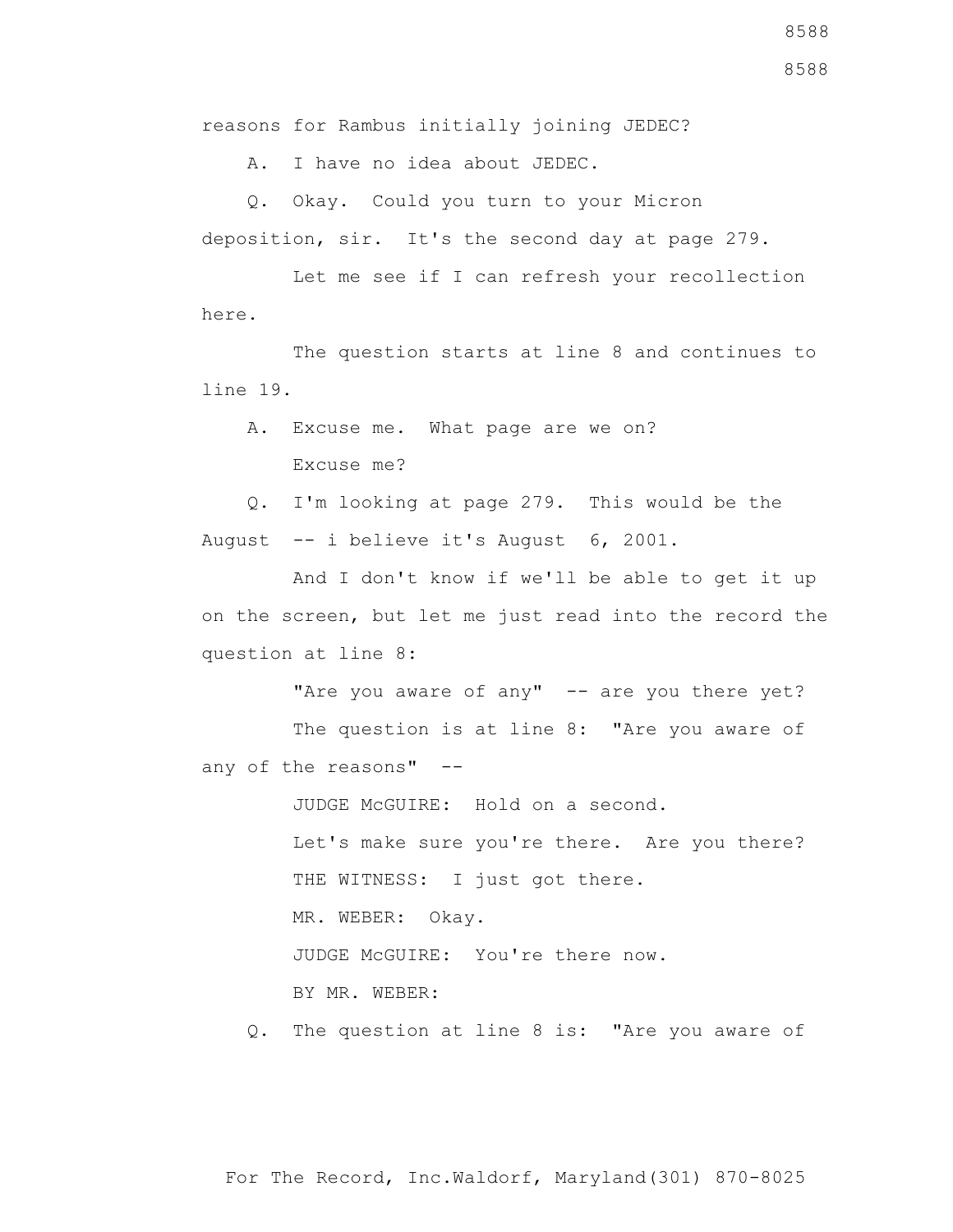any of the reasons as to why Rambus ended up becoming a member of JEDEC?

 "ANSWER: You're asking me if I have any direct memories during the period of time about why we joined JEDEC?

"QUESTION: Yes.

 "ANSWER: Let me think. Yes, I believe we joined JEDEC initially because we were thinking that we ultimately might want Rambus to be a JEDEC standard, and I believe that was the original -- one of the original reasons for joining JEDEC. And we thought it would be interesting and useful to be -- to understand what went on there before we tried to put a standard in place."

 Does that refresh your recollection of your prior testimony.

A. Yes.

 Q. Was that testimony accurate when you gave it, sir?

A. Sure.

Q. Would you change it today?

 A. No. Again, I don't believe that really -- i don't have any strong recollections about JEDEC.

Q. And you're aware that --

JUDGE McGUIRE: Let me interject here and

8589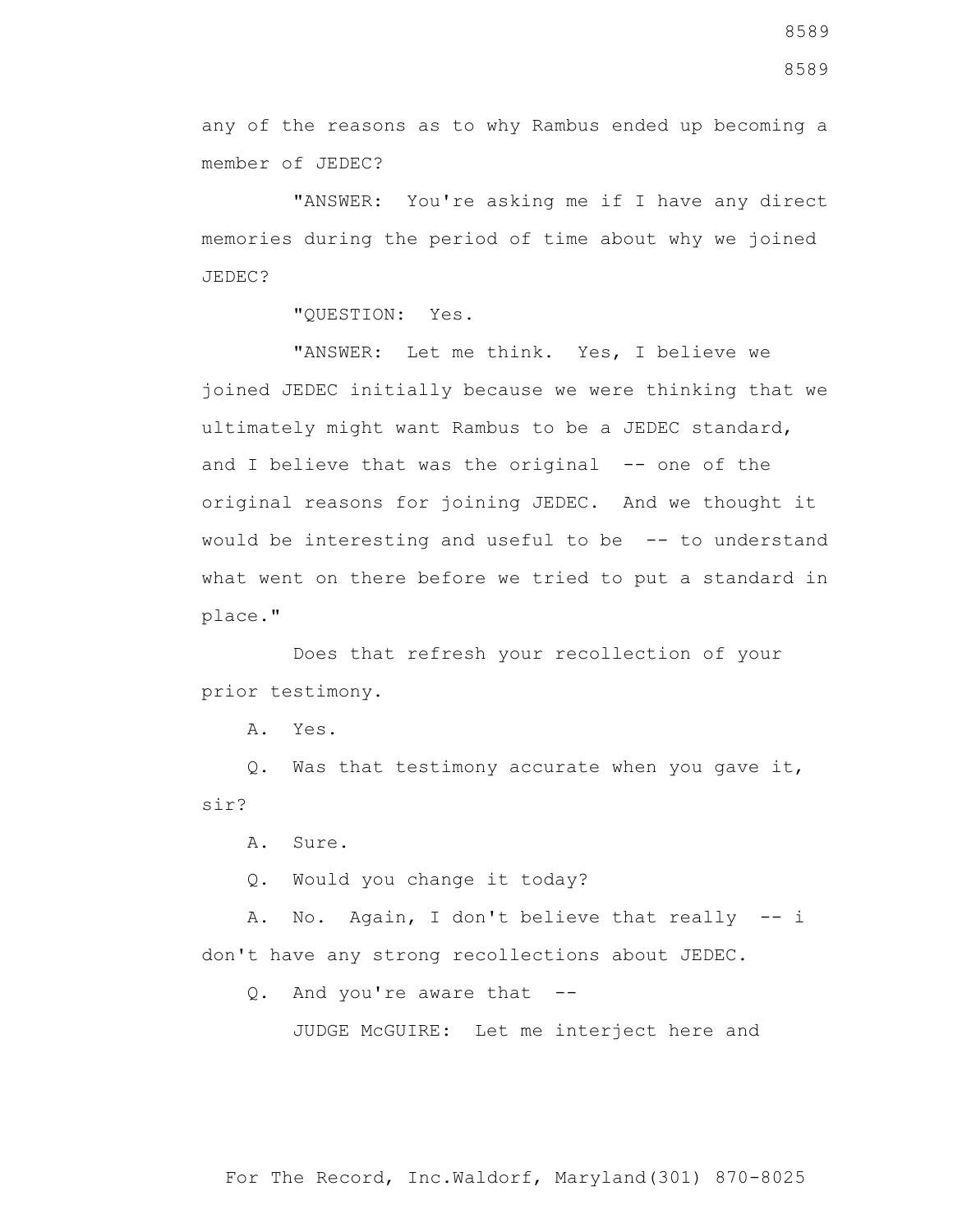inquire of the witness.

 You were here during the testimony of your colleague, were you not --

THE WITNESS: Yes, I was.

JUDGE McGUIRE: -- of Dr. Farmwald?

 And I asked him a couple times about his involvement with JEDEC, and he also indicated I think on a couple of occasions where it was his intention that I guess the RDRAM was to become a de facto standard. I don't know if you recall that testimony.

THE WITNESS: Yes, I do.

 JUDGE McGUIRE: That seems to be to some extent in conflict here where you want it to become a JEDEC standard, and I'm curious. Would you like to perhaps for my edification clarify that from your own understanding at the time.

THE WITNESS: Sure. I think actually what he said and what I said were pretty much in line.

 I said ultimately it would become a JEDEC standard. I strongly believe that all the useful inventions that happened in the industry generally came out by a company or two, many people started using it, and then once it was building momentum or widely used or already a de facto standard, it often went into a JEDEC organization and became an officially approved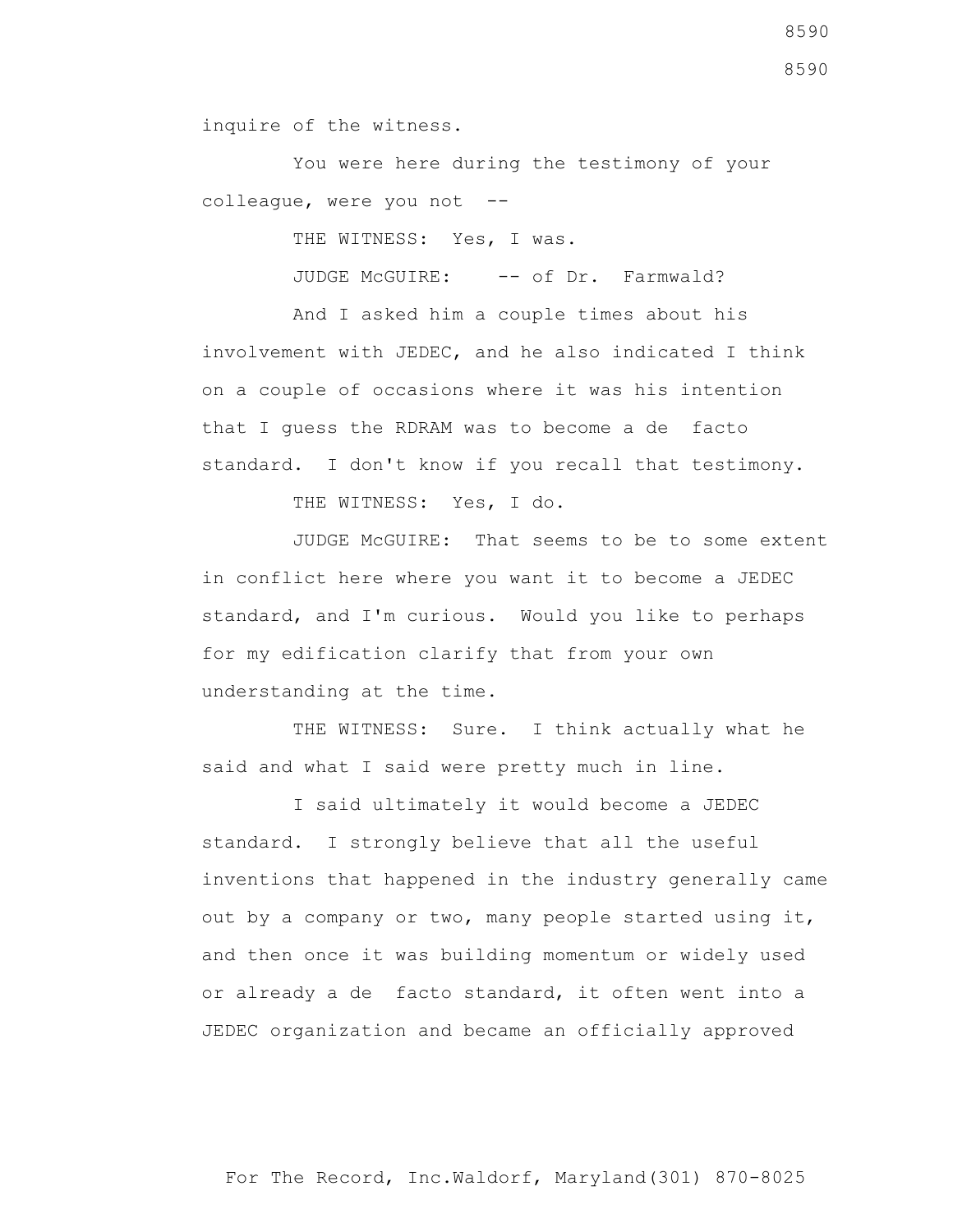IEEE standard.

 So there are many examples I could give, and that's the example I thought we were going to use; that is, we were going to make it a de facto standard, and then once it was a standard, we would have somebody put a stamp of approval on it. And that's why I said ultimately we might want to be a JEDEC standard.

 JUDGE McGUIRE: Okay. All right, Mr. Weber. You may proceed.

MR. WEBER: Do you have any more, Your Honor? Because I'm -- i'd like to follow up on that.

JUDGE McGUIRE: Yes, please, go ahead.

BY MR. WEBER:

 Q. You said you were aware, in your answer to His Honor's question, you were aware of some examples of people going to JEDEC and then it became a standard?

A. Not  $--$  i didn't mean  $--$ 

 Q. What examples did you have in mind, is my question?

 A. So for example, the high-speed bus and the PC. I think Ethernet was initially done by a couple of companies that was then made an IEEE standard.

So in my experience, there are a number of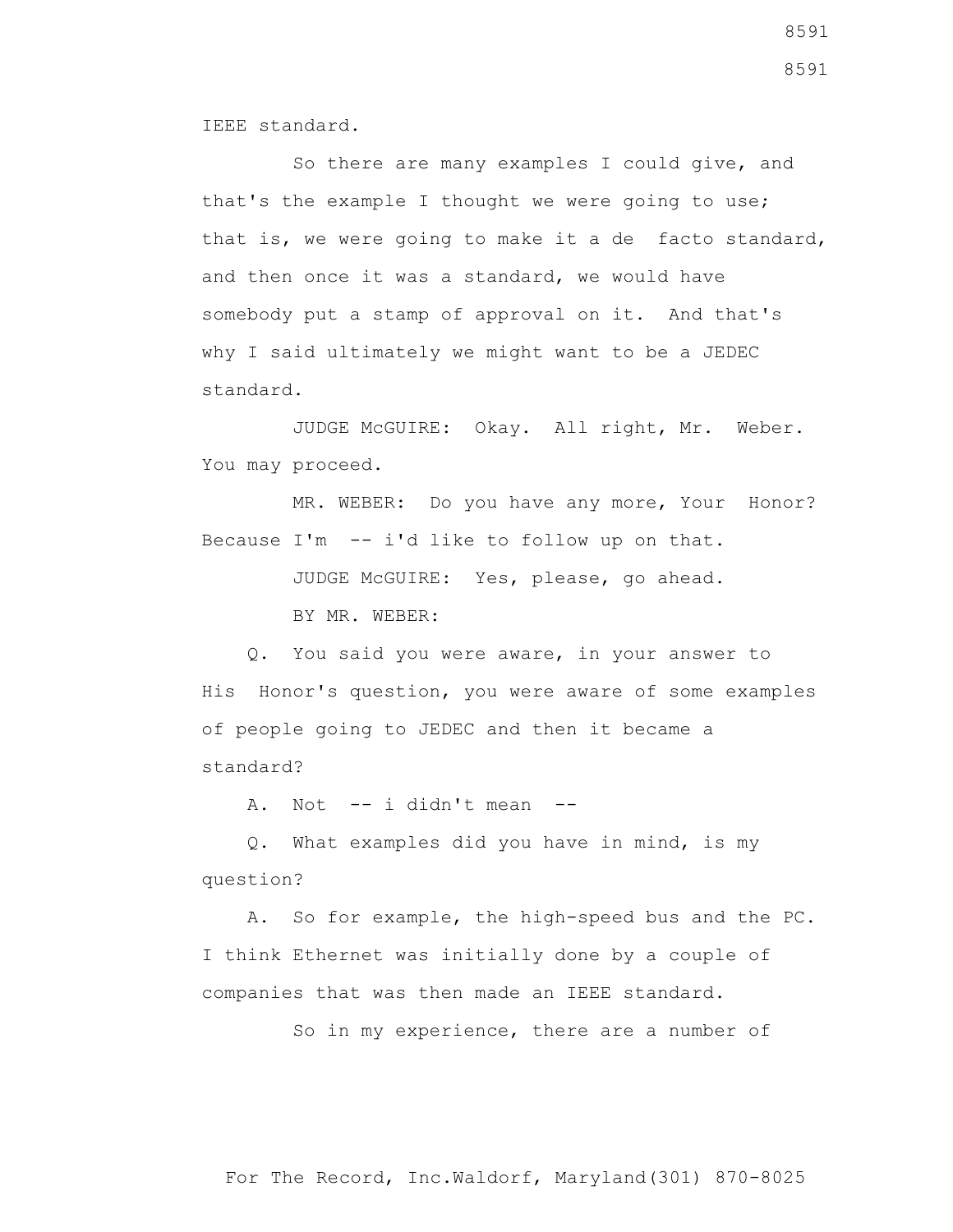different parts that were done by sort of de facto.

 And even in the JEDEC business, what really mattered for DRAMs and the SDRAM thing was not the JEDEC standard because it wasn't compatible, different parts could be JEDEC compatible and not compatible, but what mattered is what Intel did.

 So it was my impression that what really mattered is what the industry used and the standards bodies were second best.

 Q. You are aware, though, that there were commercially viable technologies in the DRAM business that had gone through the JEDEC standard-setting process; correct?

 A. And there are commercially inviable options that went through the JEDEC standard-setting.

 Q. Okay. But are you testifying that that didn't influence Rambus' decision to go to JEDEC, the fact that there were other standards that were adopted?

A. No -- yes, I am testifying that.

 Q. Okay. Could you look at the page two pages later in your Micron deposition, at page 281, sir.

- A. Okay.
- Q. The question at line 13 and answer at line 15.
- A. Excuse me. 231?

Q. 281, two pages after where we just were.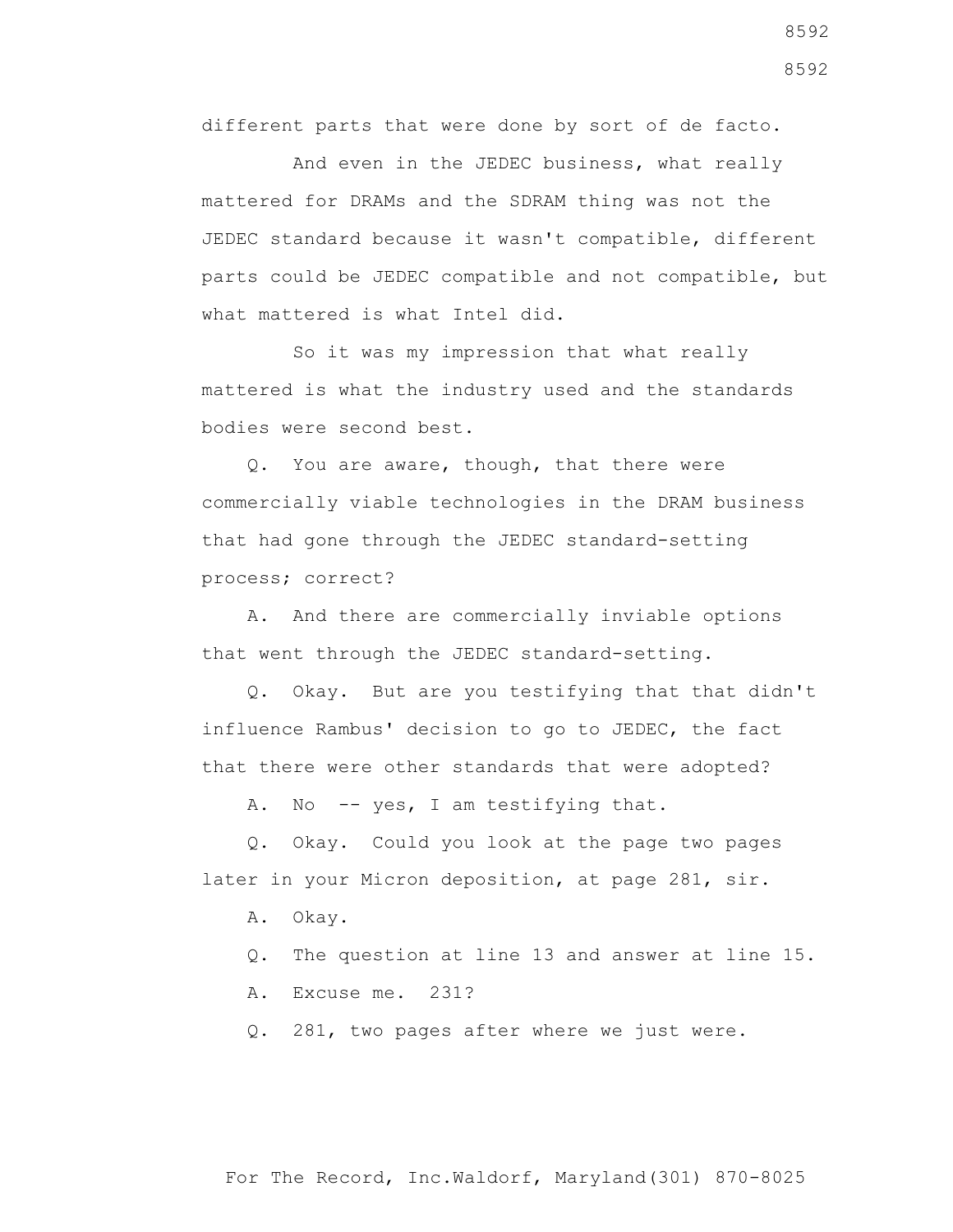And the question you were asked at line 13 was: "Why did you think that that might be a fruitful way to pursue standardization of Rambus?"

 And your answer was: "Because there are other commercially viable techniques that went through that process."

 A. Right. But the process I'm talking about is some company that develops something, then people would use it, then it would become a common interface, that is, a de facto standard, and then it would be standardized.

Q. When you answered the question --

 JUDGE McGUIRE: Wait just a second. We have an objection.

 MR. DETRE: Your Honor, for completeness, I'd like to read the previous question and answer.

 JUDGE McGUIRE: All right. Go ahead. We'll do that now.

 MR. DETRE: "QUESTION: What do you recall of those discussions, sir?

 "ANSWER: We wanted to develop a new standard that was widely used in the industry. I mean, we wanted to develop an interface that was widely used in industry. And we thought that, ultimately, once it was established, it might be useful for it to be -- you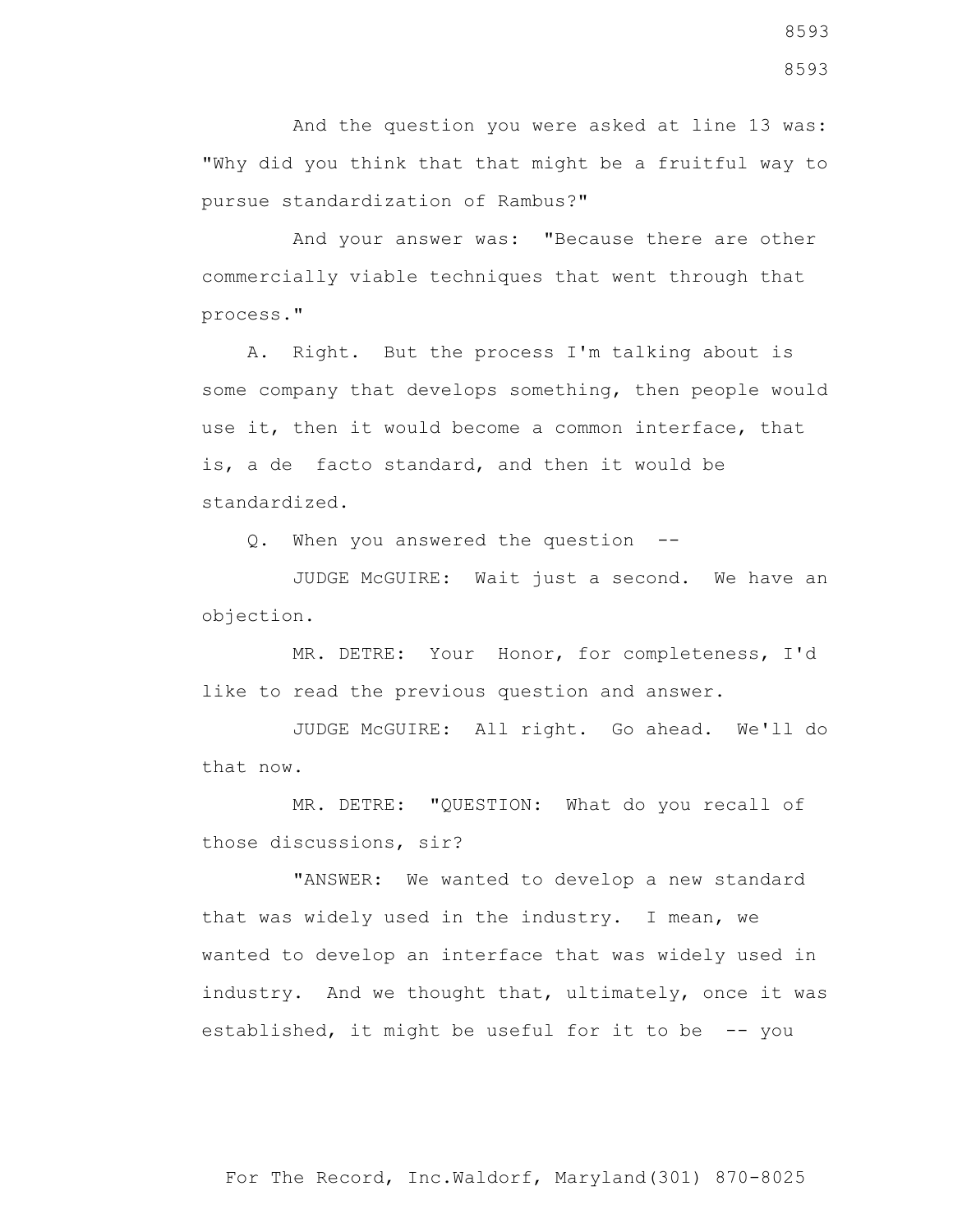know, to be a industry's  $-$ - you know, a standard interface, an IEEE standard interface. So we thought it was wise to understand that standardization process."

Thank you, Your Honor.

 JUDGE McGUIRE: Okay. You may proceed, Mr. Weber.

MR. WEBER: Thank you, Your Honor.

 JUDGE McGUIRE: I want to expand on this same area while we're on it and before we get off it, because ultimately it's important that I have some inherent appreciation of the testimony.

 So again, Dr. Horowitz, your colleague, which you were here to hear his testimony, had indicated on this same line that he felt because of the hostility toward your company from JEDEC that he didn't feel it was worth the company's time to even be involved in JEDEC.

 If that was the case, to the extent that you understand the times we're referring to, how did you hope to ultimately incorporate this RDRAM into that organization's standards if you weren't even involved in JEDEC at some point?

> THE WITNESS: Well, I should --JUDGE McGUIRE: And I'm not asking you to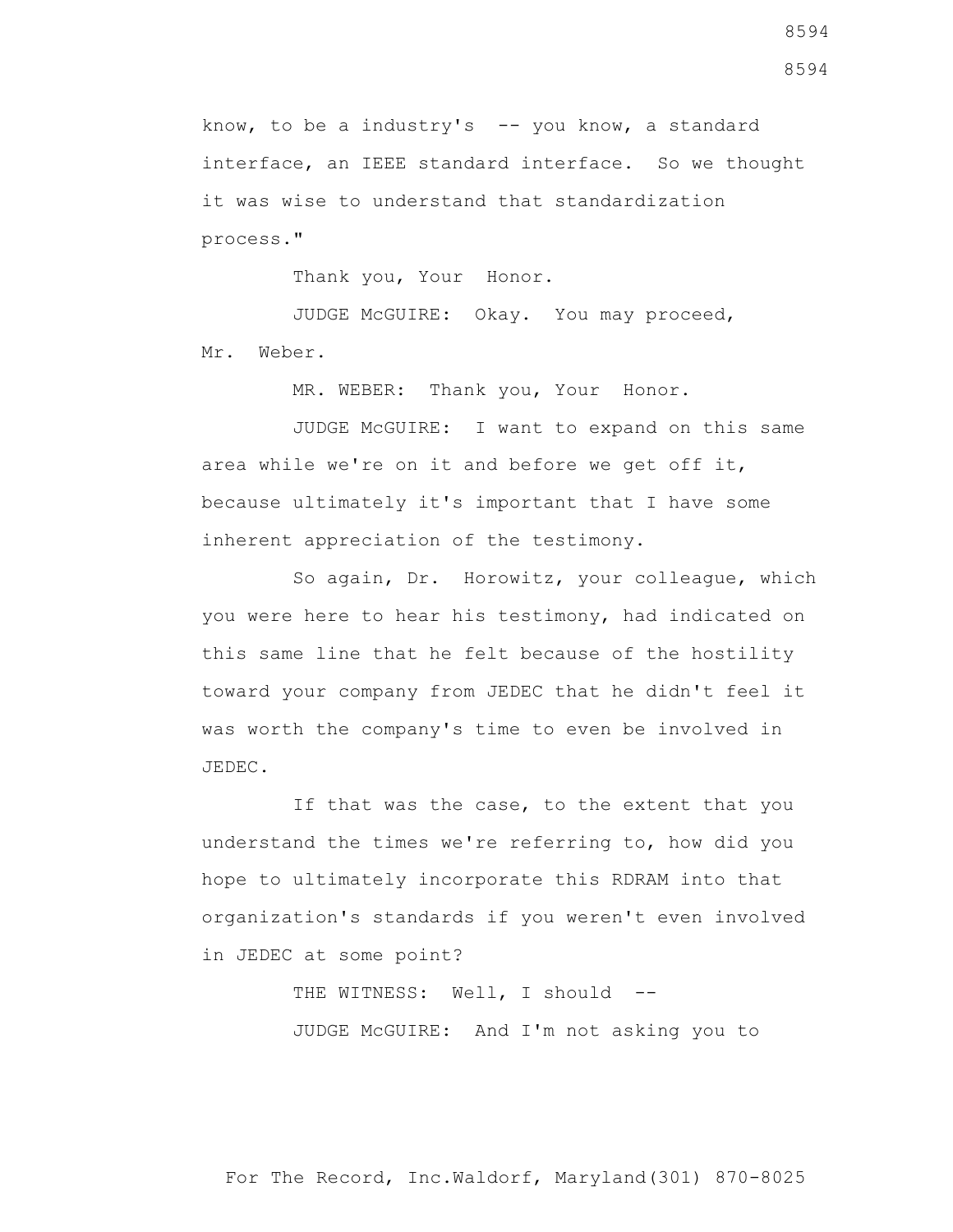answer what his impression was, but how do you answer that?

THE WITNESS: I think two things. One is I should say that I didn't think having a JEDEC standard was terribly important, and given the hostility that we later saw, it loomed less important.

 But I truly believe that once you have a de facto standard, once everybody is using it, an organization, even if they don't like you, will standardize it, you know, because they -- that gives them something because it's already being used by everybody, and you know, it gives them some clout to say that they had some effect.

 JUDGE McGUIRE: So then you thought it was going to occur ultimately even if you weren't involved with the operations.

THE WITNESS: Exactly.

JUDGE McGUIRE: Is that your testimony?

THE WITNESS: That's my testimony.

 So generally, once you have a very popular interface, oftentimes standards organizations come to you and ask you if they can standardize, make that a standard.

 JUDGE McGUIRE: Okay. And you know, I just wanted to interject while we're on that topic, and I'll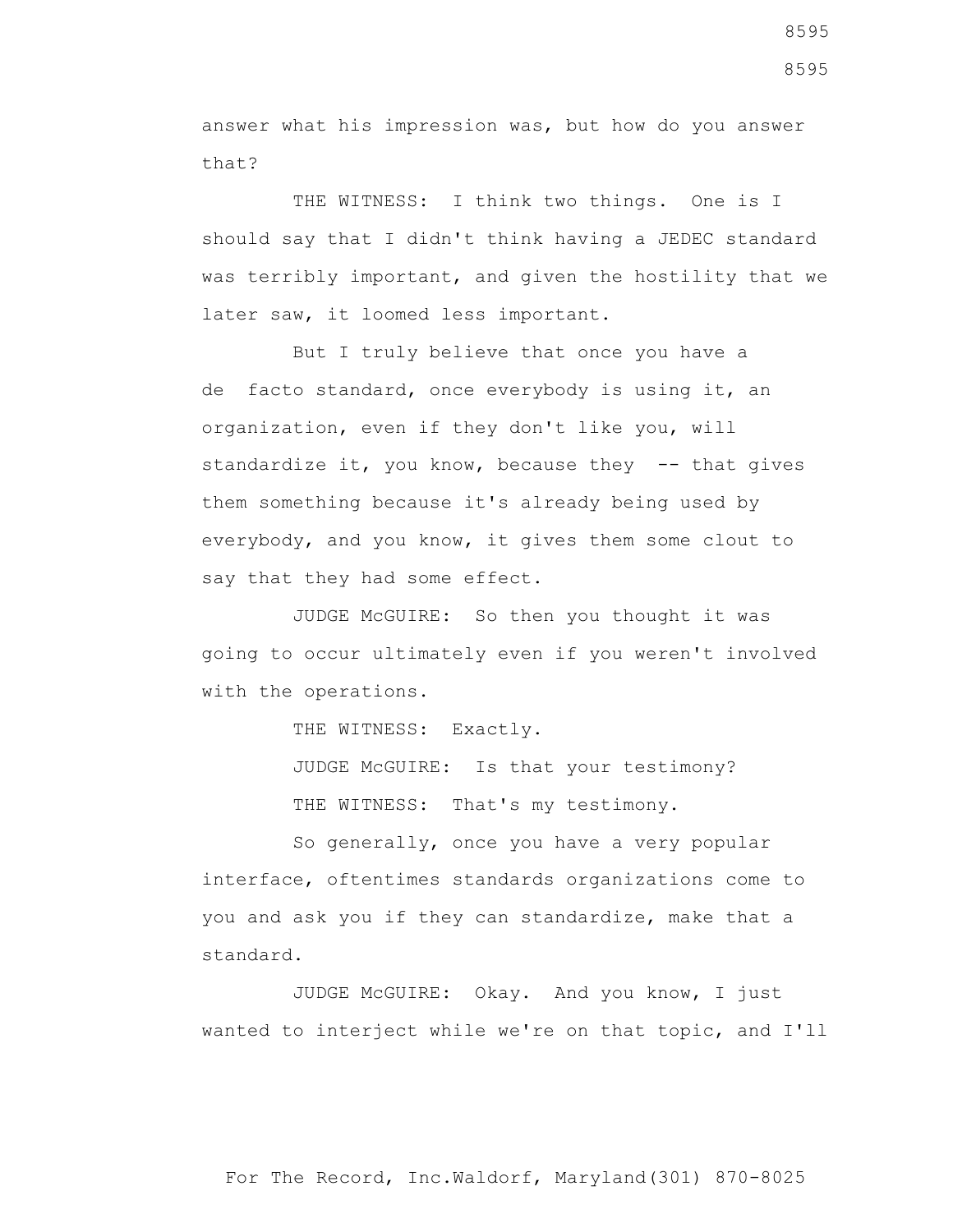try to stay out of this for a while, Mr. Weber.

 MR. WEBER: Actually, Your Honor, I was about to suggest you take over because your questions seem a lot better than mine now, so  $-$ - but I can move on to something else, unless you have more questions.

> JUDGE McGUIRE: No, I have nothing further. BY MR. WEBER:

 Q. Now, was the subject of JEDEC discussed at Rambus board meetings in 1992?

A. I don't recall.

MR. WEBER: Your Honor, may I approach? JUDGE McGUIRE: Yes.

MR. WEBER: Your Honor, I think we may have a little xeroxing problem, but what I have is CX-606, and I'll just read in the Bates numbers so it's clear.

It's the same  $-$  it's  $R$   $-$  the CX number on the

hard copy was inadvertently cut off in the xeroxing, but we'll also have it on the screen.

 This appears to be the minutes of a regular meeting of the Rambus board of directors October 22, 1992.

 If you want, you can also look at the screen, Dr. Horowitz.

THE WITNESS: Okay.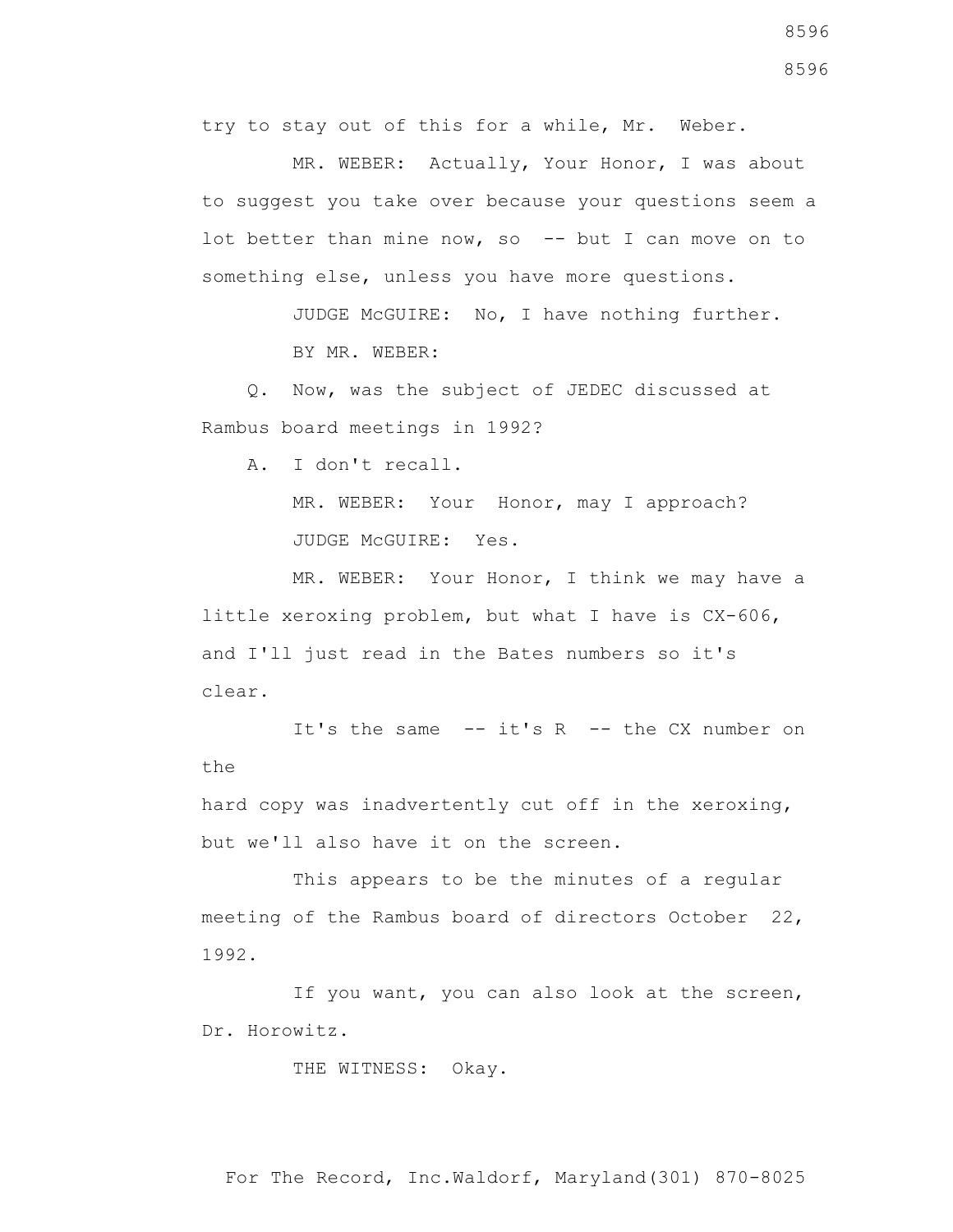BY MR. WEBER:

 Q. Let me just read in the Bates numbers for the record just so it's clear it's the same document. It's R 28106 through 28109. It's a four-page document.

 Now, on the first page of this document, which has also been marked an CX-606, do you see it indicates you were present at this particular board meeting; right?

A. Yes.

 Q. And could you turn to the second page of the document under Sales and Marketing.

 Do you see the second -- if we could blow up -- in the second sentence it talks about at this point Richard Crisp of the company joined the meeting.

Do you see that.

A. Yes.

 Q. And then further down it talks about what Mr. Mooring presented, and then there's a line that starts with Mr. Crisp and it says, "Mr. Crisp reported on the SDRAM status at JEDEC," and it goes on to list two other things, the Rambus patent strategy and also system-level difficulties with SDRAMs.

Do you see that?

A. Yes, I do.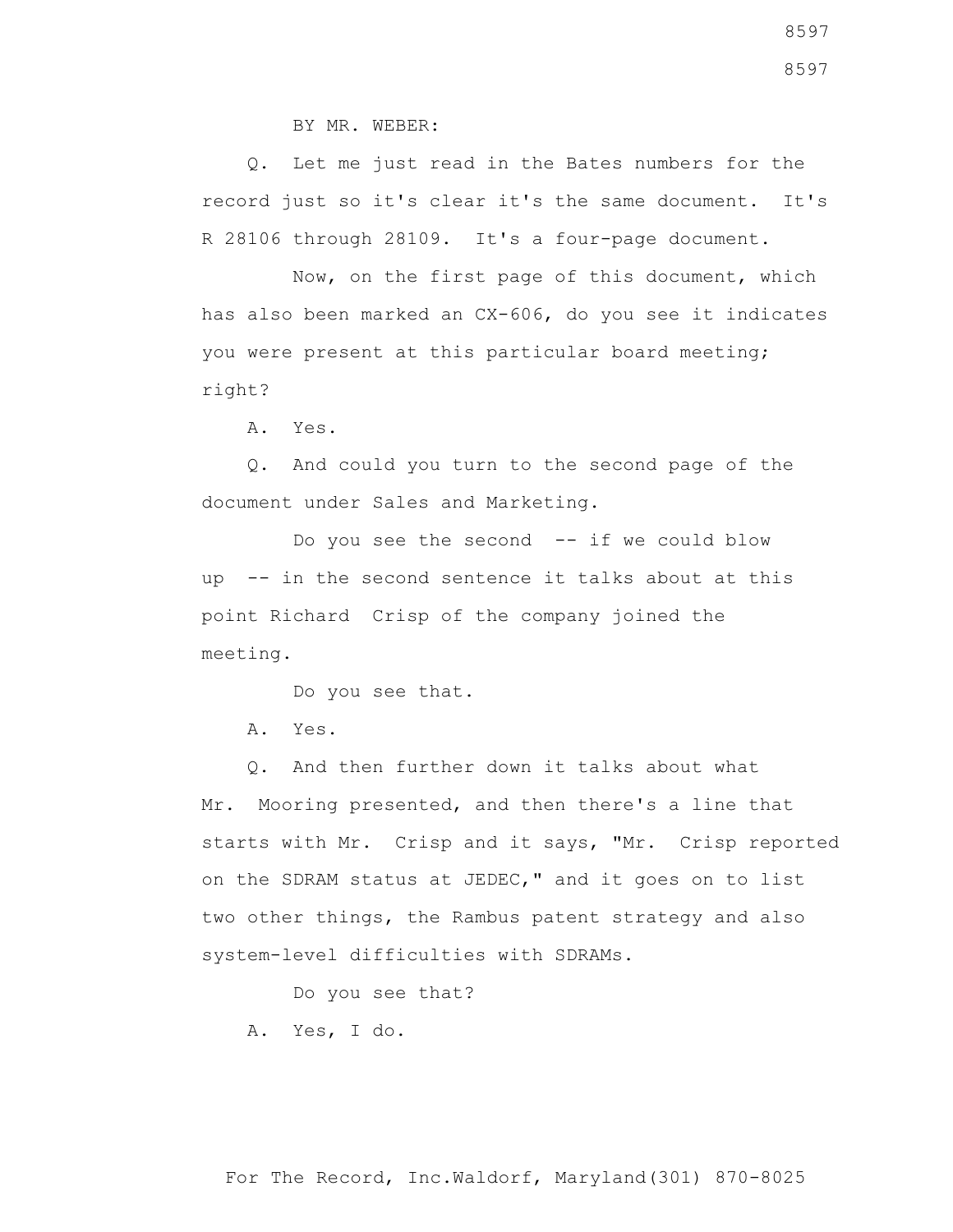Q. Does this refresh your recollection that the subject of JEDEC was discussed in 1992 at a Rambus board of directors meeting where you were present?

A. No.

 Q. Do you have any reason to doubt the accuracy of these minutes?

A. No.

 Q. Do you recall -- whether it's this specific meeting or not, do you ever recall a connection between the SDRAM status at JEDEC on the one hand and the Rambus patent strategy on the other?

 MR. DETRE: Objection, Your Honor. Outside the scope. Lacks foundation.

JUDGE McGUIRE: Response, Mr. Weber?

 MR. WEBER: Well, the Rambus patent application was certainly referred to during the direct examination and also the scope of the inventions. There was discussion about what he thought he had invented in 1990 .

 MR. DETRE: Your Honor, there was absolutely no discussion about SDRAM, no discussion of JEDEC. The witness has testified that he was not really aware of what was going on at JEDEC.

JUDGE McGUIRE: Sustained.

MR. WEBER: I'll move on, Your Honor.

For The Record, Inc.Waldorf, Maryland(301) 870-8025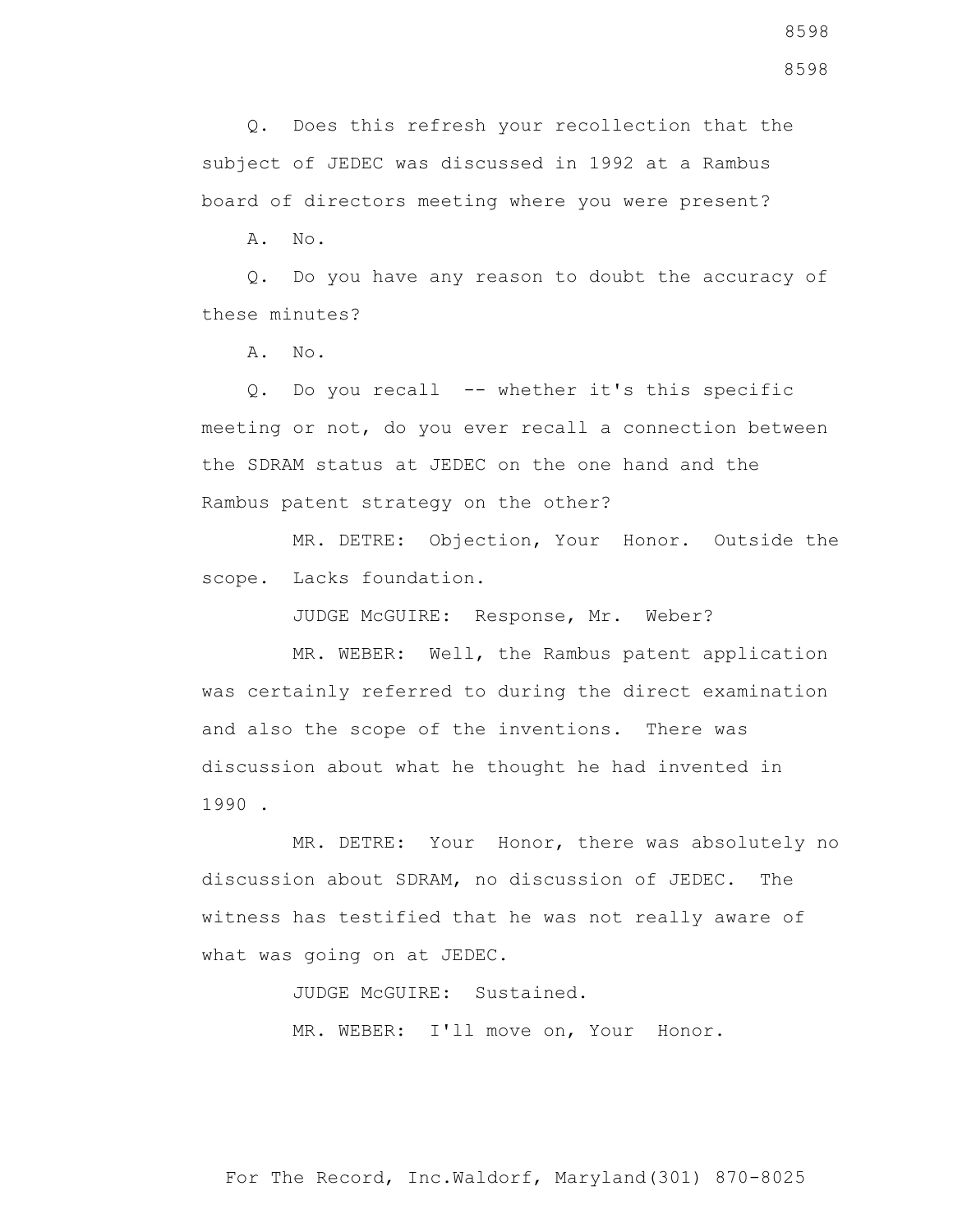Q. Is it fair to say that when you and Dr. Farmwald put the original patent application together you tried to define everything you thought you had invented?

A. No, that's not fair to say.

 Q. Could you turn to the first day of your Infineon deposition at page 238, sir. This was in January of 2001 I believe.

A. The Infineon depo?

Q. Right.

A. Okay. Which page are you interested in?

 Q. We're on page 238, the first question and answer starting at the top of the page.

 Let me make sure my question that led to this was clear.

 My question was: When you and Dr. Farmwald put the original patent application together, you tried to claim everything that you thought you had invented.

- A. Oh, I'm sorry. I misunderstood the question.
- Q. Oh, okay. Let's clarify the record then.

When you and Dr. Farmwald put the original patent application together, did you try to claim everything you thought you had invented?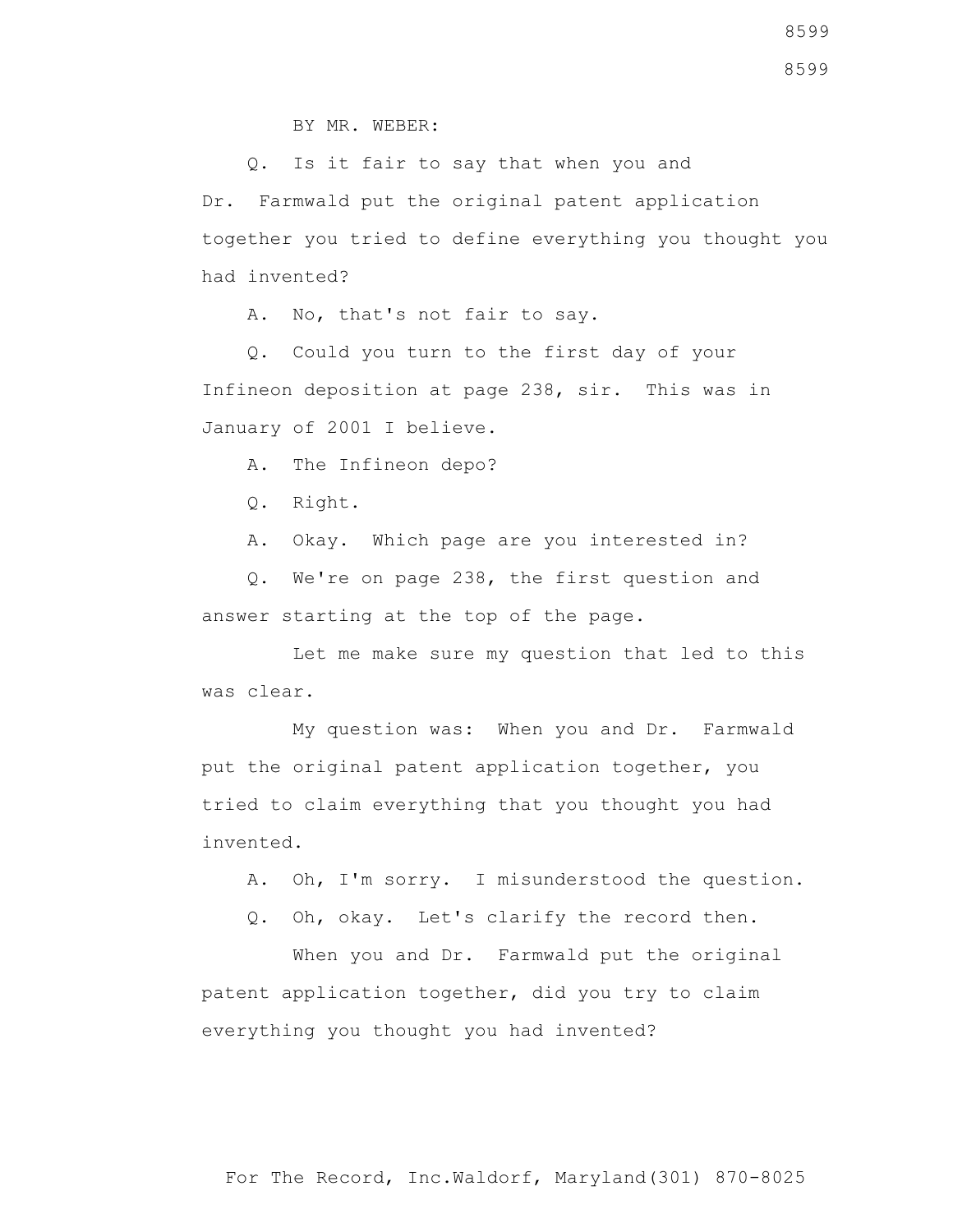A. When we wrote the original -- let me answer it this way. When we wrote the initial patent application, we were trying to claim everything that we invented. I wasn't very involved in the claiming process, but I was hopeful that we had claimed everything that we invented, but --

Q. And --

A. But it turns out we didn't.

 Q. And that's consistent with the first line of your answer in the testimony we just looked at, lines 6 through 7 of page 238 of your January 2001 Infineon deposition?

A. Yes, that's correct.

 Q. And then also you thought, moving on, you thought you had some pretty broad claims, didn't you?

A. Yes.

 Q. Now, were you aware of efforts to broaden patent claims at Rambus before the time Joel Karp joined the company?

A. Yes.

 Q. And in fact one of the goals of Rambus was to obtain broad patent protection, meaning coverage that would go beyond the invention and just the RDRAM architecture?

A. No. Our goal was to broadly cover our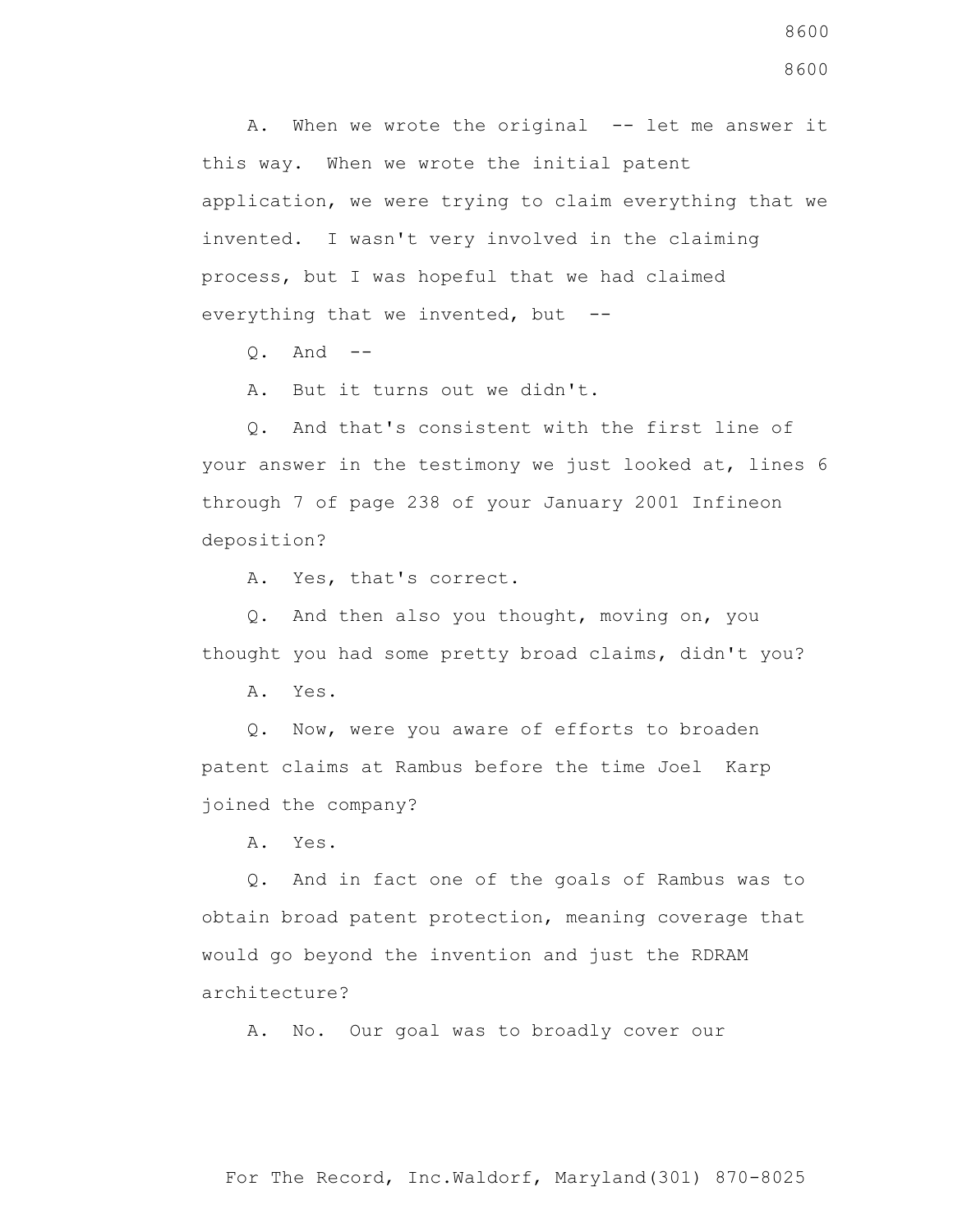invention. Or our inventions.

 Q. Did you think the scope of the invention went beyond just the RDRAM architecture, sir?

A. Did I think the scope of the invention -- yes. Well, you -- well, let me correct you. When you say "the invention," that's a little confusing because there wasn't one invention, it was made very clear when the patent office came back and told us we had to divide it into a number of whatever they're called.

 Q. It was divided into 11 different applications or continuations or whatever the patent word is; right, patent office word?

A. Exactly.

 Q. Well, in terms of -- if we were just to look at the term "broad protection for your inventions " -- I'll use the plural here -- that would include protection that would go beyond the invention just in the RDRAM architecture in your view; correct?

 A. I'm not sure what you mean by "the RDRAM architecture." If you're talking about the implementation of the first RDRAM chip, yes, we wanted basically coverage for our inventions, and they're not limited to the architecture that we use in the first chip.

Q. So your answer to my question was yes?

8601 8601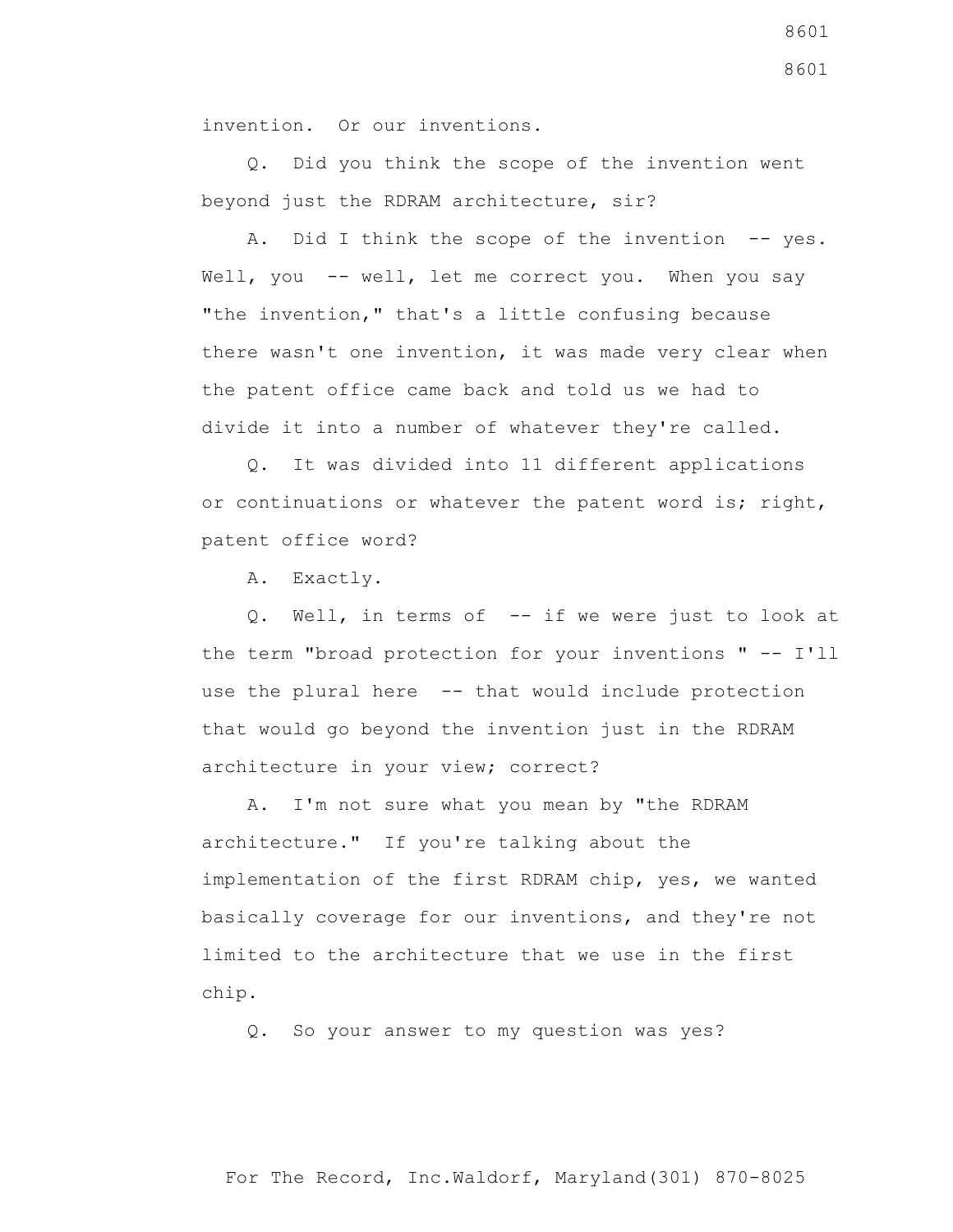A. If you read back the question, I'll -- if you'd read back your question, because at this point I'm not sure exactly what it was.

 Q. If we were just to look at the term "broad protection for your Rambus" -- i'm afraid I can't. I'm afraid it's not here.

A. Why don't we just start over.

 JUDGE McGUIRE: Maybe you'd better restate. BY MR. WEBER:

 Q. You wanted broad protection for the inventions in the original patent application; correct?

A. That is correct.

 Q. And when you use the phrase "broad protection," that means protection so it would go beyond just using those inventions in the RDRAM architecture?

 A. I wanted -- i would like to protect the inventions that we made, and one could use subsets of those inventions without using the entirety of all the inventions together.

 Q. Well, it was your belief that including the four items that were discussed on direct with Mr. Detre -- and those were the latency, block size, the DLL/PLL on-chip, and the dual-edged clock? Do you recall discussing those four technologies with Mr. Detre?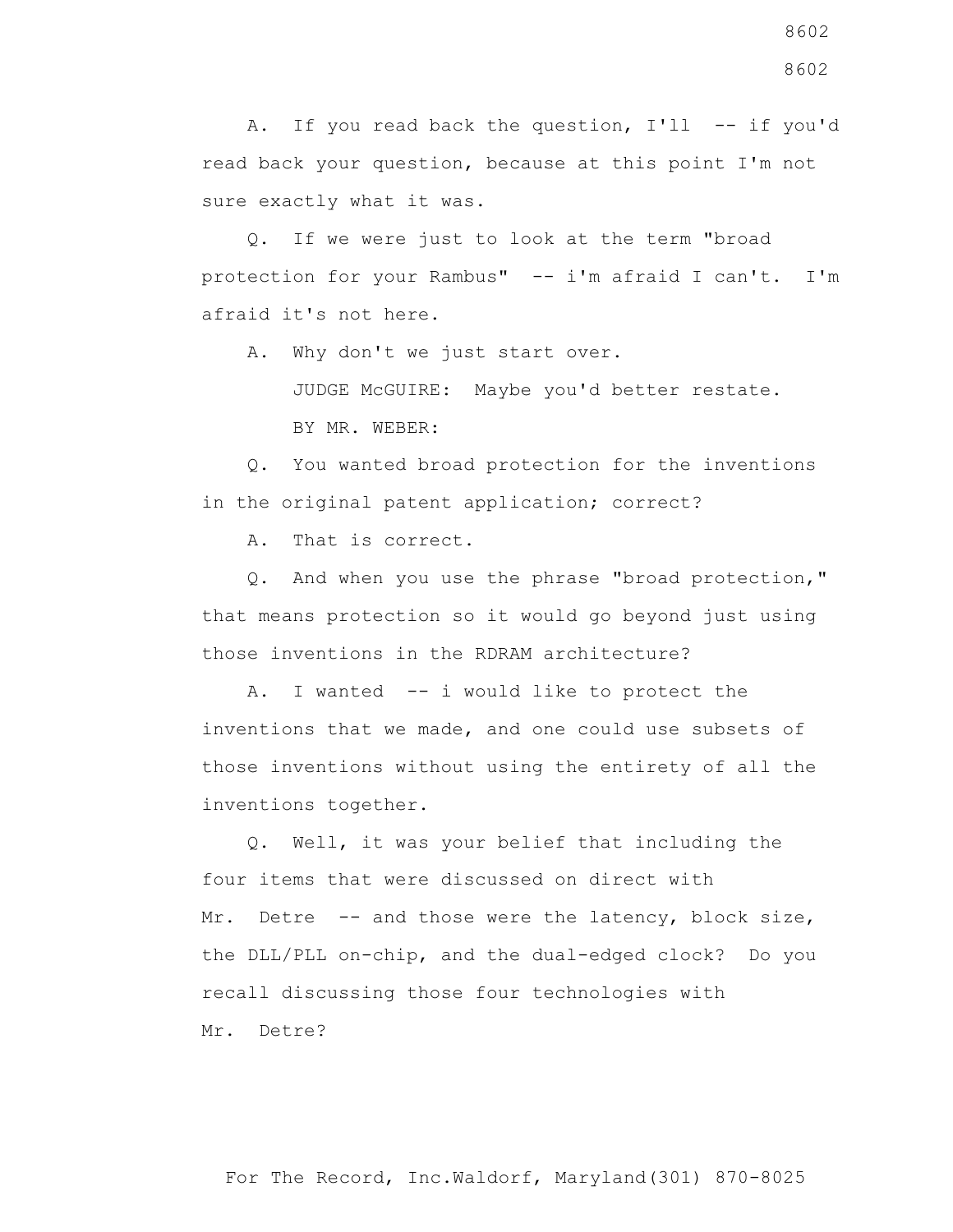A. Yes, I do.

 Q. With those four technologies, was it your belief that Rambus should obtain broad patent protection beyond just the RDRAM architecture?

 A. You know, you keep on saying "beyond the RDRAM architecture," and I would say that I wanted, our hope was to get protection for each of those inventions.

 Q. And people who were working on improving the claims language from fairly early on after the patent office came back and divided the original application -- strike that.

 Isn't it true that people at Rambus were working on improving the claims language from fairly early on after the patent office came back and divided the original application into separate filings?

 MR. DETRE: Objection, Your Honor. Lacks foundation. Outside the scope. There was no testimony about patent prosecution efforts after the patent application was divided.

JUDGE McGUIRE: Sustained.

BY MR. WEBER:

 Q. Let's talk about PLLs for a minute. You discussed that on direct, PLLs and DLLs; right?

A. Okay.

Q. Do you recall discussing those on direct with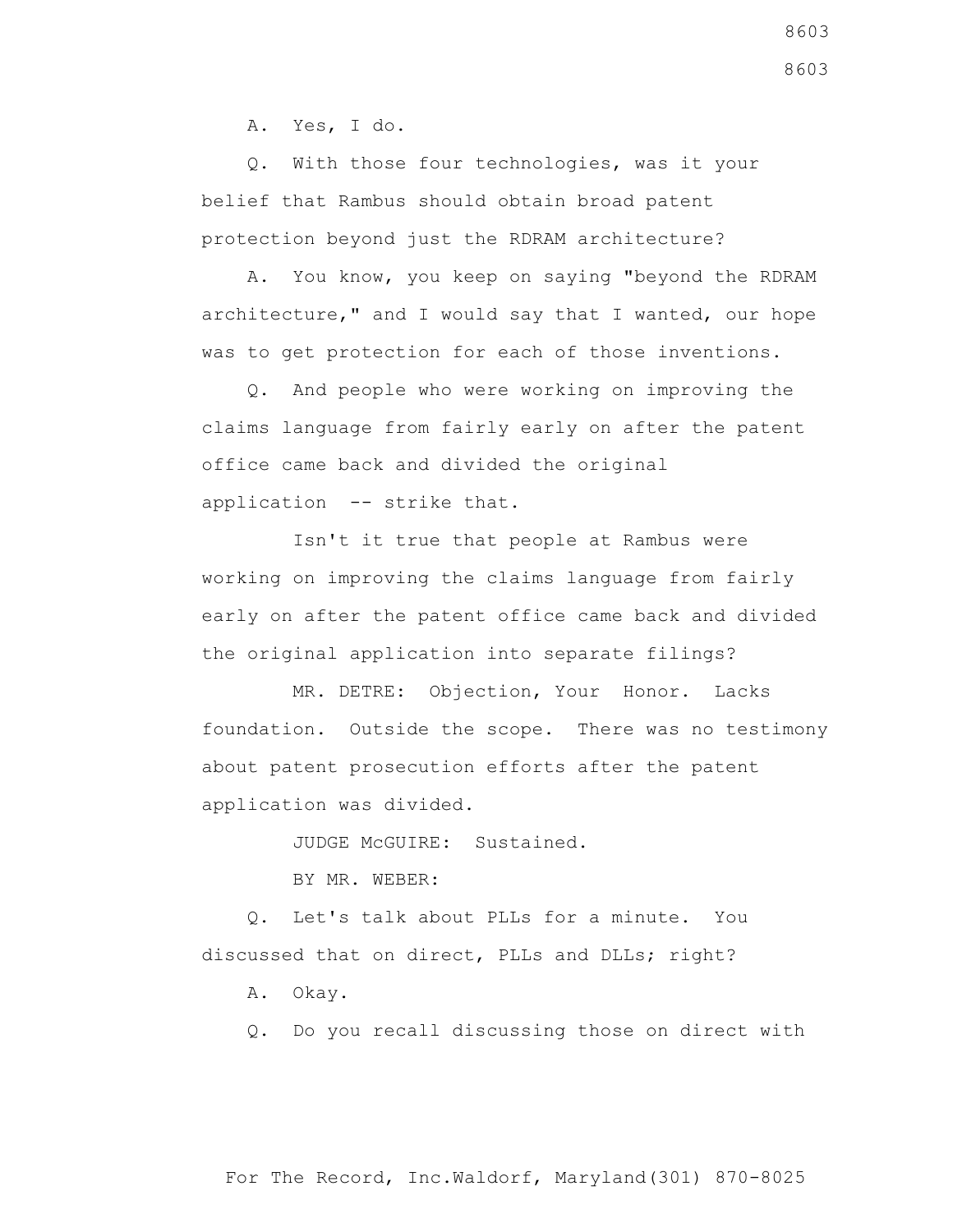Mr. Detre?

A. Yes.

 Q. And you agree with me that when Rambus was - and you would agree with me that obtaining patent coverage over the generic concept of a PLL on a DRAM in Rambus' patent portfolio was important?

 A. Yes. I thought that the notion of putting a DLL or a PLL on a DRAM chip was an important advance.

 Q. And if Rambus was successful in obtaining the patent, it would be, one, a relatively broad patent; correct?

 A. I would hope it would be broad. That would be good.

 Q. It would be broad and it would be a good patent to have; right?

A. Right.

 Q. If you were able to get a patent covering the concept of a PLL on a DRAM?

MR. DETRE: Objection. Asked and answered.

JUDGE McGUIRE: Sustained.

BY MR. WEBER:

 Q. And the way you look at things, the terms "PLL" and "DLL" are interchangeable in your mind?

A. That is not correct.

Q. Do you recall testifying in April of 2001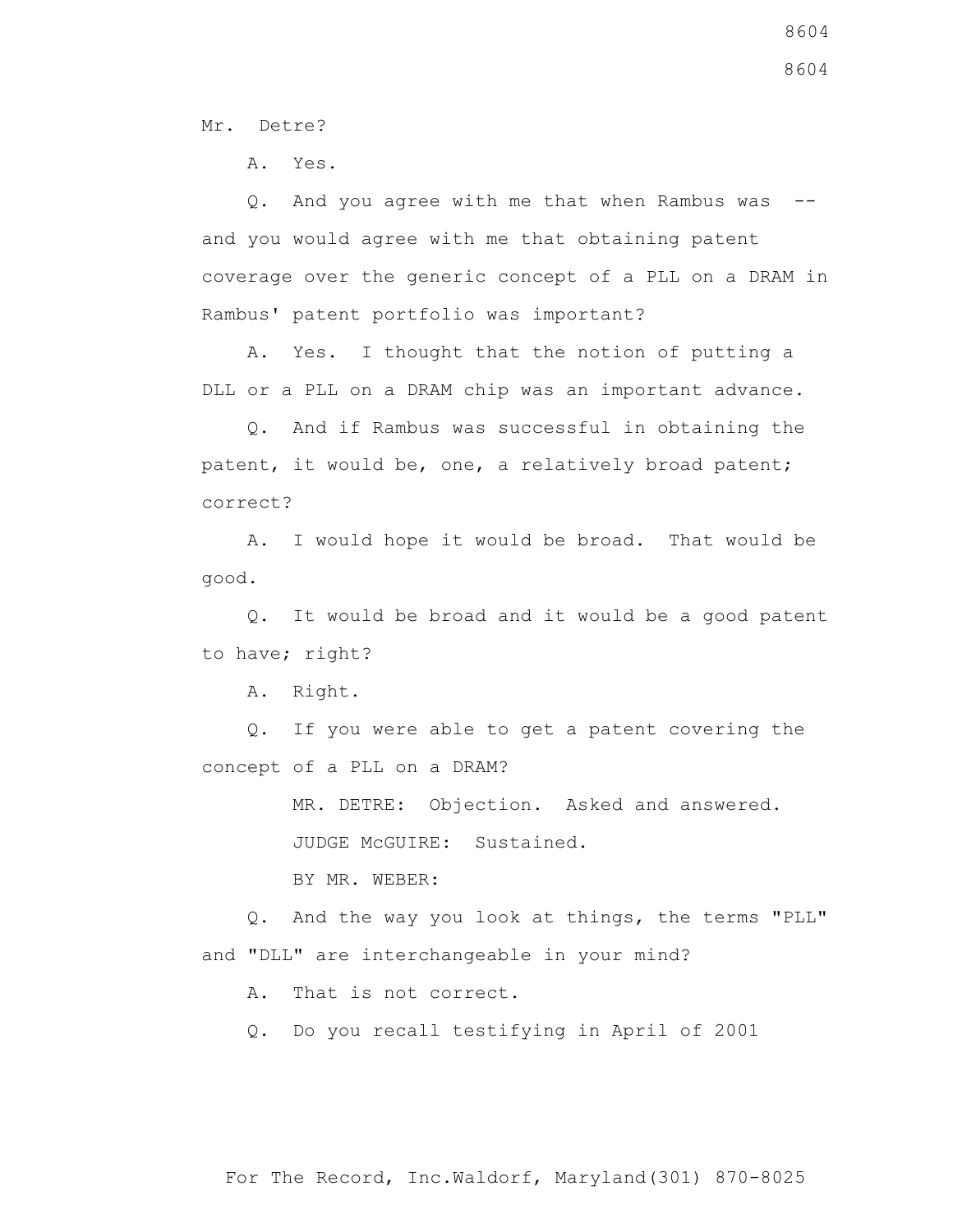before a judge and a jury in the federal district court in Richmond, Virginia?

A. Yes.

 Q. We have the transcript there. I believe it says the Infineon trial transcript. If you could pull that up, please.

MR. DETRE: What page are you on, Mr. Weber?

 MR. WEBER: I'm going to wait until the witness finds that. And we're on page 108, counsel.

BY MR. WEBER:

- Q. Could you turn to -- it's April 24, 2001. Do you have the right date there?
- A. This says "Infineon TR," so April 24; right?
- Q. Could you turn to page 108, please.
- A. Right.
- Q. And this was during your direct examination.
- A. Okay.
- Q. You were asked this question at line 3:

 "QUESTION: And where is DLL or delay-lock loop shown on here?

 "ANSWER: Well, it says on the top, the title of the slide is PLL Characteristic. And a phase-lock loop is another name -- a DLL is kind of a phase-lock loop. So they are interchangeable. So PLL means some sort of a phased-lock loop."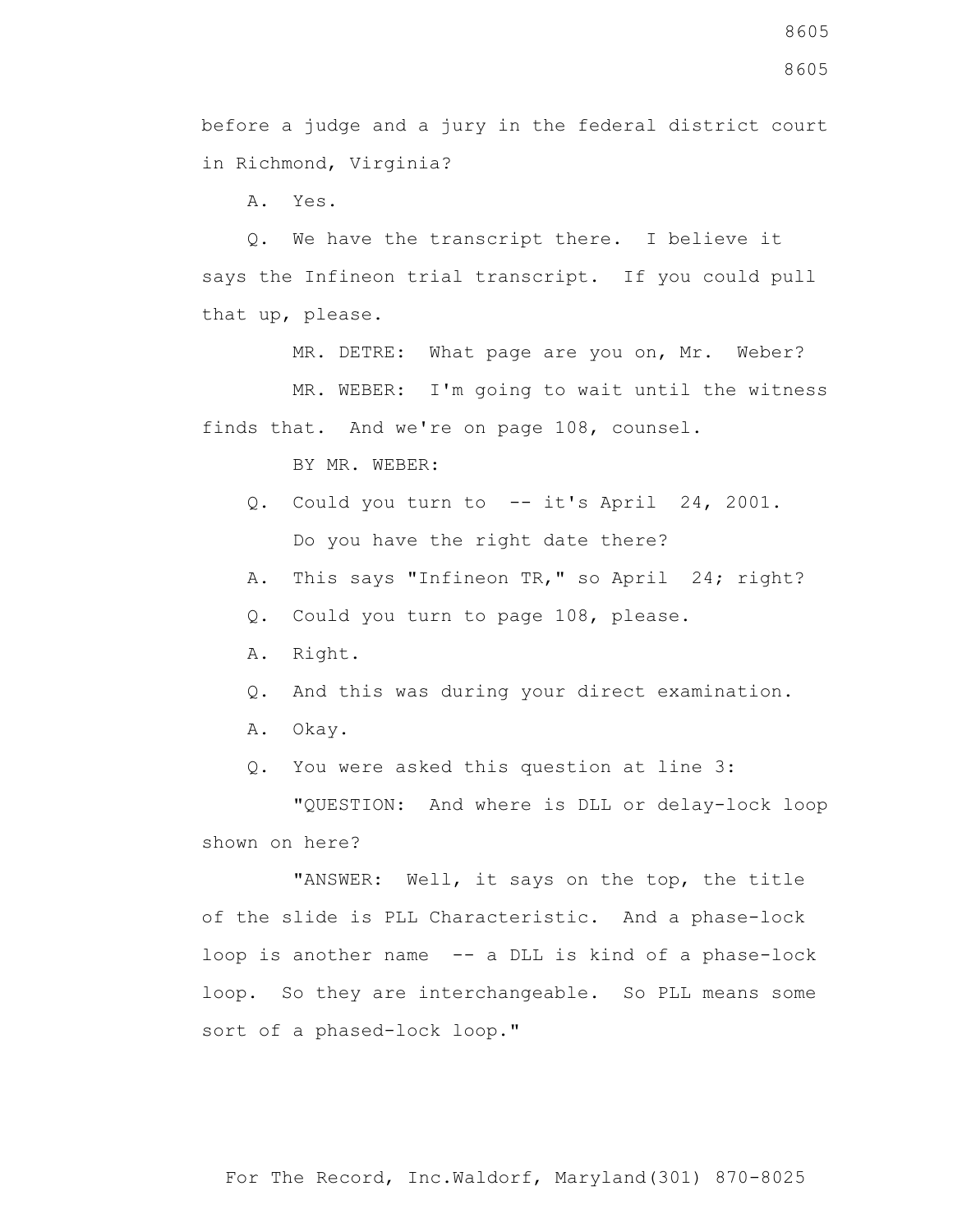Was that testimony accurate when you gave it, sir.

 MR. DETRE: I believe Mr. Weber read it incorrectly. It does not say "a DLL is kind of a phase-lock loop." It says "a DLL is a kind of phase-lock loop."

 MR. WEBER: Okay. Thank you. Thank you for that correction, counsel.

THE WITNESS: So --

BY MR. WEBER:

 Q. With that correction by your counsel, did I read that accurately with his correction?

 JUDGE McGUIRE: Hold on. Don't answer it until you have a question on the floor.

BY MR. WEBER:

 Q. The question is: With your counsel's correction, is that testimony accurate, sir?

A. Yes, it is.

Q. And is it still your testimony today?

 A. Yes, it is, but it's not what you asked before.

 Q. Well, you said -- when you said, "So they are interchangeable," were you talking about a PLL and a DLL or something else?

A. Can I explain?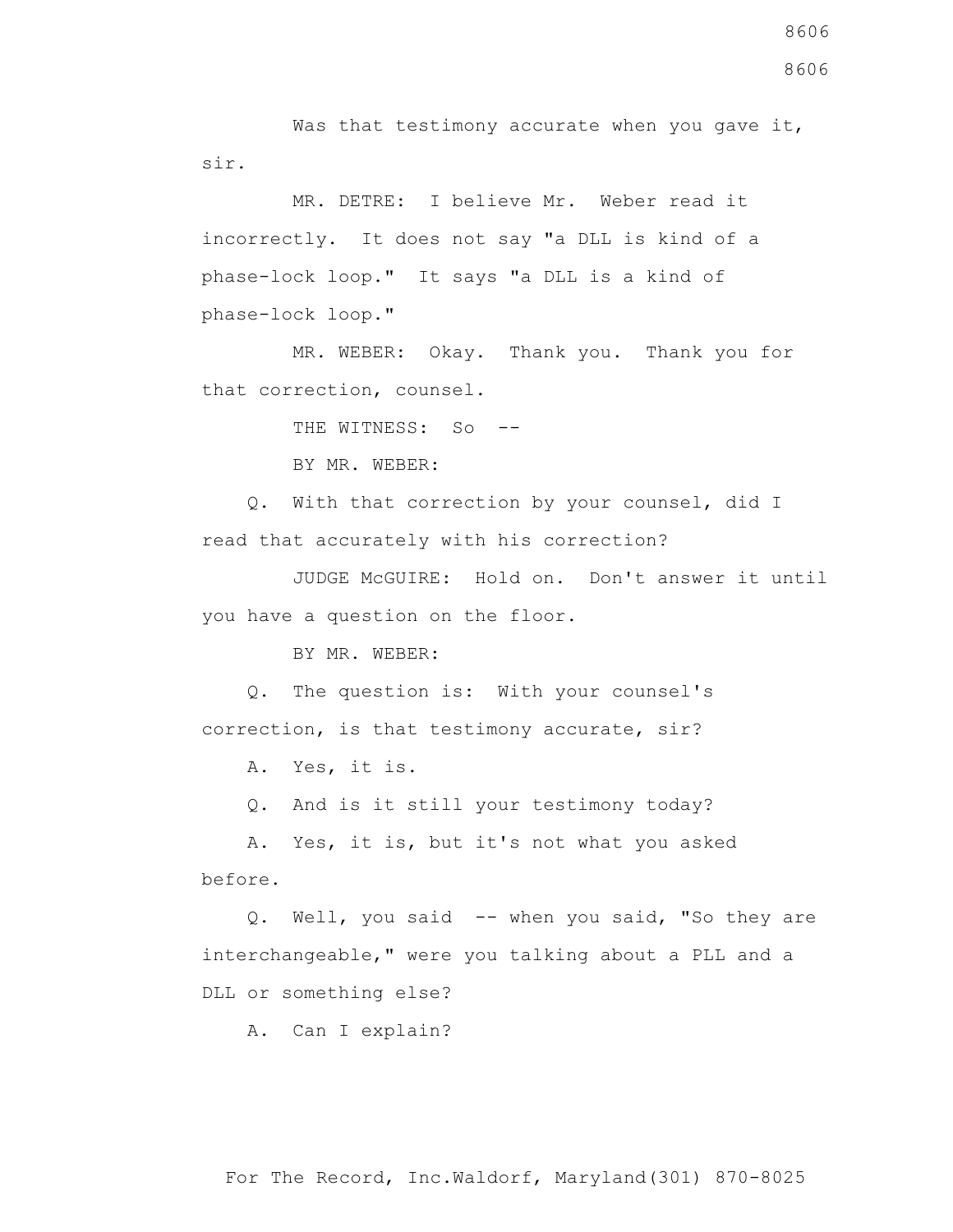Q. Sure.

 A. The way I used the terms, a PLL is the generic term for any circuitry that adjusts phase, so a DLL is a kind of PLL, but they are not interchangeable because a PLL is not a kind of DLL, which I think is what I testified at the trial and what I  $-$ - and is what I think I've said consistently through this period.

Q. Let's see if I've got the terms right.

 A phase-lock loop is a generic term that means any circuit using feedback to adjust phase of two signals in some fixed relation. Do you agree with that so far.

A. Correct.

 Q. And also there are two types, those with VCOs, and then the other type being a delay-lock loop which doesn't have a VCO; is that right?

A. That is correct.

 Q. And VCO stands for voltage control oscillator. Did I get that part right?

A. That's correct.

 Q. And as you've defined it -- I think you've testified to this a minute ago; just nail it down -- a DLL is a type of PLL; is that correct?

A. That is correct.

Q. Now, PLLs have been used in processors and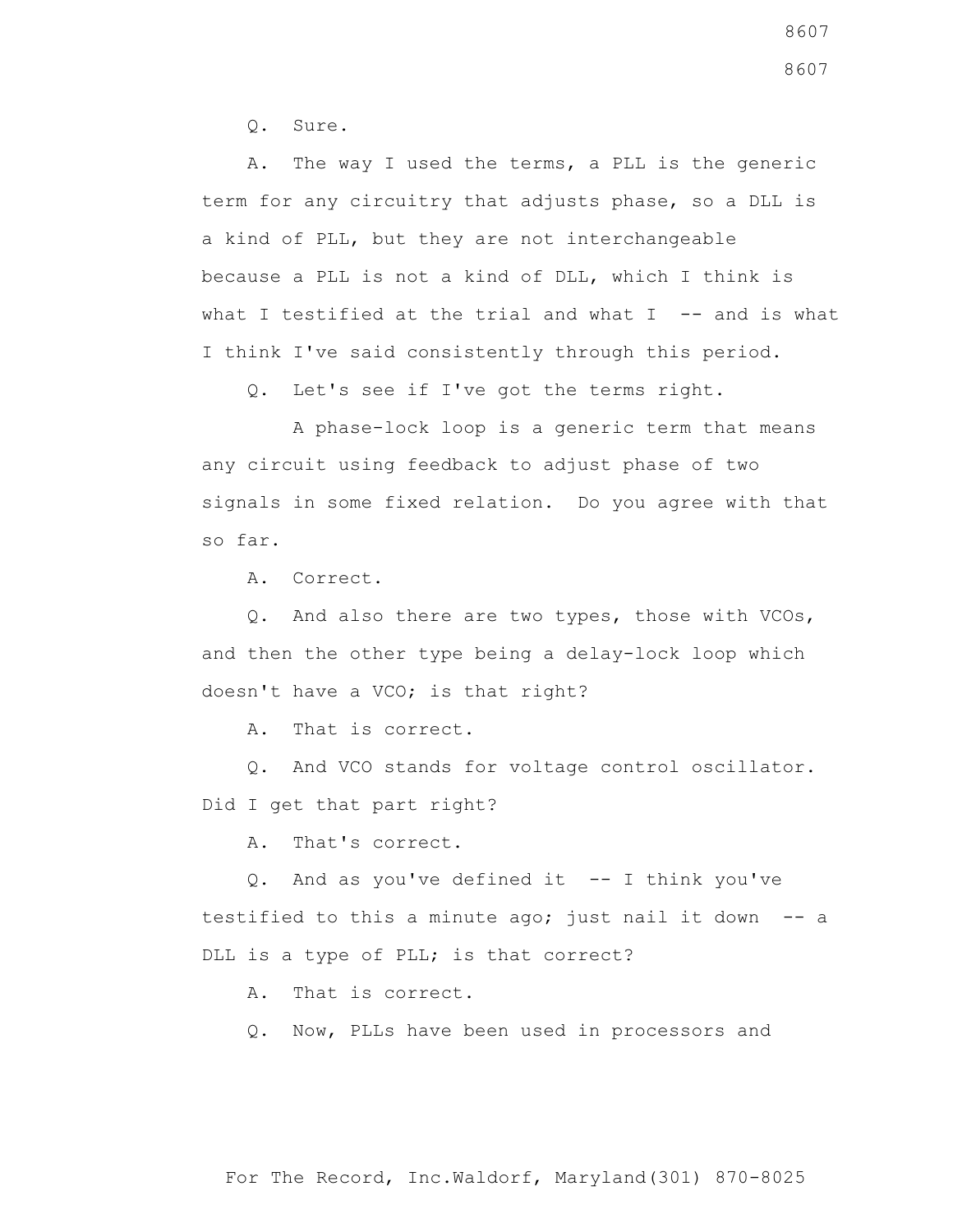Ethernet controllers long before Rambus; correct?

A. That's correct.

 Q. And -- but the PLL was a tool in the circuit designer's tool box by the late 1980s. Do you agree with that?

A. I believe I testified to that.

 Q. And you're not saying that Rambus invented DLLs in general, are you?

A. No. Of course not.

 Q. DLLs were around way before Rambus existed; right?

A. That is correct.

 Q. Now, let's talk about this concept of the circuit designer's tool box.

 You're saying as a circuit designer you like to solve problems, that's sort of your thing; right.

A. And I do like to solve problems.

 Q. And if we were to compare the items in the circuit designer's tool box --

JUDGE McGUIRE: Boy, could I use you here.

MR. WEBER: We all could, Your Honor.

 JUDGE McGUIRE: It's just time for some lightheartedness.

BY MR. WEBER:

Q. It's your view that there were more items in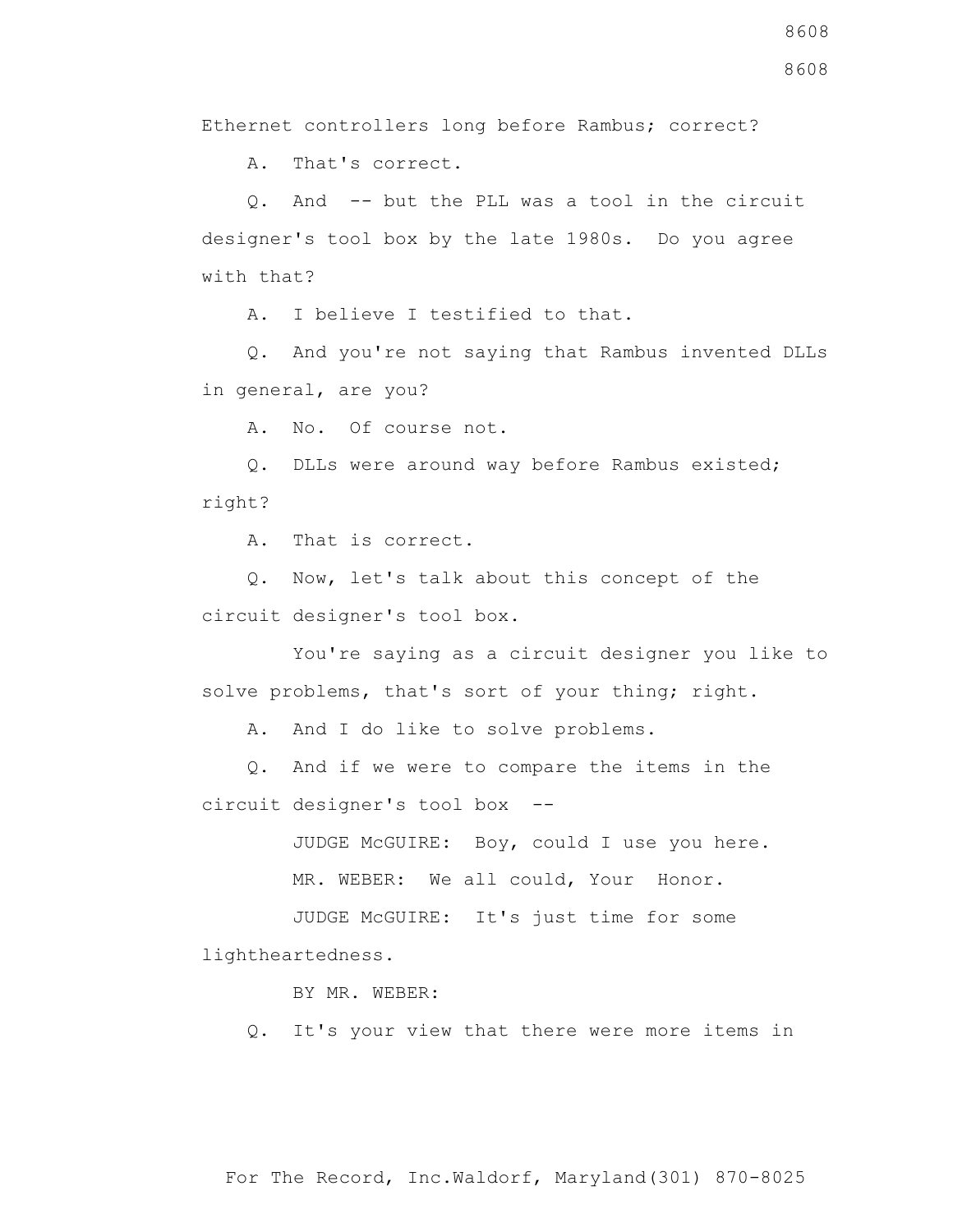the circuit designer's tool box to choose from in the mid-1990s than in 1989 when you started working on Rambus, the design; correct?

 A. I think we've gone through this in my depo as well.

 Q. Right. But I don't think His Honor has the depo.

 A. May I explain? Because these are a lot of jargon terms. I'm not sure this is doing anybody any good, so --

 Q. Well, right now the pending question is: It's your view that there were more items in the circuit designer's tool box to choose from in the mid-1990s than in the 1989 time frame when you started working on the Rambus design; is that correct?

A. That's correct.

 Q. Okay. Now, one of the things you talked about on direct was the cost of pins. Do you recall discussing that with Mr. Detre?

A. Yes, I do.

 Q. And you know that the cost of pins on memory chips has been declining since the early 1990s or the late 1980s when you started working on the Rambus RDRAM; right?

A. The costs of pins have been declining globally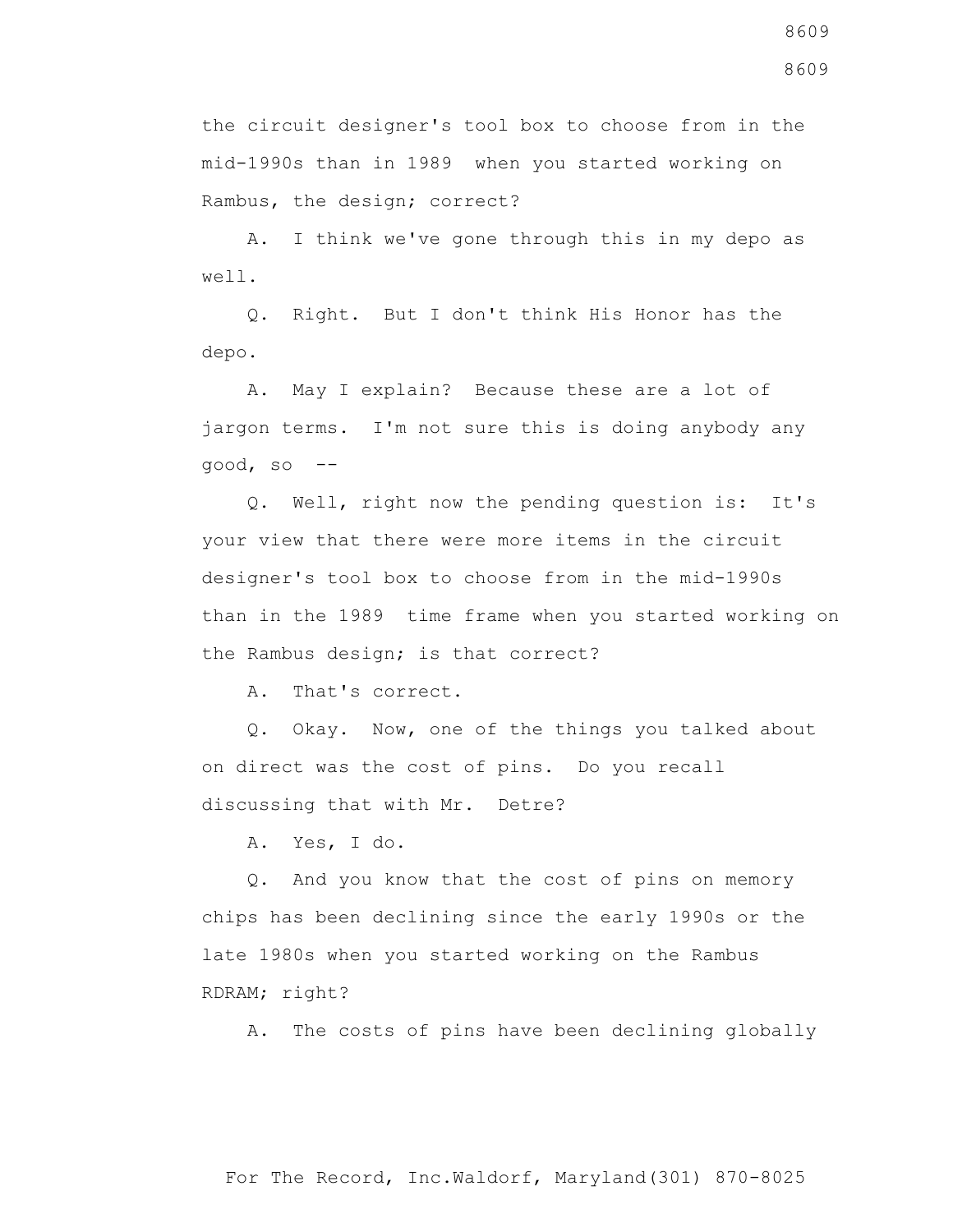on DRAM chips and other chips. It's one of the things that scaling seems to do.

 Q. And over time the ability to build packages with more pins has improved, hasn't it?

A. That is correct.

 Q. And in fact you're aware that in the direct RDRAM -- the current generation of RDRAM is called direct; right?

A. That's correct.

 Q. And in that product you increased the number of bus lines from 8 to 16, didn't you?

A. That's correct.

Q. And more bus lines means more pins?

A. That's correct.

 Q. And it was less of a concern at that time because the cost of adding the pins was less?

A. That's correct.

 Q. Are you familiar with something called the no-connect pin?

Have you seen pin diagrams with an NC on them.

A. Sure.

Q. Are you familiar -- that means no-connect pin; right?

A. That means pins not used.

Q. And it's easier to use the no-connect pin if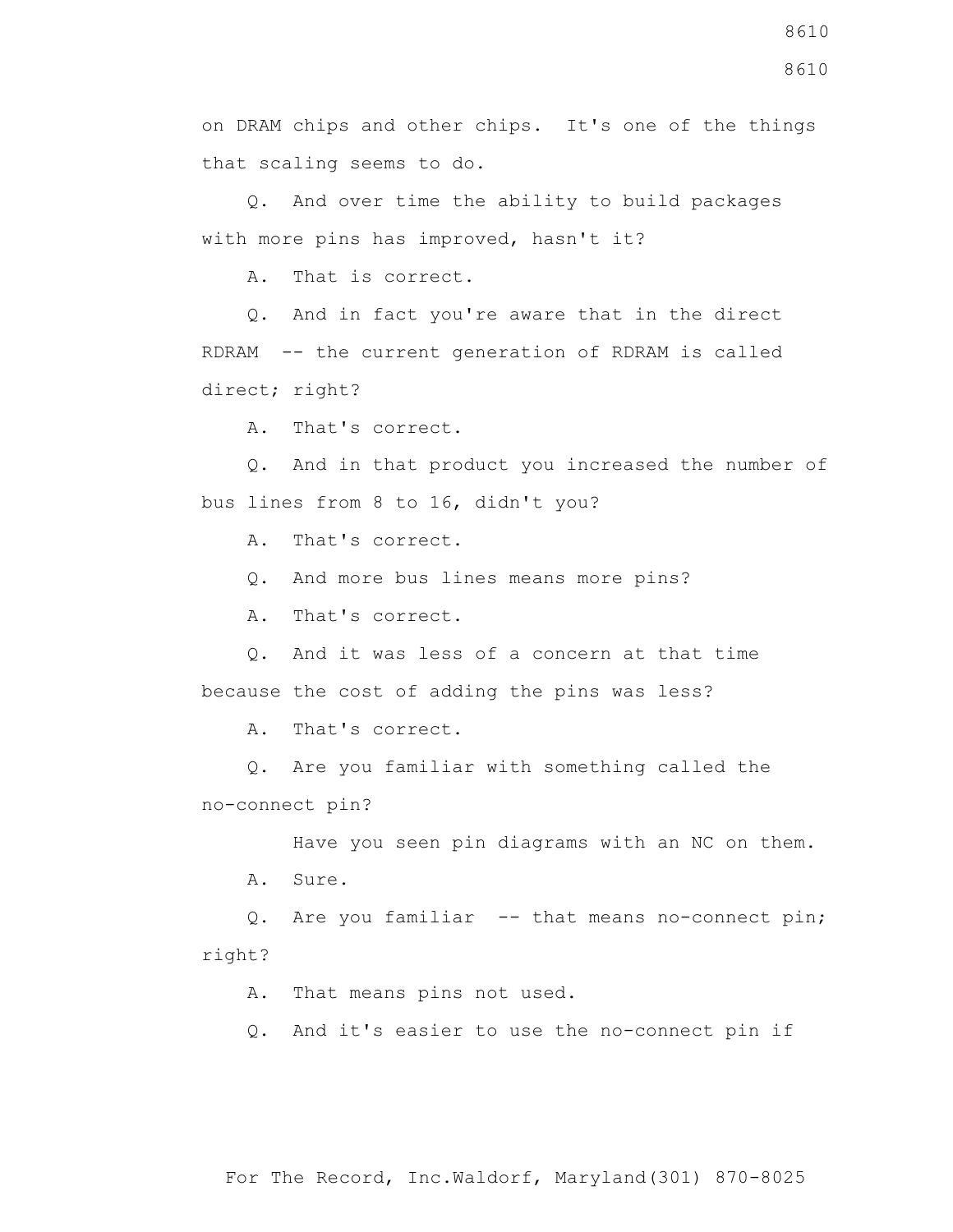you have a new function than to add a new pin, put a new pin on; right?

 A. Well, if you're going to say it's cheaper not to have any pin, not to use it, if you had a no-connect, it's cheaper to use the no-connect pin than if you didn't have a no-connect pin, so you know, there's costs -- pins have costs both integral to the die and the package, so just because you have a no-connect pin doesn't mean that connecting it is free.

 Q. Well, you would agree with me that if there are some pins on the DRAM that are not fully utilized, then the marginal cost of adding or using that pin would be less than adding a new pin?

A. That's correct.

Q. Thank you.

 A. But that doesn't say the marginal cost is small or zero.

 MR. WEBER: Your Honor, I'm about to enter a new area. We can either break for the day or we can take a break, whatever you prefer.

 JUDGE McGUIRE: How much more time do you have on the new area?

 MR. WEBER: I think we're looking at at least an hour, Your Honor.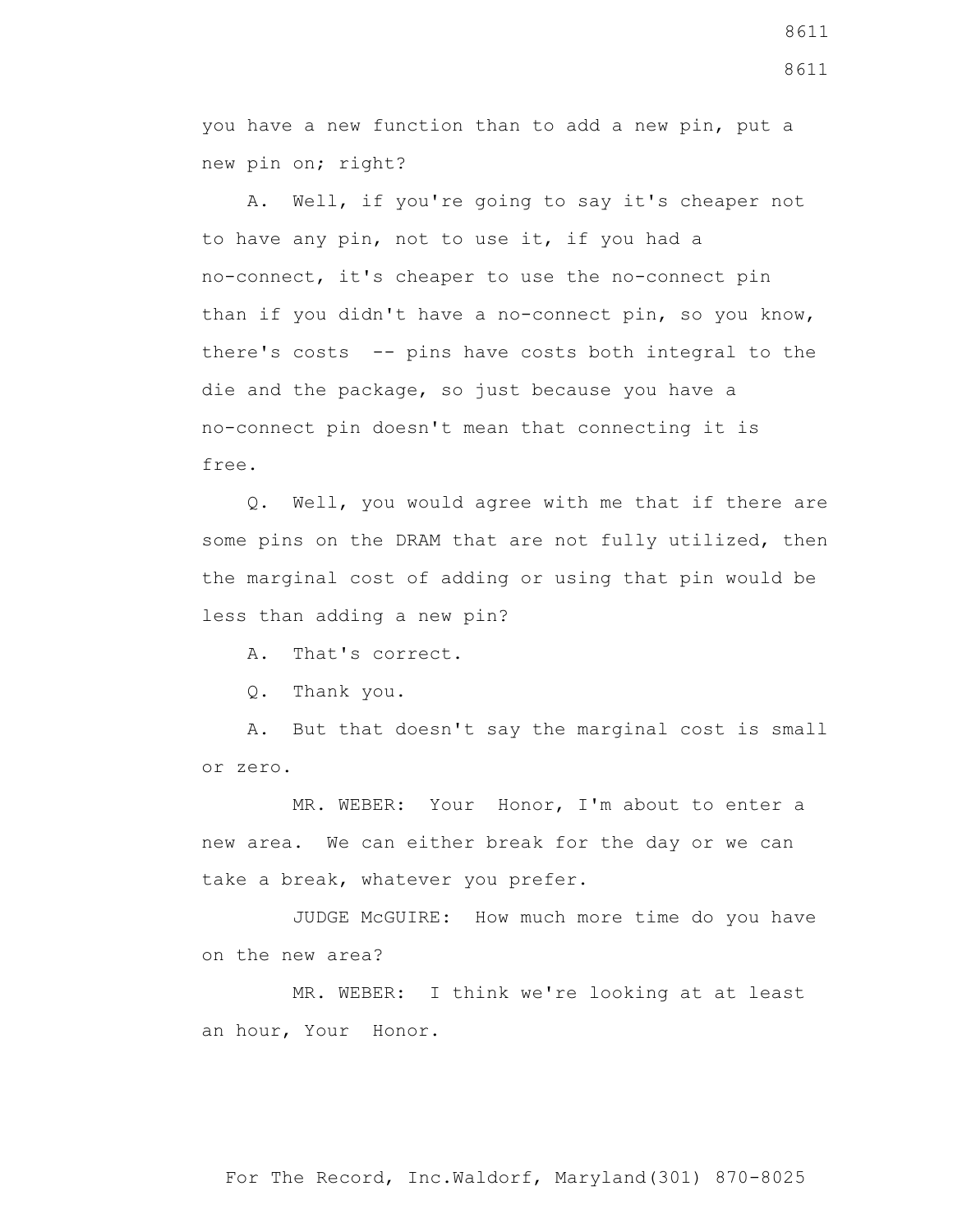JUDGE McGUIRE: At least an hour.

 MR. WEBER: I don't want to give you an underestimate like I did the other day.

 MR. DETRE: Your Honor, it would be our preference to finish today with Dr. Horowitz even if it means going a little bit late.

 JUDGE McGUIRE: So you have another hour and only -- is that the total or just in a new area?

 MR. WEBER: Well, the next area I'm about to get into is quite lengthy, so I don't --

 JUDGE McGUIRE: In total how much more time do you anticipate?

MR. WEBER: I think in total it's probably an hour to hour and a half, to be honest.

 JUDGE McGUIRE: And then we'd have to go back again and that's going to take us to, what, seven o'clock or so?

 MR. DETRE: Six o'clock, Your Honor. An hour and a half.

 JUDGE McGUIRE: It's going to take him an hour and a half to six, and then probably we're going to go back again for another round.

MR. DETRE: I will have five minutes at most, Your Honor.

JUDGE McGUIRE: Then let's take a break, just a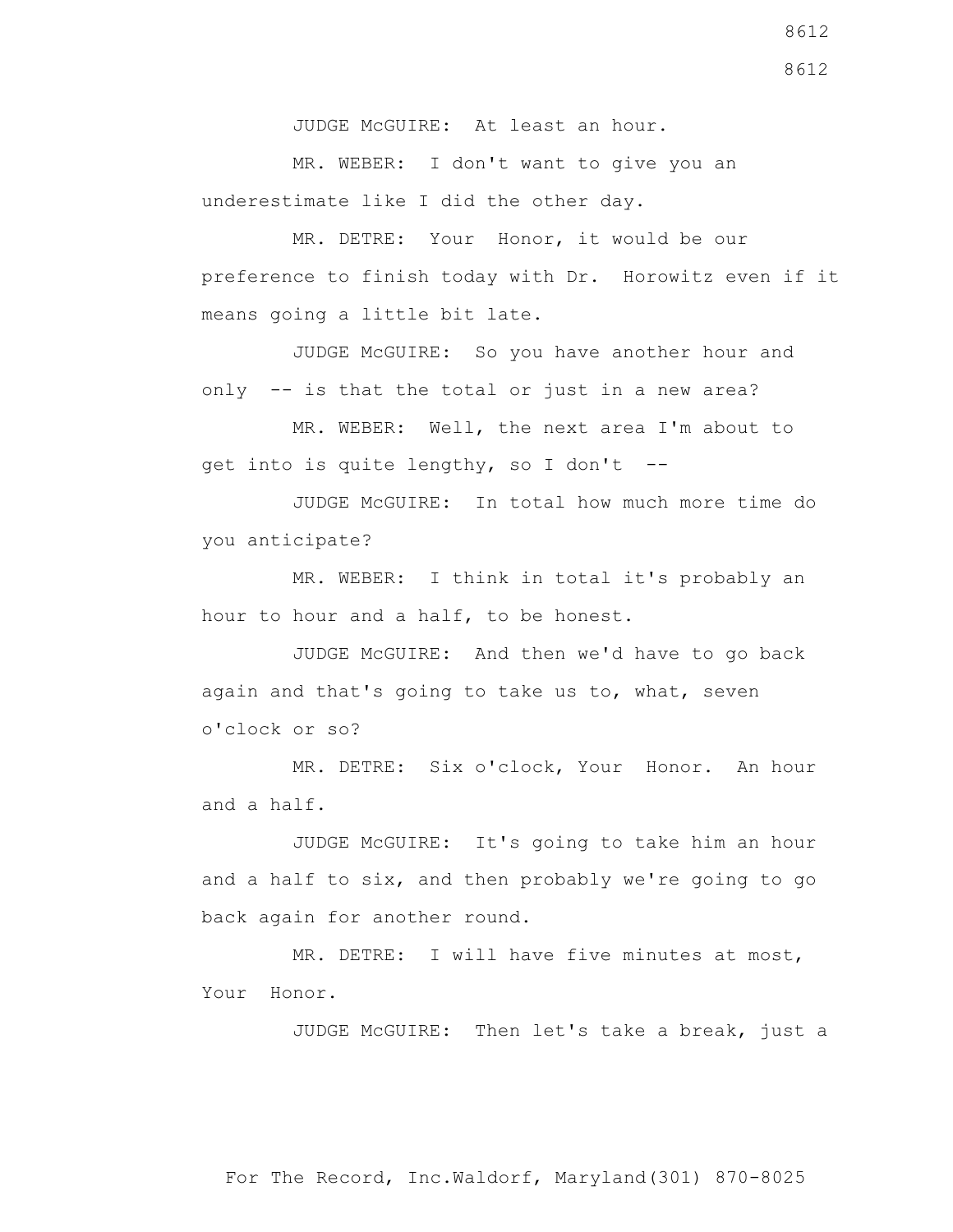short break, and we'll try to I guess conclude with this witness.

If we do that  $-$  and let me ask you  $-$  what's on tap tomorrow? Because I understand the intention was he was going to carry over till Friday. If he does that, then what's the plan for tomorrow?

 MR. STONE: Then we would not have a witness for tomorrow, Your Honor.

JUDGE McGUIRE: Just go dark tomorrow?

 MR. STONE: I think we would just be dark tomorrow because our next witness doesn't get in until then and he was planning to go up on Monday.

JUDGE McGUIRE: Okay. That's fine.

 MR. STONE: Before we go off the record, I just would mention to you, just on a housekeeping matter, that complaint counsel filed a brief on the Reese Brown deposition issue, and we have filed our response, so that issue is now, from our perspective, fully briefed. We filed it this afternoon. Just a page I think.

 JUDGE McGUIRE: I thought that issue had already been resolved.

 MR. STONE: Complaint counsel filed another brief on it. Maybe it hasn't all made it to your desk yet.

8613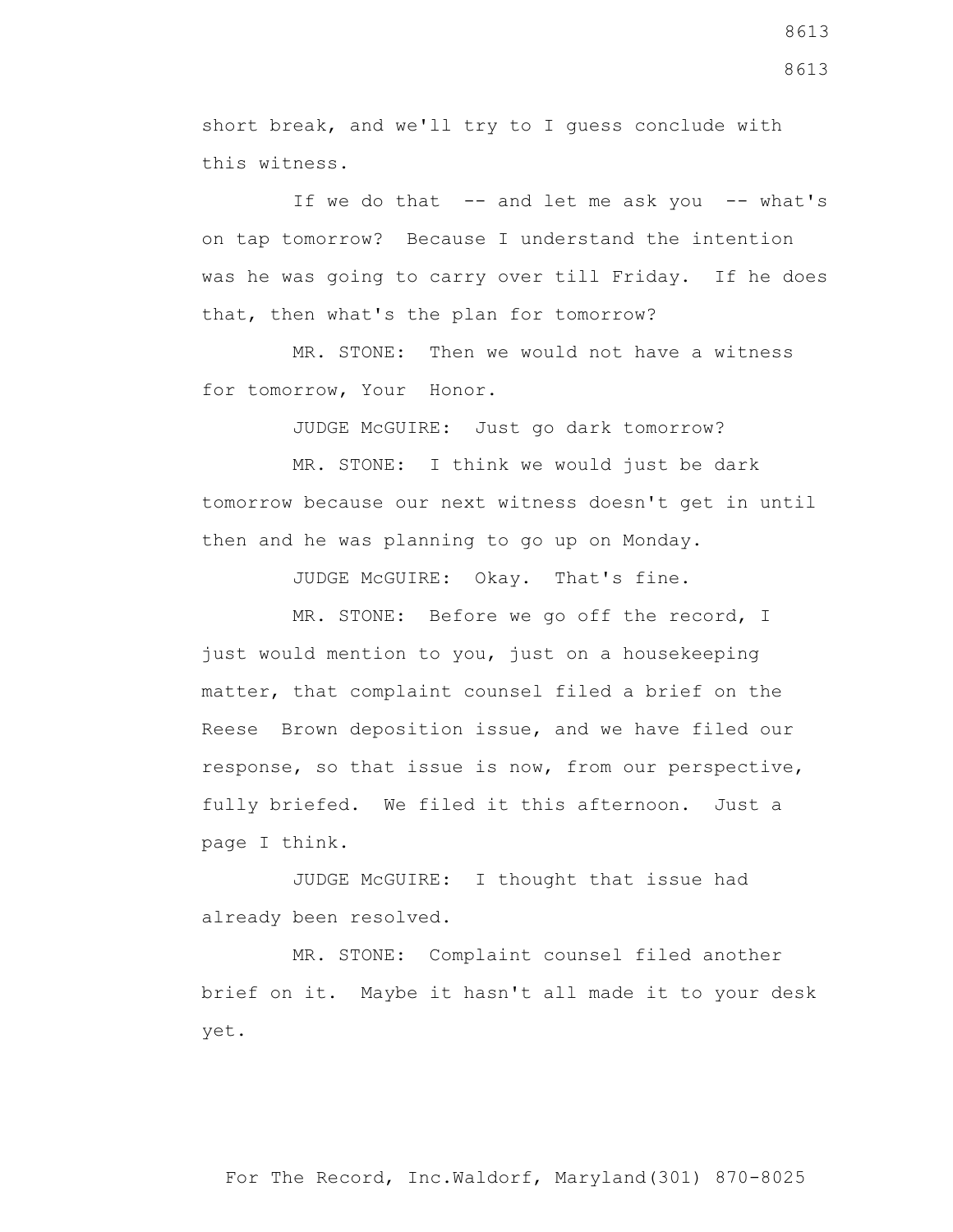JUDGE McGUIRE: I don't think it has.

 MR. DAVIS: I think it's a motion for clarification.

MR. STONE: And our opposition is there.

 JUDGE McGUIRE: Okay. All right. Let's take a short break.

## **(Recess)**

 JUDGE McGUIRE: Let's go on the record. MR. WEBER: May I approach, Your Honor? JUDGE McGUIRE: Yes.

BY MR. WEBER:

 Q. Let the record reflect I've handed the witness what's been marked and also in evidence as CX-1451.

 Do you recognize this document as the original '898 patent application that you and Dr. Farmwald filed with the U.S. patent office in April of 1990 ?

 A. It's a version of that. It's got some handwritten notes on top of it that --

Q. Well, could you turn to page 128 of CX- -- it's the little number in the right-hand -- lower right-hand corner.

A. Okay. Excuse me. 128?

Q. Page 128, yes, sir.

 A. I think they're out of order. Hold on one second.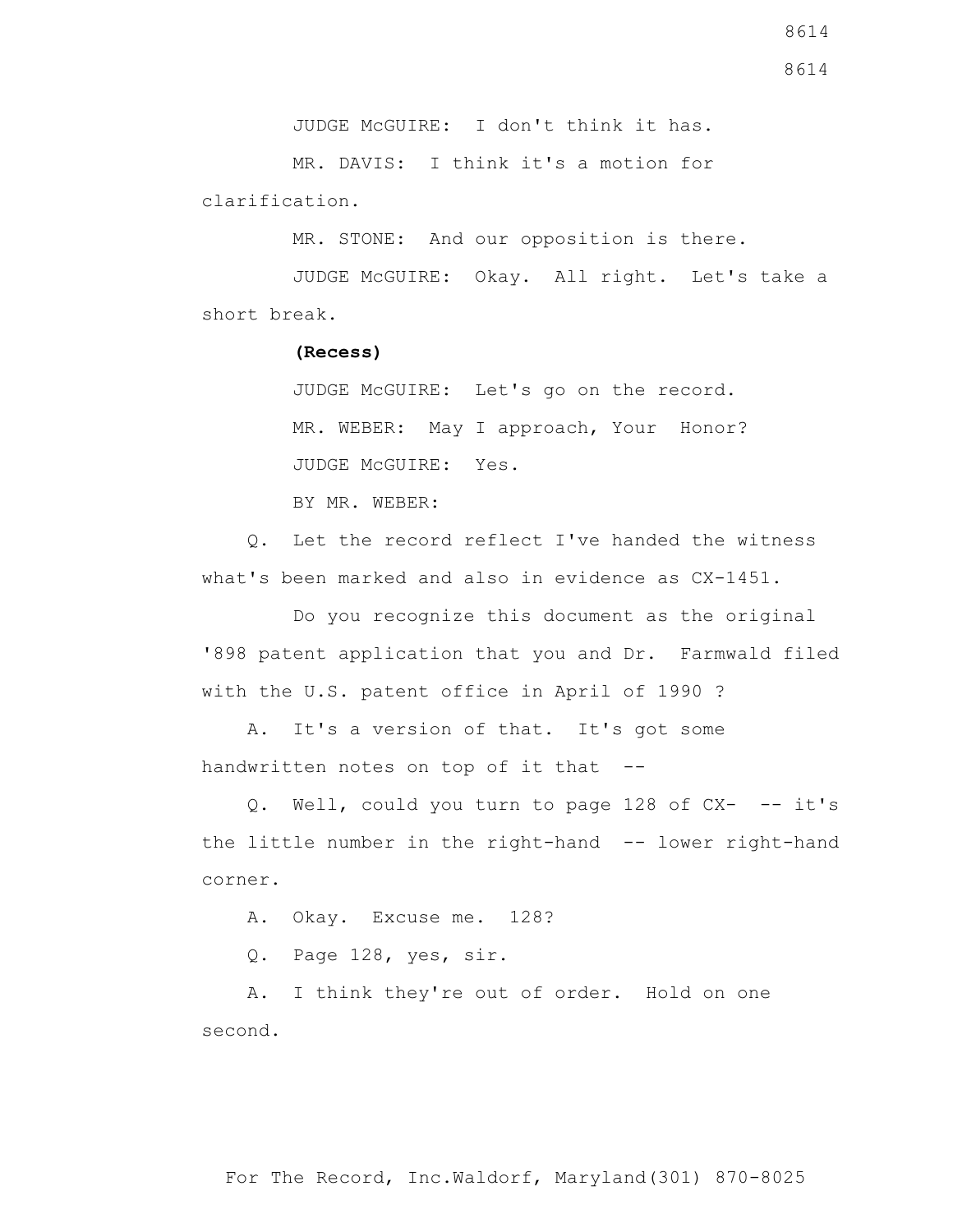I'm sorry. The pages were rotated, so I've got to get them back in order.

 Q. It should have a signature I think you'll recognize at the bottom of the page?

A. 128?

Q. Right.

A. Yeah. Yep.

 Q. And was that your -- is that your signature on this page?

A. Yes, it is.

 Q. So -- and you recognize Dr. Farmwald's signature up above yours under the line that says "inventor's signature"?

A. Yes.

 Q. And above that there's a paragraph talking about statements, that you're declaring that the statements are true and accurate under penalty of perjury; right?

A. Yes.

 Q. And that was something that you read and signed when you filed this patent application at the U.S. patent office back in April of 1990 ; correct?

A. Yes.

Q. Would you turn to page 3, sir.

A. Sure.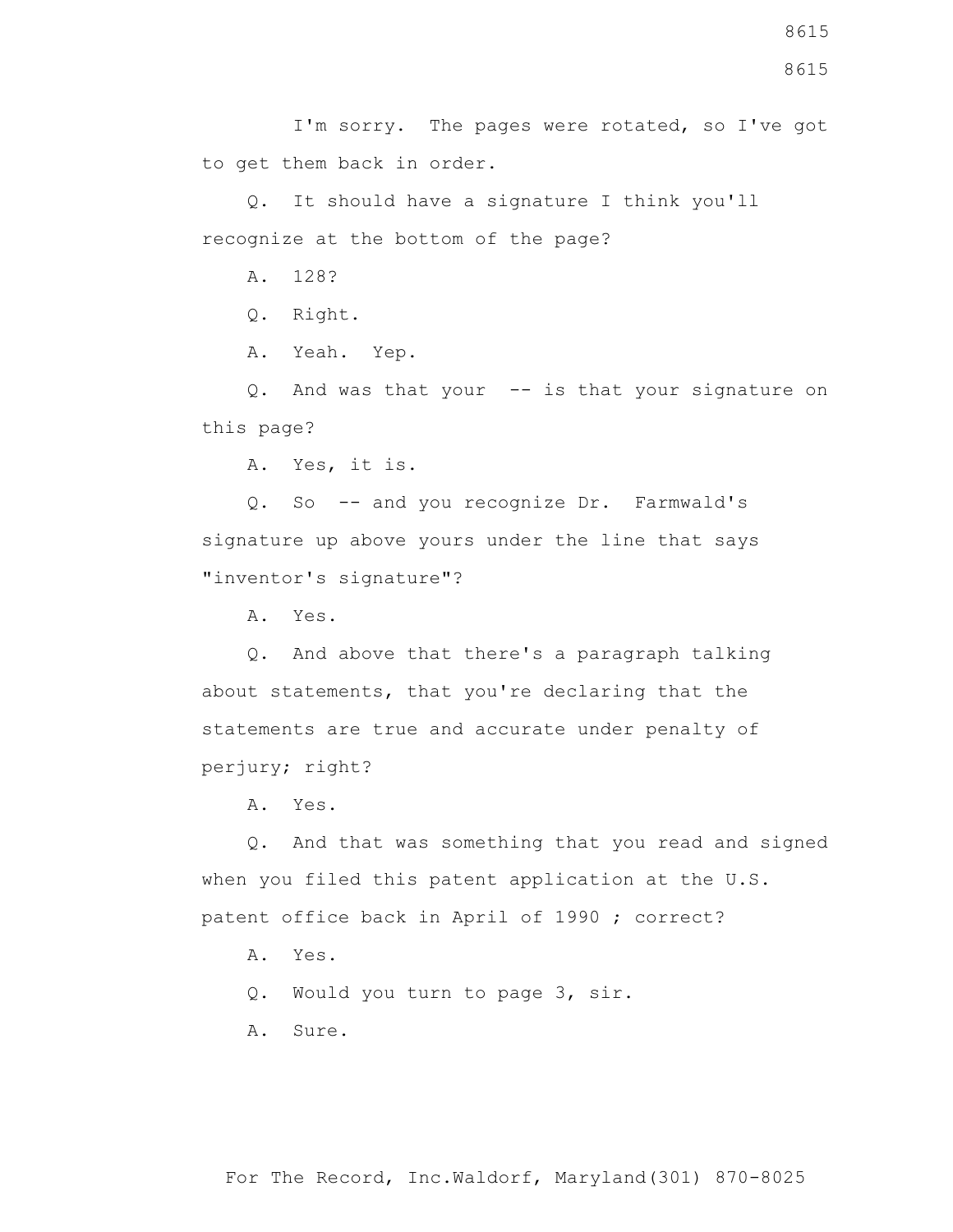A. Yes, I did.

 Q. Okay. Do you see the first paragraph? It says "field of the invention"; right?

A. Yes, I do.

 Q. And under that, the second sentence, "A new method of physically implementing the bus architecture is also described."

Do you see that?

A. Yes.

Q. And isn't that the key feature that

distinguished the RDRAM from other DRAMs that existed previously?

A. It's a feature.

 Q. And the notion in the bus architecture was to have this high-speed bus and then to multiplex some information on the bus so that the address, control and data could use some of the same bus lines; correct?

 A. Yeah, I didn't understand the question. I'm sorry.

 MR. WEBER: Can I have the reporter read the question back, please.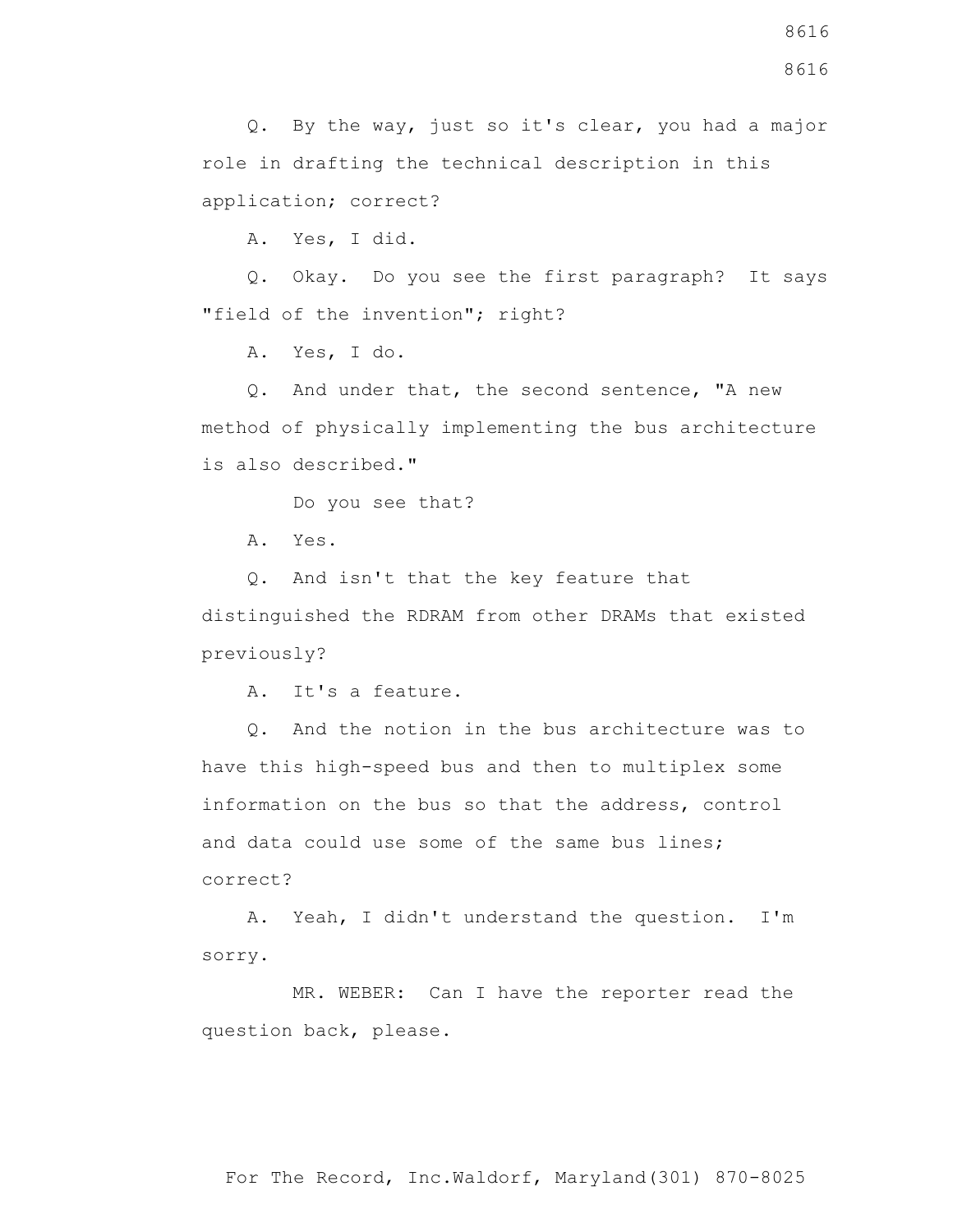## **(The record was read as follows:)**

 "QUESTION: And the notion in the bus architecture was to have this high-speed bus and then to multiplex some information on the bus so that the address, control and data could use some of the same bus lines; correct?"

THE WITNESS: I still don't know exactly what that means. I'm sorry.

 I can tell you that the patent describes many inventions. One of those inventions was a protocol that multiplexed information on top of high-speed bus lines. Other parts of the invention were the technologies and techniques needed to generate those high-speed bus lines.

BY MR. WEBER:

 Q. But when you talked about this multiplexing feature in your testimony in Richmond, Virginia in district court, you said that was one of the basic - that was the basic notion of your invention. Do you recall that?

 A. No. If you want to look at the testimony, we can. Maybe it will refresh my memory. I'm sorry.

Q. Sure. We could do that.

Do you have the trial transcript, page 53. MR. DETRE: Did you say 53?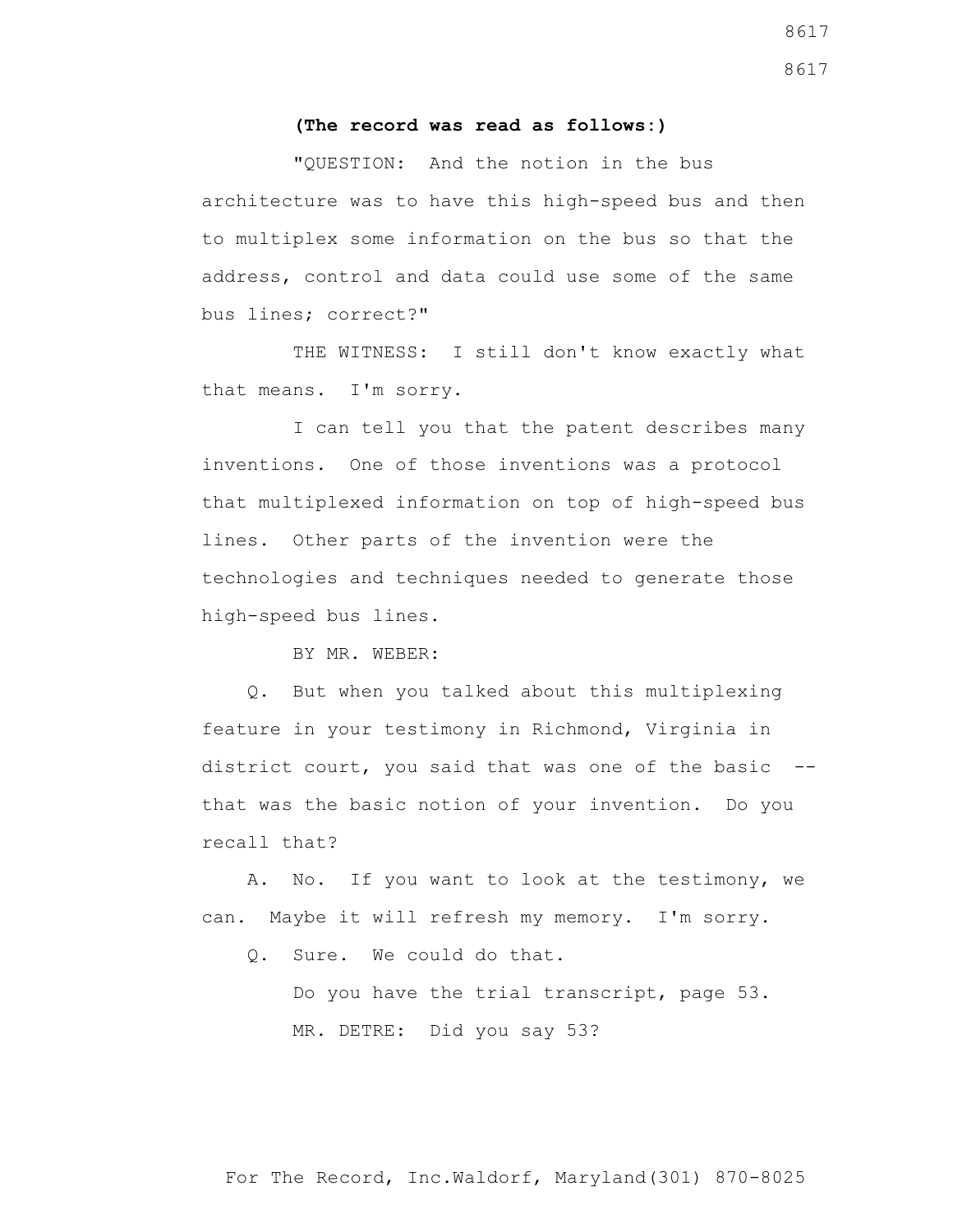BY MR. WEBER:

Q. Page 53, line 23 up to the top of page 54.

 Do you see you were asked the question by your counsel at line 23: "Okay. And so what was the basic notion?

 "ANSWER: So the basic notion was to have this high-speed bus and to then multiplex some information on the bus so that the addresses and the data could use some of the same control -- some of the same wires, these high-speed wires we were trying to share. Now, multiplexed just means some sort of sharing."

 A. That's correct. If you read -- if you read the paragraph above, it says one of the issues --

JUDGE McGUIRE: Just a second.

 MR. DETRE: I was going to read the rest of it in, but Dr. Horowitz --

 JUDGE McGUIRE: But it's not his task. I'll let you, for the rule on completeness, go ahead and so we can get this complete and then we can move on.

 If it will save some time, then I'll let him go ahead and read the part.

Go ahead, Dr. Horowitz.

THE WITNESS: So it said "let's get back to" -so the question was: "So let's get back to this initial notion that Mike Farmwald had for your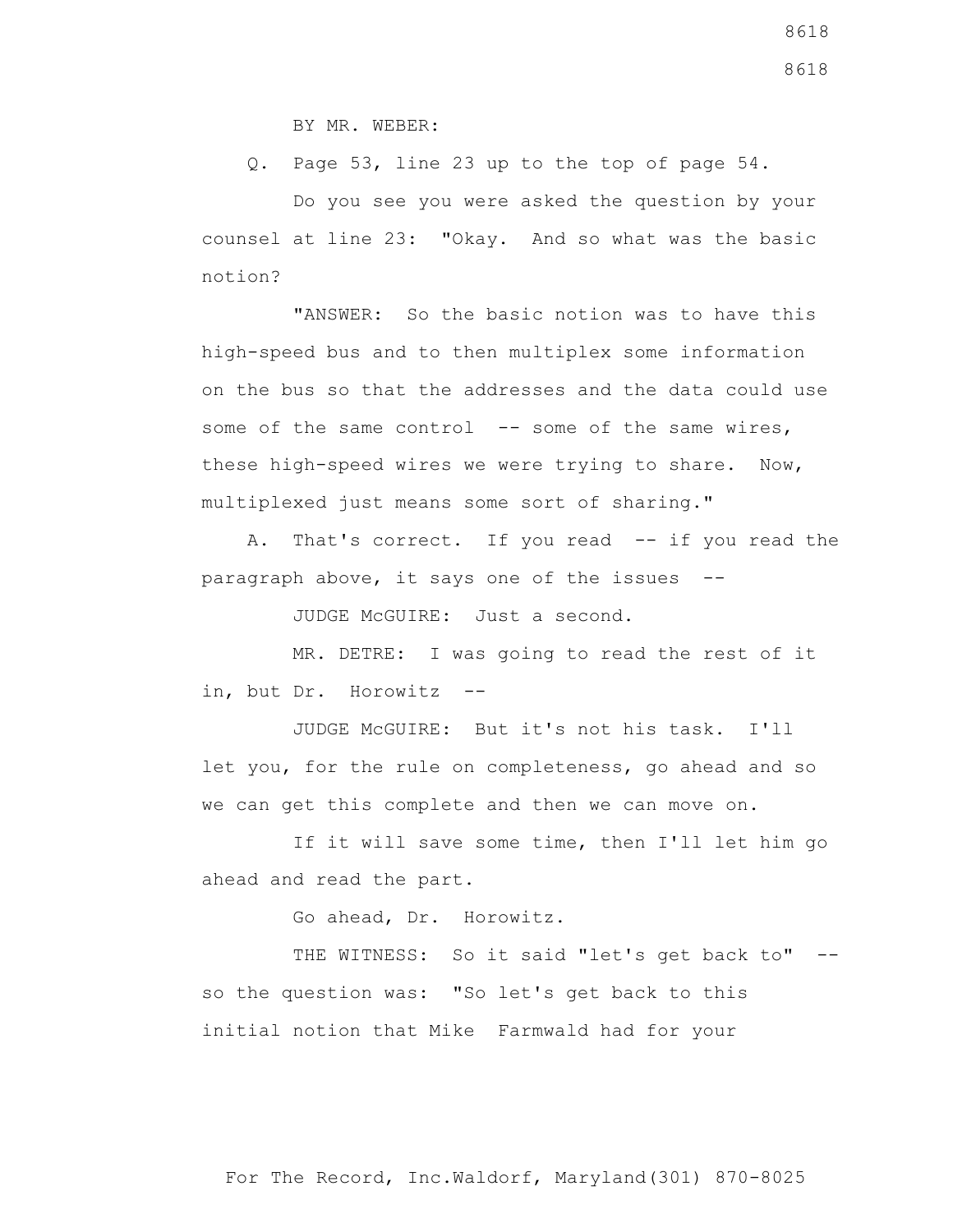consideration.

 "With respect to Exhibit 911, what was the basic notion?"

 And the answer was: "The basic idea, as I said, was to change the interface to the DRAMs to make the wires go from the CPU to the memory chips at high-speed bus.

 "Now, in order to do that, the first thing that we both agreed is that the bus had to be a synchronous bus, which meant that the DRAMs had to be synchronous DRAMs.

 "But then in order to do that, what we were going to have to do is get those wires to be high-speed wires. Okay. And there were certain techniques you could use to make wires high speed, but those were going to be a little expensive.

 "So what we decided to do was try to see how few wires we could use. Because we thought, especially back in 1990 , if we're going to have these high-speed wires, then less of them would make it more possible - more feasible to implement."

 JUDGE McGUIRE: Okay. Mr. Weber, you may proceed.

BY MR. WEBER:

Q. And then what follows is the question and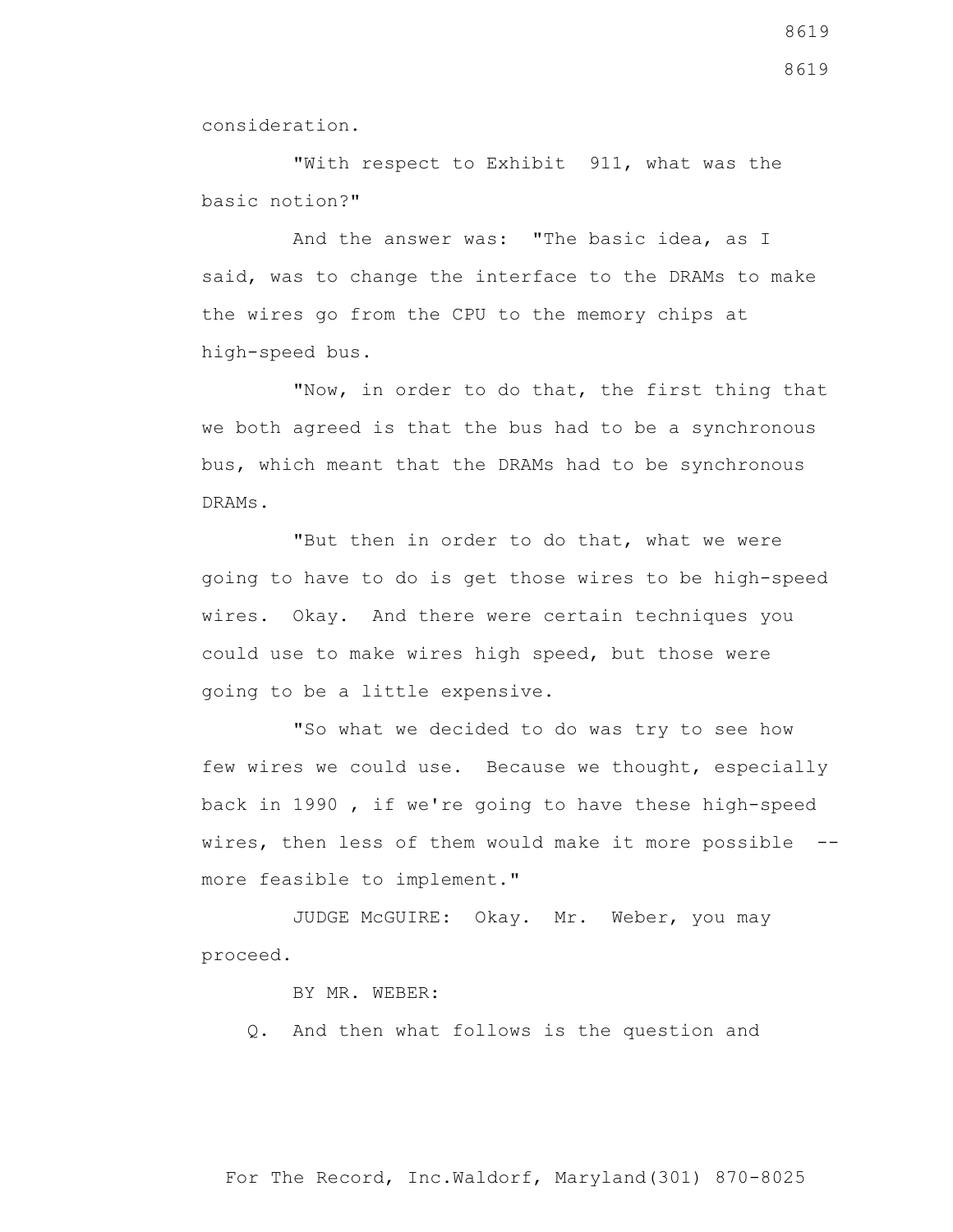answer that I read in; right, professor?

A. That's correct.

 Q. And was the testimony that I read in and you just read in accurate when you gave it?

A. Yes, it was.

Q. Is that still your testimony today?

A. Yes, it is.

 Q. Now, this patent application that you filed in 1990 uses the term "narrow bus" to describe the bus architecture, doesn't it?

 A. I think the -- i don't know. If you say it is, I assume you've read it in there?

I mean, I don't -- we referred to it in many ways, and as Mike Farmwald testified yesterday, he said there's implementation that was not such a narrow bus.

Q. We'll talk about that in a few minutes.

 Could you turn to page 43 of the CX-1451, lines 1921 -- through 21.

 Do you see at lines 19 through 21 it describes a narrow, multiplexed time-shared bus? Do you see that?

A. Yes.

 Q. And the term "multiplexing" as used here means you have a bus that is carrying different pieces of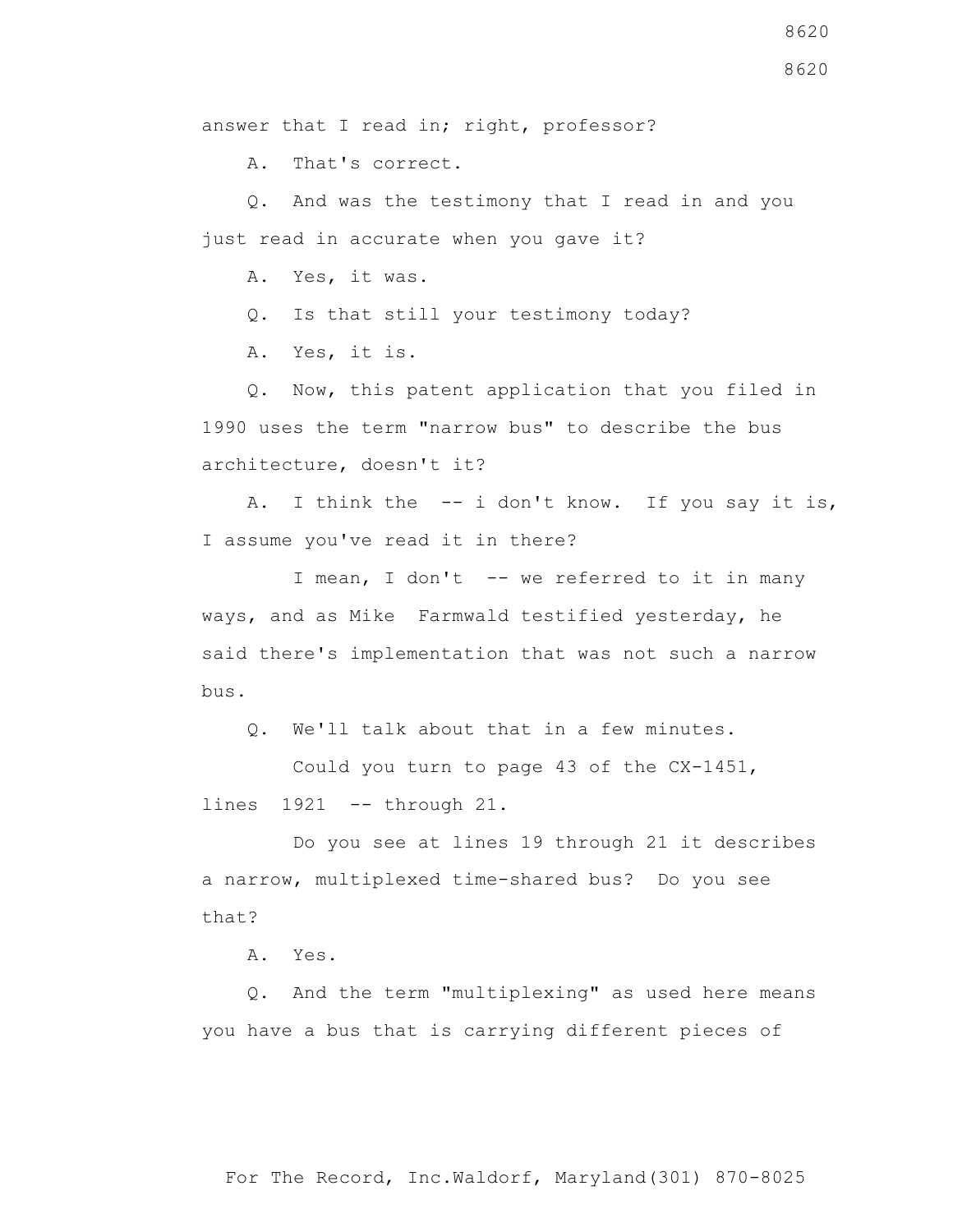information at different points in time; right?

A. Yes.

 Q. So that means you could have a bus carrying address and control information as well as data on the same bus line; right?

 A. You could, but you could also multiplex just address information on the same points.

 Q. Well, another aspect of your invention was the use of a packetized protocol; true?

 A. Yes. Another invention that we made was bus protocol to use on the bus.

 Q. And "packetized" means the data traveling over the bus is grouped together in packets?

 A. Okay. I wouldn't say it exactly that way, but okay.

 Q. And this packetized feature was something unique to RDRAM compared to other DRAMs; correct?

 A. Well, at the time the other DRAMs were asynchronous and they returned a single data bit back, so yeah, it was very different.

 Q. Do you have any understanding whether JEDEC-compliant SDRAMs have packets or not?

 MR. DETRE: Objection. Outside the scope. Lacks foundation. Also calls for expert testimony.

JUDGE McGUIRE: Sustained.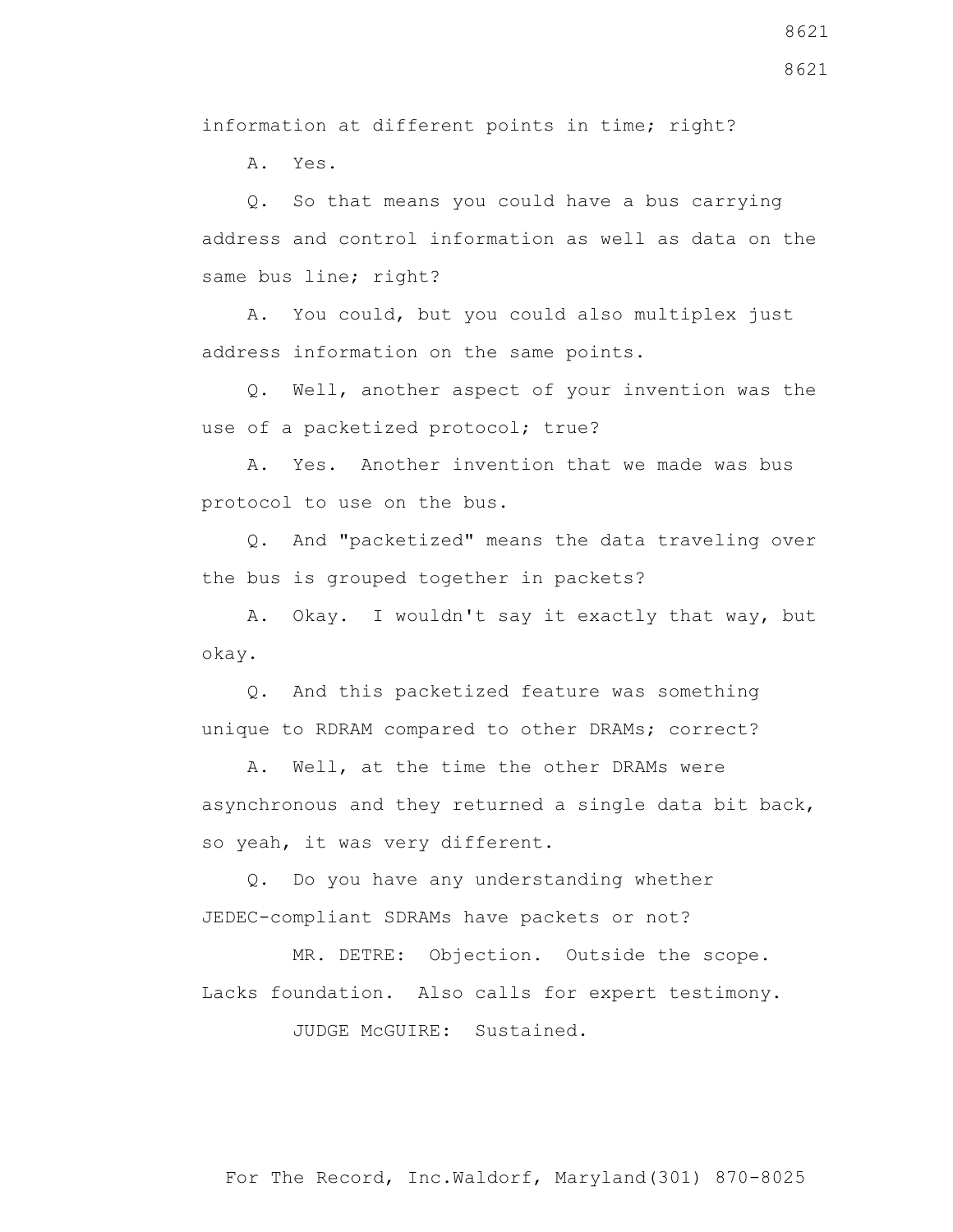BY MR. WEBER:

 Q. Well, anyway, it's your view that putting these -- this packetized system on a DRAM was an innovative step?

 A. Yeah. The interface that we put on the DRAM was I believe innovative.

 Q. Let's look at some of the drawings in your patent application.

 Can you turn to page -- let's start with page 129, figure 3 at the bottom of the page, if you could pull that up.

A. Excuse me. 129?

Q. Right.

A. Okay.

 Also, I just noticed there are pages on the end of this document that were not part of the original patent application, so...

 Q. But the page 129 is the first page of drawings after your signed statement; right? Do you see that?

A. Yes, I do.

 Q. Okay. And these drawings were attached to the original application; is that correct?

A. That's correct.

 Q. Could we pull up and put alongside one of the documents you discussed on direct with Mr. Detre,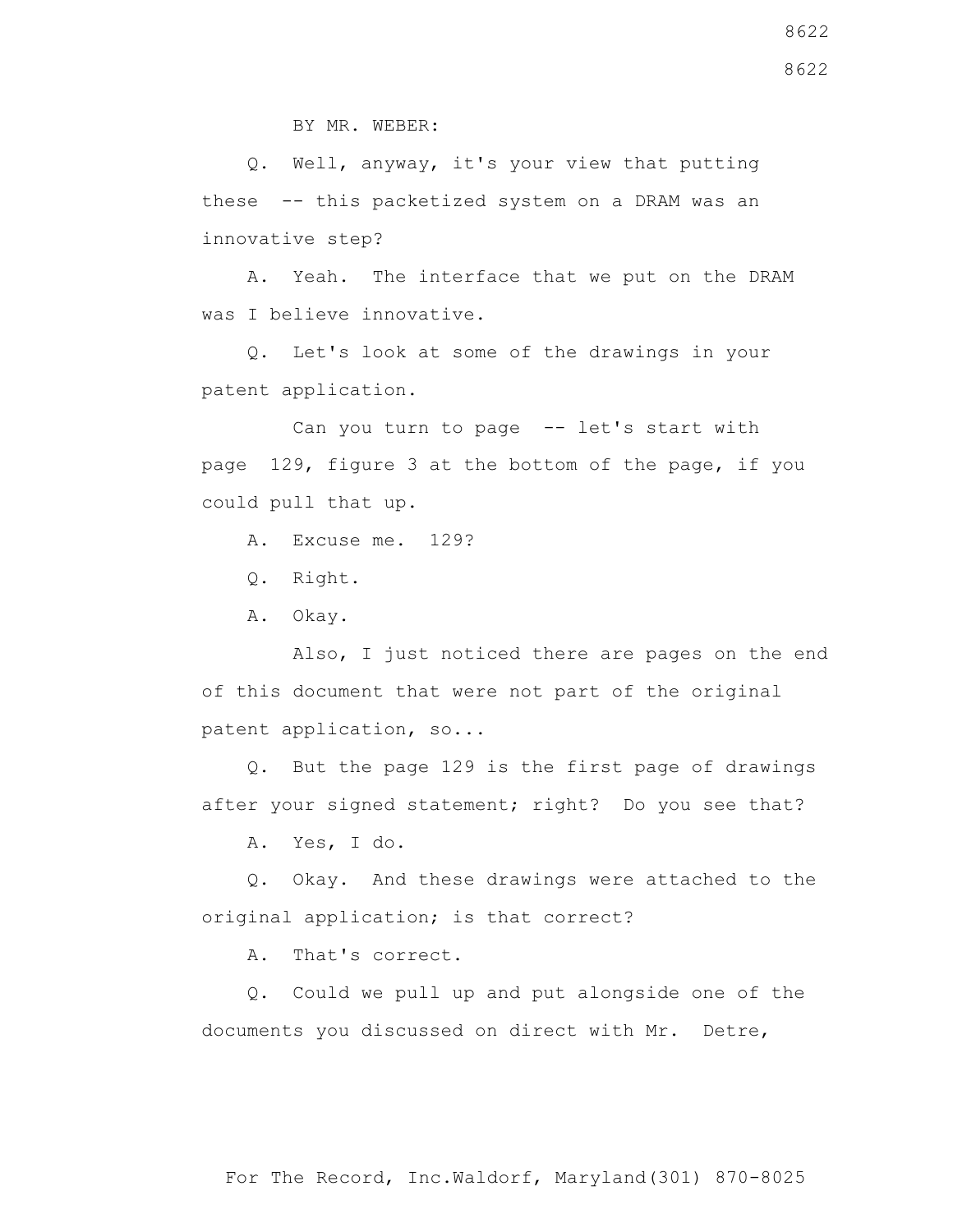8623

RX-301. Could we pull up page 77 of RX-301, the figure 3, not the one in the -- okay.

I'm going to go to page 77 -- actually it's figure 6 on the lower left-hand corner of the page, if we could pull that up. And enlarge it.

 And just so the record is clear, RX-301, if I've got that right, that was part of one of the articles that you discussed on direct with Mr. Detre.

A. If you want me to confirm that, I'd need to --

Q. Yeah, it's page 77, RX-301.

 A. Okay. Yes. So that was the figure presented at the conference.

 Q. Now, are these two diagrams generally showing the same thing, sort of an overview of the Rambus physical configuration or Rambus architecture?

 A. These things are showing the same thing and they're showing the invention that we did in packaging, which was a vertical mount of the DRAM packages, so it's one of the inventions that we disclosed in the technical specification.

 Q. And this is one of the things you thought was innovative; right?

A. Yes, we did.

Q. Other DRAMs didn't look like this, did they?

A. Not at the time.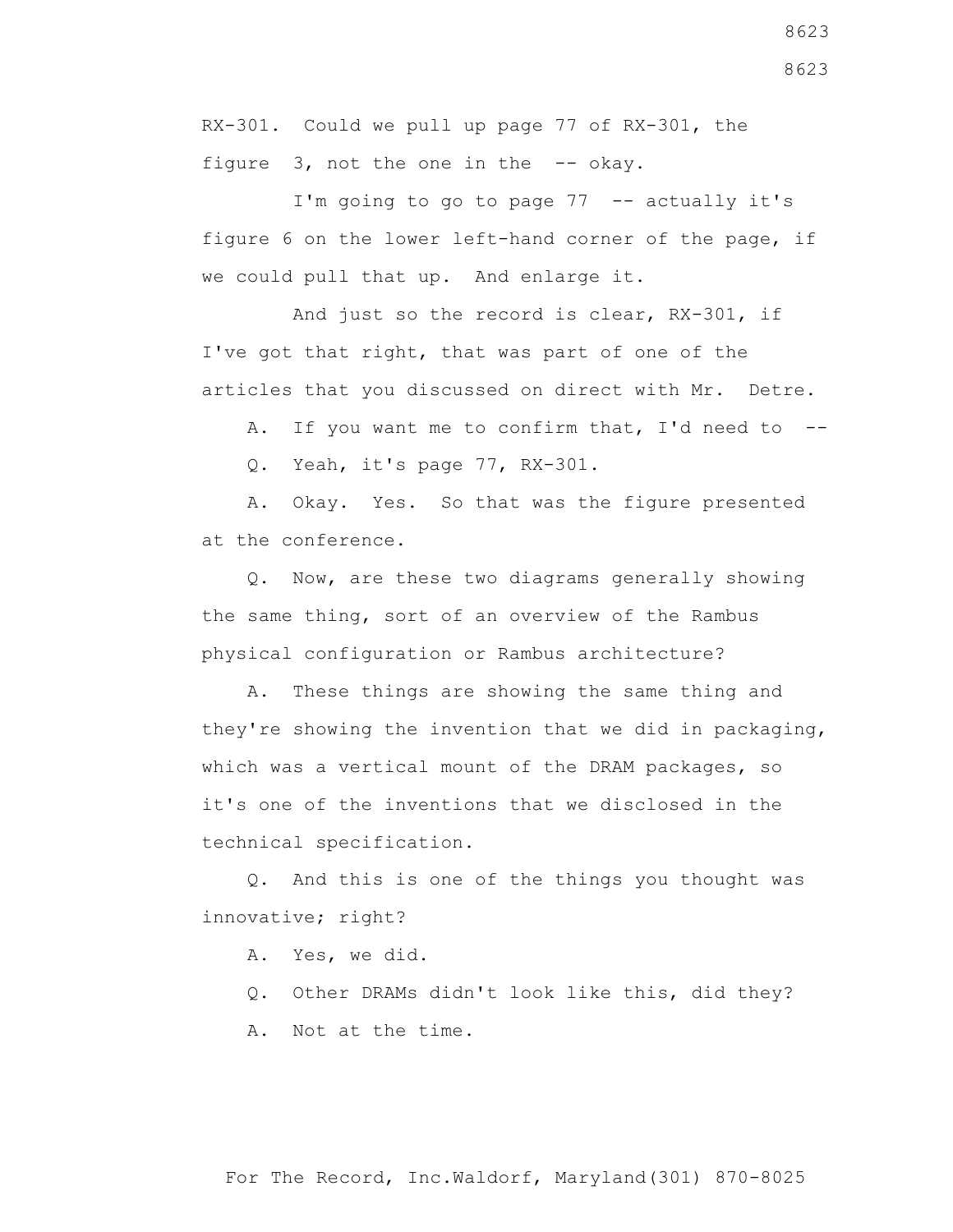Q. And if you look at figure 3 on the bottom, am I right, on the right-hand side that would be the controller or CPU?

A. The controller or CPU.

 Q. What's in the middle that's sort of blacked out, that would be where the bus lines would be?

 A. Right. I believe in the original description they were -- this is a result of xeroxing -- they were individual lines in there.

Q. Right.

 And you actually can see some of the individual lines if you look at figure 6; right.

A. That is correct.

 Q. And then over on the left-hand side it's a bunch of DRAM, RDRAM -- in this case it would be RDRAM memory chips; right?

A. That's correct.

 Q. And that's how it would be lined out with the memory chips lined out in a line, then the bus and then the controller; right?

 A. Well, in the original description, we had an innovative packaging solution and a packaging invention was described here.

 Q. And this was one of the drawings that was attached to your patent application?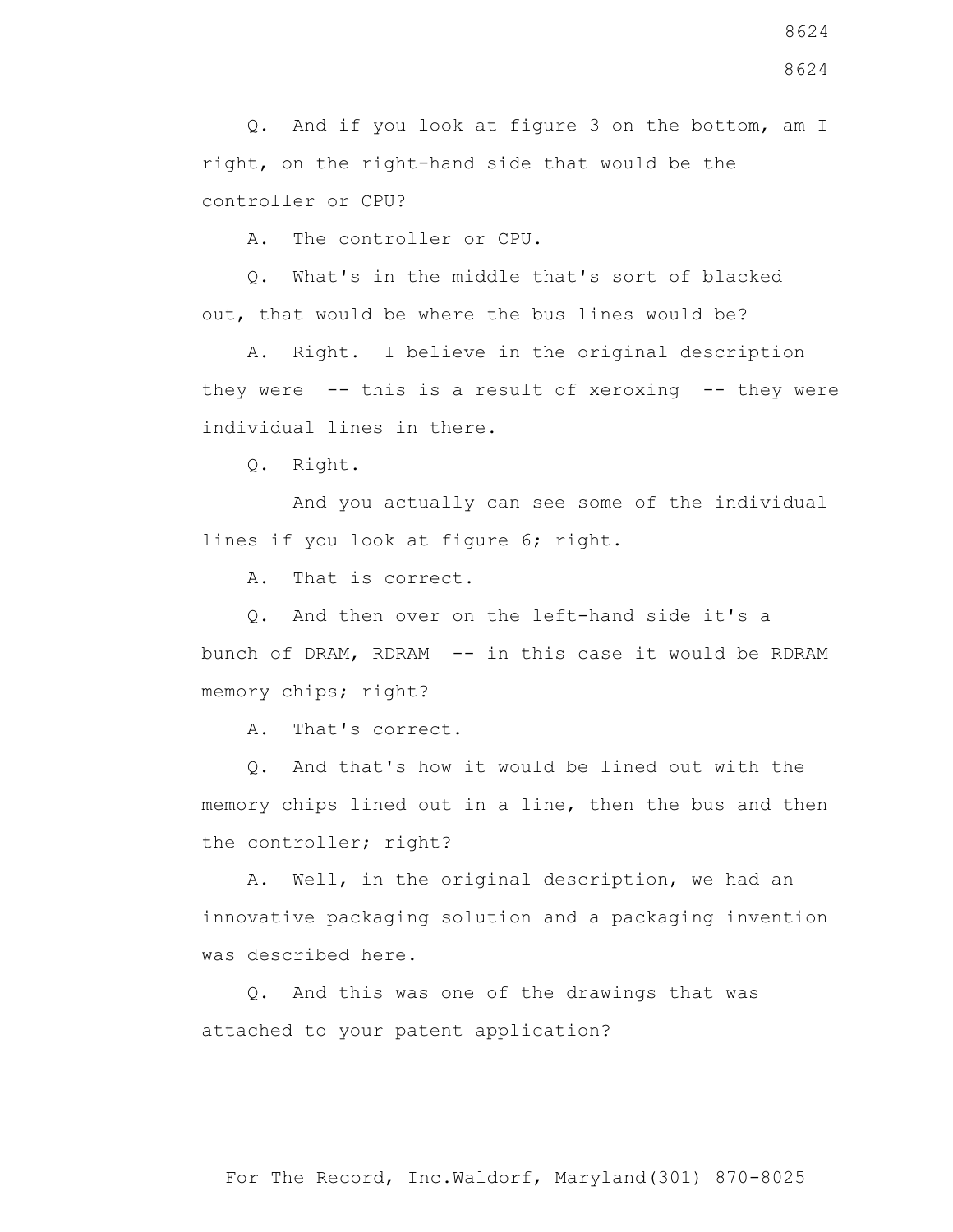A. Yes. Because it was describing one of the inventions.

 Q. Let's go on to the next -- if we can go on to the next drawing in CX-1451, which is figure 2, at page 130, take a look at that, please.

What's depicted in figure 2?

 A. Figure 2 is an electrical drawing of the bus interface.

 Q. Would figure 2 depict a typical RDRAM-style architecture?

 A. I'm not sure what you mean by "typical RDRAM-style architecture." I'm sorry.

 Q. Was this something that was also depicted in the published articles?

 Again, if you need to refresh your recollection, you can take a look at the RX-301.

 A. This was a picture of the Rambus bus which had multiple lines that went across that each of the DRAMs connected to.

 Q. Okay. And if we look at this, there's a total of eight data lines; right?

A. That's correct.

 Q. They're not all shown, but it would be lines zero through seven would all carry data; is that right?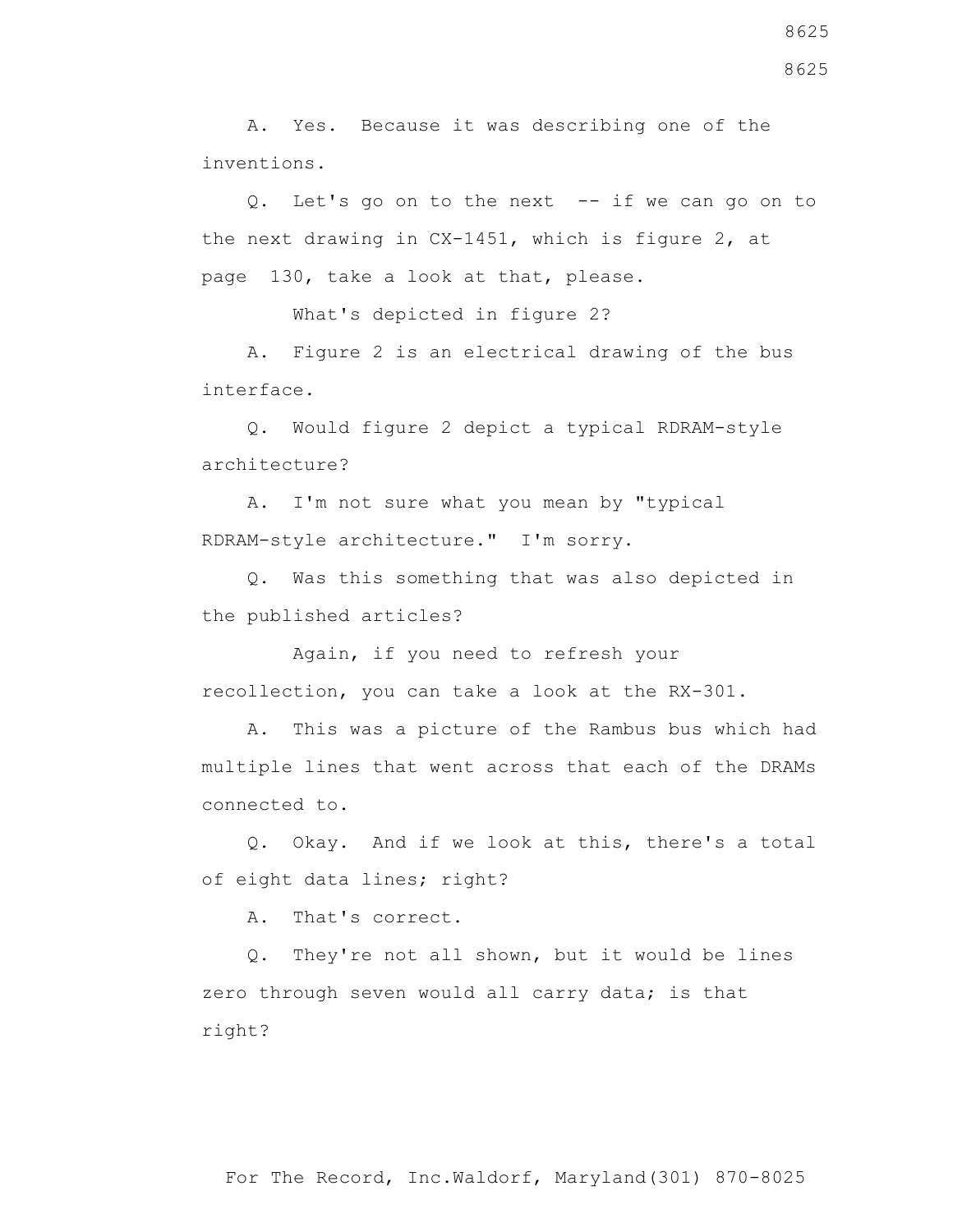A. Yeah, I believe in some implementation -- and then there's the address valid line which also is another, essentially, data line.

 Q. But you would agree with me that all eight of these lines that are shown in figure 2, in addition to carrying data, they would also be carrying control and address information; correct?

 A. Well, this picture doesn't denote what they carry, but in the first implementation of the Rambus DRAM that's exactly what happened. In later implementations that's not what happened.

 Q. The later implementation, you're talking about the direct where it went to 16 lines?

 A. It went to 16 lines and certain lines were address lines and other lines were data lines.

 Q. But there were still -- in the 16 lines there were still some lines that carried control, address and data information; correct?

 A. To be honest, I don't know the details of the direct RDRAM spec, and I'm not sure that what you're saying is true.

 Q. Do you recall discussing the issue of what would happen when you went to 16 bus lines instead of 8 in your trial testimony in the Infineon matter in federal district court in Richmond, Virginia in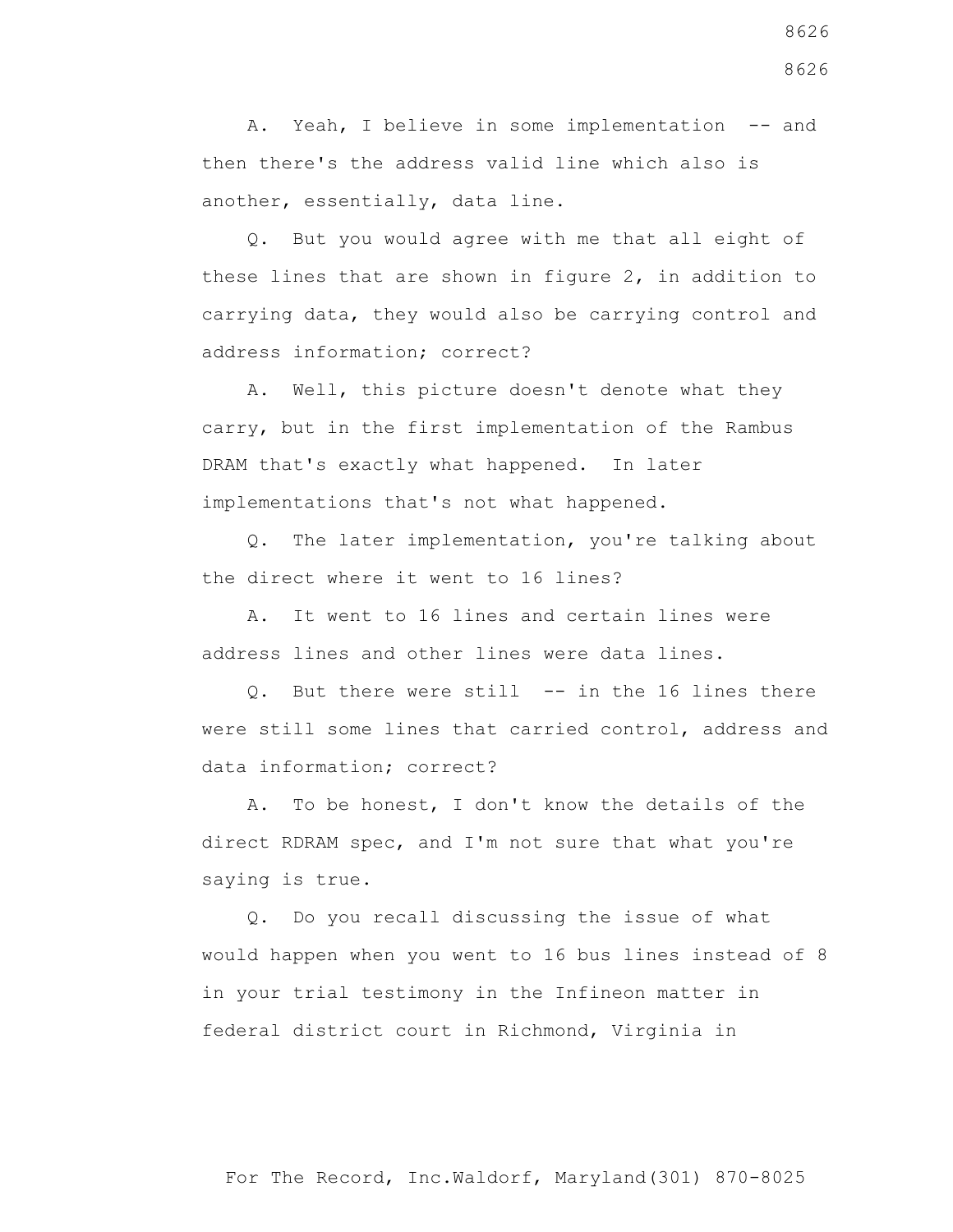April 2001, sir?

 A. I just remember being cut off when I tried to talk about it, so I don't remember exactly what got in the transcript.

 Q. Well, I don't think you were cut off in this answer.

Could you turn to page 206 of that transcript.

 This was redirect from your own counsel. The question at line 17 --

A. 206?

Q. Let me know when you're there, sir.

- A. At 206?
- Q. Yes.

 MR. DETRE: Your Honor, I believe that the testimony Mr. Weber was eliciting just now was about direct RDRAM and this testimony is not about direct RDRAM but what's in the original patent application, so I don't think it's relevant to the line of questioning.

 MR. WEBER: Your Honor, the last question I asked before I referred him to this was what would happen when he went to 16 instead of 8, and that's exactly what the question is.

 MR. DETRE: That was about direct RDRAM, Your Honor.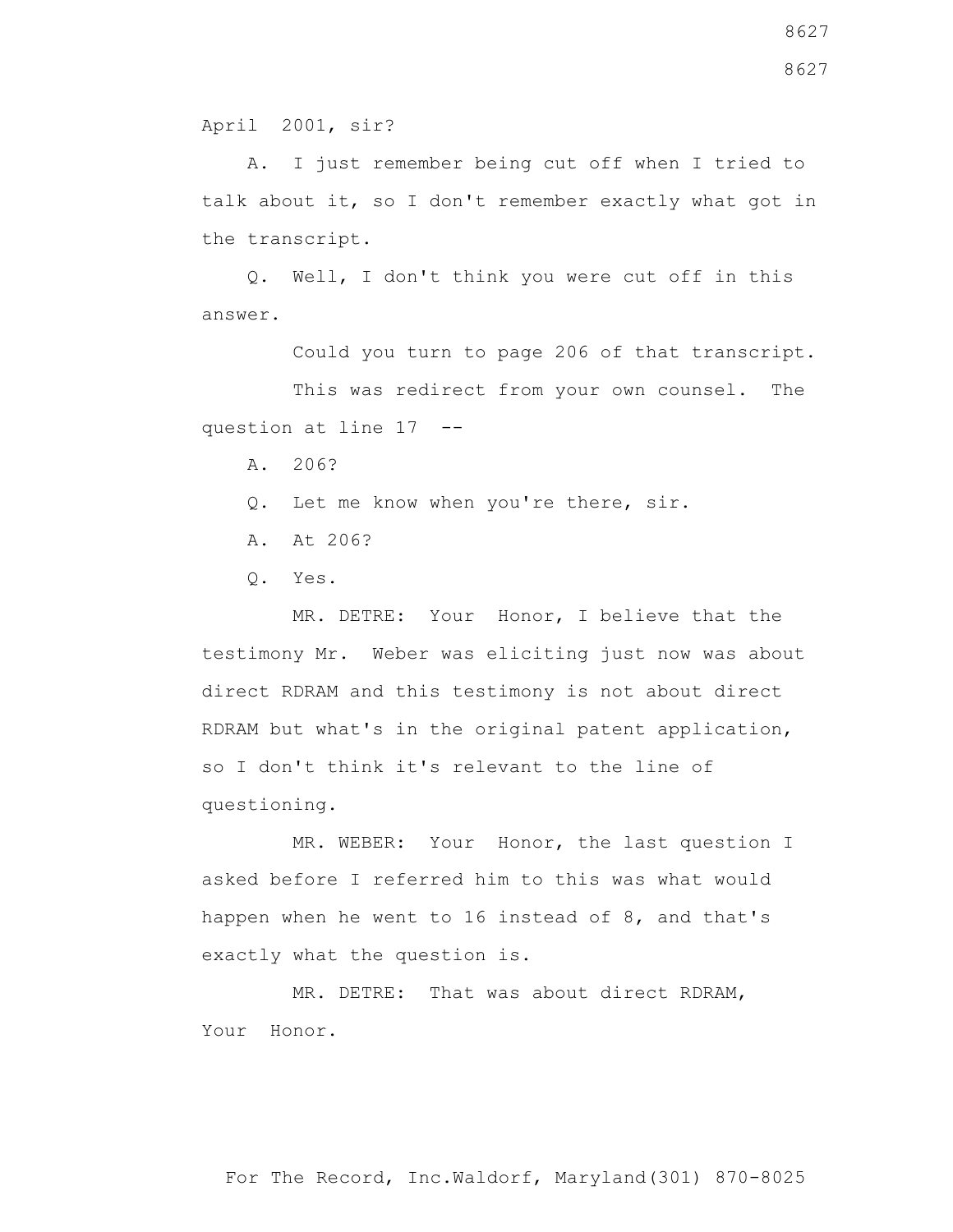JUDGE McGUIRE: Overruled. I'll hear the question.

MR. WEBER: Not the last question.

BY MR. WEBER:

 Q. Okay. Were you asked this question at line 17 and did you give this answer at line 19:

 "QUESTION: So in the circumstance of 16 wires instead of 8, what do the lines carry?

 "ANSWER: In the case of 16 wires versus 8, the wires would carry -- some wires would carry control, address and data. Other wires would carry address and data. And it's possible that some wires would carry just data."

Was that the answer you gave, sir?

A. Yes.

Q. Was that testimony accurate when you gave it?

 A. I think so, but I think you're trying to - okay. Let me  $-$ - if we're talking about what I  $-$ - if we're talking about the patent description, which is what I think we're talking to...

JUDGE McGUIRE: Mr. Weber?

 MR. WEBER: I'm just asking if his testimony was accurate.

 JUDGE McGUIRE: Well, let's draw a context here as to what he's talking about. If it's not clear what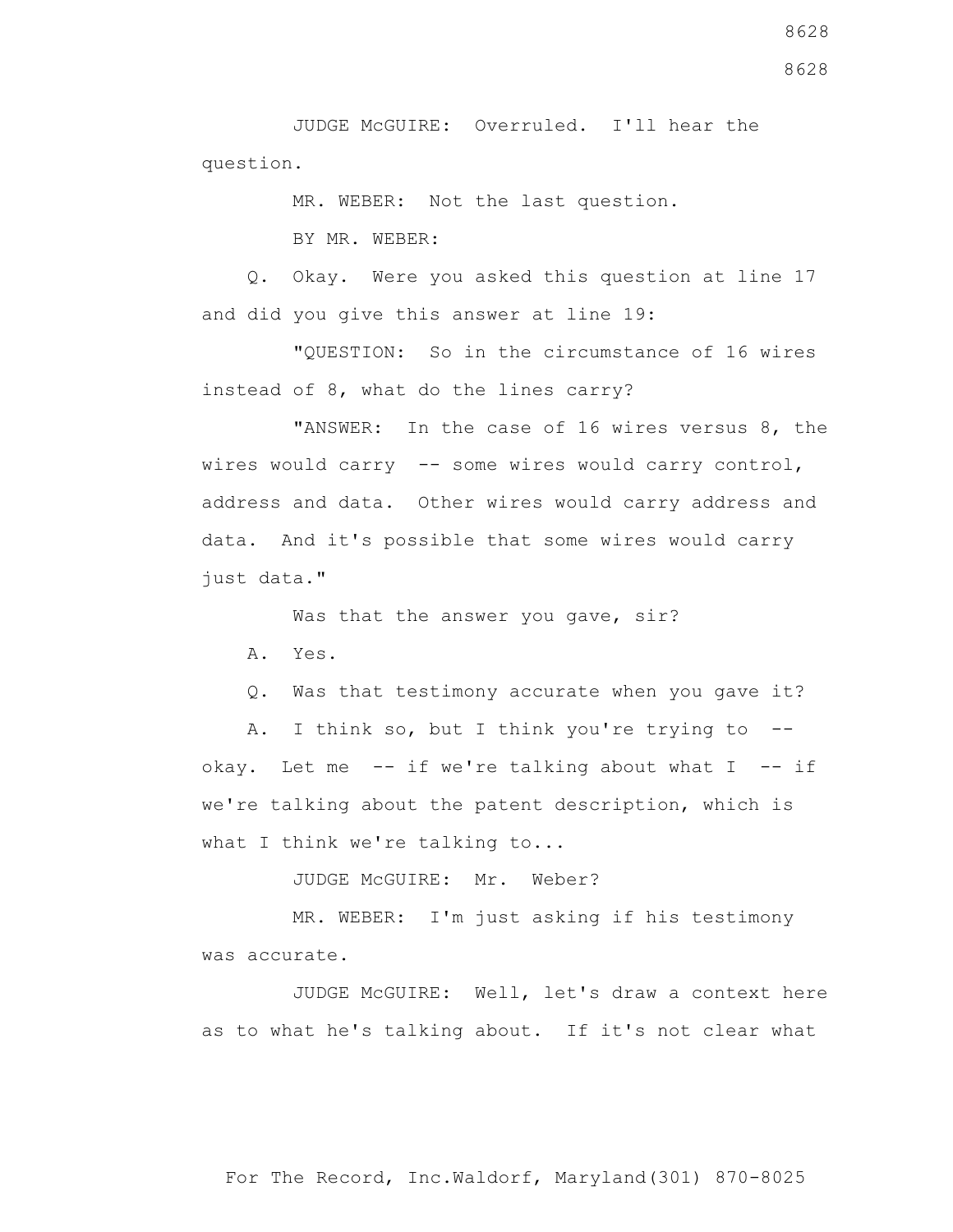he's talking about, then this whole inquiry is not going very far.

 MR. WEBER: The question I'm asking him is when he goes from 8 bus lines to 16 does he still have lines that are fully multiplexed that have control, address and data information, and in your answer you said you  $W\Omega U1d$   $-$ 

 JUDGE McGUIRE: Mr. Detre, did you have an objection?

MR. DETRE: Yes.

 Mr. Weber still has not clarified what the context is here, whether we're talking about a hypothetical implementation of the invention, whether we're talking about implementation of direct RDRAM.

> JUDGE McGUIRE: Can you clarify, Mr. Weber? BY MR. WEBER:

 Q. Well, first of all, it's a fact that direct RDRAM was in existence at the time you gave this testimony in April 2001; correct?

A. That's correct.

 Q. And there was a spec written for direct RDRAM by then?

A. That's correct.

Q. Okay.

MR. DETRE: I don't think Mr. Weber is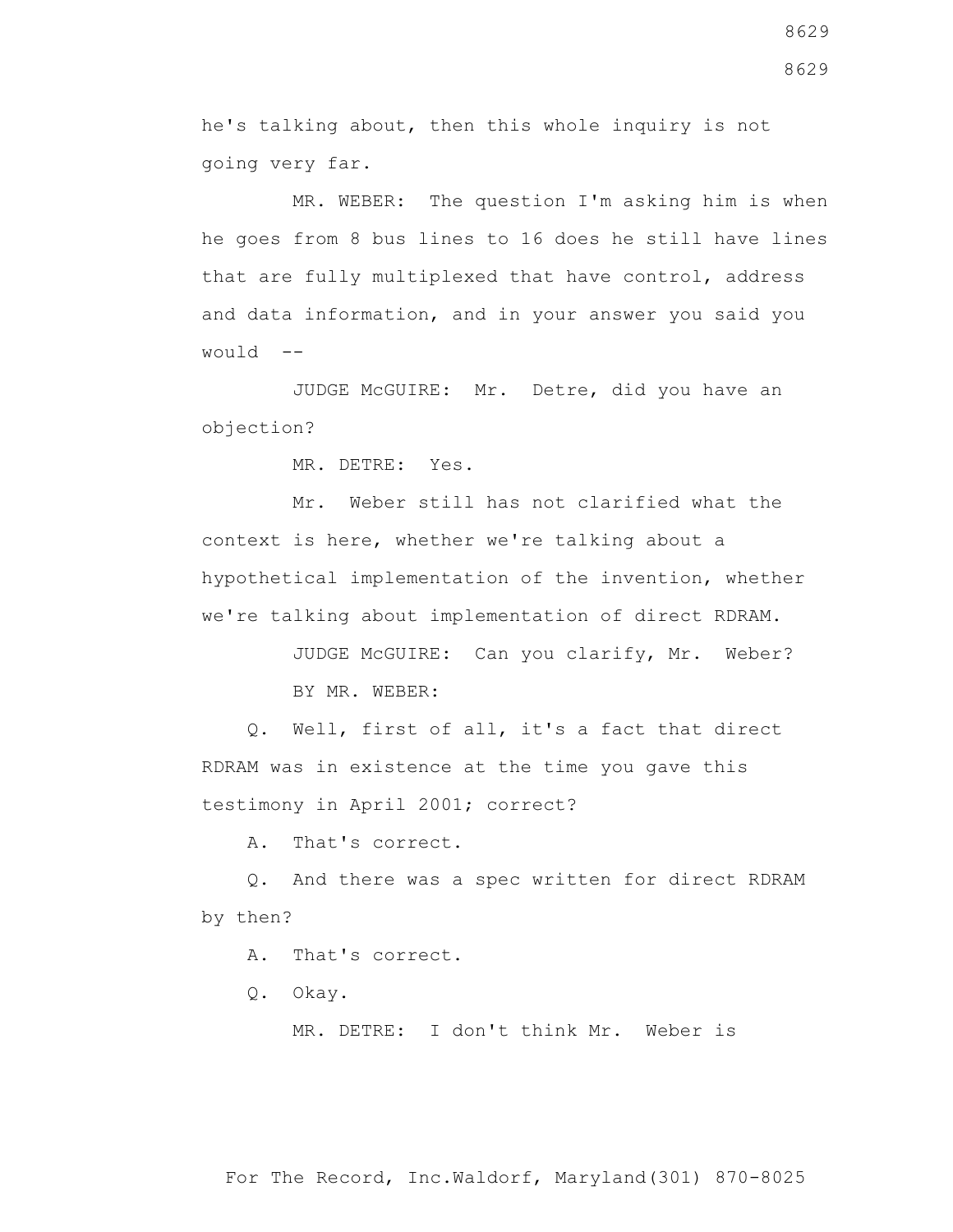clarifying the question. He's asking new questions that are outside the scope.

 JUDGE McGUIRE: Mr. Weber, again, can you clarify the context of your question?

BY MR. WEBER:

 Q. In every implementation of RDRAM there have been multiplexed bus lines; correct?

 A. I do not know -- i cannot answer that. I do not know the direct RDRAM spec.

 Q. Can you tell me any implications -- any implementation of your invention in an RDRAM architecture that does not have at least one bus line carrying control, address and data on the same line?

 A. I do not know the specifications of the RDRAMs that have been produced by Rambus, so therefore I cannot say anything pro or con to what you're saying.

 But if I could, I thought we're talking about the patent application. And if you're asking me --

 JUDGE McGUIRE: Well, that's what we're trying to get to. Now, if you want to -- i'm not going to get into this anymore. If you haven't got the context at this point clear, let's move on.

 MR. WEBER: Yeah, my only question that I think he still hasn't answered --

JUDGE McGUIRE: Are you talking about the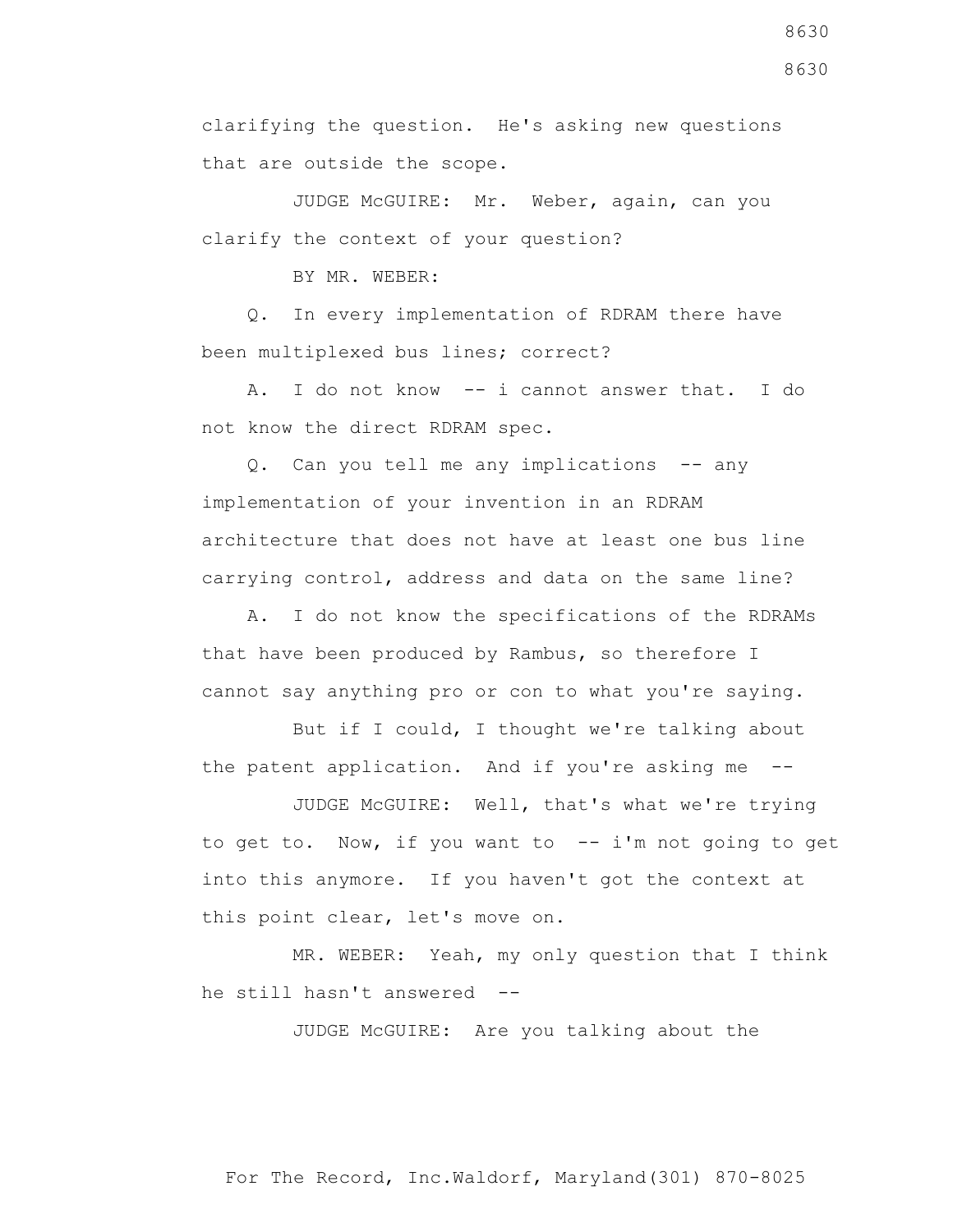patent application? He's trying to -- he's not clear. Now I'm not clear.

 Are you talking about the patent application - what are you talking about?

 MR. WEBER: We're talking about how the patent application has been implemented by Rambus.

 JUDGE McGUIRE: Now we're getting somewhere then.

 Now, can you answer it in that context, Doctor?

THE WITNESS: If you're asking me what I thought about when I wrote the patent application, that, I can answer.

 JUDGE McGUIRE: Is that what you're asking him?

 MR. WEBER: No. I'm actually asking him, first of all, if he can confirm the accuracy of his testimony in Richmond that I just read into the record that some wires would carry control, address and data when you went from 8 to 16.

 MR. DETRE: I think that question was about possible implementations of the patent application when he wrote it, and given that context, I'm sure Dr. Horowitz could answer whether it's accurate or not. With respect to questions about implementations of

For The Record, Inc.Waldorf, Maryland(301) 870-8025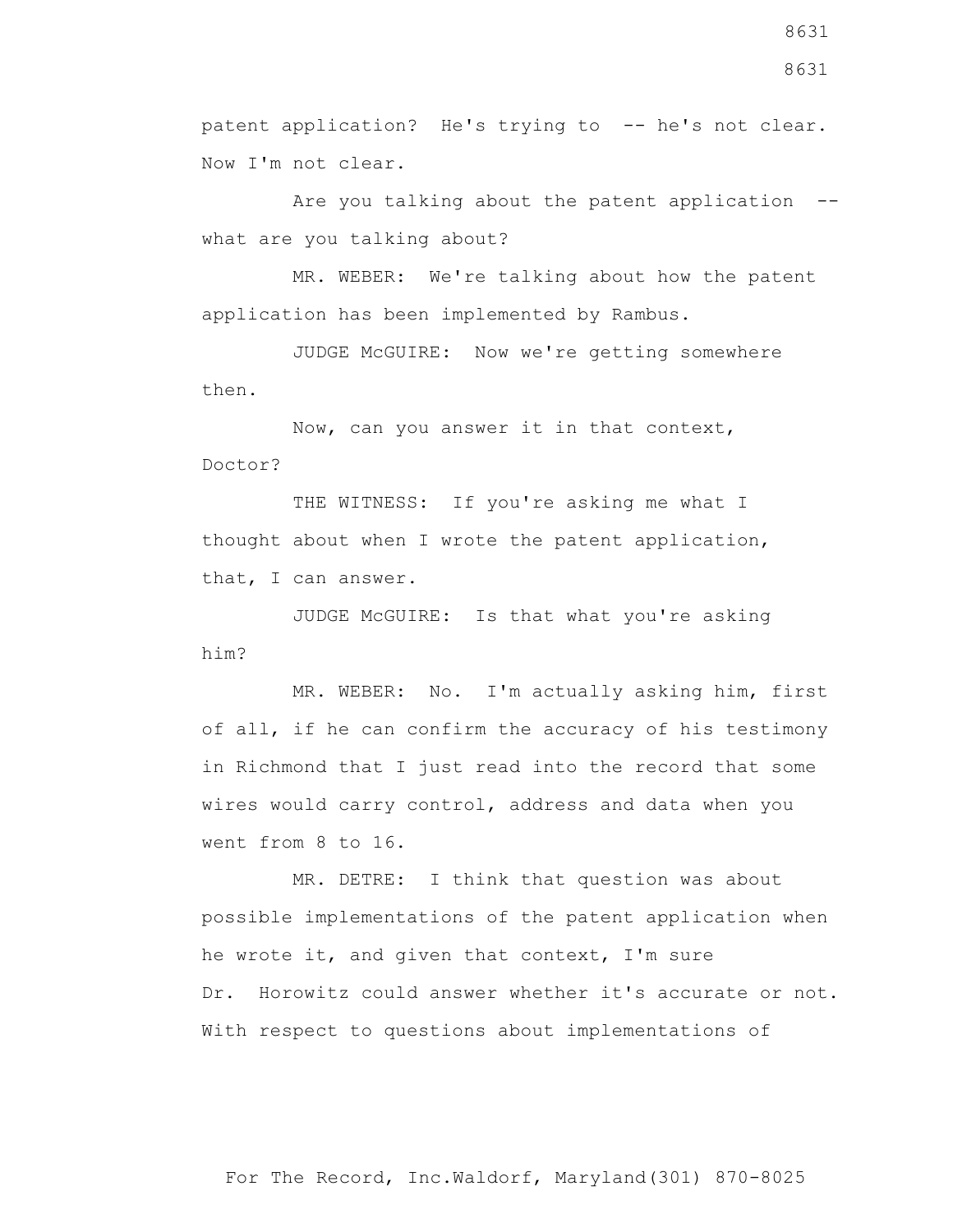RDRAM, Dr. Horowitz has answered he doesn't know, and there's no foundation for further such questions.

 JUDGE McGUIRE: Okay. Doctor, can you understand the context of your prior testimony that he just referred to?

THE WITNESS: Yeah, I think I can.

 JUDGE McGUIRE: All right. Now, in that context, does his current inquiry comport with the context of that earlier answer?

THE WITNESS: I think if you're going to construe my previous answer to say that all -- in the patent application I was thinking that the wires had to be multiplexed for control, address and data, that's incorrect. I did not think about that at the time. I do not think about that now.

 And I don't read the previous testimony quite that way, but it seems like you do. I think I was saying they could be multiplexed or they could not be multiplexed. And basically when you have more wires, you do less multiplexing.

BY MR. WEBER:

 Q. Let me just make sure I've read your testimony correctly.

Did I read it correctly where it says "some wires would carry control, address and data"?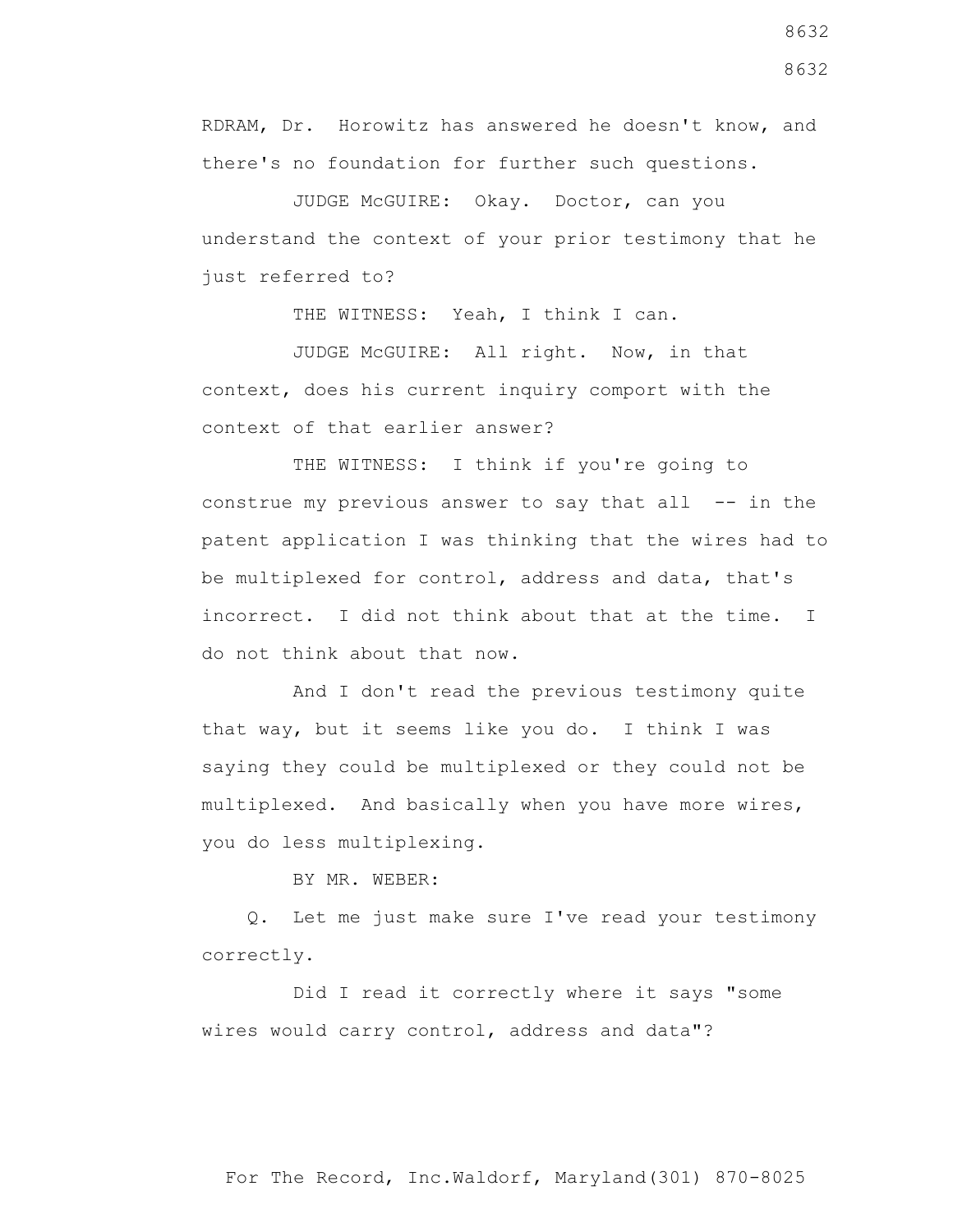Was that testimony accurate when you gave it, sir?

A. I  $-$  if  $-$  if you're reading it as saying "would" meaning they had to, then my testimony is not accurate because  $I$  -- what I meant was they could control -- they could handle this. They could be multiplexed control, address and data. They could be address and data. They could be control and data. They could be address-only multiplexing. They could be data only.

 JUDGE McGUIRE: Mr. Weber, does that help you with your question?

BY MR. WEBER:

Q. Yeah. I just want to make sure it's clear.

 You're telling me then that this answer that you gave on redirect in response to your own counsel in the trial before a judge and jury where you were sworn under oath in Richmond, Virginia is now inaccurate.

 MR. DETRE: Objection. It misstates the prior testimony.

JUDGE McGUIRE: Sustained.

BY MR. WEBER:

 Q. Now, you referred to your patent application in one of your prior answers after Mr. Detre got up and

For The Record, Inc.Waldorf, Maryland(301) 870-8025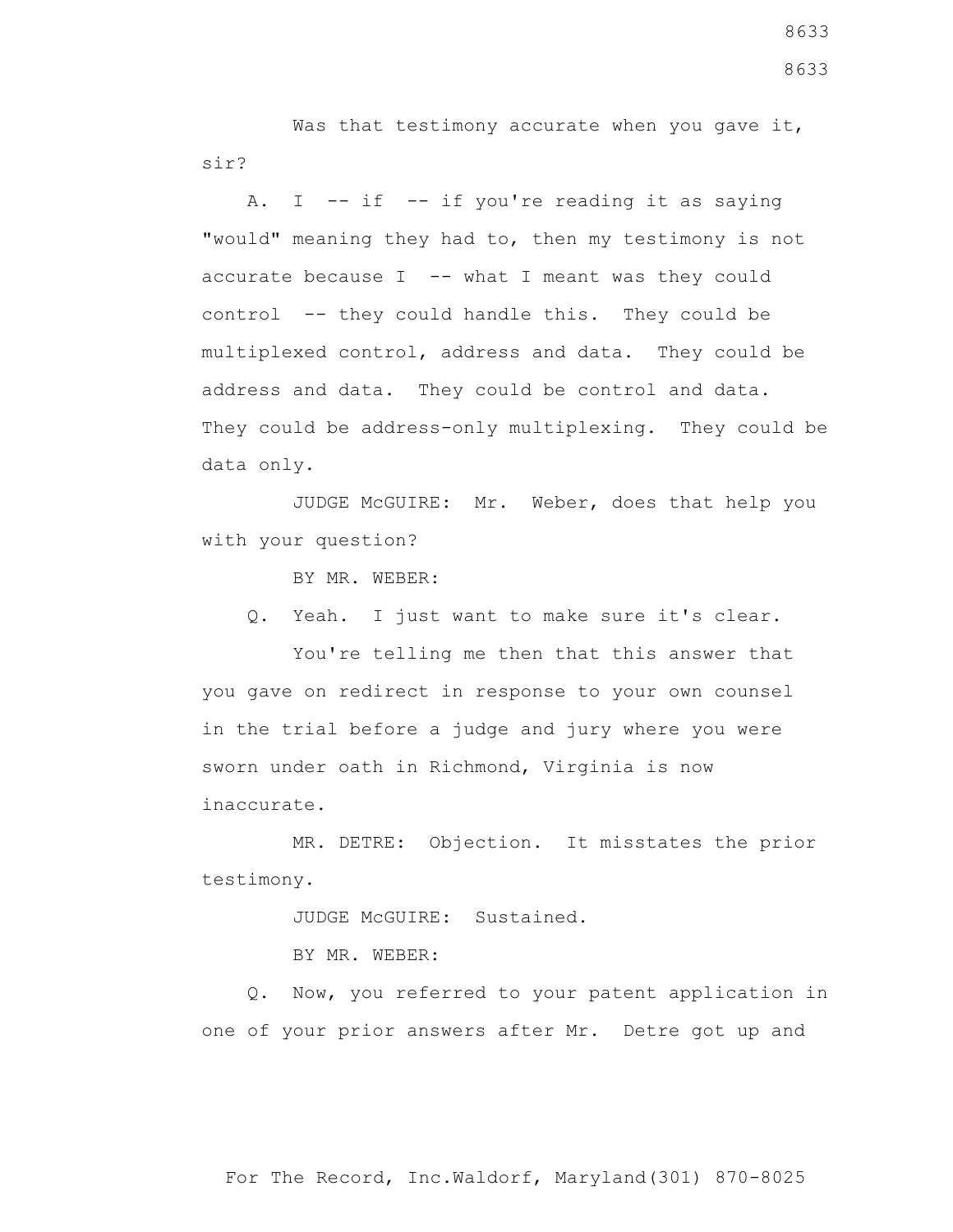objected a few minutes ago. Do you recall that?

A. Yes.

 Q. Would you turn to page 9 of CX-1451, please. Could we highlight the  $-$ - do you see  $-$ there's

a section that says "Summary of Invention"; right?

A. Yes.

 Q. So if someone wanted to get a good summary of your invention, they'd go right here, wouldn't they?

 MR. DETRE: Objection. Lacks foundation. Calls for speculation.

JUDGE McGUIRE: Sustained.

BY MR. WEBER:

 Q. Okay. The first paragraph starts off -- the words are: "The present invention." Do you see that?

A. Yes, I do.

 Q. Is there anything in that paragraph that talks about a preferred implementation?

 MR. DETRE: Objection. Vague. Is the question do the words "preferred implementation" appear in that paragraph or is it whether it's talking about  $--$ 

 JUDGE McGUIRE: Can you clarify that, Mr. Weber?

BY MR. WEBER:

Q. Yeah.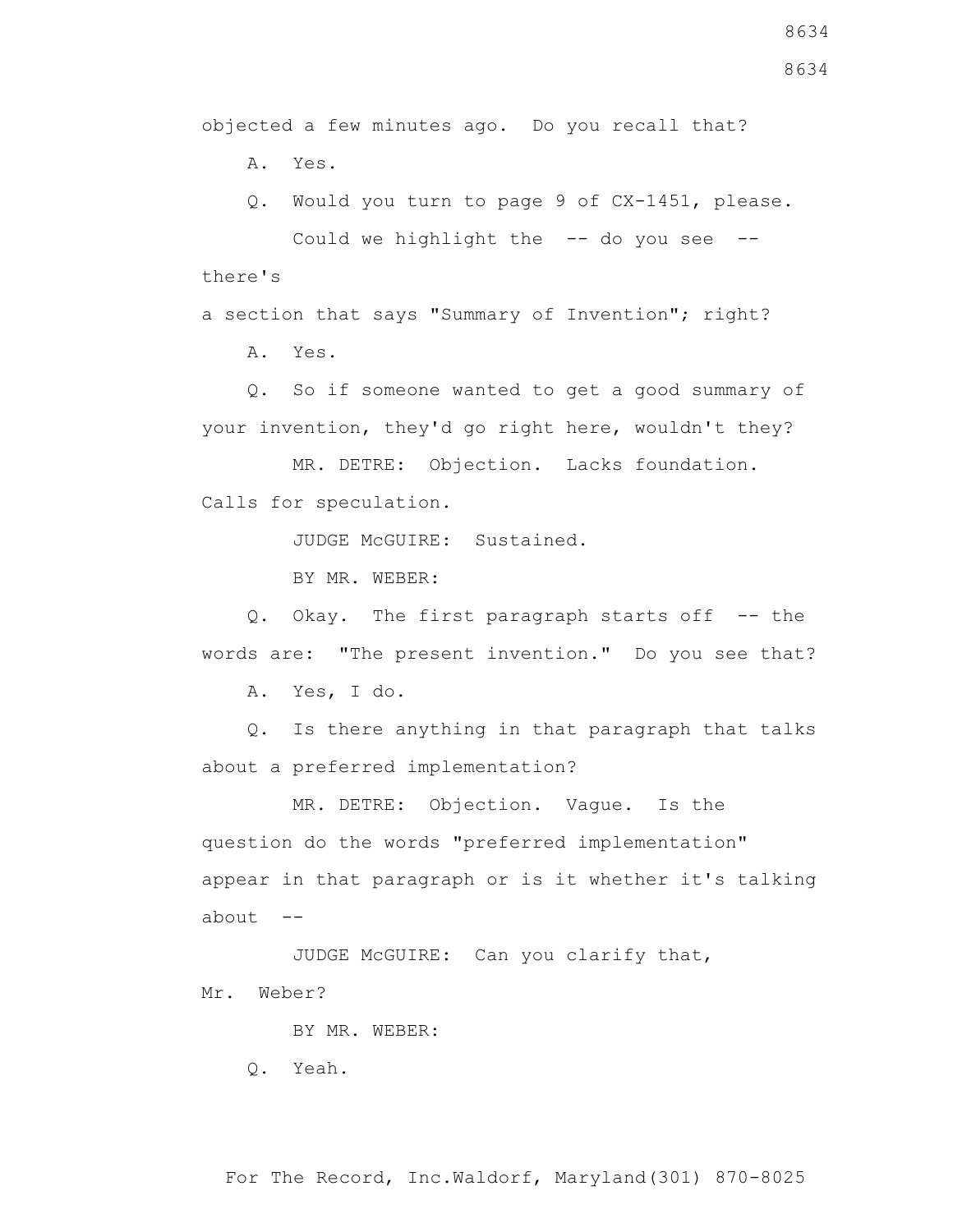The words "preferred implementation" don't appear in that first paragraph that starts "The present invention"; correct.

A. Let me check.

**(Pause in the proceedings.)**

No, they don't.

Q. And was this a paragraph you wrote, sir?

 A. I'm sorry. I don't -- i don't recall what I wrote and what I didn't. It's possible that the lawyers wrote the summary and I just wrote the actual description, but I don't remember.

 JUDGE McGUIRE: Okay. Good enough. Let's move on.

BY MR. WEBER:

 Q. One of the things it says were the present invention here, if we could highlight it, is that the bus includes a plurality of bus lines for carrying substantially all address, data and control information needed by said memory devices.

Do you see that.

A. Yes, I do.

 Q. And was that an accurate statement of your invention, sir?

A. Sure.

Q. So that's saying the bus lines are going to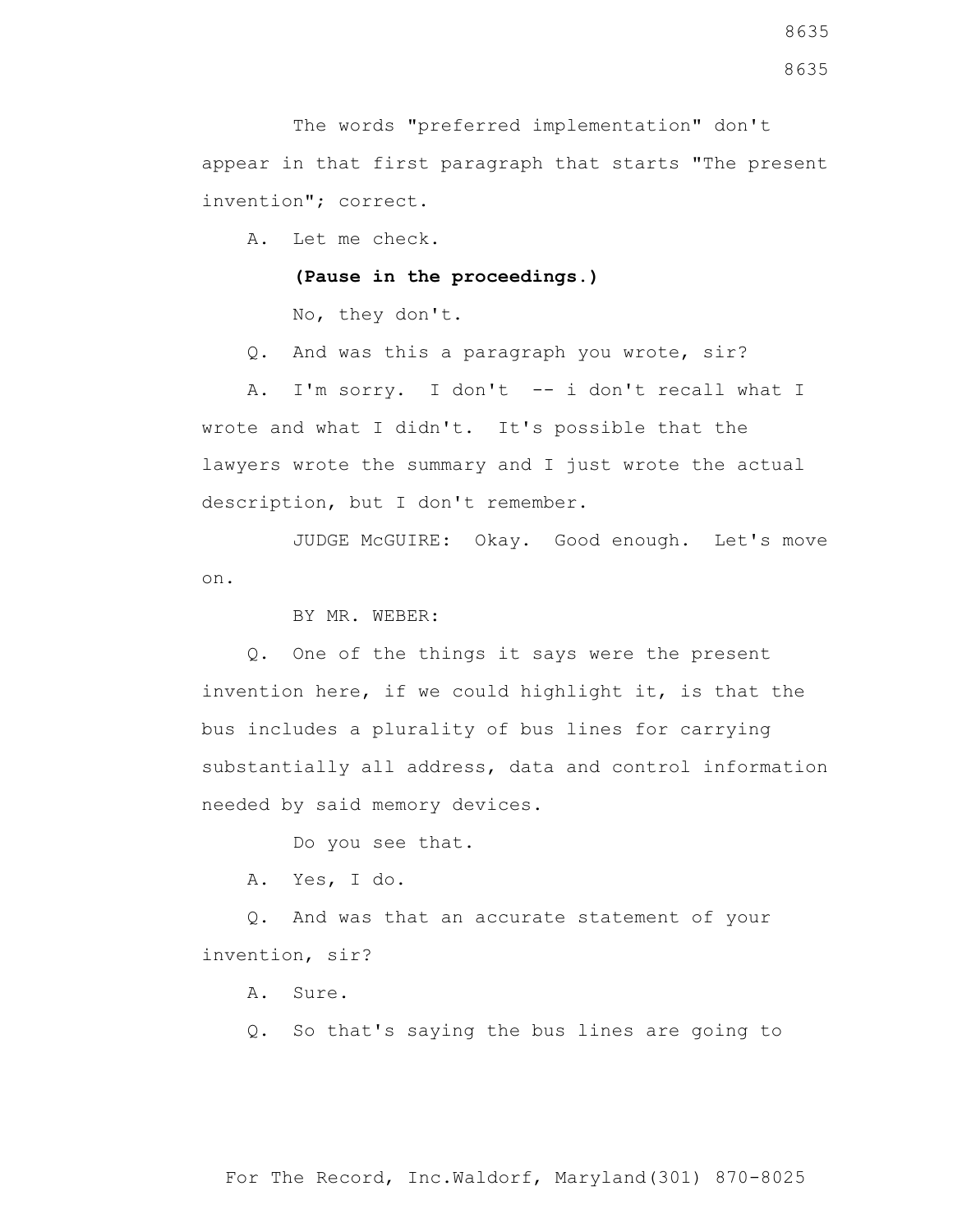8636

have address, control and data on the same line; right?

A. No.

 Q. Do you think someone else could read it differently?

A. I could read it differently --

 MR. DETRE: Objection. Lacks foundation. Calls for speculation.

JUDGE McGUIRE: Sustained.

BY MR. WEBER:

 Q. By the way, if we could go back to figure 2 for a second, it's the page 130 I think. And if you could take RX-385 -- it's the second to last document in your book that Mr. Detre used on direct.

 That's the IEEE article you were a coauthor with with the Toshiba folks and other folks at Rambus. Do you see that.

A. Yes.

 Q. Do you see in the upper right-hand corner, figure 1, the first figure on that article is very similar to figure 3 in the -- at page 130 of the patent application; correct?

A. That's correct.

 Q. And we've already discussed that sets forth how the bus system is laid out in Rambus RDRAM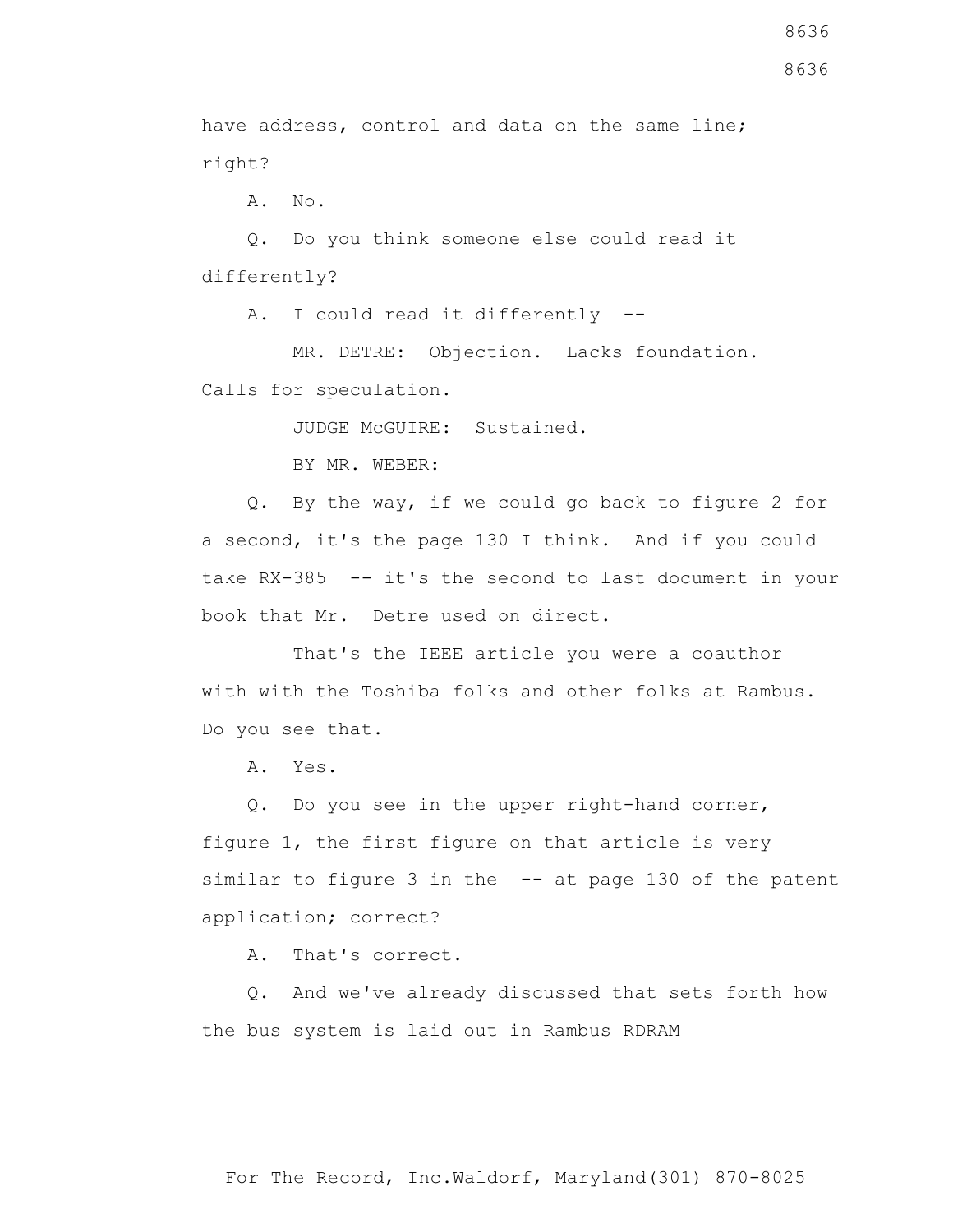architecture; right?

A. That's correct.

 Q. So that's the first diagram somebody would see when they read this article; right?

A. Yes.

 Q. Now, let's go back to the 16-line implementation we were talking about.

 Let me make sure I understand. When you go to 16 lines, you're still using the packets, aren't you, in your Rambus system?

 A. The application that I submitted contained - or that Mike and I submitted contained a number of different inventions, right. It contained inventions on how do you get high-speed signals. It contained inventions on clocking. It had inventions on protocol. It had a whole set of inventions.

 So when you said in the 16-bus-line implementation, you would still use packets, well, depending on what you could do, you could just do 16 bus lines with high-speed circuits in the clock stuff. I mean, you could do that.

 You're making it sound like it's one monolithic thing, but it's a set of -- a collection of inventions.

Q. The patent application you filed only described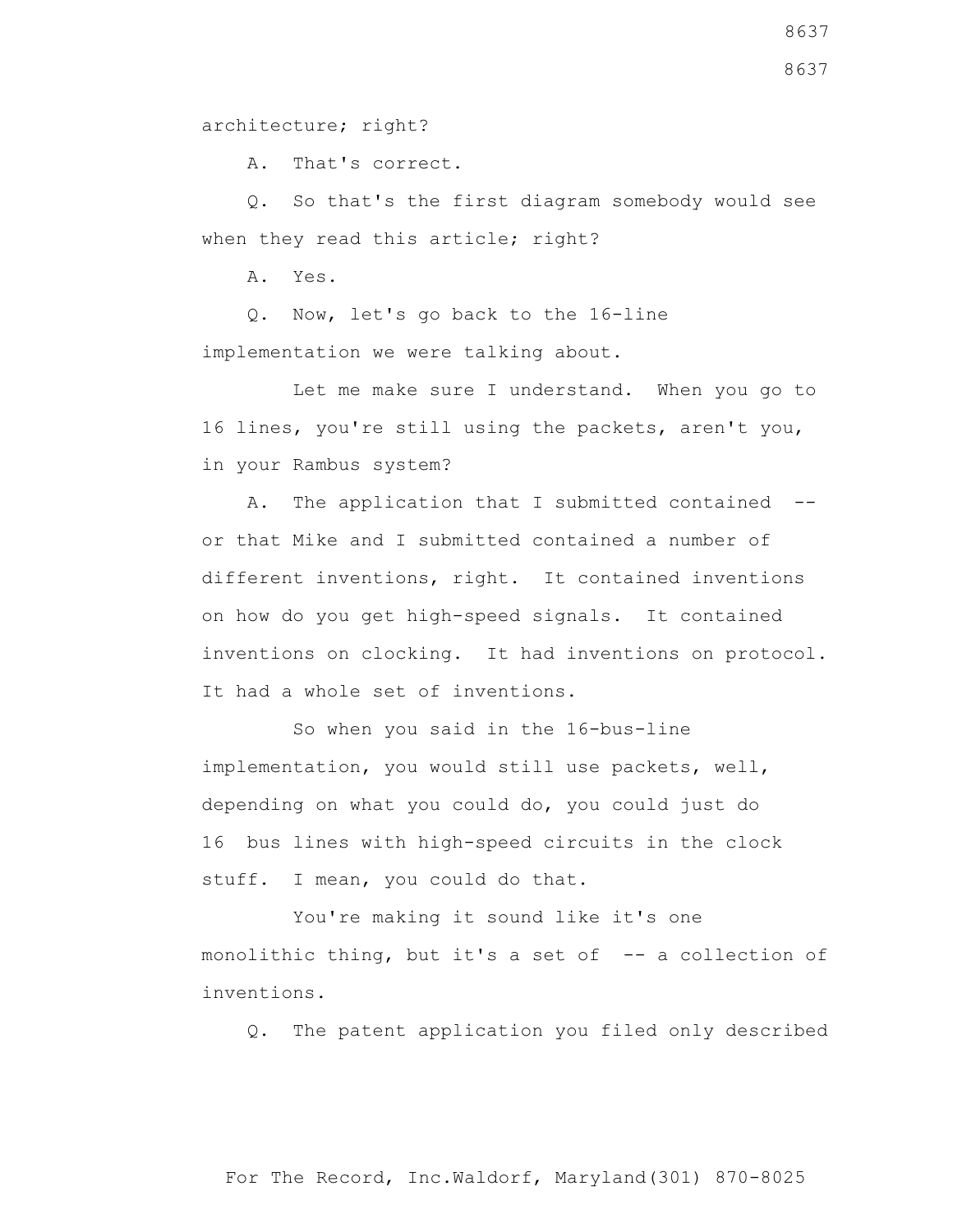the system that was using packets; correct?

A. I -- again, I wrote the patent application -much of the technical description of the patent application. I thought it described a whole bunch of things. One of the things it did is it described a vertical packaging. Did you have to use packets with a vertical packaging? You know, I think it's just about packaging.

 Q. Let's take a look at figure 4, which I think is on page 131 of CX-1451. Maybe we can speed this up a little bit.

Do you see at the top of the page, figure 4.

A. Uh-huh.

 Q. Am I right that figure 4 illustrates a request packet?

A. Yes, it does.

 Q. And this would be something that's part of a packetized protocol; right?

 A. Right. Because one of the inventions that we described was a packetized protocol for this high-speed bus.

 Q. Is the packetized protocol described in this patent application as an option or a preferred implementation or not?

A. It is one of the inventions described in the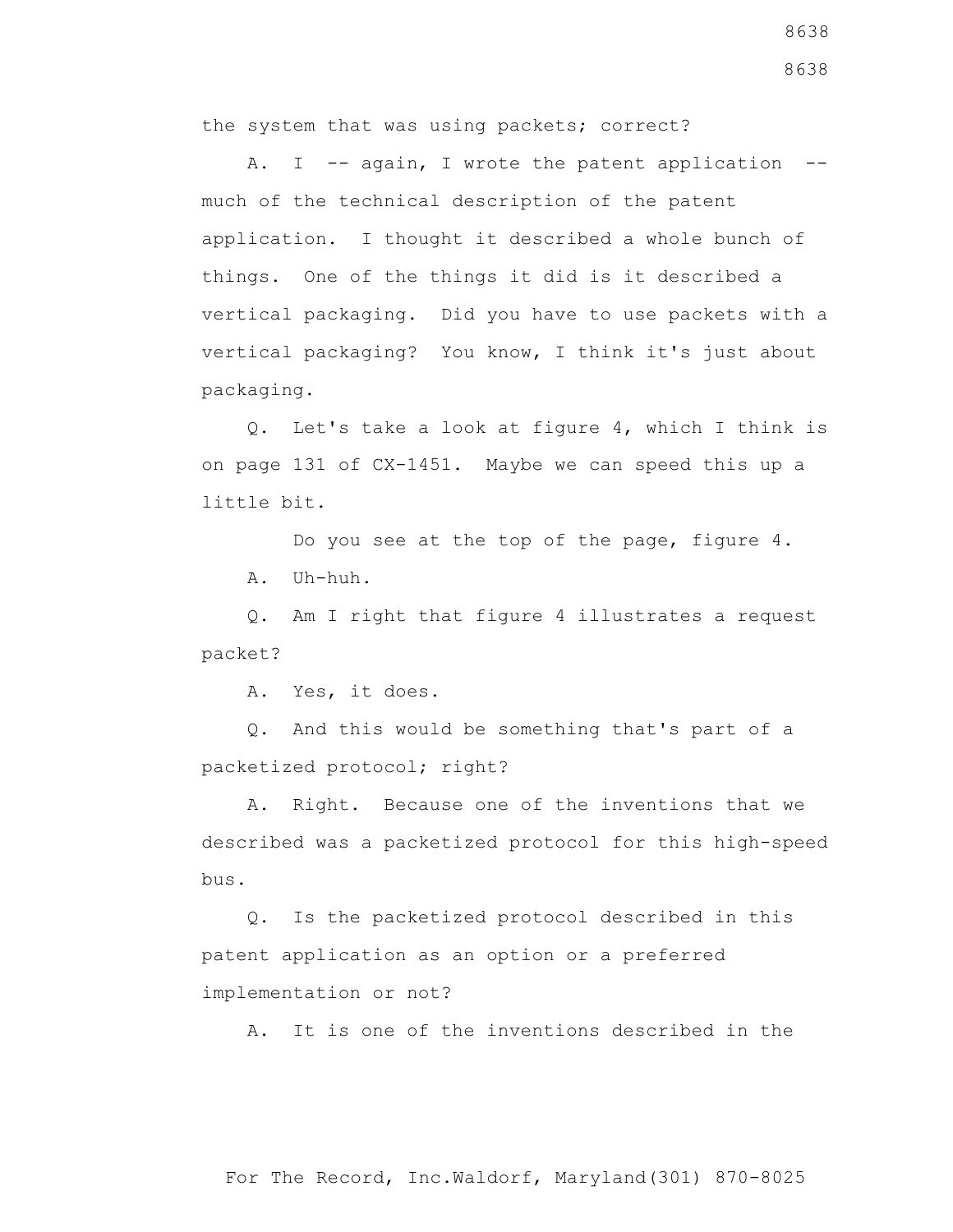application.

MR. WEBER: Move to strike as nonresponsive, direct the witness to answer the question.

 MR. DETRE: I think it was responsive, Your Honor.

JUDGE McGUIRE: Overruled.

MR. WEBER: Does that mean --

 JUDGE McGUIRE: That means I'm not going to strike.

 MR. WEBER: Okay. So I ask the next question. All right.

BY MR. WEBER:

 Q. Now, regardless of how many bus lines there are, you agree with me that the packetized system that we have illustrated on figure 4 describes a system in which access time and block size is chosen with each packet?

 A. To be honest, I don't recall right now. I believe that's probably the case because there's a field for block size certainly that's chosen with each packet and there's an access time.

 But I believe, as I testified earlier, that the first description had the capability for selecting which of one of a number of access-time registers were chosen.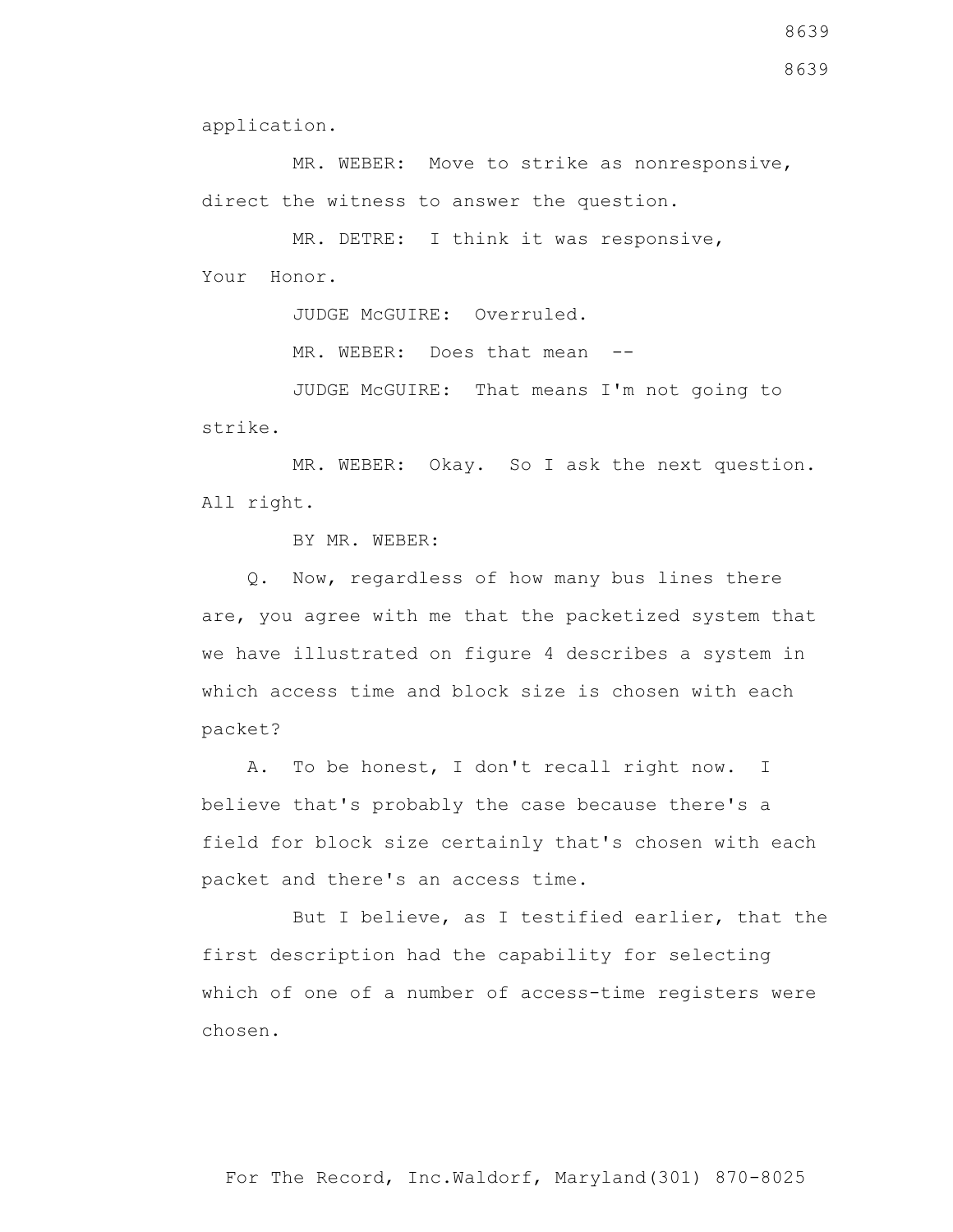So there's a notion, I mean, of different types of transactions and that each of those types of transactions would have a programmable access time.

 So the way I would say it is that this described a layered approach which had both the ability to program what the access time was for a kind of transaction and then allowed you to have different kinds of transactions on the same bus for bus efficiency purposes.

 Q. And the information about both the latency and the block size is sent out with each request packet?

A. No, that's not correct.

 Q. Let's look at figure 4, and you see at the bottom box there's something that says "block size"; right?

 A. That's correct. But we both agree that the block size is set out on a per-transaction basis.

 Q. And is what is being illustrated in figure 4 the fact that in the Rambus RDRAM system the block size can be set or programmed in every request packet?

 A. Well, what we're describing in the patent application is that one can build a bus-to-DRAM interface that allows you to have variable block size.

 Q. And that variable block size can be set or programmed in every request packet; correct?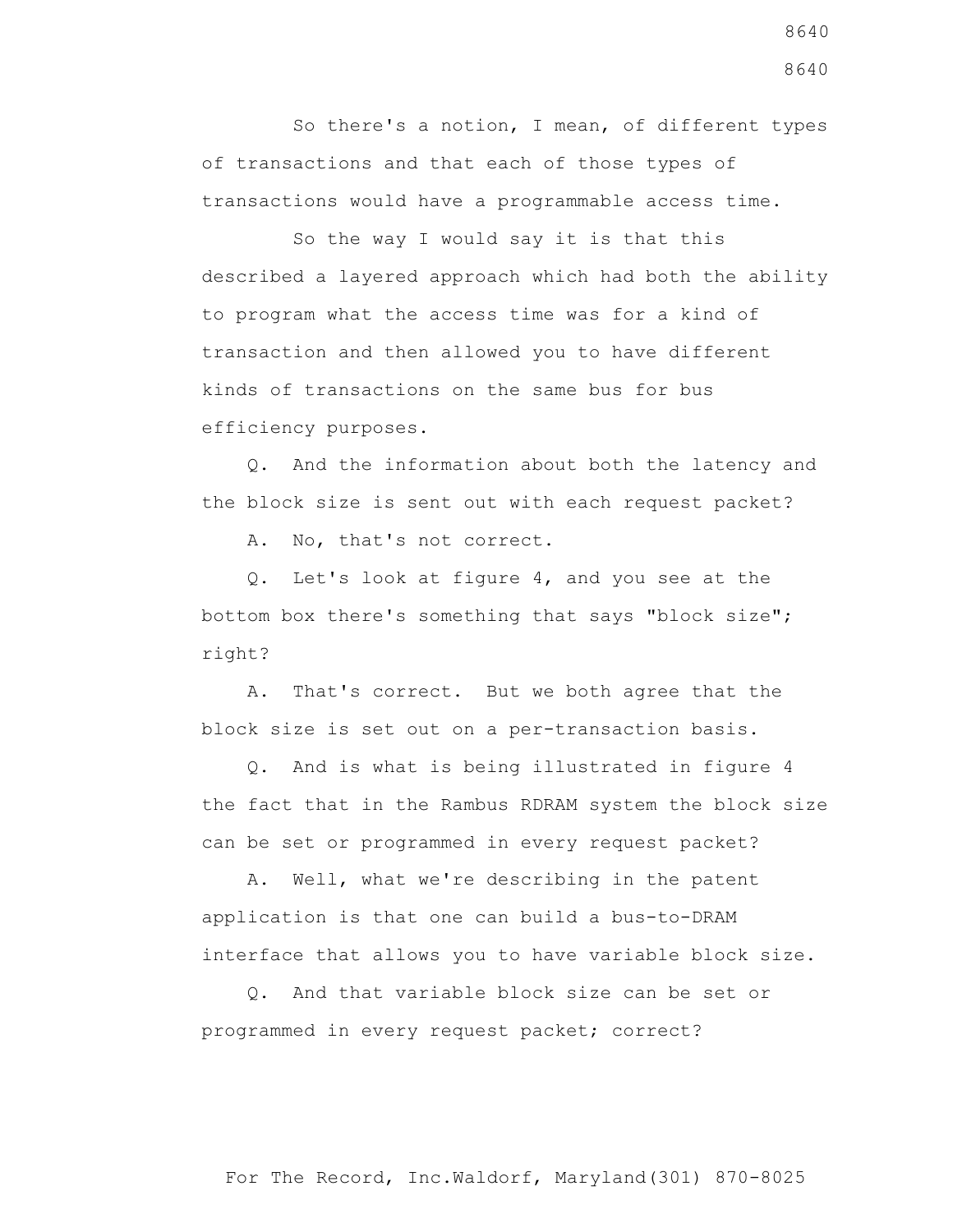A. Yeah. In this implementation it allowed you to change it on the request packet on each request.

 Q. Is there any other implementation that's described in your application for block size?

 A. I don't know. I'd have to go back through the application if you'd like.

 Q. I was just wondering. As you sit here today, nothing comes to mind?

A. I haven't read the application in many years.

 Q. Do you know whether or not block size or burst length in SDRAM works the same way as it does described in your patent application?

 MR. DETRE: Objection. Lacks foundation. Outside the scope.

JUDGE McGUIRE: Overruled.

THE WITNESS: I have not taken apart an SDRAM. If you give me the spec, I'm sure I could figure it out, but I don't know.

BY MR. WEBER:

 Q. In fact, you've never even looked at a JEDEC SDRAM spec; correct?

 A. That is correct. I've never looked at a JEDEC spec because I don't think they're of much value.

 JUDGE McGUIRE: Actually I'm going to change my ruling on that. That objection, to be I think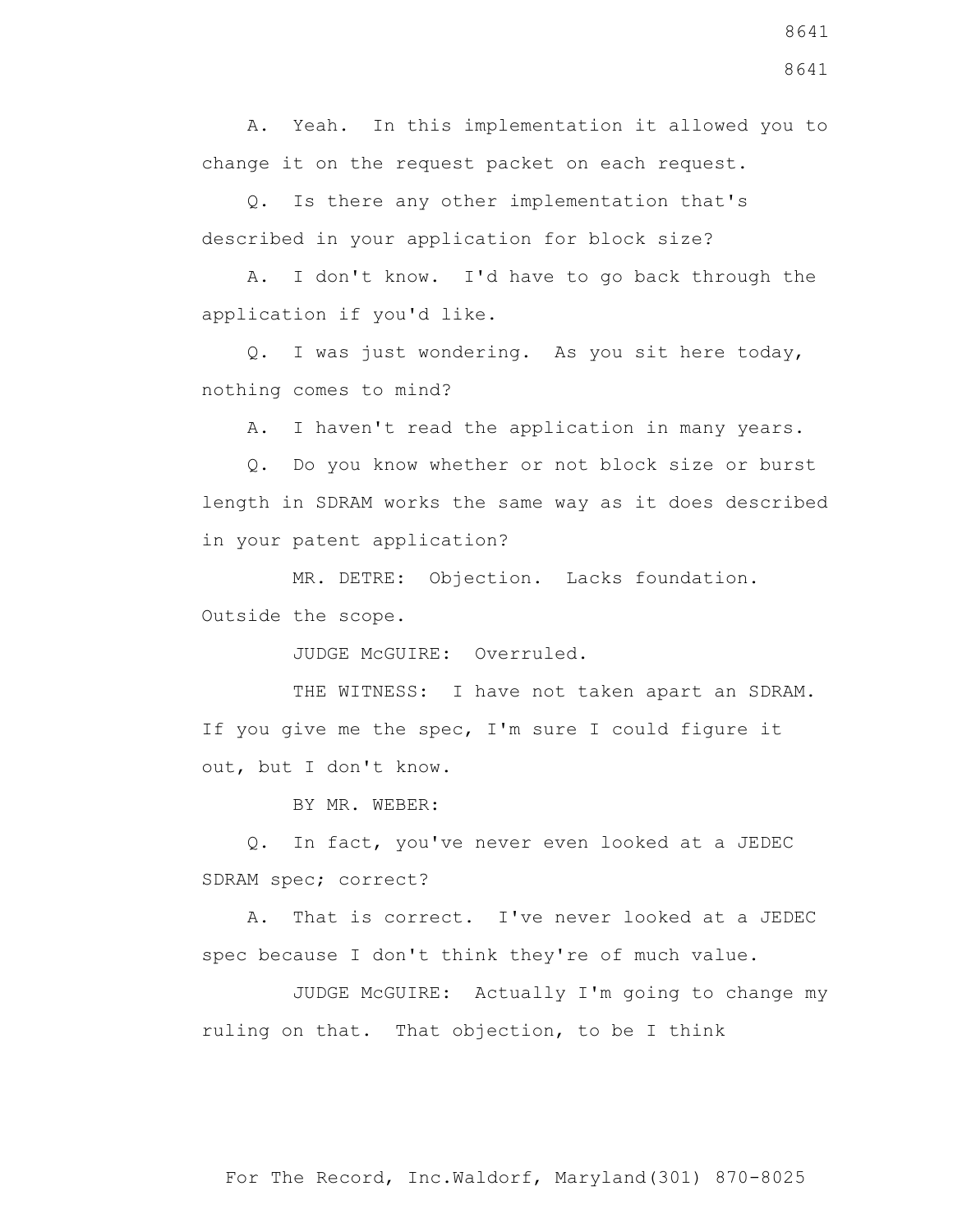consistent with my prior holding, is sustained, and so we're going to strike that answer and the follow-up question.

BY MR. WEBER:

 Q. Are you familiar with something called a mode register in an SDRAM or not?

MR. DETRE: Same objection, Your Honor.

 Also, Mr. Weber generally objected as calling for expert testimony to my questions about how aspects of Dr. Horowitz' inventions might be in SDRAMs or DDR SDRAMs and he was not allowed to answer, so I don't quite understand why Mr. Weber --

 JUDGE McGUIRE: I gave you quite a bit of leeway on the crux of his testimony, and certainly he has the expertise, though he's not here as an expert, but I want to go back to your first objection.

You're saying that it's outside of the scope; right?

MR. DETRE: Yes, sir.

 JUDGE McGUIRE: Do you want to respond to that, Mr. Weber?

 MR. WEBER: Your Honor, I'll save some time and withdraw the question.

JUDGE McGUIRE: Thank you.

MR. WEBER: I think it's pretty clear from the

8642

8642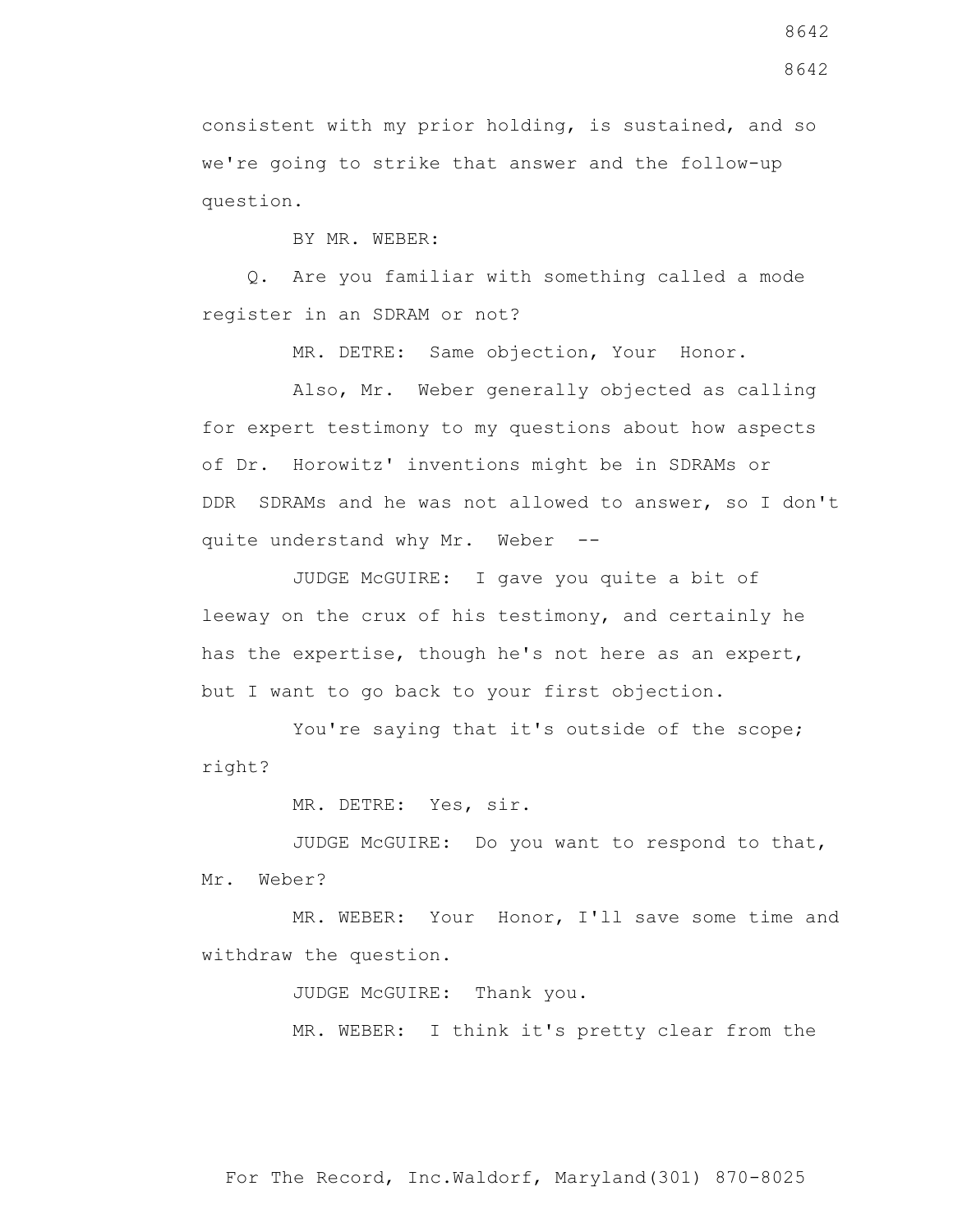BY MR. WEBER:

 Q. Is there anywhere in this patent application in CX-1451 where it says that some lines will only carry data?

 A. If I recall what you said, is there somewhere in this application, I do not recall the application word by word and so I cannot answer that question. I'm sorry.

 Q. Do the words "programmable CAS latency" ever appear in this application, CX-1451?

 A. I think we went over this once before. I do not know, but I don't think so.

 Q. We've been looking for two years and we haven't been able to find them.

MR. DETRE: Can we strike the comment?

 JUDGE McGUIRE: Mr. Weber, it's ten after five. If you're going to take time, I expect you to conduct yourself in a far better fashion than that, and I don't have the time at this point or the patience to put up with that kind of conduct.

> MR. WEBER: Okay, Your Honor. I apologize. May I approach, Your Honor? JUDGE McGUIRE: Yes. MR. WEBER: Your Honor, I've handed the witness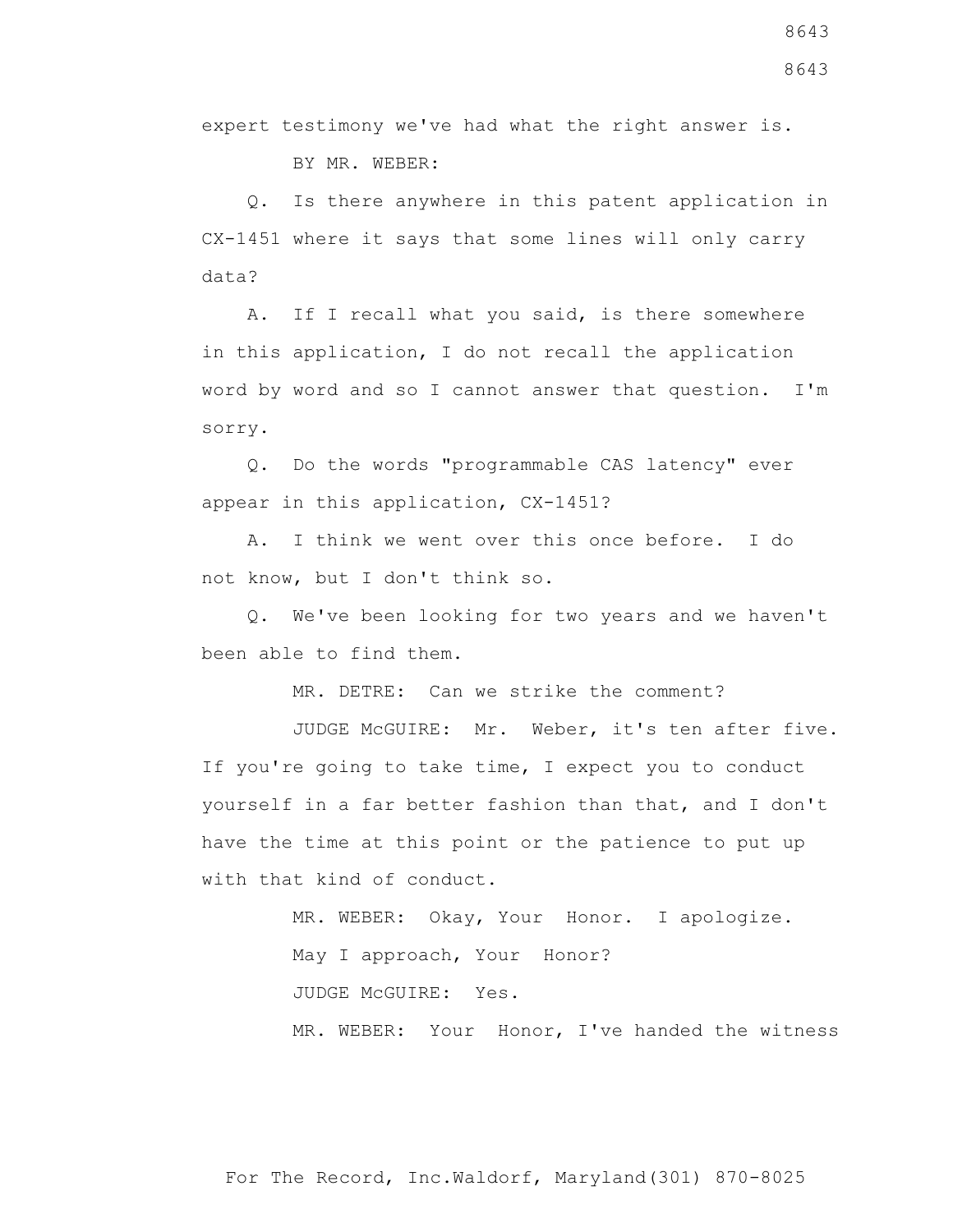what's been marked previously as a demonstrative. I believe it was with Professor Jacob. It's DX-96. It should be on the screen and also it's entitled Rambus Clock Synchronization.

BY MR. WEBER:

 Q. Professor, Horowitz, does this document depict the Rambus clocking system as set forth in your patent application, your '898 application, CX-1451?

A. I don't believe so actually.

Q. Okay. Well, let me --

A. I believe it's wrong.

Q. Okay. Where is it wrong?

 A. In Rambus systems the bus master is on the side of the clock where the clock is basically joined together, so you have the master on the wrong side.

 Q. So the bus master is on the wrong side. Anything else?

 A. That seems to be the -- that seems to be the main point.

 Q. Okay. Do you see there's an outbound and inbound clock?

A. That's correct.

 Q. And there's something called an early clock signal and late clock signal; right?

A. That's correct.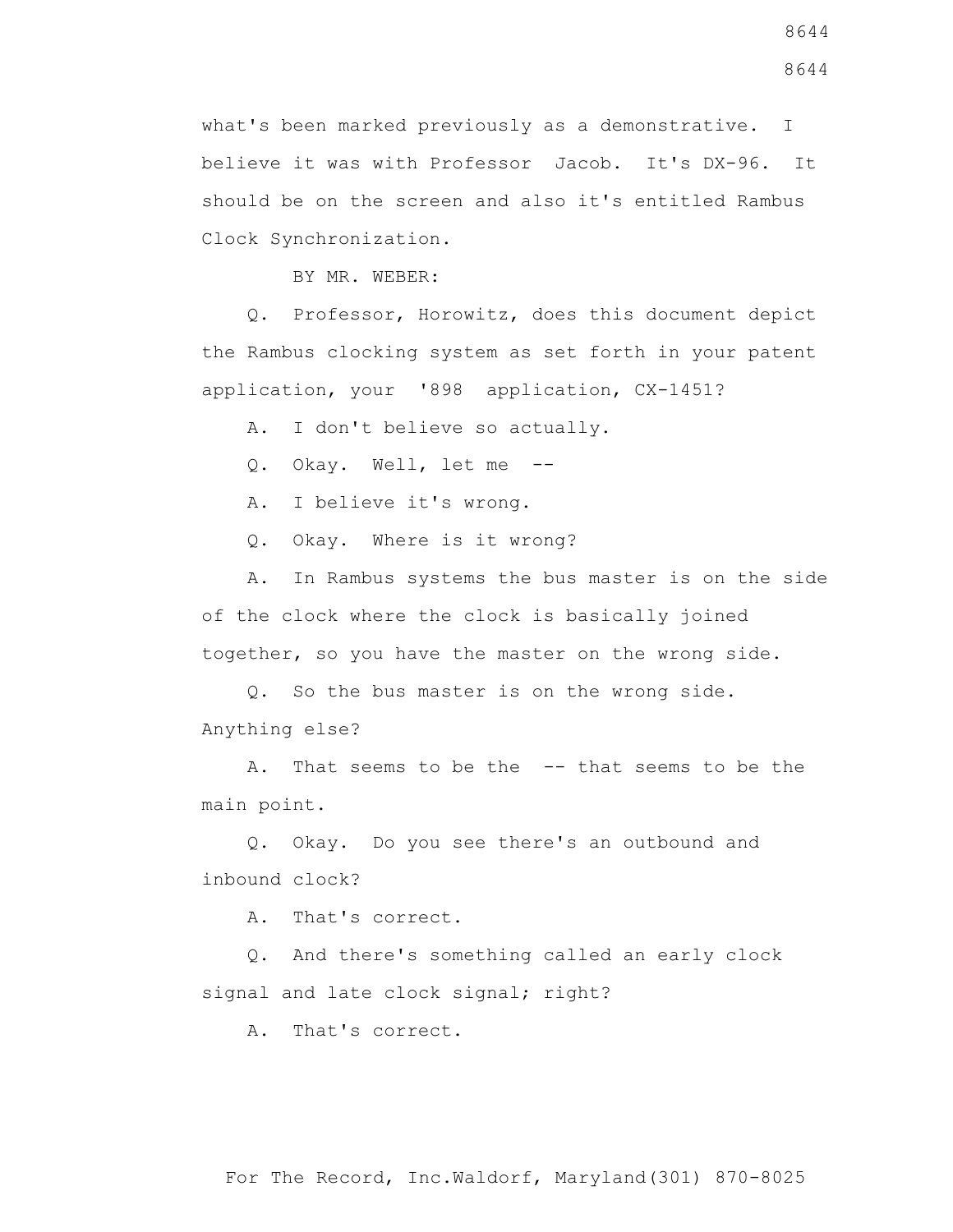Q. Is that an accurate depiction of your invention, as far as the clock, clocking system is described in the patent?

 A. Well, I'm confused. What clocking system are we talking about here?

Q. Okay.

 A. There was a very sophisticated clocking system that was described in the patent application and then, remember, we were trying to do the whole complicated system and then in the first part we actually simplified it somewhat, so which clock system are we talking about?

 Q. I'm talking about something that's called a U-shaped clocking system that's been referred to as a U-shaped clock where it takes a U-turn.

 Do you see the outbound clock and then it takes a U-turn back to --

 A. Both of the systems take a U-turn, so I'm still not clarified on what you're asking me about. I'm sorry.

 Q. Okay. So is it your testimony that this exhibit is not -- does not accurately depict the Rambus clocking system other than the bus master being in the wrong place?

MR. DETRE: Objection, Your Honor. Vague.

For The Record, Inc.Waldorf, Maryland(301) 870-8025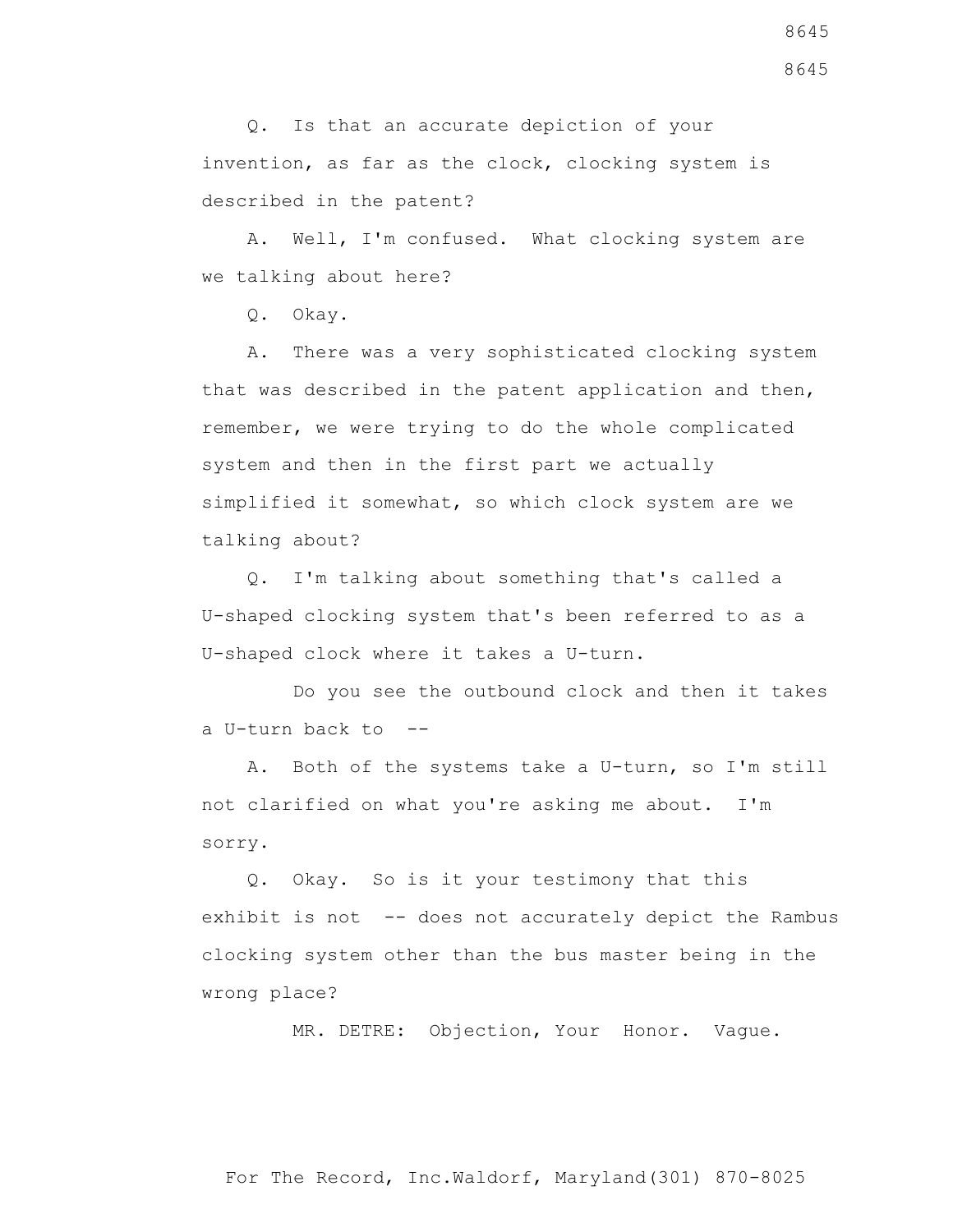The witness already testified he doesn't know whether he's talking about the patent application or the first part.

JUDGE McGUIRE: Sustained.

BY MR. WEBER:

 Q. Do you recall testifying about the U-shaped clock in your Infineon deposition, sir?

 MR. DETRE: I don't think this is proper use of deposition testimony, Your Honor. We don't have --

JUDGE McGUIRE: Sustained.

BY MR. WEBER:

 Q. Do you recall testifying that this U-shaped clocking system was exactly the clock scheme distribution that's described in the original patent?

> JUDGE McGUIRE: Testifying where, Mr. Weber? MR. WEBER: Here.

JUDGE McGUIRE: Here.

MR. WEBER: Let me rephrase the question,

Your Honor.

JUDGE McGUIRE: Please.

MR. WEBER: I know it's getting late.

BY MR. WEBER:

 Q. Do you agree with me that DX-96 depicts the clock scheme distribution that's described in your original patent application?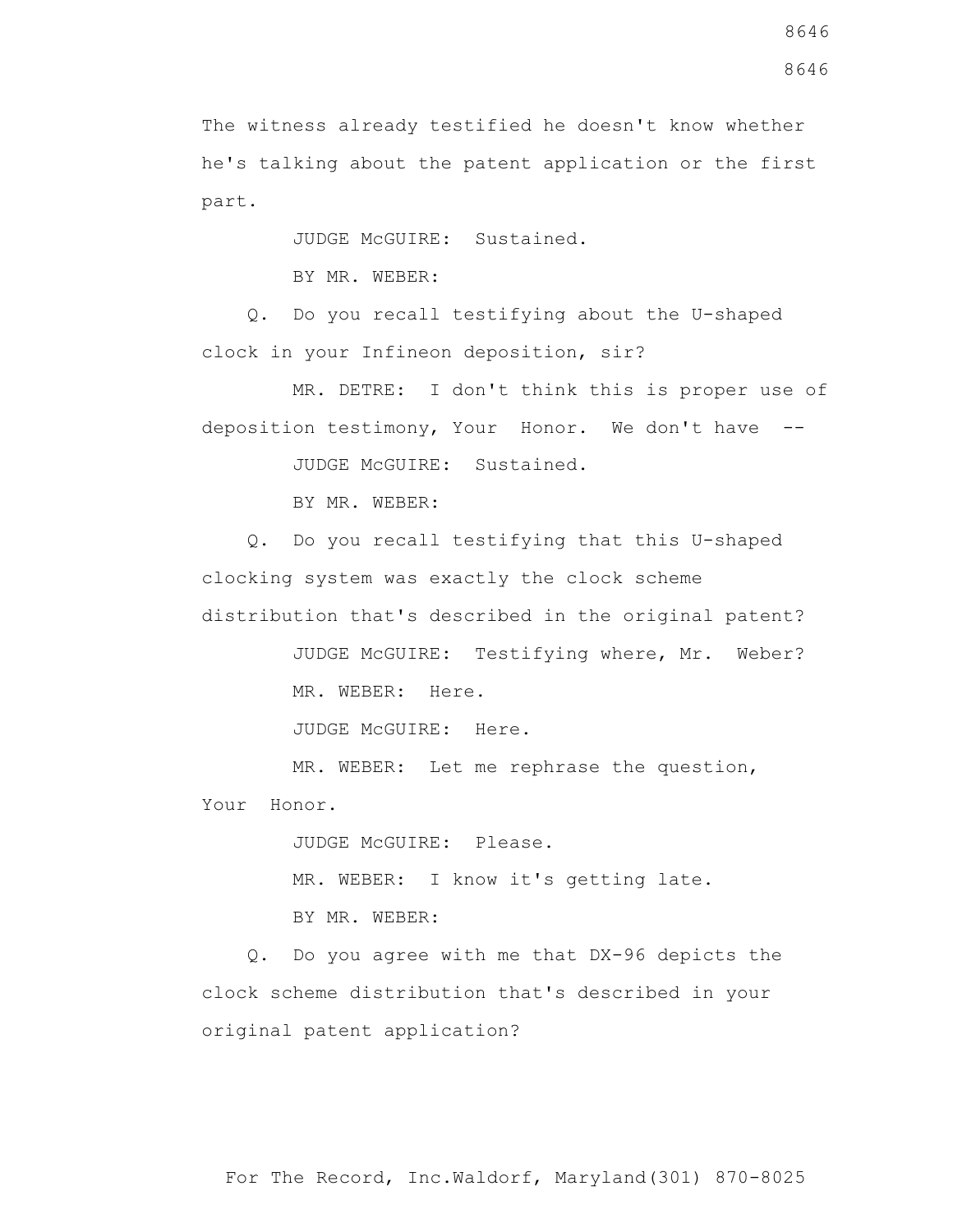A. This picture looks wrong to me, and you're telling me I should move some things around to fix it up. I just think it's wrong.

 So I'm not going to testify that anything in this thing is right because it's not right. So --

 Q. Well, does the clock -- let's talk about - let's forget the picture for a minute.

 Does the clock scheme that was described in your patent application have a clock originating at one end of the bus, going down the bus, taking a U-turn at the other end and returning back.

A. Yes, it does.

Q. Thank you.

 Do you have any knowledge of the DDR SDRAM clocking system?

A. Do I have any knowledge?

JUDGE McGUIRE: Sustained.

BY MR. WEBER:

 Q. Okay. Would you turn to figure 12. It's at page 137, sir, of CX-1451?

A. Excuse me. Page 12?

Q. Yes, sir.

 No. It's figure 12. I'm sorry. We're at page 137.

And do you recall actually discussing either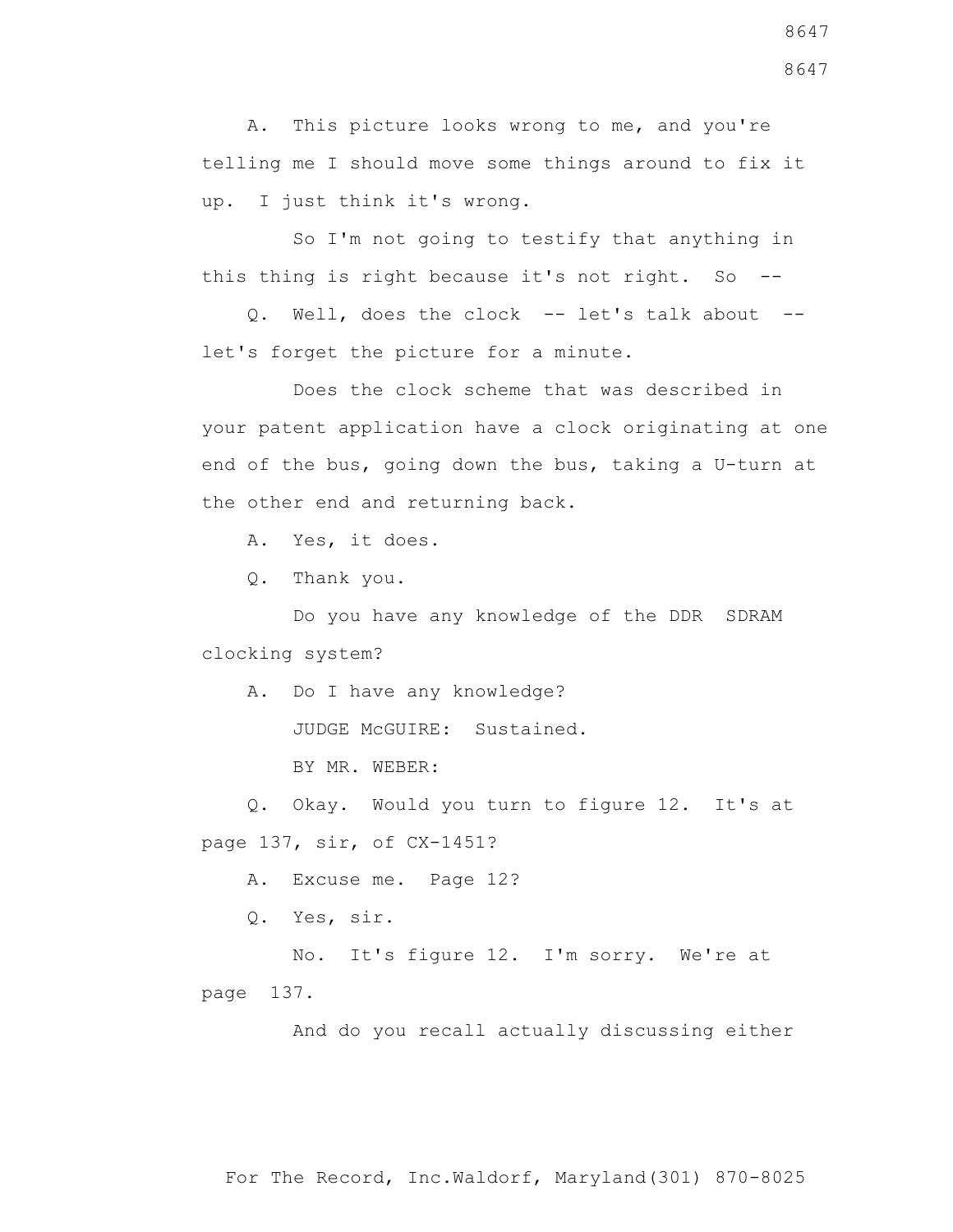A. Yes, I do.

 Q. And am I correct that this figure 12 shows circuitry to align the midpoint between early clock and late clock 54?

A. That's correct.

 Q. And that you testified before that there are delay lines involved here?

 A. Well, there are clearly delay lines because they labeled them in the picture "delay lines." I think I testified there are two delay-lock loops here.

 Q. Okay. And is the term "delay-lock loop" used anywhere in your patent application?

 A. I don't know. If you want me to read it, I can. Certainly the concept of delay-lock loops was talked about in the patent application because it's in the figure.

 JUDGE McGUIRE: All right. That answers the question.

BY MR. WEBER:

 Q. Could you turn to -- you discussed with Mr. Detre on direct the concept of an access-time register?

A. That's correct.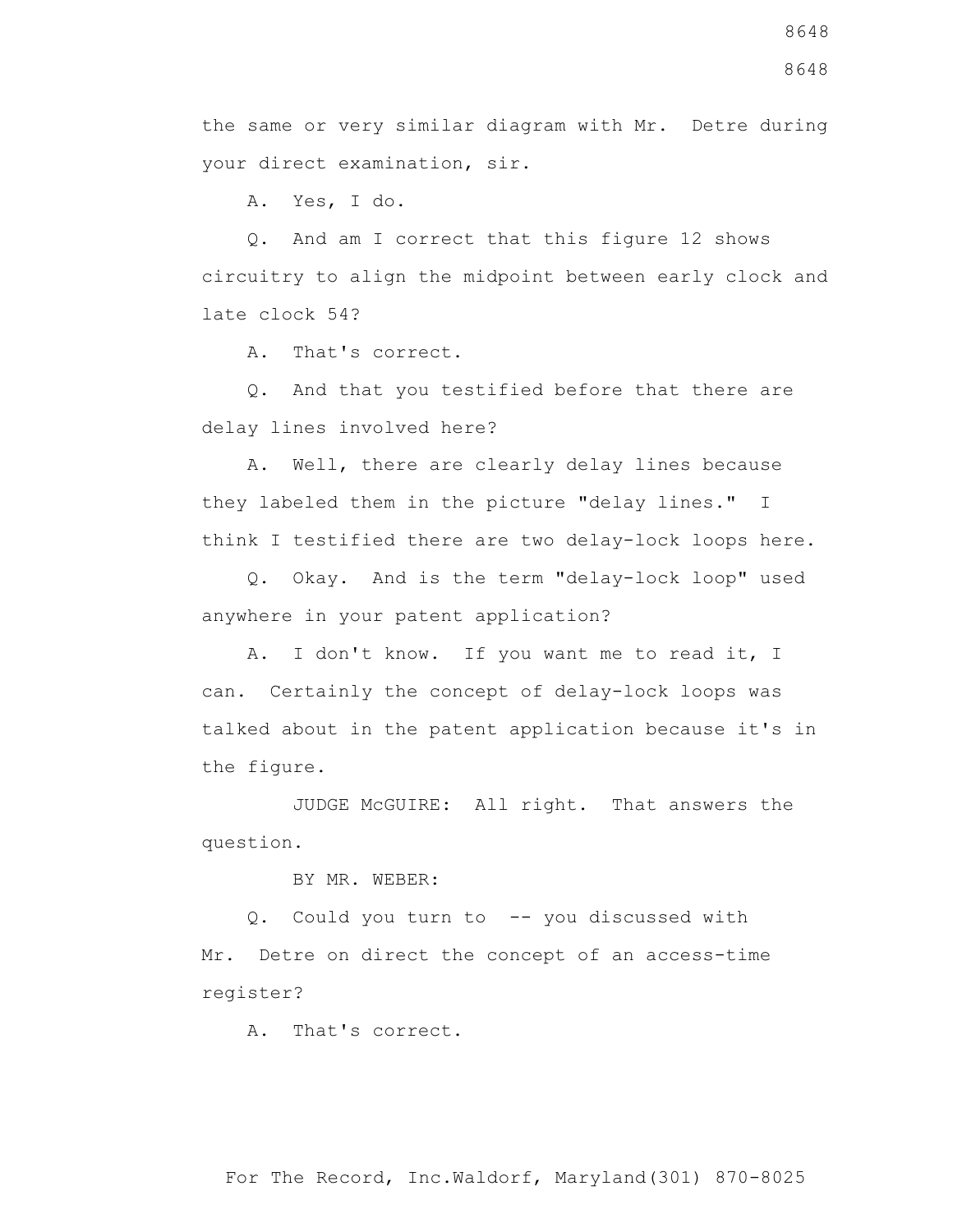8649

Q. And could you turn to page 16 of CX-1451.

A. Page 16?

 Q. Yeah. It would be -- i'm getting -- the little

number on the right-hand corner, lower right-hand corner.

A. I just wanted to make sure it wasn't figure.

Q. Right.

A. Okay.

Q. And look at lines 21 to 22.

 Do you see there's a reference to access-time registers?

A. Right. Yes, I do.

 Q. Okay. And in your view, access-time register includes the concept of programmable CAS latency; correct?

 A. Access-time register is a register that sets the response time of the memory. It's a super -- you know, it's a big idea, and you can do that in many ways, and programmable CAS latency is one implementation. So superset/subset kind of thing.

 Q. You chose to use the term "access-time register" because it's a more general term; is that right?

A. That's correct.

Q. Is there anything in this application about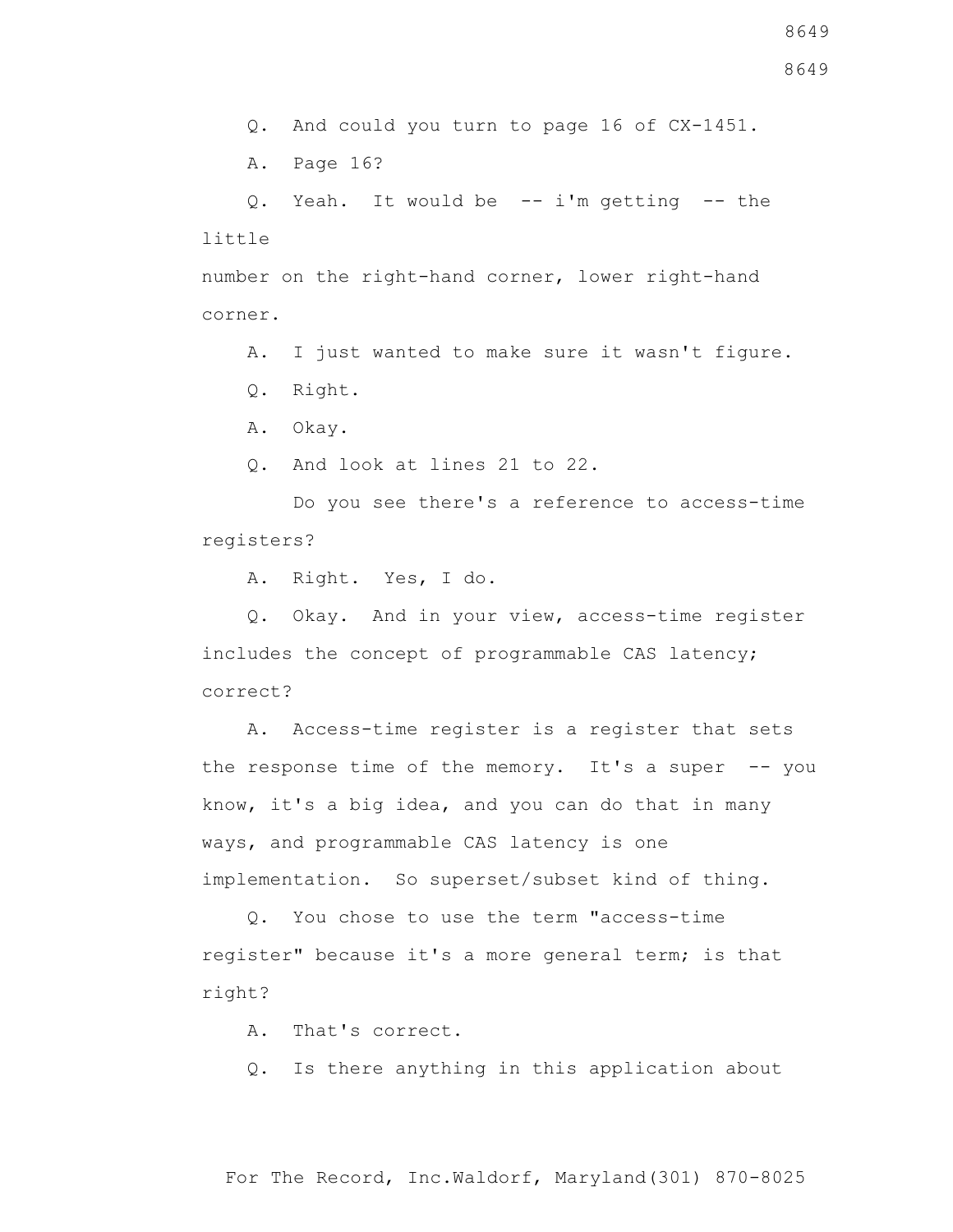the concept of blowing fuses on the DRAM to set latency?

A. I don't recall.

 Q. Is there anything in this patent application about using the concept of blowing fuses on the DRAM to program burst length or block size?

 MR. DETRE: I'll object to the extent this calls for a legal conclusion. If he's asking do those words appear, that would be okay; but if he's asking whether the claims could be broad enough to cover that, that's something else.

 MR. WEBER: Your Honor, I would like to clarify my question. I'm not asking about claims. I'm asking about the technical description that he was involved --

> JUDGE McGUIRE: About the term "blowing fuses"? MR. WEBER: Yes.

JUDGE McGUIRE: Is that -- if they appear in that?

 MR. WEBER: Either the term or the concept in the technical description only, not the claims.

JUDGE McGUIRE: I'll entertain it.

THE WITNESS: Well, look, it's been a very long time since I read this document carefully and I read it way too many times when I was writing it.

8650

8650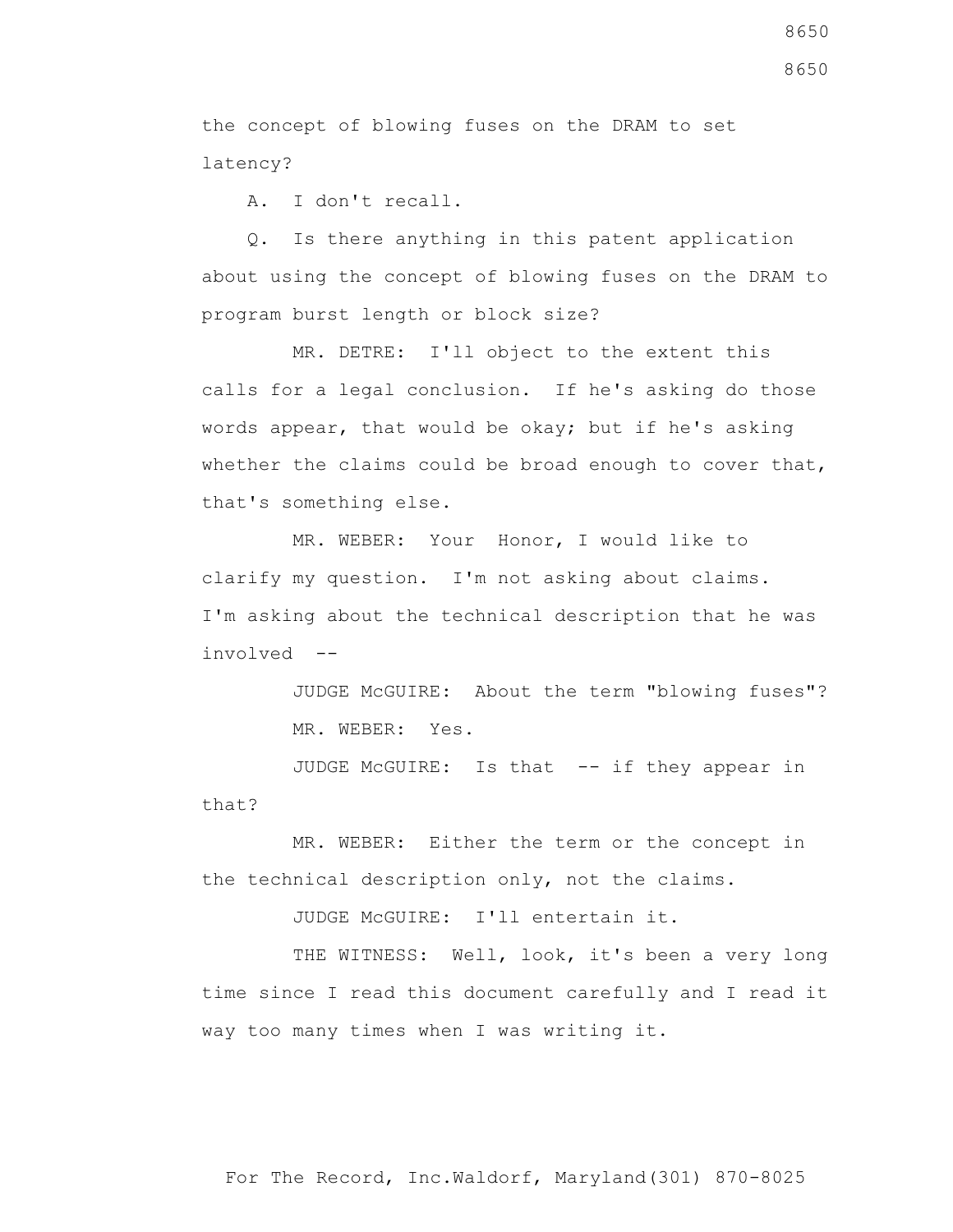I believe there was one concept that basically one time programming some features I think like an ID register or something. Whether we talked about blowing fuses I don't know. I can't say. You know, I'd have to look at it more carefully to say whether this was included or not included. I don't remember.

BY MR. WEBER:

 Q. Okay. Why don't we move on to something else and something you mentioned in your last answer that I think also appears earlier on this page we've been looking at.

 I think at lines 4 to 5 there is a reference to a device ID or device identification register. Do you see that.

A. Uh-huh.

 Q. That's something you just referred to in your last answer?

A. Yes.

 Q. And then there's also a device type descriptive register?

A. Uh-huh.

 Q. Do you have an understanding of what those terms mean as was used in this patent?

 A. Well, yes. I think so. I would need to read up a little bit more about exactly what the device ID

8651 8651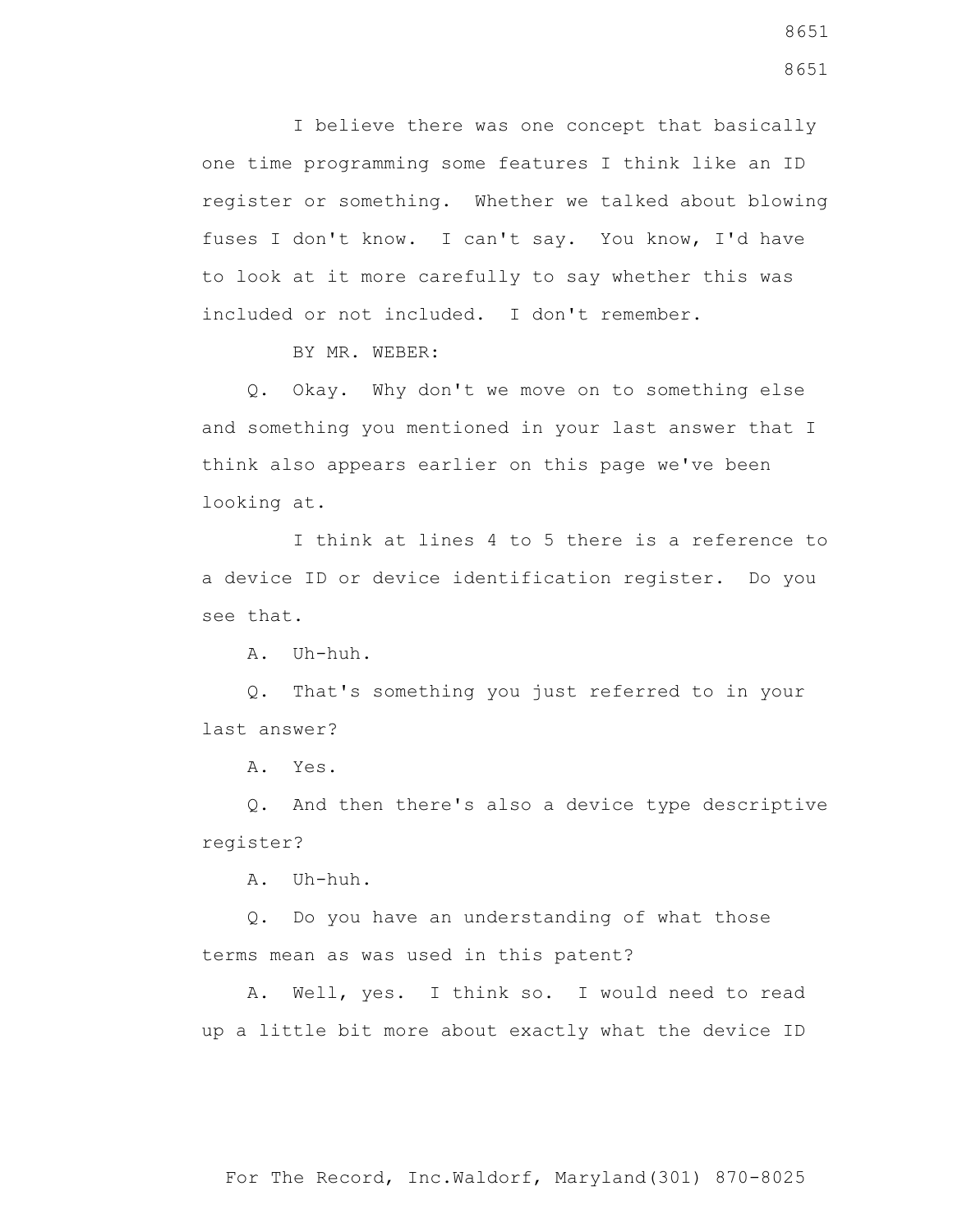register was. But I'm pretty sure I can give you a rough feeling for it.

JUDGE McGUIRE: Mr. Detre?

 MR. DETRE: Your Honor, I believe this is outside the scope. We didn't talk at all about patent interpretation issues on direct. We talked about Dr. Horowitz' understanding of his inventions.

 JUDGE McGUIRE: I'm not going to let anyone go into patent interpretation issues.

 Now, to the extent he can testify as to his personal knowledge of the patent, I think I gave you some leeway in that regard as well, but let's be clear. We're not asking about any patent interpretation.

 MR. WEBER: Yes. Your Honor, I can rephrase it as a leading question, might make it go faster.

JUDGE McGUIRE: That would be wonderful.

BY MR. WEBER:

 Q. Do you agree with me that the device ID register is a way of distinguishing which device is being activated?

 A. Right. My recollection is the device ID register was to give each device a unique number in the bus so it could be activated.

Q. And the device type register is just to let you

8652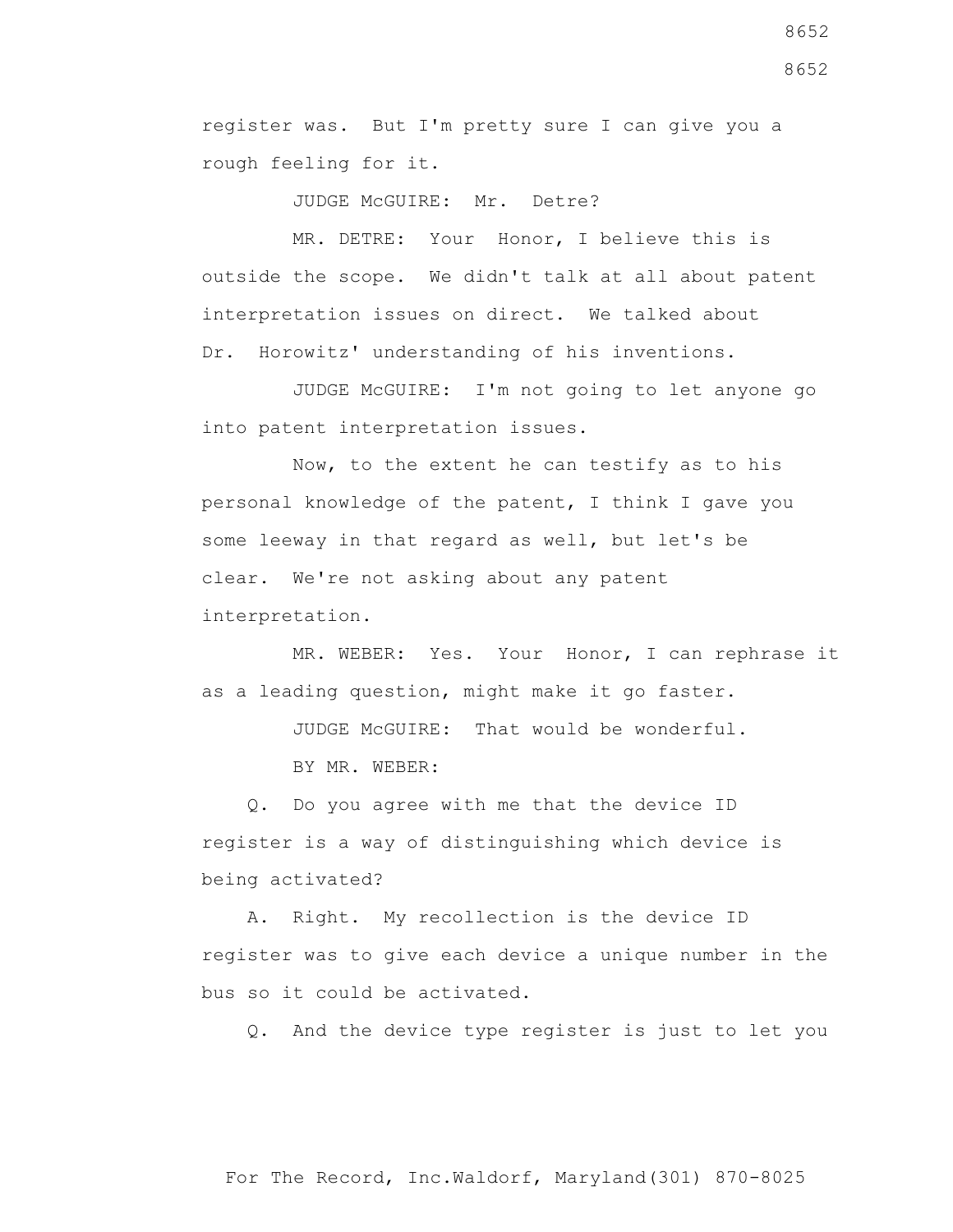know what kinds of things are actually plugged into the bus?

 A. Right. It's to be able to read back and say what the speed of the DRAM was or what the size of the DRAM was. That's my recollection.

 Q. Is there anything involving the Rambus RDRAM and using something called a chip-select line?

 A. There's nothing in the patent application about a Rambus RDRAM, so I'm not sure how to answer the question.

 Q. Is there anything in your patent application about using a chip-select line to activate devices?

 A. I don't recall one way or the other. I don't think so, but I don't recall.

 Q. Now, you discussed on direct that in Rambus' early years you made a number of presentations to potential customers where you described the Rambus technology; correct?

A. That's correct.

 Q. And in those presentations you would describe the Rambus technology as it was being proposed in connection with the RDRAM architecture you were offering to license?

 A. Basically I was trying to convince people that we weren't crazy, so in order to do that, I had to

8653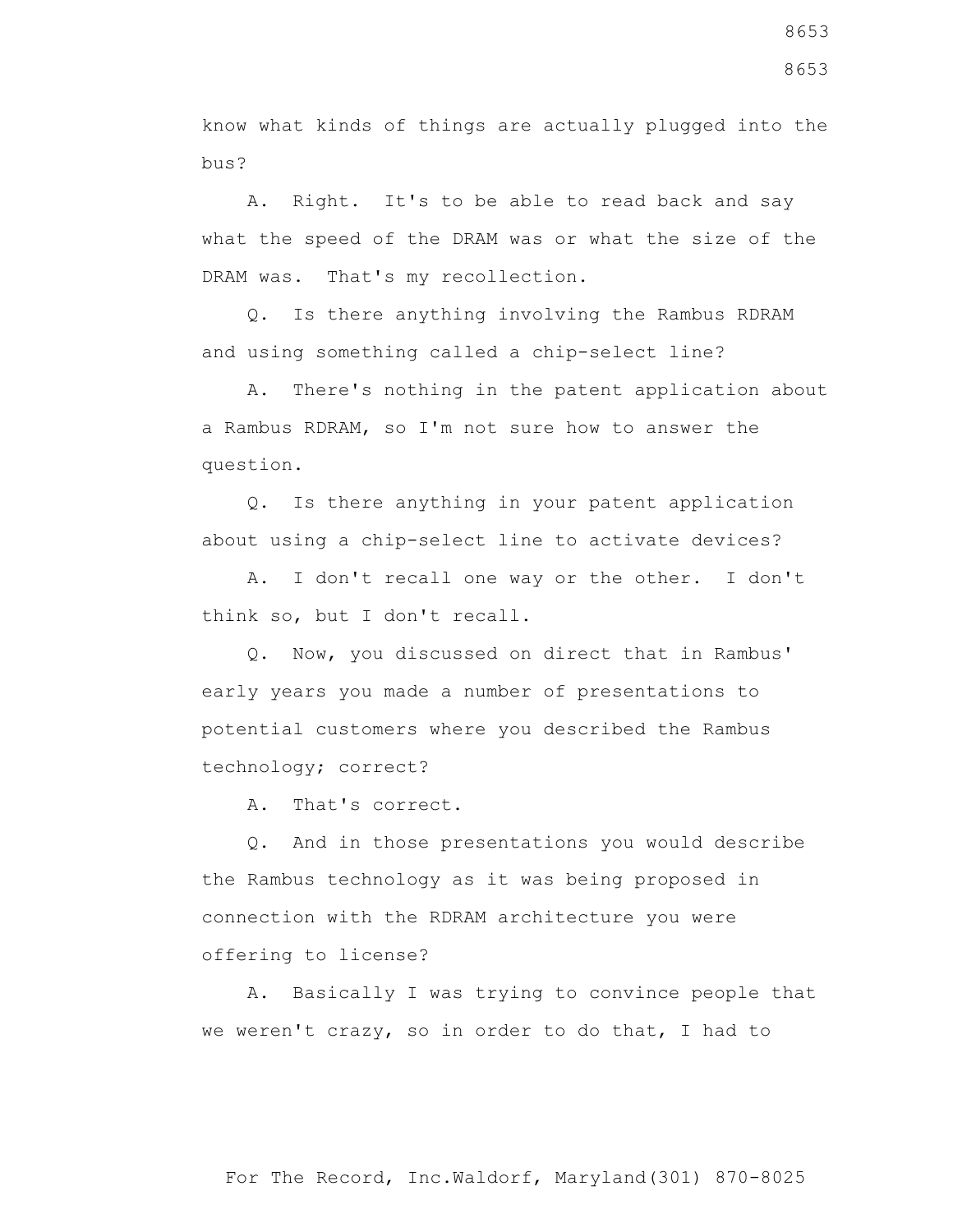explain why we felt we could accomplish what we accomplished, and as a result, I had to describe many of inventions that allowed us to accomplish the performance.

 So I talked about how to use phase-lock loop chips -- I talked about how to use phase-lock loops on a chip or DLLs. I talked about how to read double data rate. I talked about how you look at the bus lines as terminated transmission lines.

 So we went through all the different sections to do that, explaining the different inventions that would allow us to reach the speed we reached.

 Q. Did you ever tell any customer that you thought your intellectual property was broad enough to cover products outside the RDRAM architecture, sir?

 A. I believe I talked about technical stuff and I didn't talk about patents.

Q. So is the answer to my question no?

 A. Let me rephrase my answer. My answer is I remember talking about technical discussions. I don't remember talking about anything else, so I don't want to say yes or no. I just don't remember.

 Q. Do you recall telling me in your deposition that you never specifically said we have IP protection on this or that feature?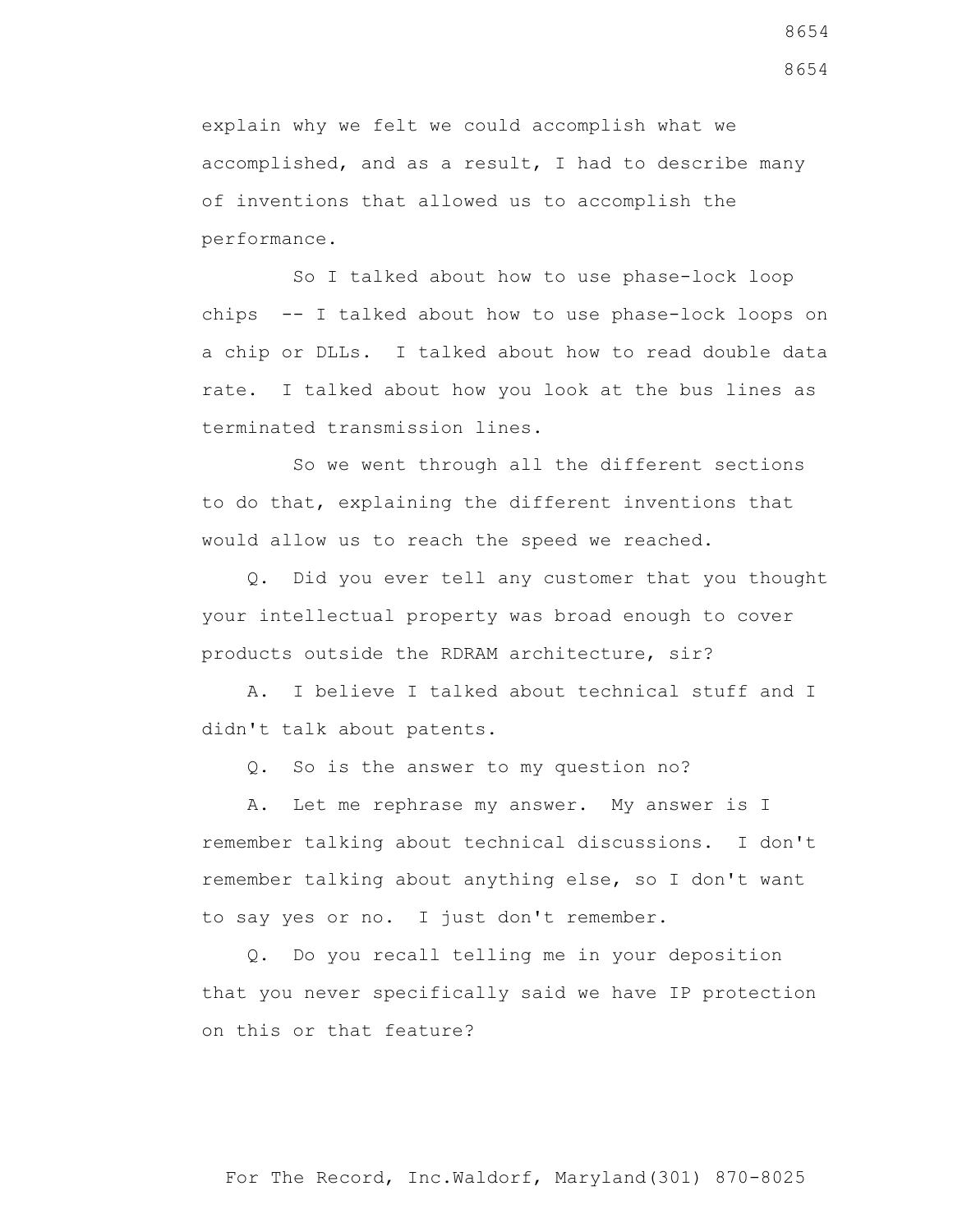A. I don't recall saying that. I could have. As I said, I focused mostly on the technical description. That's what I like. That's what excites me.

 Q. Could you turn to page 103 of your deposition, sir, the FTC deposition. And see if this refreshes your recollection.

Lines 24 through 25 --

 A. I've got too many up here. Hold on a second, please.

 Q. I'm sorry. It's the one with the little sticker that says "FTC." I think you got that one?

A. I got it now. What page?

Q. We're looking at page 103, bottom of the page.

 At line 24, let me just quote a portion of your answer: "We never  $-$ - but to say did we say, We have IP protection on this, no."

Is that testimony accurate?

 A. Yeah. If you just take the context, I think what I said was correct.

JUDGE McGUIRE: All right. Mr. Detre?

MR. DETRE: Could I read the context,

Your Honor?

 JUDGE McGUIRE: I'm sorry. Do you want to read some other portion?

MR. DETRE: Well, I want to read the entire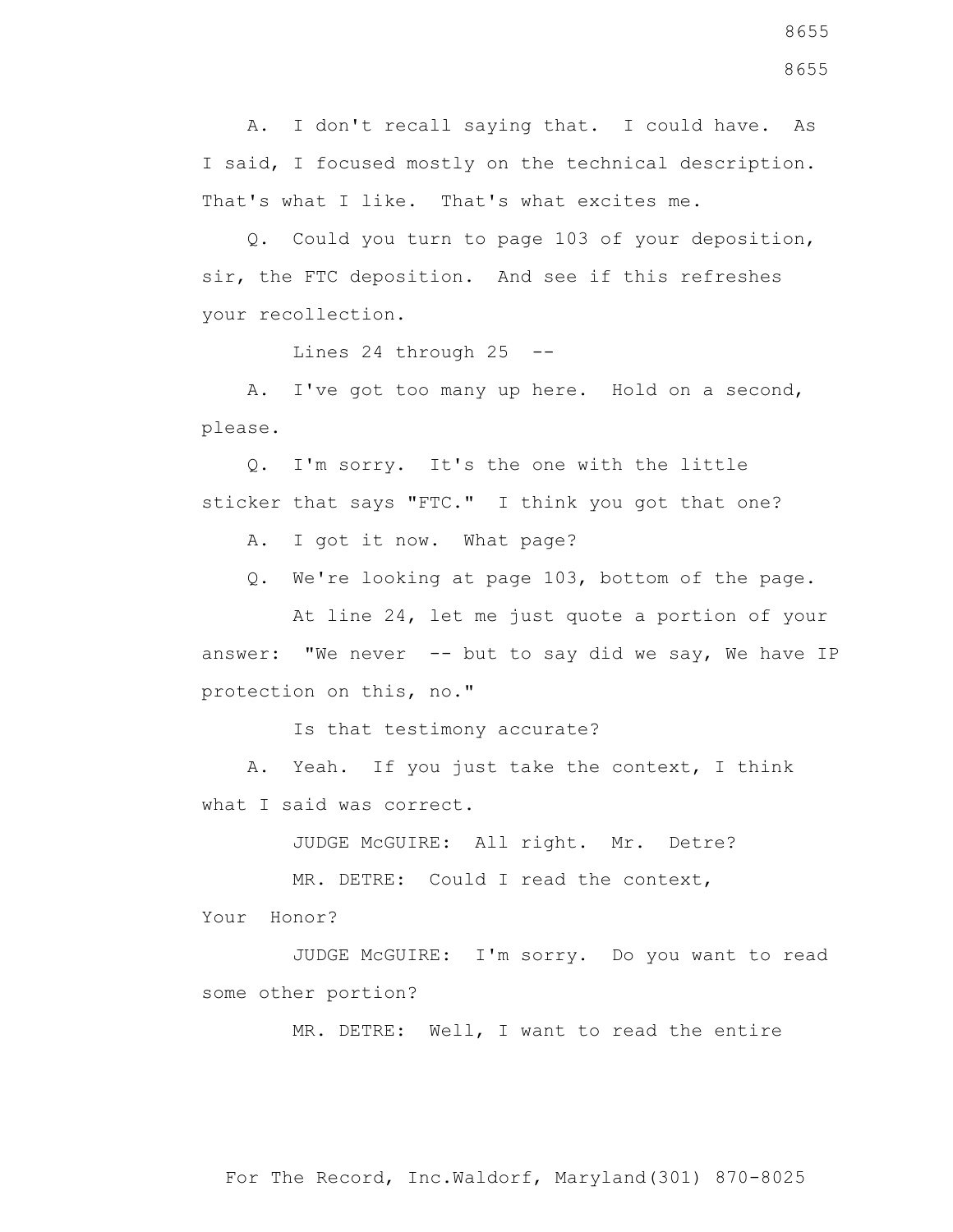answer.

## JUDGE McGUIRE: Go ahead.

 MR. DETRE: "We basically told people what the Rambus technology was, and one of the things that was part of the Rambus technology was programmable CAS latency, and we told people that we had IP protection. We never  $-$ - but to say did we say, We have IP protection on this, no. We just said, We have these technologies. Here's how you do this stuff. So we're educating people how to do things, and we tell people we have protection on the Rambus interface."

JUDGE McGUIRE: Okay. Mr. Weber?

BY MR. WEBER:

 Q. So on the part Mr. Detre read where it says "we told people that we had IP protection," you were just talking generally without referring to any particular feature that was protected; correct?

A. No. That's not how I interpret it.

 Q. Your focus during this time frame was to secure licenses for the RDRAM technology; correct?

 A. My focus during this time frame was to convince people we could do it.

 Q. And the end result, for example, Toshiba, one of the first licensees, they signed an RDRAM license with you; right?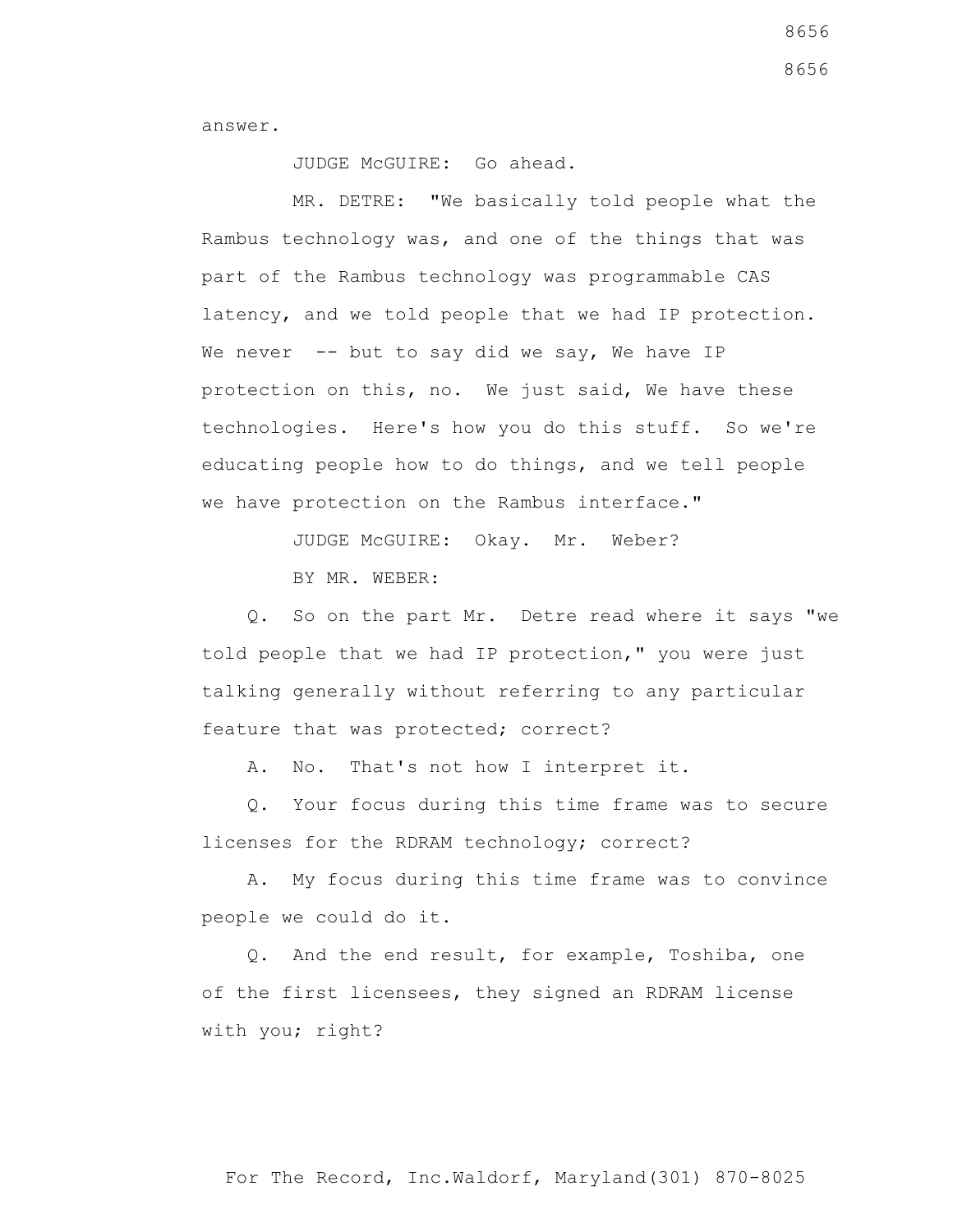A. That's correct.

 Q. And as a matter of fact, when they signed that RDRAM license in, what, 1990 about?

A. I don't recall.

 Q. Right. But at that time you had no issued patents; correct?

A. In 1990 , no, we had no issued patents.

 Q. And at the time -- i know you can't remember the date, but at the time of the first RDRAM license you had no issued patents?

A. I believe that's the case, yes.

Q. Could you turn to page 138 of CX-1451, sir.

A. 138?

Q. Yes, sir.

 Does figure 13 on page 138 of this document depict a system with dual-edged clocking?

A. I believe it does.

 Q. Do you recall what your initial response was when I asked you this same question about figure 13 at your deposition last February in San Francisco, sir?

 MR. DETRE: Objection, Your Honor. It's misleading. Mr. Weber said "initial response" because Dr. Horowitz was initially mistaken and corrected his response.

JUDGE McGUIRE: Restate it.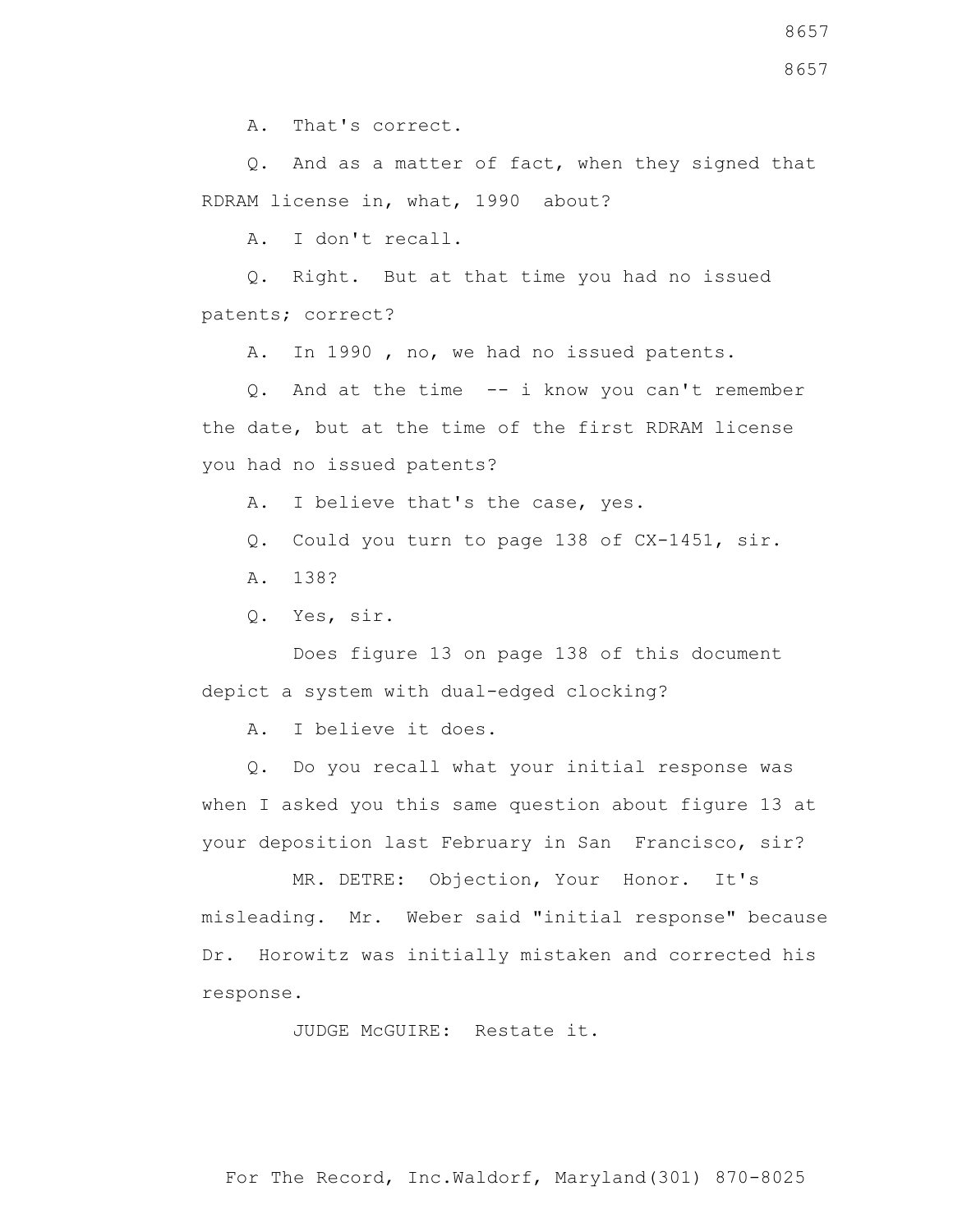BY MR. WEBER:

 Q. When I first asked you the question about figure 13 at your deposition in San Francisco, didn't you tell me that I don't think anything in this picture has anything to do with dual-edged clocking?

A. Yes, I did.

JUDGE McGUIRE: All right.

 MR. DETRE: It's an improper use of deposition testimony, Your Honor.

JUDGE McGUIRE: Sustained.

BY MR. WEBER:

 Q. When I asked you about figure 13 the first time in your deposition, when later you corrected your testimony, you admitted you made a mistake?

 JUDGE McGUIRE: That's the same question I think, Mr. Weber.

BY MR. WEBER:

 Q. Later on you corrected your testimony and said that it was dual-edged clocking; right?

A. That's correct.

 Q. And the reason is -- you made the mistake was you just scanned the diagram and you hadn't looked at the clock waveforms at the bottom of the page; right?

A. No --

Q. At the bottom of the figure. Excuse me.

8658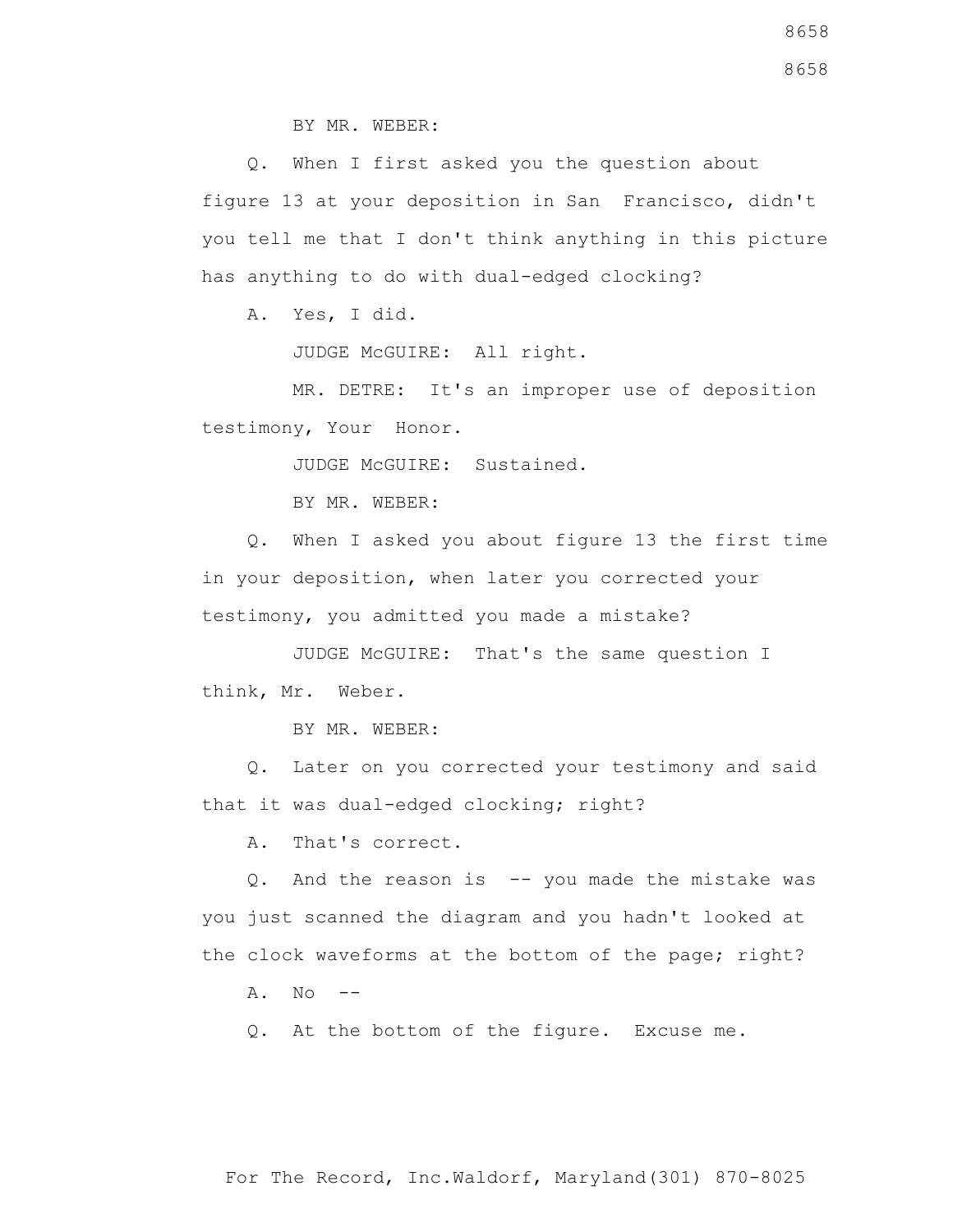A. It wasn't the clock waveforms. It was at the very bottom of the figure you see the little upper arrows, and I just didn't notice the little upper arrows, and the left of the figure is talking about the complicated clock alignment scheme, so I just missed that. I'm sorry.

 Q. Let me see if I understand this. You're the named inventor on these patents based on this patent application, over 50 patents; right?

A. If you say.

 Q. And yet testifying under oath initially you made a mistake and missed this dual-edged clocking and double data rate in this figure 13; is that right?

A. That is correct.

 MR. DETRE: Objection, Your Honor. Asked and answered.

JUDGE McGUIRE: Sustained.

BY MR. WEBER:

 Q. Would you agree with me that it's possible for an engineer looking at this figure 13 back in 1991 or 1992 to make the same mistake and not see dual-edged clocking or double data rate in the diagram?

 MR. DETRE: Objection. Lacks foundation. Calls for speculation.

JUDGE McGUIRE: I'm going to hear that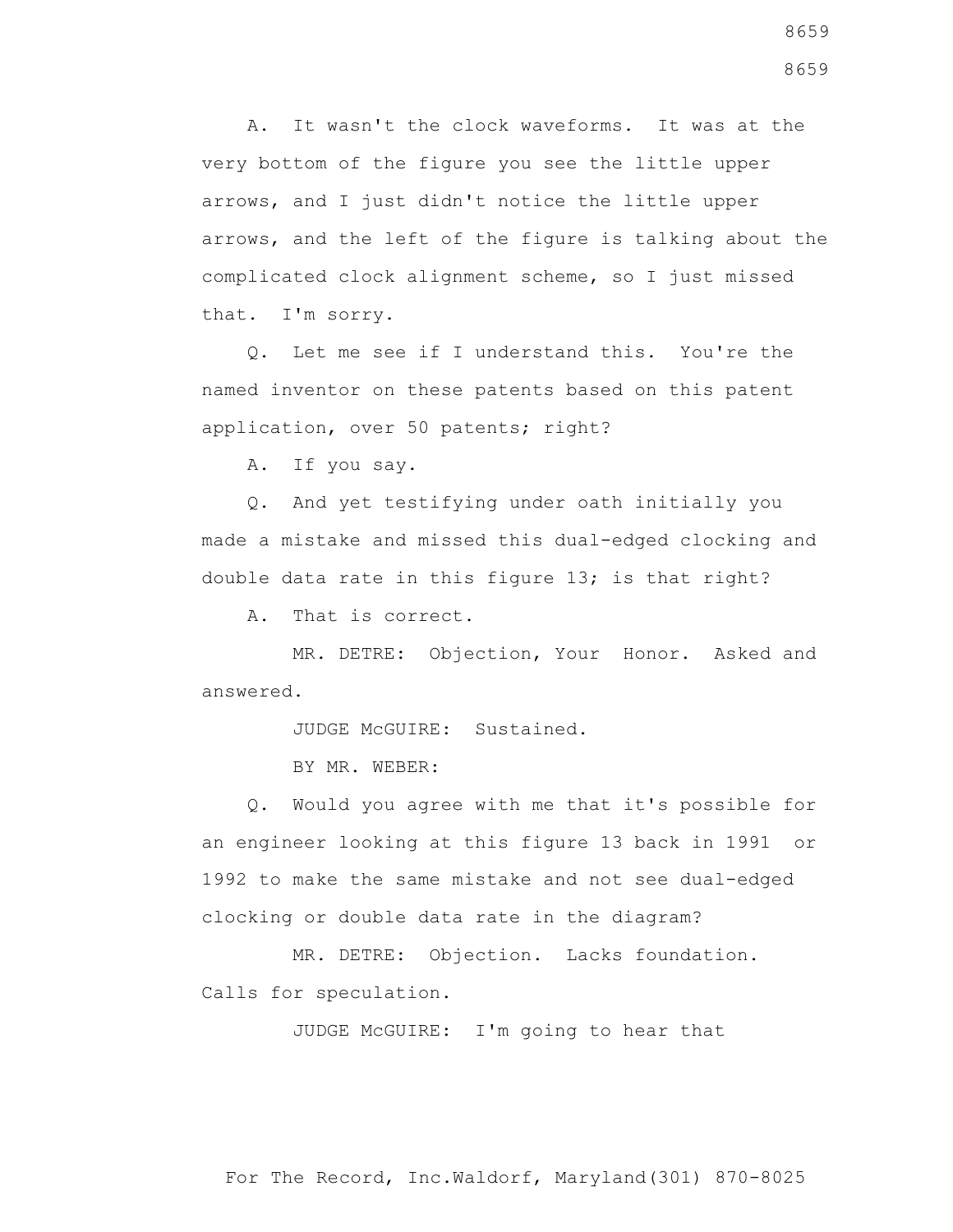question.

THE WITNESS: I believe if you looked at this diagram, sure. But there are other diagrams that we've talked about earlier that showed it much more clearly and so I think it  $-$ - i think it is impossible to read the technical disclosure and look at the figures and not think that double data rate systems had been disclosed.

BY MR. WEBER:

 Q. Bottom line, Dr. Horowitz, you would agree with me that it's possible that two engineers could read this technical description and look at the drawings of your inventions and come to different conclusions about what might be covered by intellectual property?

 MR. DETRE: Objection, Your Honor. It's overly broad and calls for speculation and lacks foundation.

 JUDGE McGUIRE: I'm afraid that one does. I mean, I tried to let you go with the other one, but I just can't allow that kind of inquiry from this witness. Sustained.

BY MR. WEBER:

 Q. Isn't it true that no one would know for sure what's covered by the Rambus intellectual property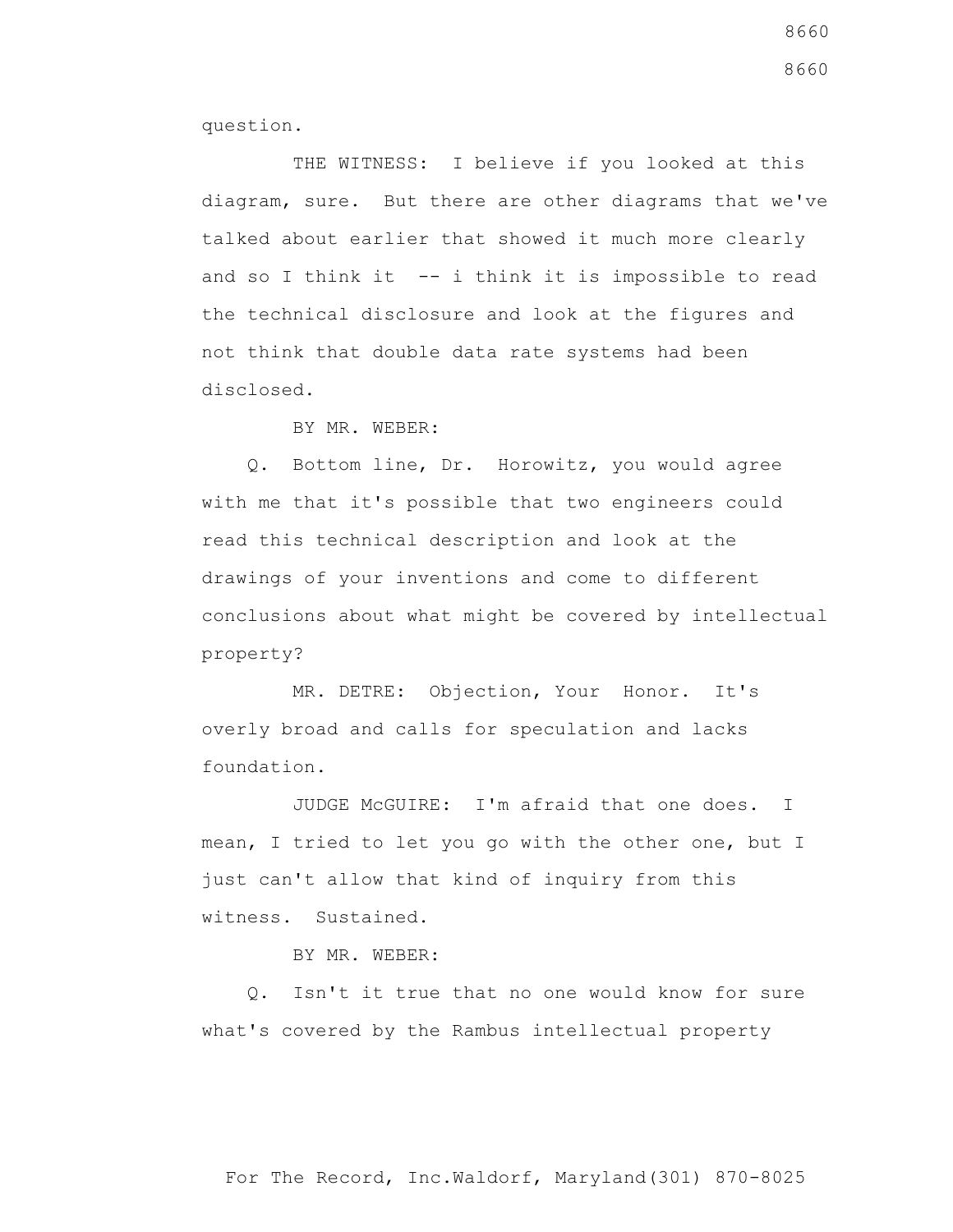MR. DETRE: Objection, Your Honor. Well, same objections.

JUDGE McGUIRE: Sustained.

 MR. WEBER: Nothing further, Your Honor. JUDGE McGUIRE: All right. Thank you, Mr. Weber.

Now, Mr. Detre, any redirect?

## REDIRECT EXAMINATION

BY MR. DETRE:

 Q. Dr. Horowitz, Mr. Weber asked you whether variable block size and programmable burst length are exactly the same. Do you recall that?

A. Yes, I do.

 Q. And you testified they weren't exactly the same?

A. That is correct.

 Q. What are the differences between those two terms?

 A. Well, the reason I said they're not exactly the same is he said they're exactly the same, and variable block size and variable burst length aren't the - exactly the same words, and at the time I didn't want to say they were exactly the same.

I use them interchangeably, and if we wanted to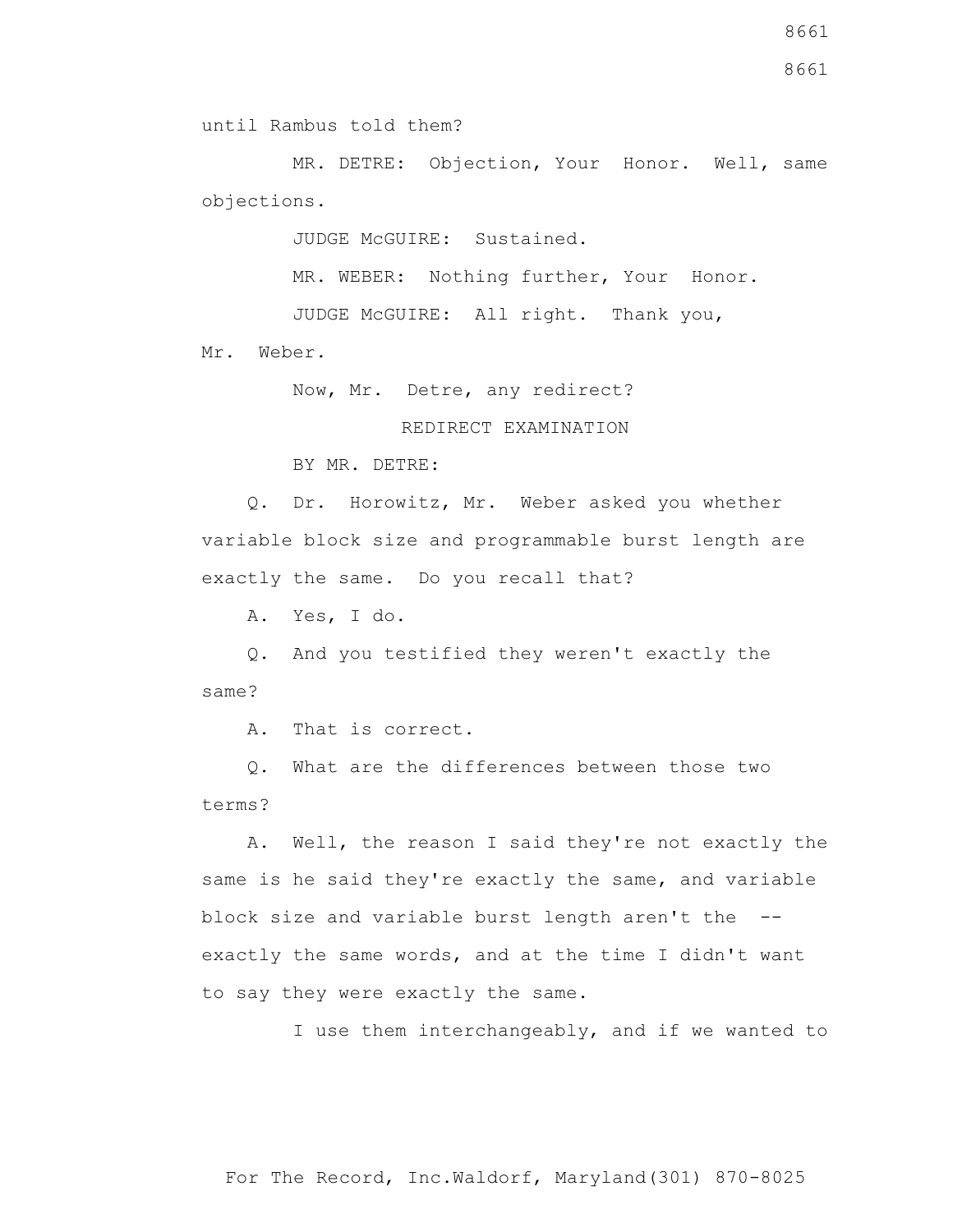go through, we could look at the definitions and maybe find some difference. I use them interchangeably. I just didn't want to say they're exactly the same.

 MR. DETRE: Thank you, Your Honor. I have no further questions.

JUDGE McGUIRE: Mr. Weber?

MR. WEBER: Nothing else, Your Honor.

JUDGE McGUIRE: Thank you, Mr. Weber.

Okay. Then, Dr. Horowitz, you're excused from this proceeding. And thank you for your testimony.

THE WITNESS: Thank you very much.

 JUDGE McGUIRE: So counsel, if I understand then, the courtroom tomorrow will be dark; is that correct?

 MR. STONE: It is, Your Honor. I apologize for not having filled it. I think we underestimated the length of these two witnesses. We're going to try not to let that happen.

 We do have a modest amount of deposition testimony to present in our case, but we are still exchanging -- we have about one hour of it that has been agreed upon as joint designations. I don't think we should take an hour tomorrow to do it. I think we will have enough windows before we finish that we'll fill that hour.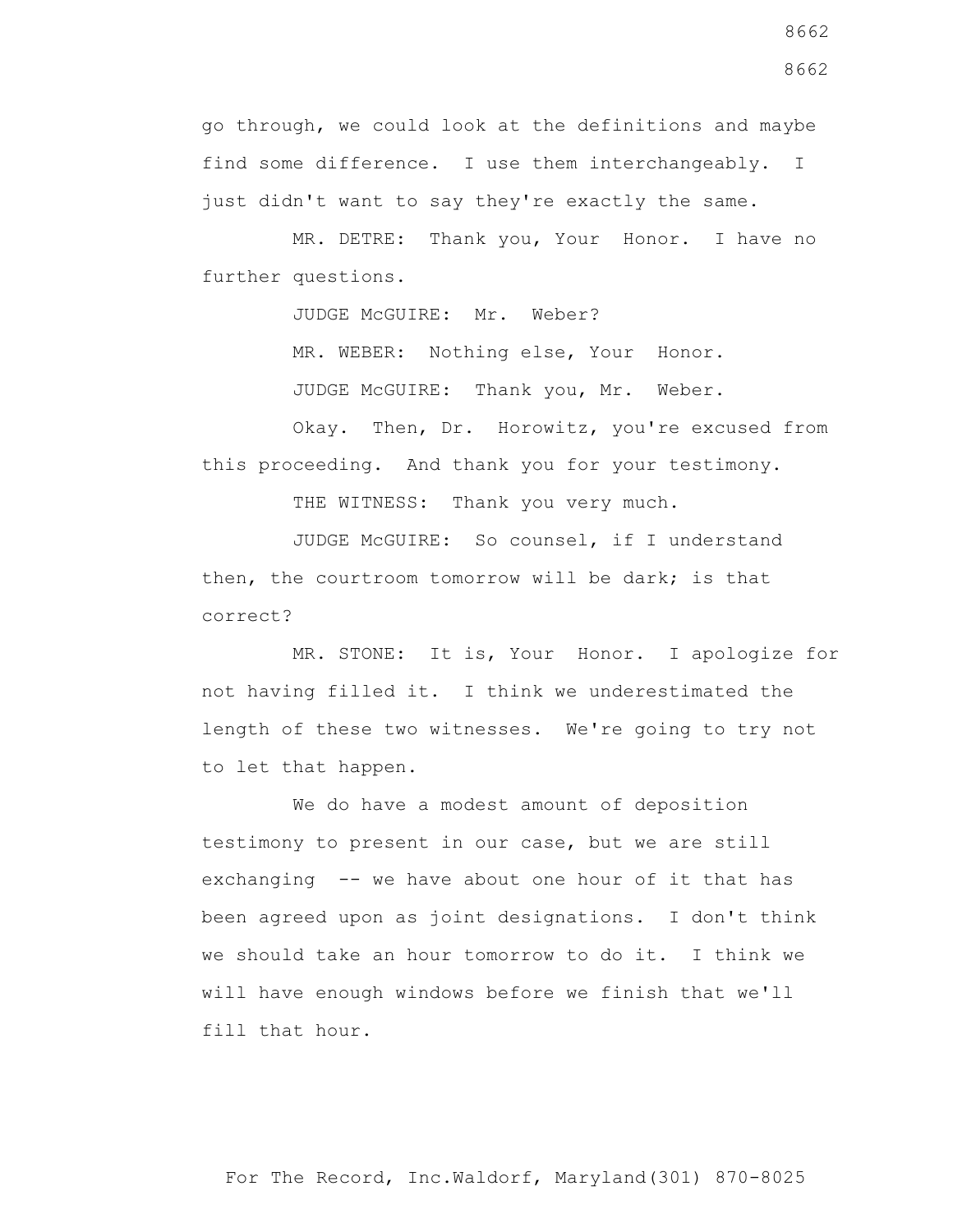JUDGE McGUIRE: All right. Very good. Then we will I guess convene again at 9:30 on Monday; correct?

> MR. STONE: Yes. JUDGE McGUIRE: Thank you. Hearing in recess. **(Time noted: 5:32 p.m.)**